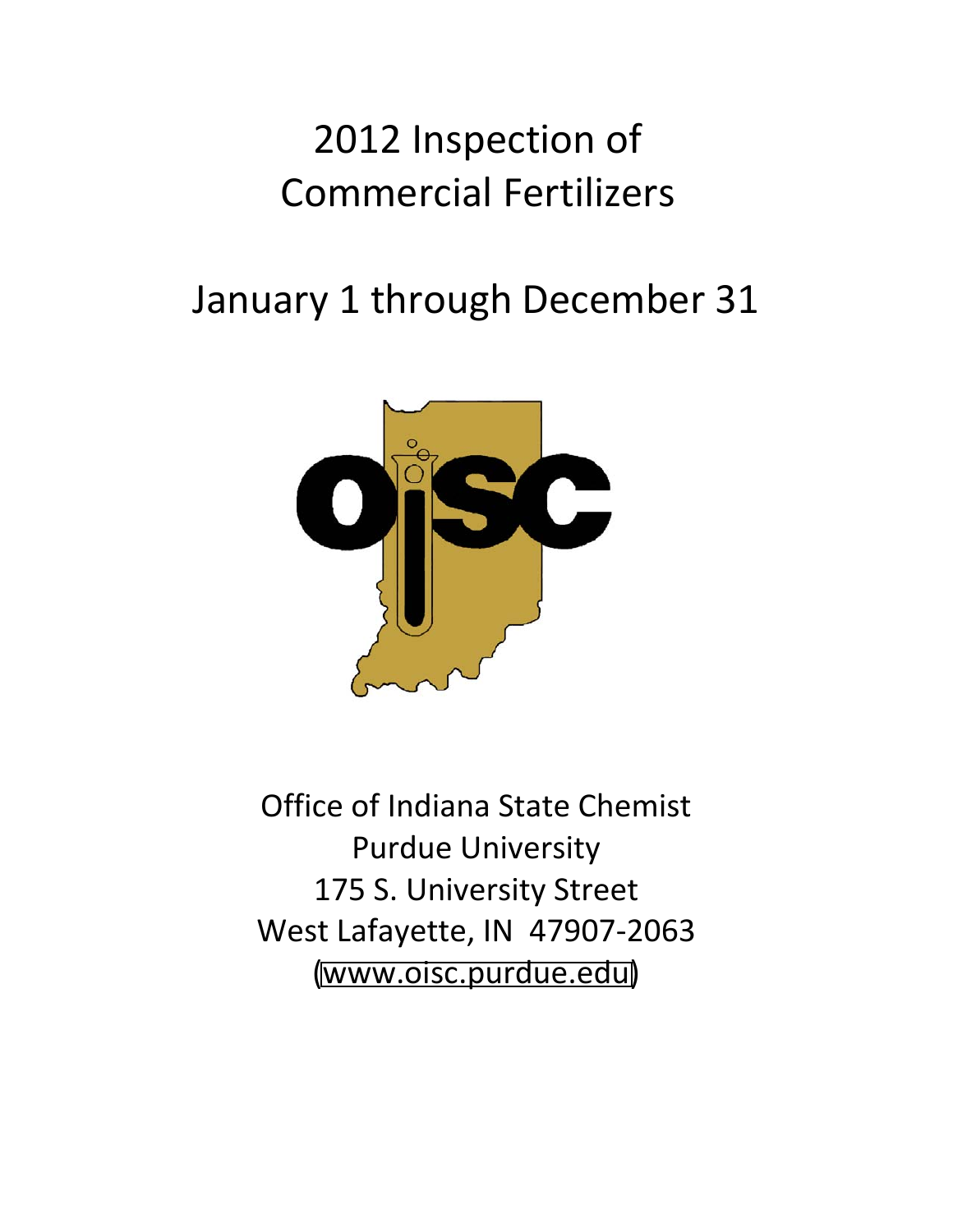#### **INSPECTION STAFF**

Brett Groves, Chief Inspector/Auditor

K. L. Neuhoff **T. L. Smith** T. L. Smith **T. L. Smith** J. R. Stephens

C. R. Thomas **R. J. Wakeman** P. Waller

V. A. Glose, Urban and Agricultural Product Investigator R. C. Smith, Anhydrous Ammonia Specialist

#### **LABORATORY STAFF**

V. Siegel, Laboratory Director J. Bartos, Supervisor

I. Szalasny

C. Lehe S. A. Mullins S. A. Mullins S. A. Mullins S. A. Mullins S. A. Mullins S. A. Mullins S. A. Mullins S. A. Mullins S. A. Mullins S. A. Mullins S. A. Mullins S. A. Mullins S. A. Mullins S. A. Mullins S. A. Mullins S. A

K. M. Yeoman, Sample Preparation

L. Samudio, QA/QC Manager

M. Sobers, Data Systems Manager J. Paulsen, Network System Specialist R. G. Schanlaub, Application Programmer

#### **CONTENTS**

| Table 3. |  |
|----------|--|
| Table 4. |  |
|          |  |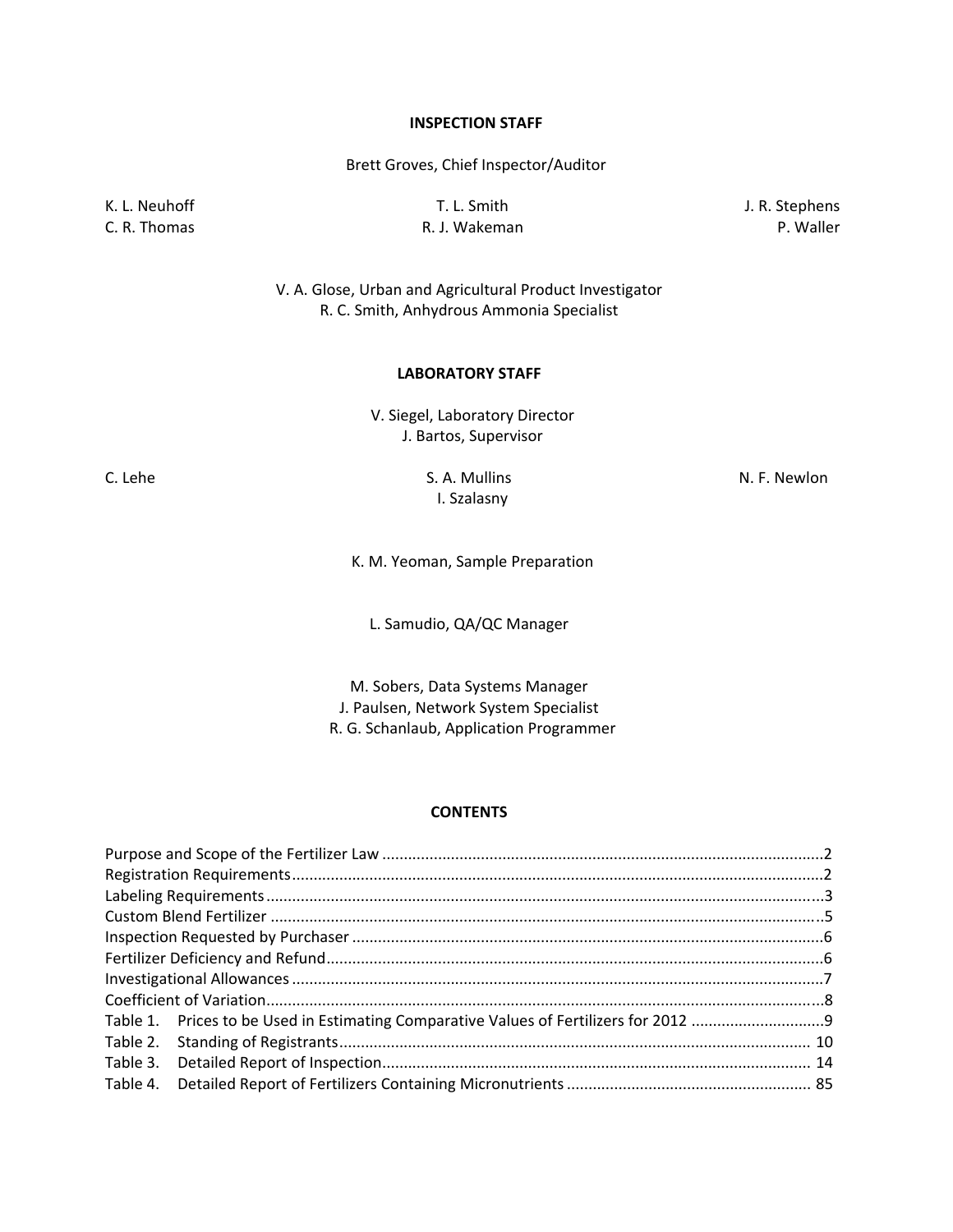#### **INSPECTION OF COMMERCIAL FERTILIZERS**

R. Waltz, *State Chemist* M. Pearson, *Fertilizer Administrator*

#### Purpose and Scope of the Fertilizer Law

The purpose of the Indiana Commercial Fertilizer Law is to provide adequate information through fair and honest labeling in order that an intelligent purchase may be made. The Indiana State Chemist is charged with the responsibility for administration of this law. Related functions of this administration include label examination and product inspection.

Registration during calendar 2012 was approved for 8,460 products marketed by 688 different companies. The inspection and laboratory staff examined labeling matter and composition of 2,715 various lots of fertilizer representing 2.8 million tons distributed throughout Indiana.

The laboratory reviewed 5,552 guarantees made for these products and detected deficiencies in 281. The guarantees checked included not only the primary nutrients of nitrogen, phosphorus and potassium, but also calcium, magnesium, sulfur, boron, copper, iron, manganese, molybdenum and zinc.

Under the Commercials Fertilizer Law the State Chemist may require refunds to be paid to the purchasers of deficient fertilizer amounting to the value of the deficiency. As a result of this provision \$56,782 was refunded either to the purchaser or to a charitable or educational organization when the purchaser was unknown.

Summaries of fertilizer distribution classified by tonnage, grade and county were prepared on a semi-annual basis and made available to interested parties. The Office of Indiana State Chemist continues to be a source of information concerning labeling, fertilizer standards, and laboratory procedures for industry concerns and organizations as well as other regulatory bodies.

Commodities to which the fertilizer law apply encompass any and all materials claimed to have value in the promotion of plant growth and those containing recognized plant food nutrients which are used either for the plant food content or for compounding mixed fertilizers. Exempted from the requirements of this law are unmanipulated animal and vegetable manures, marl, lime, wood ashes and land plaster. The exceptions noted do not imply that fertilizer claims may be made for these items outside the law.

#### Registration Requirements

Each grade of each brand of fertilizer must be registered with the State Chemist prior to distribution. Only those fertilizers exchanged between manufacturers are exempt from this requirement.

Registrations expire annually on June 30, and must be renewed on forms supplied by the Office of the State Chemist. Registration renewals received after July 31 are subject to a late fee.

Labels of new products and of those containing micronutrients and pesticide additives must accompany applications for registration. Also, cautionary labels to be attached to product containers and delivery statements for bulk shipments of fertilizer containing 0.03% or more of water soluble boron, 0.001% molybdenum, and pesticide additives must accompany registration applications. Sources of secondary nutrients and micronutrients claimed must be divulged upon the registration application. Such information is held confidential.

It is the responsibility of the person whose name and address appears upon the fertilizer label to obtain registration for that item.

Independent bulk fertilizer dealers must assume responsibility for the quality of bulk materials in their possession. Generally, these dealers handle material from more than one supplier, and any given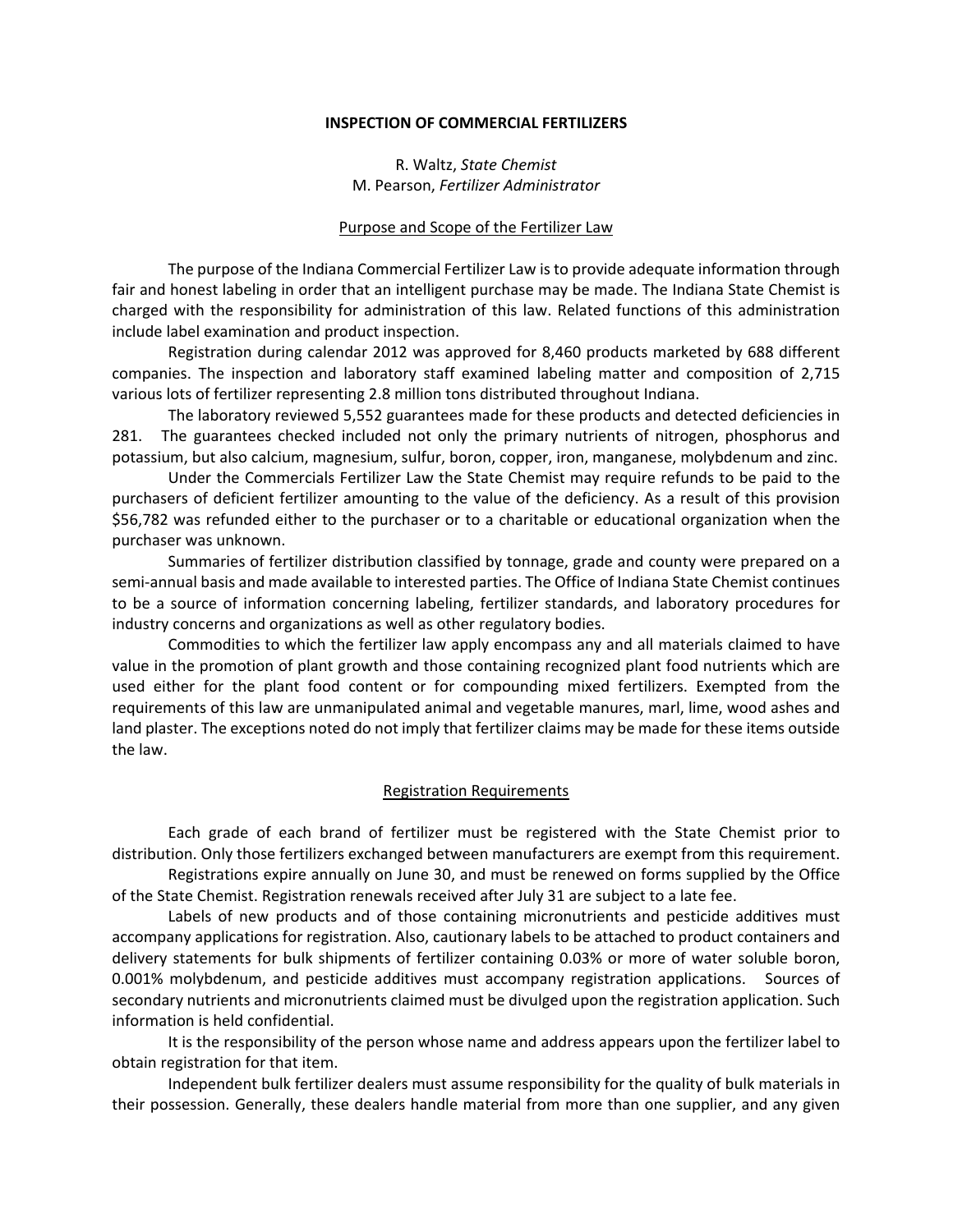supplier has no control over his product following delivery. Therefore, independent bulk dealers must register these items under their name. Exceptions are made if the dealer has only one supplier and that supplier will assume responsibility for the quality of materials and has himself registered these products. In these exceptions the dealer involved must label and sell the product in the name of the supplier, not his own.

#### Labeling Requirements

For the purposes of registration and labeling it is necessary to have a clear understanding of the terms *grade, brand* and *guaranteed analysis.*

*Grade* means the minimum percentage of total nitrogen, available phosphate (P<sub>2</sub>O<sub>5</sub>) and soluble potash (K<sub>2</sub>O) stated in this order. These items only are permitted to be expressed in the *grade.* Examples are 5‐20‐20, 0‐46‐0, 28‐0‐0 and 0‐0‐60.

*Brand* means a term, design or trademark used in connection with one or more grades of fertilizer. *Guaranteed Analysis* is the statement of guaranteed contents showing the minimum percentage of plant food claimed in the following order and form:

|                                | percent |
|--------------------------------|---------|
| Available Phosphate $(P_2O_5)$ | percent |
|                                | percent |

Additional claims for other nutrients may be made upon application and approval. These will be limited to the following. These additional nutrients, when claimed, must be listed in the *guaranteed analysis* statement immediately following the primary elements in the following order and form:

| percent |
|---------|
| percent |
| percent |
| percent |
| percent |
| percent |
| percent |
| percent |
| percent |
| percent |
| percent |
| percent |

Ground phosphate rock must be guaranteed as to both total and available phosphate and, also, the percentage passing through a U.S. Standard Sieve No. 100.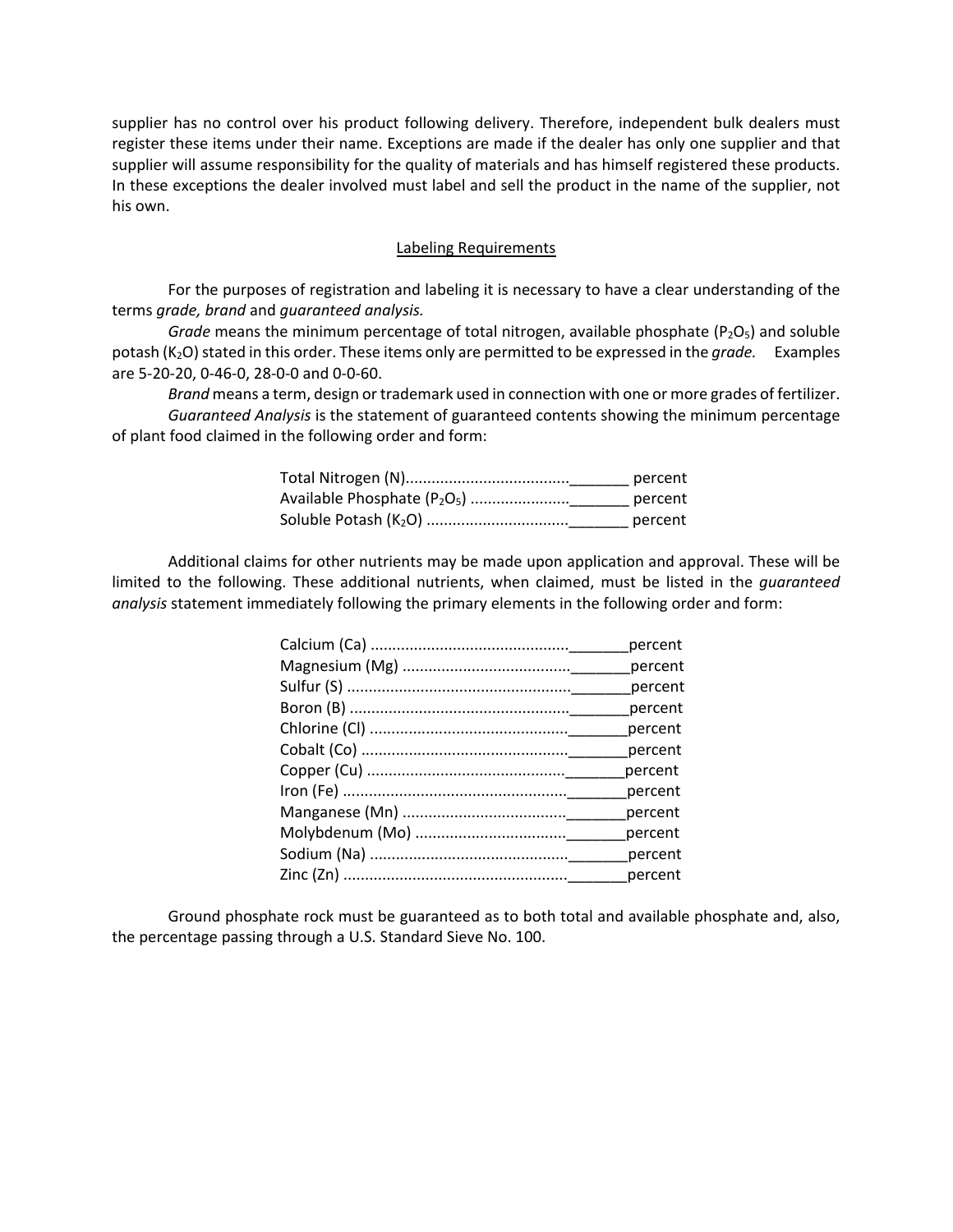It is suggested that a label for bone meal follow this form:

John Doe's Bone Meal

2‐10‐0

Guaranteed Analysis Total Nitrogen (N)........................... 2.0% Available Phosphate  $(P_2O_5)$  ...........10.0% (Total Phosphate  $(P_2O_5$  ......................23.0%)

All fertilizer offered for sale, sold or otherwise supplied in Indiana is required to have an accompanying label statement. Packaged fertilizer must have this statement attached to or otherwise permanently affixed to the container. Fertilizer distributed in bulk must have the label statement appear upon the delivery ticket or invoice and this statement must accompany the shipment and be presented to the purchaser at the time of delivery.

The label statement must furnish the following information:

- (1) Brand
- (2) Grade
- (3) Guaranteed analysis
- (4) Net Weight
- (5) Name and address of the person registering the fertilizer

Water soluble boron contents of 0.03% or more require that a warning statement accompany delivery of the fertilizer. This statement shall carry the word WARNING in letters one inch in height. It shall state the crop for which the fertilizer is to be used and also state that the use of the fertilizer on any other than those recommended may result in serious injury to the crop.

Molybdenum contents of 0.001% or more require that a caution statement accompany delivery of the fertilizer. This statement shall be conspicuously and prominently located upon the label and shall carry the words CAUTION or WARNING. This statement must caution against the feeding of forage grown on soil fertilized with this product. Applications of fertilizers containing molybdenum at this level and above may result in forage crops containing toxic levels of molybdenum. Molybdenum poisoning to animals may result when they are fed this forage.

There is no exception made or permitted to the above requirements regardless of the mode of handling.

All bulk fertilizer in storage and ready for sale must be labeled conspicuously with the above information on the outside of the bin or tank by the fertilizer dealer. Liquid products are to be labeled as well as solid products.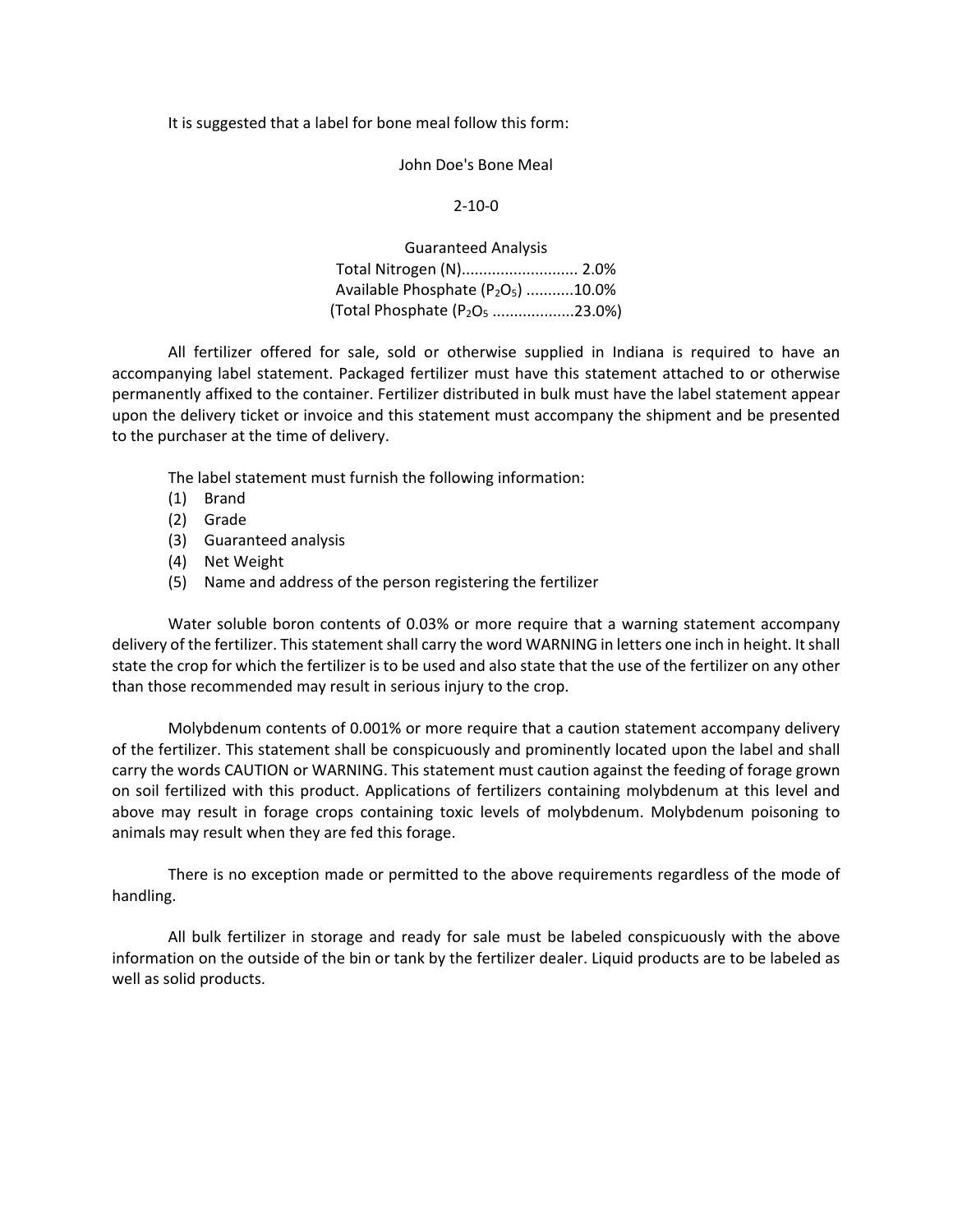Examples of proper bin or tank labeling is as follows:

‐‐‐‐‐‐‐‐‐

John Doe's 0‐46‐0 Guaranteed Analysis Available Phosphate  $(P_2O_5)$  ........46% John Doe Fertilizer Company Everywhere, IN 47372

| John Doe's 13-13-13 Premium           |  |
|---------------------------------------|--|
| <b>Guaranteed Analysis</b>            |  |
| Total Nitrogen (N)13%                 |  |
| Available Phosphate $(P_2O_5)$ 13%    |  |
| Soluble Potash (K <sub>2</sub> O) 13% |  |
| Magnesium (Mg) 1.0%                   |  |
|                                       |  |
|                                       |  |
|                                       |  |
|                                       |  |

John Doe Fertilizer Company Everywhere, IN 47372

These labeling requirements pertain to all bulk distribution of fertilizer whether registered, custom mixed, or distributed as fertilizer material. Two or more fertilizer materials contained in the same enclosure will be treated in the same manner for inspection purposes as any other mixture, and will be expected to be properly labeled as indicated above. Listing of weights of materials used for custom mixing is optional information and, while encouraged, is not required, and does not substitute for any of the above requirements.

Pesticides, such as insecticides and herbicides, may be incorporated in fertilizer. If they are incorporated the percentage by weight of the active ingredient(s) must be stated together with directions for use and caution or warning statements sufficient to protect the public.

#### Custom Blend Fertilizer

Custom blend fertilizer is defined as a blend of two or more fertilizer materials according to specifications provided to a blender in a soil test nutrient recommendation or to meet specific consumer requirements prior to blending. Mixtures of this type, by their very nature, are of small batch size, and result in a multitude of analyses. Their purpose is to satisfy the specific requirements for a soil and crop as determined by the farmer.

Custom mixed fertilizer is not required to be registered. However, all fertilizer materials used to prepare the mixture must have received prior registration and the analysis of this mixture must be guaranteed upon the delivery statement or label.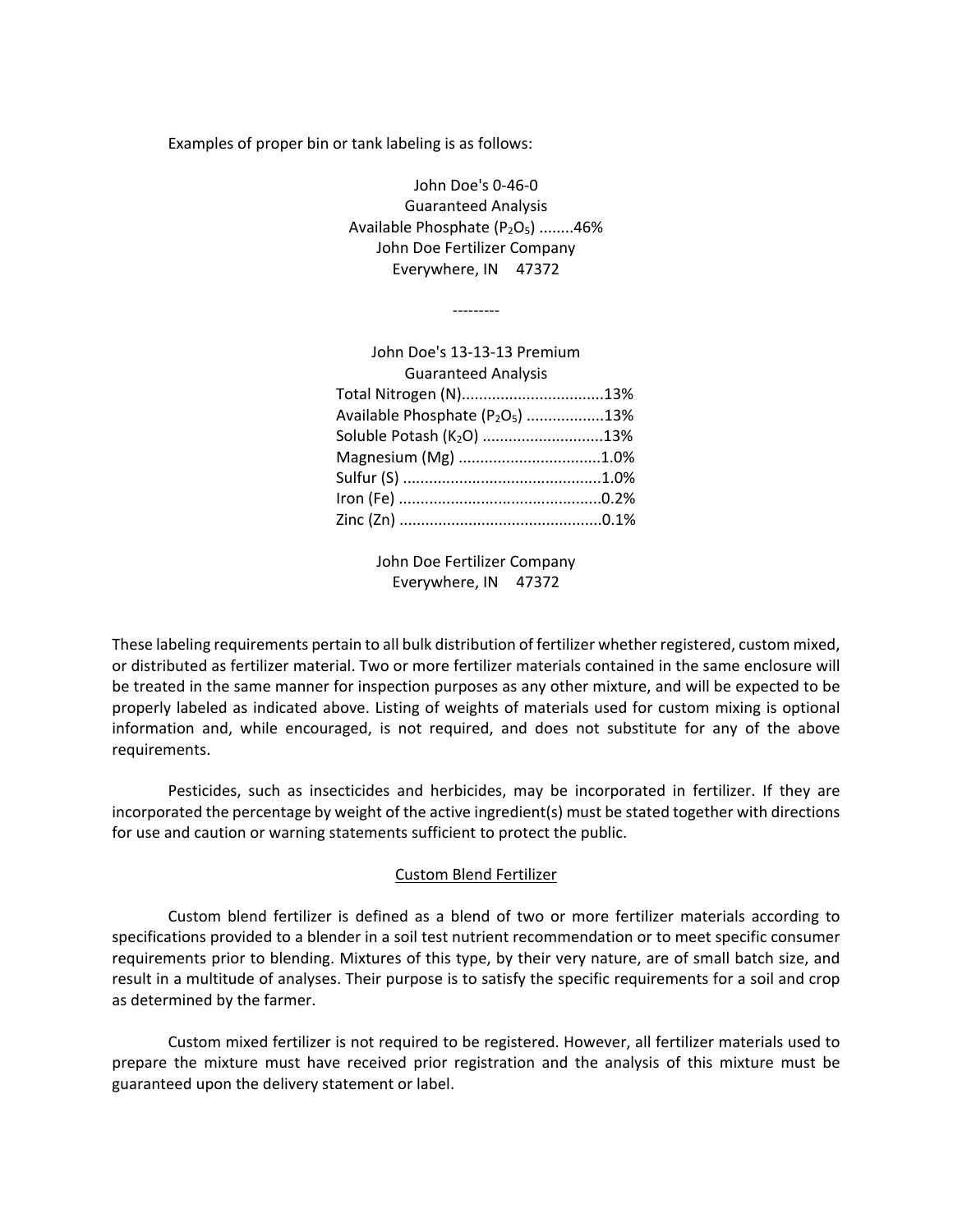#### Inspection Requested by Purchaser

Consumers are entitled to verifications of the label guarantee of fertilizer purchases and to refund if the product is found deficient by the State Chemist. Requests for inspections of this kind should be forwarded to the Office of the State Chemist. Only samples drawn by an agent of the State Chemist will be accepted and analyzed.

#### Fertilizer Deficiency and Refund

When fertilizer is deficient in any element beyond recognized investigational allowances a refund is calculated based on the prices given in Table 2 of this circular. If the refund amounts to \$1.00 or more for the shipment or lot sampled, the registrant must pay this refund to the consumer, if known; if the consumer is not known, he is required to pass the refund on to a charitable or educational organization in the community in which the deficiency occurred and to file with the State Chemist a receipt or receipts showing that payment has been made.

#### Investigational Allowances

A sample is considered to have passed inspection if the amount of each plant food element found on analysis was equal to or above the amount guaranteed. In making this comparison, investigational allowances are applied to compensate for reasonable and unavoidable variations in sampling, in reducing the composite sample to the working sample, and in making the analyses.

Investigational allowances applied to results reported herein are those adopted by the Association of American Plant Food Control Officials, Inc.

A sample is classified as deficient when the analysis of any nutrient is below guarantee by an amount exceeding the values in the following schedule: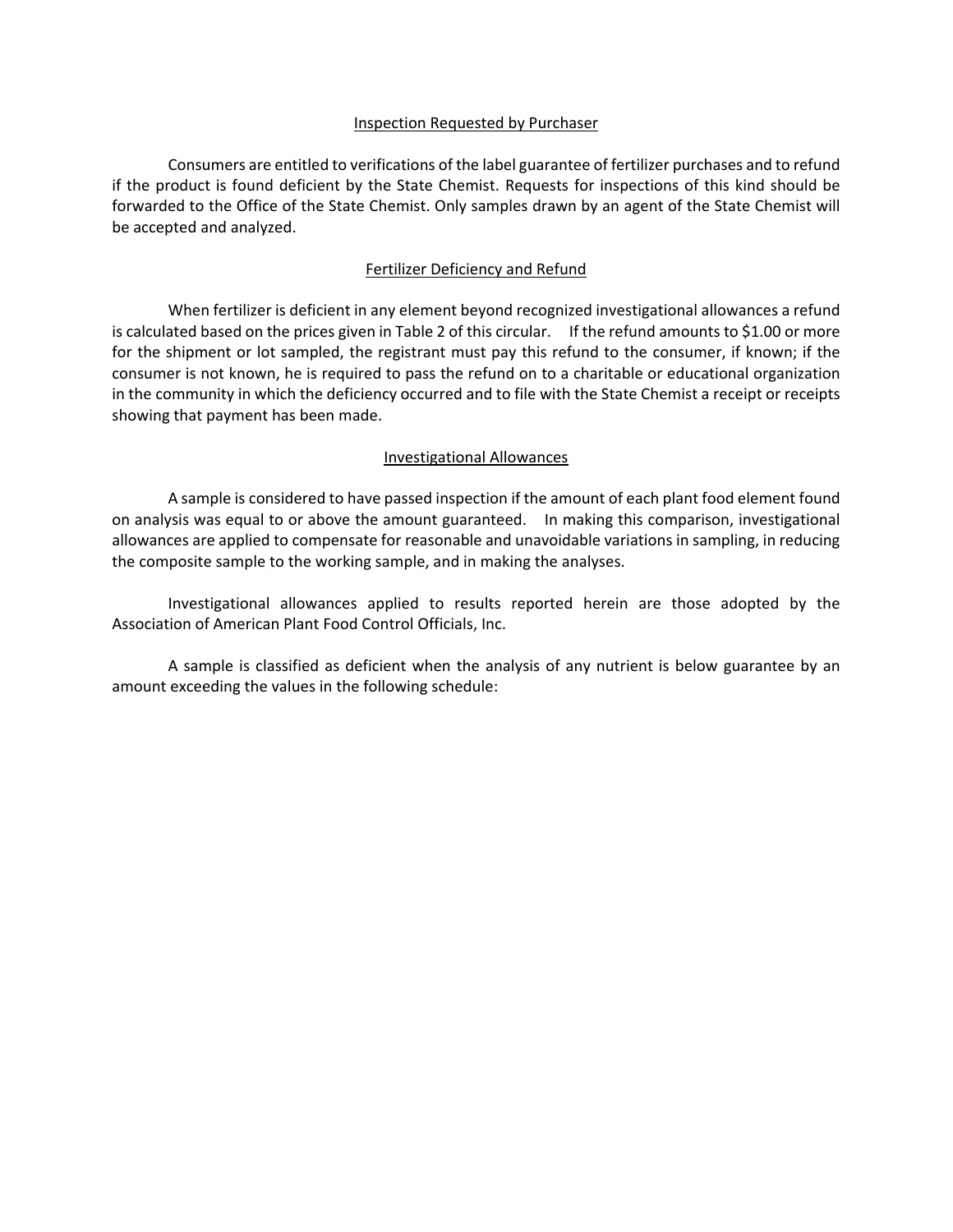#### (1) Fertilizer Investigational Allowances

| $N P$ or $K$                | $\boldsymbol{N}$ | $P_2O_5$  | $K_2O$    |
|-----------------------------|------------------|-----------|-----------|
| Guarantee                   | Allowance        | Allowance | Allowance |
|                             |                  |           |           |
| $\ensuremath{\mathbf{1}}$   | .49              | 0.67      | 0.41      |
| $\overline{2}$              | .49              | 0.67      | 0.41      |
| $\ensuremath{\mathfrak{Z}}$ | .49              | 0.67      | 0.41      |
| $\pmb{4}$                   | .49              | 0.67      | 0.41      |
| 5                           | $.51\,$          | 0.67      | 0.43      |
| 6                           | .52              | 0.67      | 0.47      |
| $\overline{7}$              | .54              | 0.68      | 0.53      |
| $\boldsymbol{8}$            | .55              | 0.68      | 0.60      |
| 9                           | .57              | 0.68      | 0.65      |
| 10                          | $.58\,$          | 0.68      | 0.70      |
| 11                          | .59              | 0.68      | 0.76      |
| 12                          | $.61\,$          | 0.68      | 0.79      |
| 13                          | .62              | 0.70      | 0.83      |
| 14                          | .63              | 0.70      | 0.87      |
| 15                          | .65              | 0.70      | 0.90      |
| 16                          | .67              | 0.70      | 0.94      |
| 17                          | .68              | 0.71      | 0.96      |
| 18                          | .70              | 0.71      | 1.01      |
| 19                          | $.71\,$          | 0.72      | 1.03      |
| 20                          | .72              | 0.72      | 1.08      |
| 21                          | .73              | 0.72      | 1.10      |
| 22                          | .75              | 0.72      | 1.15      |
| 23                          | .76              | 0.73      | 1.16      |
| 24                          | .78              | 0.73      | 1.21      |
| 25                          | .79              | 0.73      | 1.23      |
| 26                          | $.81\,$          | 0.73      | 1.27      |
| 27                          | .82              | 0.74      | 1.30      |
| 28                          | .83              | 0.74      | 1.33      |
| 29                          | .85              | 0.74      | 1.36      |
| $30\,$                      | .86              | 0.75      | 1.39      |
| 31                          | .87              | 0.75      | 1.42      |
| 32 or more                  | $.88\,$          | 0.76      | 1.44      |

(2) the overall relative value of the product, as found by analysis, is less than 98 percent of the guaranteed commercial value, using the following values of plant food nutrients:

\$11.00 per unit (percentage) nitrogen \$8.00 per unit (percentage) available phosphate \$10.00 per unit (percentage) soluble potash

Example: Product guaranteed to be 12‐12‐12 and the analysis indicates 11.5‐12.2‐11.2

Guaranteed commercial value =  $(12 \times $11) + (12 \times $8) + (12 \times $10) = $348.00$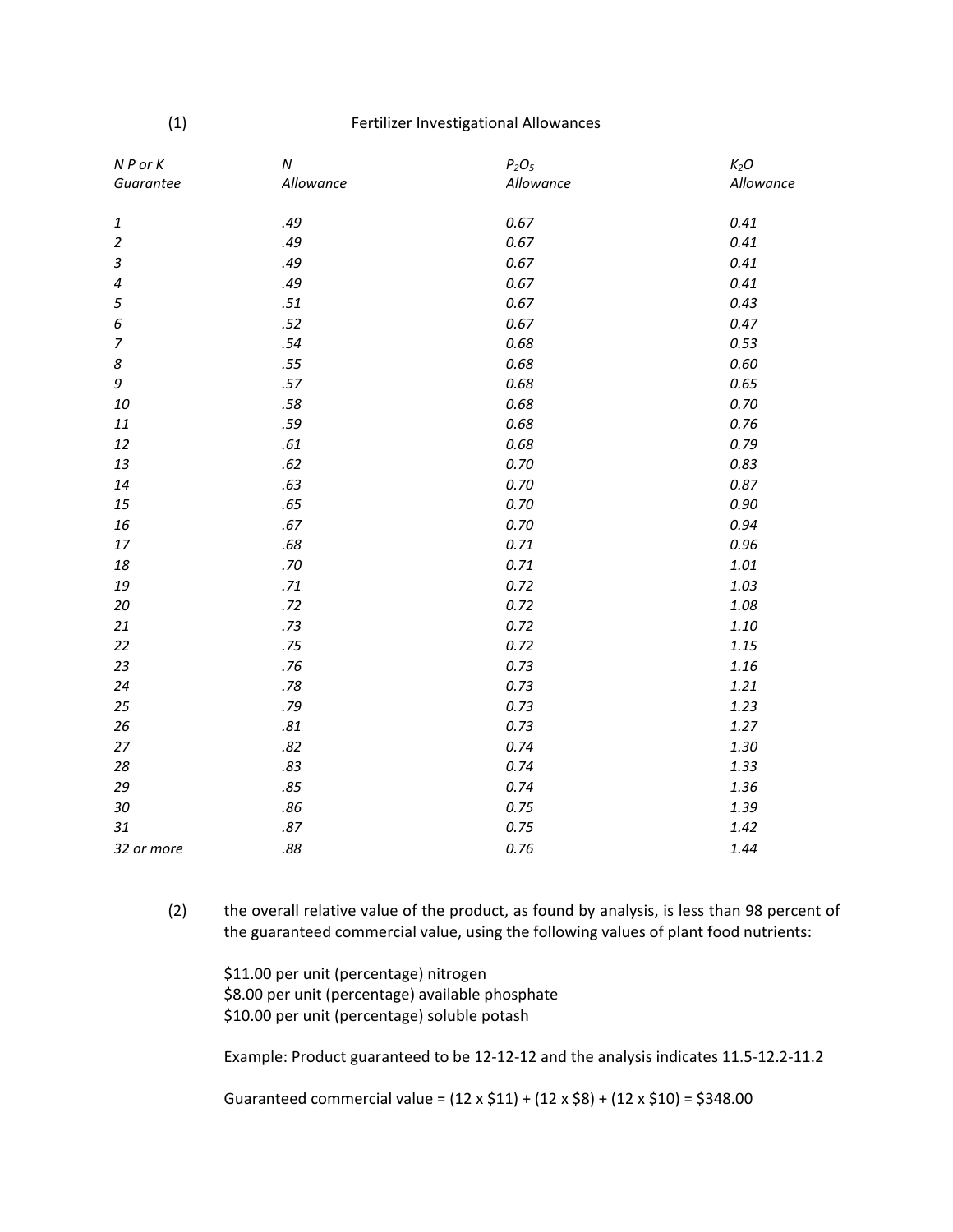Overall relative value found =  $(11.5 \times 11) + (12.2 \times 15) + (11.2 \times 10) = 15336.10$  (336.10  $\div$  348) x 100 = 96.6% of guaranteed commercial value, and/or

(3) the secondary or micronutrient content is less than the guaranteed value by an amount exceeding 1.00, or as follows, whichever is the lesser:

for calcium, magnesium, or sulfur 0.2 + (0.05 x guarantee),

for boron  $0.003 + (0.15 \times \text{guarantee})$ ,

for cobalt or molybdenum  $0.0001 + (0.30 \times \text{guarantee})$ ,

for chlorine, copper, iron, manganese, sodium, or zinc 0.005 + (0.10 x guarantee), and/or

(4) the pesticide content is less than the guaranteed value by an amount exceeding 15 percent of guarantee when guarantee is less than 1.0, or 0.1 plus 5 percent of guarantee when guarantee is 1.0 or greater.

#### Coefficient of Variation

As in the past, Table 3 includes the average analysis of all samples which met the guarantee within the investigational allowances and the individual samples which did not. These values, however, do not give an indication of the range in analyses on either side of the average. Consider, for example, the case in which a series of five samples analyzed 4.4, 4.8, 5.1, 4.5, and 5.8 percent nitrogen to give an average of 5.1 percent. A second series, perhaps from a different manufacturer, analyzed 5.1, 5.1, 5.1, 5.1 and 5.2 percent nitrogen for an average of 5.1 percent. Although the average was identical the range or "scatter" is much less in the second series. The "Coefficient of Variation" is a measure of this scatter. It is an expression of the standard deviation in terms of the average. The first series has a high coefficient of variation while the second series has a low coefficient of variation. Thus, a small coefficient of variation indicates the manufacturer has good production control. The coefficients of variation shown in Table 3 were calculated from all samples including those which passed as well as those that did not meet guarantee.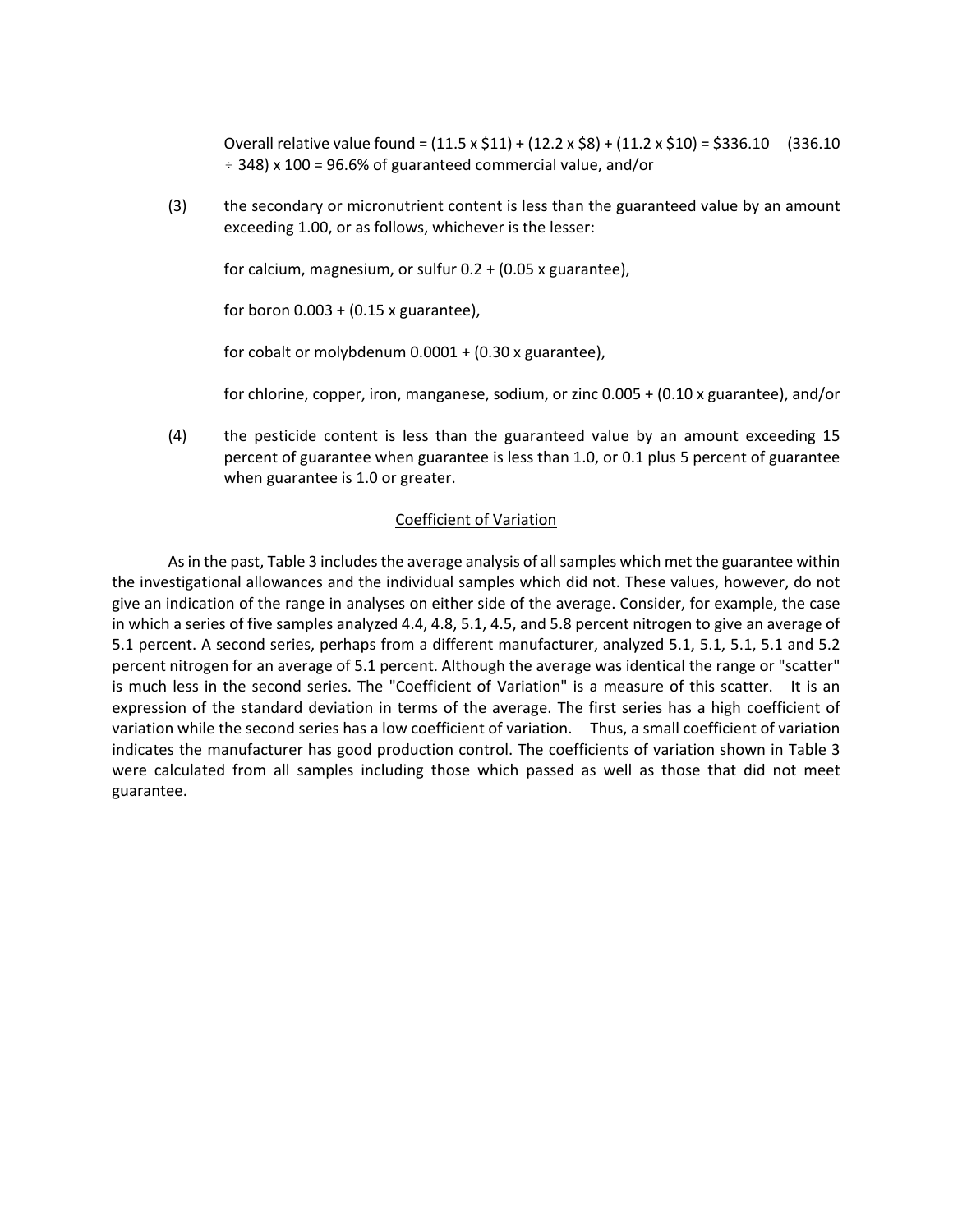| Type                                                 | Per pound<br>(cents) | Per unit of<br>plant food<br>(dollars) |
|------------------------------------------------------|----------------------|----------------------------------------|
| All fertilizer -                                     |                      |                                        |
| Nitrogen (N)                                         | 30.0                 | 12.00                                  |
| Available Phosphate (P <sub>2</sub> O <sub>5</sub> ) | 20.0                 | 9.00                                   |
| Soluble Potash (K2O)                                 | 20.0                 | 10.00                                  |
| Animal by-products, bone, tankage, etc. -            |                      |                                        |
| Total phosphate (P <sub>2</sub> O <sub>5</sub> )     | 15.0                 | 3.00                                   |
| Calcium (Ca)                                         | 5.0                  | 1.00                                   |
| Magnesium (Mg)                                       | 5.0                  | 1.00                                   |
| Sulfur (S)                                           | 5.0                  | 3.00                                   |
| Boron (B)                                            | 45.0                 | 9.00                                   |
| Chlorine (Cl)                                        | 5.0                  | 1.00                                   |
| Cobalt (Co)                                          | 500.0                | 100.00                                 |
| Copper (Cu)                                          | 75.0                 | 15.00                                  |
| Iron (Fe)                                            | 25.0                 | 5.00                                   |
| Manganese (Mn)                                       | 25.0                 | 5.00                                   |
| Molybdenum (Mo)                                      | 300.0                | 60.00                                  |
| Sodium (Na)                                          | 5.0                  | 1.00                                   |
| Zinc (Zn)                                            | 40.0                 | 8.00                                   |
|                                                      |                      |                                        |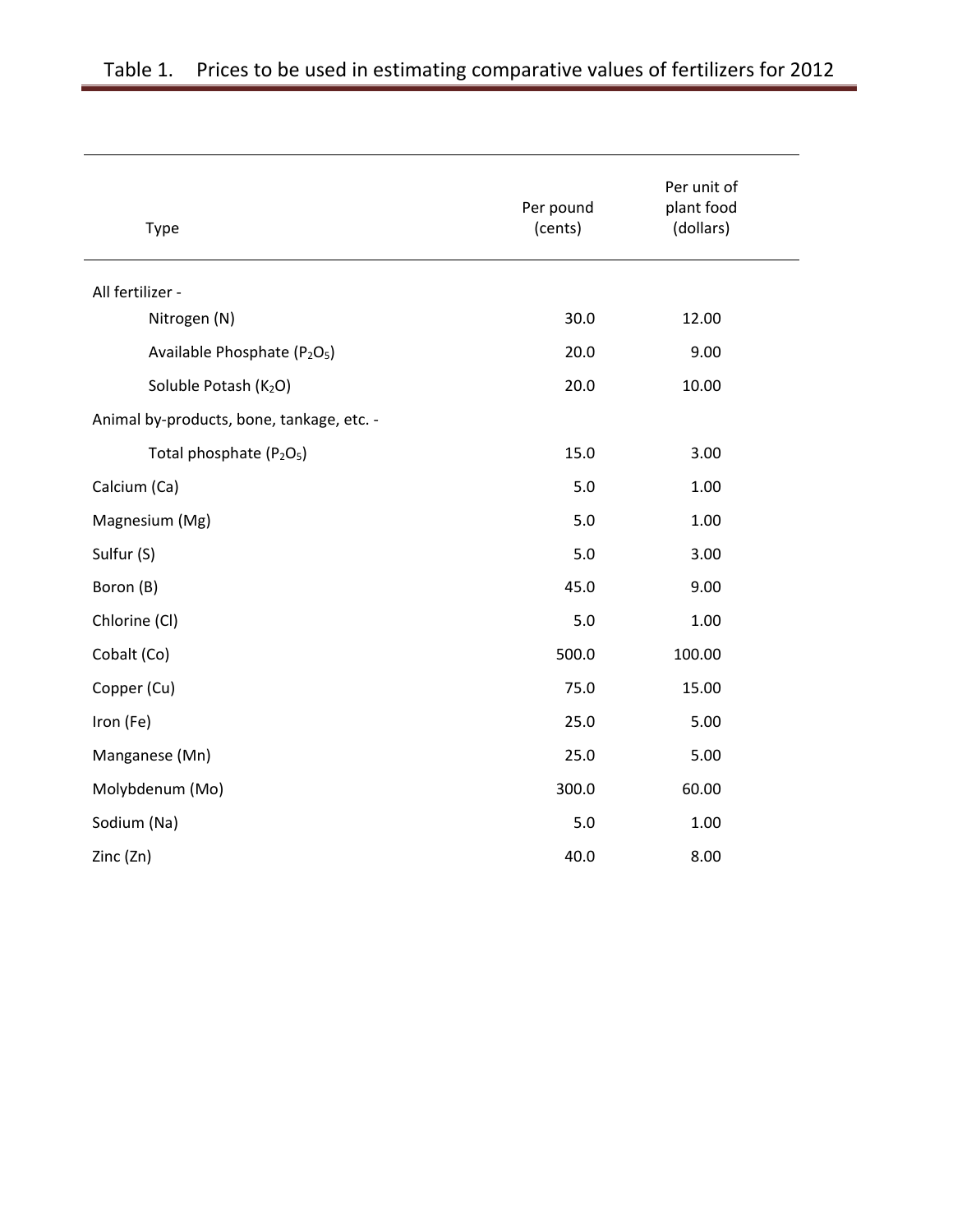| <b>Registrant, City and State</b>                                                | No. of Samples                   | No. Passed               | % Passed  |
|----------------------------------------------------------------------------------|----------------------------------|--------------------------|-----------|
| ABUNDANT HARVEST FARMS LLC`, SPRINGVIL                                           | 2                                | 2                        | ---       |
| ADVANCED NUTRIENTS, BRANDENBURG, KY                                              | $\mathbf{1}$                     | $\mathbf{1}$             | ---       |
| AG BEST LLC, MUNCIE, IN                                                          | 43                               | 40                       | 93        |
| AG PLUS, NEW HAVEN, IN                                                           | 2                                | 1                        | ---       |
| AG PLUS LP, SOUTH WHITLEY, IN                                                    | 21                               | 20                       | 95        |
| AGE OLD ORGANICS, MENDOTA, IL                                                    | 4                                | 1                        | ---       |
| AGRA SOLUTIONS LLC, DELPHOS, OH                                                  | 2                                | $\overline{\phantom{a}}$ | ---       |
| AGRIUM ADVANCED TECH (US) INC.-REESE,                                            | 9                                | 8                        | 89        |
| AGRIUM US INC-DENVER, DENVER, CO                                                 | 6                                | 3                        | 50        |
| AGRO-CULTURE LIQ FERT, ST JOHNS, MI                                              | 4                                | 4                        | ---       |
| ALSIP HOME & NURSERY, AGAWAM, MA                                                 | $\overline{2}$<br>$\overline{2}$ | 1<br>$\mathbf{1}$        | ---       |
| AMERICAN AGRITECH LLC, DBA BOTANICARE,<br>AMTURF ENTERPRISES LLC, CROWN POINT, I | 1                                | 1                        |           |
| ANDERSONS, LOGANSPORT, IN                                                        | $\overline{2}$                   | 1                        | ---       |
| ANDERSONS - AG FERT DIV, MAUMEE, OH                                              | 40                               | 36                       | 90        |
| ANDERSONS - LAWN FERT DIV, MAUMEE, OH                                            | 2                                | 1                        | ---       |
| ANDERSONS FERT SVC INC, ROMNEY, IN                                               | 5                                | 5                        | 100       |
| ATLANTA CROP SVCS INC, ATLANTA, IN                                               | 6                                | 6                        | 100       |
| AVILLA GRAIN INC, AVILLA, IN                                                     | 8                                | 8                        | 100       |
| BIOZ AGRI PRODUCTS INC, OLIVER, BC CA                                            | 1                                | 1                        | $\cdots$  |
| BONIDE PRODUCTS INC, ORISKANY, NY                                                | 7                                | $\overline{c}$           | 29        |
| BRANDT CONSOLIDATED INC, SPRINGFIELD,                                            | 1                                | $\mathbf{1}$             | ---       |
| BRISTOW MILLING LLC, BRISTOW, IN                                                 | 2                                | 2                        | ---       |
| BUNDY BROTHERS & SONS, MEDORA, IN                                                | 8                                | 8                        | 100       |
| BUTLERS LP & FERTILIZER, GREENCASTLE,                                            | 5                                | 5                        | 100       |
| CAMERON CHEMICAL INC, VIRGINIA BEACH,                                            | 5                                | 4                        | 80        |
| CARBO-TECH AMERICA, DECKER, IN                                                   | 11                               | 11                       | 100       |
| CARGILL, INCORPORATED, MINNEAPOLIS, MN                                           | 13                               | 13                       | 100       |
| CARPER FARM SUPPLY INC, ASHLEY, IN                                               | 3                                | 3                        | ---       |
| CAYUGA GRAIN INC., CAYUGA, IN                                                    | 3                                | 3                        | ---       |
| CERES SOLUTIONS LLP, TERRE HAUTE, IN                                             | 173                              | 169                      | 98        |
| CERES SOLUTIONS LLP, VINCENNES, IN                                               | 1                                | 1                        | ---       |
| CFS WOLCOTT INC, WOLCOTT, IN                                                     | 5                                | 5                        | 100       |
| CGB FERTILIZER, JEFFERSONVILLE, IN                                               | 12                               | 12                       | 100       |
| CHS INC., ST PAUL, MN                                                            | 13                               | 12                       | 92        |
| CLIFTON & QUIGG FERTILIZER SVC, LINDEN                                           | 7                                | 6                        | 86        |
| CLOVERDALE AGRI CENTER, CLOVERDALE, IN                                           | 8                                | 8                        | 100       |
| CLUNETTE ELEVATOR CO INC, LEESBURG, IN                                           | 7                                | 6                        | 86        |
| CO-ALLIANCE, VALPARAISO, IN                                                      | 1                                | 1                        | ---       |
| CO-ALLIANCE LLP, AVON, IN<br>CO-ALLIANCE LLP, VALPARAISO, IN                     | 208<br>1                         | 199<br>---               | 96<br>--- |
| COLUMBUS SILGAS FERTILGRO, COLUMBUS, I                                           | 7                                | 6                        | 86        |
| CORE AGRI, ARROYO GRANDE, CA                                                     | 1                                | 1                        | ---       |
| COUNTRY AG LLC, LOGANSPORT, IN                                                   | 2                                | $\overline{c}$           | ---       |
| CROP PRODUCTION SVCS, HOMER, IN                                                  | 1                                | 1                        |           |
| CROP PRODUCTION SVCS, SCOTTSBURG, IN                                             | $\mathbf{1}$                     | ---                      | ---       |
| CROP PRODUCTION SVCS, SHELBYVILLE, KY                                            | 2                                | 2                        | ---       |
| CROP PRODUCTION SVCS, INC, GREELEY, CO                                           | 305                              | 291                      | 95        |
| CUSTER GRAIN CO INC, GARRETT, IN                                                 | 5                                | 5                        | 100       |
| CYCLONE GRAIN CO, FRANKFORT, IN                                                  | 2                                | 1                        | ---       |
| DANNER MFG. INC., ISLANDIA, NY                                                   | 1                                | 1                        | ---       |
| DAYLIGHT FARM SUPPLY INC, EVANSVILLE,                                            | 6                                | 6                        | 100       |
| DEHAVEN SOIL SVC INC, WALTON, IN                                                 | 5                                | 5                        | 100       |
| DENHAM AGRI CENTER INC, WINAMAC, IN                                              | 3                                | 3                        | ---       |
| DENNIS GRAIN, HUNTINGTON, IN                                                     | 6                                | 5                        | 83        |
| DOMESTIC FERTILIZER, INC, WOMELSDORF,                                            | 1                                | 1                        | ---       |
| DORSETT BROTHERS INC, MARTINSVILLE, IN                                           | 4                                | 4                        | ---       |
| DOUGHERTY FERTILIZER, FRANKLIN, IN                                               | 8                                | 8                        | 100       |
| DOWN TO EARTH DISTRIBUTORS, EUGENE, OR                                           | 1                                | 1                        | ---       |
| DR. EARTH INC., WINTERS, CA                                                      | 2                                | 1                        | ---       |
| DYNA-GRO, RICHMOND, CA                                                           | 1                                | 1                        | ---       |
| DYSART CORP., CANAL WINCHESTER, OH                                               | 7                                | 4                        | 57        |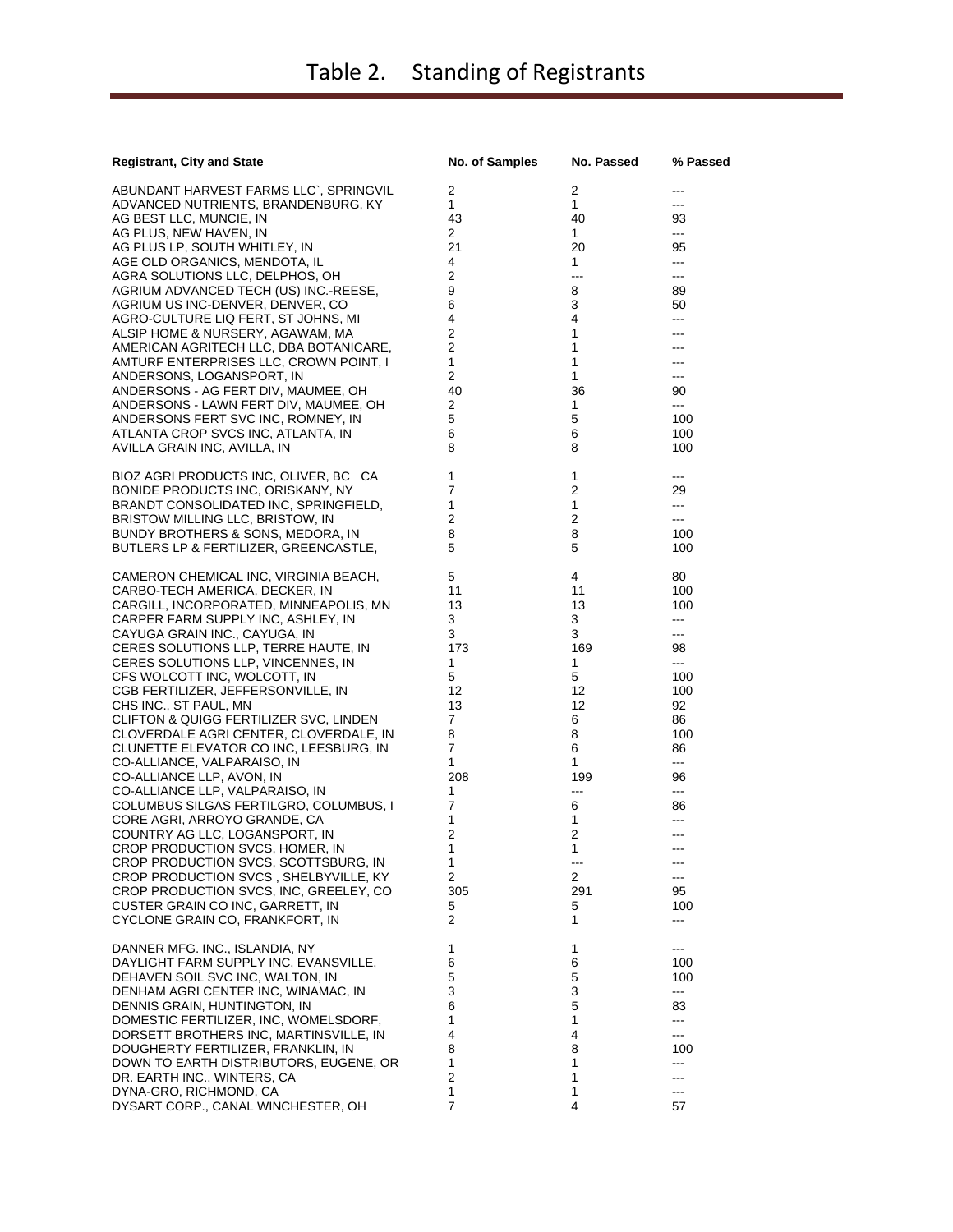| EARTHWORKS NATURAL ORGANIC PRODUCTS, E | 6              | 4                            | 67  |
|----------------------------------------|----------------|------------------------------|-----|
| EASY GARDENER, WOMELSDORF, PA          | 11             | 9                            | 82  |
| EAU CLAIRE COOP OIL COMPANY, EAU CLAIR | 8              | 3                            | 38  |
| EDDS SUPPLIES, INC, SHIPSHEWANA, IN    | 10             | 9                            | 90  |
| ENCAP LLC, GREEN BAY, WI               | 1              | $\mathbf{1}$                 | --- |
| ENVIRO-SAFE LABORATORIES INC, OXFORD,  | 1              | 1                            | --- |
| ESPOMA COMPANY, MILLVILLE, NJ          | 7              | 5                            | 71  |
|                                        |                |                              |     |
| FALMOUTH FARM SUPPLY INC, FALMOUTH, IN | 27             | 27                           | 100 |
| FARM FERTILIZERS & SEEDS INC, HAMLET,  | 42             | 39                           | 93  |
| FLAT ROCK AG SUPPLY, FLAT ROCK, IN     | 8              | 7                            | 88  |
| FOX FARM SOIL & FERT CO, ARCATA, CA    | 4              | 3                            | --- |
| FREE FLOW FERTILIZER, MAUMEE, OH       | 4              | 2                            | --- |
| FRICK SERVICES INC, WAWAKA, IN         | 38             | 36                           | 95  |
|                                        |                |                              |     |
| GARDENS ALIVE!, LAWRENCEBURG, IN       | 1              | 1                            |     |
| GAVILON FERTILIZER LLC, SAVANNAH, GA   | 1              | $--$                         | --- |
| GENERAL HYDROPONICS, SEBASTOPOL, CA    | 3              | $\mathbf{1}$                 |     |
| GEO GLOBAL PARTNERS LLC, REDMOND, OR   | 1              | $\cdots$                     | --- |
| GOOD EARTH HORTICULTURE INC., LANCASTE | 1              | $\hspace{0.05cm} \ldots$     | --- |
| GREEN & SONS INC, FARMINGDALE, NJ      | 1              | ---                          |     |
| GREEN CHARGER FERTILIZER COMPANY, SALE | 1              | 1                            |     |
| GREEN CROP SERVICES LLC, WORTHINGTON,  | 1              | $\qquad \qquad -$            |     |
| GREEN VALLEY AGRICULTURAL, CALEDONIA,  | 2              | ---                          |     |
|                                        | 1              | 1                            |     |
| GREEN-A-LAWN, WOLCOTTVILLE, IN         |                |                              |     |
| GREENSTAR PLANT PRODUCTS INC., LANGLEY | 1              | $\mathbf{1}$                 | --- |
| GRIGG BROTHERS, ALBION, ID             | 2              | 1                            | --- |
| GRO TEC, INC, COVINGTON, GA            | 5              | 3                            | 60  |
| GROWERS FARM SVC INC, ELIZABETHTOWN, I | 8              | 8                            | 100 |
| GURNEY'S SEED & NURSERY, LAWRENCEBURG, | 1              | $\qquad \qquad \textbf{---}$ | --- |
| GUTAPFEL BROTHERS, SUNMAN, IN          | 4              | 4                            | --- |
|                                        |                |                              |     |
| HABIG GARDEN SHOPS, INDIANAPOLIS, IN   | 2              | 2                            | --- |
| HAINING FARM SERVICE, CEDAR GROVE, IN  | 1              | 1                            | --- |
| HAMMELMAN NITRATE INC, EDWARDSPORT, IN | $\overline{7}$ | 7                            | 100 |
| HARTLEY GRAIN CO, INC, ELWOOD, IN      | 5              | 5                            | 100 |
| HARVEST LAND COOP INC, RICHMOND, IN    | 151            | 145                          | 96  |
| HELENA CHEMICAL CO, COLLIERVILLE, TN   | 94             | 91                           | 97  |
| HERITAGE FS INC, MOROCCO, IN           | 2              | 2                            | --- |
| HILLCREST SUPPLY INC, MONTGOMERY, IN   | 6              | 6                            | 100 |
| HILLTOP ORCHIDS INC, CLOVERDALE, IN    | 1              | $\qquad \qquad \cdots$       | --- |
| HONEYVILLE FEED & FARM SUPPLY INC., TO | 3              | 2                            | --- |
| HOWARD JOHNSON ENTERPRISES, FRANKLIN,  | 3              | 3                            | --- |
| HOWESVILLE FARM SVC, CLAY CITY, IN     | 4              | 4                            |     |
|                                        |                |                              | --- |
| HUEY SOIL SERVICE, INC, SANDBORN, IN   | 5              | 5                            | 100 |
| HUMBOLDT NUTRIENTS LLC, INDIANAPOLIS,  | 1              | $\mathbf{1}$                 | --- |
| HYPONEX CORP, MARYSVILLE, OH           | 2              | 2                            | --- |
| INFINITY FERTILIZERS INC., MILAN, IL   | 4              | $---$                        | --- |
| INTEGRATED SOIL & PLANT TECHNOLOGIES I | 2              |                              |     |
|                                        |                |                              |     |
| J E M FARM SVC INC, SWAYZEE, IN        | 10             | 10                           | 100 |
| JACKSON-JENNINGS COOP, SEYMOUR, IN     | 63             | 61                           | 97  |
| JRM CHEMICAL DIVISION, CLEVELAND, OH   | 1              | 1                            | --- |
|                                        |                |                              |     |
| KEG RIVER CHEMICAL, EDMONTON, AB CAN   | 1              | 1                            |     |
| KINGSBURY ELEVATOR, KINGSBURY, IN      | 11             | 11                           | 100 |
| KNOX FERTILIZER CO, INC, KNOX, IN      | $\overline{7}$ | 3                            | 43  |
| KOVA AG PRODUCTS INC, WINAMAC, IN      | 74             | 71                           | 96  |
| KOVA FERTILIZER, GREENSBURG, IN        | 42             | 41                           | 98  |
|                                        | 4              | 4                            |     |
| KUNCE BROS INC, CROMWELL, IN           |                |                              | --- |
| L & M AG LLC, TOPEKA, IN               | 1              | 1                            | --- |
| LAKE CO FM BUR COOP, CROWN POINT, IN   | 13             | 12                           | 92  |
| LAKES FARM SERVICE, LLC, NEW CARLISLE, | 10             | 9                            | 90  |
| LAMB FARMS AGRONOMY, LEBANON, IN       | 5              | 5                            | 100 |
|                                        |                |                              |     |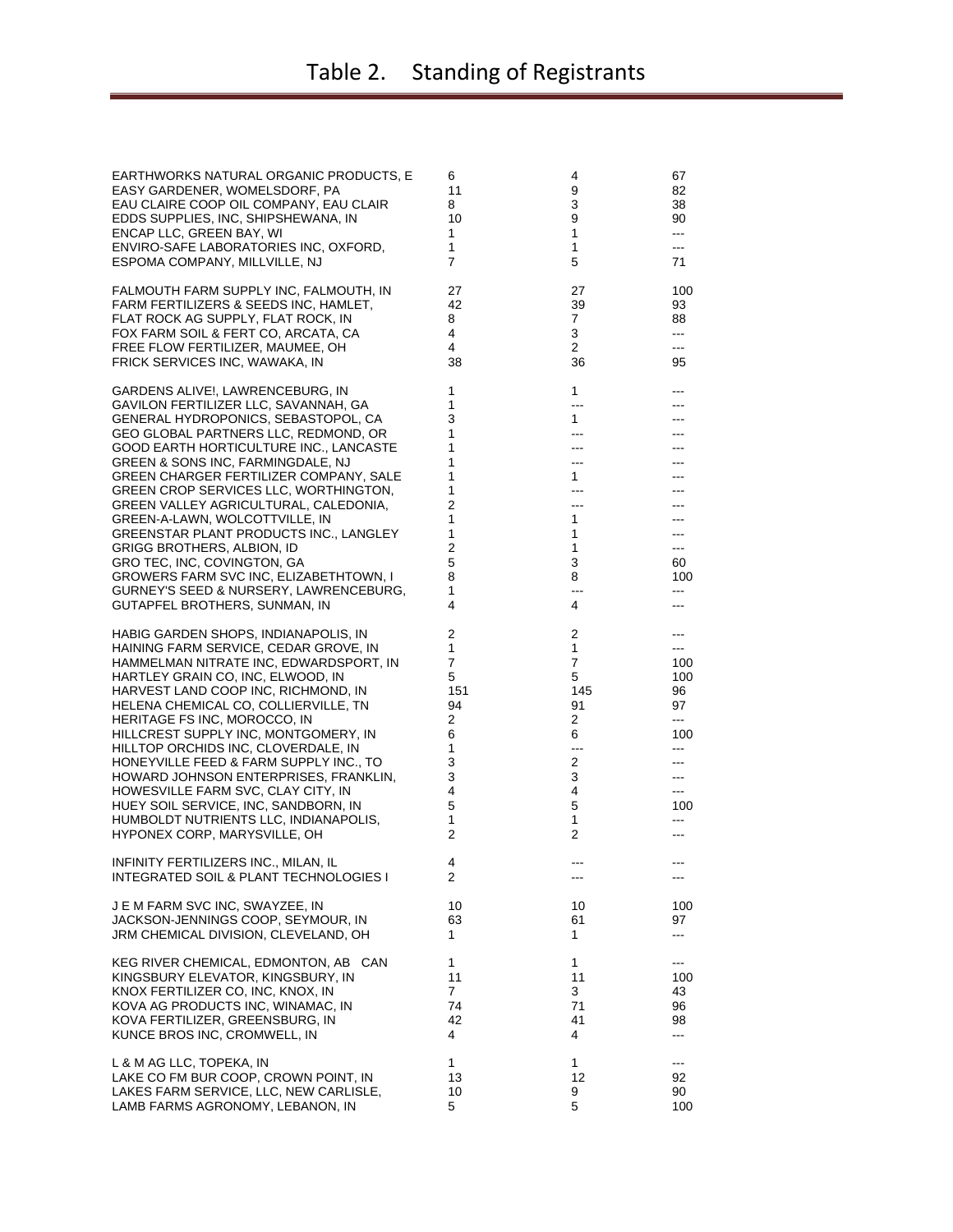| LAOTTO FARM SUPPLIES, LAOTTO, IN                                       | 6              | 6                      | 100        |
|------------------------------------------------------------------------|----------------|------------------------|------------|
| LAUGHERY VALLEY AG COOP, OSGOOD, IN                                    | 25             | 23                     | 92         |
| LAWN & GARDEN PRODUCTS INC, FALLON, NV                                 | 1              | 1                      | $---$      |
| LEBANON SEABOARD, LEBANON, PA                                          | 8              | 4                      | 50         |
| LEHMAN FEED MILL, INC, BERNE, IN                                       | 4              | 4                      | ---        |
| LENDERMAN INC, W TERRE HAUTE, IN                                       | $\overline{2}$ | 2                      | ---        |
| LESCO INC, CLEVELAND, OH                                               | 13             | 8                      | 62         |
| LIDOCHEM INC, HAZLET, NJ                                               | $\overline{2}$ | 2                      | ---        |
| LILLY MILLER BRANDS, SALEM, VA                                         | 2              | 2                      |            |
| LILLY MILLER BRANDS-GEORGIA, SALEM, VA                                 | 1              | 1                      | ---        |
| LIMA ELEVATOR CO INC, HOWE, IN                                         | 4              | 4                      | ---        |
| LONGBOTTOM & HARDSAW, CENTRAL, IN                                      | 6              | 6                      | 100        |
| LORDS GRAIN INC, LAGRANGE, IN                                          | 6              | 6                      | 100        |
| LOVELAND PRODUCTS INC., GREELEY, CO                                    | 26             | 19                     | 73         |
| LUELLEN BROTHERS, INC, NEW LISBON, IN                                  | 5              | 5                      | 100        |
|                                                                        |                |                        |            |
| MARTIN SEED & SUPPLY, ELKHART, IN                                      | 13             | 12                     | 92         |
| MAXWELL FARM SERVICE, MARTINSVILLE, IN                                 | 1              | 1                      | $---$      |
| MCGRAWSVILLE FEED & GRAIN, AMBOY, IN                                   | 7              | 7                      | 100        |
| MCLELLAN CO., MARYSVILLE, OH                                           | 3              | 1                      | ---        |
| MEIJER INC, GRAND RAPIDS, MI                                           | 1              | 1                      | ---        |
| MEM VENTURES LLC-DBA/ROUND GROVE FARM                                  | 11             | 11                     | 100        |
| MERRELL GRAIN, BROOKVILLE, IN                                          | 4              | 4                      | ---        |
| MICRO SOURCE, EAST PEORIA, IL                                          | $\overline{2}$ | 1                      | ---        |
| MILWAUKEE METRO SEWERAGE DIST, MILWAUK                                 | 1              | 1                      |            |
| MIRACLE-GRO LAWN PRODUCTS INC, MARYSVI                                 | 1              | 1                      |            |
| MONTANA SULPHUR & CHEMICAL CO, BILLING                                 | 1              | 1                      | ---        |
| MONTICELLO FARM SERVICE, MONTICELLO, I                                 | 18             | 18                     | 100        |
| MORGAN FERT SALES INC, LEWISVILLE, IN                                  | 1              | $\mathbf{1}$           | ---        |
| MOSAIC CROP NUTRITION, LLC, LITHIA, FL                                 | 4              | 4                      | ---        |
| MOSS FERTILIZER SVC INC, TWELVE MILE,                                  | 12             | 12                     | 100        |
| MOTE FARM SERVICE INC., UNION CITY, IN                                 | 15             | 15                     | 100        |
| NA-CHURS/ALPINE SOLUTIONS, MARION, OH                                  | 16             | 15                     | 94         |
| NATURAL RESOURCES GROUP, TOMBALL, TX                                   | $\mathbf{1}$   | $\mathbf{1}$           | $---$      |
| NEFF FAMILY FERTILIZER INC, SALEM, IN                                  | 10             | 10                     | 100        |
| NEW EEZY GRO INC, MAUMEE, OH                                           | $\overline{2}$ | $\overline{2}$         | $--$       |
| NEW ERA AG LLC, MONROE, IN                                             | $\overline{7}$ | 6                      | 86         |
| NEWTOWN FARM SVC INC, NEWTOWN, IN                                      | $\overline{7}$ | $\overline{7}$         | 100        |
| NORTH CENTRAL COOP, WABASH, IN                                         | 127            | 118                    | 93         |
| NOVOZYMES BIOLOGICALS INC, LEBANON, PA                                 | 4              | 4                      | ---        |
| NULEX INC, N SIOUX CITY, SD                                            | 1              | $\qquad \qquad \cdots$ | ---        |
|                                                                        |                |                        |            |
| OETH FARM SERVICE, INC, ELBERFELD, IN                                  | 9              | 9                      | 100        |
| OLSEN DISTRIBUTING CO., BARRINGTON, IL                                 | 1              | $\mathbf{1}$           | ---        |
| ORGANIC LABORATORIES INC., STUART, FL                                  | 2              | 2                      | ---        |
| ORLAND COMMUNITY ELEVATOR, ORLAND, IN                                  | 5              | 4                      | 80         |
|                                                                        |                |                        |            |
| PETERS INC, ALLENTOWN, PA                                              | 3              | 2                      |            |
| PIERCE GRAIN INC, WINDFALL, IN                                         | 4              | 4                      |            |
| PINE VILLAGE SVC CENTER INC, PINE VILL                                 | 4              | 4                      |            |
| PLANT HEALTH CARE INC., LEBANON, PA                                    | 3              | 3                      |            |
| PLANTATION PRODUCTS LLC, NORTON, MA                                    | 1              | 1                      |            |
| PMI NUTRITION INTERNATIONAL LLC, ST PA                                 | 2              | 2                      | ---        |
| POSEY CO COOP, MT VERNON, IN                                           | 35             | 33                     | 94         |
| POWELL, COVINGTON, IN                                                  | 4              | 4                      | ---        |
| PREMIER AG COOP, INC, COLUMBUS, IN                                     | 49             | 48                     | 98         |
|                                                                        |                |                        |            |
| RAN DEL AGRI SERVICES INC., PARKER CIT                                 | 13             | 12                     | 92         |
| REED FARMS, NAPPANEE, IN<br>RESTORA LIFE MINERALS INC., BAYSPRINGS     | 1<br>1         | 1<br>$---$             | ---        |
| ROSEN'S INC., LIBERTY, MO                                              | 2              | 1                      | ---<br>--- |
| RYDMAN & FOX INC, ANDERSON, IN                                         | 8              | 8                      | 100        |
|                                                                        |                |                        |            |
|                                                                        |                |                        |            |
|                                                                        | 7              | 6                      | 86         |
| SALEM FERTILIZER SVC INC, SALEM, IN<br>SANCO INDUSTRIES INC, SALEM, VA | 2              | 2                      | ---        |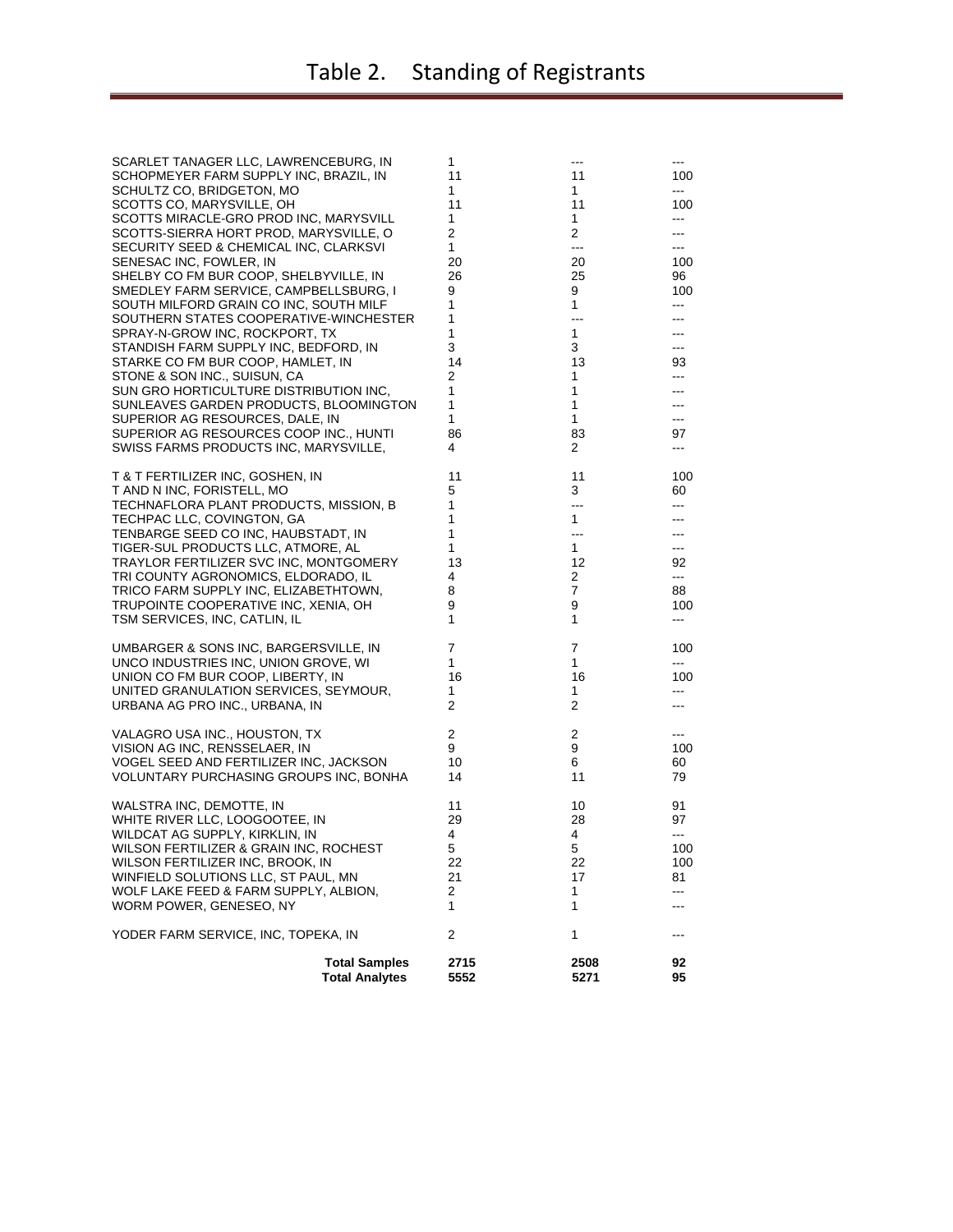|                         |                                                                                                           |                      | Found                        |                        |                   |                   |                   |                     |               |
|-------------------------|-----------------------------------------------------------------------------------------------------------|----------------------|------------------------------|------------------------|-------------------|-------------------|-------------------|---------------------|---------------|
| Registrant<br>and Grade | Brand                                                                                                     | Inspection<br>number | Total<br>nitrogen            | Available<br>phosphate | Soluble<br>potash | Relative<br>value | Refund per<br>ton | Micro-<br>nutrients | Other<br>Add. |
|                         | ABUNDANT HARVEST FARMS LLC`, SPRINGVILLE, IN<br>BLOOMINGFOODS EAST, BLOOMINGTON, IN<br><b>BLOOMINGTON</b> |                      |                              |                        |                   |                   |                   |                     |               |
| 1.47-3.91-0.47          |                                                                                                           |                      | <b>VEGETABLE MIX ORGANIC</b> |                        | 20122188          | 01.8              | 05.0              | 00.5                | 124.26        |
|                         | 0.00                                                                                                      |                      |                              |                        |                   |                   |                   |                     |               |
|                         | <b>MAYS GREENHOUSE, BLOOMINGTON, IN</b><br><b>BLOOMINGTON</b>                                             |                      |                              |                        |                   |                   |                   |                     |               |
| 1.47-3.91-0.47          |                                                                                                           |                      | VEGETABLE MIX ORG PL &       |                        | 20122364          | 01.5              | 05.7              | 01.3                | 144.01        |
|                         | 0.00                                                                                                      |                      |                              |                        |                   |                   |                   |                     |               |
|                         | ADVANCED NUTRIENTS, BRANDENBURG, KY<br><b>MAXIMUM GROW, INDIANAPOLIS, IN</b><br><b>INDIANAPOLIS</b>       |                      |                              |                        |                   |                   |                   |                     |               |
| 05-00-01                | <b>JUNGLE JUICE MICRO</b>                                                                                 | 20122234             | 05.4                         | 00.0                   | 02.0              | 122.15            | 0.00              |                     | $***$         |
|                         | <b>AG BEST LLC, MUNCIE, IN</b><br>AG BEST LLC, DUNKIRK, IN<br><b>DUNKIRK</b>                              |                      |                              |                        |                   |                   |                   |                     |               |
| 00-00-60                | <b>POTASH</b>                                                                                             | 20120293             | 00.0                         | 00.0                   | 60.6              | 101.00            | 0.00              |                     |               |
| 11-52-00                | <b>MAP</b>                                                                                                | 20120294             | 11.3                         | 52.4                   | 00.0              | 101.21            | 0.00              |                     |               |
| 28-00-00                | LIQUID FERT                                                                                               | 20120295             | 27.9                         | 00.0                   | 00.0              | 99.64             | 0.00              |                     |               |
| 28-00-00<br>28-00-00    | <b>LIQUID FERT</b><br><b>LIQUID FERT</b>                                                                  | 20121148<br>20121149 | 28.0<br>27.9                 | 00.0<br>00.0           | 00.0<br>00.0      | 100.00<br>99.64   | 0.00<br>0.00      |                     |               |
| 28-00-00                | LIQUID FERT                                                                                               | 20121150             | 28.0                         | 00.0                   | 00.0              | 100.00            | 0.00              |                     |               |
| 28-00-00                | LIQUID FERT                                                                                               | 20121151             | 28.1                         | 00.0                   | 00.0              | 100.36            | 0.00              |                     |               |
| 10-34-00                | <b>LIQUID FERT</b>                                                                                        | 20121152             | 13.8                         | 26.8                   | 00.0              | 95.86             | 57.60             |                     |               |
| 11-52-00                | MAP                                                                                                       | 20121948             | 11.3                         | 51.5                   | 00.0              | 99.87             | 0.00              |                     |               |
| 11-52-00<br>00-00-60    | MAP<br><b>POTASH</b>                                                                                      | 20121949<br>20121950 | 11.1<br>00.0                 | 51.2<br>00.0           | 00.0<br>60.9      | 99.01<br>101.50   | 0.00<br>0.00      |                     |               |
|                         | <b>GASTON</b>                                                                                             |                      |                              |                        |                   |                   |                   |                     |               |
| 21-00-00                | AMS                                                                                                       | 20120296             | 20.4                         | 00.0                   | 00.0              | 97.14             | 9.90              | $\star$             |               |
| 11-52-00                | MAP                                                                                                       | 20120297             | 11.3                         | 52.1                   | 00.0              | 100.76            | 0.00              |                     |               |
| 00-00-60<br>28-00-00    | <b>POTASH</b><br>LIQUID FERT                                                                              | 20120298<br>20121141 | 00.0<br>27.9                 | 00.0<br>00.0           | 59.7<br>00.0      | 99.50<br>99.64    | 0.00<br>0.00      |                     |               |
| 28-00-00                | LIQUID FERT                                                                                               | 20121142             | 28.1                         | 00.0                   | 00.0              | 100.36            | 0.00              |                     |               |
| 10-34-00                | <b>LIQUID FERT</b>                                                                                        | 20121143             | 10.1                         | 33.8                   | 00.0              | 99.87             | 0.00              |                     |               |
| 10-34-00                | <b>LIQUID FERT</b>                                                                                        | 20121144             | 10.0                         | 33.6                   | 00.0              | 99.16             | 0.00              |                     |               |
| 11-52-00<br>00-00-60    | MAP<br><b>POTASH</b>                                                                                      | 20121919<br>20121920 | 11.3<br>00.0                 | 51.4<br>00.0           | 00.0<br>61.5      | 99.72<br>102.50   | 0.00<br>0.00      |                     |               |
|                         | <b>HARTFORD CITY</b>                                                                                      |                      |                              |                        |                   |                   |                   |                     |               |
| 11-52-00                | MAP                                                                                                       | 20120268             | 11.1                         | 51.9                   | 00.0              | 100.06            | 0.00              |                     |               |
| 21-00-00<br>46-00-00    | AMS                                                                                                       | 20120269             | 21.0                         | 00.0                   | 00.0              | 100.00            | 0.00              |                     |               |
| 00-00-60                | <b>UREA</b><br><b>POTASH</b>                                                                              | 20120270<br>20120271 | 46.3<br>00.0                 | 00.0<br>00.0           | 00.0<br>59.3      | 100.65<br>98.83   | 0.00<br>0.00      |                     |               |
| 10-34-00                | <b>LIQUID FERT</b>                                                                                        | 20120356             | 09.9                         | 33.9                   | 00.0              | 99.50             | 0.00              |                     |               |
| 10-34-00                | LIQUID FERT                                                                                               | 20120357             | 10.0                         | 33.8                   | 00.0              | 99.58             | 0.00              |                     |               |
| 28-00-00                | <b>LIQUID FERT</b>                                                                                        | 20120358             | 28.1                         | 00.0                   | 00.0              | 100.36            | 0.00              |                     |               |
| 28-00-00<br>28-00-00    | LIQUID FERT<br><b>LIQUID FERT</b>                                                                         | 20120359<br>20120764 | 28.0<br>27.4                 | 00.0<br>00.0           | 00.0<br>00.0      | 100.00<br>97.86   | 0.00<br>6.60      |                     |               |
| 28-00-00                | LIQUID FERT                                                                                               | 20120765             | 27.9                         | 00.0                   | 00.0              | 99.64             | 0.00              |                     |               |
| 28-00-00                | <b>LIQUID FERT</b>                                                                                        | 20120766             | 27.7                         | 00.0                   | 00.0              | 98.93             | 0.00              |                     |               |
| 11-52-00                | <b>MAP</b>                                                                                                | 20121903             | 11.4                         | 51.7                   | 00.0              | 100.37            | 0.00              |                     |               |
| 11-52-00<br>11-52-00    | <b>MAP</b><br><b>MAP</b>                                                                                  | 20121904<br>20121905 | 11.3<br>11.4                 | 51.8                   | 00.0<br>00.0      | 100.32<br>100.82  | 0.00<br>0.00      |                     |               |
| 00-00-60                | <b>POTASH</b>                                                                                             | 20121906             | 00.0                         | 52.0<br>00.0           | 60.1              | 100.17            | 0.00              |                     |               |
|                         | AG BEST LLC - EATON, GASTON, IN                                                                           |                      |                              |                        |                   |                   |                   |                     |               |
|                         | <b>GASTON</b>                                                                                             |                      |                              |                        |                   |                   |                   |                     |               |
| 00-00-60<br>11-52-00    | <b>POTASH</b><br><b>MAP</b>                                                                               | 20120272<br>20120273 | 00.0<br>11.1                 | 00.0<br>51.5           | 60.0<br>00.0      | 100.00<br>99.46   | 0.00<br>0.00      |                     |               |
| 10-34-00                | <b>LIQUID FERT</b>                                                                                        | 20121145             | 09.4                         | 31.4                   | 00.0              | 92.83             | 27.40             |                     |               |
|                         |                                                                                                           |                      |                              |                        |                   |                   |                   |                     |               |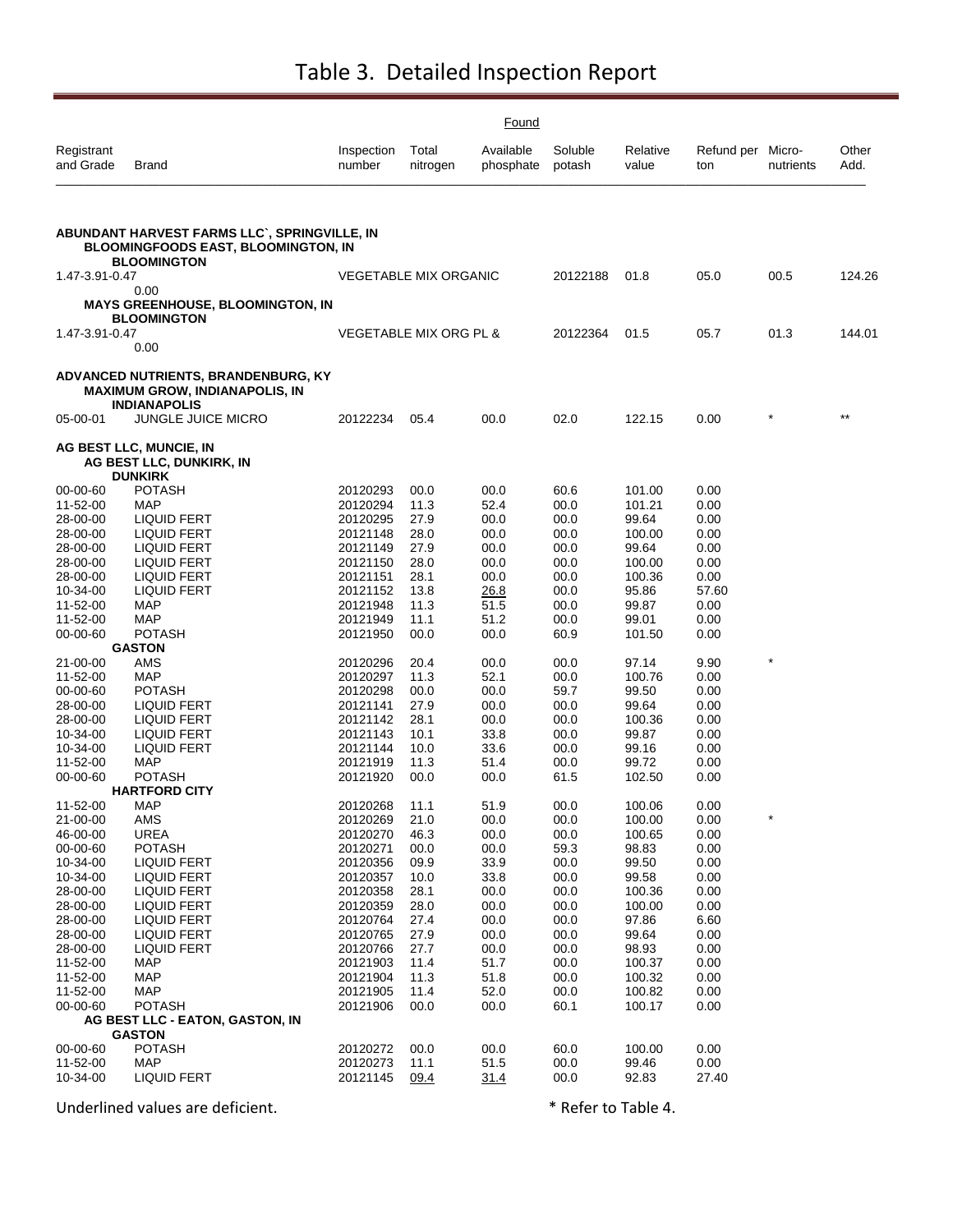|                         |                                                                                                   |                      | Found             |                        |                     |                   |                          |            |               |
|-------------------------|---------------------------------------------------------------------------------------------------|----------------------|-------------------|------------------------|---------------------|-------------------|--------------------------|------------|---------------|
| Registrant<br>and Grade | Brand                                                                                             | Inspection<br>number | Total<br>nitrogen | Available<br>phosphate | Soluble<br>potash   | Relative<br>value | Refund per Micro-<br>ton | nutrients  | Other<br>Add. |
|                         |                                                                                                   |                      |                   |                        |                     |                   |                          |            |               |
| 28-00-00<br>28-00-00    | <b>LIQUID FERT</b><br><b>LIQUID FERT</b>                                                          | 20121146<br>20121147 | 28.0<br>27.6      | 00.0<br>00.0           | 00.0<br>00.0        | 100.00<br>98.57   | 0.00<br>0.00             |            |               |
| 11-52-00                | MAP                                                                                               | 20121945             | 11.4              | 52.1                   | 00.0                | 100.97            | 0.00                     |            |               |
| 11-52-00                | <b>MAP</b>                                                                                        | 20121946             | 11.1              | 51.3                   | 00.0                | 99.16             | 0.00                     |            |               |
| 00-00-60                | <b>POTASH</b>                                                                                     | 20121947             | 00.0              | 00.0                   | 61.0                | 101.67            | 0.00                     |            |               |
|                         | AG PLUS, NEW HAVEN, IN<br>AG PLUS, NEW HAVEN, IN<br><b>NEW HAVEN</b>                              |                      |                   |                        |                     |                   |                          |            |               |
| 32-03-10                | <b>BLEND</b>                                                                                      | 20120423             | 31.0              | 03.2                   | 11.2                | 100.55            | 11.00                    |            |               |
| 32-03-10                | <b>BLEND</b>                                                                                      | 20123412             | 31.6              | 03.3                   | 10.9                | 101.47            | 0.00                     | $\star$    |               |
|                         | AG PLUS LP, SOUTH WHITLEY, IN<br>AG PLUS INC, CHURUBUSCO, IN<br><b>CHURUBUSCO</b>                 |                      |                   |                        |                     |                   |                          |            |               |
| 11-52-00                | <b>MAP</b>                                                                                        | 20121393             | 11.4              | 51.0                   | 00.0                | 99.33             | 0.00                     |            |               |
| 44-00-00<br>11-52-00    | ESN<br>MAP                                                                                        | 20121394<br>20123427 | 44.7<br>11.3      | 00.0<br>51.8           | 00.0<br>00.0        | 101.59<br>100.32  | 0.00<br>0.00             |            |               |
|                         | <b>WOODBURN</b>                                                                                   |                      |                   |                        |                     |                   |                          |            |               |
| 21-00-00                | AMS                                                                                               | 20120419             | 20.5              | 00.0                   | 00.0                | 97.62             | 5.50                     | $\star$    |               |
| 11-52-00                | <b>MAP</b>                                                                                        | 20120420             | 11.3              | 51.6                   | 00.0                | 100.02            | 0.00                     |            |               |
| 11-52-00                | <b>MAP</b>                                                                                        | 20123757             | 11.0              | 52.2                   | 00.0                | 100.30            | 0.00                     | $\star$    |               |
| 21-00-00                | AMS                                                                                               | 20123758             | 21.1              | 00.0                   | 00.0                | 100.48            | 0.00                     |            |               |
|                         | AG PLUS INC., COLUMBIA CITY, IN<br><b>COLUMBIA CITY</b>                                           |                      |                   |                        |                     |                   |                          |            |               |
| 11-52-00                | <b>MAP</b>                                                                                        | 20120460             | 11.3              | 52.1                   | 00.0                | 100.76            | 0.00                     |            |               |
| 06-24-06                | <b>BLEND</b>                                                                                      | 20120461             | 06.3              | 24.9                   | 06.0                | 103.30            | 0.00                     |            |               |
| 28-00-00                | <b>LIQUID</b>                                                                                     | 20120462             | 28.4              | 00.0                   | 00.0                | 101.43            | 0.00                     |            |               |
| 11-52-00                | <b>MAP</b>                                                                                        | 20123369             | 11.2              | 52.9                   | 00.0                | 101.75            | 0.00                     |            |               |
| 21-00-00                | AMS                                                                                               | 20123370             | 20.9              | 00.0                   | 00.0                | 99.52             | 0.00                     | $\star$    |               |
| 00-00-00                | AG PLUS MICRO BASE MIX<br><b>COLUMBIA CITY</b>                                                    | 20123371             | 00.0              | 00.0                   | 00.0                | 0.00              | 15.40                    |            |               |
| 11-52-00                | MAP                                                                                               | 20120458             | 11.4              | 51.9                   | 00.0                | 100.67            | 0.00                     |            |               |
| 28-00-00                | <b>LIQUID</b>                                                                                     | 20120459             | 28.4              | 00.0                   | 00.0                | 101.43            | 0.00                     |            |               |
| 21-00-00                | AMS                                                                                               | 20123367             | 20.9              | 00.0                   | 00.0                | 99.52             | 0.00                     | $\star$    |               |
| 11-52-00                | <b>MAP</b>                                                                                        | 20123368             | 11.2              | 52.2                   | 00.0                | 100.71            | 0.00                     |            |               |
|                         | AG PLUS LP, SOUTH WHITLEY, IN<br><b>SOUTH WHITLEY</b>                                             |                      |                   |                        |                     |                   |                          |            |               |
| 21-00-00                | AMS                                                                                               | 20121399             | 21.0              | 00.0                   | 00.0                | 100.00            | 0.00                     | $\star$    |               |
| 11-52-00                | MAP                                                                                               | 20121400             | 11.5              | 51.5                   | 00.0                | 100.28            | 0.00                     |            |               |
| 11-52-00                | MAP                                                                                               | 20123428             | 11.3              | 51.6                   | $00.0$              | 100.02            | 0.00                     | $^\star$   |               |
| 21-00-00                | AMS                                                                                               | 20123429             | 20.9              | 00.0                   | 00.0                | 99.52             | 0.00                     |            |               |
|                         | AGE OLD ORGANICS, MENDOTA, IL<br>ALTUMS HORT CTR & LANDSCAPE, ZIONSVILLE, IN<br><b>ZIONSVILLE</b> |                      |                   |                        |                     |                   |                          |            |               |
| 12-06-06                | AGE OLD GROW                                                                                      | 20120077             | 12.8              | 05.6                   | 05.9                | 101.92            | 0.03                     |            | $***$         |
| $02 - 10 - 20$          | AGE OLD ORGANICS DRY F                                                                            | 20120078             | 04.6              | 10.2                   | 17.2                | 100.73            | 28.00                    | $\star$    |               |
|                         | DAVIDSON GREENHOUSE & NURSERY, CRAWFORDSVILLE, IN<br><b>CRAWFORDSVILLE</b>                        |                      |                   |                        |                     |                   |                          |            |               |
| 01-05-04                | AGE OLD HYHDROPONICS L<br>LINTONS ENCHANTED GARDENS, ELKHART, IN                                  | 20122180             | 01.4              | 05.7                   | 05.5                | 127.47            | 0.00                     | $\star$    |               |
| 12-06-06                | <b>ELKHART</b><br>AGE OLD GROW                                                                    | 20122228             | 12.8              | 05.8                   | 05.9                | 102.58            | 0.03                     | $^{\star}$ | $***$         |
|                         |                                                                                                   |                      |                   |                        |                     |                   |                          |            |               |
|                         | AGRA SOLUTIONS LLC, DELPHOS, OH<br>AGRA WAREHOUSE LLC, SPENCERVILLE, IN<br><b>SPENCERVILLE</b>    |                      |                   |                        |                     |                   |                          |            |               |
| 06-18-05                | PRESTO RED LABEL                                                                                  | 20121395             | 06.8              | 12.2                   | 05.3                | 86.69             | 46.40                    |            |               |
| 06-18-05                | PRESTO GOLD LABEL                                                                                 | 20121397             | 06.7              | 13.2                   | 04.9                | 87.81             | 44.27                    |            |               |
|                         | Underlined values are deficient.                                                                  |                      |                   |                        | * Refer to Table 4. |                   |                          |            |               |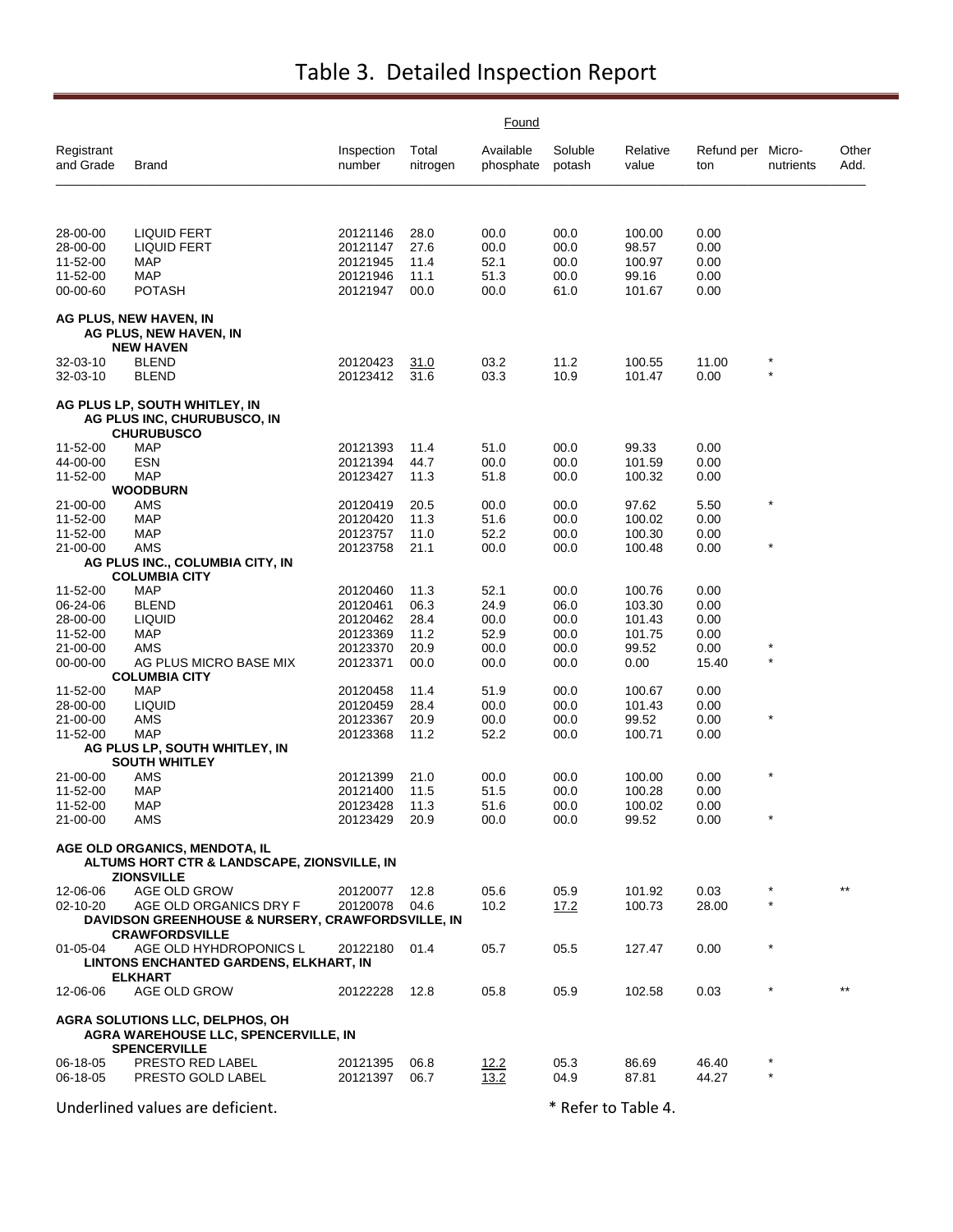|                         | Found                                                                                                 |                      |                   |                        |                   |                   |                          |           |               |  |  |
|-------------------------|-------------------------------------------------------------------------------------------------------|----------------------|-------------------|------------------------|-------------------|-------------------|--------------------------|-----------|---------------|--|--|
| Registrant<br>and Grade | Brand                                                                                                 | Inspection<br>number | Total<br>nitrogen | Available<br>phosphate | Soluble<br>potash | Relative<br>value | Refund per Micro-<br>ton | nutrients | Other<br>Add. |  |  |
|                         |                                                                                                       |                      |                   |                        |                   |                   |                          |           |               |  |  |
|                         | AGRIUM ADVANCED TECH (US) INC.-REESE, BRANTFORD, ON<br>ANDERSONS INC, WATERLOO, IN<br><b>WATERLOO</b> |                      |                   |                        |                   |                   |                          |           |               |  |  |
| $00 - 00 - 00$          | ULTRA YIELD MICRONUTRI                                                                                | 20123377             | 00.0              | 00.0                   | 00.0              | 0.00              | 0.00                     |           |               |  |  |
| 00-00-00                | NUBOR 10                                                                                              | 20123378             | 00.0              | 00.0                   | 00.0              | 0.00              | 0.00                     | $\star$   |               |  |  |
|                         | <b>CROP PRODUCTION SERVICES, OTWELL, IN</b>                                                           |                      |                   |                        |                   |                   |                          |           |               |  |  |
|                         | <b>OTWELL</b>                                                                                         |                      |                   |                        |                   |                   |                          |           |               |  |  |
| $00 - 00 - 00$          | INDIANA MICRO MIX<br><b>TERRE HAUTE</b>                                                               | 20121339             | 00.0              | 00.0                   | 00.0              | 0.00              | 17.60                    | $\star$   |               |  |  |
| 00-00-00                | NUBOR 10 GRANULAR BORO                                                                                | 20120501             | 00.0              | 00.0                   | 00.0              | 0.00              | 0.00                     |           |               |  |  |
| 02-00-00                | EZ 20 ESSENTIAL ZINC                                                                                  | 20120503             | 03.0              | 00.0                   | 00.0              | 150.00            | 0.00                     |           |               |  |  |
| 00-00-00                | ULTRA YIELD MICRONUTRI                                                                                | 20120504             | 00.0              | 00.0                   | 00.0              | 0.00              | 0.00                     | $\star$   |               |  |  |
|                         | <b>CROP PRODUCTION SVCS, WASHINGTON, IN</b><br><b>WASHINGTON</b>                                      |                      |                   |                        |                   |                   |                          |           |               |  |  |
| 00-00-00                | NU BOR 10                                                                                             | 20120617             | 00.0              | 00.0                   | 00.0              | 0.00              | 0.00                     |           |               |  |  |
| 02-00-00                | EZ 20 ESSENTIAL ZINC                                                                                  | 20120618             | 02.4              | 00.0                   | 00.0              | 120.00            | 0.00                     | $\star$   |               |  |  |
|                         | <b>FARM FERTILIZERS &amp; SEEDS INC, HAMLET, IN</b>                                                   |                      |                   |                        |                   |                   |                          |           |               |  |  |
|                         | <b>HAMLET</b>                                                                                         |                      |                   |                        |                   |                   |                          |           |               |  |  |
| 00-00-00                | <b>BROADMAN 20</b>                                                                                    | 20120200             | 00.0              | 00.0                   | 00.0              | 0.00              | 0.00                     | $\star$   |               |  |  |
|                         | <b>AGRIUM US INC-DENVER, DENVER, CO</b>                                                               |                      |                   |                        |                   |                   |                          |           |               |  |  |
|                         | <b>AGRIUM US INC., MT VERNON, IN</b>                                                                  |                      |                   |                        |                   |                   |                          |           |               |  |  |
|                         | <b>MT VERNON</b>                                                                                      |                      |                   |                        |                   |                   |                          |           |               |  |  |
| 18-46-00<br>44-00-00    | <b>DAP</b><br>ESN                                                                                     | 20121760<br>20121761 | 18.0<br>44.6      | 45.6<br>00.0           | 00.0<br>00.0      | 99.43<br>101.36   | 0.00<br>0.00             |           |               |  |  |
|                         | <b>CROP PRODUCTION SERVICES, DECKER, IN</b>                                                           |                      |                   |                        |                   |                   |                          |           |               |  |  |
|                         | <b>DECKER</b>                                                                                         |                      |                   |                        |                   |                   |                          |           |               |  |  |
| 18-08-00                | <b>BASE GRADE</b>                                                                                     | 20123163             | 17.4              | 10.5                   | 00.0              | 105.11            | 0.00                     | $\star$   |               |  |  |
|                         | <b>CROP PRODUCTION SVCS, WHEATLAND, IN</b>                                                            |                      |                   |                        |                   |                   |                          |           |               |  |  |
|                         | <b>WHEATLAND</b>                                                                                      |                      |                   |                        |                   |                   |                          |           |               |  |  |
| 18-08-00                | <b>BASE GRADE</b>                                                                                     | 20121315             | 17.0              | 08.1                   | 00.0              | 96.11             | 11.00                    | $\star$   |               |  |  |
| 18-08-00                | <b>BASE GRADE</b>                                                                                     | 20121798             | 17.2              | 08.2                   | 00.0              | 97.25             | 8.80                     | $\star$   |               |  |  |
|                         | <b>CROP PRODUCTION SVCS., OAKTOWN, IN</b>                                                             |                      |                   |                        |                   |                   |                          |           |               |  |  |
|                         | <b>OAKTOWN</b>                                                                                        |                      |                   |                        |                   |                   |                          | $\star$   |               |  |  |
| 18-08-00                | <b>SUPER RAINBOW</b>                                                                                  | 20120601             | 17.3              | 07.9                   | 00.0              | 96.76             | 8.50                     |           |               |  |  |
|                         | AGRO-CULTURE LIQ FERT, ST JOHNS, MI<br><b>CERES SOLUTIONS, DEMOTTE, IN</b><br><b>DEMOTTE</b>          |                      |                   |                        |                   |                   |                          |           |               |  |  |
| 09-24-03                | PRO GERMINATOR                                                                                        | 20121544             | 08.9              | 24.0                   | 03.0              | 99.66             | 0.00                     |           |               |  |  |
| 00-00-00                | <b>ENHANCE</b>                                                                                        | 20121545             | 00.0              | 00.0                   | 00.0              | 0.00              | 0.00                     | $\star$   |               |  |  |
| 00-00-00                | <b>MICRO 500</b>                                                                                      | 20121546             | 00.0              | 00.0                   | 00.0              | 0.00              | 0.00                     | $\star$   |               |  |  |
|                         | <b>SECURITY SEED &amp; CHEMICAL, CHANDLER, IN</b>                                                     |                      |                   |                        |                   |                   |                          |           |               |  |  |
|                         | <b>CHANDLER</b>                                                                                       |                      |                   |                        |                   |                   |                          |           |               |  |  |
| 09-24-03                | <b>LIQUID PRO-GERMINATOR</b>                                                                          | 20120622             | 09.6              | 24.4                   | 02.7              | 102.12            | 0.00                     |           |               |  |  |
|                         | ALSIP HOME & NURSERY, AGAWAM, MA<br>ALSIP HOME & NURSERY, ST JOHN, IN                                 |                      |                   |                        |                   |                   |                          |           |               |  |  |
|                         | <b>ST JOHN</b>                                                                                        |                      |                   |                        |                   |                   |                          |           |               |  |  |
| 15-05-15<br>24-07-15    | ALSIP PREM ALL PURPOSE<br>ALSIP PREMIUM ALL PURP                                                      | 20120055<br>20122206 | 15.4<br>24.5      | 03.3<br>08.2           | 17.5<br>14.6      | 104.45<br>102.36  | 14.80<br>0.00            |           |               |  |  |
|                         | AMERICAN AGRITECH LLC, DBA BOTANICARE, CHANDLER, AZ<br><b>WORMS WAY, BLOOMINGTON, IN</b>              |                      |                   |                        |                   |                   |                          |           |               |  |  |
|                         | <b>BLOOMINGTON</b>                                                                                    |                      |                   |                        |                   |                   |                          |           |               |  |  |
| 02-02-05                | BOTANICARE CNS17 BLOOM                                                                                | 20122192             | 02.3              | 02.2                   | 04.8              | 103.30            | 0.38                     |           | $***$         |  |  |
| 06-06-05                | ORGANICARE PURE NATL &                                                                                | 20122195             | 06.6              | 05.3                   | 04.6              | 98.17             | 0.00                     |           |               |  |  |
|                         |                                                                                                       |                      |                   |                        |                   |                   |                          |           |               |  |  |

**AMTURF ENTERPRISES LLC, CROWN POINT, IN**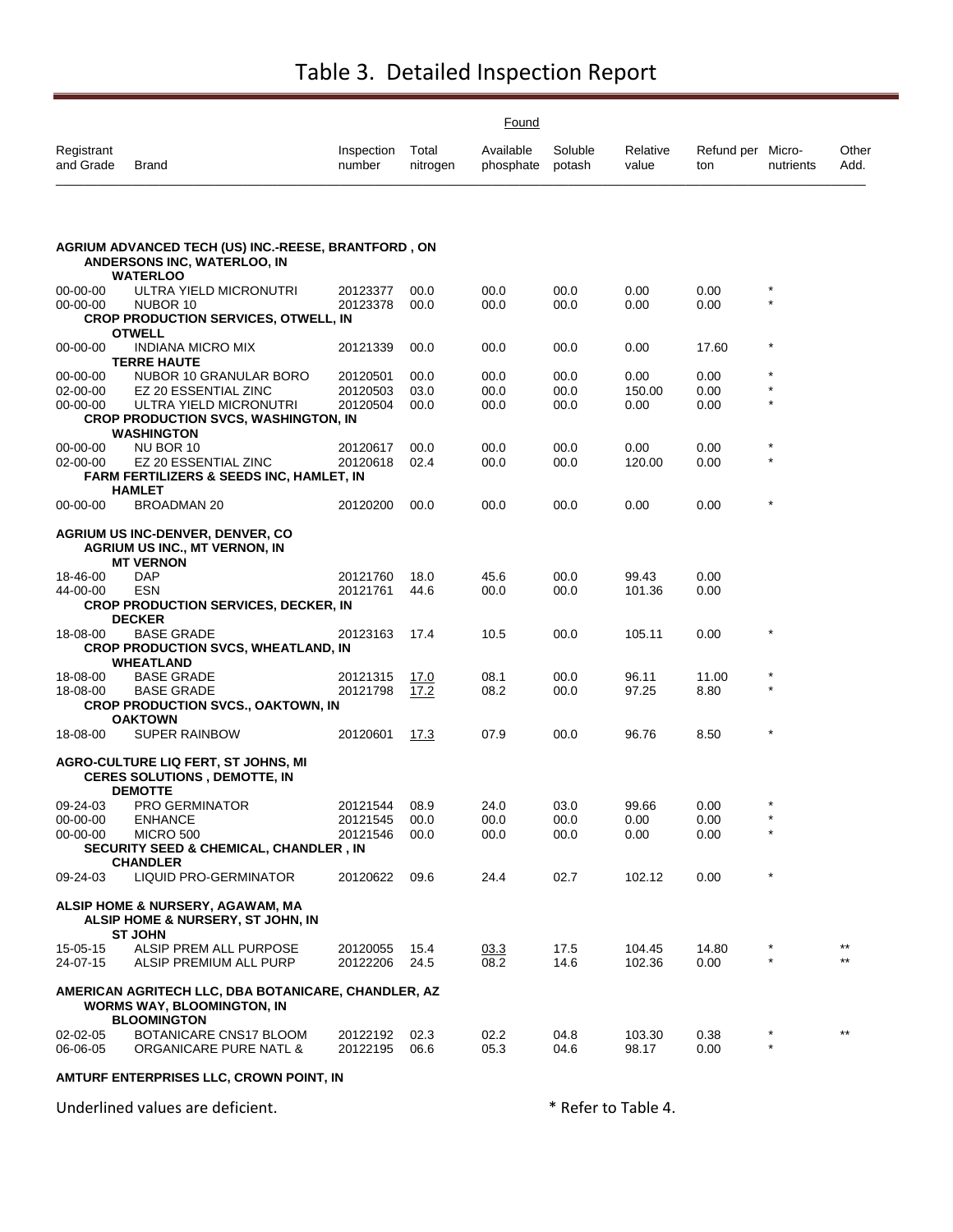|                         |                                                                                             |                      |                   | Found                  |                   |                   |                          |           |               |
|-------------------------|---------------------------------------------------------------------------------------------|----------------------|-------------------|------------------------|-------------------|-------------------|--------------------------|-----------|---------------|
| Registrant<br>and Grade | Brand                                                                                       | Inspection<br>number | Total<br>nitrogen | Available<br>phosphate | Soluble<br>potash | Relative<br>value | Refund per Micro-<br>ton | nutrients | Other<br>Add. |
|                         |                                                                                             |                      |                   |                        |                   |                   |                          |           |               |
|                         | <b>BIG R, MICHIGAN CITY, IN</b><br><b>MICHIGAN CITY</b>                                     |                      |                   |                        |                   |                   |                          |           |               |
| 04-00-01                | ULTRA QUENCH LN/LNDSP                                                                       | 20122352             | 06.3              | 00.0                   | 01.1              | 148.70            | 0.00                     |           |               |
|                         | <b>ANDERSONS, LOGANSPORT, IN</b><br>TENBARGE SEED CO INC, HAUBSTADT, IN<br><b>HAUBSTADT</b> |                      |                   |                        |                   |                   |                          |           |               |
| 18-03-06                | <b>ENVIRO-GREEN L</b>                                                                       | 20120685             | 18.3              | 02.9                   | 06.0              | 100.89            | 0.09                     |           |               |
|                         | TRUGREEN, FT WAYNE, IN                                                                      |                      |                   |                        |                   |                   |                          |           |               |
| 17-00-05                | <b>FT WAYNE</b><br><b>BLEND</b>                                                             | 20121433             | 16.4              | 00.0                   | 04.8              | 96.37             | 8.60                     |           |               |
|                         | ANDERSONS - AG FERT DIV, MAUMEE, OH<br>ANDERSONS, GALVESTON, IN<br><b>GALVESTON</b>         |                      |                   |                        |                   |                   |                          |           |               |
| 18-46-00                | <b>DAP</b>                                                                                  | 20122444             | 18.0              | 46.0                   | 00.0              | 100.00            | 0.00                     |           |               |
| 21-00-00                | AMS                                                                                         | 20122445             | 20.9              | 00.0                   | 00.0              | 99.52             | 0.00                     |           |               |
| 12-12-12                | <b>BAG BLEND</b>                                                                            | 20122446             | 10.4              | 10.7                   | 13.3              | 95.69             | 28.00                    |           |               |
| 10-34-00                | <b>LIQUID</b>                                                                               | 20122447             | 10.0              | 34.3                   | 00.0              | 100.63            | 0.00                     |           |               |
| 28-00-00                | UAN                                                                                         | 20122448             | 27.5              | 00.0                   | 00.0              | 98.21             | 0.00                     |           |               |
| 28-00-00<br>28-00-00    | UAN<br>UAN                                                                                  | 20122449<br>20122450 | 27.5<br>27.9      | 00.0<br>00.0           | 00.0<br>00.0      | 98.21<br>99.64    | 0.00<br>0.00             |           |               |
| 18-46-00                | <b>DAP</b>                                                                                  | 20123591             | 17.7              | 46.0                   | 00.0              | 99.42             | 0.00                     |           |               |
| 11-52-00                | <b>MAP</b>                                                                                  | 20123592             | 11.1              | 51.5                   | 00.0              | 99.46             | 0.00                     |           |               |
| 46-00-00                | <b>UREA</b>                                                                                 | 20123593             | 46.2              | 00.0                   | 00.0              | 100.43            | 0.00                     |           |               |
|                         | <b>NORTH MANCHESTER</b>                                                                     |                      |                   |                        |                   |                   |                          |           |               |
| 21-00-00                | AMS                                                                                         | 20120401             | 21.0              | 00.0                   | 00.0              | 100.00            | 0.00                     | $\star$   |               |
| 18-46-00                | DAP                                                                                         | 20120402             | 17.9              | 46.1                   | 00.0              | 99.95             | 0.00                     | $\star$   |               |
| 12-00-00                | <b>THIOSUL</b><br><b>DAP</b>                                                                | 20121434<br>20123395 | 12.0              | 00.0                   | 00.0              | 100.00<br>98.85   | 0.00                     |           |               |
| 18-46-00<br>21-00-00    | AMS                                                                                         | 20123396             | 17.7<br>21.2      | 45.6<br>00.0           | 00.0<br>00.0      | 100.95            | 0.00<br>0.00             | $\star$   |               |
|                         | <b>SEYMOUR</b>                                                                              |                      |                   |                        |                   |                   |                          |           |               |
| 46-00-00                | <b>UREA</b>                                                                                 | 20121270             | 45.9              | 00.0                   | 00.0              | 99.78             | 0.00                     |           |               |
| 11-52-00                | MAP                                                                                         | 20121271             | 10.6              | 51.3                   | 00.0              | 98.14             | 0.00                     |           |               |
| 21-00-00                | AMS                                                                                         | 20121272             | 20.8              | 00.0                   | 00.0              | 99.05             | 0.00                     | $\star$   |               |
| 00-00-60                | <b>POTASH</b>                                                                               | 20121273             | 00.0              | 00.0                   | 61.0              | 101.67            | 0.00                     |           |               |
| 18-46-00<br>10-34-00    | <b>DAP</b>                                                                                  | 20121274             | 17.4              | 45.6                   | 00.0              | 98.27             | 0.00                     |           |               |
| 00-00-60                | <b>LIQUID FERT</b><br><b>POTASH</b>                                                         | 20121275<br>20123684 | 10.0<br>00.0      | 34.3<br>00.0           | 00.0<br>60.8      | 100.63<br>101.33  | 0.00<br>0.00             |           |               |
| 18-46-00                | DAP                                                                                         | 20123685             | 17.7              | 45.7                   | 00.0              | 98.99             | 0.00                     |           |               |
| 18-46-00                | <b>DAP</b>                                                                                  | 20123686             | 17.9              | 46.1                   | 00.0              | 99.95             | 0.00                     |           |               |
| 21-00-00                | AMS                                                                                         | 20123687             | 21.1              | 00.0                   | 00.0              | 100.48            | 0.00                     | $\star$   |               |
| 11-52-00                | <b>MAP</b>                                                                                  | 20123688             | 11.1              | 51.2                   | 00.0              | 99.01             | 0.00                     |           |               |
|                         | ANDERSONS INC, WATERLOO, IN                                                                 |                      |                   |                        |                   |                   |                          |           |               |
|                         | <b>WATERLOO</b>                                                                             |                      |                   |                        |                   |                   |                          |           |               |
| 28-00-00<br>10-34-00    | <b>LIQUID</b><br><b>LIQUID</b>                                                              | 20120449<br>20120450 | 28.1<br>10.2      | 00.0<br>33.6           | 00.0<br>00.0      | 100.36<br>99.74   | 0.00<br>0.00             |           |               |
| 12-00-00                | THIO SUL                                                                                    | 20120451             | 11.9              | 00.0                   | 00.0              | 99.17             | 0.00                     | $\star$   |               |
| 11-52-00                | <b>MAP</b>                                                                                  | 20120452             | 11.4              | 52.2                   | 00.0              | 101.12            | 0.00                     |           |               |
| 21-00-00                | AMS                                                                                         | 20120453             | 21.2              | 00.0                   | 00.0              | 100.95            | 0.00                     | $\star$   |               |
| 10-34-00                | <b>LIQUID</b>                                                                               | 20123375             | 10.0              | 32.8                   | 00.0              | 97.49             | 9.60                     |           |               |
| 12-00-00                | <b>THIOSULFATE</b>                                                                          | 20123376             | 12.1              | 00.0                   | 00.0              | 100.83            | 0.00                     | $\star$   |               |
| 11-52-00                | <b>MAP</b>                                                                                  | 20123379             | 11.3              | 52.1                   | 00.0              | 100.76            | 0.00                     |           |               |
|                         | <b>CO-ALLIANCE LLP, LEBANON, IN</b>                                                         |                      |                   |                        |                   |                   |                          |           |               |
|                         | <b>LEBANON</b>                                                                              |                      |                   |                        |                   |                   |                          |           |               |
| 12-12-12                | COUNTRY ESTATES BAG BL<br><b>HOHAM FEED &amp; SEED, AUBURN, IN</b>                          | 20120540             | 12.9              | 13.2                   | 11.8              | 105.03            | 0.00                     |           |               |
|                         | <b>AUBURN</b>                                                                               |                      |                   |                        |                   |                   |                          |           |               |
| 12-12-12                | <b>BLEND</b>                                                                                | 20123441             | 07.5              | 09.7                   | 08.4              | 70.14             | 103.90                   |           |               |
|                         | KOVA WESTPORT, WESTPORT, IN                                                                 |                      |                   |                        |                   |                   |                          |           |               |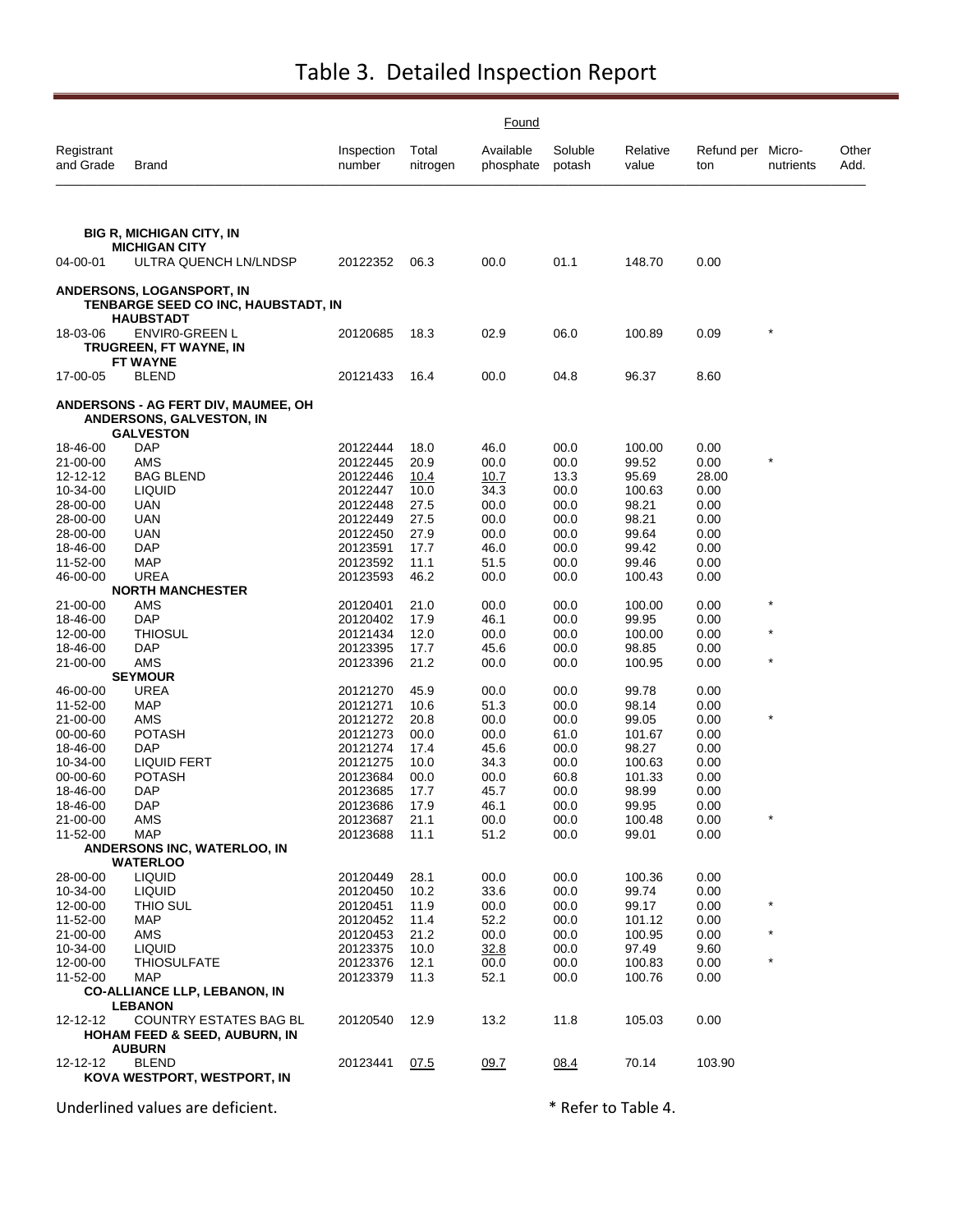|                                                                                              | Found                                                                                                                      |                                                                                              |                                                              |                                                              |                                                              |                                                                            |                                                              |                    |                |
|----------------------------------------------------------------------------------------------|----------------------------------------------------------------------------------------------------------------------------|----------------------------------------------------------------------------------------------|--------------------------------------------------------------|--------------------------------------------------------------|--------------------------------------------------------------|----------------------------------------------------------------------------|--------------------------------------------------------------|--------------------|----------------|
| Registrant<br>and Grade                                                                      | Brand                                                                                                                      | Inspection<br>number                                                                         | Total<br>nitrogen                                            | Available<br>phosphate                                       | Soluble<br>potash                                            | Relative<br>value                                                          | Refund per Micro-<br>ton                                     | nutrients          | Other<br>Add.  |
|                                                                                              |                                                                                                                            |                                                                                              |                                                              |                                                              |                                                              |                                                                            |                                                              |                    |                |
| 10-02-10                                                                                     | <b>WESTPORT</b><br><b>OVER PASS</b><br>STROH FARM SUPPLY INC, STROH, IN<br><b>STROH</b>                                    | 20121994                                                                                     | 10.7                                                         | 02.0                                                         | 10.6                                                         | 106.06                                                                     | 0.00                                                         | $\star$            |                |
| 21-00-00<br>05-24-24<br>05-24-24                                                             | AMS<br><b>BLEND</b><br><b>BLEND</b>                                                                                        | 20120412<br>20120413<br>20123374                                                             | 21.0<br>05.0<br>05.5                                         | 00.0<br>23.3<br>26.0                                         | 00.0<br>23.7<br>22.2                                         | 100.00<br>98.23<br>100.72                                                  | 0.00<br>0.00<br>18.00                                        | $\star$<br>$\star$ |                |
|                                                                                              | <b>ANDERSONS - LAWN FERT DIV, MAUMEE, OH</b><br><b>RESIDEX LLC, INDIANAPOLIS, IN</b>                                       |                                                                                              |                                                              |                                                              |                                                              |                                                                            |                                                              |                    |                |
| 12-03-12<br>18-09-18                                                                         | <b>INDIANAPOLIS</b><br><b>CONTEC DG</b><br>CONTEC DG                                                                       | 20123723<br>20123724                                                                         | 12.0<br>17.7                                                 | 03.4<br>08.2                                                 | 12.4<br>18.8                                                 | 102.61<br>99.62                                                            | 0.00<br>6.40                                                 | *<br>$\star$       |                |
|                                                                                              | ANDERSONS FERT SVC INC, ROMNEY, IN<br>ANDERSONS FERT SVC INC, ROMNEY, IN<br><b>ROMNEY</b>                                  |                                                                                              |                                                              |                                                              |                                                              |                                                                            |                                                              |                    |                |
| 18-46-00<br>28-00-00<br>28-00-00<br>10-34-00                                                 | DAP<br>UAN<br>UAN<br><b>LIQUID</b>                                                                                         | 20122421<br>20122422<br>20122424<br>20122425                                                 | 17.8<br>28.2<br>27.9<br>10.3                                 | 45.6<br>00.0<br>00.0<br>33.3                                 | 00.0<br>00.0<br>00.0<br>00.0                                 | 99.05<br>100.71<br>99.64<br>99.40                                          | 0.00<br>0.00<br>0.00<br>0.00                                 |                    |                |
| 18-46-00                                                                                     | DAP<br>ATLANTA CROP SVCS INC, ATLANTA, IN<br>ATLANTA CROP SVCS INC, ATLANTA, IN                                            | 20123570                                                                                     | 17.6                                                         | 45.6                                                         | 00.0                                                         | 98.66                                                                      | 0.00                                                         |                    |                |
| 00-00-60<br>11-52-00<br>00-00-60<br>11-52-00<br>28-00-00<br>12-30-00                         | <b>ATLANTA</b><br><b>POTASH</b><br><b>MAP</b><br><b>POTASH</b><br>MAP<br>LIQUID FERT<br>LIQUID FERT                        | 20120280<br>20120281<br>20120793<br>20120794<br>20121132<br>20121133                         | 00.0<br>11.6<br>00.0<br>11.6<br>28.1<br>12.2                 | 00.0<br>52.2<br>00.0<br>52.4<br>00.0<br>29.5                 | 61.2<br>00.0<br>60.2<br>00.0<br>00.0<br>00.0                 | 102.00<br>101.53<br>100.33<br>101.82<br>100.36<br>99.52                    | 0.00<br>0.00<br>0.00<br>0.00<br>0.00<br>0.00                 | $^\star$           |                |
|                                                                                              | AVILLA GRAIN INC, AVILLA, IN<br>AVILLA GRAIN INC, AVILLA, IN<br><b>AVILLA</b>                                              |                                                                                              |                                                              |                                                              |                                                              |                                                                            |                                                              |                    |                |
| 44-00-00<br>11-52-00<br>21-00-00<br>28-00-00<br>21-00-00<br>11-52-00<br>28-00-00<br>10-34-00 | <b>ESN</b><br>MAP<br>AMS<br><b>LIQUID</b><br>AMS<br>MAP<br><b>LIQUID</b><br><b>LIQUID</b>                                  | 20120454<br>20120455<br>20120456<br>20120457<br>20123382<br>20123383<br>20123384<br>20123385 | 44.7<br>11.5<br>21.3<br>27.6<br>21.0<br>11.4<br>28.3<br>10.1 | 00.0<br>52.1<br>00.0<br>00.0<br>00.0<br>52.1<br>00.0<br>33.8 | 00.0<br>00.0<br>00.0<br>00.0<br>00.0<br>00.0<br>00.0<br>00.0 | 101.59<br>101.17<br>101.43<br>98.57<br>100.00<br>100.97<br>101.07<br>99.87 | 0.00<br>0.00<br>0.00<br>0.00<br>0.00<br>0.00<br>0.00<br>0.00 | $^\star$           |                |
|                                                                                              | <b>BIOZ AGRI PRODUCTS INC, OLIVER, BC CAN</b><br>JOHNSONS FARM PRODUCE, HOBART, IN<br><b>HOBART</b>                        |                                                                                              |                                                              |                                                              |                                                              |                                                                            |                                                              |                    |                |
| 04-02-03                                                                                     | RAIN GROW NATL ORGANIC                                                                                                     | 20122169                                                                                     | 05.0                                                         | 02.6                                                         | 04.5                                                         | 134.22                                                                     | 0.00                                                         |                    |                |
|                                                                                              | <b>BONIDE PRODUCTS INC, ORISKANY, NY</b><br>ALSIP HOME & NURSERY, ST JOHN, IN<br><b>ST JOHN</b>                            |                                                                                              |                                                              |                                                              |                                                              |                                                                            |                                                              |                    |                |
| 10-25-12<br>10-25-12                                                                         | BONIDE DURA TURF LN SD<br><b>BONIDE DURATURF LN SD</b><br>APPLE HOUSE HOME & GARDEN, TERRE HAUTE, IN<br><b>TERRE HAUTE</b> | 20120054<br>20122205                                                                         | 10.3<br>10.8                                                 | 27.3<br>28.7                                                 | 12.9<br>15.1                                                 | 107.14<br>116.14                                                           | 0.88<br>0.78                                                 | $\star$            | $***$<br>$***$ |
| 00-45-00                                                                                     | BONIDE TRIPLE SUPER PH<br><b>BLOOMINGTON VALLEY NURSERY, BLOOMINGTON, IN</b><br><b>BLOOMINGTON</b>                         | 20122159                                                                                     | 00.0                                                         | 41.4                                                         | 00.0                                                         | 92.00                                                                      | 28.80                                                        |                    |                |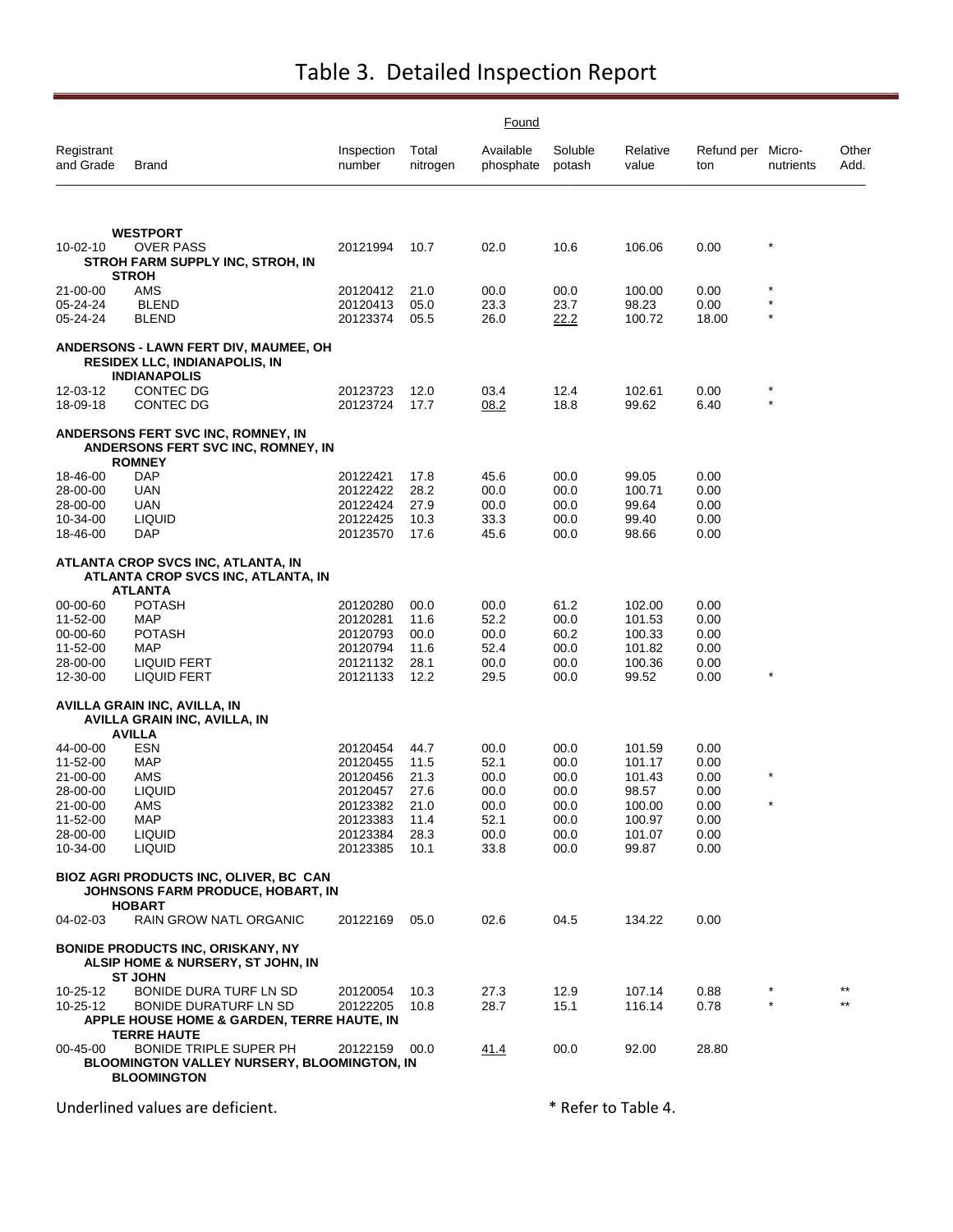|                         |                                                                                                                       |                      |                   | Found                  |                   |                   |                          |           |               |
|-------------------------|-----------------------------------------------------------------------------------------------------------------------|----------------------|-------------------|------------------------|-------------------|-------------------|--------------------------|-----------|---------------|
| Registrant<br>and Grade | Brand                                                                                                                 | Inspection<br>number | Total<br>nitrogen | Available<br>phosphate | Soluble<br>potash | Relative<br>value | Refund per Micro-<br>ton | nutrients | Other<br>Add. |
|                         |                                                                                                                       |                      |                   |                        |                   |                   |                          |           |               |
| $10 - 10 - 10$          | <b>BONIDE LIQUID PL FD</b><br>FRAZEE GARDENS, BROWNSBURG, IN<br><b>BROWNSBURG</b>                                     | 20122361             | 10.3              | 10.3                   | 09.8              | 101.28            | 0.00                     |           |               |
| 04-06-04                | <b>BONIDE EVERGREEN TREE</b><br>NEW PAL DO IT BEST HARDWARE, NEW PALESTINE, IN<br><b>NEW PALESTINE</b>                | 20120082             | 05.2              | 04.6                   | 02.9              | 93.18             | 22.20                    |           |               |
| 15-00-00                | NITRATE OF SODA<br>OLD FARM MARKET, AVON, IN<br><b>AVON</b>                                                           | 20122236             | 16.1              | 00.0                   | 00.0              | 107.33            | 0.00                     |           |               |
| 03-05-04                | <b>GARDEN NATURALS TOM &amp;</b>                                                                                      | 20120089             | 03.2              | 04.2                   | 04.3              | 98.94             | 6.40                     |           |               |
|                         | <b>BRANDT CONSOLIDATED INC, SPRINGFIELD, IL</b><br>KOVA AG PRODUCTS, LACROSSE, IN<br><b>LACROSSE</b>                  |                      |                   |                        |                   |                   |                          |           |               |
| 4.5-00-00               | LIQUID BORON                                                                                                          | 20120247             | 05.8              | 00.0                   | 00.0              | 128.89            | 0.00                     | $^\star$  |               |
|                         | <b>BRISTOW MILLING LLC, BRISTOW, IN</b><br><b>BRISTOW MILLING LLC, BRISTOW, IN</b><br><b>BRISTOW</b>                  |                      |                   |                        |                   |                   |                          |           |               |
| 46-00-00<br>18-46-00    | <b>UREA</b><br>DAP                                                                                                    | 20120708<br>20120709 | 46.0<br>17.9      | 00.0<br>45.9           | 00.0<br>00.0      | 100.00<br>99.66   | 0.00<br>0.00             |           |               |
|                         | <b>BUNDY BROTHERS &amp; SONS, MEDORA, IN</b><br><b>BUNDY BROTHERS &amp; SONS, MEDORA, IN</b><br><b>MEDORA</b>         |                      |                   |                        |                   |                   |                          |           |               |
| 10-34-00                | <b>LOIQUID FERT</b>                                                                                                   | 20121281             | 10.3              | 34.0                   | 00.0              | 100.86            | 0.00                     |           |               |
| 28-00-00                | UAN                                                                                                                   | 20121282             | 27.9              | 00.0                   | 00.0              | 99.64             | 0.00                     |           |               |
| 00-00-60                | <b>POTASH</b>                                                                                                         | 20121283             | 00.0              | 00.0                   | 61.0              | 101.67            | 0.00                     |           |               |
| 46-00-00                | UREA                                                                                                                  | 20121284             | 45.7              | 00.0                   | 00.0              | 99.35             | 0.00                     |           |               |
| 18-46-00                | DAP                                                                                                                   | 20121285             | 17.8              | 45.6                   | 00.0              | 99.05             | 0.00                     |           |               |
| 46-00-00                | UREA                                                                                                                  | 20123733             | 46.2              | 00.0                   | 00.0              | 100.43            | 0.00                     |           |               |
| 00-00-60                | <b>POTASH</b>                                                                                                         | 20123734             | 00.0              | 00.0                   | 60.8              | 101.33            | 0.00                     |           |               |
| 18-46-00                | <b>DAP</b>                                                                                                            | 20123735             | 17.7              | 45.7                   | 00.0              | 98.99             | 0.00                     |           |               |
|                         | <b>BUTLERS LP &amp; FERTILIZER, GREENCASTLE, IN</b><br>BUTLERS LP & FERTILIZER, GREENCASTLE, IN<br><b>GREENCASTLE</b> |                      |                   |                        |                   |                   |                          |           |               |
| 28-00-00                | UAN                                                                                                                   | 20122428             | 28.9              | 00.0                   | 00.0              | 103.21            | 0.00                     |           |               |
|                         | <b>GREENCASTLE</b>                                                                                                    |                      |                   |                        |                   |                   |                          |           |               |
| 10-34-00                | LIQUID                                                                                                                | 20122427             | 11.3              | 36.6                   | 00.0              | 109.19            | 0.00                     |           |               |
| 18-46-00                | <b>DAP</b>                                                                                                            | 20122429             | 17.7              | 45.4                   | 00.0              | 98.57             | 0.00                     |           |               |
| 18-46-00                | DAP                                                                                                                   | 20123638             | 17.6              | 45.5                   | 00.0              | 98.52             | 0.00                     |           |               |
| 46-00-00                | <b>UREA</b>                                                                                                           | 20123639             | 46.2              | 00.0                   | 00.0              | 100.43            | 0.00                     |           |               |
|                         | <b>CAMERON CHEMICAL INC, VIRGINIA BEACH, VA</b><br><b>CARGILL INC, HEBRON, IN</b><br><b>HEBRON</b>                    |                      |                   |                        |                   |                   |                          |           |               |
| $00 - 00 - 00$          | BORON 15 MAXI GRANULAR<br>HELENA CHEMICAL CO, LIBERTY CENTER, IN<br><b>LIBERTY CENTER</b>                             | 20120172             | 00.0              | 00.0                   | 00.0              | 0.00              | 0.00                     |           |               |
| 00-00-00                | <b>ZINC</b>                                                                                                           | 20121406             | 00.0              | 00.0                   | 00.0              | 0.00              | 7.50                     |           |               |
| 00-00-00                | MANGANESE 32                                                                                                          | 20121407             | 00.0              | 00.0                   | 00.0              | 0.00              | 0.00                     | $^\star$  |               |
| 00-00-00                | PEANUT COTTON SOYBEAN<br>WILSON FERTILIZER INC, BROOK, IN<br><b>BROOK</b>                                             | 20121408             | 00.0              | 00.0                   | 00.0              | 0.00              | 0.00                     | $\star$   |               |
| 00-00-00                | <b>CORN MIX</b>                                                                                                       | 20123114             | 00.0              | 00.0                   | 00.0              | 0.00              | 0.00                     | $\star$   |               |
|                         | <b>CARBO-TECH AMERICA, DECKER, IN</b><br><b>CARBO-TECH AMERICA, DECKER, IN</b><br><b>DECKER</b>                       |                      |                   |                        |                   |                   |                          |           |               |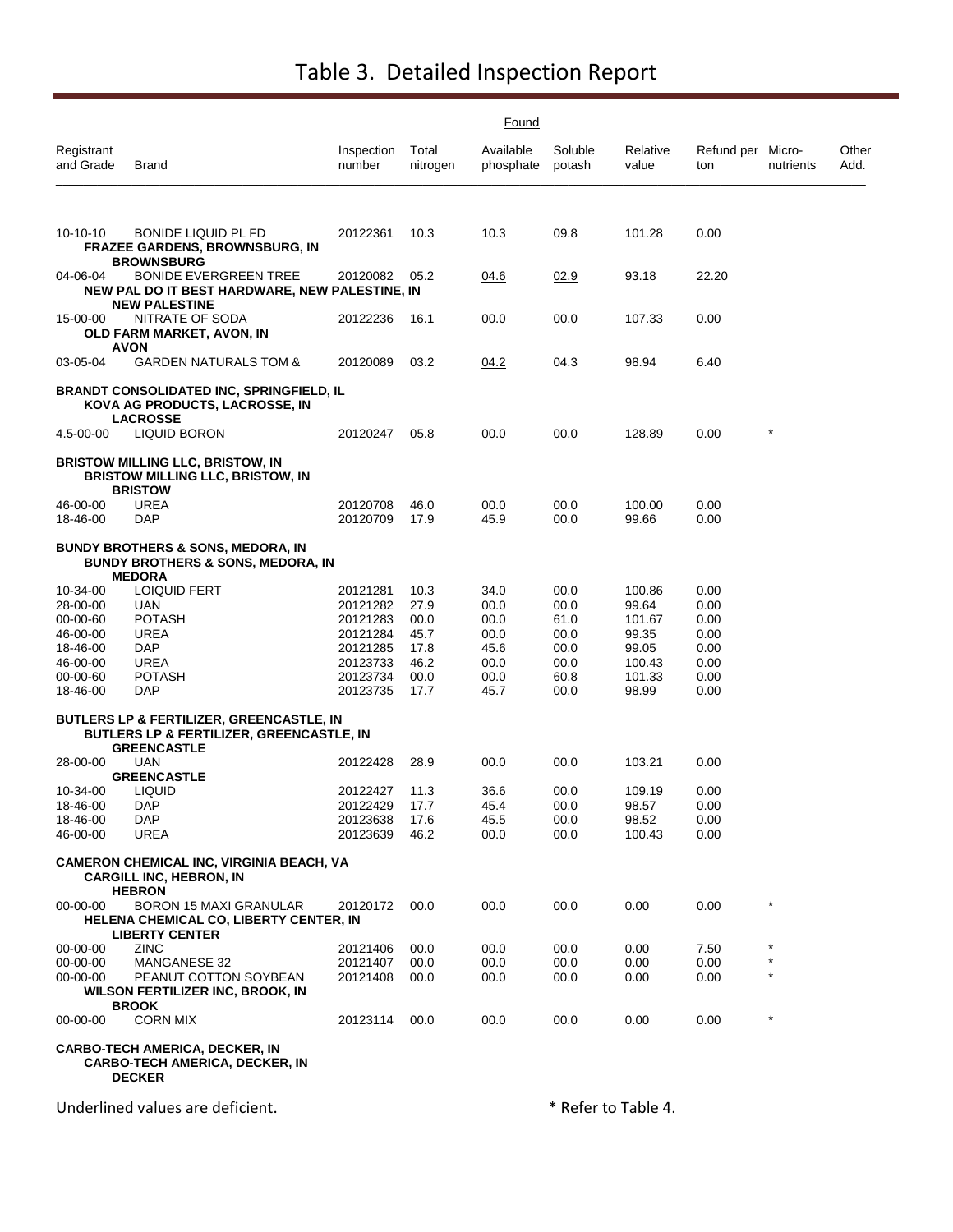|                         |                                                                                                         |                      |                   | Found                  |                   |                   |                          |           |               |
|-------------------------|---------------------------------------------------------------------------------------------------------|----------------------|-------------------|------------------------|-------------------|-------------------|--------------------------|-----------|---------------|
| Registrant<br>and Grade | <b>Brand</b>                                                                                            | Inspection<br>number | Total<br>nitrogen | Available<br>phosphate | Soluble<br>potash | Relative<br>value | Refund per Micro-<br>ton | nutrients | Other<br>Add. |
|                         |                                                                                                         |                      |                   |                        |                   |                   |                          |           |               |
| 02-16-14                | <b>LIQUID</b>                                                                                           | 20120660             | 02.2              | 15.8                   | 14.2              | 100.90            | 0.00                     |           |               |
| 05-20-07                | <b>LIQUID</b>                                                                                           | 20120661             | 05.9              | 19.9                   | 07.0              | 103.19            | 0.00                     |           |               |
| 07-25-05                | <b>LIQUID</b><br>HILLCREST SUPPLY INC, MONTGOMERY, IN                                                   | 20120662             | 07.1              | 24.8                   | 05.3              | 100.76            | 0.00                     |           |               |
|                         | <b>MONTGOMERY</b>                                                                                       |                      |                   |                        |                   |                   |                          |           |               |
| 05-20-07                | <b>LIQUID</b>                                                                                           | 20121745             | 04.9              | 20.3                   | 07.1              | 100.81            | 0.00                     |           |               |
| 00-00-25                | <b>LIQUID</b>                                                                                           | 20121746             | 00.0              | 00.0                   | 24.8              | 99.20             | 0.00                     |           |               |
|                         | <b>REED FARMS, NAPPANEE, IN</b><br><b>NAPPANEE</b>                                                      |                      |                   |                        |                   |                   |                          |           |               |
| 00-00-28                | <b>KC-28</b>                                                                                            | 20121550             | 00.0              | 00.0                   | 27.4              | 97.86             | 6.00                     |           |               |
| 07-25-05                | <b>LIQUID</b>                                                                                           | 20121551             | 06.8              | 24.8                   | 05.2              | 99.45             | 0.00                     |           |               |
| 05-20-07                | <b>LIQUID</b>                                                                                           | 20121552             | 05.3              | 19.3                   | 06.9              | 98.84             | 0.00                     |           |               |
| 02-16-14                | <b>LIQUID</b><br><b>RJE, VERSAILLES, IN</b>                                                             | 20121553             | 02.2              | 16.0                   | 14.1              | 101.10            | 0.00                     |           |               |
|                         | <b>VERSAILLES</b>                                                                                       |                      |                   |                        |                   |                   |                          |           |               |
| 05-20-07                | <b>LIQUID FERT</b>                                                                                      | 20122049             | 05.2              | 19.6                   | 07.4              | 101.05            | 0.00                     |           |               |
| 02-16-14                | <b>LIQUID FERT</b>                                                                                      | 20122050             | 02.5              | 16.4                   | 13.4              | 100.93            | 0.00                     |           |               |
|                         | <b>CARGILL, INCORPORATED, MINNEAPOLIS, MN</b><br><b>CARGILL INC, HEBRON, IN</b>                         |                      |                   |                        |                   |                   |                          |           |               |
| 21-00-00                | <b>HEBRON</b><br>AMMONIA SULFATE                                                                        | 20120173             | 20.9              | 00.0                   | 00.0              | 99.52             | 0.00                     |           |               |
| 46-00-00                | UREA                                                                                                    | 20120174             | 46.4              | 00.0                   | 00.0              | 100.87            | 0.00                     |           |               |
| 28-00-00                | <b>LIQUID</b>                                                                                           | 20121515             | 28.5              | 00.0                   | 00.0              | 101.79            | 0.00                     |           |               |
| 10-34-00                | <b>LIQUID</b>                                                                                           | 20121516             | 10.6              | 33.9                   | 00.0              | 101.52            | 0.00                     |           |               |
| 10-34-00<br>12-00-00    | <b>LIQUID</b><br><b>LIQUID</b>                                                                          | 20121517<br>20121518 | 10.4<br>13.0      | 34.1<br>00.0           | 00.0<br>00.0      | 101.36<br>108.33  | 0.00<br>0.00             |           |               |
| 18-46-00                | <b>DAP</b>                                                                                              | 20121519             | 17.9              | 45.4                   | 00.0              | 98.96             | 0.00                     |           |               |
| 46-00-00                | DRY UREA                                                                                                | 20121520             | 45.6              | 00.0                   | 00.0              | 99.13             | 0.00                     |           |               |
| 00-00-60                | <b>POTASH</b>                                                                                           | 20121650             | 00.0              | 00.0                   | 61.5              | 102.50            | 0.00                     |           |               |
| 18-46-00<br>21-00-00    | <b>DAP</b>                                                                                              | 20123150             | 17.8              | 45.4                   | 00.0              | 98.76<br>97.62    | 0.00<br>5.50             |           |               |
| 18-46-00                | <b>AMMONIA SULFATE</b><br><b>DAP</b>                                                                    | 20123151<br>20123819 | 20.5<br>17.8      | 00.0<br>45.5           | 00.0<br>00.0      | 98.90             | 0.00                     |           |               |
| 00-00-60                | <b>POTASH</b>                                                                                           | 20123820             | 00.0              | 00.0                   | 60.0              | 100.00            | 0.00                     |           |               |
|                         | <b>CARPER FARM SUPPLY INC, ASHLEY, IN</b><br><b>CARPER FARM SUPPLY INC, ASHLEY, IN</b><br><b>ASHLEY</b> |                      |                   |                        |                   |                   |                          |           |               |
| 18-46-00                | <b>DAP</b>                                                                                              | 20120446             | 17.9              | 46.0                   | 00.0              | 99.81             | 0.00                     |           |               |
| 21-00-00                | AMS                                                                                                     | 20120447             | 21.2              | 00.0                   | 00.0              | 100.95            | 0.00                     |           |               |
| 11-52-00                | <b>MAP</b>                                                                                              | 20123440             | 11.3              | 52.0                   | 00.0              | 100.61            | 0.00                     |           |               |
|                         | CAYUGA GRAIN INC., CAYUGA, IN<br>CAYUGA GRAIN INC., CAYUGA, IN                                          |                      |                   |                        |                   |                   |                          |           |               |
| 46-00-00                | <b>CAYUGA</b><br><b>UREA</b>                                                                            | 20121092             | 46.0              | 00.0                   | 00.0              | 100.00            | 0.00                     |           |               |
| 18-46-00                | DIAMMONIUM PHOSPHATE                                                                                    | 20121093             | 18.0              | 45.6                   | 00.0              | 99.43             | 0.00                     |           |               |
| 18-46-00                | DAP                                                                                                     | 20123613             | 17.8              | 45.7                   | 00.0              | 99.19             | 0.00                     |           |               |
|                         | <b>CERES SOLUTIONS LLP, TERRE HAUTE, IN</b><br><b>CERES SOLUTIONS, BOSWELL, IN</b><br><b>BOSWELL</b>    |                      |                   |                        |                   |                   |                          |           |               |
| 18-46-00                | DAP                                                                                                     | 20120516             | 17.7              | 45.6                   | 00.0              | 98.85             | 0.00                     |           |               |
| 46-00-00                | <b>UREA</b>                                                                                             | 20120517             | 46.7              | 00.0                   | 00.0              | 101.52            | 0.00                     |           |               |
| 28-00-00                | UAN                                                                                                     | 20121068             | 28.9              | 00.0                   | 00.0              | 103.21            | 0.00                     |           |               |
| 28-00-00<br>28-00-00    | <b>UAN</b><br>UAN                                                                                       | 20121069<br>20121070 | 29.0<br>29.0      | 00.0<br>00.0           | 00.0<br>00.0      | 103.57<br>103.57  | 0.00<br>0.00             |           |               |
| 28-00-00                | UAN                                                                                                     | 20121071             | 28.8              | 00.0                   | 00.0              | 102.86            | 0.00                     |           |               |
| 00-00-60                | <b>POTASH</b>                                                                                           | 20123568             | 00.0              | 00.0                   | 61.0              | 101.67            | 0.00                     |           |               |
| 18-46-00                | DAP                                                                                                     | 20123569             | 17.7              | 45.8                   | 00.0              | 99.13             | 0.00                     |           |               |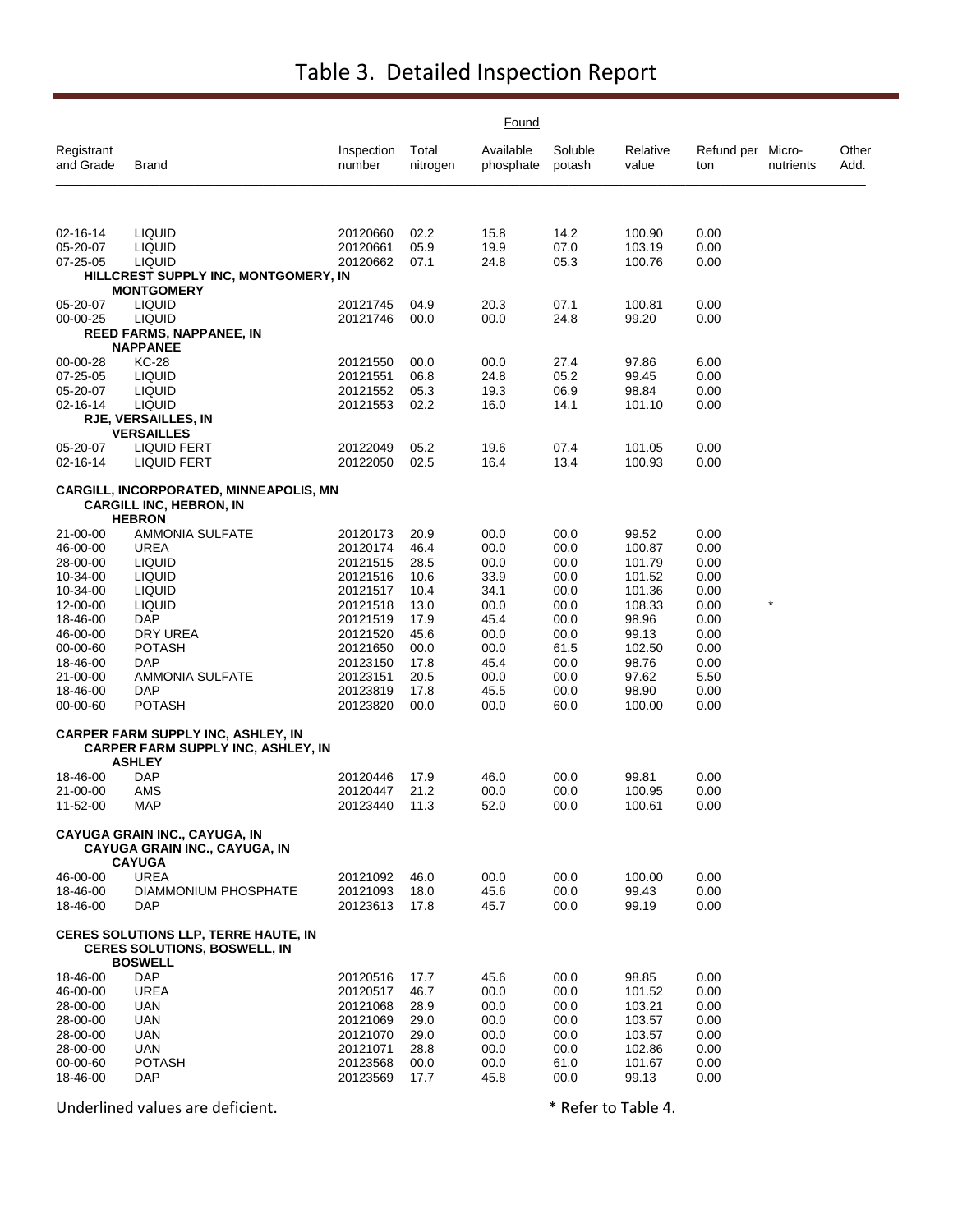|                         |                                                |                      |                   | Found                  |                   |                   |                          |           |               |
|-------------------------|------------------------------------------------|----------------------|-------------------|------------------------|-------------------|-------------------|--------------------------|-----------|---------------|
| Registrant<br>and Grade | Brand                                          | Inspection<br>number | Total<br>nitrogen | Available<br>phosphate | Soluble<br>potash | Relative<br>value | Refund per Micro-<br>ton | nutrients | Other<br>Add. |
|                         |                                                |                      |                   |                        |                   |                   |                          |           |               |
|                         | <b>TEMPLETON</b>                               |                      |                   |                        |                   |                   |                          |           |               |
| 18-46-00                | DAP                                            | 20120987             | 17.8              | 45.3                   | 00.0              | 98.62             | 0.00                     |           |               |
| 46-00-00                | <b>UREA</b>                                    | 20120988             | 45.9              | 00.0                   | 00.0              | 99.78             | 0.00                     |           |               |
| 28-00-00<br>28-00-00    | UAN<br>UAN                                     | 20120990<br>20120991 | 28.3<br>28.3      | 00.0<br>00.0           | 00.0<br>00.0      | 101.07<br>101.07  | 0.00<br>0.00             |           |               |
| 28-00-00                | UAN                                            | 20120992             | 29.1              | 00.0                   | 00.0              | 103.93            | 0.00                     |           |               |
| 28-00-00                | <b>UAN</b>                                     | 20120993             | 28.3              | 00.0                   | 00.0              | 101.07            | 0.00                     |           |               |
| 10-34-00                | <b>LIQUID</b>                                  | 20120994             | 10.3              | 34.0                   | 00.0              | 100.86            | 0.00                     |           |               |
| 18-46-00                | DAP                                            | 20123598             | 18.1              | 45.8                   | 00.0              | 99.91             | 0.00                     |           |               |
| 46-00-00                | <b>UREA</b>                                    | 20123599             | 46.2              | 00.0                   | 00.0              | 100.43            | 0.00                     |           |               |
|                         | <b>BROOK</b>                                   |                      |                   |                        |                   |                   |                          |           |               |
| 21-00-00                | <b>AMMONIA SULFATE</b>                         | 20120147             | 20.9              | 00.0                   | 00.0              | 99.52             | 0.00                     |           |               |
| 18-46-00                | DAP                                            | 20120148             | 17.8              | 45.7                   | 00.0              | 99.19             | 0.00                     |           |               |
| 28-00-00                | <b>LIQUID</b>                                  | 20121456             | 27.8              | 00.0                   | 00.0              | 99.29             | 0.00                     |           |               |
| 28-00-00                | <b>LIQUID</b>                                  | 20121457             | 27.9              | 00.0                   | 00.0              | 99.64             | 0.00                     |           |               |
| 10-34-00                | <b>LIQUID</b>                                  | 20121458             | 10.1              | 34.4                   | 00.0              | 101.13            | 0.00                     |           |               |
| 00-00-00                | LIQUID ZINC                                    | 20121459             | 00.0              | 00.0                   | 00.0              | 0.00              | 0.00                     |           |               |
| 46-00-00                | <b>DEMOTTE</b><br><b>UREA</b>                  | 20120154             | 46.3              | 00.0                   | 00.0              | 100.65            | 0.00                     |           |               |
| 18-46-00                | DAP                                            | 20120155             | 17.6              | 45.0                   | 00.0              | 97.81             | 12.40                    |           |               |
| 28-00-00                | <b>LIQUID</b>                                  | 20121521             | 28.3              | 00.0                   | 00.0              | 101.07            | 0.00                     |           |               |
| 10-34-00                | <b>LIQUID</b>                                  | 20121522             | 10.5              | 34.2                   | 00.0              | 101.86            | 0.00                     |           |               |
| 18-46-00                | DAP                                            | 20121665             | 17.6              | 45.1                   | 00.0              | 97.95             | 11.60                    |           |               |
|                         | <b>RENSSELAER</b>                              |                      |                   |                        |                   |                   |                          |           |               |
| 18-46-00                | <b>DAP</b>                                     | 20120106             | 17.7              | 45.1                   | 00.0              | 98.14             | 0.00                     |           |               |
| 21-00-00                | <b>AMMONIA SULFATE</b>                         | 20120107             | 21.3              | 00.0                   | 00.0              | 101.43            | 0.00                     |           |               |
| 46-00-00                | UREA                                           | 20120108             | 46.2              | 00.0                   | 00.0              | 100.43            | 0.00                     |           |               |
| 18-46-00                | DAP                                            | 20121661             | 17.5              | 45.4                   | 00.0              | 98.18             | 0.00                     |           |               |
| 21-00-00                | <b>AMMONIA SULFATE</b>                         | 20121662             | 21.1              | 00.0                   | 00.0              | 100.48            | 0.00                     | $\star$   |               |
|                         | <b>DEMOTTE</b>                                 |                      |                   |                        |                   |                   |                          |           |               |
| 10-34-00                | <b>LIQUID</b>                                  | 20121547             | 10.0              | 34.6                   | 00.0              | 101.26            | 0.00                     |           |               |
| 28-00-00<br>18-46-00    | <b>LIQUID</b><br>DAP                           | 20121548<br>20121686 | 28.0<br>17.7      | 00.0<br>46.2           | 00.0<br>00.0      | 100.00<br>99.70   | 0.00<br>0.00             |           |               |
|                         | CERES SOLUTIONS DBA/AGROKEY COOP, ROSELAWN, IN |                      |                   |                        |                   |                   |                          |           |               |
|                         | <b>ROSELAWN</b>                                |                      |                   |                        |                   |                   |                          |           |               |
| 21-00-00                | <b>AMMONIA SULFATE</b>                         | 20120149             | 21.0              | 00.0                   | 00.0              | 100.00            | 0.00                     | $\star$   |               |
| 18-46-00                | DAP                                            | 20120150             | 17.6              | 45.1                   | 00.0              | 97.95             | 11.60                    |           |               |
|                         | CERES SOLUTIONS LLP, BRAZIL, IN                |                      |                   |                        |                   |                   |                          |           |               |
|                         | <b>BRAZIL</b>                                  |                      |                   |                        |                   |                   |                          |           |               |
| 28-00-00                | LIQUID N                                       | 20120733             | 28.3              | 00.0                   | 00.0              | 101.07            | 0.00                     |           |               |
| 28-00-00                | <b>LIQUID</b>                                  | 20120734             | 28.5              | 00.0                   | 00.0              | 101.79            | 0.00                     |           |               |
| 12-00-00                | <b>ATS</b>                                     | 20120735             | 12.2              | 00.0                   | 00.0              | 101.67            | 0.00                     | $\star$   |               |
| 08-18-04                | <b>LIQUID</b>                                  | 20120736             | 08.2              | 18.1                   | 04.7              | 103.68            | 0.00                     |           |               |
| 10-34-00                | <b>LIQUID</b>                                  | 20120737             | 10.4              | 34.0                   | 00.0              | 101.15            | 0.00                     |           |               |
| 18-46-00<br>21-00-00    | <b>DAP</b>                                     | 20120738<br>20120739 | 17.5<br>20.6      | 45.5<br>00.0           | 00.0<br>00.0      | 98.32<br>98.10    | 0.00<br>0.00             | $\star$   |               |
| 00-00-22                | AMMONIUM SULFATE<br>KMAG                       | 20120740             | 00.0              | 00.0                   | 22.1              | 100.45            | 0.00                     | $\star$   |               |
| 18-46-00                | <b>DAP</b>                                     | 20123213             | 17.7              | 45.3                   | 00.0              | 98.43             | 0.00                     |           |               |
|                         | <b>CLAY CITY</b>                               |                      |                   |                        |                   |                   |                          |           |               |
| 28-00-00                | LIQUID N                                       | 20120741             | 28.3              | 00.0                   | 00.0              | 101.07            | 0.00                     |           |               |
| 10-34-00                | <b>LIQUID</b>                                  | 20120742             | 10.5              | 33.7                   | 00.0              | 100.81            | 0.00                     |           |               |
| 00-00-50                | SULFATE OF POTASH                              | 20120743             | 00.0              | 00.0                   | 49.9              | 99.80             | 0.00                     | $\ast$    |               |
| 18-46-00                | <b>DAP</b>                                     | 20120744             | 17.4              | 45.6                   | 00.0              | 98.27             | 0.00                     |           |               |
| 21-00-00                | <b>AMMONIUM SULFATE</b>                        | 20120745             | 20.9              | 00.0                   | 00.0              | 99.52             | 0.00                     |           |               |
| 00-00-22                | <b>KMAG</b>                                    | 20120746             | 00.0              | 00.0                   | 21.8              | 99.09             | 0.00                     | $\star$   |               |
| 18-46-00                | <b>DAP</b>                                     | 20123211             | 17.7              | 45.2                   | 00.0              | 98.29             | 0.00                     |           |               |
| 00-00-60                | <b>POTASH</b>                                  | 20123212             | 00.0              | 00.0                   | 60.4              | 100.67            | 0.00                     |           |               |
|                         | DANA                                           |                      |                   |                        |                   |                   |                          |           |               |
| 28-00-00                | UAN                                            | 20121042             | 28.3              | 00.0                   | 00.0              | 101.07            | 0.00                     |           |               |
| 10-34-00                | <b>LIQUID</b>                                  | 20121043             | 09.0              | 29.3                   | 00.0              | 87.28             | 48.60                    |           |               |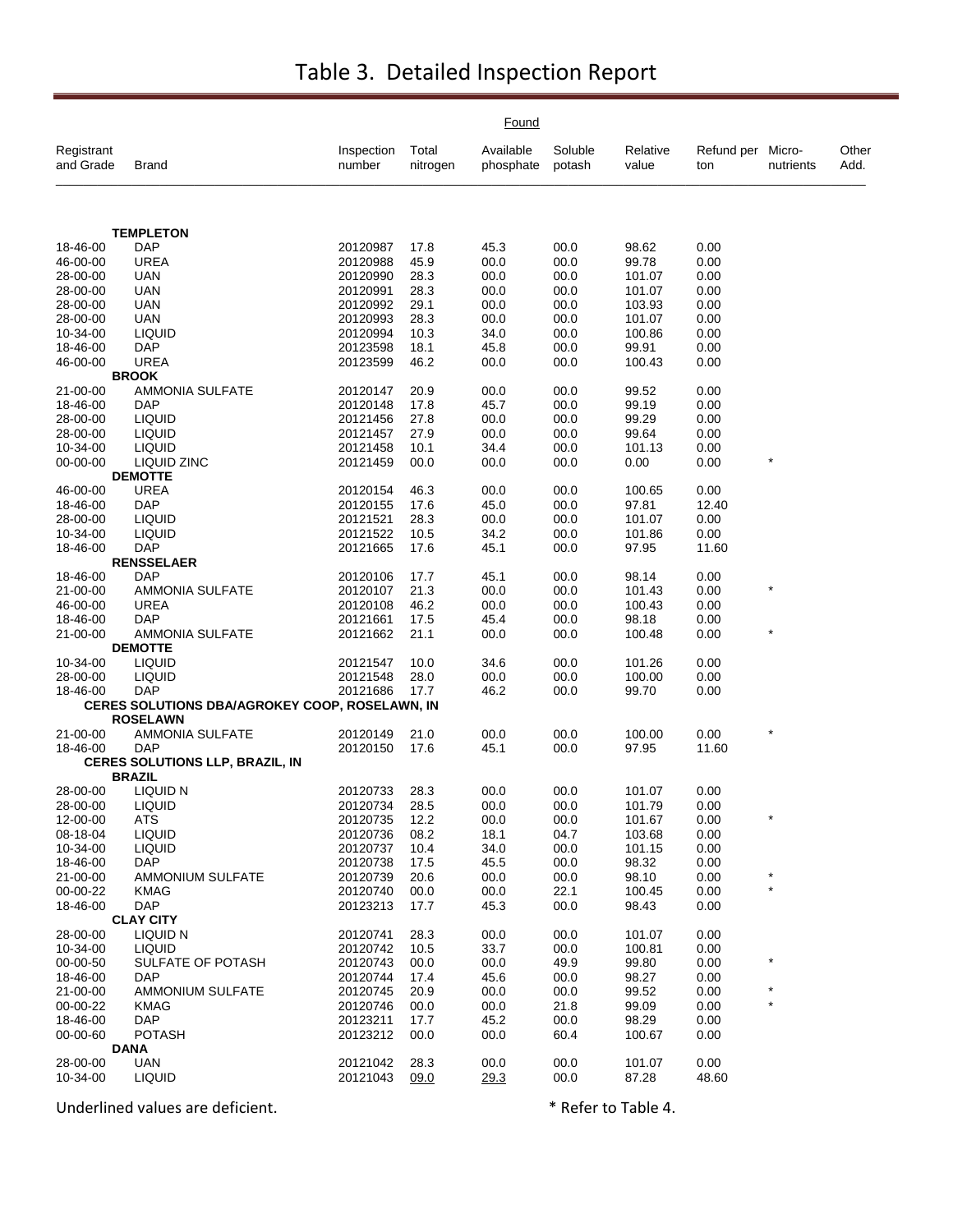|                         |                                     |                      | Found             |                        |                   |                   |                          |           |               |
|-------------------------|-------------------------------------|----------------------|-------------------|------------------------|-------------------|-------------------|--------------------------|-----------|---------------|
| Registrant<br>and Grade | Brand                               | Inspection<br>number | Total<br>nitrogen | Available<br>phosphate | Soluble<br>potash | Relative<br>value | Refund per Micro-<br>ton | nutrients | Other<br>Add. |
|                         |                                     |                      |                   |                        |                   |                   |                          | $\star$   |               |
| 12-00-00                | <b>AMTHIO</b><br><b>EDWARDSPORT</b> | 20121044             | 12.5              | 00.0                   | 00.0              | 104.17            | 0.00                     |           |               |
| 32-00-00                | LIQUID N<br><b>FARMERSBURG</b>      | 20120682             | 31.4              | 00.0                   | 00.0              | 98.12             | 0.00                     |           |               |
| 28-00-00                | LIQUID N                            | 20120700             | 27.9              | 00.0                   | 00.0              | 99.64             | 0.00                     |           |               |
| 18-46-00                | <b>DAP</b>                          | 20120701             | 17.9              | 45.6                   | 00.0              | 99.24             | 0.00                     |           |               |
| 00-00-22                | <b>KMAG</b>                         | 20120702             | 00.0              | 00.0                   | 22.0              | 100.00            | 0.00                     |           |               |
| 46-00-00<br>28-00-00    | <b>UREA</b><br><b>LIQUID</b>        | 20120703<br>20120704 | 45.8<br>27.7      | 00.0<br>00.0           | 00.0<br>00.0      | 99.57<br>98.93    | 0.00<br>0.00             |           |               |
| 18-46-00                | <b>DAP</b>                          | 20123171             | 17.7              | 45.3                   | 00.0              | 98.43             | 0.00                     |           |               |
| 00-00-20                | K MAG                               | 20123172             | 00.0              | 00.0                   | 21.5              | 107.50            | 0.00                     | $\star$   |               |
| 21-00-00                | AMMONIUM SULFATE                    | 20123173             | 21.0              | 00.0                   | 00.0              | 100.00            | 0.00                     |           |               |
|                         | <b>VINCENNES</b>                    |                      |                   |                        |                   |                   |                          |           |               |
| 32-00-00                | LIQUID N                            | 20120670             | 32.2              | 00.0                   | 00.0              | 100.63            | 0.00                     |           |               |
| 12-00-00                | <b>THIO SULFATE</b>                 | 20120671             | 12.1              | 00.0                   | 00.0              | 100.83            | 0.00                     | $\star$   |               |
| 46-00-00                | <b>MELLOTT</b><br><b>UREA</b>       | 20120916             | 46.1              | 00.0                   | 00.0              | 100.22            | 0.00                     |           |               |
| 18-46-00                | <b>DAP</b>                          | 20120917             | 17.8              | 45.8                   | 00.0              | 99.33             | 0.00                     |           |               |
| 10-34-00                | <b>LIQUID</b>                       | 20120918             | 10.3              | 34.3                   | 00.0              | 101.49            | 0.00                     |           |               |
| 28-00-00                | <b>UAN</b>                          | 20120919             | 27.9              | 00.0                   | 00.0              | 99.64             | 0.00                     |           |               |
| 28-00-00                | UAN                                 | 20120920             | 27.9              | 00.0                   | 00.0              | 99.64             | 0.00                     |           |               |
| 46-00-00                | <b>UREA</b>                         | 20122461             | 45.9              | 00.0                   | 00.0              | 99.78             | 0.00                     |           |               |
| 18-46-00                | DAP                                 | 20122462             | 17.8              | 45.5                   | 00.0              | 98.90             | 0.00                     |           |               |
|                         | <b>SULLIVAN</b>                     |                      |                   |                        |                   |                   |                          | $\star$   |               |
| 00-00-20<br>18-46-00    | K MAG<br><b>DAP</b>                 | 20121343<br>20121344 | 00.0<br>17.7      | 00.0<br>45.1           | 22.1<br>00.0      | 110.50<br>98.14   | 0.00<br>0.00             |           |               |
| 00-00-60                | <b>POTASH</b>                       | 20121345             | 00.0              | 00.0                   | 60.2              | 100.33            | 0.00                     |           |               |
| 10-34-00                | <b>LIQUID</b>                       | 20121346             | 10.4              | 33.8                   | 00.0              | 100.73            | 0.00                     |           |               |
| 08-18-04                | <b>LIQUID</b>                       | 20121347             | 08.3              | 17.9                   | 04.2              | 101.65            | 0.00                     |           |               |
| 12-00-00                | ATS                                 | 20121348             | 12.1              | 00.0                   | 00.0              | 100.83            | 0.00                     | $\star$   |               |
| 28-00-00                | <b>LIQUID</b>                       | 20121349             | 28.1              | 00.0                   | 00.0              | 100.36            | 0.00                     |           |               |
| 32-00-00                | <b>LIQUID</b>                       | 20121350             | 32.0              | 00.0                   | 00.0              | 100.00            | 0.00                     |           |               |
| 00-00-22                | K MAG                               | 20123167             | 00.0              | 00.0                   | 22.2              | 100.91            | 0.00                     | $\star$   |               |
| 18-46-00                | <b>DAP</b><br><b>OAKTOWN</b>        | 20123168             | 17.7              | 45.3                   | 00.0              | 98.43             | 0.00                     |           |               |
| 00-00-60                | <b>POTASH</b>                       | 20120604             | 00.0              | 00.0                   | 61.4              | 102.33            | 0.00                     |           |               |
| 21-00-00                | <b>AMMONIUM SULFATE</b>             | 20120605             | 21.2              | 00.0                   | 00.0              | 100.95            | 0.00                     |           |               |
| 46-00-00                | SUPER U                             | 20120606             | 46.5              | 00.0                   | 00.0              | 101.09            | 0.00                     |           |               |
| 18-46-00                | <b>DAP</b>                          | 20120607             | 17.8              | 45.2                   | 00.0              | 98.48             | 0.00                     |           |               |
| 28-00-00                | LIQUID N                            | 20121340             | 27.9              | 00.0                   | 00.0              | 99.64             | 0.00                     |           |               |
| 10-34-00                | <b>LIQUID</b>                       | 20121341             | 10.5              | 33.7                   | 00.0              | 100.81            | 0.00                     |           |               |
| 08-18-04                | <b>JUMP START</b>                   | 20121342             | 08.4              | 17.9                   | 04.0              | 101.32            | 0.00                     |           |               |
| 00-00-22<br>18-46-00    | <b>KMAG</b><br>DAP.                 | 20121778<br>20121779 | 00.0<br>17.4      | 00.0<br>45.9           | 22.0<br>00.0      | 100.00<br>98.69   | 0.00<br>0.00             |           |               |
| 21-00-00                | <b>AMMONIUM SULFATE</b>             | 20121780             | 21.0              | 00.0                   | 00.0              | 100.00            | 0.00                     | $\star$   |               |
|                         | <b>SULLIVAN</b>                     |                      |                   |                        |                   |                   |                          |           |               |
| 18-46-00                | <b>DAP</b>                          | 20120695             | 17.9              | 45.3                   | 00.0              | 98.82             | 0.00                     |           |               |
| 00-00-60                | <b>POTASH</b>                       | 20120696             | 00.0              | 00.0                   | 59.7              | 99.50             | 0.00                     |           |               |
| 00-00-60                | <b>POTASH</b>                       | 20123169             | 00.0              | 00.0                   | 59.8              | 99.67             | 0.00                     |           |               |
|                         | <b>TERRE HAUTE</b>                  |                      |                   |                        |                   |                   |                          |           |               |
| 18-46-00<br>00-00-22    | <b>DAP</b><br>K MAG                 | 20120923<br>20120924 | 17.8<br>00.0      | 45.9<br>00.0           | 00.0<br>21.9      | 99.47<br>99.55    | 0.00<br>0.00             | $^\star$  |               |
| 46-00-00                | UREA                                | 20120925             | 45.6              | 00.0                   | 00.0              | 99.13             | 0.00                     |           |               |
| 28-00-00                | UAN                                 | 20120926             | 28.3              | 00.0                   | 00.0              | 101.07            | 0.00                     |           |               |
| 00-00-22                | KMAG                                | 20122466             | 00.0              | 00.0                   | 22.1              | 100.45            | 0.00                     | $\star$   |               |
| 18-46-00                | <b>DAP</b>                          | 20122467             | 17.7              | 45.5                   | 00.0              | 98.71             | 0.00                     |           |               |
| 21-00-00                | AMS                                 | 20122468             | 21.1              | 00.0                   | 00.0              | 100.48            | 0.00                     |           |               |
|                         | <b>VINCENNES</b>                    |                      |                   |                        |                   |                   |                          |           |               |
| 21-00-00                | <b>AMMONIUM SULFATE</b>             | 20120633             | 21.4              | 00.0                   | 00.0              | 101.90            | 0.00                     | $\star$   |               |
| 43-00-00                | ESN                                 | 20120634             | 45.0              | 00.0                   | 00.0              | 104.65            | 0.00                     |           |               |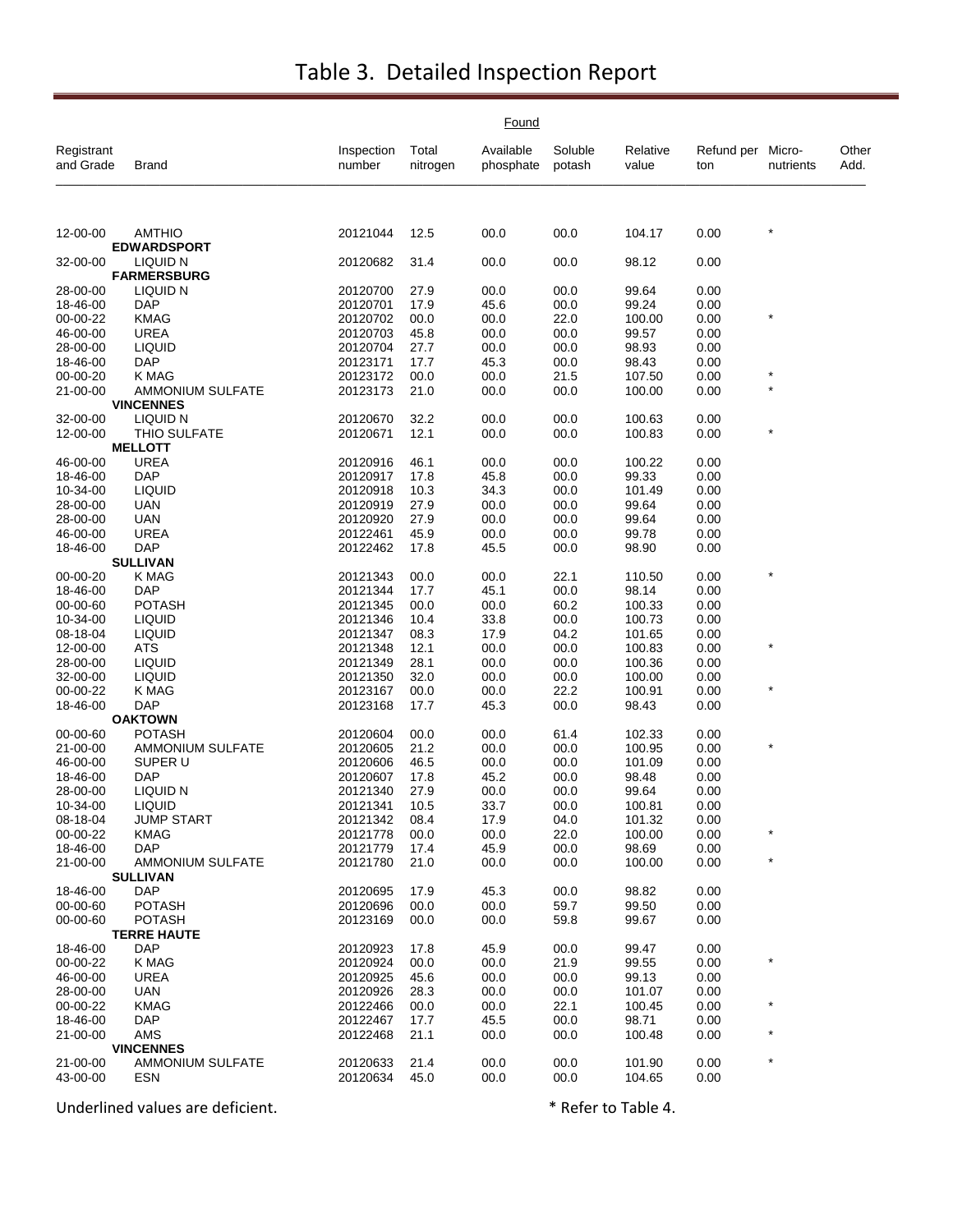|                         |                              |                      |                   | Found                  |                   |                   |                   |                     |               |
|-------------------------|------------------------------|----------------------|-------------------|------------------------|-------------------|-------------------|-------------------|---------------------|---------------|
| Registrant<br>and Grade | <b>Brand</b>                 | Inspection<br>number | Total<br>nitrogen | Available<br>phosphate | Soluble<br>potash | Relative<br>value | Refund per<br>ton | Micro-<br>nutrients | Other<br>Add. |
|                         |                              |                      |                   |                        |                   |                   |                   |                     |               |
| 00-00-22                | <b>SUL PO MAG</b>            | 20120635             | 00.0              | 00.0                   | 22.0              | 100.00            | 0.00              |                     |               |
| 18-46-00                | <b>DAP</b>                   | 20120636             | 17.8              | 45.5                   | 00.0              | 98.90             | 0.00              |                     |               |
| 28-00-00                | LIQUID N                     | 20120637             | 28.2              | 00.0                   | 00.0              | 100.71            | 0.00              |                     |               |
| 08-18-04                | LIQUID-JUMP START            | 20120638             | 09.3              | 16.6                   | 04.0              | 101.14            | 11.20             |                     |               |
| 10-34-00                | <b>LIQUID</b>                | 20120639             | 10.5              | 33.3                   | 00.0              | 99.97             | 0.00              |                     |               |
| 12-00-00                | THIO SUL                     | 20120640             | 12.4              | 00.0                   | 00.0              | 103.33            | 0.00              | $\ast$              |               |
| 10-34-00                | <b>LIQUID</b>                | 20121316             | 10.1              | 33.9                   | 00.0              | 100.08            | 0.00              |                     |               |
| 18-46-00                | <b>DAP</b>                   | 20121781             | 17.6              | 45.4                   | 00.0              | 98.37             | 0.00              |                     |               |
| 00-00-22                | <b>KMAG</b>                  | 20121782             | 00.0              | 00.0                   | 22.2              | 100.91            | 0.00              | $\star$             |               |
| 18-46-00                | <b>DAP</b>                   | 20123159             | 17.7              | 45.4                   | 00.0              | 98.57             | 0.00              |                     |               |
|                         | <b>CRAWFORDSVILLE</b>        |                      |                   |                        |                   |                   |                   |                     |               |
| 18-46-00                | <b>DAP</b>                   | 20120528             | 17.7              | 45.5                   | 00.0              | 98.71             | 0.00              |                     |               |
| 21-00-00                | <b>AMS</b>                   | 20120529             | 21.1              | 00.0                   | 00.0              | 100.48            | 0.00              | $\star$             |               |
| 46-00-00                | <b>UREA</b>                  | 20120530             | 46.3              | 00.0                   | 00.0              | 100.65            | 0.00              |                     |               |
| 00-00-60                | <b>POTASH</b>                | 20120531             | 00.0              | 00.0                   | 60.3              | 100.50            | 0.00              |                     |               |
| 32-00-00                | <b>UAN</b>                   | 20120532             | 32.2              | 00.0                   | 00.0              | 100.63            | 0.00              |                     |               |
| 10-34-00                | <b>LIQUID</b>                | 20120533             | 10.2              | 34.0                   | 00.0              | 100.58            | 0.00              | $\star$             |               |
| 12-00-00                |                              | 20120534             | 12.0              | 00.0                   | 00.0              | 100.00            | 0.00              |                     |               |
| 18-46-00                | <b>DAP</b>                   | 20123640             | 18.0              | 46.2                   | 00.0              | 100.28            | 0.00              |                     |               |
| 21-00-00                | AMS                          | 20123641             | 21.1              | 00.0                   | 00.0              | 100.48            | 0.00              |                     |               |
| 46-00-00                | <b>UREA</b>                  | 20123642             | 46.3              | 00.0                   | 00.0              | 100.65            | 0.00              |                     |               |
| 18-46-00                | <b>KINGMAN</b><br><b>DAP</b> | 20121096             | 17.6              | 45.8                   | 00.0              | 98.94             | 0.00              |                     |               |
| 46-00-00                | <b>UREA</b>                  | 20121097             | 45.9              | 00.0                   | 00.0              | 99.78             | 0.00              |                     |               |
| 28-00-00                | <b>UAN</b>                   | 20121098             | 28.2              | 00.0                   | 00.0              | 100.71            | 0.00              |                     |               |
| 18-46-00                | <b>DAP</b>                   | 20122464             | 17.5              | 45.6                   | 00.0              | 98.46             | 0.00              |                     |               |
| 00-00-60                | <b>POTASH</b>                | 20122465             | 00.0              | 00.0                   | 60.7              | 101.17            | 0.00              |                     |               |
|                         | <b>LAFAYETTE</b>             |                      |                   |                        |                   |                   |                   |                     |               |
| 18-46-00                | <b>DAP</b>                   | 20120579             | 17.6              | 45.3                   | 00.0              | 98.23             | 0.00              |                     |               |
| 10-34-00                | <b>LIQUID</b>                | 20120580             | 10.2              | 34.5                   | 00.0              | 101.62            | 0.00              |                     |               |
| 28-00-00                | <b>UAN</b>                   | 20120581             | 27.8              | 00.0                   | 00.0              | 99.29             | 0.00              |                     |               |
| 28-00-00                | <b>UAN</b>                   | 20120582             | 27.9              | 00.0                   | 00.0              | 99.64             | 0.00              |                     |               |
| 18-46-00                | <b>DAP</b>                   | 20123625             | 17.9              | 46.2                   | 00.0              | 100.09            | 0.00              |                     |               |
|                         | <b>ROCKVILLE</b>             |                      |                   |                        |                   |                   |                   |                     |               |
| 18-46-00                | <b>DAP</b>                   | 20121045             | 17.9              | 45.5                   | 00.0              | 99.10             | 0.00              |                     |               |
| 46-00-00                | <b>UREA</b>                  | 20121046             | 45.5              | 00.0                   | 00.0              | 98.91             | 0.00              |                     |               |
| 28-00-00                | <b>UAN</b>                   | 20121047             | 28.4              | 00.0                   | 00.0              | 101.43            | 0.00              |                     |               |
| 10-34-00                | <b>LIQUID</b>                | 20121048             | 10.8              | 29.9                   | 00.0              | 93.72             | 32.80             |                     |               |
| 12-00-00                | <b>AMTHIO</b>                | 20121049             | 12.1              | 00.0                   | 00.0              | 100.83            | 0.00              |                     |               |
| 00-00-60                | <b>POTASH</b>                | 20123605             | 00.0              | 00.0                   | 60.0              | 100.00            | 0.00              |                     |               |
| 18-46-00                | <b>DAP</b>                   | 20123606             | 17.8              | 45.4                   | 00.0              | 98.76             | 0.00              |                     |               |
|                         | <b>STATE LINE</b>            |                      |                   |                        |                   |                   |                   |                     |               |
| 18-46-00                | <b>DAP</b>                   | 20121088             | 17.7              | 45.4                   | 00.0              | 98.57             | 0.00              |                     |               |
| 46-00-00                | <b>UREA</b>                  | 20121089             | 45.9              | 00.0                   | 00.0              | 99.78             | 0.00              |                     |               |
| 28-00-00                | UAN                          | 20121090             | 28.5              | 00.0                   | 00.0              | 101.79            | 0.00              |                     |               |
| 10-34-00                | <b>LIQUID</b>                | 20121091             | 11.0              | 33.4                   | 00.0              | 101.62            | 0.00              |                     |               |
| 18-46-00                | <b>DAP</b>                   | 20123647             | 17.8              | 45.5                   | 00.0              | 98.90             | 0.00              |                     |               |
|                         | <b>VEEDERSBURG</b>           |                      |                   |                        |                   |                   |                   |                     |               |
| 28-00-00                | UAN                          | 20120935             | 28.2              | 00.0                   | 00.0              | 100.71            | 0.00              |                     |               |
| 28-00-00                | <b>UAN</b>                   | 20120936             | 28.1              | 00.0                   | 00.0              | 100.36            | 0.00              |                     |               |
|                         | <b>WAVELAND</b>              |                      |                   |                        |                   |                   |                   |                     |               |
| 18-46-00                | <b>DAP</b>                   | 20120518             | 17.8              | 45.9                   | 00.0              | 99.47             | 0.00              |                     |               |
| 46-00-00                | UREA<br><b>LIQUID</b>        | 20120519             | 46.6              | 00.0                   | 00.0<br>00.0      | 101.30            | 0.00              |                     |               |
| 10-34-00<br>00-00-60    | <b>POTASH</b>                | 20120520<br>20123572 | 10.6<br>00.0      | 33.2<br>00.0           | 60.2              | 100.05<br>100.33  | 0.00<br>0.00      |                     |               |
| 18-46-00                | <b>DAP</b>                   | 20123573             | 17.7              | 45.3                   | 00.0              | 98.43             | 0.00              |                     |               |
|                         | <b>WEST POINT</b>            |                      |                   |                        |                   |                   |                   |                     |               |
| 18-46-00                | <b>DAP</b>                   | 20121033             | 17.6              | 45.2                   | 00.0              | 98.09             | 0.00              |                     |               |
| 28-00-00                | <b>UAN</b>                   | 20121034             | 28.6              | 00.0                   | 00.0              | 102.14            | 0.00              |                     |               |
| 28-00-00                | <b>UAN</b>                   | 20121035             | 28.4              | 00.0                   | 00.0              | 101.43            | 0.00              |                     |               |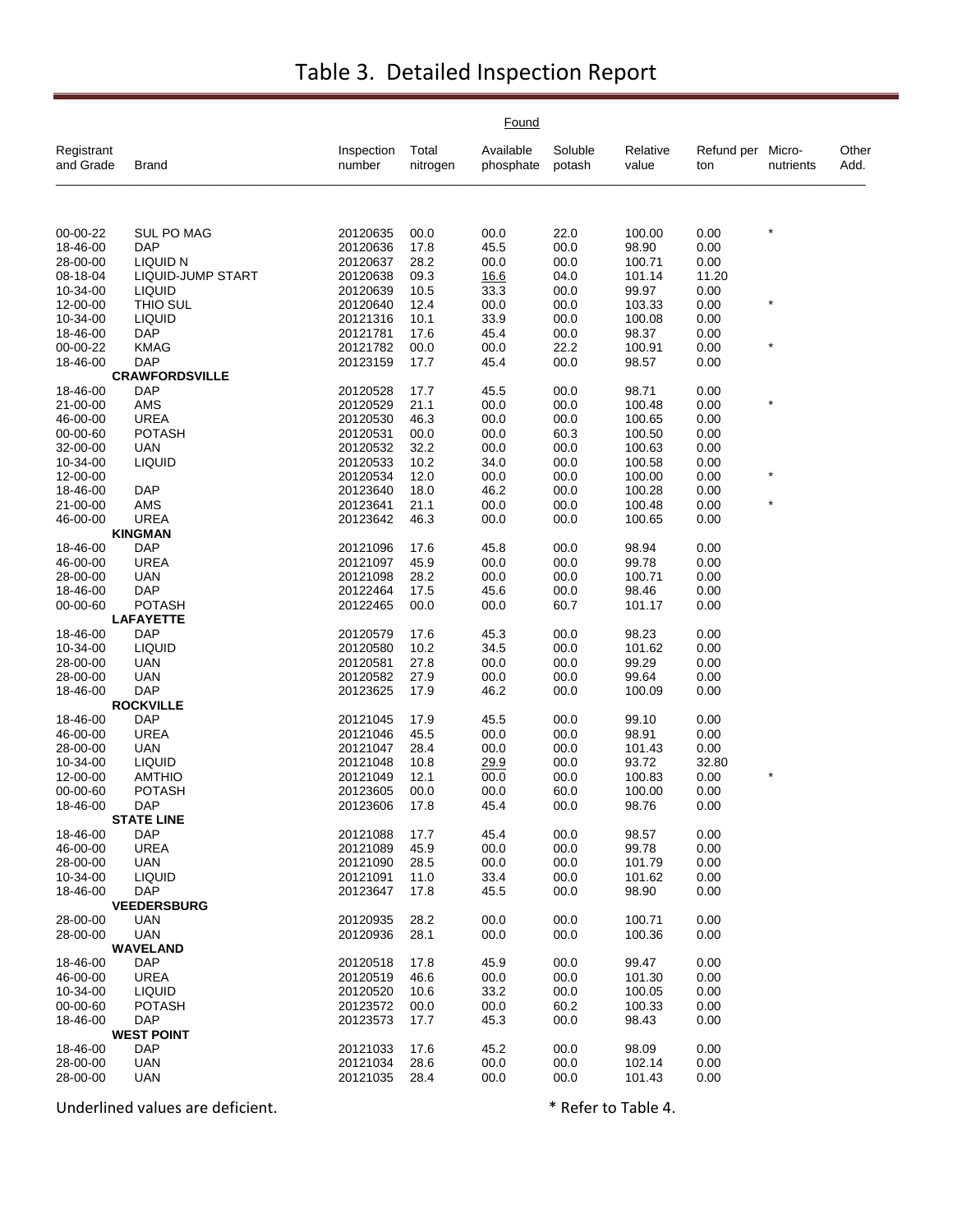|                         |                                                                                      |                      |                   | Found                  |                   |                   |                          |           |               |
|-------------------------|--------------------------------------------------------------------------------------|----------------------|-------------------|------------------------|-------------------|-------------------|--------------------------|-----------|---------------|
| Registrant<br>and Grade | Brand                                                                                | Inspection<br>number | Total<br>nitrogen | Available<br>phosphate | Soluble<br>potash | Relative<br>value | Refund per Micro-<br>ton | nutrients | Other<br>Add. |
|                         |                                                                                      |                      |                   |                        |                   |                   |                          |           |               |
| 28-00-00                | <b>UAN</b>                                                                           | 20121036             | 28.4              | 00.0                   | 00.0              | 101.43            | 0.00                     |           |               |
| 10-34-00                | <b>LIQUID</b>                                                                        | 20121037             | 11.0              | 31.5                   | 00.0              | 97.64             | 20.00                    |           |               |
| 18-46-00                | <b>DAP</b>                                                                           | 20123614             | 17.6              | 46.1                   | 00.0              | 99.36             | 0.00                     |           |               |
| 18-46-00                | <b>WINGATE</b><br><b>DAP</b>                                                         | 20120942             | 17.5              | 45.3                   | 00.0              | 98.04             | 0.00                     |           |               |
| 46-00-00                | <b>UREA</b>                                                                          | 20120943             | 45.9              | 00.0                   | 00.0              | 99.78             | 0.00                     |           |               |
| 28-00-00                | <b>UAN</b>                                                                           | 20120945             | 28.2              | 00.0                   | 00.0              | 100.71            | 0.00                     |           |               |
| 28-00-00                | UAN                                                                                  | 20120946             | 28.3              | 00.0                   | 00.0              | 101.07            | 0.00                     |           |               |
| 28-00-00                | <b>UAN</b>                                                                           | 20120947             | 28.4              | 00.0                   | 00.0              | 101.43            | 0.00                     |           |               |
| 28-00-00                | UAN                                                                                  | 20120948             | 28.3              | 00.0                   | 00.0              | 101.07            | 0.00                     |           |               |
| 10-34-00                | <b>LIQUID FERT</b>                                                                   | 20120949             | 10.3              | 34.1                   | 00.0              | 101.07            | 0.00                     |           |               |
| 12-00-00                | AM THIO                                                                              | 20120950             | 12.4              | 00.0                   | 00.0              | 103.33            | 0.00                     | $\star$   |               |
| 00-00-60                | <b>POTASH</b>                                                                        | 20123602             | 00.0              | 00.0                   | 60.1              | 100.17            | 0.00                     |           |               |
| 18-46-00                | <b>DAP</b>                                                                           | 20123603             | 17.6              | 45.4                   | 00.0              | 98.37             | 0.00                     |           |               |
|                         | CFS WOLCOTT INC, WOLCOTT, IN<br>CFS WOLCOTT INC, WOLCOTT, IN<br><b>WOLCOTT</b>       |                      |                   |                        |                   |                   |                          |           |               |
| 18-46-00                | <b>DAP</b>                                                                           | 20121030             | 17.5              | 45.7                   | 00.0              | 98.60             | 0.00                     |           |               |
| 28-00-00                | <b>UAN</b>                                                                           | 20121031             | 27.9              | 00.0                   | 00.0              | 99.64             | 0.00                     |           |               |
| 10-34-00                | <b>LIQUID</b>                                                                        | 20121032             | 10.3              | 34.0                   | 00.0              | 100.86            | 0.00                     |           |               |
| 18-46-00                | <b>DAP</b>                                                                           | 20122500             | 17.5              | 45.4                   | 00.0              | 98.18             | 0.00                     |           |               |
| 00-00-60                | <b>POTASH</b>                                                                        | 20123553             | 00.0              | 00.0                   | 60.7              | 101.17            | 0.00                     |           |               |
|                         | <b>CGB FERTILIZER, JEFFERSONVILLE, IN</b><br><b>CGB, AURORA, IN</b><br><b>AURORA</b> |                      |                   |                        |                   |                   |                          |           |               |
| 46-00-00                | <b>UREA</b>                                                                          | 20123748             | 46.3              | 00.0                   | 00.0              | 100.65            | 0.00                     |           |               |
| 18-46-00                | <b>DAP</b>                                                                           | 20123749             | 17.7              | 45.9                   | 00.0              | 99.28             | 0.00                     |           |               |
| 00-00-60                | <b>POTASH</b>                                                                        | 20123750             | 00.0              | 00.0                   | 59.6              | 99.33             | 0.00                     |           |               |
|                         | <b>CGB FERTILIZER, JEFFERSONVILLE, IN</b>                                            |                      |                   |                        |                   |                   |                          |           |               |
|                         | <b>JEFFERSONVILLE</b>                                                                |                      |                   |                        |                   |                   |                          |           |               |
| 11-52-00                | <b>MAP</b>                                                                           | 20122008             | 10.8              | 51.5                   | 00.0              | 98.85             | 0.00                     |           |               |
| 18-46-00                | DAP                                                                                  | 20122009             | 17.6              | 46.0                   | 00.0              | 99.22             | 0.00                     |           |               |
| 00-00-60                | <b>POTASH</b>                                                                        | 20122010             | 00.0              | 00.0                   | 59.8              | 99.67             | 0.00                     |           |               |
| 46-00-00                | <b>UREA</b>                                                                          | 20122011             | 45.9              | 00.0                   | 00.0              | 99.78             | 0.00                     |           |               |
| 33.5-00-00              | <b>AMMONIUM NITRATE</b>                                                              | 20122012             | 33.5              | 00.0                   | 00.0              | 100.00            | 0.00                     |           |               |
| 46-00-00<br>18-46-00    | <b>UREA</b><br>DAP                                                                   | 20122592<br>20122594 | 46.2<br>18.0      | 00.0<br>46.0           | 00.0<br>00.0      | 100.43<br>100.00  | 0.00<br>0.00             |           |               |
| 00-00-60                | <b>POTASH</b>                                                                        | 20122595             | 00.0              | 00.0                   | 61.8              | 103.00            | 0.00                     |           |               |
| 33.5-00-00              | AMMONIUM NITRATE                                                                     | 20122596             | 33.7              | 00.0                   | 00.0              | 100.60            | 0.00                     |           |               |
|                         | CHS INC., ST PAUL, MN                                                                |                      |                   |                        |                   |                   |                          |           |               |
|                         | <b>CERES SOLUTIONS, RENSSELAER, IN</b><br><b>RENSSELAER</b>                          |                      |                   |                        |                   |                   |                          |           |               |
| 28-00-00                | <b>LIQUID</b>                                                                        | 20121529             | 27.7              | 00.0                   | 00.0              | 98.93             | 0.00                     |           |               |
| 10-34-00                | <b>LIQUID</b>                                                                        | 20121535             | 10.1              | 34.6                   | 00.0              | 101.54            | 0.00                     |           |               |
| 12-00-00                | <b>LIQUID</b>                                                                        | 20121536             | 12.0              | 00.0                   | 00.0              | 100.00            | 0.00                     | $\star$   |               |
| 46-00-00                | <b>UREA</b>                                                                          | 20121537             | 46.0              | 00.0                   | 00.0              | 100.00            | 0.00                     |           |               |
| 18-46-00                | <b>DAP</b>                                                                           | 20121538             | 17.9              | 45.3                   | 00.0              | 98.82             | 0.00                     |           |               |
| 10-34-00                | <b>LIQUID</b>                                                                        | 20121659             | 10.1              | 34.0                   | 00.0              | 100.29            | 0.00                     |           |               |
| 28-00-00                | <b>LIQUID</b>                                                                        | 20121660             | 28.0              | 00.0                   | 00.0              | 100.00            | 0.00                     |           |               |
|                         | <b>CERES SOLUTIONS LLP, VINCENNES, IN</b><br><b>VINCENNES</b>                        |                      |                   |                        |                   |                   |                          |           |               |
| 46-00-00                | <b>UREA</b>                                                                          | 20123160             | 45.8              | 00.0                   | 00.0              | 99.57             | 0.00                     |           |               |
| 00-00-60                | <b>POTASH</b>                                                                        | 20123161             | 00.0              | 00.0                   | 60.4              | 100.67            | 0.00                     |           |               |
|                         | CHS, INDIANAPOLIS, IN                                                                |                      |                   |                        |                   |                   |                          |           |               |
|                         | <b>INDIANAPOLIS</b>                                                                  |                      |                   |                        |                   |                   |                          |           |               |
| 13-00-00                | <b>LILY WATER</b>                                                                    | 20122006             | 15.4<br>28.4      | 00.0                   | 00.0<br>00.0      | 118.46            | 0.00                     |           |               |
| 28-00-00                | UAN                                                                                  | 20122007             |                   | 00.0                   |                   | 101.43            | 0.00                     |           |               |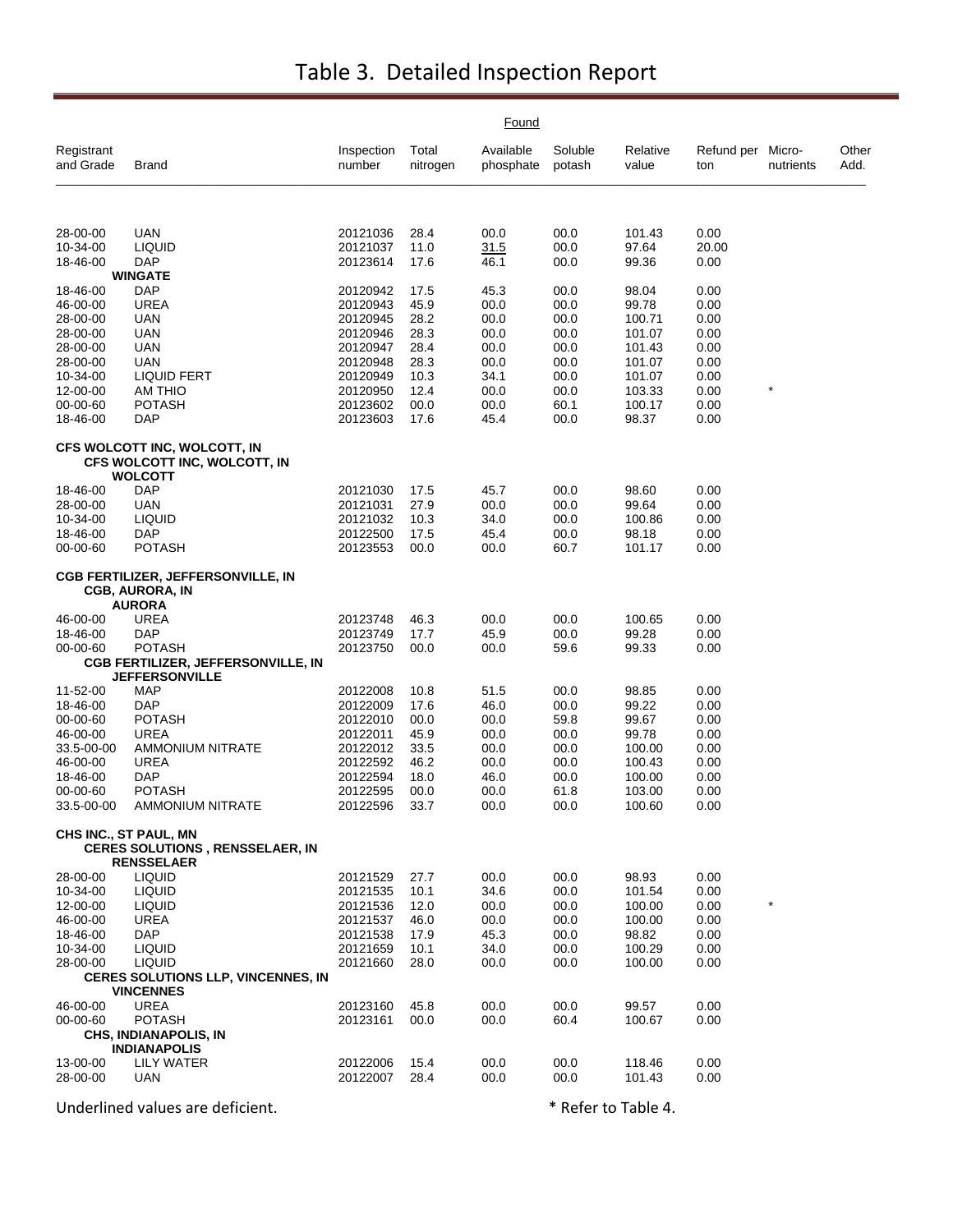|                         |                                                                                                                                 |                      |                   | Found                  |                   |                   |                          |           |               |
|-------------------------|---------------------------------------------------------------------------------------------------------------------------------|----------------------|-------------------|------------------------|-------------------|-------------------|--------------------------|-----------|---------------|
| Registrant<br>and Grade | Brand                                                                                                                           | Inspection<br>number | Total<br>nitrogen | Available<br>phosphate | Soluble<br>potash | Relative<br>value | Refund per Micro-<br>ton | nutrients | Other<br>Add. |
|                         |                                                                                                                                 |                      |                   |                        |                   |                   |                          |           |               |
|                         | <b>CLUNETTE ELEVATOR CO INC, LEESBURG, IN</b><br><b>LEESBURG</b>                                                                |                      |                   |                        |                   |                   |                          |           |               |
| 13-00-00                | LILLY WATER<br>NORTH CENTRAL COOP INC, BURKET, IN                                                                               | 20123452             | 11.1              | 00.0                   | 00.0              | 85.38             | 20.90                    |           |               |
| 00-00-22                | <b>BURKET</b><br>K MAG                                                                                                          | 20120405             | 00.0              | 00.0                   | 22.2              | 100.91            | 0.00                     |           |               |
|                         | <b>CLIFTON &amp; QUIGG FERTILIZER SVC, LINDEN, IN</b><br><b>CLIFTON &amp; QUIGG FERTILIZER SVC, LINDEN, IN</b><br><b>LINDEN</b> |                      |                   |                        |                   |                   |                          |           |               |
| 18-46-00                | <b>DAP</b>                                                                                                                      | 20120937             | 18.8              | 47.2                   | 00.0              | 103.25            | 0.00                     |           |               |
| 46-00-00                | <b>UREA</b>                                                                                                                     | 20120938             | 46.4              | 00.0                   | 00.0              | 100.87            | 0.00                     |           |               |
| 28-00-00<br>28-00-00    | UAN<br>UAN                                                                                                                      | 20120939<br>20120940 | 28.1<br>28.2      | 00.0<br>00.0           | 00.0<br>00.0      | 100.36<br>100.71  | 0.00<br>0.00             |           |               |
| 10-34-00                | <b>LIQUID</b>                                                                                                                   | 20120941             | 10.4              | 32.5                   | 00.0              | 98.01             | 12.00                    |           |               |
| 00-00-60                | <b>POTASH</b>                                                                                                                   | 20123584             | 00.0              | 00.0                   | 62.4              | 104.00            | 0.00                     |           |               |
| 18-46-00                | DAP                                                                                                                             | 20123585             | 17.7              | 45.8                   | 00.0              | 99.13             | 0.00                     |           |               |
|                         | <b>CLOVERDALE AGRI CENTER, CLOVERDALE, IN</b><br><b>CLOVERDALE AGRI CENTER, CLOVERDALE, IN</b><br><b>CLOVERDALE</b>             |                      |                   |                        |                   |                   |                          |           |               |
| 46-00-00                | <b>UREA</b>                                                                                                                     | 20120953             | 46.0              | 00.0                   | 00.0              | 100.00            | 0.00                     |           |               |
| 18-46-00                | DAP                                                                                                                             | 20120954             | 18.2              | 46.7                   | 00.0              | 101.38            | 0.00                     |           |               |
| 21-00-00                | AMS                                                                                                                             | 20120955             | 20.9              | 00.0                   | 00.0              | 99.52             | 0.00                     | $\star$   |               |
| 28-00-00                | UAN                                                                                                                             | 20120956             | 28.3              | 00.0                   | 00.0              | 101.07            | 0.00                     |           |               |
| 10-34-00                | LIQUID FERT                                                                                                                     | 20120957             | 10.4              | 33.7                   | 00.0              | 100.52            | 0.00                     |           |               |
| 07-24-04<br>00-00-60    | <b>LIQUID</b><br><b>POTASH</b>                                                                                                  | 20120958             | 07.3<br>00.0      | 24.4                   | 03.9<br>60.4      | 101.78<br>100.67  | 0.00<br>0.00             |           |               |
| 18-46-00                | DAP                                                                                                                             | 20123574<br>20123575 | 17.8              | 00.0<br>45.3           | 00.0              | 98.62             | 0.00                     |           |               |
|                         | <b>CLUNETTE ELEVATOR CO INC, LEESBURG, IN</b>                                                                                   |                      |                   |                        |                   |                   |                          |           |               |
|                         | <b>CLUNETTE ELEVATOR CO INC, LEESBURG, IN</b><br><b>LEESBURG</b>                                                                |                      |                   |                        |                   |                   |                          |           |               |
| 28-00-00                | <b>LIQUID</b>                                                                                                                   | 20121372             | 27.6              | 00.0                   | 00.0              | 98.57             | 0.00                     |           |               |
| 18-14-00                | <b>BLEND</b>                                                                                                                    | 20121373             | 17.6              | 14.4                   | 00.0              | 99.61             | 0.00                     | $\star$   |               |
| 10-30-00                | <b>BLEND</b>                                                                                                                    | 20121374             | 10.1              | 30.1                   | 00.0              | 100.54            | 0.00                     | $\star$   |               |
| 18-00-00                | <b>BLEND</b>                                                                                                                    | 20121375             | 17.7              | 00.0                   | 00.0              | 98.33             | 0.00                     | $\star$   |               |
| 32-00-00                | <b>LIQUID</b>                                                                                                                   | 20123449             | 32.3              | 00.0                   | 00.0              | 100.94            | 0.00                     |           |               |
| 11-37-00<br>09-00-00    | <b>LIQUID</b><br><b>LIQUID</b>                                                                                                  | 20123450<br>20123451 | 11.0<br>08.3      | 36.5<br>00.0           | 00.0<br>00.0      | 99.04<br>92.22    | 0.00<br>7.70             | $\star$   |               |
|                         | <b>CO-ALLIANCE LLP, AVON, IN</b><br>AGRONOMY SVC-DBA UNITED COOP, SUMMITVILLE, IN                                               |                      |                   |                        |                   |                   |                          |           |               |
| 28-00-00                | <b>SUMMITVILLE</b><br><b>LIQUID FERT</b>                                                                                        | 20120391             | 28.5              | 00.0                   | 00.0              | 101.79            | 0.00                     |           |               |
|                         | <b>SUMMITVILLE</b>                                                                                                              |                      |                   |                        |                   |                   |                          |           |               |
| 21-00-00                | AMS                                                                                                                             | 20120284             | 21.0              | 00.0                   | 00.0              | 100.00            | 0.00                     | $\star$   |               |
| 11-52-00                | <b>MAP</b>                                                                                                                      | 20120285             | 11.6              | 52.7                   | 00.0              | 102.27            | 0.00                     |           |               |
| 11-52-00                | <b>MAP</b>                                                                                                                      | 20120286             | 11.5              | 52.9                   | 00.0              | 102.36            | 0.00                     |           |               |
| 00-00-60<br>28-00-00    | <b>POTASH</b><br><b>LIQUID FERT</b>                                                                                             | 20120287<br>20120392 | 00.0<br>28.0      | 00.0<br>00.0           | 61.2<br>00.0      | 102.00<br>100.00  | 0.00<br>0.00             |           |               |
| 28-00-00                | <b>LIQUID FERT</b>                                                                                                              | 20120393             | 28.2              | 00.0                   | 00.0              | 100.71            | 0.00                     |           |               |
| 10-34-00                | <b>LIQUID FERT</b>                                                                                                              | 20120394             | 10.2              | 33.7                   | 00.0              | 99.95             | 0.00                     |           |               |
| 09-18-09                | <b>LIQUID FERT</b>                                                                                                              | 20120395             | 09.1              | 18.1                   | 09.3              | 101.47            | 0.00                     |           |               |
| 11-52-00                | MAP                                                                                                                             | 20121171             | 11.6              | 51.9                   | 00.0              | 101.08            | 0.00                     |           |               |
| 00-00-60                | <b>POTASH</b>                                                                                                                   | 20121172             | 00.0              | 00.0                   | 60.5              | 100.83            | 0.00                     | $\star$   |               |
| 21-00-00<br>00-00-60    | AMS<br><b>POTASH</b>                                                                                                            | 20121927<br>20121928 | 21.0<br>00.0      | 00.0<br>00.0           | 00.0<br>61.1      | 100.00<br>101.83  | 0.00<br>0.00             |           |               |
| 11-52-00                | <b>MAP</b>                                                                                                                      | 20121929             | 11.5              | 52.0                   | 00.0              | 101.02            | 0.00                     |           |               |
| 11-52-00                | <b>MAP</b>                                                                                                                      | 20121930             | 11.4              | 51.6                   | 00.0              | 100.22            | 0.00                     |           |               |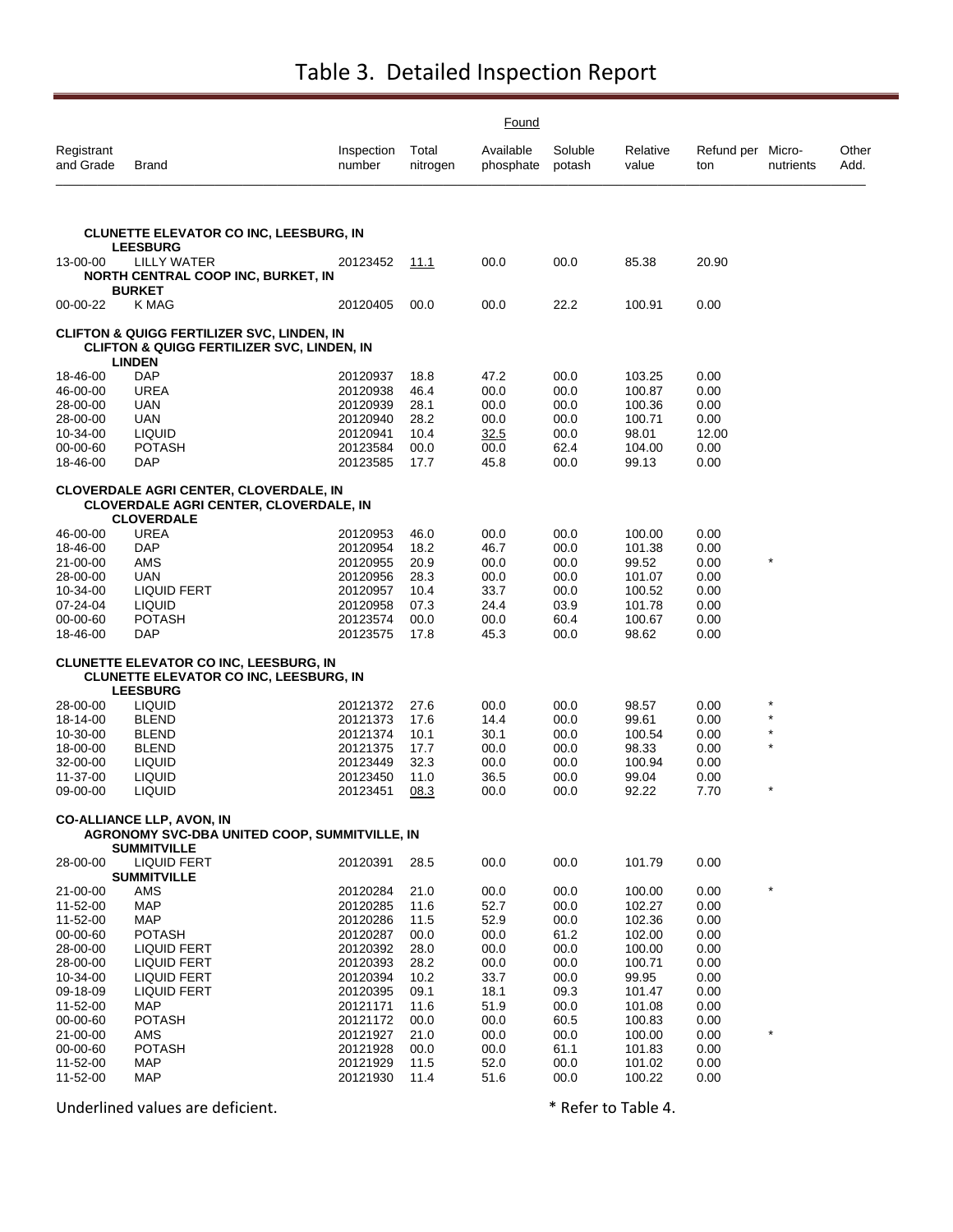|                         |                                                    |                      | Found             |                        |                   |                   |                          |                    |               |
|-------------------------|----------------------------------------------------|----------------------|-------------------|------------------------|-------------------|-------------------|--------------------------|--------------------|---------------|
| Registrant<br>and Grade | <b>Brand</b>                                       | Inspection<br>number | Total<br>nitrogen | Available<br>phosphate | Soluble<br>potash | Relative<br>value | Refund per Micro-<br>ton | nutrients          | Other<br>Add. |
|                         |                                                    |                      |                   |                        |                   |                   |                          |                    |               |
| 00-00-60                | <b>POTASH</b><br><b>CO-ALLIANCE, FAIRMOUNT, IN</b> | 20121931             | 00.0              | 00.0                   | 61.0              | 101.67            | 0.00                     |                    |               |
|                         | <b>FAIRMOUNT</b>                                   |                      |                   |                        |                   |                   |                          |                    |               |
| 00-00-60                | <b>POTASH</b>                                      | 20122106             | 00.0              | 00.0                   | 60.8              | 101.33            | 0.00                     |                    |               |
|                         | <b>FLORA</b>                                       |                      |                   |                        |                   |                   |                          | $\star$            |               |
| 21-00-00                | AMS                                                | 20120583             | 20.9              | 00.0                   | 00.0              | 99.52             | 0.00                     |                    |               |
| 11-52-00<br>46-00-00    | <b>MAP</b><br><b>UREA</b>                          | 20120584<br>20120585 | 11.7<br>45.9      | 52.2<br>00.0           | 00.0<br>00.0      | 101.73<br>99.78   | 0.00<br>0.00             |                    |               |
| 18-18-00                |                                                    | 20120586             | 17.7              | 17.5                   | 00.0              | 97.87             | 7.30                     | $\star$            |               |
| 10-34-00                | <b>LIQUID</b>                                      | 20120587             | 10.1              | 34.0                   | 00.0              | 100.29            | 0.00                     |                    |               |
| 10-34-00                | <b>LIQUID</b>                                      | 20120588             | 10.0              | 34.0                   | 00.0              | 100.00            | 0.00                     |                    |               |
| 28-00-00                | <b>UAN</b>                                         | 20120589             | 27.6              | 00.0                   | 00.0              | 98.57             | 0.00                     |                    |               |
| 28-00-00                | <b>UAN</b>                                         | 20120590             | 29.0              | 00.0                   | 00.0              | 103.57            | 0.00                     |                    |               |
| 28-00-00                | <b>UAN</b>                                         | 20120591             | 27.9              | 00.0                   | 00.0              | 99.64             | 0.00                     |                    |               |
| 12-00-00                | AM THIO                                            | 20120592             | 12.1              | 00.0                   | 00.0              | 100.83            | 0.00                     | $\star$            |               |
| 21-00-00                | AMS                                                | 20123559             | 21.1              | 00.0                   | 00.0              | 100.48            | 0.00                     | $\star$            |               |
| 11-52-00                | <b>MAP</b>                                         | 20123560             | 10.8              | 51.3                   | 00.0              | 98.55             | 0.00                     |                    |               |
|                         | <b>MONTICELLO</b>                                  |                      |                   |                        |                   |                   |                          |                    |               |
| 11-52-00                | <b>MAP</b>                                         | 20120982             | 11.7              | 52.5                   | 00.0              | 102.18            | 0.00                     |                    |               |
| 44-00-00                | <b>ESN</b>                                         | 20120983             | 44.6              | 00.0                   | 00.0              | 101.36            | 0.00                     | $\star$            |               |
| 21-00-00                | AMS                                                | 20120984             | 21.2              | 00.0                   | 00.0              | 100.95            | 0.00                     |                    |               |
| 10-34-00                | <b>LIQUID</b>                                      | 20120985             | 10.1              | 34.0                   | 00.0              | 100.29<br>100.00  | 0.00                     |                    |               |
| 28-00-00<br>21-00-00    | UAN<br>AMS                                         | 20120986<br>20122456 | 28.0<br>21.1      | 00.0<br>00.0           | 00.0<br>00.0      | 100.48            | 0.00<br>0.00             | $\star$            |               |
| 11-52-00                | <b>MAP</b>                                         | 20122457             | 11.5              | 52.4                   | 00.0              | 101.62            | 0.00                     |                    |               |
|                         | <b>FAIRMOUNT</b>                                   |                      |                   |                        |                   |                   |                          |                    |               |
| 11-52-00                | <b>MAP</b>                                         | 20120291             | 11.6              | 52.6                   | 00.0              | 102.12            | 0.00                     |                    |               |
| 00-00-60                | <b>POTASH</b>                                      | 20120292             | 00.0              | 00.0                   | 61.1              | 101.83            | 0.00                     |                    |               |
| 06-24-06                | <b>LIQUID FERT</b>                                 | 20121127             | 06.4              | 24.8                   | 06.0              | 103.40            | 0.00                     |                    |               |
| 10-34-00                | <b>LIQUID FERT</b>                                 | 20121128             | 10.0              | 34.1                   | 00.0              | 100.21            | 0.00                     |                    |               |
| 28-00-00                | <b>LIQUID FERT</b>                                 | 20121129             | 28.2              | 00.0                   | 00.0              | 100.71            | 0.00                     |                    |               |
|                         | <b>REYNOLDS</b>                                    |                      |                   |                        |                   |                   |                          |                    |               |
| 00-00-60                | <b>POTASH</b>                                      | 20121056             | 00.0              | 00.0                   | 61.3              | 102.17            | 0.00                     |                    |               |
| 21-00-00                | AMS                                                | 20121057             | 21.0              | 00.0                   | 00.0              | 100.00            | 0.00                     | $\star$            |               |
| 28-00-00                | <b>UAN</b>                                         | 20121058             | 28.2              | 00.0                   | 00.0              | 100.71            | 0.00                     |                    |               |
| 28-00-00                | <b>UAN</b>                                         | 20121059             | 28.3              | 00.0                   | 00.0              | 101.07            | 0.00                     |                    |               |
| 10-34-00<br>11-52-00    | <b>LIQUID</b><br><b>MAP</b>                        | 20121060<br>20123554 | 10.4<br>10.8      | 34.0<br>51.7           | 00.0<br>00.0      | 101.15<br>99.14   | 0.00<br>0.00             |                    |               |
| 21-00-00                | AMS                                                | 20123555             | 21.0              | 00.0                   | 00.0              | 100.00            | 0.00                     |                    |               |
| 00-00-20                | K MAG                                              | 20123556             | 00.0              | 00.0                   | 22.0              | 110.00            | 0.00                     | $\star$            |               |
|                         | <b>VALPARAISO</b>                                  |                      |                   |                        |                   |                   |                          |                    |               |
| 00-00-00                | CORN MIX CTC                                       | 20120156             | 00.0              | 00.0                   | 00.0              | 0.00              | 0.00                     |                    |               |
| 00-00-00                | <b>COPPER CTC</b>                                  | 20120157             | 00.0              | 00.0                   | 00.0              | 0.00              | 0.00                     |                    |               |
| 00-00-00                | <b>ZINC CTC</b>                                    | 20120158             | 00.0              | 00.0                   | 00.0              | 0.00              | 0.00                     |                    |               |
| 00-00-00                | MANGANESE CTC                                      | 20120159             | 00.0              | 00.0                   | 00.0              | 0.00              | 0.00                     | $\star$            |               |
| 28-00-00                | <b>LIQUID</b>                                      | 20120160             | 28.2              | 00.0                   | 00.0              | 100.71            | 0.00                     |                    |               |
| 08-18-06                | <b>LIQUID</b>                                      | 20121499             | 08.5              | 17.7                   | 05.9              | 100.72            | 0.00                     | $\star$<br>$\star$ |               |
| 17-15-00                | <b>LIQUID</b>                                      | 20121500             | 17.3              | 14.9                   | 00.0              | 100.81            | 0.00                     |                    |               |
| 10-34-00                | <b>LIQUID</b>                                      | 20121508             | 10.2              | 33.6                   | 00.0              | 99.74             | 0.00                     |                    |               |
| 12-00-00<br>28-00-00    | <b>LIQUID</b><br><b>LIQUID</b>                     | 20121509<br>20121510 | 12.2              | 00.0<br>00.0           | 00.0<br>00.0      | 101.67<br>101.43  | 0.00<br>0.00             |                    |               |
|                         | <b>CO-ALLIANCE LLP, BAINBRIDGE, IN</b>             |                      | 28.4              |                        |                   |                   |                          |                    |               |
|                         | <b>BAINBRIDGE</b>                                  |                      |                   |                        |                   |                   |                          |                    |               |
| 18-46-00                | <b>DAP</b>                                         | 20120959             | 17.9              | 46.3                   | 00.0              | 100.23            | 0.00                     |                    |               |
| 46-00-00                | <b>UREA</b>                                        | 20120960             | 45.7              | 00.0                   | 00.0              | 99.35             | 0.00                     |                    |               |
| 28-00-00                | <b>UAN</b>                                         | 20120961             | 28.3              | 00.0                   | 00.0              | 101.07            | 0.00                     |                    |               |
| 32-00-00                | <b>UAN</b>                                         | 20120962             | 32.3              | 00.0                   | 00.0              | 100.94            | 0.00                     |                    |               |
| 32-00-00                | UAN                                                | 20120963             | 32.1              | 00.0                   | 00.0              | 100.31            | 0.00                     |                    |               |
| 12-00-00                | <b>AMTHIO</b>                                      | 20120964             | 12.1              | 00.0                   | 00.0              | 100.83            | 0.00                     | *                  |               |
| 10-34-00                | <b>LIQUID</b>                                      | 20120965             | 10.3              | 33.6                   | 00.0              | 100.03            | 0.00                     |                    |               |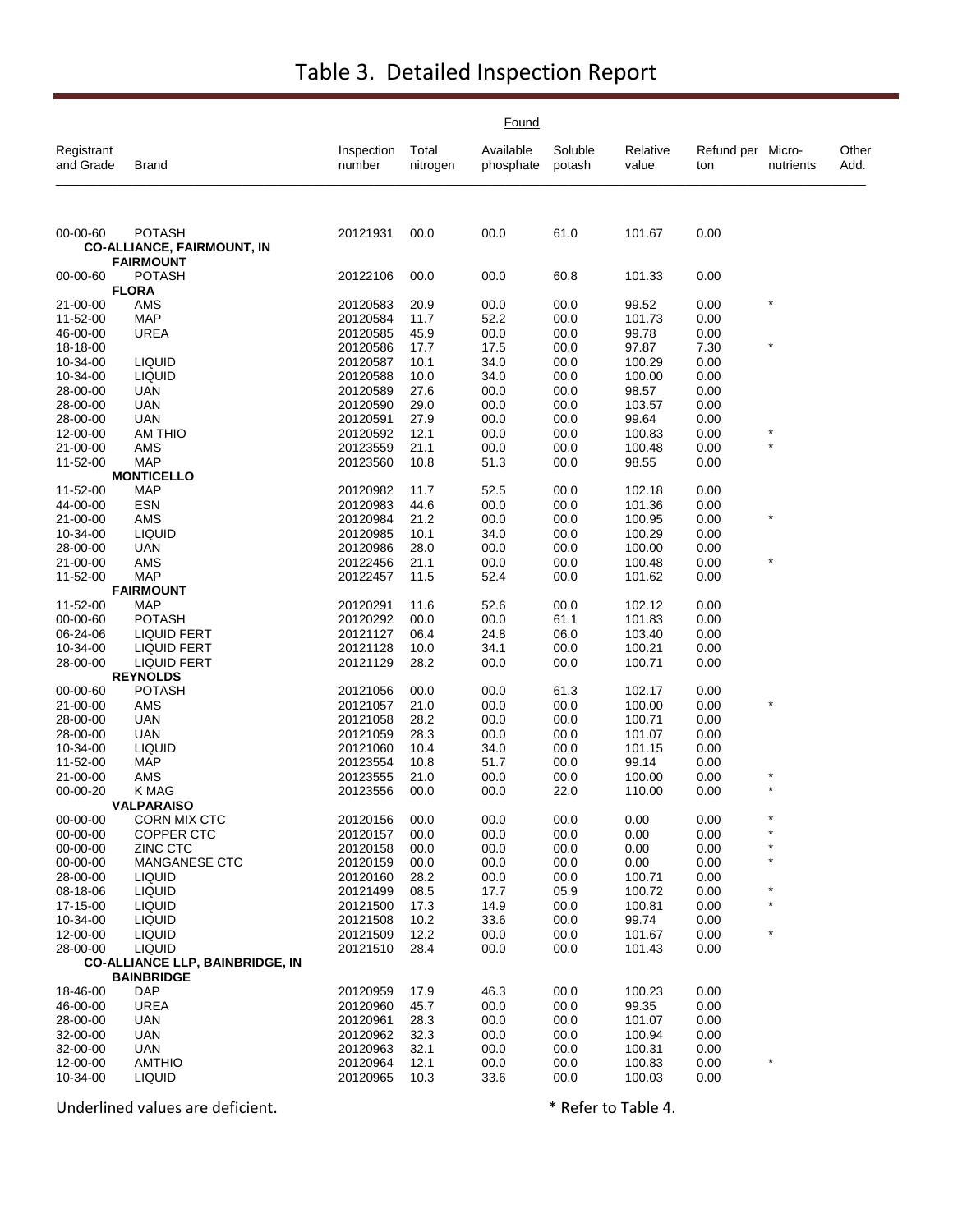|                         |                                  |                      |                   | Found                  |                   |                   |                   |                     |               |
|-------------------------|----------------------------------|----------------------|-------------------|------------------------|-------------------|-------------------|-------------------|---------------------|---------------|
| Registrant<br>and Grade | <b>Brand</b>                     | Inspection<br>number | Total<br>nitrogen | Available<br>phosphate | Soluble<br>potash | Relative<br>value | Refund per<br>ton | Micro-<br>nutrients | Other<br>Add. |
|                         |                                  |                      |                   |                        |                   |                   |                   |                     |               |
| 19-17-00                | <b>LIQUID</b>                    | 20120966             | 19.0              | 17.2                   | 00.0              | 100.46            | 0.00              |                     |               |
| 32-00-00                | <b>UAN</b>                       | 20120967             | 32.3              | 00.0                   | 00.0              | 100.94            | 0.00              |                     |               |
| 18-46-00                | DAP                              | 20123576             | 17.8              | 45.9                   | 00.0              | 99.47             | 0.00              |                     |               |
| 28-00-00<br>28-00-00    | <b>UAN</b><br><b>UAN</b>         | 20123577<br>20123578 | 26.7<br>24.7      | 00.0<br>00.0           | 00.0<br>00.0      | 95.36<br>88.21    | 14.30<br>36.30    |                     |               |
| 28-00-00                | <b>UAN</b>                       | 20123579             | 19.8              | 00.0                   | 00.0              | 70.71             | 90.20             |                     |               |
| 28-00-00                | <b>UAN</b>                       | 20123580             | 27.8              | 00.0                   | 00.0              | 99.29             | 0.00              |                     |               |
|                         | <b>DANVILLE</b>                  |                      |                   |                        |                   |                   |                   |                     |               |
| 11-52-00                | <b>MAP</b>                       | 20120569             | 11.5              | 51.5                   | 00.0              | 100.28            | 0.00              |                     |               |
| 46-00-00                | <b>UREA</b>                      | 20120570             | 45.8              | 00.0                   | 00.0              | 99.57             | 0.00              |                     |               |
| 12-00-00                | <b>AMTHIO</b>                    | 20121011             | 12.0              | 00.0                   | 00.0              | 100.00            | 0.00              | $\ast$              |               |
| 32-00-00                | <b>UAN</b>                       | 20121012             | 31.8              | 00.0                   | 00.0              | 99.37             | 0.00              |                     |               |
| 28-00-00<br>10-34-00    | <b>UAN</b><br><b>LIQUID</b>      | 20121013<br>20121014 | 31.9<br>10.0      | 00.0<br>33.8           | 00.0<br>00.0      | 113.93<br>99.58   | 0.00<br>0.00      |                     |               |
| 00-00-60                | <b>POTASH</b>                    | 20123630             | 00.0              | 00.0                   | 61.2              | 102.00            | 0.00              |                     |               |
| 11-52-00                | <b>MAP</b>                       | 20123631             | 11.3              | 51.6                   | 00.0              | 100.02            | 0.00              |                     |               |
|                         | <b>FRANKFORT</b>                 |                      |                   |                        |                   |                   |                   |                     |               |
| 11-52-00                | <b>MAP</b>                       | 20120535             | 11.5              | 51.6                   | 00.0              | 100.43            | 0.00              |                     |               |
| 46-00-00                | <b>UREA</b>                      | 20120536             | 46.3              | 00.0                   | 00.0              | 100.65            | 0.00              |                     |               |
| 00-00-60                | <b>POTASH</b>                    | 20120537             | 00.0              | 00.0                   | 61.2              | 102.00            | 0.00              |                     |               |
| 28-00-00                | <b>UAN</b>                       | 20121019             | 28.3              | 00.0                   | 00.0              | 101.07            | 0.00              |                     |               |
| 28-00-00<br>28-00-00    | <b>UAN</b><br><b>UAN</b>         | 20121020<br>20121021 | 27.8<br>28.2      | 00.0<br>00.0           | 00.0<br>00.0      | 99.29<br>100.71   | 0.00<br>0.00      |                     |               |
| 10-34-00                | <b>LIQUID</b>                    | 20121022             | 10.1              | 33.5                   | 00.0              | 99.24             | 0.00              |                     |               |
| 11-52-00                | <b>MAP</b>                       | 20122437             | 11.4              | 52.8                   | 00.0              | 102.01            | 0.00              |                     |               |
| 21-00-00                | AMS                              | 20122438             | 21.0              | 00.0                   | 00.0              | 100.00            | 0.00              | $\star$             |               |
| 28-00-00                | <b>UAN</b>                       | 20122439             | 28.2              | 00.0                   | 00.0              | 100.71            | 0.00              |                     |               |
| 10-34-00                | <b>LIQUID</b>                    | 20122440             | 12.4              | 29.3                   | 00.0              | 97.07             | 37.60             |                     |               |
| 11-52-00                | <b>MAP</b>                       | 20122488             | 10.8              | 51.6                   | 00.0              | 98.99             | 0.00              |                     |               |
| 00-00-60                | <b>POTASH</b>                    | 20122489             | 00.0              | 00.0                   | 61.0              | 101.67            | 0.00              |                     |               |
| 10-34-00                | <b>LIQUID</b>                    | 20122490             | 10.0              | 33.3                   | 00.0              | 98.53             | 0.00              |                     |               |
| 00-00-60<br>46-00-00    | <b>POTASH</b><br><b>UREA</b>     | 20123622<br>20123623 | 00.0<br>46.0      | 00.0<br>00.0           | 61.1<br>00.0      | 101.83<br>100.00  | 0.00<br>0.00      |                     |               |
| 11-52-00                | <b>MAP</b>                       | 20123624             | 11.2              | 51.5                   | 00.0              | 99.66             | 0.00              |                     |               |
|                         | <b>GOODLAND</b>                  |                      |                   |                        |                   |                   |                   |                     |               |
| 11-52-00                | <b>MAP</b>                       | 20120144             | 11.7              | 52.8                   | 00.0              | 102.63            | 0.00              |                     |               |
| 28-00-00                | <b>LIQUID</b>                    | 20120499             | 27.9              | 00.0                   | 00.0              | 99.64             | 0.00              |                     |               |
| 28-00-00                | <b>LIQUID</b>                    | 20120500             | 28.0              | 00.0                   | 00.0              | 100.00            | 0.00              |                     |               |
| 12-00-00                | <b>LIQUID</b>                    | 20121451             | 12.3              | 00.0                   | 00.0              | 102.50            | 0.00              | $\star$             |               |
| 10-34-00                | <b>LIQUID</b>                    | 20121452             | 09.8              | 33.6                   | 00.0              | 98.59             | 0.00              |                     |               |
| 11-52-00                | <b>MAP</b><br><b>JAMESTOWN</b>   | 20123111             | 11.6              | 51.8                   | 00.0              | 100.93            | 0.00              |                     |               |
| 11-52-00                | <b>MAP</b>                       | 20120571             | 11.4              | 51.5                   | 00.0              | 100.07            | 0.00              |                     |               |
| 21-00-00                | AMS                              | 20120572             | 20.9              | 00.0                   | 00.0              | 99.52             | 0.00              |                     |               |
| 46-00-00                | <b>UREA</b>                      | 20120573             | 45.7              | 00.0                   | 00.0              | 99.35             | 0.00              |                     |               |
| 28-00-00                | UAN                              | 20120574             | 28.5              | 00.0                   | 00.0              | 101.79            | 0.00              |                     |               |
| 28-00-00                | <b>UAN</b>                       | 20120575             | 27.3              | 00.0                   | 00.0              | 97.50             | 7.70              |                     |               |
| 28-00-00                | <b>UAN</b>                       | 20120576             | 28.6              | 00.0                   | 00.0              | 102.14            | 0.00              |                     |               |
| 10-34-00                | <b>LIQUID</b>                    | 20120577             | 10.2              | 33.8                   | 00.0              | 100.16            | 0.00              | *                   |               |
| 12-00-00<br>11-52-00    | <b>THIOSULFATE</b><br><b>MAP</b> | 20120578<br>20123636 | 11.8<br>11.0      | 00.0<br>51.6           | 00.0<br>00.0      | 98.33<br>99.40    | 0.00<br>0.00      |                     |               |
| 21-00-00                | AMS                              | 20123637             | 21.0              | 00.0                   | 00.0              | 100.00            | 0.00              | $\star$             |               |
|                         | <b>LEBANON</b>                   |                      |                   |                        |                   |                   |                   |                     |               |
| 11-52-00                | <b>MAP</b>                       | 20120538             | 11.6              | 52.7                   | 00.0              | 102.27            | 0.00              |                     |               |
| 46-00-00                | UREA                             | 20120539             | 46.2              | 00.0                   | 00.0              | 100.43            | 0.00              |                     |               |
| 28-00-00                | <b>UAN</b>                       | 20121006             | 27.8              | 00.0                   | 00.0              | 99.29             | 0.00              |                     |               |
| 28-00-00                | <b>UAN</b>                       | 20121007             | 28.1              | 00.0                   | 00.0              | 100.36            | 0.00              |                     |               |
| 10-34-00                | <b>LIQUID</b>                    | 20121008             | 10.2              | 33.8                   | 00.0              | 100.16            | 0.00              |                     |               |
| 11-52-00                | <b>MAP</b>                       | 20123627             | 10.9              | 51.5                   | 00.0              | 99.05             | 0.00              |                     |               |
|                         | <b>VALPARAISO</b>                |                      |                   |                        |                   |                   |                   |                     |               |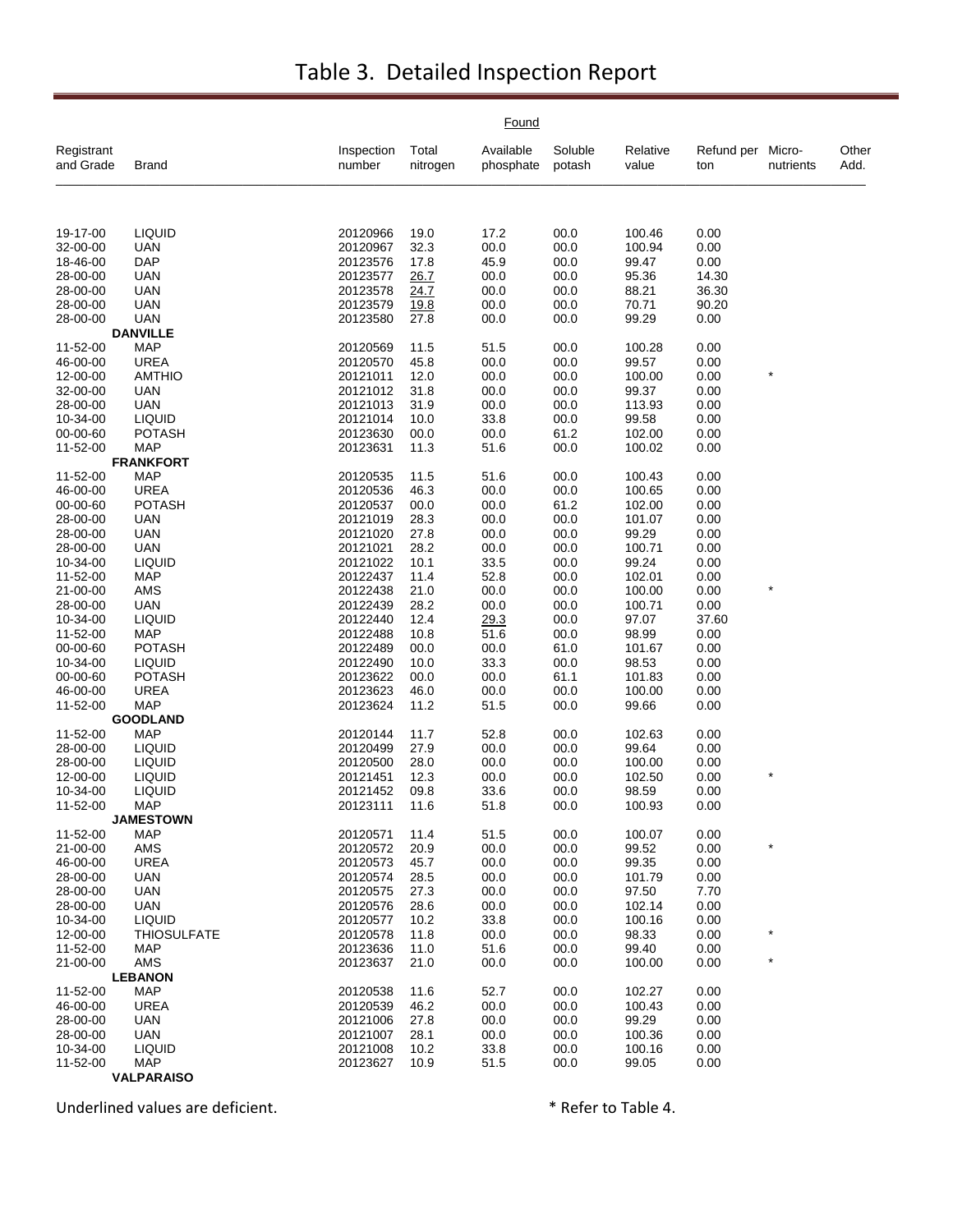|                         |                              |                      |                   | Found                  |                   |                   |                          |                    |               |
|-------------------------|------------------------------|----------------------|-------------------|------------------------|-------------------|-------------------|--------------------------|--------------------|---------------|
| Registrant<br>and Grade | Brand                        | Inspection<br>number | Total<br>nitrogen | Available<br>phosphate | Soluble<br>potash | Relative<br>value | Refund per Micro-<br>ton | nutrients          | Other<br>Add. |
|                         |                              |                      |                   |                        |                   |                   |                          |                    |               |
| 00-00-22                | K MAG                        | 20120169             | 00.0              | 00.0                   | 22.1              | 100.45            | 0.00                     |                    |               |
| 18-46-00                | DAP                          | 20120170             | 17.9              | 45.3                   | 00.0              | 98.82             | 0.00                     |                    |               |
| 46-00-00<br>17-15-00    | <b>UREA</b><br><b>LIQUID</b> | 20120171<br>20121512 | 46.2<br>17.4      | 00.0<br>15.0           | 00.0<br>00.0      | 100.43<br>101.43  | 0.00<br>0.00             | $\star$            |               |
| 10-34-00                | <b>LIQUID</b>                | 20121513             | 10.9              | 32.7                   | 00.0              | 99.87             | 10.40                    |                    |               |
| 28-00-00                | <b>LIQUID</b>                | 20121514             | 28.4              | 00.0                   | 00.0              | 101.43            | 0.00                     |                    |               |
| 21-00-00                | <b>AMMONIA SULFATE</b>       | 20121651             | 21.0              | 00.0                   | 00.0              | 100.00            | 0.00                     |                    |               |
| 46-00-00                | UREA                         | 20121652             | 46.1              | 00.0                   | 00.0              | 100.22            | 0.00                     |                    |               |
| 18-46-00                | <b>DAP</b>                   | 20123152             | 17.8              | 45.3                   | 00.0              | 98.62             | 0.00                     |                    |               |
| 18-46-00                | <b>DAP</b>                   | 20123816             | 17.7              | 45.5                   | 00.0              | 98.71             | 0.00                     |                    |               |
| 10-34-00                | <b>LIQUID</b>                | 20123817             | 10.2              | 33.9                   | 00.0              | 100.37            | 0.00                     |                    |               |
| 21-00-00                | AMMONIA SULFATE              | 20123818             | 21.1              | 00.0                   | 00.0              | 100.48            | 0.00                     |                    |               |
|                         | <b>MICHIGANTOWN</b>          |                      |                   |                        |                   |                   |                          |                    |               |
| 21-00-00                | AMS                          | 20120998             | 20.9              | 00.0                   | 00.0              | 99.52             | 0.00                     | $\star$            |               |
| 11-52-00                | <b>MAP</b>                   | 20120999             | 11.0              | 52.3                   | 00.0              | 100.45            | 0.00                     |                    |               |
| 28-00-00                | <b>UAN</b>                   | 20121000             | 28.0              | 00.0                   | 00.0              | 100.00            | 0.00                     |                    |               |
| 28-00-00<br>28-00-00    | <b>UAN</b><br><b>UAN</b>     | 20121001<br>20121002 | 28.2<br>27.6      | 00.0<br>00.0           | 00.0<br>00.0      | 100.71<br>98.57   | 0.00<br>0.00             |                    |               |
| 10-34-00                | <b>LIQUID</b>                | 20121003             | 10.1              | 33.8                   | 00.0              | 99.87             | 0.00                     |                    |               |
| 11-52-00                | <b>MAP</b>                   | 20123618             | 10.9              | 51.8                   | 00.0              | 99.50             | 0.00                     |                    |               |
| 21-00-00                | AMS                          | 20123619             | 21.0              | 00.0                   | 00.0              | 100.00            | 0.00                     |                    |               |
|                         | <b>MULBERRY</b>              |                      |                   |                        |                   |                   |                          |                    |               |
| 46-00-00                | <b>UREA</b>                  | 20120557             | 46.0              | 00.0                   | 00.0              | 100.00            | 0.00                     |                    |               |
| 11-52-00                | <b>MAP</b>                   | 20120558             | 11.6              | 52.1                   | 00.0              | 101.38            | 0.00                     |                    |               |
| 28-00-00                | UAN                          | 20120559             | 28.1              | 00.0                   | 00.0              | 100.36            | 0.00                     |                    |               |
| 28-00-00                | UAN                          | 20120560             | 28.2              | 00.0                   | 00.0              | 100.71            | 0.00                     |                    |               |
| 28-00-00                | UAN                          | 20120561             | 28.1              | 00.0                   | 00.0              | 100.36            | 0.00                     |                    |               |
| 28-00-00                | <b>UAN</b>                   | 20120562             | 27.6              | 00.0                   | 00.0              | 98.57             | 0.00                     |                    |               |
| 28-00-00                | UAN                          | 20120563             | 28.2              | 00.0                   | 00.0              | 100.71            | 0.00                     |                    |               |
| 10-34-00                | <b>LIQUID</b>                | 20120564             | 10.0              | 33.6                   | 00.0              | 99.16             | 0.00                     |                    |               |
| 10-34-00                | <b>LIQUID FERT</b>           | 20120565             | 10.2              | 33.6                   | 00.0              | 99.74             | 0.00                     |                    |               |
| 11-52-00                | <b>MAP</b>                   | 20122486             | 11.4              | 51.4                   | 00.0              | 99.93             | 0.00                     |                    |               |
| 21-00-00                | AMS<br><b>ROCKVILLE</b>      | 20122487             | 20.9              | 00.0                   | 00.0              | 99.52             | 0.00                     |                    |               |
| 18-46-00                | DAP                          | 20120931             | 17.7              | 46.7                   | 00.0              | 100.41            | 0.00                     |                    |               |
| 46-00-00                | <b>UREA</b>                  | 20120932             | 45.8              | 00.0                   | 00.0              | 99.57             | 0.00                     |                    |               |
| 28-00-00                | <b>UAN</b>                   | 20120933             | 28.3              | 00.0                   | 00.0              | 101.07            | 0.00                     |                    |               |
|                         | <b>ROLLING PRAIRIE</b>       |                      |                   |                        |                   |                   |                          |                    |               |
| 18-46-00                | <b>DAP</b>                   | 20120119             | 18.1              | 45.7                   | 00.0              | 99.77             | 0.00                     |                    |               |
| 21-00-00                | <b>AMMONIA SULFATE</b>       | 20120120             | 21.2              | 00.0                   | 00.0              | 100.95            | 0.00                     |                    |               |
| 46-00-00                | UREA                         | 20120121             | 46.0              | 00.0                   | 00.0              | 100.00            | 0.00                     |                    |               |
| 12-40-00                | MICRO ESSENTIAL SZ           | 20120122             | 12.1              | 39.5                   | 00.0              | 99.36             | 0.00                     | $\star$            |               |
| 28-00-00                | <b>LIQUID</b>                | 20121570             | 28.5              | 00.0                   | 00.0              | 101.79            | 0.00                     |                    |               |
| 10-34-00                | <b>LIQUID</b>                | 20121571             | 11.7              | 31.1                   | 00.0              | 98.82             | 23.20                    |                    |               |
| 12-00-00                | THIO SUL                     | 20121572             | 12.4              | 00.0                   | 00.0              | 103.33            | 0.00                     | $\star$<br>$\star$ |               |
| 12-40-00                | MAP SZ                       | 20121573             | 12.2              | 39.7                   | 00.0              | 99.96             | 0.00                     |                    |               |
| 18-46-00<br>18-46-00    | <b>DAP</b><br><b>DAP</b>     | 20121574<br>20123139 | 18.0              | 45.5<br>45.7           | 00.0              | 99.29<br>100.55   | 0.00<br>0.00             |                    |               |
| 21-00-00                | <b>AMMONIA SULFATE</b>       | 20123140             | 18.5<br>21.0      | 00.0                   | 00.0<br>00.0      | 100.00            | 0.00                     | $\star$            |               |
| 46-00-00                | <b>UREA</b>                  | 20123141             | 45.5              | 00.0                   | 00.0              | 98.91             | 0.00                     |                    |               |
|                         | <b>RUSSELLVILLE</b>          |                      |                   |                        |                   |                   |                          |                    |               |
| 18-46-00                | <b>DAP</b>                   | 20120521             | 18.2              | 46.0                   | 00.0              | 100.39            | 0.00                     |                    |               |
| 46-00-00                | <b>UREA</b>                  | 20120522             | 46.3              | 00.0                   | 00.0              | 100.65            | 0.00                     |                    |               |
| 10-34-00                | <b>LIQUID FERT</b>           | 20120951             | 10.2              | 33.8                   | 00.0              | 100.16            | 0.00                     |                    |               |
| 28-00-00                | <b>UAN</b>                   | 20120952             | 28.2              | 00.0                   | 00.0              | 100.71            | 0.00                     |                    |               |
| 18-46-00                | <b>DAP</b>                   | 20122472             | 17.7              | 45.9                   | 00.0              | 99.28             | 0.00                     |                    |               |
| 00-00-60                | <b>POTASH</b>                | 20122473             | 00.0              | 00.0                   | 61.4              | 102.33            | 0.00                     |                    |               |
|                         | <b>STILESVILLE</b>           |                      |                   |                        |                   |                   |                          |                    |               |
| 18-46-00                | <b>DAP</b>                   | 20122430             | 17.8              | 45.7                   | 00.0              | 99.19             | 0.00                     |                    |               |
| 46-00-00                | <b>UREA</b>                  | 20122431             | 45.7              | 00.0                   | 00.0              | 99.35             | 0.00                     |                    |               |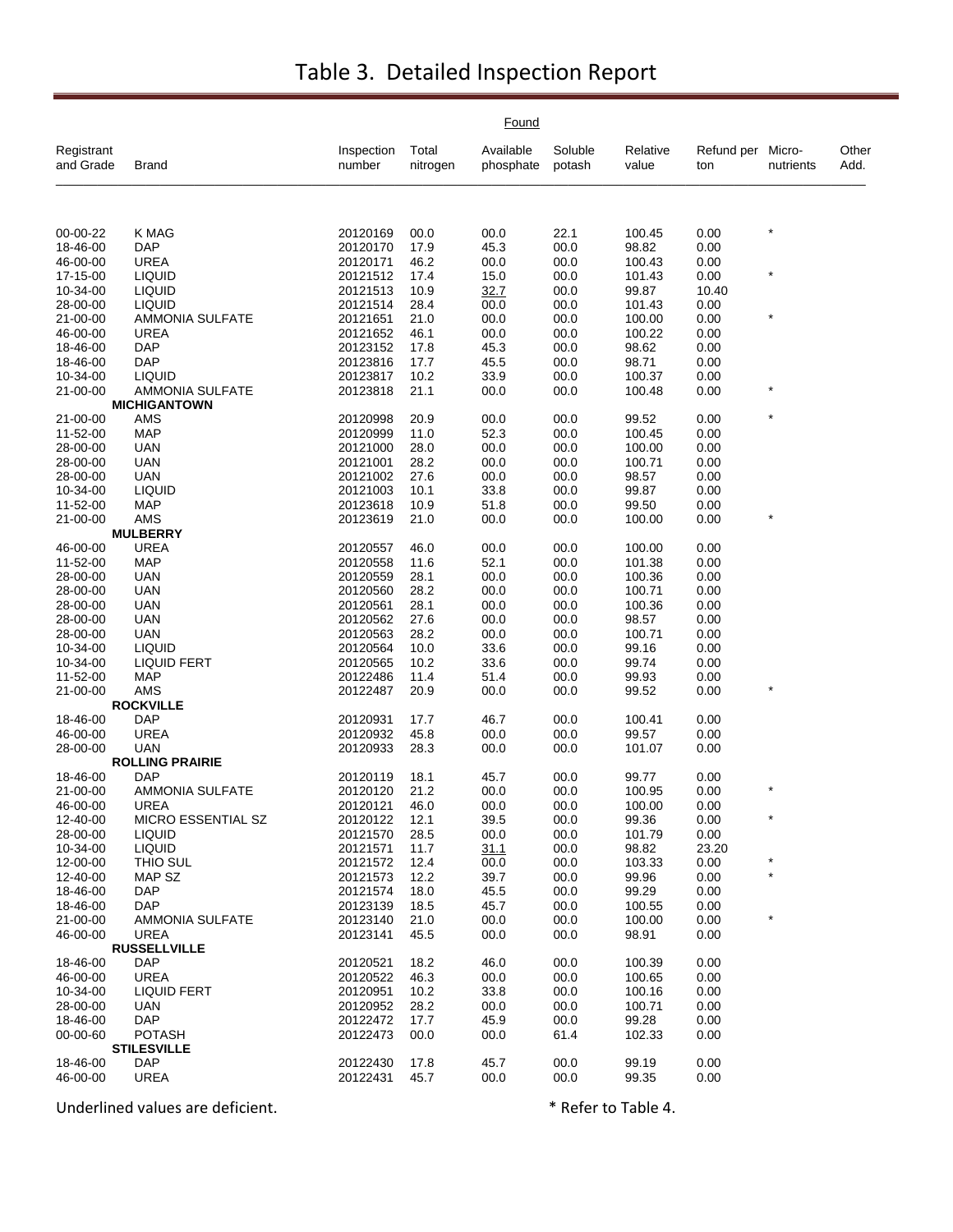|                         |                                                                                                       |                      |                   | Found                  |                     |                   |                   |                     |               |
|-------------------------|-------------------------------------------------------------------------------------------------------|----------------------|-------------------|------------------------|---------------------|-------------------|-------------------|---------------------|---------------|
| Registrant<br>and Grade | <b>Brand</b>                                                                                          | Inspection<br>number | Total<br>nitrogen | Available<br>phosphate | Soluble<br>potash   | Relative<br>value | Refund per<br>ton | Micro-<br>nutrients | Other<br>Add. |
|                         |                                                                                                       |                      |                   |                        |                     |                   |                   |                     |               |
| 28-00-00                | <b>UAN</b>                                                                                            | 20122432             | 28.0              | 00.0                   | 00.0                | 100.00            | 0.00              |                     |               |
| 10-34-00                | <b>LIQUID</b>                                                                                         | 20122433             | 13.8              | 26.7                   | 00.0                | 95.65             | 58.40             |                     |               |
| 18-46-00                | <b>DAP</b><br><b>TIPTON</b>                                                                           | 20123634             | 17.8              | 46.0                   | 00.0                | 99.61             | 0.00              |                     |               |
| 00-00-60                | <b>POTASH</b>                                                                                         | 20120252             | 00.0              | 00.0                   | 60.6                | 101.00            | 0.00              |                     |               |
| 28-00-00                | <b>LIQUID FERT</b>                                                                                    | 20120360             | 27.7              | 00.0                   | 00.0                | 98.93             | 0.00              |                     |               |
| 28-00-00                | <b>LIQUID FERT</b>                                                                                    | 20120361             | 28.2              | 00.0                   | 00.0                | 100.71            | 0.00              |                     |               |
| 10-34-00                | <b>LIQUID FERT</b>                                                                                    | 20120362             | 09.8              | 33.9                   | 00.0                | 99.21             | 0.00              |                     |               |
| 10-34-00                | <b>LIQUID FERT</b>                                                                                    | 20120363             | 10.0              | 34.0                   | 00.0                | 100.00            | 0.00              |                     |               |
| 28-00-00<br>00-00-60    | <b>LIQUID FERT</b><br><b>POTASH</b>                                                                   | 20120792<br>20122051 | 25.7<br>00.0      | 00.0<br>00.0           | 00.0<br>61.5        | 91.79<br>102.50   | 25.30<br>0.00     |                     |               |
| 11-52-00                | <b>MAP</b>                                                                                            | 20122052             | 10.7              | 51.5                   | 00.0                | 98.64             | 0.00              |                     |               |
|                         | <b>UNION MILLS</b>                                                                                    |                      |                   |                        |                     |                   |                   |                     |               |
| 18-46-00                | <b>DAP</b>                                                                                            | 20120115             | 17.9              | 45.6                   | 00.0                | 99.24             | 0.00              |                     |               |
| 46-00-00                | <b>UREA</b>                                                                                           | 20120116             | 45.9              | 00.0                   | 00.0                | 99.78             | 0.00              |                     |               |
| 21-00-00                | <b>AMMONIA SULFATE</b>                                                                                | 20120117             | 21.3              | 00.0                   | 00.0                | 101.43            | 0.00              |                     |               |
| 18-46-00<br>46-00-00    | <b>DAP</b><br><b>UREA</b>                                                                             | 20120118<br>20121579 | 17.6<br>46.1      | 45.0<br>00.0           | 00.0<br>00.0        | 97.81<br>100.22   | 12.40<br>0.00     |                     |               |
| 28-00-00                | <b>LIQUID</b>                                                                                         | 20121580             | 28.2              | 00.0                   | 00.0                | 100.71            | 0.00              |                     |               |
| 10-34-00                | LIQUID                                                                                                | 20121581             | 10.3              | 33.8                   | 00.0                | 100.45            | 0.00              |                     |               |
| 12-00-00                | AMMONIA THIO SULFATE                                                                                  | 20121582             | 12.1              | 00.0                   | 00.0                | 100.83            | 0.00              |                     |               |
| 18-46-00                | <b>DAP</b>                                                                                            | 20121583             | 17.8              | 45.2                   | 00.0                | 98.48             | 0.00              |                     |               |
| 00-00-60                | <b>POTASH</b>                                                                                         | 20123805             | 00.0              | 00.0                   | 60.0                | 100.00            | 0.00              |                     |               |
| 21-00-00                | AMMONIA SULFATE                                                                                       | 20123806             | 20.9              | 00.0                   | 00.0                | 99.52             | 0.00              | $\star$<br>$\star$  |               |
| 21-00-00<br>18-46-00    | AMMONIA SULFATE<br><b>DAP</b>                                                                         | 20123807<br>20123808 | 21.1<br>17.9      | 00.0<br>46.1           | 00.0<br>00.0        | 100.48<br>99.95   | 0.00<br>0.00      |                     |               |
|                         | <b>WOLCOTT</b>                                                                                        |                      |                   |                        |                     |                   |                   |                     |               |
| 11-52-00                | <b>MAP</b>                                                                                            | 20121024             | 10.9              | 51.6                   | 00.0                | 99.20             | 0.00              |                     |               |
| 00-00-60                | <b>POTASH</b>                                                                                         | 20121025             | 00.0              | 00.0                   | 60.9                | 101.50            | 0.00              |                     |               |
| 10-34-00                | <b>LIQUID</b>                                                                                         | 20121027             | 10.4              | 33.2                   | 00.0                | 99.48             | 0.00              |                     |               |
| 28-00-00                | <b>UAN</b>                                                                                            | 20121028             | 28.1              | 00.0                   | 00.0                | 100.36            | 0.00              |                     |               |
| 11-52-00<br>21-00-00    | <b>MAP</b><br>AMS                                                                                     | 20122498<br>20122499 | 10.8<br>20.9      | 49.6                   | 00.0                | 96.01<br>99.52    | 21.40<br>0.00     | $\star$             |               |
|                         | <b>KEMPTON</b>                                                                                        |                      |                   | 00.0                   | 00.0                |                   |                   |                     |               |
| 00-00-60                | <b>POTASH</b>                                                                                         | 20120251             | 00.0              | 00.0                   | 61.2                | 102.00            | 0.00              |                     |               |
| 28-00-00                | <b>LIQUID FERT</b>                                                                                    | 20120763             | 28.1              | 00.0                   | 00.0                | 100.36            | 0.00              |                     |               |
| 10-34-00                | <b>LIQUID FERT</b>                                                                                    | 20121130             | 10.3              | 33.9                   | 00.0                | 100.65            | 0.00              |                     |               |
| 10-34-00                | <b>LIQUID FERT</b>                                                                                    | 20121131             | 10.1              | 33.9                   | 00.0                | 100.08            | 0.00              |                     |               |
|                         | COLUMBUS SILGAS FERTILGRO, COLUMBUS, IN<br>COLUMBUS SILGAS FERTILGRO, COLUMBUS, IN<br><b>COLUMBUS</b> |                      |                   |                        |                     |                   |                   |                     |               |
| 46-00-00                | <b>UREA</b>                                                                                           | 20121292             | 45.9              | 00.0                   | 00.0                | 99.78             | 0.00              |                     |               |
| 11-52-00                | <b>MAP</b>                                                                                            | 20121293             | 11.9              | 51.8                   | 00.0                | 101.55            | 0.00              |                     |               |
| 00-00-60                | <b>POTASH</b>                                                                                         | 20121294             | 00.0              | 00.0                   | 62.5                | 104.17            | 0.00              |                     |               |
| 10-34-00                | <b>LIQUID FERT</b>                                                                                    | 20122047             | 10.3              | 33.8                   | 00.0                | 100.45            | 0.00              |                     |               |
| 28-00-00                | UAN                                                                                                   | 20122048             | 27.2              | 00.0                   | 00.0                | 97.14             | 8.80              |                     |               |
| 11-52-00<br>00-00-60    | MAP<br><b>POTASH</b>                                                                                  | 20123660<br>20123661 | 11.0<br>00.0      | 51.8<br>00.0           | 00.0<br>61.7        | 99.70<br>102.83   | 0.00<br>0.00      |                     |               |
|                         |                                                                                                       |                      |                   |                        |                     |                   |                   |                     |               |
|                         | <b>CORE AGRI, ARROYO GRANDE, CA</b><br><b>MARTIN SEED &amp; SUPPLY, ELKHART, IN</b><br><b>ELKHART</b> |                      |                   |                        |                     |                   |                   |                     |               |
| 12-00-00                | <b>CORE TRI ZINC</b>                                                                                  | 20120165             | 11.7              | 00.0                   | 00.0                | 97.50             | 3.30              | $^{\star}$          |               |
|                         | <b>COUNTRY AG LLC, LOGANSPORT, IN</b><br><b>COUNTRY AG LLC, LOGANSPORT, IN</b><br><b>LOGANSPORT</b>   |                      |                   |                        |                     |                   |                   |                     |               |
| 00-46-00                |                                                                                                       | 20120549             | 00.0              | 45.8                   | 00.0                | 99.57             | 0.00              |                     |               |
| 00-00-60                | <b>POTASH</b>                                                                                         | 20123590             | 00.0              | 00.0                   | 60.0                | 100.00            | 0.00              |                     |               |
|                         | Underlined values are deficient.                                                                      |                      |                   |                        | * Refer to Table 4. |                   |                   |                     |               |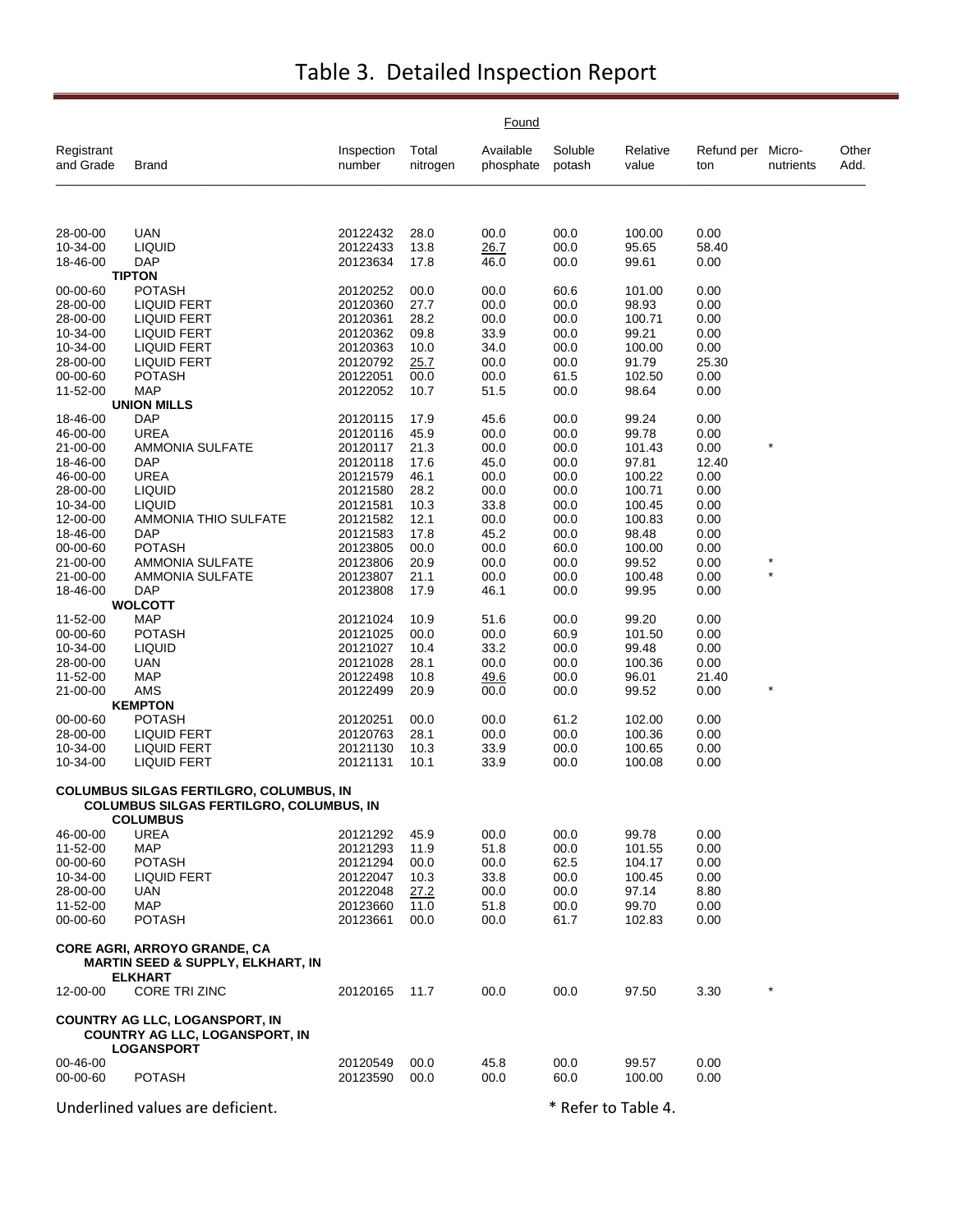|                         |                                                                                                          | Found                |                   |                        |                   |                   |                          |           |               |
|-------------------------|----------------------------------------------------------------------------------------------------------|----------------------|-------------------|------------------------|-------------------|-------------------|--------------------------|-----------|---------------|
| Registrant<br>and Grade | <b>Brand</b>                                                                                             | Inspection<br>number | Total<br>nitrogen | Available<br>phosphate | Soluble<br>potash | Relative<br>value | Refund per Micro-<br>ton | nutrients | Other<br>Add. |
|                         |                                                                                                          |                      |                   |                        |                   |                   |                          |           |               |
|                         | CROP PRODUCTION SVCS, SHELBYVILLE, KY<br><b>CISCO CO., INDIANAPOLIS, IN</b><br><b>INDIANAPOLIS</b>       |                      |                   |                        |                   |                   |                          |           |               |
| 12-12-12                | CISCO BRANDS ALL PURPO<br><b>CROP PRODUCTION SERVICES, ROACHDALE, IN</b><br><b>ROACHDALE</b>             | 20122000             | 11.9              | 11.5                   | 11.8              | 97.96             | 7.10                     |           |               |
| 12-12-12                | BAG BLEND                                                                                                | 20120527             | 11.7              | 11.4                   | 11.3              | 95.66             | 15.10                    |           |               |
|                         | CROP PRODUCTION SVCS, INC, GREELEY, CO<br><b>CROP PRODUCTION SERVICES, ARCADIA, IN</b><br><b>ARCADIA</b> |                      |                   |                        |                   |                   |                          |           |               |
| 11-52-00                | <b>MAP</b>                                                                                               | 20120265             | 11.4              | 51.5                   | 00.0              | 100.07            | 0.00                     |           |               |
| 00-00-60                | <b>POTASH</b>                                                                                            | 20120266             | 00.0              | 00.0                   | 61.2              | 102.00            | 0.00                     |           |               |
| 44-00-00                | <b>ESN</b>                                                                                               | 20120267             | 45.1              | 00.0                   | 00.0              | 102.50            | 0.00                     |           |               |
| 17.5-16-00              | <b>LIQUID FERT</b>                                                                                       | 20120364             | 18.1              | 16.5                   | 00.0              | 103.31            | 0.00                     | $\star$   |               |
| 28-00-00                | <b>LIQUID FERT</b>                                                                                       | 20120365             | 27.8              | 00.0                   | 00.0              | 99.29             | 0.00                     |           |               |
| 10-34-00                | <b>LIQUID FERT</b>                                                                                       | 20120366             | 10.2              | 34.1                   | 00.0              | 100.79            | 0.00                     |           |               |
| 28-00-00                | <b>LIQUID FERT</b>                                                                                       | 20120367             | 27.4              | 00.0                   | 00.0              | 97.86             | 6.60                     |           |               |
| 28-00-00                | <b>LIQUID FERT</b>                                                                                       | 20120781             | 28.4              | 00.0                   | 00.0              | 101.43            | 0.00                     |           |               |
| 11-52-00                | MAP                                                                                                      | 20120795             | 11.4              | 51.9                   | 00.0              | 100.67            | 0.00                     |           |               |
| 00-00-60<br>11-52-00    | <b>POTASH</b><br><b>MAP</b>                                                                              | 20120796<br>20122107 | 00.0<br>11.1      | 00.0<br>52.3           | 60.7<br>00.0      | 101.17<br>100.65  | 0.00<br>0.00             |           |               |
| 00-00-60                | <b>POTASH</b>                                                                                            | 20122108             | 00.0              | 00.0                   | 60.3              | 100.50            | 0.00                     |           |               |
|                         | <b>COLLEGE CORNER</b>                                                                                    |                      |                   |                        |                   |                   |                          |           |               |
| 18-46-00                | DAP                                                                                                      | 20120757             | 17.6              | 45.6                   | 00.0              | 98.66             | 0.00                     |           |               |
| 21-00-00                | AMS                                                                                                      | 20120758             | 21.0              | 00.0                   | 00.0              | 100.00            | 0.00                     |           |               |
| 00-00-60                | <b>POTASH</b>                                                                                            | 20120759             | 00.0              | 00.0                   | 60.3              | 100.50            | 0.00                     |           |               |
| 10-34-00                | <b>LIQUID FERT</b>                                                                                       | 20120760             | 10.7              | 33.8                   | 00.0              | 101.60            | 0.00                     |           |               |
| 32-00-00                | <b>LIQUID FERT</b>                                                                                       | 20120761             | 32.0              | 00.0                   | 00.0              | 100.00            | 0.00                     |           |               |
| 28-00-00                | <b>LIQUID FERT</b>                                                                                       | 20120762             | 28.9              | 00.0                   | 00.0              | 103.21            | 0.00                     |           |               |
|                         | <b>DECKER</b>                                                                                            |                      |                   |                        |                   |                   |                          |           |               |
| 07-24-04                | <b>GREEN FLAG</b>                                                                                        | 20120663             | 07.5              | 24.1                   | 03.7              | 101.07            | 0.00                     |           |               |
| 32-00-00                | LIQUID N                                                                                                 | 20120664             | 32.0              | 00.0                   | 00.0              | 100.00            | 0.00                     |           |               |
| 06-24-06<br>28-00-00    | <b>LIQUID</b><br>LIQUID N                                                                                | 20120665<br>20120666 | 07.2<br>28.3      | 23.9<br>00.0           | 06.0<br>00.0      | 103.90<br>101.07  | 0.00<br>0.00             |           |               |
| 18-46-00                | <b>DAP</b>                                                                                               | 20120667             | 17.8              | 46.1                   | 00.0              | 99.75             | 0.00                     |           |               |
| 44-00-00                | <b>ESN</b>                                                                                               | 20120668             | 44.8              | 00.0                   | 00.0              | 101.82            | 0.00                     |           |               |
| 44-00-00                | <b>ESN</b>                                                                                               | 20123162             | 44.5              | 00.0                   | 00.0              | 101.14            | 0.00                     |           |               |
| 18-46-00                | DAP                                                                                                      | 20123164             | 17.7              | 45.4                   | 00.0              | 98.57             | 0.00                     |           |               |
|                         | <b>DELPHI</b>                                                                                            |                      |                   |                        |                   |                   |                          |           |               |
| 44-00-00                | ESN                                                                                                      | 20120511             | 44.7              | 00.0                   | 00.0              | 101.59            | 0.00                     |           |               |
| 12-40-00                | <b>MESZ</b>                                                                                              | 20120512             | 12.1              | 39.3                   | 00.0              | 99.00             | 0.00                     | $\star$   |               |
| 46-00-00                | <b>UREA</b>                                                                                              | 20120513             | 46.5              | 00.0                   | 00.0              | 101.09            | 0.00                     | $\star$   |               |
| 12-40-00<br>44-00-00    | MESZ<br><b>ESN</b>                                                                                       | 20123557             | 11.7              | 39.8<br>00.0           | 00.0<br>00.0      | 98.92<br>98.41    | 0.00<br>0.00             |           |               |
|                         | <b>FAIRMOUNT</b>                                                                                         | 20123558             | 43.3              |                        |                   |                   |                          |           |               |
| 44-00-00                | <b>ESN</b>                                                                                               | 20120299             | 44.9              | 00.0                   | 00.0              | 102.05            | 0.00                     |           |               |
| 00-00-60                | <b>POTASH</b>                                                                                            | 20120300             | 00.0              | 00.0                   | 60.2              | 100.33            | 0.00                     |           |               |
| 21-00-00                | AMS                                                                                                      | 20120301             | 20.6              | 00.0                   | 00.0              | 98.10             | 0.00                     | $\ast$    |               |
| 12-40-00                | <b>MESZ</b>                                                                                              | 20120302             | 12.1              | 40.0                   | 00.0              | 100.24            | 0.00                     | $\star$   |               |
| 10-34-00                | <b>LIQUID FERT</b>                                                                                       | 20120385             | 10.3              | 33.6                   | 00.0              | 100.03            | 0.00                     |           |               |
| 28-00-00                | <b>LIQUID FERT</b>                                                                                       | 20120386             | 27.8              | 00.0                   | 00.0              | 99.29             | 0.00                     |           |               |
| 28-00-00                | <b>LIQUID FERT</b>                                                                                       | 20120387             | 28.0              | 00.0                   | 00.0              | 100.00            | 0.00                     |           |               |
| 44-00-00                | <b>ESN</b>                                                                                               | 20121173             | 44.9              | 00.0                   | 00.0              | 102.05            | 0.00                     |           |               |
| 46-00-00                | <b>UREA</b>                                                                                              | 20121174             | 46.1              | 00.0                   | 00.0              | 100.22            | 0.00                     |           |               |
| 00-00-60                | <b>POTASH</b>                                                                                            | 20122070             | 00.0              | 00.0                   | 60.8              | 101.33            | 0.00                     |           |               |
| 11-52-00                | <b>MAP</b>                                                                                               | 20122071             | 11.1              | 51.7                   | 00.0              | 99.76             | 0.00                     |           |               |
| 12-40-00                | MEZ<br><b>FRANKLIN</b>                                                                                   | 20122072             | 12.1              | 39.7                   | 00.0              | 99.71             | 0.00                     |           |               |
|                         |                                                                                                          |                      |                   |                        |                   |                   |                          |           |               |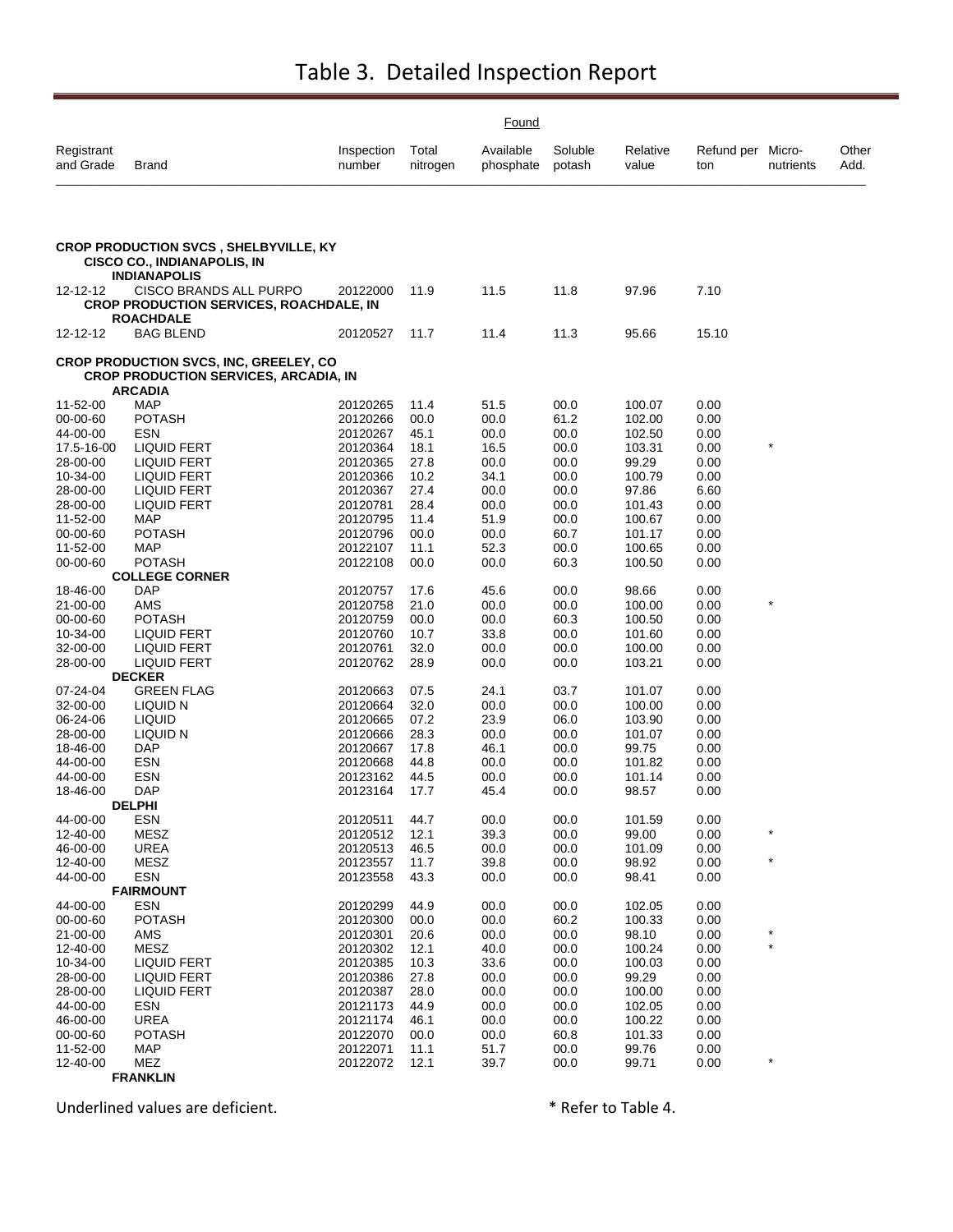|                         |                                |                      |                   | Found                  |                   |                   |                          |           |               |
|-------------------------|--------------------------------|----------------------|-------------------|------------------------|-------------------|-------------------|--------------------------|-----------|---------------|
| Registrant<br>and Grade | Brand                          | Inspection<br>number | Total<br>nitrogen | Available<br>phosphate | Soluble<br>potash | Relative<br>value | Refund per Micro-<br>ton | nutrients | Other<br>Add. |
|                         |                                |                      |                   |                        |                   |                   |                          |           |               |
| 46-00-00                | <b>UREA</b>                    | 20120843             | 45.8              | 00.0                   | 00.0              | 99.57             | 0.00                     |           |               |
| 44-00-00                | <b>ESN</b>                     | 20120844             | 44.9              | 00.0                   | 00.0              | 102.05            | 0.00                     |           |               |
| 00-00-60                | <b>POTASH</b>                  | 20120845             | 00.0              | 00.0                   | 60.2              | 100.33            | 0.00                     |           |               |
| 18-46-00                | <b>DAP</b>                     | 20120846             | 17.6              | 45.3                   | 00.0              | 98.23             | 0.00                     |           |               |
| 21-00-00                | AMS                            | 20120847             | 20.9              | 00.0                   | 00.0              | 99.52             | 0.00                     | $\star$   |               |
| 11-52-00                | <b>MAP</b>                     | 20120848             | 11.7              | 51.8                   | 00.0              | 101.14            | 0.00                     |           |               |
| 28-00-00                | <b>UAN</b>                     | 20122039             | 28.5              | 00.0                   | 00.0              | 101.79            | 0.00                     |           |               |
| 11-52-00                | <b>MAP</b>                     | 20122549             | 11.2              | 52.6                   | 00.0              | 101.30            | 0.00                     |           |               |
| 18-46-00                | <b>DAP</b>                     | 20122550             | 17.7              | 46.0                   | 00.0              | 99.42             | 0.00                     |           |               |
|                         | <b>FRANKLIN</b>                |                      |                   |                        |                   |                   |                          |           |               |
| 00-00-60                | <b>POTASH</b><br><b>FULTON</b> | 20122551             | 00.0              | 00.0                   | 60.7              | 101.17            | 0.00                     |           |               |
| 44-00-00                | <b>ESN</b>                     | 20120236             | 44.0              | 00.0                   | 00.0              | 100.00            | 0.00                     |           |               |
|                         | <b>FULTON</b>                  |                      |                   |                        |                   |                   |                          |           |               |
| 28-00-00                | <b>LIQUID</b>                  | 20120238             | 27.5              | 00.0                   | 00.0              | 98.21             | 0.00                     |           |               |
| 12-40-00                | MESZ                           | 20120239             | 11.9              | 39.9                   | 00.0              | 99.58             | 0.00                     |           |               |
| 21-00-00                | <b>AMMONIA SULFATE</b>         | 20120240             | 21.0              | 00.0                   | 00.0              | 100.00            | 0.00                     | $\star$   |               |
| 10-34-00                | <b>LIQUID</b>                  | 20120241             | 10.2              | 34.0                   | 00.0              | 100.58            | 0.00                     |           |               |
| 28-00-00                | <b>LIQUID</b>                  | 20121610             | 27.9              | 00.0                   | 00.0              | 99.64             | 0.00                     |           |               |
| 10-34-00                | <b>LIQUID</b>                  | 20121611             | 11.0              | 29.7                   | 00.0              | 93.87             | 34.40                    |           |               |
| 12-40-00                | <b>MESZ</b>                    | 20121656             | 11.7              | 39.8                   | 00.0              | 98.92             | 0.00                     |           |               |
| 21-00-00                | AMMONIA SULFATE                | 20121657             | 20.1              | 00.0                   | 00.0              | 95.71             | 9.90                     | $\star$   |               |
|                         | <b>JASPER</b>                  |                      |                   |                        |                   |                   |                          |           |               |
| 44-00-00                | <b>ESN</b>                     | 20121736             | 44.7              | 00.0                   | 00.0              | 101.59            | 0.00                     |           |               |
| 21-00-00                | <b>AMMONIUM SULFATE</b>        | 20121737             | 21.1              | 00.0                   | 00.0              | 100.48            | 0.00                     | $\star$   |               |
| 18-46-00                | <b>DAP</b>                     | 20121738             | 17.7              | 45.3                   | 00.0              | 98.43             | 0.00                     |           |               |
| 12-40-00                | <b>MESZ</b>                    | 20121739             | 11.7              | 39.2                   | 00.0              | 97.85             | 9.70                     |           |               |
| 32-00-00                | <b>LIQUID</b>                  | 20121741             | 31.6              | 00.0                   | 00.0              | 98.75             | 0.00                     |           |               |
| 46-00-00                | SUPER U                        | 20123231             | 46.1              | 00.0                   | 00.0              | 100.22            | 0.00                     |           |               |
| 10-50-00                | <b>MAP</b>                     | 20123232             | 10.5              | 50.5                   | 00.0              | 101.86            | 0.00                     |           |               |
| 44-00-00                | <b>ESN</b>                     | 20123233             | 44.4              | 00.0                   | 00.0              | 100.91            | 0.00                     |           |               |
| 12-40-00                | <b>MESZ</b>                    | 20123234             | 11.9              | 39.9                   | 00.0              | 99.58             | 0.00                     | $\ast$    |               |
|                         | <b>LAFAYETTE</b>               |                      |                   |                        |                   |                   |                          |           |               |
| 28-00-00                | UAN                            | 20120968             | 28.1              | 00.0                   | 00.0              | 100.36            | 0.00                     |           |               |
| 28-00-00<br>10-34-00    | <b>UAN</b><br><b>LIQUID</b>    | 20120969<br>20120970 | 28.4<br>11.2      | 00.0<br>36.5           | 00.0<br>00.0      | 101.43<br>108.69  | 0.00<br>0.00             |           |               |
|                         | <b>LEBANON</b>                 |                      |                   |                        |                   |                   |                          |           |               |
| 44-00-00                | ESN                            | 20120566             | 44.8              | 00.0                   | 00.0              | 101.82            | 0.00                     |           |               |
| 11-52-00                | <b>MAP</b>                     | 20120567             | 11.2              | 51.8                   | 00.0              | 100.11            | 0.00                     |           |               |
| 28-00-00                | <b>UAN</b>                     | 20121016             | 27.3              | 00.0                   | 00.0              | 97.50             | 7.70                     |           |               |
| 28-00-00                | UAN                            | 20121017             | 26.7              | 00.0                   | 00.0              | 95.36             | 14.30                    |           |               |
| 11-37-00                | <b>LIQUID</b>                  | 20121018             | 11.3              | 36.7                   | 00.0              | 100.22            | 0.00                     |           |               |
| 12-40-00                | MESZ                           | 20122491             | 11.7              | 39.9                   | 00.0              | 99.09             | 0.00                     | $\star$   |               |
| 11-52-00                | <b>MAP</b>                     | 20122492             | 11.0              | 51.6                   | 00.0              | 99.40             | 0.00                     |           |               |
| 10-50-00                |                                | 20122493             | 10.6              | 50.1                   | 00.0              | 101.45            | 0.00                     |           |               |
|                         | <b>LEBANON</b>                 |                      |                   |                        |                   |                   |                          |           |               |
| 46-00-00                | <b>UREA</b>                    | 20120568             | 46.0              | 00.0                   | 00.0              | 100.00            | 0.00                     |           |               |
|                         | <b>MT VERNON</b>               |                      |                   |                        |                   |                   |                          |           |               |
| 00-00-60                | <b>POTASH</b>                  | 20121762             | 00.0              | 00.0                   | 60.2              | 100.33            | 0.00                     |           |               |
| 32-00-00                | <b>UAN</b>                     | 20121763             | 32.3              | 00.0                   | 00.0              | 100.94            | 0.00                     |           |               |
|                         | <b>ORLEANS</b>                 |                      |                   |                        |                   |                   |                          |           |               |
| 28-00-00                | <b>LIQUID</b>                  | 20121705             | 28.0              | 00.0                   | 00.0              | 100.00            | 0.00                     |           |               |
| 44-00-00                | ESN                            | 20121706             | 44.6              | 00.0                   | 00.0              | 101.36            | 0.00                     |           |               |
| 46-00-00                | <b>UREA</b>                    | 20121707             | 46.1              | 00.0                   | 00.0              | 100.22            | 0.00                     | $\ast$    |               |
| 12-40-00                | MESZ                           | 20121708             | 12.3              | 40.1                   | 00.0              | 100.91            | 0.00                     |           |               |
| 18-46-00<br>18-46-00    | <b>DAP</b><br><b>DAP</b>       | 20121709<br>20121799 | 18.2              | 46.4<br>46.0           | 00.0<br>00.0      | 100.95<br>99.22   | 0.00<br>0.00             |           |               |
| 46-00-00                | <b>UREA</b>                    | 20121800             | 17.6<br>45.8      | 00.0                   | 00.0              | 99.57             | 0.00                     |           |               |
|                         | <b>OTWELL</b>                  |                      |                   |                        |                   |                   |                          |           |               |
| 28-00-00                | LIQUID N                       | 20121333             | 28.3              | 00.0                   | 00.0              | 101.07            | 0.00                     |           |               |
|                         |                                |                      |                   |                        |                   |                   |                          |           |               |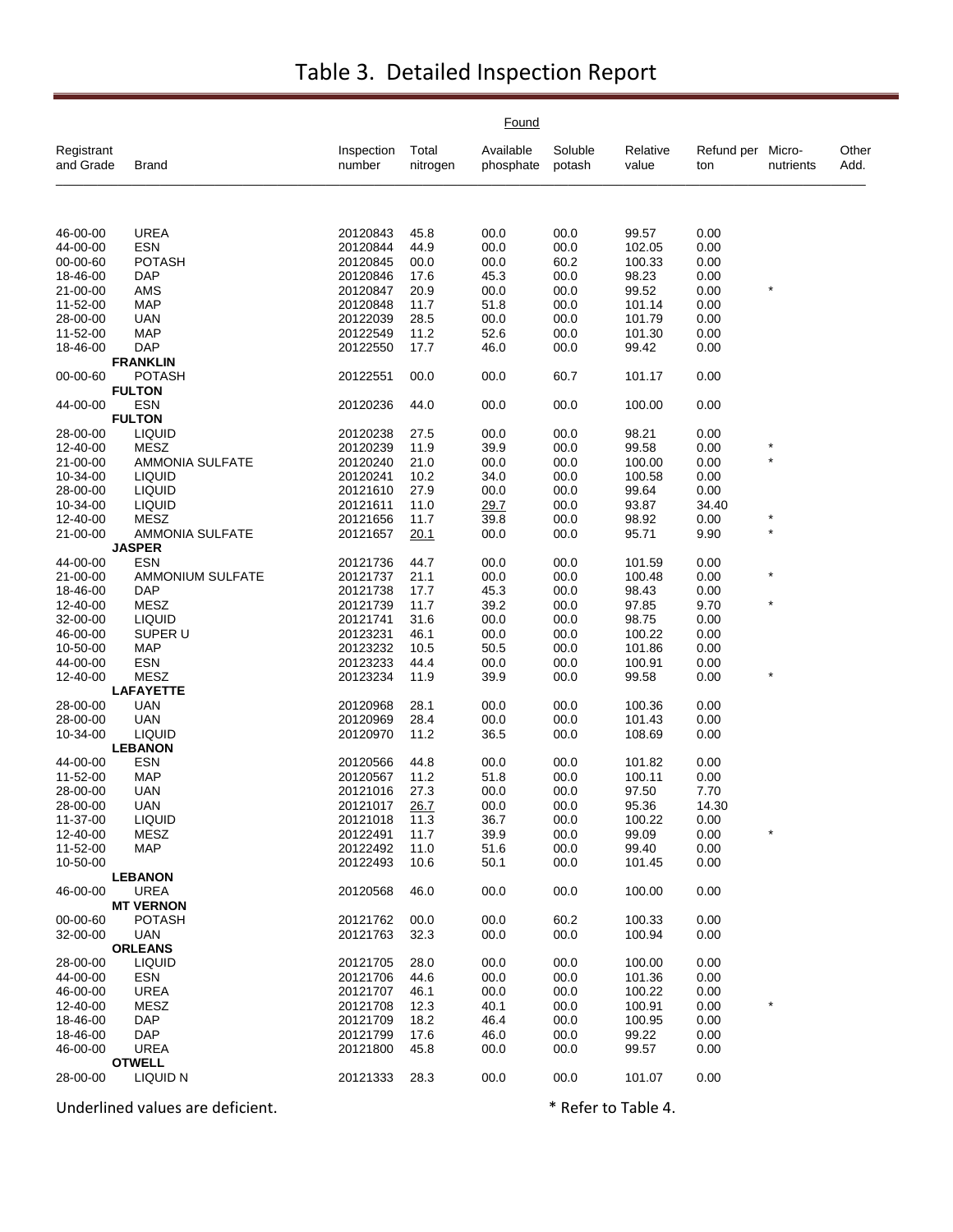|                         |                                                    |                      |                   | Found                  |                   |                   |                          |           |               |
|-------------------------|----------------------------------------------------|----------------------|-------------------|------------------------|-------------------|-------------------|--------------------------|-----------|---------------|
| Registrant<br>and Grade | Brand                                              | Inspection<br>number | Total<br>nitrogen | Available<br>phosphate | Soluble<br>potash | Relative<br>value | Refund per Micro-<br>ton | nutrients | Other<br>Add. |
|                         |                                                    |                      |                   |                        |                   |                   |                          |           |               |
| 18-18-00                | <b>LIQUID</b>                                      | 20121334             | 18.7              | 19.4                   | 00.0              | 105.53            | 0.00                     |           |               |
| 11-37-00                | <b>LIQUID</b>                                      | 20121335             | 11.3              | 36.9                   | 00.0              | 100.60            | 0.00                     |           |               |
| 00-00-22                | K MAG                                              | 20121336             | 00.0              | 00.0                   | 21.8              | 99.09             | 0.00                     |           |               |
| 18-46-00                | <b>DAP</b>                                         | 20121337             | 17.4              | 45.7                   | 00.0              | 98.41             | 0.00                     |           |               |
| 44-00-00                | <b>ESN</b>                                         | 20121338             | 44.5              | 00.0                   | 00.0              | 101.14            | 0.00                     |           |               |
| 44-00-00                | <b>ESN</b>                                         | 20123184             | 45.2              | 00.0                   | 00.0              | 102.73            | 0.00                     |           |               |
| 18-46-00<br>46-00-00    | <b>DAP</b><br>SUPER U                              | 20123185<br>20123186 | 18.0<br>46.4      | 46.1<br>00.0           | 00.0<br>00.0      | 100.14<br>100.87  | 0.00<br>0.00             |           |               |
|                         | <b>POSEYVILLE</b>                                  |                      |                   |                        |                   |                   |                          |           |               |
| 12-40-00                | <b>MESZ</b>                                        | 20120651             | 11.9              | 39.2                   | 00.0              | 98.34             | 0.00                     | $\star$   |               |
| 12-40-00                | <b>MESZ</b>                                        | 20120652             | 12.0              | 39.6                   | 00.0              | 99.29             | 0.00                     | $\star$   |               |
| 18-46-00                | <b>DAP</b>                                         | 20123190             | 17.8              | 45.6                   | 00.0              | 99.05             | 0.00                     |           |               |
|                         | <b>ROACHDALE</b>                                   |                      |                   |                        |                   |                   |                          |           |               |
| 12-40-00                | MESZ                                               | 20120523             | 12.0              | 40.8                   | 00.0              | 101.42            | 0.00                     | $\star$   |               |
| 44-00-00                | <b>ESN</b>                                         | 20120524             | 45.4              | 00.0                   | 00.0              | 103.18            | 0.00                     |           |               |
| 11-52-00                | <b>MAP</b>                                         | 20120525             | 11.5              | 52.1                   | 00.0              | 101.17            | 0.00                     |           |               |
| 00-00-62                | <b>POTASH</b>                                      | 20120526             | 00.0              | 00.0                   | 62.5              | 100.81            | 0.00                     |           |               |
| 32-00-00                | <b>UAN</b>                                         | 20122426             | 32.2              | 00.0                   | 00.0              | 100.63            | 0.00                     |           |               |
| 12-40-00                | MESZ                                               | 20123581             | 12.1              | 39.8                   | 00.0              | 99.89             | 0.00                     | $\star$   |               |
| 11-52-00                | <b>MAP</b>                                         | 20123582             | 11.2              | 52.0                   | 00.0              | 100.41            | 0.00                     |           |               |
| 00-00-62                | <b>POTASH</b>                                      | 20123583             | 00.0              | 00.0                   | 61.5              | 99.19             | 0.00                     |           |               |
|                         | <b>WARREN</b>                                      |                      |                   |                        |                   |                   |                          |           |               |
| 11-52-00                | <b>MAP</b>                                         | 20121401             | 11.3              | 52.2                   | 00.0              | 100.91            | 0.00                     |           |               |
|                         | <b>WARREN</b>                                      |                      |                   |                        |                   |                   |                          |           |               |
| 28-00-00                | <b>LIQUID</b><br><b>MAP</b>                        | 20121402             | 27.2              | 00.0                   | 00.0              | 97.14             | 8.80                     |           |               |
| 11-52-00<br>12-40-00    | <b>MESZ</b>                                        | 20123397<br>20123398 | 11.1<br>11.8      | 51.5<br>39.8           | 00.0<br>00.0      | 99.46<br>99.16    | 0.00<br>0.00             |           |               |
|                         | <b>JASPER</b>                                      |                      |                   |                        |                   |                   |                          |           |               |
| 11-37-00                | <b>LIQUID</b>                                      | 20121740             | 11.2              | 36.0                   | 00.0              | 98.61             | 8.00                     |           |               |
|                         | <b>CROP PRODUCTION SERVICES INC, BRIMFIELD, IN</b> |                      |                   |                        |                   |                   |                          |           |               |
|                         | <b>BRIMFIELD</b>                                   |                      |                   |                        |                   |                   |                          |           |               |
| 12-40-00                | <b>MESZ</b>                                        | 20120410             | 12.3              | 39.4                   | 00.0              | 99.67             | 0.00                     | $\star$   |               |
| 10-50-00                |                                                    | 20120411             | 10.8              | 50.1                   | 00.0              | 101.88            | 0.00                     |           |               |
| 28-00-00                | <b>LIQUID</b>                                      | 20121438             | 28.2              | 00.0                   | 00.0              | 100.71            | 0.00                     |           |               |
| 11-52-00                | <b>MAP</b>                                         | 20123443             | 11.4              | 51.8                   | 00.0              | 100.52            | 0.00                     |           |               |
| 12-40-00                | MESZ                                               | 20123444             | 11.7              | 40.1                   | 00.0              | 99.45             | 0.00                     | $\star$   |               |
|                         | CROP PRODUCTION SVC INC - PIMENTO, SHELBURN, IN    |                      |                   |                        |                   |                   |                          |           |               |
|                         | <b>SHELBURN</b>                                    |                      |                   |                        |                   |                   |                          |           |               |
| 18-46-00                | <b>DAP</b>                                         | 20120505             | 17.9              | 45.2                   | 00.0              | 98.67             | 0.00                     |           |               |
| 44-00-00                | <b>ESN</b>                                         | 20120506             | 44.5              | 00.0                   | 00.0              | 101.14            | 0.00                     |           |               |
| 46-00-00                | <b>SHELBURN</b><br>UREA                            | 20120507             | 46.4              | 00.0                   | 00.0              | 100.87            | 0.00                     |           |               |
|                         | CROP PRODUCTION SVC INC., WEST LEBANON, IN         |                      |                   |                        |                   |                   |                          |           |               |
|                         | <b>WEST LEBANON</b>                                |                      |                   |                        |                   |                   |                          |           |               |
| 12-40-00                | <b>MICRO ESSENTIALS</b>                            | 20121081             | 12.0              | 39.8                   | 00.0              | 99.65             | 0.00                     | $\star$   |               |
| 00-00-62                | <b>POTASH</b>                                      | 20121082             | 00.0              | 00.0                   | 61.9              | 99.84             | 0.00                     |           |               |
| 28-00-00                | UAN                                                | 20121084             | 28.3              | 00.0                   | 00.0              | 101.07            | 0.00                     |           |               |
| 28-00-00                | <b>UAN</b>                                         | 20121085             | 28.2              | 00.0                   | 00.0              | 100.71            | 0.00                     |           |               |
| 28-00-00                | <b>UAN</b>                                         | 20121086             | 28.6              | 00.0                   | 00.0              | 102.14            | 0.00                     |           |               |
| 10-34-00                | <b>LIQUID</b>                                      | 20121087             | 10.7              | 34.0                   | 00.0              | 102.02            | 0.00                     |           |               |
| 18-46-00                | <b>DAP</b>                                         | 20123643             | 18.0              | 45.7                   | 00.0              | 99.58             | 0.00                     |           |               |
| 44-00-00                | <b>ESN</b>                                         | 20123644             | 44.6              | 00.0                   | 00.0              | 101.36            | 0.00                     |           |               |
| 12-40-00                | <b>MESZ</b>                                        | 20123645             | 12.1              | 39.3                   | 00.0              | 99.00             | 0.00                     | *         |               |
|                         | <b>CROP PRODUCTION SVCS, BROOKVILLE, IN</b>        |                      |                   |                        |                   |                   |                          |           |               |
|                         | <b>BROOKVILLE</b>                                  |                      |                   |                        |                   |                   |                          |           |               |
| 18-46-00                | <b>DAP</b>                                         | 20120782             | 17.4              | 45.6                   | 00.0              | 98.27             | 0.00                     |           |               |
| 46-00-00                | UREA                                               | 20120783             | 46.0              | 00.0                   | 00.0              | 100.00            | 0.00                     |           |               |
| 44-00-00                | <b>ESN</b><br><b>POTASH</b>                        | 20120784             | 44.5              | 00.0                   | 00.0              | 101.14            | 0.00                     |           |               |
| 00-00-60<br>10-34-00    | <b>LIQUID FERT</b>                                 | 20120785<br>20120786 | 00.0<br>10.3      | 00.0<br>34.6           | 59.1<br>00.0      | 98.50<br>102.12   | 0.00<br>0.00             |           |               |
|                         |                                                    |                      |                   |                        |                   |                   |                          |           |               |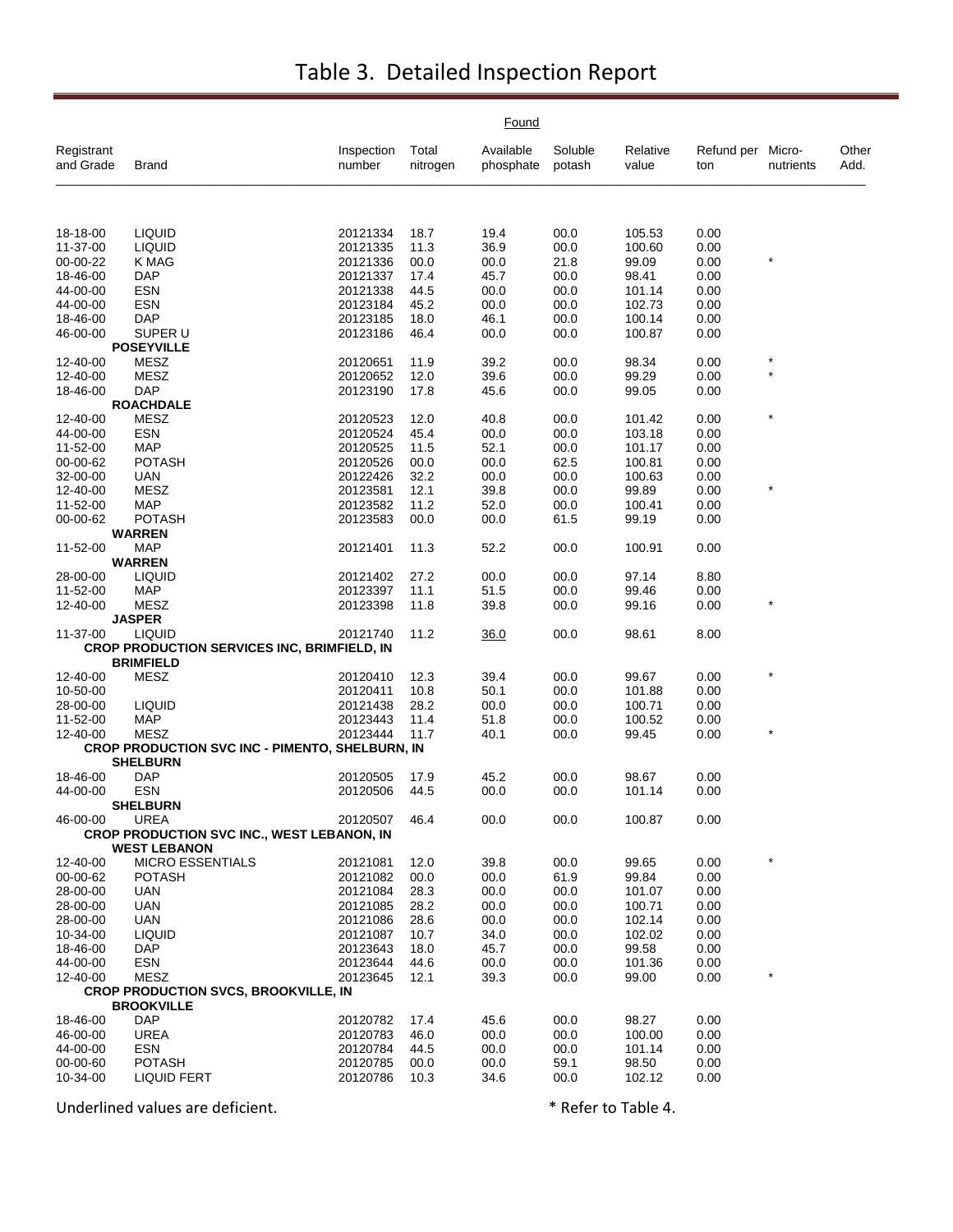|                         |                                        |                      |                   | Found                  |                   |                   |                          |           |               |
|-------------------------|----------------------------------------|----------------------|-------------------|------------------------|-------------------|-------------------|--------------------------|-----------|---------------|
| Registrant<br>and Grade | Brand                                  | Inspection<br>number | Total<br>nitrogen | Available<br>phosphate | Soluble<br>potash | Relative<br>value | Refund per Micro-<br>ton | nutrients | Other<br>Add. |
|                         |                                        |                      |                   |                        |                   |                   |                          |           |               |
| 28-00-00                | <b>LIQUID FERT</b>                     | 20120787             | 28.0              | 00.0                   | 00.0              | 100.00            | 0.00                     |           |               |
| 28-00-00                | <b>LIQUID FERT</b>                     | 20120788             | 28.8              | 00.0                   | 00.0              | 102.86            | 0.00                     |           |               |
| 18-46-00                | <b>DAP</b>                             | 20122075             | 17.7              | 45.7                   | 00.0              | 98.99             | 0.00                     |           |               |
| 00-00-60                | <b>POTASH</b>                          | 20122076             | 00.0              | 00.0                   | 61.5              | 102.50            | 0.00                     | $\star$   |               |
| 21-00-00                | AMS<br><b>DANA</b>                     | 20122077             | 20.2              | 00.0                   | 00.0              | 96.19             | 8.80                     |           |               |
| 12-40-00                | MESZ                                   | 20121040             | 12.1              | 39.4                   | 00.0              | 99.18             | 0.00                     | $\star$   |               |
| 28-00-00                | UAN                                    | 20121041             | 28.5              | 00.0                   | 00.0              | 101.79            | 0.00                     |           |               |
| 18-46-00                | <b>DAP</b>                             | 20123611             | 17.5              | 45.1                   | 00.0              | 97.76             | 12.70                    |           |               |
| 11-52-00                | <b>MAP</b>                             | 20123612             | 11.3              | 51.5                   | 00.0              | 99.87             | 0.00                     |           |               |
|                         | <b>GREENSBURG</b>                      |                      |                   |                        |                   |                   |                          |           |               |
| 00-00-60                | <b>POTASH</b>                          | 20121210             | 00.0<br>12.2      | 00.0                   | 60.7              | 101.17            | 0.00                     | $\star$   |               |
| 12-40-00<br>11-52-00    | MICRO ESSENTIAL SZ<br>MAP              | 20121211<br>20121212 | 11.9              | 39.4<br>52.4           | 00.0<br>00.0      | 99.42<br>102.44   | 0.00<br>0.00             |           |               |
| 18-46-00                | <b>DAP</b>                             | 20121213             | 18.2              | 46.0                   | 00.0              | 100.39            | 0.00                     |           |               |
| 44-00-00                | <b>ESN</b>                             | 20121214             | 44.2              | 00.0                   | 00.0              | 100.45            | 0.00                     |           |               |
| 46-00-00                | <b>UREA</b>                            | 20121215             | 45.7              | 00.0                   | 00.0              | 99.35             | 0.00                     |           |               |
| 10-34-00                | <b>LIQUID FERT</b>                     | 20122524             | 11.4              | 32.4                   | 00.0              | 100.68            | 12.80                    |           |               |
| 28-00-00                | <b>UAN</b>                             | 20122525             | 27.4              | 00.0                   | 00.0              | 97.86             | 6.60                     |           |               |
| 00-00-60                | <b>POTASH</b>                          | 20123698             | 00.0              | 00.0                   | 62.5              | 104.17            | 0.00                     |           |               |
| 11-52-00                | <b>MAP</b>                             | 20123699             | 11.9              | 51.7                   | 00.0              | 101.40            | 0.00                     |           |               |
| 18-46-00                | DAP<br><b>HOMER</b>                    | 20123700             | 17.7              | 45.8                   | 00.0              | 99.13             | 0.00                     |           |               |
| 46-00-00                | <b>UREA</b>                            | 20120809             | 46.3              | 00.0                   | 00.0              | 100.65            | 0.00                     |           |               |
| 44-00-00                | <b>ESN</b>                             | 20120810             | 44.9              | 00.0                   | 00.0              | 102.05            | 0.00                     |           |               |
| 18-46-00                | <b>DAP</b>                             | 20120811             | 18.0              | 45.6                   | 00.0              | 99.43             | 0.00                     |           |               |
| 00-00-60                | <b>POTASH</b>                          | 20120812             | 00.0              | 00.0                   | 61.8              | 103.00            | 0.00                     |           |               |
| 28-00-00                | <b>UAN</b>                             | 20121981             | 27.6              | 00.0                   | 00.0              | 98.57             | 0.00                     |           |               |
| 28-00-00                | <b>UAN</b>                             | 20121982             | 27.9              | 00.0                   | 00.0              | 99.64             | 0.00                     |           |               |
| 11-52-00                | <b>MAP</b>                             | 20122570             | 11.8              | 52.0                   | 00.0              | 101.64            | 0.00                     |           |               |
| 18-46-00                | DAP                                    | 20122571             | 17.5              | 45.9                   | 00.0              | 98.89             | 0.00                     |           |               |
| 00-00-60<br>18-46-00    | <b>POTASH</b><br><b>DAP</b>            | 20122572<br>20122573 | 00.0<br>17.5      | 00.0<br>45.8           | 61.1<br>00.0      | 101.83<br>98.75   | 0.00<br>0.00             |           |               |
|                         | <b>LIBERTY</b>                         |                      |                   |                        |                   |                   |                          |           |               |
| 44-00-00                | <b>ESN</b>                             | 20120777             | 44.5              | 00.0                   | 00.0              | 101.14            | 0.00                     |           |               |
| 00-00-60                | <b>POTASH</b>                          | 20120778             | 00.0              | 00.0                   | 60.6              | 101.00            | 0.00                     |           |               |
| 11-52-00                | <b>MAP</b>                             | 20120779             | 11.5              | 52.0                   | 00.0              | 101.02            | 0.00                     |           |               |
| 32-00-00                | <b>LIQUID FERT</b>                     | 20120780             | 32.4              | 00.0                   | 00.0              | 101.25            | 0.00                     |           |               |
| 00-00-60                | <b>POTASH</b>                          | 20122087             | 00.0              | 00.0                   | 60.0              | 100.00            | 0.00                     |           |               |
| 21-00-00                | AMS                                    | 20122088             | 20.2              | 00.0                   | 00.0              | 96.19<br>101.56   | 8.80                     |           |               |
| 11-52-00                | MAP<br><b>PATOKA</b>                   | 20122089             | 11.4              | 52.5                   | 00.0              |                   | 0.00                     |           |               |
| 18-46-00                | <b>DAP</b>                             | 20120624             | 18.0              | 45.2                   | 00.0              | 98.87             | 0.00                     |           |               |
| 46-00-00                | SUPER U                                | 20120625             | 46.7              | 00.0                   | 00.0              | 101.52            | 0.00                     |           |               |
| 12-40-00                | <b>MES 10</b>                          | 20120626             | 12.4              | 39.6                   | 00.0              | 100.27            | 0.00                     | $\star$   |               |
| 11-37-00                | <b>LIQUID</b>                          | 20121312             | 11.6              | 37.0                   | 00.0              | 101.58            | 0.00                     |           |               |
| 32-00-00                | <b>LIQUID</b>                          | 20121313             | 32.3              | 00.0                   | 00.0              | 100.94            | 0.00                     |           |               |
| 18-46-00                | <b>DAP</b>                             | 20123201             | 17.8              | 45.5                   | 00.0              | 98.90             | 0.00                     |           |               |
| 00-00-60<br>12-40-00    | <b>POTASH</b><br><b>MESZ</b>           | 20123202<br>20123203 | 00.0<br>11.9      | 00.0<br>39.4           | 60.1<br>00.0      | 100.17<br>98.69   | 0.00<br>0.00             |           |               |
|                         | <b>PIMENTO</b>                         |                      |                   |                        |                   |                   |                          |           |               |
| 28-00-00                | <b>UAN</b>                             | 20121094             | 28.4              | 00.0                   | 00.0              | 101.43            | 0.00                     |           |               |
| 11-37-00                |                                        | 20121095             | 11.4              | 37.2                   | 00.0              | 101.44            | 0.00                     |           |               |
| 18-46-00                | <b>DAP</b>                             | 20123609             | 17.7              | 45.2                   | 00.0              | 98.29             | 0.00                     |           |               |
| 00-00-60                | <b>POTASH</b>                          | 20123610             | 00.0              | 00.0                   | 59.9              | 99.83             | 0.00                     |           |               |
|                         | <b>FAIRMOUNT</b>                       |                      |                   |                        |                   |                   |                          |           |               |
| 28-00-00                | <b>LIQUID FERT</b>                     | 20120309             | 29.3              | 00.0                   | 00.0              | 104.64            | 0.00                     |           |               |
| 10-34-00                | <b>LIQUID FERT</b><br><b>RUSHVILLE</b> | 20120310             | 12.0              | 29.8                   | 00.0              | 96.96             | 33.60                    |           |               |
| 44-00-00                | <b>ESN</b>                             | 20120816             | 44.8              | 00.0                   | 00.0              | 101.82            | 0.00                     |           |               |
|                         |                                        |                      |                   |                        |                   |                   |                          |           |               |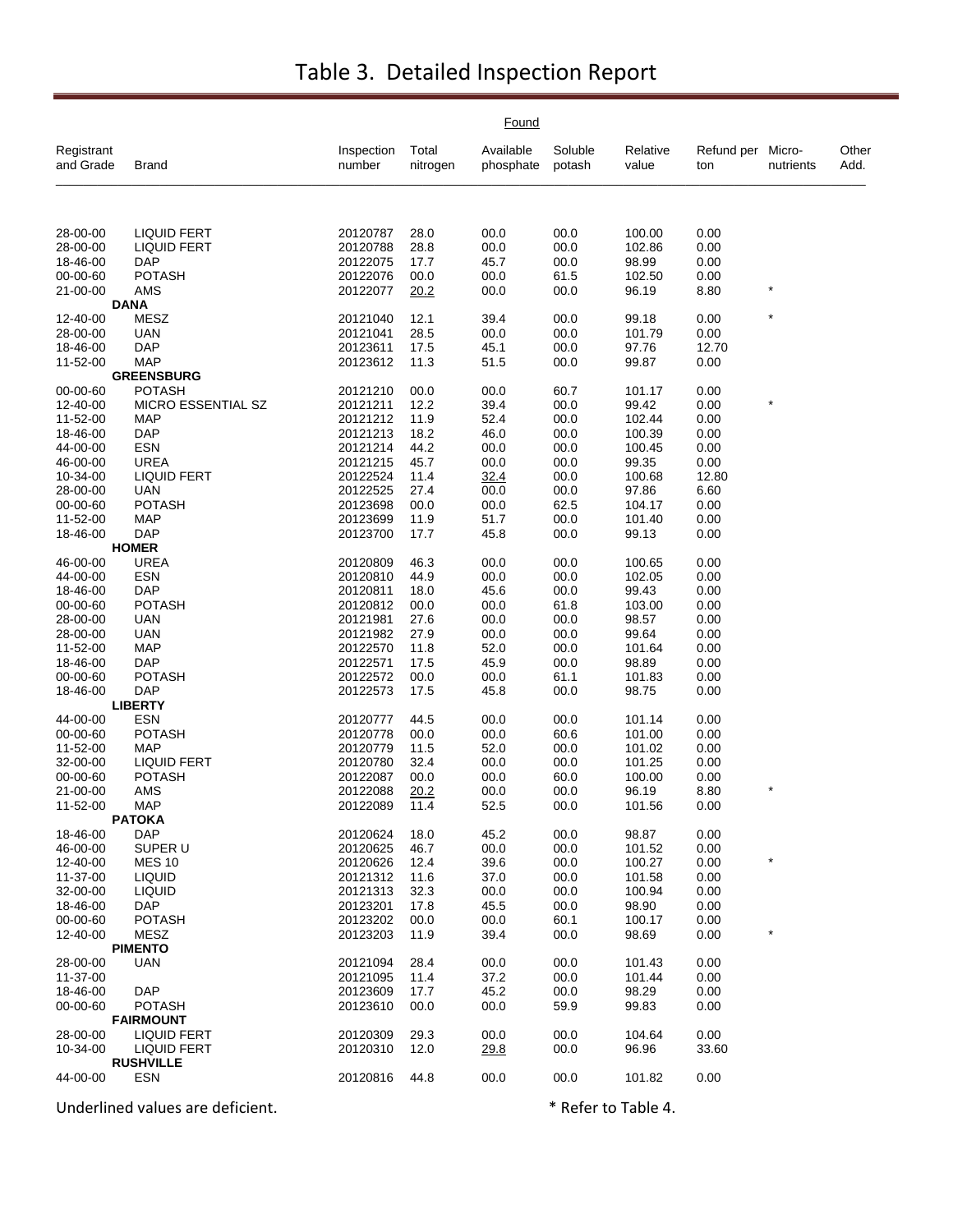|                         |                                  |                      |                   | Found                  |                   |                   |                          |           |               |
|-------------------------|----------------------------------|----------------------|-------------------|------------------------|-------------------|-------------------|--------------------------|-----------|---------------|
| Registrant<br>and Grade | <b>Brand</b>                     | Inspection<br>number | Total<br>nitrogen | Available<br>phosphate | Soluble<br>potash | Relative<br>value | Refund per Micro-<br>ton | nutrients | Other<br>Add. |
|                         |                                  |                      |                   |                        |                   |                   |                          |           |               |
| 12-40-00                | MICRO ESSENTIAL SZ               | 20120817             | 12.2              | 39.3                   | 00.0              | 99.25             | 0.00                     |           |               |
| 46-00-00                | <b>UREA</b>                      | 20120818             | 46.1              | 00.0                   | 00.0              | 100.22            | 0.00                     |           |               |
| 00-00-60                | <b>POTASH</b>                    | 20120819             | 00.0              | 00.0                   | 61.2              | 102.00            | 0.00                     |           |               |
| 18-46-00                | <b>DAP</b>                       | 20120820             | 18.1              | 45.5                   | 00.0              | 99.49             | 0.00                     |           |               |
| 28-00-00                | <b>UAN</b>                       | 20121286             | 28.1              | 00.0                   | 00.0              | 100.36            | 0.00                     |           |               |
| 10-34-00<br>11-52-00    | <b>LIQUID FERT</b><br><b>MAP</b> | 20121287<br>20122575 | 10.9<br>11.3      | 34.5<br>52.1           | 00.0<br>00.0      | 103.64<br>100.76  | 0.00<br>0.00             |           |               |
| 12-40-00                | <b>MESZ</b>                      | 20122576             | 11.8              | 39.0                   | 00.0              | 97.74             | 10.20                    |           |               |
| 00-00-60                | <b>POTASH</b>                    | 20122577             | 00.0              | 00.0                   | 61.0              | 101.67            | 0.00                     |           |               |
| 18-46-00                | <b>DAP</b>                       | 20122578             | 17.7              | 45.9                   | 00.0              | 99.28             | 0.00                     |           |               |
| 21-00-00                | AMS                              | 20122579             | 20.3              | 00.0                   | 00.0              | 96.67             | 7.70                     | $\star$   |               |
|                         | <b>SCOTTSBURG</b>                |                      |                   |                        |                   |                   |                          |           |               |
| 46-00-00                | <b>UREA</b>                      | 20120821             | 46.2              | 00.0                   | 00.0              | 100.43            | 0.00                     |           |               |
| 44-00-00                | <b>ESN</b>                       | 20120822             | 44.7              | 00.0                   | 00.0              | 101.59            | 0.00                     |           |               |
| 00-00-60                | <b>POTASH</b><br><b>DAP</b>      | 20120823             | 00.0              | 00.0                   | 60.9              | 101.50            | 0.00                     |           |               |
| 18-46-00<br>10-34-00    | <b>LIQUID FERT</b>               | 20120824<br>20122016 | 18.2<br>10.8      | 45.1<br>34.0           | 00.0<br>00.0      | 99.12<br>102.30   | 0.00<br>0.00             |           |               |
| 28-00-00                | <b>UAN</b>                       | 20122017             | 28.4              | 00.0                   | 00.0              | 101.43            | 0.00                     |           |               |
| 18-46-00                | <b>DAP</b>                       | 20122540             | 17.7              | 45.9                   | 00.0              | 99.28             | 0.00                     |           |               |
| 00-00-60                | <b>POTASH</b>                    | 20122541             | 00.0              | 00.0                   | 60.6              | 101.00            | 0.00                     |           |               |
|                         | <b>SHELBURN</b>                  |                      |                   |                        |                   |                   |                          |           |               |
| 28-00-00                | <b>LIQUID N</b>                  | 20120697             | 28.1              | 00.0                   | 00.0              | 100.36            | 0.00                     |           |               |
| 46-00-00                | UREA                             | 20120698             | 46.0              | 00.0                   | 00.0              | 100.00            | 0.00                     |           |               |
| 18-46-00                | <b>DAP</b>                       | 20120699             | 17.7              | 46.0                   | 00.0              | 99.42             | 0.00                     |           |               |
| 18-46-00                | <b>DAP</b>                       | 20123170             | 17.8              | 46.1                   | 00.0              | 99.75             | 0.00                     |           |               |
| 44-00-00                | <b>STRAUGHN</b><br><b>ESN</b>    | 20120396             | 44.5              | 00.0                   | 00.0              | 101.14            | 0.00                     |           |               |
| 00-00-60                | <b>POTASH</b>                    | 20120397             | 00.0              | 00.0                   | 60.6              | 101.00            | 0.00                     |           |               |
| 18-46-00                | <b>DAP</b>                       | 20120398             | 17.7              | 47.4                   | 00.0              | 101.40            | 0.00                     |           |               |
| 12-40-00                | <b>MEZ</b>                       | 20120399             | 11.8              | 39.7                   | 00.0              | 98.98             | 0.00                     |           |               |
| 10-34-00                | <b>LIQUID FERT</b>               | 20121101             | 10.3              | 33.7                   | 00.0              | 100.24            | 0.00                     |           |               |
| 28-00-00                | <b>LIQUID FERT</b>               | 20121102             | 28.9              | 00.0                   | 00.0              | 103.21            | 0.00                     |           |               |
| 00-00-60                | <b>POTASH</b>                    | 20121932             | 00.0              | 00.0                   | 60.8              | 101.33            | 0.00                     |           |               |
| 18-46-00                | <b>DAP</b>                       | 20121933             | 17.6              | 45.5                   | 00.0              | 98.52             | 0.00                     |           |               |
|                         | <b>SWITZ CITY</b>                | 20120718             | 17.0              |                        |                   |                   | 0.00                     | $\star$   |               |
| 17-17-00<br>12-00-00    | <b>LIQUID</b><br><b>LIQUID</b>   | 20120719             | 11.8              | 16.8<br>00.0           | 00.0<br>00.0      | 99.50<br>98.33    | 0.00                     | $\star$   |               |
| 00-00-60                | <b>POTASH</b>                    | 20120720             | 00.0              | 00.0                   | 61.3              | 102.17            | 0.00                     |           |               |
| 44-00-00                | <b>ESN</b>                       | 20120721             | 44.5              | 00.0                   | 00.0              | 101.14            | 0.00                     |           |               |
| 18-46-00                | <b>DAP</b>                       | 20120722             | 17.6              | 46.1                   | 00.0              | 99.36             | 0.00                     |           |               |
| 18-46-00                | <b>DAP</b>                       | 20123237             | 17.9              | 45.5                   | 00.0              | 99.10             | 0.00                     |           |               |
| 44-00-00                | <b>ESN</b>                       | 20123238             | 44.8              | 00.0                   | 00.0              | 101.82            | 0.00                     |           |               |
|                         | <b>WASHINGTON</b>                |                      |                   |                        |                   |                   |                          | $\star$   |               |
| 21-00-00<br>18-46-00    | AMMONIUM SULFATE<br><b>DAP</b>   | 20120614<br>20120615 | 21.2<br>18.0      | 00.0<br>45.3           | 00.0<br>00.0      | 100.95<br>99.01   | 0.00<br>0.00             |           |               |
| 44-00-00                | ESN                              | 20120616             | 45.0              | 00.0                   | 00.0              | 102.27            | 0.00                     |           |               |
| 11-37-00                | <b>LIQUID</b>                    | 20121317             | 11.2              | 36.5                   | 00.0              | 99.57             | 0.00                     |           |               |
| 28-00-00                | LIQUID N                         | 20121318             | 28.1              | 00.0                   | 00.0              | 100.36            | 0.00                     |           |               |
| 18-46-00                | <b>DAP</b>                       | 20121793             | 17.7              | 45.7                   | 00.0              | 98.99             | 0.00                     |           |               |
| 00-00-22                | <b>KMAG</b>                      | 20121794             | 00.0              | 00.0                   | 21.9              | 99.55             | 0.00                     | $\star$   |               |
| 00-00-60                | <b>POTASH</b>                    | 20121795             | 00.0              | 00.0                   | 60.2              | 100.33            | 0.00                     |           |               |
| 46-00-00                | <b>UREA</b>                      | 20121796             | 45.9              | 00.0                   | 00.0              | 99.78             | 0.00                     |           |               |
|                         | <b>WHEATLAND</b>                 |                      |                   |                        |                   |                   |                          |           |               |
| 18-46-00                | <b>DAP</b>                       | 20121314             | 17.5              | 45.9                   | 00.0              | 98.89<br>101.79   | 0.00                     |           |               |
| 28-00-00<br>11-37-00    | <b>LIQUID</b><br><b>LIQUID</b>   | 20121748<br>20121749 | 28.5<br>11.4      | 00.0<br>35.9           | 00.0<br>00.0      | 98.94             | 0.00<br>8.80             |           |               |
| 32-00-00                | <b>LIQUID</b>                    | 20121750             | 32.1              | 00.0                   | 00.0              | 100.31            | 0.00                     |           |               |
| 18-46-00                | <b>DAP</b>                       | 20121797             | 17.8              | 45.4                   | 00.0              | 98.76             | 0.00                     |           |               |
|                         | <b>WILLIAMSBURG</b>              |                      |                   |                        |                   |                   |                          |           |               |
| 10-34-00                | <b>LIQUID FERT</b>               | 20121193             | 10.9              | 33.9                   | 00.0              | 102.38            | 0.00                     |           |               |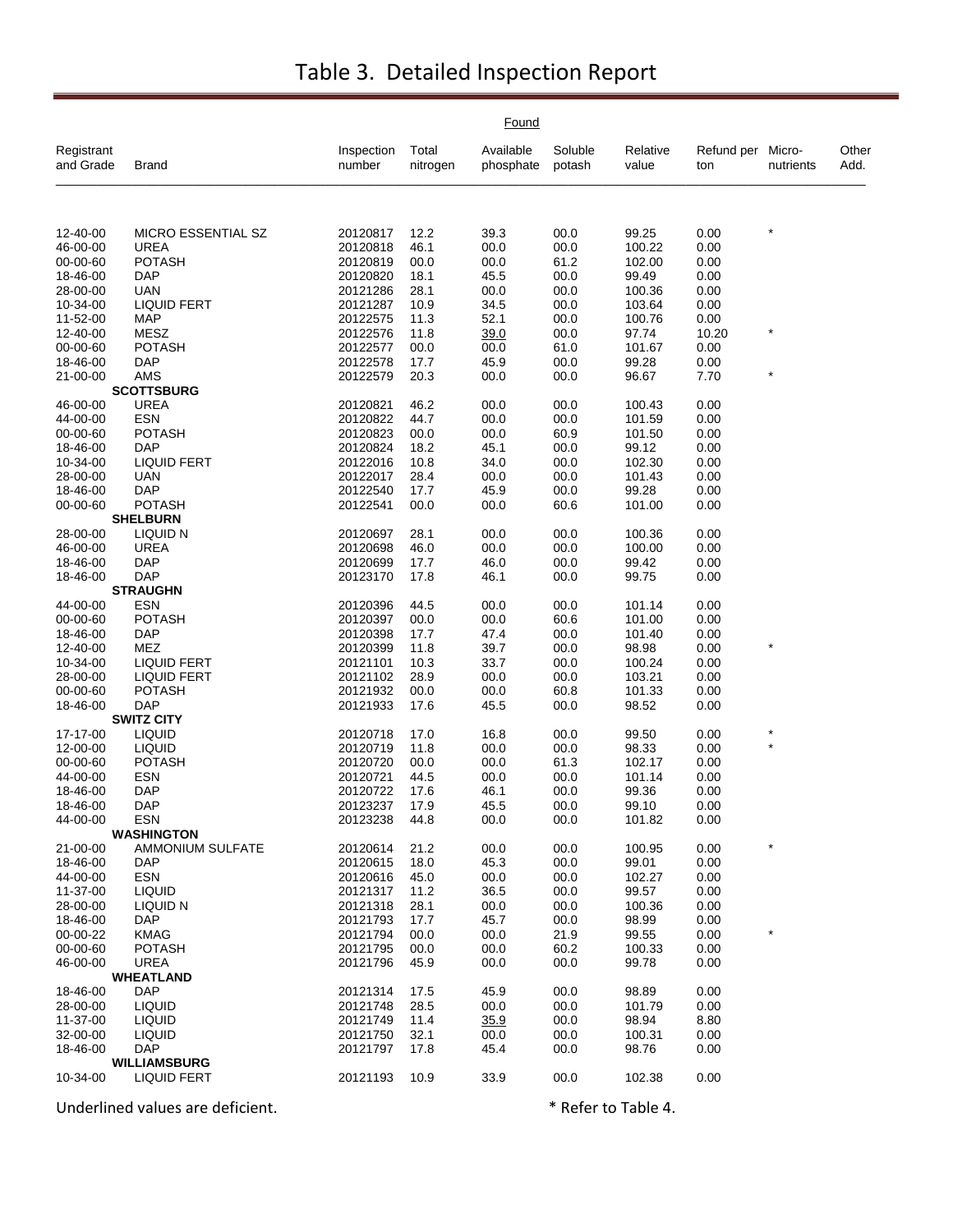|                         |                                                |                      |                   | Found                  |                   |                   |                   |                     |               |
|-------------------------|------------------------------------------------|----------------------|-------------------|------------------------|-------------------|-------------------|-------------------|---------------------|---------------|
| Registrant<br>and Grade | Brand                                          | Inspection<br>number | Total<br>nitrogen | Available<br>phosphate | Soluble<br>potash | Relative<br>value | Refund per<br>ton | Micro-<br>nutrients | Other<br>Add. |
|                         |                                                |                      |                   |                        |                   |                   |                   |                     |               |
| 28-00-00                | <b>LIQUID FERT</b>                             | 20121194             | 28.0              | 00.0                   | 00.0              | 100.00            | 0.00              |                     |               |
| 28-00-00                | <b>LIQUID FERT</b>                             | 20121195             | 28.6              | 00.0                   | 00.0              | 102.14            | 0.00              |                     |               |
| 18-46-00                | DAP                                            | 20122093             | 17.6              | 46.6                   | 00.0              | 100.07            | 0.00              |                     |               |
| 00-00-60                | <b>POTASH</b>                                  | 20122094             | 00.0              | 00.0                   | 60.3              | 100.50            | 0.00              |                     |               |
|                         | <b>CROP PRODUCTION SVCS INC, ATTICA, IN</b>    |                      |                   |                        |                   |                   |                   |                     |               |
|                         | <b>ATTICA</b>                                  |                      |                   |                        |                   |                   |                   |                     |               |
| 44-00-00                | <b>ESN</b>                                     | 20122415             | 44.6              | 00.0                   | 00.0              | 101.36            | 0.00              |                     |               |
| 18-46-00                | <b>DAP</b><br>MESZ                             | 20122416<br>20122417 | 17.8              | 45.5<br>39.6           | 00.0              | 98.90<br>99.54    | 0.00              | $\star$             |               |
| 12-40-00<br>28-00-00    | UAN                                            | 20122418             | 12.1<br>29.0      | 00.0                   | 00.0<br>00.0      | 103.57            | 0.00<br>0.00      |                     |               |
| 28-00-00                | <b>UAN</b>                                     | 20122419             | 28.1              | 00.0                   | 00.0              | 100.36            | 0.00              |                     |               |
| 28-00-00                | <b>UAN</b>                                     | 20122420             | 27.8              | 00.0                   | 00.0              | 99.29             | 0.00              |                     |               |
| 18-46-00                | <b>DAP</b>                                     | 20122458             | 17.8              | 46.1                   | 00.0              | 99.75             | 0.00              |                     |               |
| 12-40-00                | <b>MESWZ</b>                                   | 20122459             | 12.1              | 39.6                   | 00.0              | 99.54             | 0.00              |                     |               |
| 00-00-62                | <b>POTASH</b>                                  | 20122460             | 00.0              | 00.0                   | 62.1              | 100.16            | 0.00              |                     |               |
|                         | <b>DEPUTY</b>                                  |                      |                   |                        |                   |                   |                   |                     |               |
| 46-00-00                | <b>UREA</b>                                    | 20120825             | 46.1              | 00.0                   | 00.0              | 100.22            | 0.00              |                     |               |
| 44-00-00                | <b>ESN</b>                                     | 20120826             | 44.9              | 00.0                   | 00.0              | 102.05            | 0.00              |                     |               |
| 00-00-60                | <b>POTASH</b>                                  | 20120827             | 00.0              | 00.0                   | 60.8              | 101.33            | 0.00              |                     |               |
| 18-46-00                | <b>DAP</b>                                     | 20120828             | 18.3              | 45.0                   | 00.0              | 99.17             | 8.00              |                     |               |
| 10-34-00                | <b>LIQUID FERT</b>                             | 20122023             | 10.7              | 34.1                   | 00.0              | 102.23            | 0.00              |                     |               |
| 28-00-00                | <b>UAN</b>                                     | 20122024             | 28.8              | 00.0                   | 00.0              | 102.86            | 0.00              |                     |               |
| 18-46-00                | <b>DAP</b><br><b>POTASH</b>                    | 20122589             | 17.7              | 45.7                   | 00.0              | 98.99             | 0.00<br>0.00      |                     |               |
| 00-00-60<br>18-46-00    | DAP                                            | 20122590<br>20122591 | 00.0<br>17.6      | 00.0<br>45.7           | 60.7<br>00.0      | 101.17<br>98.80   | 0.00              |                     |               |
|                         | <b>CROP PRODUCTION SVCS INC., CHALMERS, IN</b> |                      |                   |                        |                   |                   |                   |                     |               |
|                         | <b>CHALMERS</b>                                |                      |                   |                        |                   |                   |                   |                     |               |
| 21-00-00                | AMS                                            | 20121061             | 21.0              | 00.0                   | 00.0              | 100.00            | 0.00              | $\star$             |               |
| 44-00-00                | <b>ESN</b>                                     | 20121062             | 44.7              | 00.0                   | 00.0              | 101.59            | 0.00              |                     |               |
| 12-40-00                | MESZ                                           | 20121063             | 12.3              | 39.3                   | 00.0              | 99.49             | 0.00              | $\star$             |               |
| 10-34-00                | <b>LIQUID</b>                                  | 20121064             | 10.9              | 34.0                   | 00.0              | 102.59            | 0.00              |                     |               |
| 28-00-00                | <b>UAN</b>                                     | 20121065             | 28.1              | 00.0                   | 00.0              | 100.36            | 0.00              |                     |               |
| 28-00-00                | UAN                                            | 20121066             | 28.5              | 00.0                   | 00.0              | 101.79            | 0.00              |                     |               |
| 28-00-00                | UAN                                            | 20121067             | 28.2              | 00.0                   | 00.0              | 100.71            | 0.00              |                     |               |
| 18-46-00                | DAP                                            | 20123586             | 17.9              | 46.0                   | 00.0              | 99.81             | 0.00              | $\ast$              |               |
| 12-40-00                | <b>MESZ</b><br><b>CLARKS HILL</b>              | 20123587             | 12.1              | 39.7                   | 00.0              | 99.71             | 0.00              |                     |               |
| 10-34-00                | <b>LIQUID</b>                                  | 20120905             | 10.9              | 34.3                   | 00.0              | 103.22            | 0.00              |                     |               |
| 28-00-00                | UAN                                            | 20120906             | 28.2              | 00.0                   | 00.0              | 100.71            | 0.00              |                     |               |
| 28-00-00                | UAN                                            | 20120907             | 28.4              | 00.0                   | 00.0              | 101.43            | 0.00              |                     |               |
| 28-00-00                | <b>UAN</b>                                     | 20120908             | 28.1              | 00.0                   | 00.0              | 100.36            | 0.00              |                     |               |
| 28-00-00                | UAN                                            | 20120909             | 28.2              | 00.0                   | 00.0              | 100.71            | 0.00              |                     |               |
|                         | CROP PRODUCTION SVCS., CHARLOTTESVILLE, IN     |                      |                   |                        |                   |                   |                   |                     |               |
|                         | <b>CHARLOTTESVILLE</b>                         |                      |                   |                        |                   |                   |                   |                     |               |
| 18-46-00                | DAP                                            | 20120311             | 17.9              | 45.4                   | 00.0              | 98.96             | 0.00              |                     |               |
| 00-00-60                | <b>POTASH</b>                                  | 20120312             | 00.0              | 00.0                   | 60.5              | 100.83            | 0.00              |                     |               |
| 46-00-00                | <b>UREA</b>                                    | 20120313             | 46.2              | 00.0                   | 00.0              | 100.43            | 0.00              |                     |               |
| 28-00-00<br>10-34-00    | <b>LIQUID FERT</b><br><b>LIQUID FERT</b>       | 20120377<br>20120378 | 29.0              | 00.0                   | 00.0<br>00.0      | 103.57<br>97.41   | 0.00<br>44.00     |                     |               |
| 10-34-00                | <b>LIQUID FERT</b>                             | 20120379             | 13.1<br>11.4      | 28.5<br>31.7           | 00.0              | 99.21             | 18.40             |                     |               |
| 00-00-60                | <b>POTASH</b>                                  | 20121942             | 00.0              | 00.0                   | 61.0              | 101.67            | 0.00              |                     |               |
| 18-46-00                | DAP                                            | 20121943             | 17.7              | 45.5                   | 00.0              | 98.71             | 0.00              |                     |               |
| 12-40-00                | MEZ                                            | 20121944             | 12.0              | 39.3                   | 00.0              | 98.76             | 0.00              |                     |               |
|                         | <b>HATFIELD</b>                                |                      |                   |                        |                   |                   |                   |                     |               |
| 32-00-00                | UAN                                            | 20121764             | 32.1              | 00.0                   | 00.0              | 100.31            | 0.00              |                     |               |
| 18-46-00                | <b>DAP</b>                                     | 20121765             | 17.7              | 45.7                   | 00.0              | 98.99             | 0.00              |                     |               |
| 12-40-00                | MESZ                                           | 20121767             | 11.9              | 39.9                   | 00.0              | 99.58             | 0.00              |                     |               |
| 18-46-00                | <b>DAP</b>                                     | 20123204             | 18.0              | 45.3                   | 00.0              | 99.01             | 0.00              |                     |               |
| 00-00-60                | <b>POTASH</b>                                  | 20123205             | 00.0              | 00.0                   | 60.3              | 100.50            | 0.00              |                     |               |
| 12-40-00                | <b>MESZ</b>                                    | 20123206             | 11.9              | 39.1                   | 00.0              | 98.16             | 0.00              | $\star$             |               |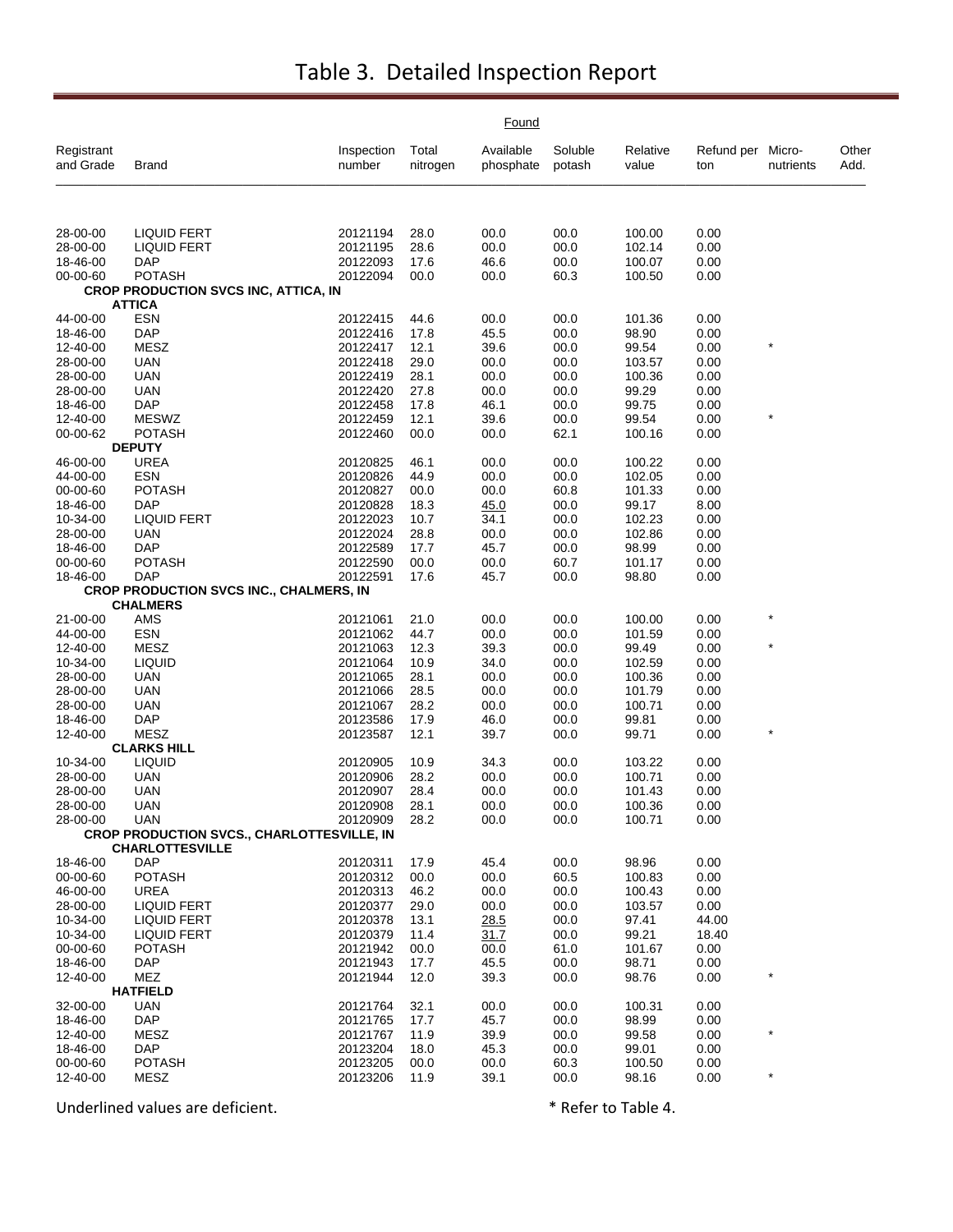|                         |                                                                                                           |                      |                   | Found                  |                   |                   |                          |           |               |
|-------------------------|-----------------------------------------------------------------------------------------------------------|----------------------|-------------------|------------------------|-------------------|-------------------|--------------------------|-----------|---------------|
| Registrant<br>and Grade | <b>Brand</b>                                                                                              | Inspection<br>number | Total<br>nitrogen | Available<br>phosphate | Soluble<br>potash | Relative<br>value | Refund per Micro-<br>ton | nutrients | Other<br>Add. |
|                         |                                                                                                           |                      |                   |                        |                   |                   |                          |           |               |
|                         | <b>AMBOY</b>                                                                                              |                      |                   |                        |                   |                   |                          |           |               |
| 11-52-00                | <b>MAP</b>                                                                                                | 20120471             | 11.1              | 52.6                   | 00.0              | 101.10            | 0.00                     |           |               |
| 44-00-00<br>12-40-00    | <b>ESN</b><br>MESZ                                                                                        | 20121351<br>20121352 | 44.3<br>11.9      | 00.0<br>40.0           | 00.0<br>00.0      | 100.68<br>99.76   | 0.00<br>0.00             | $\star$   |               |
| 28-00-00                | LIQUID                                                                                                    | 20121353             | 28.3              | 00.0                   | 00.0              | 101.07            | 0.00                     |           |               |
| 10-34-00                | <b>LIQUID</b>                                                                                             | 20121354             | 10.2              | 33.0                   | 00.0              | 98.48             | 8.00                     |           |               |
| 12-40-00                | MESZ                                                                                                      | 20121450             | 11.7              | 39.6                   | 00.0              | 98.56             | 0.00                     | $\star$   |               |
|                         | <b>OAKTOWN</b>                                                                                            |                      |                   |                        |                   |                   |                          |           |               |
| 18-46-00<br>00-00-22    | DAP<br>SUL PO MAG                                                                                         | 20120602             | 18.0<br>00.0      | 45.4                   | 00.0<br>21.8      | 99.15             | 0.00<br>0.00             | $\star$   |               |
| 00-00-60                | <b>POTASH</b>                                                                                             | 20120603<br>20121776 | 00.0              | 00.0<br>00.0           | 60.6              | 99.09<br>101.00   | 0.00                     |           |               |
| 18-46-00                | DAP                                                                                                       | 20121777             | 17.6              | 46.0                   | 00.0              | 99.22             | 0.00                     |           |               |
|                         | <b>CUSTER GRAIN CO INC, GARRETT, IN</b><br><b>CUSTER GRAIN CO INC, GARRETT, IN</b>                        |                      |                   |                        |                   |                   |                          |           |               |
| 11-52-00                | <b>GARRETT</b><br><b>MAP</b>                                                                              | 20120436             | 11.1              | 51.8                   | 00.0              | 99.91             | 0.00                     |           |               |
| 21-00-00                | AMS                                                                                                       | 20120437             | 21.0              | 00.0                   | 00.0              | 100.00            | 0.00                     | $\star$   |               |
| 44-00-00                | ESN                                                                                                       | 20120438             | 44.2              | 00.0                   | 00.0              | 100.45            | 0.00                     |           |               |
| 11-52-00                | <b>MAP</b>                                                                                                | 20123380             | 11.2              | 52.3                   | 00.0              | 100.86            | 0.00                     |           |               |
| 21-00-00                | AMS                                                                                                       | 20123381             | 20.9              | 00.0                   | 00.0              | 99.52             | 0.00                     | $\star$   |               |
|                         | <b>CYCLONE GRAIN CO, FRANKFORT, IN</b><br><b>CYCLONE GRAIN CO, FRANKFORT, IN</b><br><b>FRANKFORT</b>      |                      |                   |                        |                   |                   |                          |           |               |
| 28-00-00                | UAN                                                                                                       | 20121004             | 27.9              | 00.0                   | 00.0              | 99.64             | 0.00                     |           |               |
| 10-34-00                | <b>LIQUID</b>                                                                                             | 20121005             | 11.7              | 32.1                   | 00.0              | 100.92            | 15.20                    |           |               |
|                         | DANNER MFG. INC., ISLANDIA, NY<br>ALSIP HOME & NURSERY, ST JOHN, IN<br><b>ST JOHN</b>                     |                      |                   |                        |                   |                   |                          |           |               |
| 05-00-01                | SUPREME HYDROPONICS MI                                                                                    | 20120053             | 05.6              | 00.0                   | 01.4              | 116.31            | 0.00                     |           |               |
|                         | DAYLIGHT FARM SUPPLY INC, EVANSVILLE, IN<br>DAYLIGHT FARM SUPPLY INC, EVANSVILLE, IN<br><b>EVANSVILLE</b> |                      |                   |                        |                   |                   |                          |           |               |
| 28-00-00                | LIQUID N                                                                                                  | 20121302             | 28.3              | 00.0                   | 00.0              | 101.07            | 0.00                     |           |               |
| 32-00-00                | <b>LIQUID</b>                                                                                             | 20121303             | 32.5              | 00.0                   | 00.0              | 101.56            | 0.00                     |           |               |
| 06-24-06                | <b>LIQUID</b>                                                                                             | 20121304             | 06.4              | 24.4                   | 06.0              | 102.39            | 0.00                     | $\star$   |               |
| 12-00-00<br>00-00-25    | ATS<br>POTASSIUM THIOSULFATE                                                                              | 20121305             | 11.8              | 00.0                   | 00.0              | 98.33             | 0.00<br>0.00             |           |               |
| 10-34-00                | <b>LIQUID</b>                                                                                             | 20121306<br>20121307 | 00.0<br>10.7      | 00.0<br>34.1           | 24.8<br>00.0      | 99.20<br>102.23   | 0.00                     |           |               |
|                         | DEHAVEN SOIL SVC INC, WALTON, IN<br>DEHAVEN SOIL SVC INC, WALTON, IN<br><b>WALTON</b>                     |                      |                   |                        |                   |                   |                          |           |               |
| 46-00-00                | <b>UREA</b>                                                                                               | 20122441             | 46.0              | 00.0                   | 00.0              | 100.00            | 0.00                     |           |               |
| 28-00-00                | <b>UAN</b>                                                                                                | 20122442             | 28.1              | 00.0                   | 00.0              | 100.36            | 0.00                     |           |               |
| 28-00-00                | UAN                                                                                                       | 20122443             | 28.0              | 00.0                   | 00.0              | 100.00            | 0.00                     |           |               |
| 21-00-00                | AMS                                                                                                       | 20123594             | 21.2              | 00.0                   | 00.0              | 100.95            | 0.00                     | $\star$   |               |
| 11-52-00                | <b>MAP</b>                                                                                                | 20123595             | 11.5              | 52.0                   | 00.0              | 101.02            | 0.00                     |           |               |
|                         | DENHAM AGRI CENTER INC, WINAMAC, IN<br><b>DENHAM AGRI CENTER INC, WINAMAC, IN</b><br><b>WINAMAC</b>       |                      |                   |                        |                   |                   |                          |           |               |
| 28-00-00                | <b>LIQUID</b>                                                                                             | 20121599             | 28.3              | 00.0                   | 00.0              | 101.07            | 0.00                     |           |               |
| 10-34-00                | <b>LIQUID</b>                                                                                             | 20121600             | 09.9              | 34.5                   | 00.0              | 100.76            | 0.00                     |           |               |
| 18-46-00                | <b>DAP</b>                                                                                                | 20121601             | 17.6              | 45.1                   | 00.0              | 97.95             | 11.60                    |           |               |

**DENNIS GRAIN, HUNTINGTON, IN**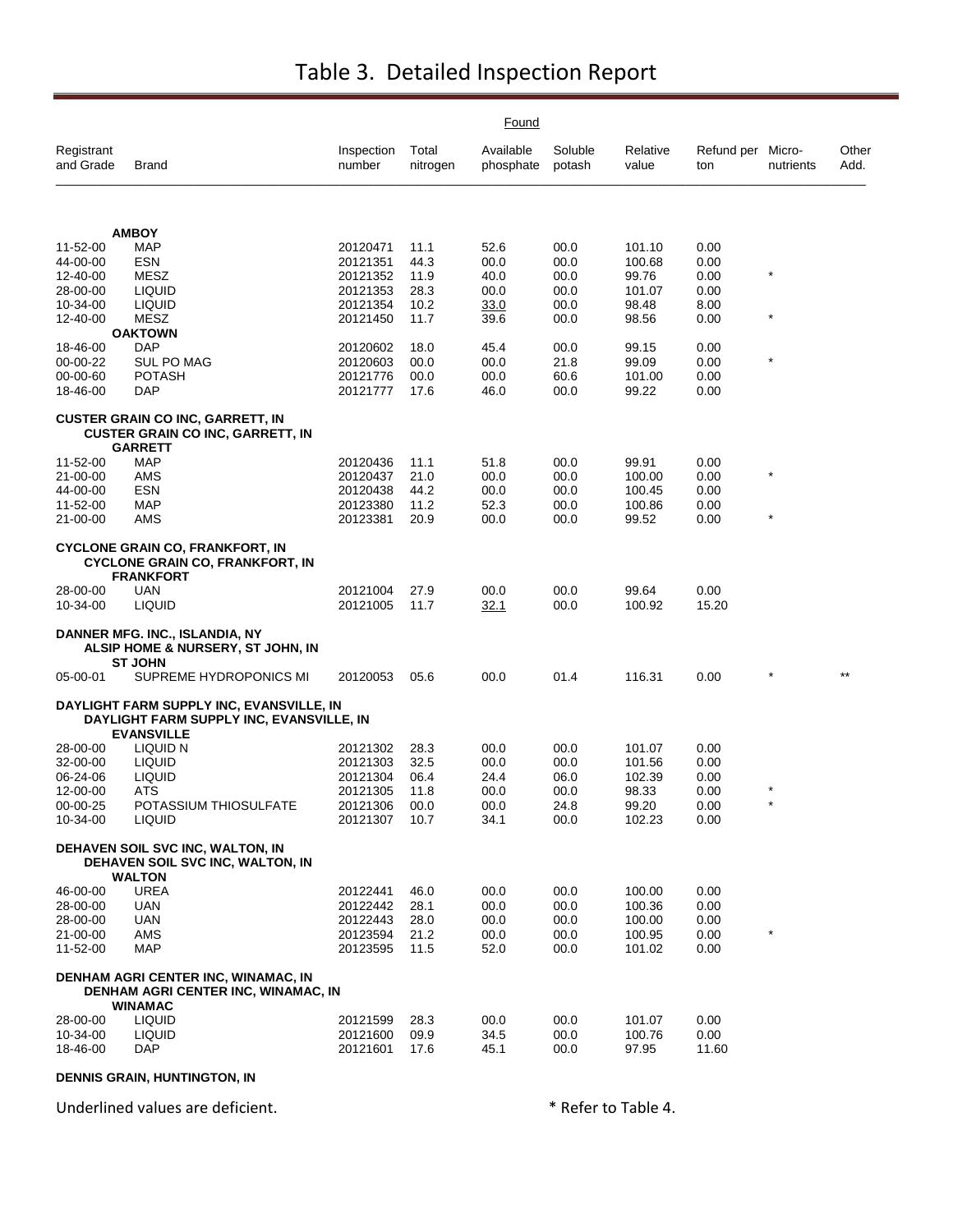|                         |                                                                                                                |                      |                   | Found                  |                   |                   |                          |           |               |
|-------------------------|----------------------------------------------------------------------------------------------------------------|----------------------|-------------------|------------------------|-------------------|-------------------|--------------------------|-----------|---------------|
| Registrant<br>and Grade | <b>Brand</b>                                                                                                   | Inspection<br>number | Total<br>nitrogen | Available<br>phosphate | Soluble<br>potash | Relative<br>value | Refund per Micro-<br>ton | nutrients | Other<br>Add. |
|                         | <b>DENNIS GRAIN, HUNTINGTON, IN</b>                                                                            |                      |                   |                        |                   |                   |                          |           |               |
|                         | <b>HUNTINGTON</b>                                                                                              |                      |                   |                        |                   |                   |                          |           |               |
| 28-00-00                | <b>LIQUID</b>                                                                                                  | 20121364             | 27.8              | 00.0                   | 00.0              | 99.29             | 0.00                     |           |               |
| 10-34-00                | <b>LIQUID</b>                                                                                                  | 20121365             | 09.9              | 33.6                   | 00.0              | 98.87             | 0.00                     |           |               |
| $05 - 24 - 24$          | <b>BLEND</b><br><b>BLEND</b>                                                                                   | 20121366             | 04.6              | 21.4                   | 22.4              | 91.54             | 41.20                    |           |               |
| 03-14-42<br>11-52-00    | <b>MAP</b>                                                                                                     | 20121367<br>20123388 | 02.5<br>11.4      | 13.5<br>52.0           | 43.2<br>00.0      | 100.44<br>100.82  | 0.00<br>0.00             |           |               |
| 03-14-42                | <b>BLEND</b>                                                                                                   | 20123389             | 03.2              | 14.7                   | 41.6              | 100.67            | 0.00                     |           |               |
|                         | DOMESTIC FERTILIZER, INC, WOMELSDORF, PA<br>BIG R, MICHIGAN CITY, IN<br><b>MICHIGAN CITY</b>                   |                      |                   |                        |                   |                   |                          |           |               |
| 15-03-03                | TREE FOOD STAKES                                                                                               | 20122250             | 16.5              | 04.5                   | 04.7              | 120.78            | 0.00                     |           |               |
|                         | DORSETT BROTHERS INC, MARTINSVILLE, IN<br><b>DORSETT BROTHERS INC, MARTINSVILLE, IN</b><br><b>MARTINSVILLE</b> |                      |                   |                        |                   |                   |                          |           |               |
| 11-52-00                | <b>MAP</b>                                                                                                     | 20122434             | 11.4              | 51.5                   | 00.0              | 100.07            | 0.00                     |           |               |
| 28-00-00                | UAN                                                                                                            | 20122435             | 28.1              | 00.0                   | 00.0              | 100.36            | 0.00                     |           |               |
| 10-34-00                | LIQUID                                                                                                         | 20122436             | 10.1              | 34.8                   | 00.0              | 101.96            | 0.00                     |           |               |
| 11-52-00                | <b>MAP</b>                                                                                                     | 20123633             | 11.1              | 51.0                   | 00.0              | 98.72             | 0.00                     |           |               |
|                         | DOUGHERTY FERTILIZER, FRANKLIN, IN<br>DOUGHERTY FERTILIZER, FRANKLIN, IN<br><b>FRANKLIN</b>                    |                      |                   |                        |                   |                   |                          |           |               |
| 00-00-60                | <b>POTASH</b>                                                                                                  | 20120834             | 00.0              | 00.0                   | 60.9              | 101.50            | 0.00                     |           |               |
| 46-00-00                | UREA                                                                                                           | 20120835             | 46.0              | 00.0                   | 00.0              | 100.00            | 0.00                     |           |               |
| 06-18-06                | <b>SEASON PASS</b>                                                                                             | 20122042             | 06.3              | 18.3                   | 06.2              | 102.85            | 0.00                     | $\star$   |               |
| 28-00-00                | <b>UAN</b>                                                                                                     | 20122043             | 28.1              | 00.0                   | 00.0              | 100.36            | 0.00                     |           |               |
| 21-00-00                | AMS                                                                                                            | 20122552             | 21.1              | 00.0                   | 00.0              | 100.48            | 0.00                     |           |               |
| 00-00-60                | <b>POTASH</b>                                                                                                  | 20122553             | 00.0              | 00.0                   | 60.2              | 100.33            | 0.00                     |           |               |
| 11-52-00                | MAP                                                                                                            | 20122554             | 10.9              | 52.0                   | 00.0              | 99.80             | 0.00                     |           |               |
| 11-52-00                | <b>FRANKLIN</b><br><b>MAP</b>                                                                                  | 20120836             | 11.2              | 51.6                   | 00.0              | 99.81             | 0.00                     |           |               |
|                         | <b>DOWN TO EARTH DISTRIBUTORS, EUGENE, OR</b><br>BLOOMINGFOODS, BLOOMINGTON, IN<br><b>BLOOMINGTON</b>          |                      |                   |                        |                   |                   |                          |           |               |
| 04-03-06                | ACID MIX ALL NATURAL F                                                                                         | 20120061             | 03.9              | 03.4                   | 06.3              | 103.98            | 0.00                     |           |               |
|                         | DR. EARTH INC., WINTERS, CA<br>DAMMANNS LAWN & GARDEN, INDIANAPOLIS, IN<br><b>INDIANAPOLIS</b>                 |                      |                   |                        |                   |                   |                          |           |               |
| 05-05-05                | DR EARTH ALL PURPOSE F<br>HABIG GARDEN SHOPS, CARMEL, IN<br><b>CARMEL</b>                                      | 20122176             | 05.4              | 06.1                   | 05.0              | 109.10            | 0.00                     |           |               |
| 10-03-01                | DR EARTH PREMIUM BAT G                                                                                         | 20122232             | 06.9              | 03.8                   | 01.3              | 82.85             | 34.10                    |           |               |
|                         | <b>DYNA-GRO, RICHMOND, CA</b><br><b>WORMS WAY, BLOOMINGTON, IN</b><br><b>BLOOMINGTON</b>                       |                      |                   |                        |                   |                   |                          |           |               |
| 03-12-06                | DYNA-GRO LIQ BLOOM PLA                                                                                         | 20122191             | 02.9              | 12.1                   | 06.4              | 101.96            | 0.00                     |           | $***$         |
|                         | DYSART CORP., CANAL WINCHESTER, OH<br>BIG R, ELKHART, IN<br><b>ELKHART</b>                                     |                      |                   |                        |                   |                   |                          |           |               |
| 18-06-12                | WINCHESTER GRDN OUTDR<br><b>MICHIGAN CITY</b>                                                                  | 20122175             | 19.3              | 05.9                   | 12.3              | 104.51            | 0.73                     |           | $***$         |
| 15-15-15                | WG ALL PURPOSE WATER S                                                                                         | 20122351             | 17.1              | 16.9                   | 17.1              | 113.63            | 0.00                     | $^\star$  | $***$         |
|                         | WABASH                                                                                                         |                      |                   |                        |                   |                   |                          |           |               |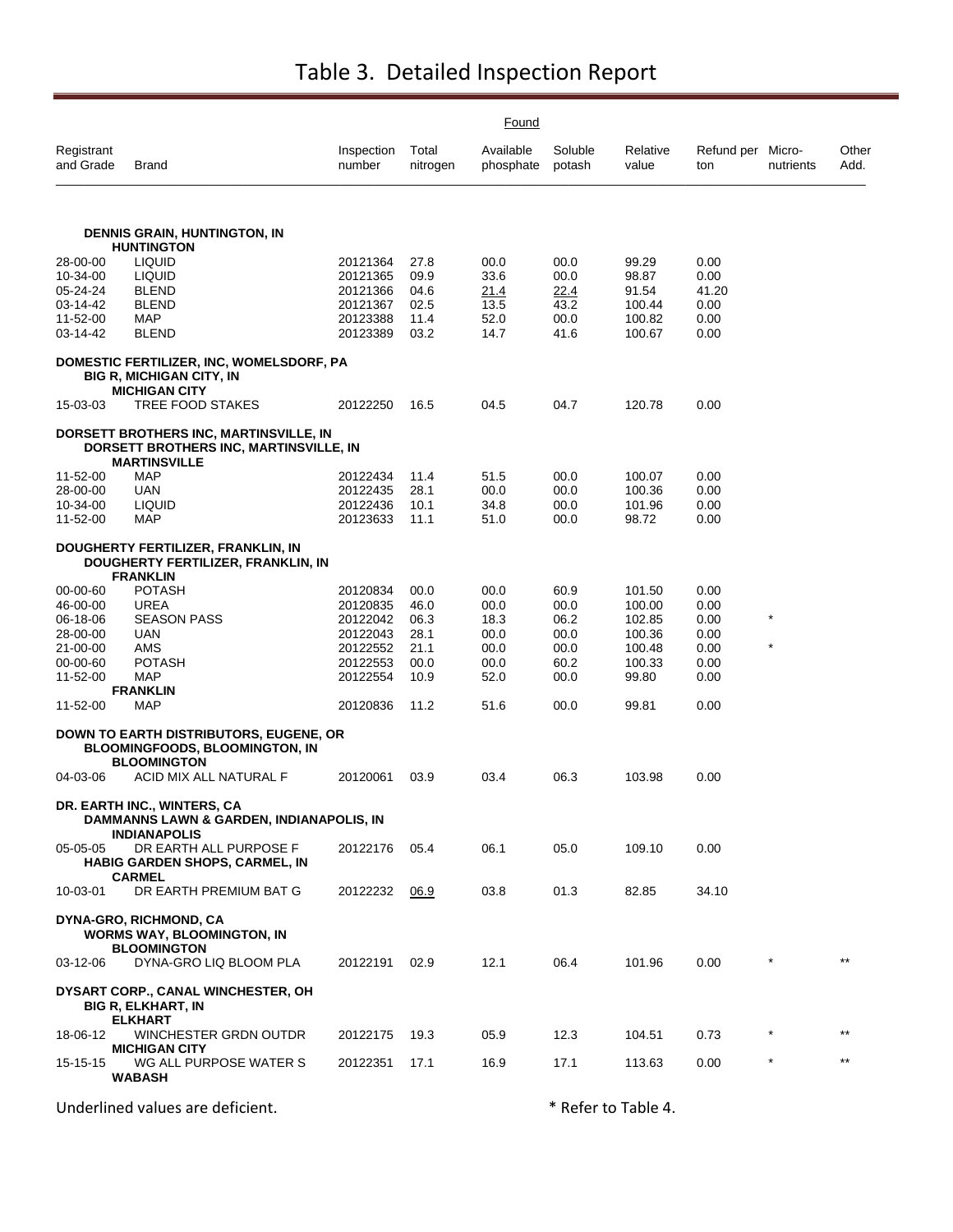|                                  |                                                                                                                |                                  |                      | Found                  |                      |                            |                          |                       |               |
|----------------------------------|----------------------------------------------------------------------------------------------------------------|----------------------------------|----------------------|------------------------|----------------------|----------------------------|--------------------------|-----------------------|---------------|
| Registrant<br>and Grade          | <b>Brand</b>                                                                                                   | Inspection<br>number             | Total<br>nitrogen    | Available<br>phosphate | Soluble<br>potash    | Relative<br>value          | Refund per Micro-<br>ton | nutrients             | Other<br>Add. |
| 10-30-20                         | <b>BUD &amp; BLOOM WATER SOL</b><br><b>EAGLE CREEK NURSERY, INDIANAPOLIS, IN</b>                               | 20120466                         | 10.7                 | 38.3                   | 15.7                 | 105.65                     | 43.10                    |                       |               |
| 30-10-07                         | <b>INDIANAPOLIS</b><br>WINCHESTER GARDENS ALL<br><b>FAMILY ROOTS NURSERY INC, DALE, IN</b>                     | 20120084                         | 27.3                 | 08.1                   | 05.5                 | 87.52                      | 59.90                    |                       |               |
| 08-24-08<br>03-03-03             | <b>DALE</b><br>WINCHESTER GARDENS TOM<br>WINCHESTER GARDENS HER                                                | 20122153<br>20122154             | 10.3<br>05.7         | 23.8<br>14.9           | 10.8<br>03.9         | 114.36<br>253.91           | 0.00<br>0.00             | $\star$               |               |
| 15-10-09                         | GREENDELL MULCH & MIX, MOORESVILLE, IN<br><b>MOORESVILLE</b><br>TREE & SHRUB FERT TREE                         | 20122247                         | 15.7                 | 10.8                   | 08.5                 | 102.72                     | 0.00                     | $\star$               |               |
|                                  | <b>EARTHWORKS NATURAL ORGANIC PRODUCTS, EASTON, PA</b>                                                         |                                  |                      |                        |                      |                            |                          |                       |               |
|                                  | UNITED GRANULATION SERVICES, SEYMOUR, IN<br><b>SEYMOUR</b>                                                     |                                  |                      |                        |                      |                            |                          |                       |               |
| 03-04-03<br>08-02-02<br>05-04-05 | DRY FERTILIZER REPLENI<br><b>REPLENISH</b><br>REPLENISH STANDARD                                               | 20123676<br>20123677<br>20123680 | 03.4<br>08.4<br>05.3 | 05.2<br>03.9<br>05.3   | 04.0<br>03.7<br>05.4 | 125.26<br>129.52<br>112.92 | 0.00<br>0.00<br>0.00     | $\star$               |               |
| 10-02-05<br>01-04-01             | REPLENISH STANDARD<br><b>REPLENISH MIN-PHOS</b>                                                                | 20123681<br>20123682             | 09.1<br>04.3         | 03.0<br>06.3           | 04.1<br>03.2         | 93.81<br>244.72            | 18.90<br>0.00            | $^{\star}$<br>$\star$ |               |
| 16-01-05                         | <b>EARTHWORKS REPLENISH</b><br><b>EASY GARDENER, WOMELSDORF, PA</b><br>FISHERS DO IT CENTER & HDW, FISHERS, IN | 20123683                         | 12.0                 | 02.6                   | 09.4                 | 105.47                     | 44.00                    |                       |               |
| 15-03-03                         | <b>FISHERS</b><br><b>JOBES TREE &amp; SHRUB FER</b><br>HABIG GARDEN SHOP, CARMEL, IN<br><b>CARMEL</b>          | 20122240                         | 16.3                 | 03.5                   | 04.9                 | 117.03                     | 0.00                     |                       |               |
| 11-03-04                         | JOBES EVERGREEN TREE S<br><b>HOME DEPOT, INDIANAPOLIS, IN</b>                                                  | 20120092                         | 16.5                 | 04.3                   | 06.0                 | 149.14                     | 0.00                     |                       |               |
| 03-04-03                         | <b>INDIANAPOLIS</b><br>JOBES ORGANICS KNOCK O<br><b>SEYMOUR</b>                                                | 20122217                         | 03.7                 | 04.4                   | 05.0                 | 132.53                     | 0.00                     | $\star$               |               |
| 03-04-03                         | JOBES ORGANICS KNOCK O<br><b>JEWEL-OSCO, CROWN POINT, IN</b><br><b>CROWN POINT</b>                             | 20120100                         | 03.9                 | 04.3                   | 04.8                 | 131.89                     | 0.00                     | $\star$               |               |
| 05-02-03                         | JOBES ORGANIC LAWN FD<br>KABELIN ACE HARDWARE, MICHIGAN CITY, IN<br><b>MICHIGAN CITY</b>                       | 20122203                         | 04.5                 | 03.8                   | 03.7                 | 115.74                     | 0.00                     | $\star$               |               |
| 03-05-04                         | JOBES ORGANICS BULB FO<br><b>LOWES, MERRILLVILLE, IN</b><br><b>MERRILLVILLE</b>                                | 20122354                         | 03.1                 | 06.6                   | 07.1                 | 139.73                     | 0.00                     | $\star$               |               |
| 06-18-06<br>04-04-04             | <b>VEGETABLE FERTILIZER S</b><br>JOBES ORGANICS ALL PUR<br><b>MENARDS, INDIANAPOLIS, IN</b>                    | 20120056<br>20120057             | 08.5<br>04.4         | 15.9<br>05.0           | 08.6<br>06.1         | 113.59<br>128.79           | 16.80<br>0.00            | $^{\star}$            |               |
| 05-00-03                         | <b>INDIANAPOLIS</b><br>JOBES ORGANICS ALL PUR<br>PHILLIPS ACE HARDWARE, VALPARAISO, IN                         | 20122220                         | 05.1                 | 00.0                   | 04.0                 | 113.06                     | 0.00                     |                       |               |
| 10-10-04                         | <b>VALPARAISO</b><br>JOBES FT SPIKES FOR BE<br><b>RURAL KING, JASPER, IN</b>                                   | 20122356                         | 10.6                 | 13.7                   | 07.4                 | 130.52                     | 0.00                     |                       |               |
| 06-18-06                         | <b>JASPER</b><br><b>JOBES FERT SPIKES FOR</b>                                                                  | 20122199                         | 10.2                 | 10.2                   | 08.5                 | 103.26                     | 62.40                    |                       |               |
|                                  | EAU CLAIRE COOP OIL COMPANY, EAU CLAIRE, WI<br>AG PLUS, NEW HAVEN, IN                                          |                                  |                      |                        |                      |                            |                          |                       |               |
| 30-00-05                         | <b>NEW HAVEN</b><br><b>BLEND</b><br>ALTUMS HORT CTR & LANDSCAPE, ZIONSVILLE, IN<br><b>ZIONSVILLE</b>           | 20120422                         | 30.2                 | 00.0                   | 05.3                 | 101.37                     | 2.00                     |                       |               |
|                                  | Underlined values are deficient.                                                                               |                                  |                      |                        |                      | * Refer to Table 4.        |                          |                       |               |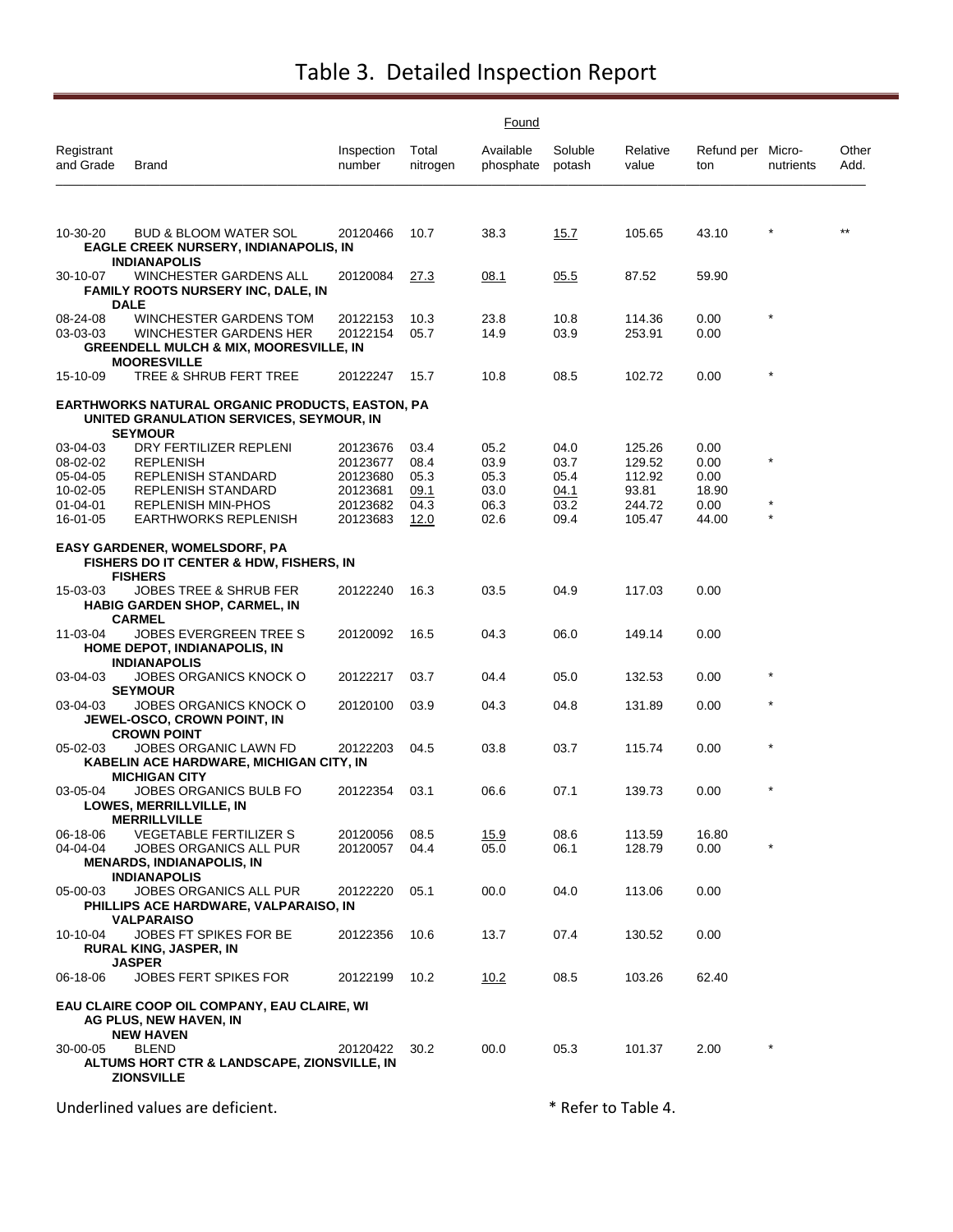|                         |                                                                                                            | Found                |                     |                        |                   |                   |                          |                       |               |
|-------------------------|------------------------------------------------------------------------------------------------------------|----------------------|---------------------|------------------------|-------------------|-------------------|--------------------------|-----------------------|---------------|
| Registrant<br>and Grade | Brand                                                                                                      | Inspection<br>number | Total<br>nitrogen   | Available<br>phosphate | Soluble<br>potash | Relative<br>value | Refund per Micro-<br>ton | nutrients             | Other<br>Add. |
|                         |                                                                                                            |                      |                     |                        |                   |                   |                          |                       |               |
| 10-10-10                | MAX LAWN PREMIUM FERT<br><b>MENARDS, INDIANAPOLIS, IN</b><br><b>INDIANAPOLIS</b>                           | 20120065             | 13.8                | 15.3                   | 07.7              | 121.10            | 23.00                    |                       |               |
| 22-00-10                | <b>MENARDS PREM FALL LN F</b><br><b>TERRE HAUTE</b>                                                        | 20122219             | 22.5                | 00.0                   | 10.0              | 101.61            | 0.00                     | $\star$               |               |
| 30-00-03<br>28-00-03    | <b>MENARDS PREMIUM LN FD</b><br>EVERGREEN LAWN BUILDER<br><b>NEW HAVEN TURF CENTER, NEW HAVEN, IN</b>      | 20121038<br>20121039 | 31.5<br>23.6        | 00.0<br>00.0           | 04.4<br>04.5      | 108.47<br>90.12   | 0.00<br>48.40            | $\star$               |               |
| 26-00-04                | <b>NEW HAVEN</b><br><b>BLEND</b>                                                                           | 20123410             | 29.5                | 00.0                   | 03.9              | 111.50            | 1.00                     | $\star$               |               |
| 34-00-05                | <b>BLEND</b><br><b>SALSBERY BROTHERS, CARMEL, IN</b>                                                       | 20123411             | 36.1                | 00.0                   | 05.8              | 107.33            | 0.00                     |                       |               |
| 26-00-04                | <b>CARMEL</b><br>MAX LAWN LAWN FD                                                                          | 20120090             | 21.2                | 00.0                   | 04.8              | 86.26             | 52.80                    | $\star$               |               |
|                         | EDDS SUPPLIES, INC, SHIPSHEWANA, IN<br>EDDS SUPPLIES, INC, SHIPSHEWANA, IN<br><b>SHIPSHEWANA</b>           |                      |                     |                        |                   |                   |                          |                       |               |
| 28-00-00                | <b>LIQUID</b>                                                                                              | 20121626             | 28.4                | 00.0                   | 00.0              | 101.43            | 0.00                     |                       |               |
| 15-15-02                | <b>LIQUID STARTER</b><br><b>SHIPSHEWANA</b>                                                                | 20121627             | 15.1                | 15.0                   | 01.7              | 99.38             | 0.00                     |                       |               |
| 28-00-00<br>10-34-00    | <b>LIQUID</b><br><b>LIQUID</b>                                                                             | 20120439<br>20120440 | 27.9<br>10.3        | 00.0<br>34.4           | 00.0<br>00.0      | 99.64<br>101.70   | 0.00<br>0.00             |                       |               |
| 15-15-02                | <b>BLEND</b>                                                                                               | 20120441             | 15.2                | 15.4                   | 01.9              | 101.44            | 0.00                     | $\star$               |               |
| 11-52-00                | MAP                                                                                                        | 20120443             | 11.4                | 52.3                   | 00.0              | 101.27            | 0.00                     |                       |               |
| 21-00-00                | AMS                                                                                                        | 20120448             | 21.2                | 00.0                   | 00.0              | 100.95            | 0.00                     | $^{\star}$<br>$\star$ |               |
| 21-00-00                | AMS<br>LIMA ELEVATOR CO INC, HOWE, IN<br><b>HOWE</b>                                                       | 20123434             | 21.1                | 00.0                   | 00.0              | 100.48            | 0.00                     |                       |               |
| 28-00-00<br>12-20-02    | <b>LIQUID</b><br><b>BLEND</b>                                                                              | 20121381<br>20121382 | <u>26.3</u><br>12.1 | 00.0<br>19.9           | 00.0<br>02.4      | 93.93<br>101.38   | 18.70<br>0.00            | $\star$               |               |
|                         | <b>ENCAP LLC, GREEN BAY, WI</b><br>KABELING ACE HARDWARE, LAPORTE, IN<br><b>LAPORTE</b>                    |                      |                     |                        |                   |                   |                          |                       |               |
| 00-00-00                | ENCAP FAST ACTING IRON                                                                                     | 20122357             | 00.0                | 00.0                   | 00.0              | 0.00              | 0.00                     | $\star$               |               |
|                         | ENVIRO-SAFE LABORATORIES INC, OXFORD, FL<br>JOHNSONS FARM PRODUCE, HOBART, IN<br><b>HOBART</b>             |                      |                     |                        |                   |                   |                          |                       |               |
| 08-05-05                | DYNAMITE MATER MAGIC N                                                                                     | 20122168             | 08.1                | 05.3                   | 05.9              | 107.02            | 0.00                     |                       |               |
|                         | <b>ESPOMA COMPANY, MILLVILLE, NJ</b><br><b>BLOOMINGTON HARDWARE, BLOOMINGTON, IN</b><br><b>BLOOMINGTON</b> |                      |                     |                        |                   |                   |                          |                       |               |
| 02-01-03                | ESPOMA ORGANIC IRON-TO<br><b>BLOOMINGTON VALLEY NURSERY, BLOOMINGTON, IN</b><br><b>BLOOMINGTON</b>         | 20120060             | 03.2                | 01.6                   | 03.5              | 138.33            | 3.00                     | $\star$               |               |
| 03-04-05                | ESPOMA ORGANIC FLOWER-<br><b>CHESTERTON FD &amp; GRDN CENTER, CHESTERTON, IN</b><br><b>CHESTERTON</b>      | 20122362             | 03.8                | 05.0                   | 05.6              | 119.83            | 0.00                     | $\star$               |               |
| 05-02-06                | <b>ESPOMA ORGANIC CITRUS-</b><br><b>COMBS LANDSCAPE &amp; NURSERY, EVANSVILLE, IN</b><br><b>EVANSVILLE</b> | 20122202             | 05.4                | 02.1                   | 06.2              | 105.50            | 0.00                     | $\star$               |               |
| 06-03-02                | <b>ESPOMA TREE-TONE</b><br>HABIG GARDEN SHOPS, INDIANAPOLIS, IN<br><b>INDIANAPOLIS</b>                     | 20122158             | 07.6                | 03.7                   | 02.6              | 126.55            | 0.00                     | $\star$               |               |
| 03-04-04                | ORGANIC GARDEN-TONE HE<br>OLD FARM MARKET, AVON, IN<br><b>AVON</b>                                         | 20120074             | 03.6                | 04.0                   | 04.8              | 113.90            | 0.00                     | $\star$               |               |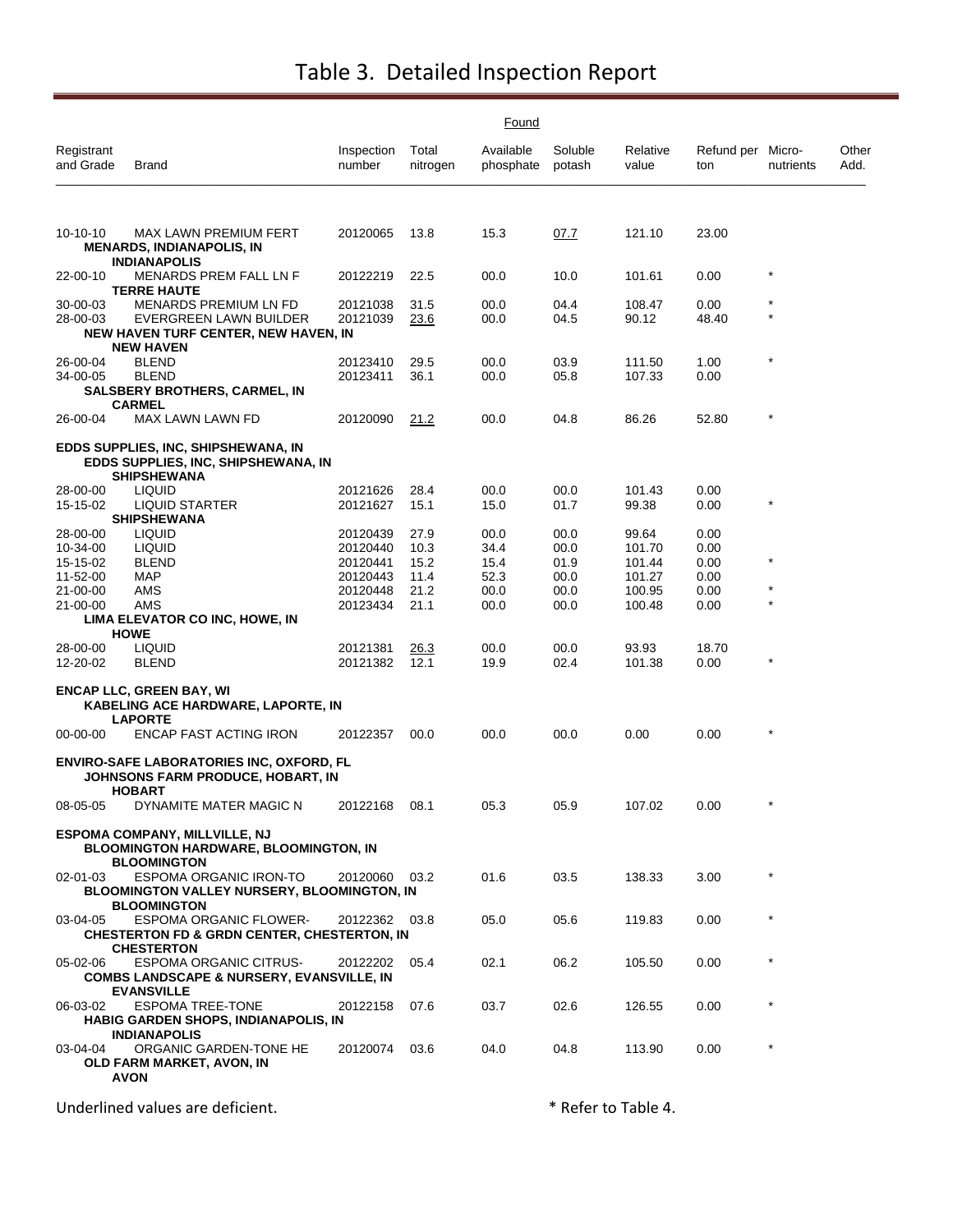|                         | Found                                                                                                       |                      |                   |                        |                   |                   |                          |           |               |  |  |  |
|-------------------------|-------------------------------------------------------------------------------------------------------------|----------------------|-------------------|------------------------|-------------------|-------------------|--------------------------|-----------|---------------|--|--|--|
| Registrant<br>and Grade | <b>Brand</b>                                                                                                | Inspection<br>number | Total<br>nitrogen | Available<br>phosphate | Soluble<br>potash | Relative<br>value | Refund per Micro-<br>ton | nutrients | Other<br>Add. |  |  |  |
|                         |                                                                                                             |                      |                   |                        |                   |                   |                          |           |               |  |  |  |
| 04-03-04                | <b>ESPOMA ORGANIC HOLLY-T</b><br><b>RURAL KING, JEFFERSONVILLE, IN</b>                                      | 20122246             | 04.0              | 03.4                   | 04.5              | 107.59            | 0.00                     | $\star$   |               |  |  |  |
| 00-00-00                | <b>JEFFERSONVILLE</b><br>ESPOMA ORGANIC SOIL AC                                                             | 20120094             | 00.0              | 00.0                   | 00.0              | 0.00              | 21.30                    |           |               |  |  |  |
|                         | FALMOUTH FARM SUPPLY INC, FALMOUTH, IN<br><b>FALMOUTH FARM SERVICE, NEW CASTLE, IN</b><br><b>NEW CASTLE</b> |                      |                   |                        |                   |                   |                          |           |               |  |  |  |
| 21-00-00                | AMS                                                                                                         | 20121113             | 21.1              | 00.0                   | 00.0              | 100.48            | 0.00                     |           |               |  |  |  |
| 00-00-60                | <b>POTASH</b>                                                                                               | 20121114             | 00.0              | 00.0                   | 59.8              | 99.67             | 0.00                     |           |               |  |  |  |
| 18-46-00                | <b>DAP</b>                                                                                                  | 20121115             | 18.4              | 46.1                   | 00.0              | 100.92            | 0.00                     |           |               |  |  |  |
| 28-00-00                | <b>LIQUID FERT</b>                                                                                          | 20121116             | 28.5              | 00.0                   | 00.0              | 101.79            | 0.00                     |           |               |  |  |  |
| 28-00-00                | <b>LIQUID FERT</b>                                                                                          | 20121117             | 27.9              | 00.0                   | 00.0              | 99.64             | 0.00                     |           |               |  |  |  |
| 28-00-00                | <b>LIQUID FERT</b>                                                                                          | 20121118             | 28.3              | 00.0                   | 00.0              | 101.07            | 0.00                     |           |               |  |  |  |
| 10-34-00                | <b>LIQUID FERT</b>                                                                                          | 20121119             | 10.3              | 33.7                   | 00.0              | 100.24            | 0.00                     |           |               |  |  |  |
| 18-46-00                | DAP                                                                                                         | 20122053             | 17.5              | 45.6                   | 00.0              | 98.46             | 0.00                     |           |               |  |  |  |
| 00-00-60                | <b>POTASH</b>                                                                                               | 20122054             | 00.0              | 00.0                   | 60.7              | 101.17            | 0.00                     | $\star$   |               |  |  |  |
| 21-00-00                | AMS<br>FALMOUTH FARM SUPPLY, GLENWOOD, IN                                                                   | 20122055             | 21.0              | 00.0                   | 00.0              | 100.00            | 0.00                     |           |               |  |  |  |
|                         | <b>GLENWOOD</b>                                                                                             |                      |                   |                        |                   |                   |                          |           |               |  |  |  |
| 00-00-60                | <b>POTASH</b>                                                                                               | 20121163             | 00.0              | 00.0                   | 61.0              | 101.67            | 0.00                     |           |               |  |  |  |
| 18-46-00                | <b>DAP</b>                                                                                                  | 20121164             | 17.6              | 45.4                   | 00.0              | 98.37             | 0.00                     |           |               |  |  |  |
| 28-00-00                | <b>LIQUID FERT</b>                                                                                          | 20121165             | 28.0              | 00.0                   | 00.0              | 100.00            | 0.00                     |           |               |  |  |  |
| 28-00-00<br>06-24-06    | LIQUID FERT<br><b>LIQUID FERT</b>                                                                           | 20121166<br>20121167 | 28.0<br>06.3      | 00.0<br>24.0           | 00.0<br>06.0      | 100.00<br>101.04  | 0.00<br>0.00             |           |               |  |  |  |
| 18-46-00                | <b>DAP</b>                                                                                                  | 20121937             | 17.8              | 45.6                   | 00.0              | 99.05             | 0.00                     |           |               |  |  |  |
| 00-00-60                | <b>POTASH</b>                                                                                               | 20121938             | 00.0              | 00.0                   | 62.1              | 103.50            | 0.00                     |           |               |  |  |  |
|                         | FALMOUTH FARM SUPPLY INC, FALMOUTH, IN                                                                      |                      |                   |                        |                   |                   |                          |           |               |  |  |  |
|                         | <b>FALMOUTH</b>                                                                                             |                      |                   |                        |                   |                   |                          |           |               |  |  |  |
| 21-00-00                | AMS                                                                                                         | 20121156             | 20.8              | 00.0                   | 00.0              | 99.05             | 0.00                     |           |               |  |  |  |
| 18-46-00                | <b>DAP</b>                                                                                                  | 20121157             | 17.6              | 46.3                   | 00.0              | 99.65             | 0.00                     |           |               |  |  |  |
| 00-00-60<br>46-00-00    | <b>POTASH</b><br><b>UREA</b>                                                                                | 20121158             | 00.0<br>46.2      | 00.0                   | 60.9              | 101.50            | 0.00<br>0.00             |           |               |  |  |  |
| 28-00-00                | LIQUID FERT                                                                                                 | 20121159<br>20121160 | 27.9              | 00.0<br>00.0           | 00.0<br>00.0      | 100.43<br>99.64   | 0.00                     |           |               |  |  |  |
| 28-00-00                | <b>LIQUID FERT</b>                                                                                          | 20121161             | 27.8              | 00.0                   | 00.0              | 99.29             | 0.00                     |           |               |  |  |  |
| 10-34-00                | <b>LIQUID FERT</b>                                                                                          | 20121162             | 10.2              | 34.2                   | 00.0              | 100.99            | 0.00                     |           |               |  |  |  |
| 21-00-00                | AMS                                                                                                         | 20121934             | 21.0              | 00.0                   | 00.0              | 100.00            | 0.00                     |           |               |  |  |  |
| 00-00-60                | <b>POTASH</b>                                                                                               | 20121935             | 00.0              | 00.0                   | 60.2              | 100.33            | 0.00                     |           |               |  |  |  |
| 18-46-00                | DAP                                                                                                         | 20121936             | 17.9              | 45.4                   | 00.0              | 98.96             | 0.00                     |           |               |  |  |  |
|                         | <b>FARM FERTILIZERS &amp; SEEDS INC, HAMLET, IN</b><br>FARM FERTILIZERS & SEEDS INC, BOURBON, IN            |                      |                   |                        |                   |                   |                          |           |               |  |  |  |
| 18-46-00                | <b>BOURBON</b><br><b>DAP</b>                                                                                |                      | 17.8              | 45.8                   |                   | 99.33             | 0.00                     |           |               |  |  |  |
| 21-00-00                | <b>AMMONIA SULFATE</b>                                                                                      | 20120211<br>20120212 | 20.6              | 00.0                   | 00.0<br>00.0      | 98.10             | 0.00                     | $\star$   |               |  |  |  |
| 16-20-00                | <b>LIQUID</b>                                                                                               | 20120213             | 16.5              | 19.7                   | 00.0              | 100.92            | 0.00                     | $\star$   |               |  |  |  |
| 28-00-00                | <b>LIQUID</b>                                                                                               | 20120214             | 28.0              | 00.0                   | 00.0              | 100.00            | 0.00                     |           |               |  |  |  |
| 28-00-00                | <b>LIQUID</b>                                                                                               | 20121612             | 28.1              | 00.0                   | 00.0              | 100.36            | 0.00                     |           |               |  |  |  |
| 16-20-00                | <b>LIQUID</b>                                                                                               | 20121613             | 15.6              | 20.0                   | 00.0              | 98.69             | 0.16                     | $\star$   |               |  |  |  |
| 18-46-00                | <b>DAP</b>                                                                                                  | 20121614             | 17.9              | 45.7                   | 00.0              | 99.38             | 0.00                     |           |               |  |  |  |
| 46-00-00                | <b>UREA</b>                                                                                                 | 20121615             | 46.2              | 00.0                   | 00.0              | 100.43            | 0.00                     |           |               |  |  |  |
| 18-46-00                | <b>DAP</b>                                                                                                  | 20121677             | 17.5              | 45.7                   | 00.0              | 98.60             | 0.00                     |           |               |  |  |  |
| 20-00-00                | AMMONIA SULFATE                                                                                             | 20121678             | 20.9              | 00.0                   | 00.0              | 104.50            | 0.00                     | $\star$   |               |  |  |  |
|                         | <b>HAMLET</b>                                                                                               |                      |                   |                        |                   |                   |                          |           |               |  |  |  |
| 21-00-00                | <b>AMMONIA SULFATE</b>                                                                                      | 20120192             | 20.3              | 00.0                   | 00.0              | 96.67             | 7.70                     | $\ast$    |               |  |  |  |
| 46-00-00                | <b>UREA</b>                                                                                                 | 20120193             | 46.2              | 00.0                   | 00.0              | 100.43            | 0.00                     | $\star$   |               |  |  |  |
| 00-00-21<br>19-17-00    | <b>KMAG</b><br><b>LIQUID</b>                                                                                | 20120194<br>20120195 | 00.0              | 00.0                   | 21.6              | 102.86<br>99.07   | 0.00<br>0.00             |           |               |  |  |  |
| 16-20-00                | <b>LIQUID</b>                                                                                               | 20120196             | 19.0<br>15.5      | 16.6<br>20.1           | 00.0<br>00.0      | 98.60             | 0.00                     | $\star$   |               |  |  |  |
| 10-30-00                | LIQUID                                                                                                      | 20120197             | 10.3              | 29.9                   | 00.0              | 100.71            | 0.00                     | $\star$   |               |  |  |  |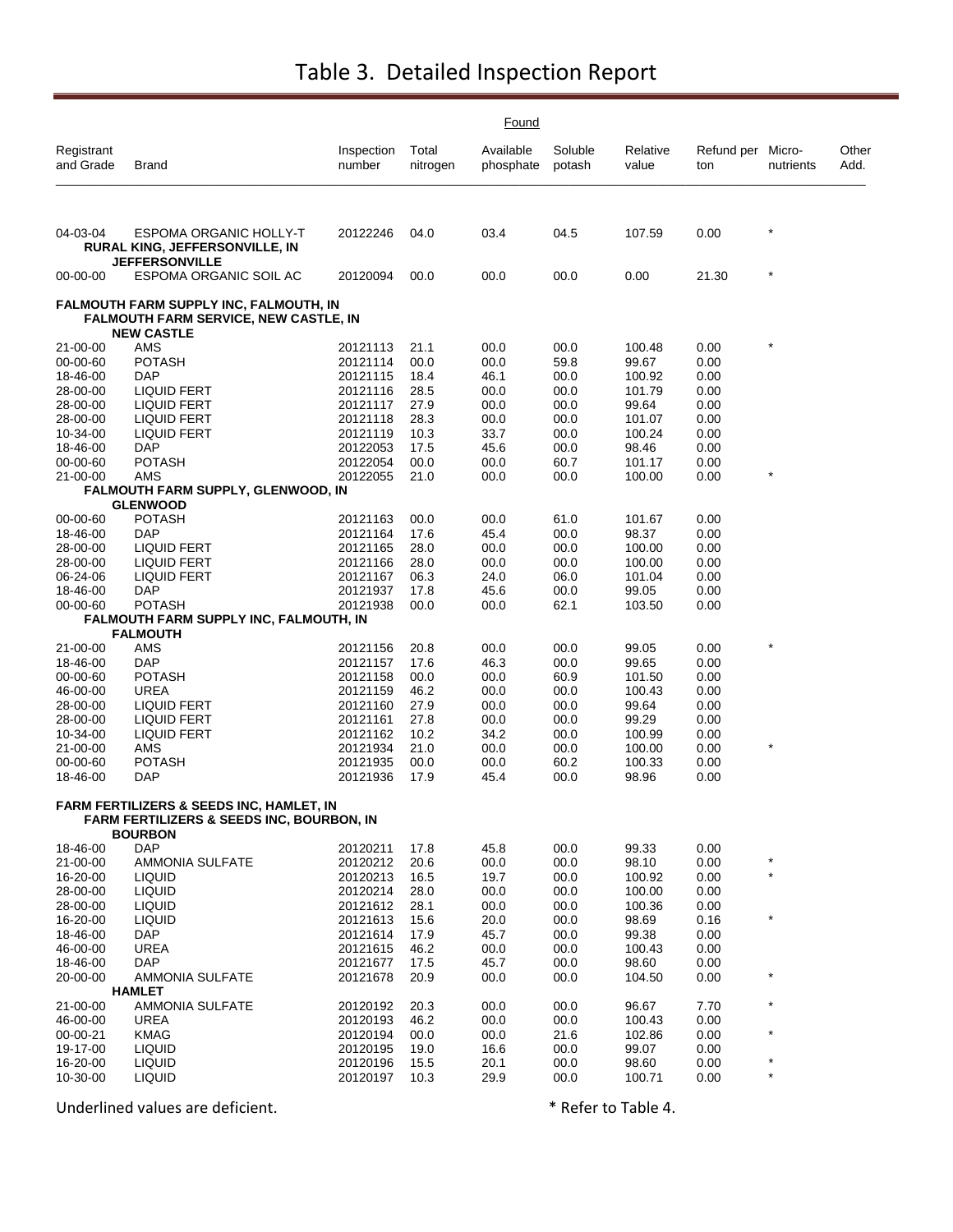|                         | Found                                                                                              |                      |                   |                        |                   |                     |                          |           |               |  |  |
|-------------------------|----------------------------------------------------------------------------------------------------|----------------------|-------------------|------------------------|-------------------|---------------------|--------------------------|-----------|---------------|--|--|
| Registrant<br>and Grade | Brand                                                                                              | Inspection<br>number | Total<br>nitrogen | Available<br>phosphate | Soluble<br>potash | Relative<br>value   | Refund per Micro-<br>ton | nutrients | Other<br>Add. |  |  |
|                         |                                                                                                    |                      |                   |                        |                   |                     |                          |           |               |  |  |
| 08-24-04                | <b>LIQUID STARTER</b>                                                                              | 20120198             | 08.3              | 24.0                   | 04.5              | 102.59              | 0.00                     |           |               |  |  |
| 15-00-00                | <b>LIQUID</b>                                                                                      | 20120199             | 15.0              | 00.0                   | 00.0              | 100.00              | 0.00                     | $\star$   |               |  |  |
| 28-00-00                | <b>LIQUID</b>                                                                                      | 20120201             | 28.2              | 00.0                   | 00.0              | 100.71              | 0.00                     | $\star$   |               |  |  |
| 00-00-00                | LIQUID MN                                                                                          | 20120202             | 00.0              | 00.0                   | 00.0              | 0.00                | 4.50                     | $\star$   |               |  |  |
| 25-00-00                | <b>LIQUID</b>                                                                                      | 20121631             | 25.2              | 00.0                   | 00.0              | 100.80              | 0.00                     | $\star$   |               |  |  |
| 16-20-00                | <b>LIQUID</b>                                                                                      | 20121632             | 16.0              | 20.0                   | 00.0              | 100.00              | 0.00                     |           |               |  |  |
| 28-00-00<br>10-30-00    | <b>LIQUID</b><br><b>LIQUID</b>                                                                     | 20121633<br>20121634 | 27.8<br>09.8      | 00.0<br>29.6           | 00.0<br>00.0      | 99.29<br>98.46      | 0.00<br>0.00             | $\star$   |               |  |  |
| 18-46-00                | <b>DAP</b>                                                                                         | 20121635             | 17.5              | 45.3                   | 00.0              | 98.04               | 0.00                     |           |               |  |  |
| 46-00-00                | <b>UREA</b>                                                                                        | 20121691             | 45.9              | 00.0                   | 00.0              | 99.78               | 0.00                     |           |               |  |  |
| 11-52-00                | <b>MAP</b>                                                                                         | 20121692             | 11.2              | 51.8                   | 00.0              | 100.11              | 0.00                     |           |               |  |  |
|                         | <b>STILLWELL</b>                                                                                   |                      |                   |                        |                   |                     |                          |           |               |  |  |
| 10-34-00                | <b>LIQUID</b>                                                                                      | 20121483             | 09.8              | 33.4                   | 00.0              | 98.17               | 0.00                     |           |               |  |  |
| 28-00-00                | <b>LIQUID</b>                                                                                      | 20121484             | 28.0              | 00.0                   | 00.0              | 100.00              | 0.00                     |           |               |  |  |
| 16-20-00                | <b>LIQUID STARTER</b>                                                                              | 20121485             | 15.7              | 19.9                   | 00.0              | 98.78               | 0.16                     | $\star$   |               |  |  |
|                         | FARM FERTILIZERS & SEEDS INC., LAPORTE, IN<br><b>LAPORTE</b>                                       |                      |                   |                        |                   |                     |                          |           |               |  |  |
| 20-00-00                | <b>AMMONIA SULFATE</b>                                                                             | 20121687             | 21.0              | 00.0                   | 00.0              | 105.00              | 0.00                     |           |               |  |  |
| 18-46-00                | DAP                                                                                                | 20121688             | 17.8              | 45.5                   | 00.0              | 98.90               | 0.00                     |           |               |  |  |
|                         | <b>WESTVILLE FARM SUPPLY INC, WESTVILLE, IN</b>                                                    |                      |                   |                        |                   |                     |                          |           |               |  |  |
|                         | <b>WESTVILLE</b>                                                                                   |                      |                   |                        |                   |                     |                          |           |               |  |  |
| 21-00-00                | <b>AMMONIA SULFATE</b>                                                                             | 20120112             | 21.1              | 00.0                   | 00.0              | 100.48              | 0.00                     |           |               |  |  |
| 46-00-00                | UREA<br><b>DAP</b>                                                                                 | 20120113             | 46.4              | 00.0                   | 00.0              | 100.87              | 0.00                     |           |               |  |  |
| 18-46-00<br>32-00-00    | <b>LIQUID</b>                                                                                      | 20120114<br>20121575 | 18.2<br>32.1      | 46.4<br>00.0           | 00.0<br>00.0      | 100.95<br>100.31    | 0.00<br>0.00             |           |               |  |  |
| 16-20-00                | <b>LIQUID</b>                                                                                      | 20121576             | 16.2              | 20.2                   | 00.0              | 101.13              | 0.00                     | $\star$   |               |  |  |
| 10-30-00                | LIQUID                                                                                             | 20121577             | 10.1              | 30.0                   | 00.0              | 100.31              | 0.00                     | $\star$   |               |  |  |
| 21-00-00                | <b>AMMONIA SULFATE</b>                                                                             | 20121578             | 20.3              | 00.0                   | 00.0              | 96.67               | 7.70                     | $\star$   |               |  |  |
| 18-46-00                | <b>DAP</b>                                                                                         | 20123142             | 18.0              | 45.8                   | 00.0              | 99.72               | 0.00                     |           |               |  |  |
| 46-00-00                | <b>UREA</b>                                                                                        | 20123143             | 46.3              | 00.0                   | 00.0              | 100.65              | 0.00                     |           |               |  |  |
| 11-52-00                | <b>MAP</b>                                                                                         | 20123144             | 11.4              | 51.8                   | 00.0              | 100.52              | 0.00                     |           |               |  |  |
|                         | FLAT ROCK AG SUPPLY, FLAT ROCK, IN<br>FLAT ROCK AG SUPPLY, FLAT ROCK, IN<br><b>FLAT ROCK</b>       |                      |                   |                        |                   |                     |                          |           |               |  |  |
| 21-00-00                | AMS                                                                                                | 20120864             | 21.2              | 00.0                   | 00.0              | 100.95              | 0.00                     | *         |               |  |  |
| 27-00-00                | CALCIUM AMMONIUM NITRA                                                                             | 20120865             | 26.8              | 00.0                   | 00.0              | 99.26               | 1.20                     | $\star$   |               |  |  |
| 00-00-60                | <b>POTASH</b>                                                                                      | 20120866             | 00.0              | 00.0                   | 60.3              | 100.50              | 0.00                     |           |               |  |  |
| 11-52-00                | <b>MAP</b>                                                                                         | 20120867             | 11.3              | 52.0                   | 00.0              | 100.61              | 0.00                     |           |               |  |  |
| 28-00-00                | UAN                                                                                                | 20122046             | 28.2              | 00.0                   | 00.0              | 100.71              | 0.00                     |           |               |  |  |
| 00-00-60                | <b>POTASH</b>                                                                                      | 20123657             | 00.0              | 00.0                   | 60.1              | 100.17              | 0.00                     |           |               |  |  |
| 11-52-00                | MAP                                                                                                | 20123658             | 10.9              | 51.3                   | 00.0              | 98.75               | 0.00                     |           |               |  |  |
| 21-00-00                | AMS                                                                                                | 20123659             | 21.1              | 00.0                   | 00.0              | 100.48              | 0.00                     | $\star$   |               |  |  |
|                         | FOX FARM SOIL & FERT CO, ARCATA, CA<br>ALSIP HOME & NURSERY, ST JOHN, IN                           |                      |                   |                        |                   |                     |                          |           |               |  |  |
| 03-04-03                | <b>ST JOHN</b><br>HAPPY FROG JUMP START<br><b>COMBS LANDSCAPE &amp; NURSERY, EVANSVILLE, IN</b>    | 20122204             | 05.0              | 06.6                   | 03.9              | 154.53              | 0.00                     |           |               |  |  |
| 10-07-07                | <b>EVANSVILLE</b><br>MARINE CUISINE TIME RE<br><b>WORMS WAY, BLOOMINGTON, IN</b>                   | 20122157             | 11.2              | 08.0                   | 10.0              | 121.69              | 0.94                     | $\star$   |               |  |  |
| 05-08-04                | <b>BLOOMINGTON</b><br><b>HAPPY FROG FRUIT &amp; FLO</b>                                            |                      | 05.6              |                        | 04.4              |                     | 0.00                     |           |               |  |  |
| 09-06-06                | AMERICAN PRIDE SUPER P                                                                             | 20122194<br>20122196 | 09.9              | 10.9<br>09.8           | 08.6              | 121.26<br>132.03    | 0.00                     |           |               |  |  |
|                         | FREE FLOW FERTILIZER, MAUMEE, OH<br>ELLETTSVILLE TRUE VALUE, BLOOMINGTON, IN<br><b>BLOOMINGTON</b> |                      |                   |                        |                   |                     |                          |           |               |  |  |
| 30-00-03                | <b>GREEN THUMB FOUR SEASO</b>                                                                      | 20122359             | 33.2              | 00.0                   | 02.4              | 108.11              | 6.00                     |           |               |  |  |
|                         | Underlined values are deficient.                                                                   |                      |                   |                        |                   | * Refer to Table 4. |                          |           |               |  |  |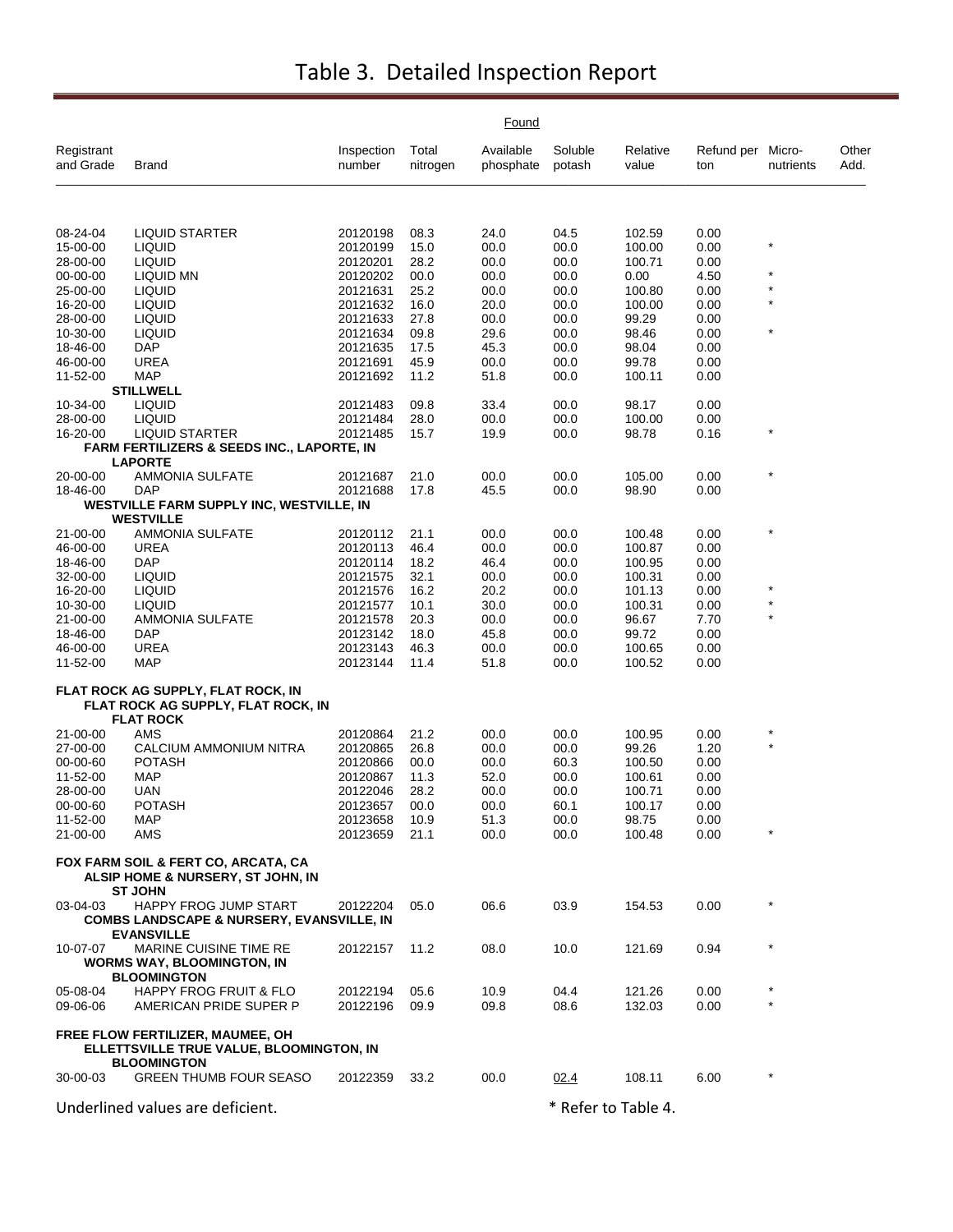|                         |                                                                                             |                      |                   | Found                  |                   |                   |                          |           |               |
|-------------------------|---------------------------------------------------------------------------------------------|----------------------|-------------------|------------------------|-------------------|-------------------|--------------------------|-----------|---------------|
| Registrant<br>and Grade | Brand                                                                                       | Inspection<br>number | Total<br>nitrogen | Available<br>phosphate | Soluble<br>potash | Relative<br>value | Refund per Micro-<br>ton | nutrients | Other<br>Add. |
|                         |                                                                                             |                      |                   |                        |                   |                   |                          |           |               |
|                         | NEW PAL DO IT BEST HARDWARE, NEW PALESTINE, IN<br><b>NEW PALESTINE</b>                      |                      |                   |                        |                   |                   |                          |           |               |
| 18-00-12                | FORTIFY PHOS FREE WINT                                                                      | 20122237             | 21.2              | 00.0                   | 11.4              | 109.18            | 0.00                     |           |               |
|                         | TURFGRASS (NOVI, MI), INDIANAPOLIS, IN<br><b>INDIANAPOLIS</b>                               |                      |                   |                        |                   |                   |                          |           |               |
| 30-00-05                | <b>TURFGRASS PROF TURF FE</b>                                                               | 20121295             | 27.9              | 00.0                   | 06.3              | 97.34             | 23.10                    | $\star$   |               |
| 22-00-22                | <b>TURFGRASS PROF TURF FE</b>                                                               | 20121297             | 22.8              | 00.0                   | 21.1              | 99.96             | 0.00                     | $\star$   |               |
|                         | FRICK SERVICES INC, WAWAKA, IN<br>FRICK SERVICES INC, LEITERSFORD, IN<br><b>LEITERSFORD</b> |                      |                   |                        |                   |                   |                          |           |               |
| 00-00-21.5              | K MAG                                                                                       | 20120188             | 00.0              | 00.0                   | 21.7              | 100.93            | 0.00                     | $\star$   |               |
| 46-00-00                | <b>UREA</b>                                                                                 | 20120189             | 45.9              | 00.0                   | 00.0              | 99.78             | 0.00                     |           |               |
| 21-00-00                | <b>AMMONIA SULFATE</b>                                                                      | 20120190             | 20.4              | 00.0                   | 00.0              | 97.14             | 6.60                     | $\star$   |               |
| 18-46-00                | <b>DAP</b>                                                                                  | 20120191             | 18.0              | 45.4                   | 00.0              | 99.15             | 0.00                     |           |               |
| 28-00-00                | <b>LIQUID</b>                                                                               | 20121602             | 28.6              | 00.0                   | 00.0              | 102.14            | 0.00                     |           |               |
| 10-34-00                | <b>LIQUID</b>                                                                               | 20121603             | 09.7              | 34.3                   | 00.0              | 99.76             | 0.00                     |           |               |
| 28-00-00                | <b>LIQUID</b>                                                                               | 20121604             | 28.2              | 00.0                   | 00.0              | 100.71            | 0.00                     |           |               |
| 21-00-00<br>18-46-00    | <b>AMMONIUM SULFATE</b><br>DAP                                                              | 20121649<br>20123105 | 20.3<br>18.0      | 00.0<br>45.2           | 00.0<br>00.0      | 96.67<br>98.87    | 7.70<br>0.00             |           |               |
| 18-46-00                | <b>DAP</b>                                                                                  | 20123804             | 17.8              | 46.0                   | 00.0              | 99.61             | 0.00                     |           |               |
|                         | <b>WAWAKA</b>                                                                               |                      |                   |                        |                   |                   |                          |           |               |
| 18-46-00                | <b>DAP</b>                                                                                  | 20120406             | 17.9              | 46.1                   | 00.0              | 99.95             | 0.00                     |           |               |
| 00-00-22                | KMAG                                                                                        | 20120407             | 00.0              | 00.0                   | 21.9              | 99.55             | 0.00                     | $\star$   |               |
| 44-00-00                | ESN                                                                                         | 20120408             | 44.8              | 00.0                   | 00.0              | 101.82            | 0.00                     |           |               |
| 21-00-00                | AMS                                                                                         | 20120409             | 20.6              | 00.0                   | 00.0              | 98.10             | 0.00                     | $\star$   |               |
| 28-00-00                | <b>LIQUID</b>                                                                               | 20121436             | 28.4              | 00.0                   | 00.0              | 101.43            | 0.00                     |           |               |
| 10-34-00<br>00-00-62    | <b>LIQUID</b><br><b>POTASH</b>                                                              | 20121437<br>20123445 | 09.8<br>00.0      | 34.0<br>00.0           | 00.0<br>61.3      | 99.42<br>98.87    | 0.00<br>0.00             |           |               |
| 18-46-00                | DAP                                                                                         | 20123446             | 17.9              | 45.7                   | 00.0              | 99.38             | 0.00                     |           |               |
|                         | <b>WYATT</b>                                                                                |                      |                   |                        |                   |                   |                          |           |               |
| 18-46-00                | DAP                                                                                         | 20120493             | 17.9              | 46.0                   | 00.0              | 99.81             | 0.00                     |           |               |
| 46-00-00                | UREA                                                                                        | 20120494             | 45.9              | 00.0                   | 00.0              | 99.78             | 0.00                     |           |               |
| 44-00-00                | <b>ESN</b>                                                                                  | 20120495             | 44.8              | 00.0                   | 00.0              | 101.82            | 0.00                     |           |               |
| 28-00-00                | <b>FRICK LIQUID</b>                                                                         | 20120496             | 27.8              | 00.0                   | 00.0              | 99.29             | 0.00                     |           |               |
| 10-34-00                | <b>LIQUID</b>                                                                               | 20120497             | 10.4              | 33.0                   | 00.0              | 99.06             | 8.00                     |           |               |
| 28-00-00<br>18-46-00    | <b>LIQUID</b><br>DAP                                                                        | 20120498<br>20123824 | 28.1<br>17.8      | 00.0<br>45.8           | 00.0<br>00.0      | 100.36<br>99.33   | 0.00<br>0.00             |           |               |
| 00-00-62                | <b>WHITE POTASH</b>                                                                         | 20123825             | 00.0              | 00.0                   | 61.8              | 99.68             | 0.00                     |           |               |
|                         | <b>FRICK SERVICES INC - BREMEN, WYATT, IN</b>                                               |                      |                   |                        |                   |                   |                          |           |               |
|                         | <b>WYATT</b>                                                                                |                      |                   |                        |                   |                   |                          |           |               |
| 21-00-00                | <b>AMMONIA SULFATE</b>                                                                      | 20120126             | 21.1              | 00.0                   | 00.0              | 100.48            | 0.00                     |           |               |
| 21-00-00                | AMMONIA SULFATE                                                                             | 20120127             | 21.0              | 00.0                   | 00.0              | 100.00            | 0.00                     | $\star$   |               |
|                         | FRICK SERVICES INC., BREMEN, IN                                                             |                      |                   |                        |                   |                   |                          |           |               |
| 28-00-00                | <b>BREMEN</b><br><b>LIQUID</b>                                                              | 20121486             | 28.0              | 00.0                   | 00.0              | 100.00            | 0.00                     |           |               |
| 10-34-00                | <b>LIQUID</b>                                                                               | 20121487             | 10.4              | 33.9                   | 00.0              | 100.94            | 0.00                     |           |               |
| 21-00-00                | <b>AMMONIA SULFATE</b>                                                                      | 20123145             | 21.0              | 00.0                   | 00.0              | 100.00            | 0.00                     |           |               |
| 21-00-00                | <b>AMMONIA SULFATE</b>                                                                      | 20123146             | 21.0              | 00.0                   | 00.0              | 100.00            | 0.00                     |           |               |
| 21-00-00                | <b>AMMONIA SULFATE</b>                                                                      | 20123811             | 21.0              | 00.0                   | 00.0              | 100.00            | 0.00                     | $\star$   |               |
|                         | FRICK SERVICES, INC, LARWILL, IN                                                            |                      |                   |                        |                   |                   |                          |           |               |
|                         | <b>LARWILL</b>                                                                              |                      |                   |                        |                   |                   |                          |           |               |
| 28-00-00                | <b>LIQUID</b>                                                                               | 20121423             | 28.6              | 00.0                   | 00.0              | 102.14            | 0.00                     |           |               |
| 10-34-00                | <b>LIQUID</b>                                                                               | 20121424             | 09.6              | 31.0                   | 00.0              | 92.57             | 28.40                    |           |               |
| 18-46-00<br>21-00-00    | DAP<br>AMS                                                                                  | 20121426<br>20123417 | 17.5<br>21.0      | 45.3<br>00.0           | 00.0<br>00.0      | 98.04<br>100.00   | 0.00<br>0.00             | $\ast$    |               |
| 18-46-00                | <b>DAP</b>                                                                                  | 20123419             | 18.2              | 46.0                   | 00.0              | 100.39            | 0.00                     |           |               |
|                         |                                                                                             |                      |                   |                        |                   |                   |                          |           |               |

**GARDENS ALIVE!, LAWRENCEBURG, IN GARDENS ALIVE!, LAWRENCEBURG, IN**

Underlined values are deficient. The same state of the set of the Second V and A set of the V and A set of Table 4.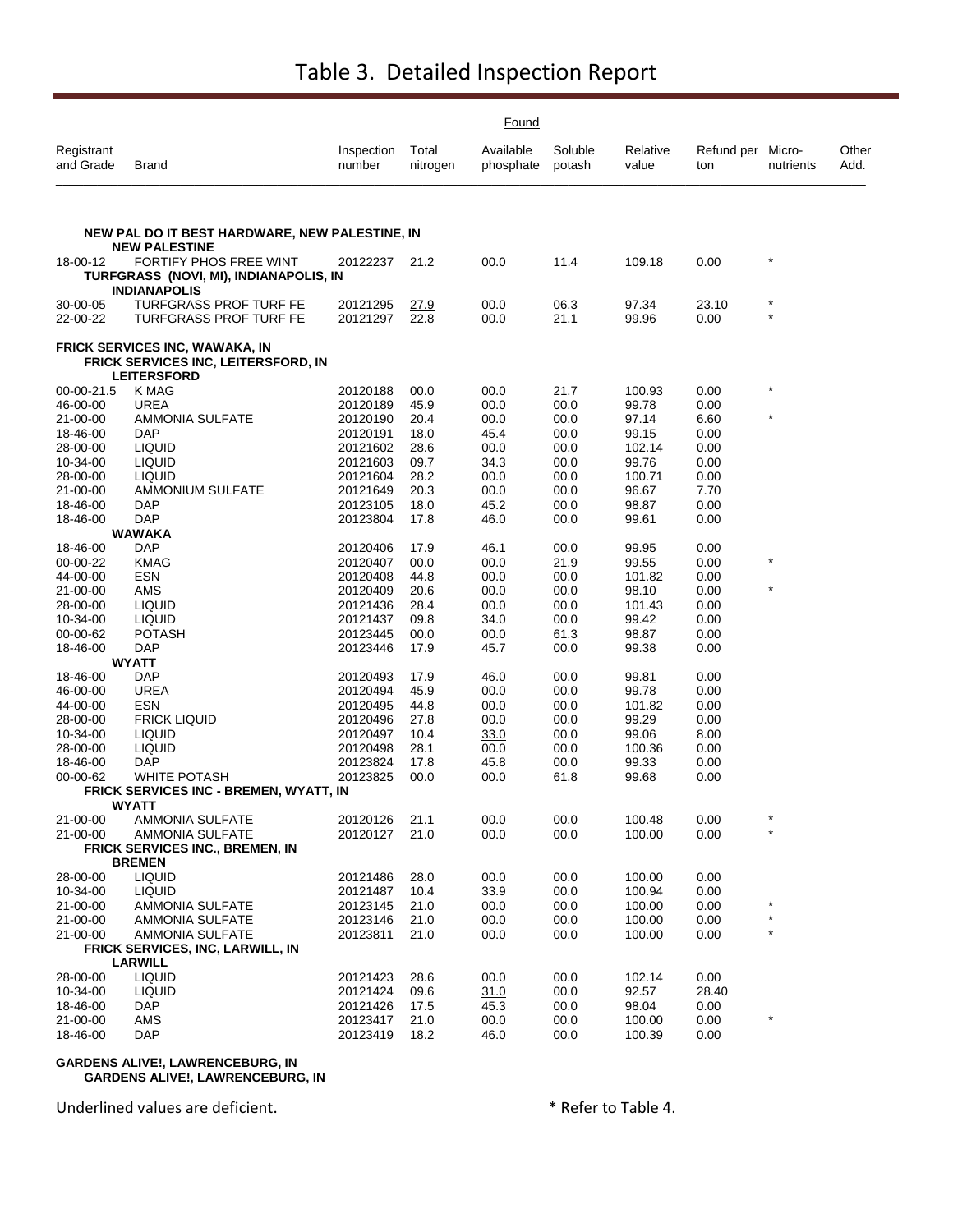|                         |                                                                                                                          |                      |                   | Found                  |                     |                   |                          |           |               |
|-------------------------|--------------------------------------------------------------------------------------------------------------------------|----------------------|-------------------|------------------------|---------------------|-------------------|--------------------------|-----------|---------------|
| Registrant<br>and Grade | Brand                                                                                                                    | Inspection<br>number | Total<br>nitrogen | Available<br>phosphate | Soluble<br>potash   | Relative<br>value | Refund per Micro-<br>ton | nutrients | Other<br>Add. |
|                         |                                                                                                                          |                      |                   |                        |                     |                   |                          |           |               |
| 04-03-01                | <b>LAWRENCEBURG</b><br>VEGETABLES ALIVE ALL N                                                                            | 20120067             | 05.9              | 04.7                   | 01.7                | 153.21            | 0.00                     |           |               |
|                         | <b>GAVILON FERTILIZER LLC, SAVANNAH, GA</b><br>KINGSBURY ELEVATOR, KINGSBURY, IN<br><b>KINGSBURY</b>                     |                      |                   |                        |                     |                   |                          |           |               |
| 00-00-00                | MMREE MICRONUTRIENT SU                                                                                                   | 20120482             | 00.0              | 00.0                   | 00.0                | 0.00              | 0.21                     | $\ast$    |               |
|                         | GENERAL HYDROPONICS, SEBASTOPOL, CA<br>ONE STOP GROW SHOP, INDIANAPOLIS, IN<br><b>INDIANAPOLIS</b>                       |                      |                   |                        |                     |                   |                          |           |               |
| 02-45-28<br>07-04-10    | KOOL BLOOM RIPENING FO<br>FLORA NOVA GROW<br><b>WORMS WAY, BLOOMINGTON, IN</b>                                           | 20122223<br>20122224 | 02.6<br>06.2      | 46.3<br>05.4           | 27.4<br>08.4        | 101.66<br>93.49   | 1.00<br>24.80            | $\star$   |               |
| 10-05-14                | <b>BLOOMINGTON</b><br><b>MAXI GRO PLANT FD</b>                                                                           | 20122197             | 11.8              | 05.8                   | 17.2                | 120.07            | 0.00                     | $\ast$    |               |
|                         | <b>GEO GLOBAL PARTNERS LLC, REDMOND, OR</b><br><b>RURAL KING, JASPER, IN</b>                                             |                      |                   |                        |                     |                   |                          |           |               |
| 10-14-08                | <b>JASPER</b><br>TOTAL POND AQUATIC PL                                                                                   | 20122200             | 09.9              | 14.2                   | 13.6                | 118.71            | 1.03                     |           |               |
|                         | GOOD EARTH HORTICULTURE INC., LANCASTER, NY<br>DAMMANNS LAWN & GARDEN, INDIANAPOLIS, IN<br><b>INDIANAPOLIS</b>           |                      |                   |                        |                     |                   |                          |           |               |
| 04-02-03                | HOFFMAN DEHYDRATED SUP                                                                                                   | 20122177             | 03.6              | 02.1                   | 03.5                | 101.56            | 1.20                     | $\star$   |               |
|                         | <b>GREEN &amp; SONS INC, FARMINGDALE, NJ</b><br>ALSIP HOME & NURSERY, ST JOHN, IN<br><b>ST JOHN</b>                      |                      |                   |                        |                     |                   |                          |           |               |
| 12-18-08                | JONATHAN GREEN NEW SEE                                                                                                   | 20120052             | 12.9              | 15.7                   | 06.7                | 93.96             | 31.40                    | $\ast$    |               |
|                         | GREEN CHARGER FERTILIZER COMPANY, SALEM, VA<br><b>CERES SOLUTIONS LLP, TERRE HAUTE, IN</b><br><b>TERRE HAUTE</b>         |                      |                   |                        |                     |                   |                          |           |               |
| 12-12-12                | BAG BLEND                                                                                                                | 20122469             | 13.2              | 14.9                   | 15.5                | 120.52            | 0.00                     |           |               |
|                         | <b>GREEN CROP SERVICES LLC, WORTHINGTON, IN</b><br><b>GREEN CROP SERVICES LLC, WORTHINGTON, IN</b><br><b>WORTHINGTON</b> |                      |                   |                        |                     |                   |                          |           |               |
| 07-24-04                | LIQUID                                                                                                                   | 20120727             | 08.2              | 24.3                   | 04.4                | 106.34            | 1.94                     |           |               |
|                         | <b>GREEN VALLEY AGRICULTURAL, CALEDONIA, MI</b><br>KINGSBURY ELEVATOR, KINGSBURY, IN<br><b>KINGSBURY</b>                 |                      |                   |                        |                     |                   |                          |           |               |
| 19-19-19<br>12-12-12    | <b>BAGGED BLEND</b><br><b>BAGGED BLEND</b>                                                                               | 20120481<br>20120483 | 17.8<br>09.2      | 17.6<br>10.4           | 21.7<br>13.1        | 100.47<br>90.63   | 24.40<br>43.60           |           |               |
|                         | <b>GREEN-A-LAWN, WOLCOTTVILLE, IN</b><br><b>GREEN-A-LAWN, WOLCOTTVILLE, IN</b><br><b>WOLCOTTVILLE</b>                    |                      |                   |                        |                     |                   |                          |           |               |
| 35-03-05                | <b>VITA GREEN</b>                                                                                                        | 20121440             | 35.2              | 02.8                   | 06.4                | 103.18            | 0.00                     |           |               |
|                         | GREENSTAR PLANT PRODUCTS INC., LANGLEY, BC CAN<br><b>WORMS WAY, BLOOMINGTON, IN</b><br><b>BLOOMINGTON</b>                |                      |                   |                        |                     |                   |                          |           |               |
| 00-50-30                | <b>GROTEK MONSTER BLOOM</b>                                                                                              | 20122190             | 00.0              | 51.0                   | 33.7                | 106.43            | 0.00                     |           |               |
|                         | <b>GRIGG BROTHERS, ALBION, ID</b><br>TENBARGE SEED CO INC, HAUBSTADT, IN                                                 |                      |                   |                        |                     |                   |                          |           |               |
|                         | Underlined values are deficient.                                                                                         |                      |                   |                        | * Refer to Table 4. |                   |                          |           |               |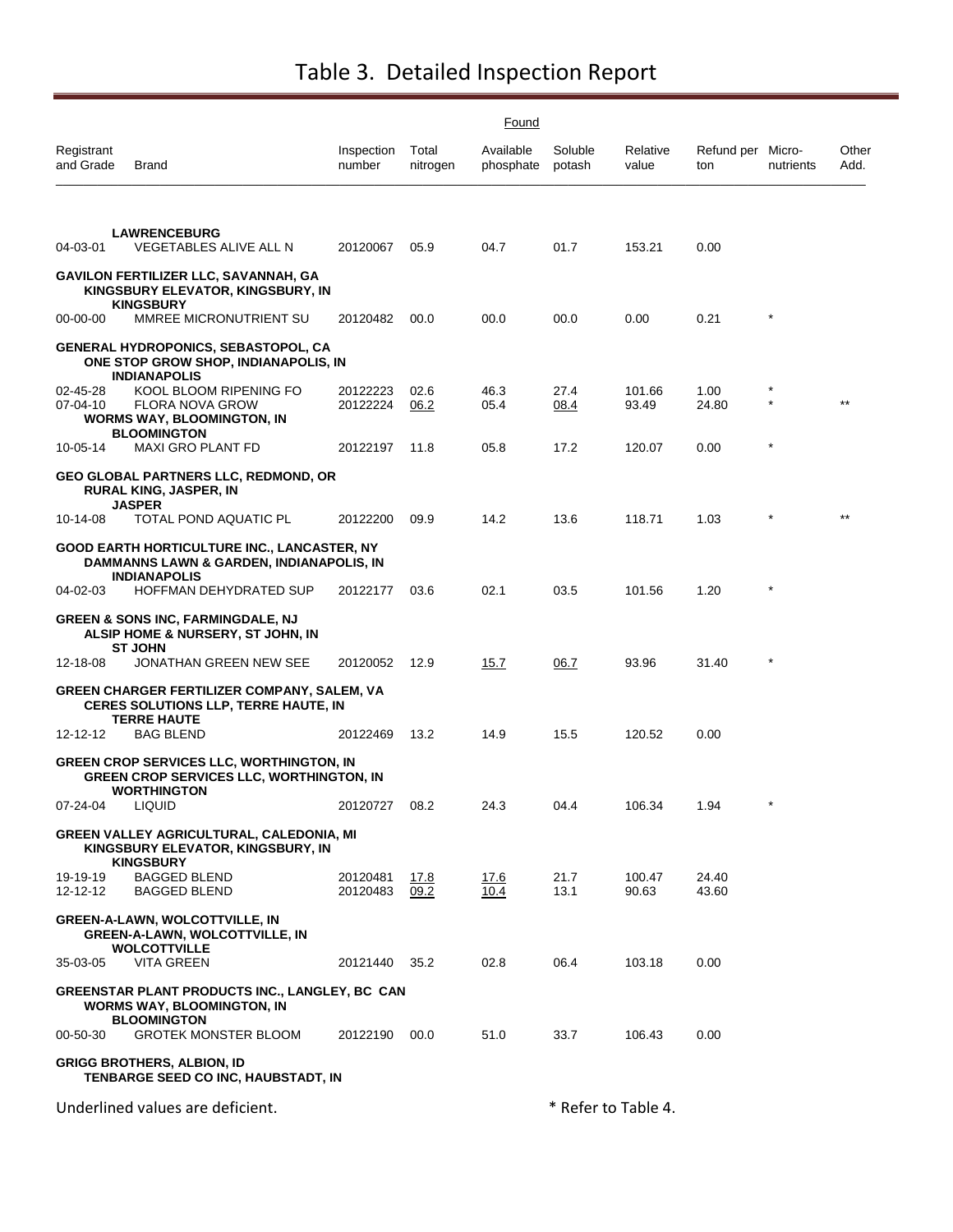|                         |                                                                                                                          |                      |                   | Found                  |                     |                   |                          |            |                 |
|-------------------------|--------------------------------------------------------------------------------------------------------------------------|----------------------|-------------------|------------------------|---------------------|-------------------|--------------------------|------------|-----------------|
| Registrant<br>and Grade | Brand                                                                                                                    | Inspection<br>number | Total<br>nitrogen | Available<br>phosphate | Soluble<br>potash   | Relative<br>value | Refund per Micro-<br>ton | nutrients  | Other<br>Add.   |
|                         |                                                                                                                          |                      |                   |                        |                     |                   |                          |            |                 |
| 13-02-03                | <b>HAUBSTADT</b><br><b>GARYS GREEN ULTRA</b><br>TURFGRASS (NOVI, MI), INDIANAPOLIS, IN                                   | 20120683             | 13.9              | 01.9                   | 03.8                | 109.05            | 0.00                     | $\star$    |                 |
| 16-04-08                | <b>INDIANAPOLIS</b><br><b>GREEN SPEC</b>                                                                                 | 20121299             | 15.1              | 04.5                   | 08.9                | 101.08            | 9.90                     | $^{\star}$ |                 |
|                         | GRO TEC, INC, COVINGTON, GA<br>WALMART, GREENSBURG, IN                                                                   |                      |                   |                        |                     |                   |                          |            |                 |
| 10-10-10                | <b>GREENSBURG</b><br>PRO CARE PREM ALL PURP                                                                              | 20120070             | 10.4              | 10.4                   | 09.5                | 100.90            | 0.00                     |            |                 |
| 12-05-07<br>06-10-10    | <b>INDIANAPOLIS</b><br>PENNINGTON SMART 1 FD<br>EXPERT GARDENER ALL PU                                                   | 20122212<br>20122213 | 12.0<br>06.3      | 04.9<br>08.8           | 07.3<br>09.9        | 100.91<br>97.03   | 0.00<br>9.60             |            |                 |
| 10-20-10                | <b>NEWBURGH</b><br>PENNINGTON SMART 1 FEE<br><b>PORTAGE</b>                                                              | 20122152             | 09.6              | <u> 18.3</u>           | 10.6                | 96.76             | 13.60                    | $\star$    |                 |
| 29-00-04                | EXPERT GARDENER LAWN F                                                                                                   | 20122170             | 33.0              | 00.0                   | 04.8                | 114.48            | 0.00                     |            |                 |
|                         | <b>GROWERS FARM SVC INC, ELIZABETHTOWN, IN</b><br><b>GROWERS FARM SVC INC, ELIZABETHTOWN, IN</b><br><b>ELIZABETHTOWN</b> |                      |                   |                        |                     |                   |                          |            |                 |
| 45-00-00                | UREA                                                                                                                     | 20121254             | 46.1              | 00.0                   | 00.0                | 102.44            | 0.00                     |            |                 |
| 18-46-00                | DAP                                                                                                                      | 20121255             | 18.0              | 46.8                   | 00.0                | 101.13            | 0.00                     |            |                 |
| 44-00-00                | ESN                                                                                                                      | 20121256             | 44.8              | 00.0                   | 00.0                | 101.82            | 0.00                     |            |                 |
| 00-00-60                | <b>POTASH</b>                                                                                                            | 20121257             | 00.0              | 00.0                   | 60.8                | 101.33            | 0.00                     |            |                 |
| 28-00-00                | UAN                                                                                                                      | 20121258             | 27.6              | 00.0                   | 00.0                | 98.57             | 0.00                     |            |                 |
| 10-34-00                | LIQUID FERT                                                                                                              | 20121259             | 10.0              | 33.7                   | 00.0                | 99.37             | 0.00                     |            |                 |
| 18-46-00<br>00-00-60    | DAP<br><b>POTASH</b>                                                                                                     | 20123736<br>20123737 | 17.7<br>00.0      | 45.8<br>00.0           | 00.0<br>61.0        | 99.13<br>101.67   | 0.00<br>0.00             |            |                 |
|                         | <b>GURNEY'S SEED &amp; NURSERY, LAWRENCEBURG, IN</b><br>GARDENS ALIVE!, LAWRENCEBURG, IN<br><b>LAWRENCEBURG</b>          |                      |                   |                        |                     |                   |                          |            |                 |
| 20-10-05                | <b>GURNEYS TIMED FERT TAB</b>                                                                                            | 20120068             | 21.7              | 08.8                   | 06.5                | 106.89            | 12.39                    | $^{\star}$ |                 |
|                         | GUTAPFEL BROTHERS, SUNMAN, IN<br>GUTAPFEL BROTHERS, SUNMAN, IN<br><b>SUNMAN</b>                                          |                      |                   |                        |                     |                   |                          |            |                 |
| 05-20-34                | DRY BLEND                                                                                                                | 20120897             | 05.4              | 20.9                   | 35.9                | 105.51            | 0.00                     |            |                 |
| 46-00-00                | UREA                                                                                                                     | 20120898             | 46.4              | 00.0                   | 00.0                | 100.87            | 0.00                     |            |                 |
| 18-46-00                | DAP                                                                                                                      | 20120899             | 17.6              | 45.9                   | 00.0                | 99.08             | 0.00                     |            |                 |
| 00-00-60                | <b>POTASH</b>                                                                                                            | 20120900             | 00.0              | 00.0                   | 59.1                | 98.50             | 0.00                     |            |                 |
|                         | <b>HABIG GARDEN SHOPS, INDIANAPOLIS, IN</b><br><b>HABIG GARDEN SHOPS, CARMEL, IN</b><br><b>CARMEL</b>                    |                      |                   |                        |                     |                   |                          |            |                 |
| 24-04-08                | HABIG GARDEN SHOPS PRE<br><b>INDIANAPOLIS</b>                                                                            | 20122233             | 27.6              | 04.4                   | 07.4                | 109.79            | 0.00                     | $\star$    | $^{\star\star}$ |
| 08-12-24                | <b>HABIG FALL &amp; SPRING</b>                                                                                           | 20120079             | 09.3              | 11.4                   | 24.8                | 104.13            | 0.00                     | *          |                 |
|                         | <b>HAINING FARM SERVICE, CEDAR GROVE, IN</b><br>HAINING FARM SERVICE, CEDAR GROVE, IN<br><b>CEDAR GROVE</b>              |                      |                   |                        |                     |                   |                          |            |                 |
| 18-46-00                | DAP                                                                                                                      | 20120791             | 17.3              | 45.4                   | 00.0                | 97.79             | 12.50                    |            |                 |
|                         | HAMMELMAN NITRATE INC, EDWARDSPORT, IN<br>HAMMELMAN NITRATE INC, EDWARDSPORT, IN<br><b>EDWARDSPORT</b>                   |                      |                   |                        |                     |                   |                          |            |                 |
| 10-34-00<br>28-00-00    | <b>LIQUID STARTER</b><br>UAN                                                                                             | 20120678<br>20120679 | 10.2<br>28.3      | 33.6<br>00.0           | 00.0<br>00.0        | 99.74<br>101.07   | 0.00<br>0.00             |            |                 |
|                         | Underlined values are deficient.                                                                                         |                      |                   |                        | * Refer to Table 4. |                   |                          |            |                 |
|                         |                                                                                                                          |                      |                   |                        |                     |                   |                          |            |                 |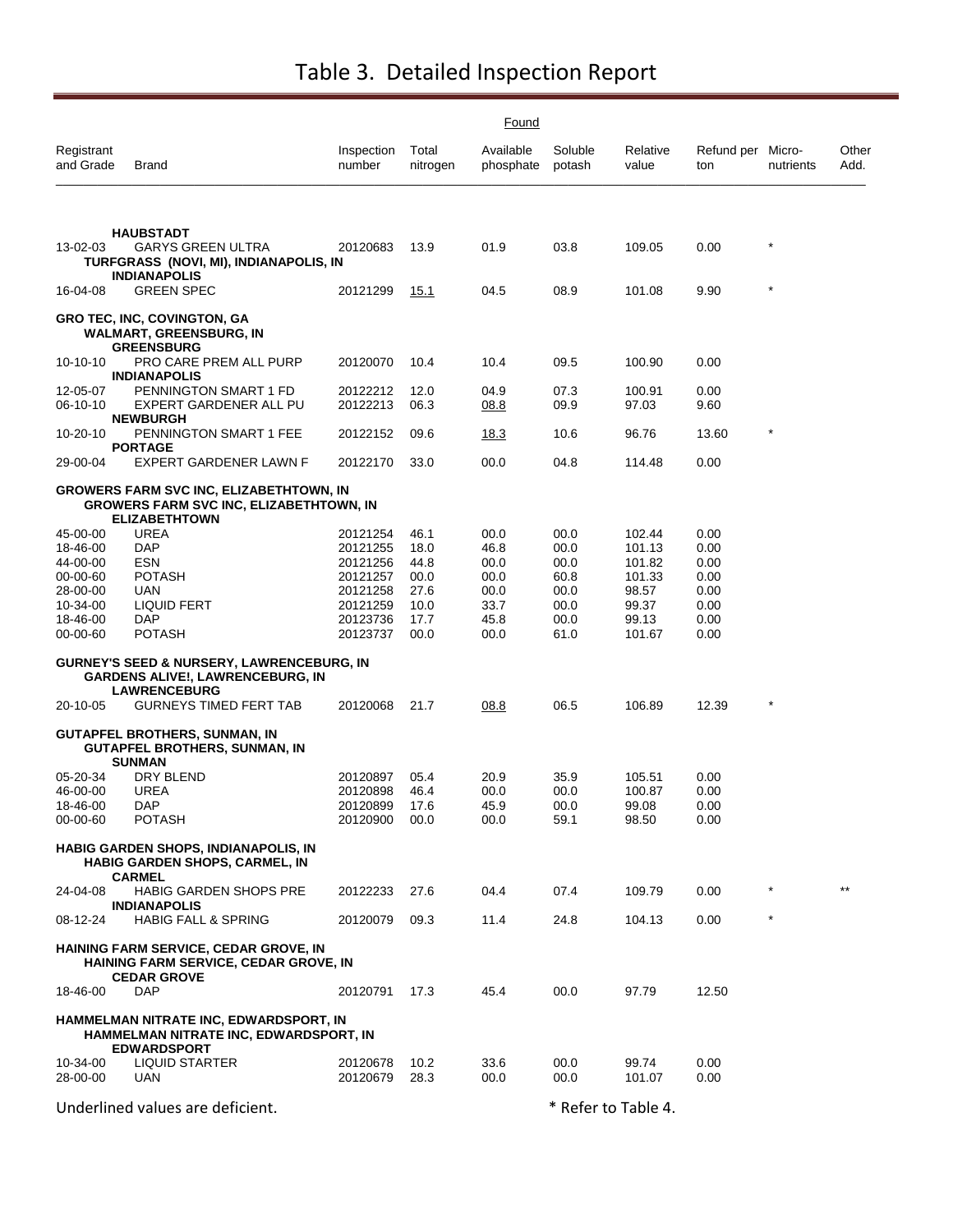|                            |                                                                                               |                      |                   | Found                  |                   |                   |                          |           |               |
|----------------------------|-----------------------------------------------------------------------------------------------|----------------------|-------------------|------------------------|-------------------|-------------------|--------------------------|-----------|---------------|
| Registrant<br>and Grade    | <b>Brand</b>                                                                                  | Inspection<br>number | Total<br>nitrogen | Available<br>phosphate | Soluble<br>potash | Relative<br>value | Refund per Micro-<br>ton | nutrients | Other<br>Add. |
|                            |                                                                                               |                      |                   |                        |                   |                   |                          |           |               |
| 28-00-00                   | <b>UAN</b>                                                                                    | 20120680             | 27.9              | 00.0                   | 00.0              | 99.64             | 0.00                     |           |               |
| 28-00-00                   | <b>UAN</b>                                                                                    | 20120681             | 27.8              | 00.0                   | 00.0              | 99.29             | 0.00                     |           |               |
| 28-00-00<br>28-00-00       | <b>UAN</b><br>UAN                                                                             | 20123239<br>20123240 | 28.3<br>27.9      | 00.0<br>00.0           | 00.0<br>00.0      | 101.07<br>99.64   | 0.00<br>0.00             |           |               |
| 28-00-00                   | <b>UAN</b>                                                                                    | 20123241             | 28.3              | 00.0                   | 00.0              | 101.07            | 0.00                     |           |               |
|                            | HARTLEY GRAIN CO, INC, ELWOOD, IN<br>HARTLEY GRAIN CO, INC, ELWOOD, IN                        |                      |                   |                        |                   |                   |                          |           |               |
| 28-00-00                   | <b>ELWOOD</b><br><b>LIQUID FERT</b>                                                           | 20121168             | 27.8              | 00.0                   | 00.0              | 99.29             | 0.00                     |           |               |
| 11-52-00                   | <b>MAP</b>                                                                                    | 20121169             | 11.0              | 51.1                   | 00.0              | 98.66             | 0.00                     |           |               |
| 00-00-60                   | <b>POTASH</b>                                                                                 | 20121170             | 00.0              | 00.0                   | 61.6              | 102.67            | 0.00                     |           |               |
| 11-52-00                   | <b>MAP</b>                                                                                    | 20122059             | 10.7              | 51.3                   | 00.0              | 98.34             | 0.00                     |           |               |
| 00-00-60                   | <b>POTASH</b>                                                                                 | 20122060             | 00.0              | 00.0                   | 60.9              | 101.50            | 0.00                     |           |               |
|                            | HARVEST LAND COOP INC, RICHMOND, IN<br>HARVEST LAND COOP, NEW CASTLE, IN<br><b>NEW CASTLE</b> |                      |                   |                        |                   |                   |                          |           |               |
| 10-34-00                   | <b>LIQUID FERT</b><br><b>FOUNTAINTOWN</b>                                                     | 20121110             | 10.1              | 34.0                   | 00.0              | 100.29            | 0.00                     |           |               |
| 11-52-00                   | <b>MAP</b>                                                                                    | 20120849             | 11.5              | 51.8                   | 00.0              | 100.73            | 0.00                     |           |               |
| 46-00-00                   | <b>UREA</b>                                                                                   | 20120850             | 46.2              | 00.0                   | 00.0              | 100.43            | 0.00                     |           |               |
| 00-00-60                   | <b>POTASH</b>                                                                                 | 20120851             | 00.0              | 00.0                   | 61.2              | 102.00            | 0.00                     | $\star$   |               |
| 21-00-00<br>11-52-00       | AMS<br><b>MAP</b>                                                                             | 20120852<br>20122557 | 21.1<br>11.2      | 00.0<br>51.9           | 00.0              | 100.48<br>100.26  | 0.00<br>0.00             |           |               |
| 12-40-00                   | MESZ                                                                                          | 20122559             | 11.9              | 39.3                   | 00.0<br>00.0      | 98.52             | 0.00                     | $\star$   |               |
| 00-00-60                   | POTASH`                                                                                       | 20122560             | 00.0              | 00.0                   | 60.7              | 101.17            | 0.00                     |           |               |
| 21-00-00                   | AMS                                                                                           | 20122561             | 19.3              | 00.0                   | 00.0              | 91.90             | 28.90                    | $\star$   |               |
|                            | <b>HAGERSTOWN</b>                                                                             |                      |                   |                        |                   |                   |                          |           |               |
| 11-52-00<br>00-00-60       | <b>MAP</b><br><b>POTASH</b>                                                                   | 20120321<br>20120322 | 11.2<br>00.0      | 51.8<br>00.0           | 00.0<br>60.3      | 100.11<br>100.50  | 0.00<br>0.00             |           |               |
| 46-00-00                   | <b>UREA</b>                                                                                   | 20120323             | 46.2              | 00.0                   | 00.0              | 100.43            | 0.00                     |           |               |
| 00-00-60                   | <b>POTASH</b>                                                                                 | 20122078             | 00.0              | 00.0                   | 60.3              | 100.50            | 0.00                     |           |               |
| 11-52-00                   | <b>MAP</b>                                                                                    | 20122079             | 11.2              | 51.4                   | 00.0              | 99.52             | 0.00                     |           |               |
|                            | <b>LYNN</b>                                                                                   |                      |                   |                        |                   |                   |                          |           |               |
| 11-52-00                   | <b>MAP</b>                                                                                    | 20120329             | 11.2              | 51.3                   | 00.0              | 99.37             | 0.00                     |           |               |
| 00-00-60<br>21-00-00       | <b>POTASH</b><br>AMS                                                                          | 20120330<br>20120331 | 00.0<br>20.9      | 00.0<br>00.0           | 60.0<br>00.0      | 100.00<br>99.52   | 0.00<br>0.00             |           |               |
| 10-34-00                   | <b>LIQUID FERT</b>                                                                            | 20121190             | 10.5              | 33.8                   | 00.0              | 101.02            | 0.00                     |           |               |
| 28-00-00                   | <b>LIQUID FERT</b>                                                                            | 20121191             | 28.2              | 00.0                   | 00.0              | 100.71            | 0.00                     |           |               |
| 28-00-00                   | <b>LIQUID FERT</b>                                                                            | 20121192             | 28.4              | 00.0                   | 00.0              | 101.43            | 0.00                     |           |               |
| 18-46-00                   | DAP                                                                                           | 20122066             | 17.9              | 46.0                   | 00.0              | 99.81             | 0.00                     |           |               |
| 11-52-00                   | <b>MAP</b>                                                                                    | 20122067             | 11.1              | 52.1                   | 00.0              | 100.35            | 0.00                     |           |               |
| 00-00-60<br>$21 - 00 - 00$ | <b>POTASH</b><br>AMS                                                                          | 20122068<br>20122069 | 00.0<br>21.2      | 00.0<br>00.0           | 61.0<br>00.0      | 101.67<br>100.95  | 0.00<br>0.00             |           |               |
|                            | <b>NEW CASTLE</b>                                                                             |                      |                   |                        |                   |                   |                          |           |               |
| 00-00-60                   | <b>POTASH</b>                                                                                 | 20121108             | 00.0              | 00.0                   | 60.7              | 101.17            | 0.00                     |           |               |
| 10-34-00                   | <b>LIQUID FERT</b>                                                                            | 20121109             | 10.0              | 34.0                   | 00.0              | 100.00            | 0.00                     |           |               |
| 28-00-00                   | LIQUID FERT                                                                                   | 20121111             | 28.2              | 00.0                   | 00.0              | 100.71            | 0.00                     |           |               |
| 28-00-00                   | <b>LIQUID FERT</b>                                                                            | 20121112             | 27.4              | 00.0                   | 00.0              | 97.86             | 6.60                     |           |               |
| 11-52-00<br>21-00-00       | <b>MAP</b>                                                                                    | 20122056             | 11.2              | 51.6                   | 00.0              | 99.81             | 0.00                     | $\ast$    |               |
| 00-00-60                   | AMS<br><b>POTASH</b>                                                                          | 20122057<br>20122058 | 21.0<br>00.0      | 00.0<br>00.0           | 00.0<br>60.8      | 100.00<br>101.33  | 0.00<br>0.00             |           |               |
|                            | <b>RUSHVILLE</b>                                                                              |                      |                   |                        |                   |                   |                          |           |               |
| 11-52-00                   | <b>MAP</b>                                                                                    | 20120813             | 11.3              | 51.6                   | 00.0              | 100.02            | 0.00                     |           |               |
| 00-00-60                   | <b>POTASH</b>                                                                                 | 20120814             | 00.0              | 00.0                   | 61.4              | 102.33            | 0.00                     |           |               |
| 18-46-00                   | DAP                                                                                           | 20120815             | 17.8              | 45.6                   | 00.0              | 99.05             | 0.00                     |           |               |
| 28-00-00                   | UAN                                                                                           | 20121984             | 27.6              | 00.0                   | 00.0              | 98.57             | 0.00                     |           |               |
| 10-34-00<br>11-52-00       | <b>LIQUID FERT</b><br><b>MAP</b>                                                              | 20121985<br>20122533 | 09.8<br>11.1      | 34.1<br>52.0           | 00.0<br>00.0      | 99.63<br>100.20   | 0.00<br>0.00             |           |               |
|                            |                                                                                               |                      |                   |                        |                   |                   |                          |           |               |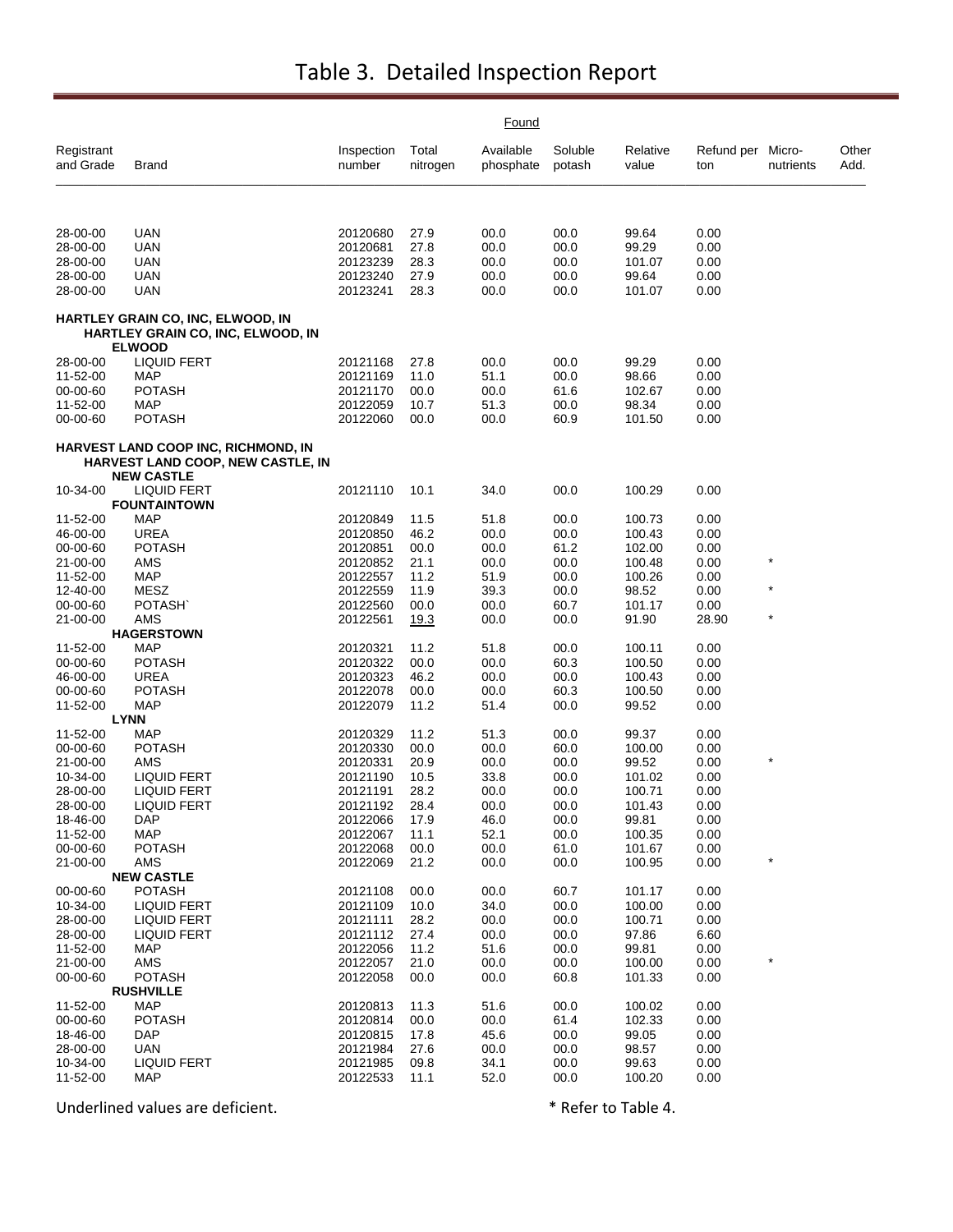|                         |                                                         |                      |                   | <u>Found</u>           |                   |                   |                   |                     |               |
|-------------------------|---------------------------------------------------------|----------------------|-------------------|------------------------|-------------------|-------------------|-------------------|---------------------|---------------|
| Registrant<br>and Grade | Brand                                                   | Inspection<br>number | Total<br>nitrogen | Available<br>phosphate | Soluble<br>potash | Relative<br>value | Refund per<br>ton | Micro-<br>nutrients | Other<br>Add. |
|                         |                                                         |                      |                   |                        |                   |                   |                   |                     |               |
| 11-52-00                | <b>MAP</b>                                              | 20122534             | 11.1              | 52.0                   | 00.0              | 100.20            | 0.00              |                     |               |
| 00-00-60                | <b>POTASH</b>                                           | 20122535             | 00.0              | 00.0                   | 60.1              | 100.17            | 0.00              |                     |               |
| 11-52-00                | <b>WINCHESTER</b><br><b>MAP</b>                         | 20120332             | 11.1              | 51.6                   | 00.0              | 99.61             | 0.00              |                     |               |
| 00-00-60                | <b>POTASH</b>                                           | 20120333             | 00.0              | 00.0                   | 60.5              | 100.83            | 0.00              |                     |               |
| 46-00-00                | <b>UREA</b>                                             | 20120334             | 46.0              | 00.0                   | 00.0              | 100.00            | 0.00              |                     |               |
| 28-00-00                | <b>LIQUID FERT</b>                                      | 20121153             | 28.1              | 00.0                   | 00.0              | 100.36            | 0.00              |                     |               |
| 28-00-00<br>10-34-00    | <b>LIQUID FERT</b><br><b>LIQUID FERT</b>                | 20121154<br>20121155 | 28.0<br>10.0      | 00.0<br>33.9           | 00.0<br>00.0      | 100.00<br>99.79   | 0.00<br>0.00      |                     |               |
| 00-00-60                | <b>POTASH</b>                                           | 20121913             | 00.0              | 00.0                   | 59.6              | 99.33             | 0.00              |                     |               |
| 11-52-00                | <b>MAP</b>                                              | 20121914             | 11.3              | 51.4                   | 00.0              | 99.72             | 0.00              |                     |               |
| 18-46-00                | <b>DAP</b>                                              | 20121915             | 17.7              | 45.6                   | 00.0              | 98.85             | 0.00              |                     |               |
| 11-52-00                | <b>MAP</b>                                              | 20122101             | 11.6              | 52.6                   | 00.0              | 102.12            | 0.00              |                     |               |
| 18-46-00                | <b>DAP</b><br>HARVEST LAND COOP - LOSANTVILLE, LYNN, IN | 20122102             | 17.7              | 46.2                   | 00.0              | 99.70             | 0.00              |                     |               |
|                         | <b>LYNN</b>                                             |                      |                   |                        |                   |                   |                   |                     |               |
| 11-52-00                | <b>MAP</b>                                              | 20121122             | 11.3              | 51.7                   | 00.0              | 100.17            | 0.00              |                     |               |
| 00-00-60                | <b>POTASH</b>                                           | 20121123             | 00.0              | 00.0                   | 60.3              | 100.50            | 0.00              |                     |               |
| 10-34-00                | <b>LIQUID FERT</b>                                      | 20121124             | 10.1              | 33.5                   | 00.0              | 99.24             | 0.00              |                     |               |
| 28-00-00                | <b>LIQUID FERT</b>                                      | 20121125             | 28.2              | 00.0                   | 00.0              | 100.71            | 0.00              |                     |               |
| 28-00-00<br>11-52-00    | <b>LIQUID FERT</b><br><b>MAP</b>                        | 20121126<br>20122095 | 27.7<br>11.2      | 00.0<br>51.7           | 00.0<br>00.0      | 98.93<br>99.96    | 0.00<br>0.00      |                     |               |
| 00-00-60                | <b>POTASH</b>                                           | 20122096             | 00.0              | 00.0                   | 60.5              | 100.83            | 0.00              |                     |               |
| 11-52-00                | <b>MAP</b>                                              | 20122097             | 11.7              | 52.8                   | 00.0              | 102.63            | 0.00              |                     |               |
|                         | HARVESTLAND COOP, BRYANT, IN                            |                      |                   |                        |                   |                   |                   |                     |               |
|                         | <b>BRYANT</b>                                           |                      |                   |                        |                   |                   |                   |                     |               |
| 28-00-00                | <b>LIQUID FERT</b><br><b>ANDERSON</b>                   | 20120772             | 28.4              | 00.0                   | 00.0              | 101.43            | 0.00              |                     |               |
| 10-34-00                | <b>LIQUID FERT</b>                                      | 20120337             | 10.1              | 33.8                   | 00.0              | 99.87             | 0.00              |                     |               |
| 28-00-00                | <b>LIQUID FERT</b>                                      | 20120338             | 28.0              | 00.0                   | 00.0              | 100.00            | 0.00              |                     |               |
| 20-11-00                | <b>LIQUID FERT</b>                                      | 20120339             | 20.0              | 11.6                   | 00.0              | 101.56            | 0.00              |                     |               |
|                         | <b>BRYANT</b>                                           |                      |                   |                        |                   |                   |                   |                     |               |
| 11-52-00<br>18-46-00    | <b>MAP</b><br><b>DAP</b>                                | 20120253<br>20120254 | 11.5<br>18.5      | 51.6<br>46.3           | 00.0<br>00.0      | 100.43<br>101.40  | 0.00<br>0.00      |                     |               |
| 21-00-00                | AMS                                                     | 20120255             | 21.3              | 00.0                   | 00.0              | 101.43            | 0.00              |                     |               |
| 00-00-60                | <b>POTASH</b>                                           | 20120256             | 00.0              | 00.0                   | 61.3              | 102.17            | 0.00              |                     |               |
| 28-00-00                | LIQUID FERT                                             | 20120351             | 28.2              | 00.0                   | 00.0              | 100.71            | 0.00              |                     |               |
| 28-00-00                | <b>LIQUID FERT</b>                                      | 20120352             | 28.0              | 00.0                   | 00.0              | 100.00            | 0.00              |                     |               |
| 28-00-00                | LIQUID FERT                                             | 20120353             | 28.3              | 00.0                   | 00.0              | 101.07            | 0.00              |                     |               |
| 10-34-00<br>10-34-00    | <b>LIQUID FERT</b><br><b>LIQUID FERT</b>                | 20120354<br>20120355 | 10.2<br>10.1      | 34.4<br>34.4           | 00.0<br>00.0      | 101.41<br>101.13  | 0.00<br>0.00      |                     |               |
| 28-00-00                | LIQUID FERT                                             | 20120771             | 28.4              | 00.0                   | 00.0              | 101.43            | 0.00              |                     |               |
| 28-00-00                | <b>LIQUID FERT</b>                                      | 20120773             | 27.9              | 00.0                   | 00.0              | 99.64             | 0.00              |                     |               |
| 11-52-00                | <b>MAP</b>                                              | 20121909             | 11.4              | 51.7                   | 00.0              | 100.37            | 0.00              |                     |               |
| 18-46-00                | DAP.                                                    | 20121910             | 17.7              | 45.6                   | 00.0              | 98.85             | 0.00              |                     |               |
| 21-00-00                | AMS                                                     | 20121911             | 21.1              | 00.0                   | 00.0              | 100.48<br>100.00  | 0.00              |                     |               |
| 00-00-60                | <b>POTASH</b><br><b>ALEXANDRIA</b>                      | 20121912             | 00.0              | 00.0                   | 60.0              |                   | 0.00              |                     |               |
| 10-34-00                | LIQUID FERT                                             | 20120388             | 10.3              | 33.7                   | 00.0              | 100.24            | 0.00              |                     |               |
| 28-00-00                | <b>LIQUID FERT</b>                                      | 20120389             | 27.6              | 00.0                   | 00.0              | 98.57             | 0.00              |                     |               |
| 28-00-00                | <b>LIQUID FERT</b>                                      | 20120390             | 28.0              | 00.0                   | 00.0              | 100.00            | 0.00              |                     |               |
|                         | <b>DUNREITH</b>                                         |                      |                   |                        |                   |                   |                   |                     |               |
| 21-00-00<br>11-52-00    | AMS<br><b>MAP</b>                                       | 20120314<br>20120315 | 21.1<br>11.3      | 00.0<br>51.4           | 00.0<br>00.0      | 100.48<br>99.72   | 0.00<br>0.00      |                     |               |
| 00-00-60                | <b>POTASH</b>                                           | 20120316             | 00.0              | 00.0                   | 61.4              | 102.33            | 0.00              |                     |               |
| 46-00-00                | <b>UREA</b>                                             | 20120317             | 46.2              | 00.0                   | 00.0              | 100.43            | 0.00              |                     |               |
| 28-00-00                | <b>LIQUID FERT</b>                                      | 20120380             | 28.2              | 00.0                   | 00.0              | 100.71            | 0.00              |                     |               |
| 28-00-00                | LIQUID FERT                                             | 20120383             | 28.3              | 00.0                   | 00.0              | 101.07            | 0.00              |                     |               |
| 10-34-00                | LIQUID FERT                                             | 20120384             | 11.0              | 32.4                   | 00.0              | 99.53             | 12.80             |                     |               |
| 12-40-00                | MICRO ESSENTIALS SZ                                     | 20121939             | 12.0              | 39.3                   | 00.0              | 98.76             | 0.00              | $\star$             |               |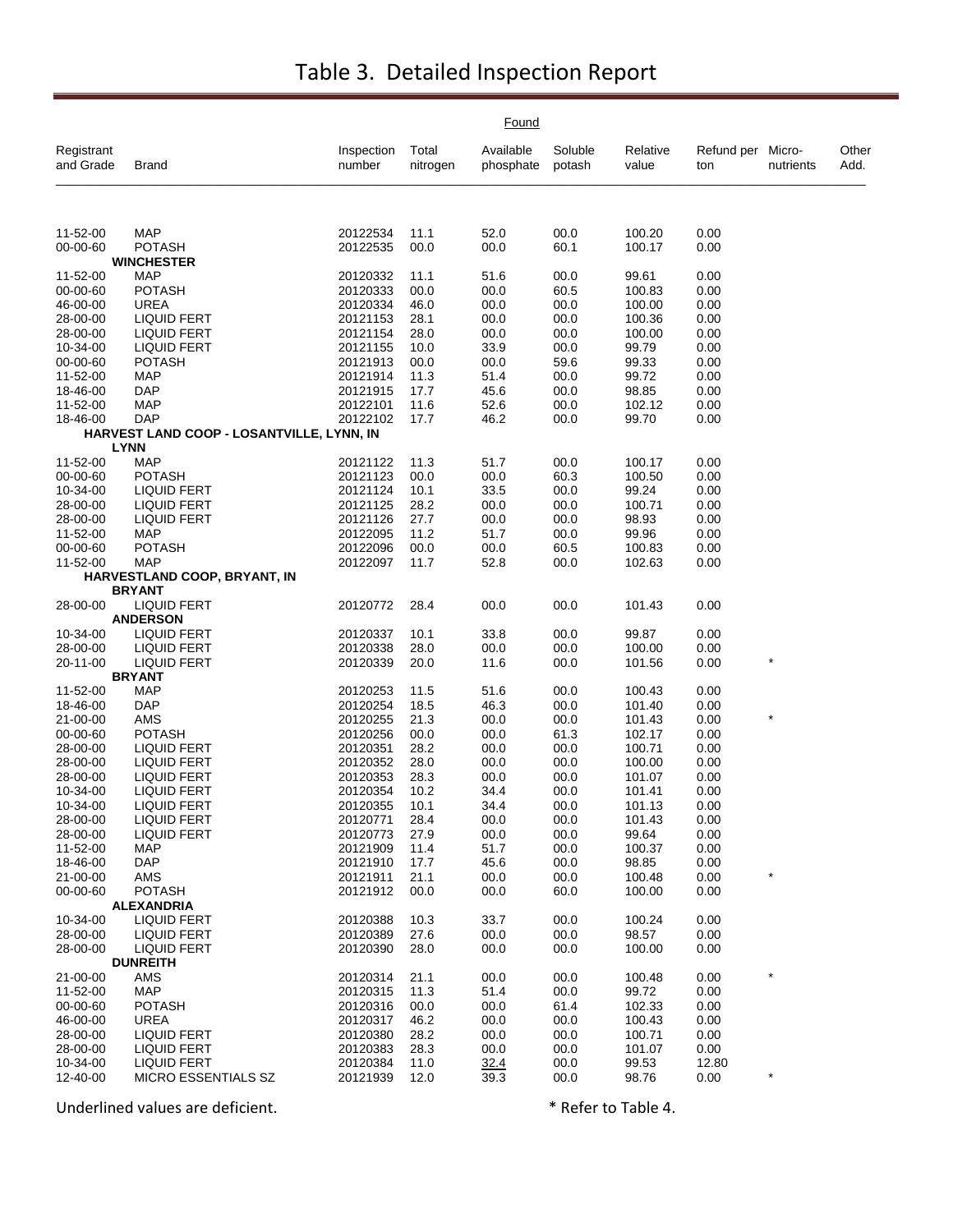|                         |                                                          |                                         | Found             |                        |                   |                   |                          |            |               |
|-------------------------|----------------------------------------------------------|-----------------------------------------|-------------------|------------------------|-------------------|-------------------|--------------------------|------------|---------------|
| Registrant<br>and Grade | Brand                                                    | Inspection<br>number                    | Total<br>nitrogen | Available<br>phosphate | Soluble<br>potash | Relative<br>value | Refund per Micro-<br>ton | nutrients  | Other<br>Add. |
|                         |                                                          |                                         |                   |                        |                   |                   |                          |            |               |
| 00-00-60<br>11-52-00    | <b>POTASH</b><br><b>MAP</b>                              | 20121940<br>20121941                    | 00.0<br>11.2      | 00.0<br>51.9           | 60.5<br>00.0      | 100.83<br>100.26  | 0.00<br>0.00             |            |               |
|                         | <b>ALEXANDRIA</b>                                        |                                         |                   |                        |                   |                   |                          |            |               |
| 11-52-00                | <b>MAP</b>                                               | 20121916                                | 11.5              | 52.4                   | 00.0              | 101.62            | 0.00                     |            |               |
| 11-52-00                | <b>MAP</b>                                               | 20121917                                | 11.4              | 52.5                   | 00.0              | 101.56            | 0.00                     |            |               |
| 00-00-60                | <b>POTASH</b><br><b>FOUNTAINTOWN</b>                     | 20121918                                | 00.0              | 00.0                   | 60.3              | 100.50            | 0.00                     |            |               |
| 28-00-00                | UAN                                                      | 20121960                                | 28.5              | 00.0                   | 00.0              | 101.79            | 0.00                     |            |               |
| 28-00-00                | <b>UAN</b>                                               | 20121961                                | 28.4              | 00.0                   | 00.0              | 101.43            | 0.00                     |            |               |
| 28-00-00                | <b>UAN</b>                                               | 20121962                                | 27.4              | 00.0                   | 00.0              | 97.86             | 6.60                     |            |               |
| 12-00-00                | <b>THIOSULFATE</b>                                       | 20121963                                | 12.1              | 00.0                   | 00.0              | 100.83            | 6.00                     |            |               |
| 10-34-00                | <b>LIQUID FERT</b><br><b>OAKVILLE</b>                    | 20121964                                | 09.9              | 33.7                   | 00.0              | 99.08             | 0.00                     |            |               |
| 10-34-00                | <b>LIQUID FERT</b>                                       | 20120381                                | 10.2              | 34.2                   | 00.0              | 100.99            | 0.00                     |            |               |
| 28-00-00                | LIQUID FERT                                              | 20120382                                | 28.3              | 00.0                   | 00.0              | 101.07            | 0.00                     |            |               |
|                         | <b>WILKINSON</b>                                         |                                         |                   |                        |                   |                   |                          |            |               |
| 28-00-00                | LIQUID FERT                                              | 20120373                                | 28.3              | 00.0                   | 00.0              | 101.07            | 0.00                     |            |               |
| 28-00-00<br>10-34-00    | LIQUID FERT<br><b>LIQUID FERT</b>                        | 20120374<br>20120375                    | 28.2<br>10.1      | 00.0<br>33.9           | 00.0<br>00.0      | 100.71<br>100.08  | 0.00<br>0.00             |            |               |
| 10-34-00                | <b>LIQUID FERT</b>                                       | 20120376                                | 10.0              | 34.1                   | 00.0              | 100.21            | 0.00                     |            |               |
|                         | HARVESTLAND COOP INC., DECATUR, IN                       |                                         |                   |                        |                   |                   |                          |            |               |
|                         | <b>DECATUR</b>                                           |                                         |                   |                        |                   |                   |                          |            |               |
| 10-34-00                | <b>LIQUID</b>                                            | 20121356                                | 09.9              | 33.9                   | 00.0              | 99.50             | 0.00                     |            |               |
| 28-00-00<br>11-52-00    | <b>LIQUID</b><br><b>MAP</b>                              | 20121357<br>20121358                    | 28.0<br>11.1      | 00.0<br>51.7           | 00.0<br>00.0      | 100.00<br>99.76   | 0.00<br>0.00             |            |               |
| 18-46-00                | <b>DAP</b>                                               | 20121359                                | 18.1              | 46.1                   | 00.0              | 100.34            | 0.00                     |            |               |
| 21-00-00                | AMS                                                      | 20123362                                | 21.0              | 00.0                   | 00.0              | 100.00            | 0.00                     | $\ast$     |               |
| 11-52-00                | <b>MAP</b>                                               | 20123363                                | 11.4              | 52.5                   | 00.0              | 101.56            | 0.00                     |            |               |
| 18-46-00                | <b>DAP</b>                                               | 20123364                                | 17.6              | 45.9                   | 00.0              | 99.08             | 0.00                     |            |               |
| 28-00-00                | <b>DECATUR</b><br><b>LIQUID</b>                          | 20120428                                | 28.1              | 00.0                   | 00.0              | 100.36            | 0.00                     |            |               |
| 18-46-00                | <b>DAP</b>                                               | 20120429                                | 17.8              | 45.6                   | 00.0              | 99.05             | 0.00                     |            |               |
| 21-00-00                | AMS                                                      | 20120430                                | 21.1              | 00.0                   | 00.0              | 100.48            | 0.00                     | *          |               |
| 11-52-00                | <b>MAP</b>                                               | 20120431                                | 11.2              | 51.3                   | 00.0              | 99.37             | 0.00                     |            |               |
| 21-00-00                | AMS                                                      | 20123365                                | 21.0              | 00.0                   | 00.0              | 100.00            | 0.00                     |            |               |
| 18-46-00                | <b>DAP</b>                                               | 20123366                                | 17.0              | 44.8                   | 00.0              | 96.36             | 20.60                    |            |               |
|                         | <b>ALEXANDRIA</b>                                        | HARVESTLAND COOP-ELWOOD, ALEXANDRIA, IN |                   |                        |                   |                   |                          |            |               |
| 00-00-60                | <b>POTASH</b>                                            | 20120288                                | 00.0              | 00.0                   | 60.4              | 100.67            | 0.00                     |            |               |
| 21-00-00                | AMS                                                      | 20120289                                | 21.0              | 00.0                   | 00.0              | 100.00            | 0.00                     | $^{\star}$ |               |
| 11-52-00                | <b>MAP</b>                                               | 20120290                                | 11.2              | 51.8                   | 00.0              | 100.11            | 0.00                     |            |               |
|                         | HARVESTLAND COOP., NOBLESVILLE, IN<br><b>NOBLESVILLE</b> |                                         |                   |                        |                   |                   |                          |            |               |
| 11-52-00                | <b>MAP</b>                                               | 20120261                                | 09.7              | 44.3                   | 00.0              | 85.87             | 75.90                    |            |               |
| 00-00-60                | <b>POTASH</b>                                            | 20120262                                | 00.0              | 00.0                   | 60.6              | 101.00            | 0.00                     |            |               |
| 18-46-00                | DAP                                                      | 20120263                                | 18.4              | 45.9                   | 00.0              | 100.64            | 0.00                     |            |               |
| 11-52-00                | <b>MAP</b>                                               | 20120264                                | 11.4              | 51.1                   | 00.0              | 99.48             | 0.00                     |            |               |
| 28-00-00<br>28-00-00    | <b>LIQUID FERT</b><br><b>LIQUID FERT</b>                 | 20120368<br>20120369                    | 28.0<br>28.2      | 00.0<br>00.0           | 00.0<br>00.0      | 100.00<br>100.71  | 0.00<br>0.00             |            |               |
| 28-00-00                | LIQUID FERT                                              | 20120370                                | 28.2              | 00.0                   | 00.0              | 100.71            | 0.00                     |            |               |
| 10-34-00                | <b>LIQUID FERT</b>                                       | 20120371                                | 10.5              | 32.9                   | 00.0              | 99.14             | 8.80                     |            |               |
| 18-16-00                | <b>LIQUID FERT</b>                                       | 20120372                                | 18.1              | 15.4                   | 00.0              | 98.87             | 0.00                     |            |               |
| 11-52-00                | <b>MAP</b>                                               | 20120799                                | 11.4              | 52.2                   | 00.0              | 101.12            | 0.00                     |            |               |
| 00-00-60                | <b>POTASH</b>                                            | 20120800                                | 00.0              | 00.0                   | 61.2              | 102.00            | 0.00                     |            |               |
| 18-46-00<br>11-52-00    | DAP<br><b>MAP</b>                                        | 20121901<br>20121902                    | 17.9<br>11.4      | 45.6<br>51.9           | 00.0<br>00.0      | 99.24<br>100.67   | 0.00<br>0.00             |            |               |
|                         | <b>LAPEL</b>                                             |                                         |                   |                        |                   |                   |                          |            |               |
| 11-52-00                | <b>MAP</b>                                               | 20120257                                | 11.4              | 51.3                   | 00.0              | 99.78             | 0.00                     |            |               |
| 18-46-00                | <b>DAP</b>                                               | 20120258                                | 18.1              | 45.1                   | 00.0              | 98.92             | 0.00                     |            |               |
| 46-00-00                | <b>UREA</b>                                              | 20120259                                | 46.4              | 00.0                   | 00.0              | 100.87            | 0.00                     |            |               |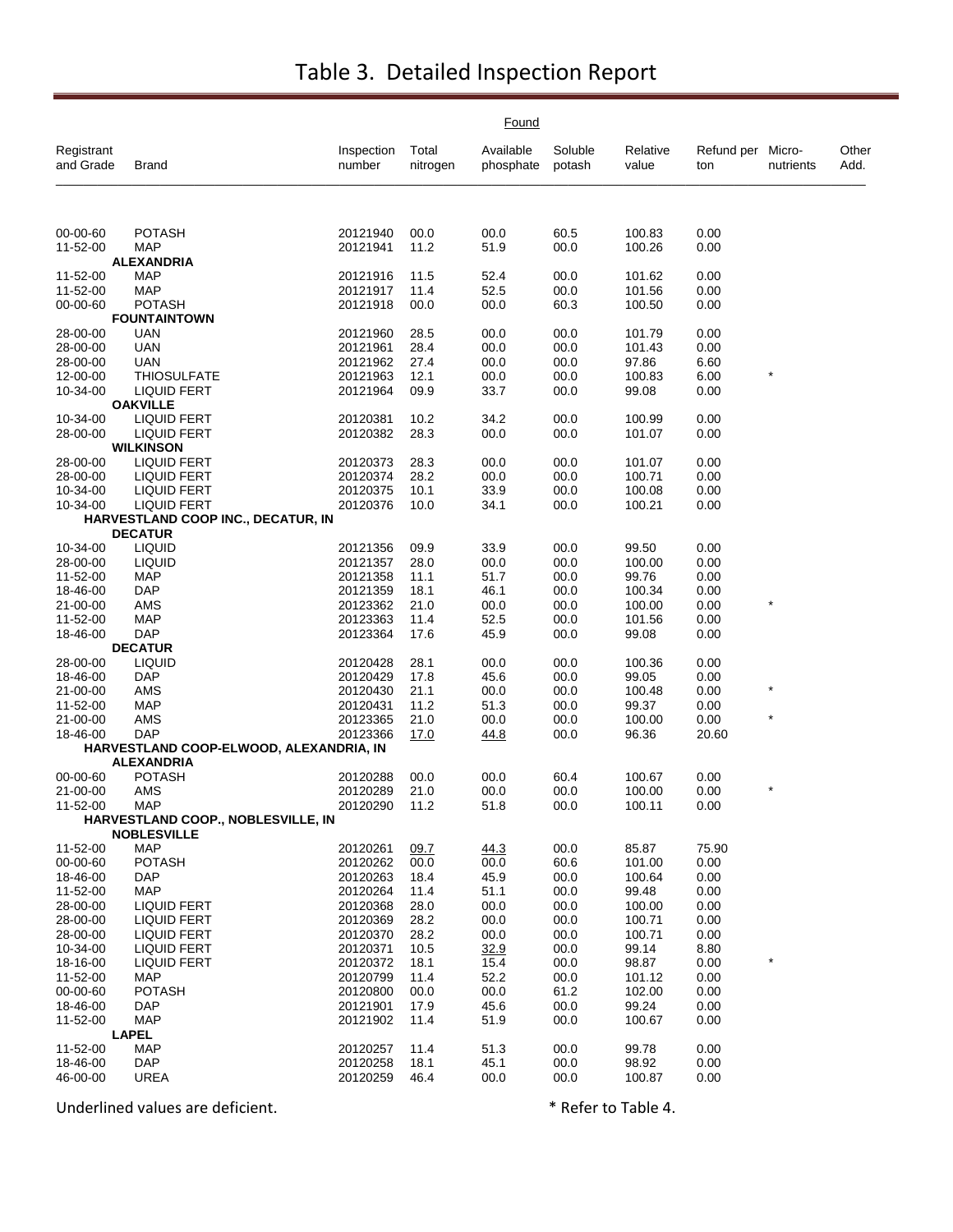|                         |                                                                                              |                      |                   | Found                  |                   |                   |                          |           |               |
|-------------------------|----------------------------------------------------------------------------------------------|----------------------|-------------------|------------------------|-------------------|-------------------|--------------------------|-----------|---------------|
| Registrant<br>and Grade | Brand                                                                                        | Inspection<br>number | Total<br>nitrogen | Available<br>phosphate | Soluble<br>potash | Relative<br>value | Refund per Micro-<br>ton | nutrients | Other<br>Add. |
|                         |                                                                                              |                      |                   |                        |                   |                   |                          |           |               |
| 00-00-60                | <b>POTASH</b>                                                                                | 20120260             | 00.0              | 00.0                   | 61.8              | 103.00            | 0.00                     |           |               |
| 10-34-00                | <b>LIQUID FERT</b>                                                                           | 20121134             | 10.4              | 33.4                   | 00.0              | 99.90             | 0.00                     |           |               |
| 28-00-00                | <b>LIQUID FERT</b>                                                                           | 20121135             | 27.7<br>28.1      | 00.0                   | 00.0              | 98.93             | 0.00                     |           |               |
| 28-00-00<br>28-00-00    | <b>LIQUID FERT</b><br><b>LIQUID FERT</b>                                                     | 20121136<br>20121137 | 28.0              | 00.0<br>00.0           | 00.0<br>00.0      | 100.36<br>100.00  | 0.00<br>0.00             |           |               |
| 18-46-00                | DAP                                                                                          | 20121924             | 17.8              | 45.4                   | 00.0              | 98.76             | 0.00                     |           |               |
| 11-52-00                | <b>MAP</b>                                                                                   | 20121925             | 10.9              | 51.4                   | 00.0              | 98.90             | 0.00                     |           |               |
| 00-00-60                | <b>POTASH</b>                                                                                | 20121926             | 00.0              | 00.0                   | 61.1              | 101.83            | 0.00                     |           |               |
|                         | <b>PERSHING</b>                                                                              |                      |                   |                        |                   |                   |                          | $\star$   |               |
| 21-00-00<br>11-52-00    | AMS<br><b>MAP</b>                                                                            | 20120318<br>20120319 | 21.1<br>11.3      | 00.0<br>51.4           | 00.0<br>00.0      | 100.48<br>99.72   | 0.00<br>0.00             |           |               |
| 28-00-00                | <b>LIQUID FERT</b>                                                                           | 20121120             | 28.3              | 00.0                   | 00.0              | 101.07            | 0.00                     |           |               |
| 10-34-00                | <b>LIQUID FERT</b>                                                                           | 20121121             | 10.2              | 33.6                   | 00.0              | 99.74             | 0.00                     |           |               |
| 21-00-00                | AMS                                                                                          | 20122080             | 21.1              | 00.0                   | 00.0              | 100.48            | 0.00                     | $\star$   |               |
| 11-52-00                | <b>MAP</b>                                                                                   | 20122081             | 11.8              | 51.8                   | 00.0              | 101.34            | 0.00                     |           |               |
| 00-00-60                | <b>POTASH</b>                                                                                | 20122082             | 00.0              | 00.0                   | 59.7              | 99.50             | 0.00                     |           |               |
|                         | HELENA CHEMICAL CO, COLLIERVILLE, TN<br>HELENA CHEMICAL, VERSAILLES, IN<br><b>VERSAILLES</b> |                      |                   |                        |                   |                   |                          |           |               |
| 00-00-60                | <b>POTASH</b>                                                                                | 20120857             | 00.0              | 00.0                   | 60.9              | 101.50            | 0.00                     |           |               |
| 21-00-00                | AMS                                                                                          | 20120858             | 21.1              | 00.0                   | 00.0              | 100.48            | 0.00                     | $\star$   |               |
| 18-46-00                | <b>DAP</b>                                                                                   | 20120859             | 17.7              | 45.2                   | 00.0              | 98.29             | 0.00                     |           |               |
| 46-00-00                | <b>UREA</b>                                                                                  | 20120860             | 46.3              | 00.0                   | 00.0              | 100.65            | 0.00                     |           |               |
| 28-00-00                | <b>UAN</b>                                                                                   | 20122501             | 28.4              | 00.0                   | 00.0              | 101.43            | 0.00                     |           |               |
| 28-00-00                | <b>UAN</b>                                                                                   | 20122502             | 28.1              | 00.0                   | 00.0              | 100.36            | 0.00                     |           |               |
| 21-00-00                | AMS                                                                                          | 20122583             | 21.1              | 00.0                   | 00.0              | 100.48            | 0.00                     |           |               |
| 00-00-60                | <b>POTASH</b>                                                                                | 20122584             | 00.0              | 00.0                   | 61.3              | 102.17            | 0.00                     |           |               |
| 18-46-00                | DAP<br>HELENA CHEMICAL CO, BERNE, IN                                                         | 20122585             | 18.1              | 45.8                   | 00.0              | 99.91             | 0.00                     |           |               |
|                         | <b>BERNE</b>                                                                                 |                      |                   |                        |                   |                   |                          |           |               |
| 11-52-00                | <b>MAP</b>                                                                                   | 20121411             | 11.2              | 52.0                   | 00.0              | 100.41            | 0.00                     |           |               |
| 21-00-00                | AMS                                                                                          | 20121412             | 21.0              | 00.0                   | 00.0              | 100.00            | 0.00                     |           |               |
| 28-00-00                | <b>LIQUID</b>                                                                                | 20121413             | 27.9              | 00.0                   | 00.0              | 99.64             | 0.00                     |           |               |
| 10-34-00                | <b>LIQUID</b>                                                                                | 20121414             | 10.5              | 33.7                   | 00.0              | 100.81            | 0.00                     |           |               |
| 11-52-00                | MAP                                                                                          | 20123402             | 11.1              | 51.8                   | 00.0              | 99.91             | 0.00                     | $\star$   |               |
| 21-00-00<br>00-00-00    | AMS<br><b>MICROMERGE</b>                                                                     | 20123403<br>20123404 | 21.0<br>00.0      | 00.0<br>00.0           | 00.0<br>00.0      | 100.00<br>0.00    | 0.00<br>0.00             | $\star$   |               |
|                         | <b>BLUFFTON</b>                                                                              |                      |                   |                        |                   |                   |                          |           |               |
| 11-52-00                | <b>MAP</b>                                                                                   | 20120478             | 10.8              | 52.5                   | 00.0              | 100.34            | 0.00                     |           |               |
|                         | <b>CRAIGVILLE</b>                                                                            |                      |                   |                        |                   |                   |                          |           |               |
| 11-52-00<br>28-00-00    | MAP<br><b>LIQUID</b>                                                                         | 20121415<br>20121416 | 11.2<br>28.1      | 52.1<br>00.0           | 00.0<br>00.0      | 100.56<br>100.36  | 0.00<br>0.00             |           |               |
|                         | <b>GOSHEN</b>                                                                                |                      |                   |                        |                   |                   |                          |           |               |
| 00-00-00                | <b>TRAFIX ZN</b>                                                                             | 20120484             | 00.0              | 00.0                   | 00.0              | 0.00              | 0.00                     | $\ast$    |               |
| 25-00-00                | <b>CORON PLUS .5B</b>                                                                        | 20120485             | 25.3              | 00.0                   | 00.0              | 101.20            | 0.00                     | $\star$   |               |
| 28-00-00                | <b>LIQUID</b>                                                                                | 20120486             | 28.0              | 00.0                   | 00.0              | 100.00            | 0.00                     |           |               |
| 10-34-00                | <b>LIQUID</b>                                                                                | 20120487             | 10.0              | 34.0                   | 00.0              | 100.00            | 0.00                     |           |               |
| 00-00-00                | <b>TRACITE LIQUID BORON</b>                                                                  | 20120488             | 00.0              | 00.0                   | 00.0              | 0.00              | 0.00                     |           |               |
| 12-00-00                | <b>LIQUID</b>                                                                                | 20120489             | 11.9              | 00.0                   | 00.0              | 99.17             | 0.00                     | $\star$   |               |
| 08-24-04                | <b>HYPERLINK</b>                                                                             | 20120490             | 08.2              | 24.3                   | 04.1              | 101.75            | 0.00                     |           |               |
| 18-46-00<br>6.99-00-00  | <b>DAP</b><br>HM 0838                                                                        | 20120491<br>20120492 | 17.9<br>05.4      | 46.2<br>00.0           | 00.0<br>00.0      | 100.09<br>77.25   | 0.00<br>19.89            |           |               |
| 25-00-00                | <b>LIQUID</b>                                                                                | 20121628             | 25.1              | 00.0                   | 00.0              | 100.40            | 0.00                     | $\star$   |               |
| 12-00-00                | <b>CORON PLUS</b>                                                                            | 20121629             | 14.1              | 00.0                   | 00.0              | 117.50            | 0.00                     |           |               |
| 10-34-00                | <b>LIQUID</b>                                                                                | 20121630             | 10.1              | 33.7                   | 00.0              | 99.66             | 0.00                     |           |               |
| 00-00-00                | MICRO MERGE 5144                                                                             | 20121668             | 00.0              | 00.0                   | 00.0              | 0.00              | 0.00                     |           |               |
| 11-52-00                | <b>MAP</b>                                                                                   | 20121669             | 11.3              | 51.6                   | 00.0              | 100.02            | 0.00                     |           |               |
| 21-00-00                | <b>AMMONIA SULFATE</b>                                                                       | 20121670             | 20.9              | 00.0                   | 00.0              | 99.52             | 0.00                     | $\star$   |               |
|                         | <b>MARKLE</b>                                                                                |                      |                   |                        |                   |                   |                          |           |               |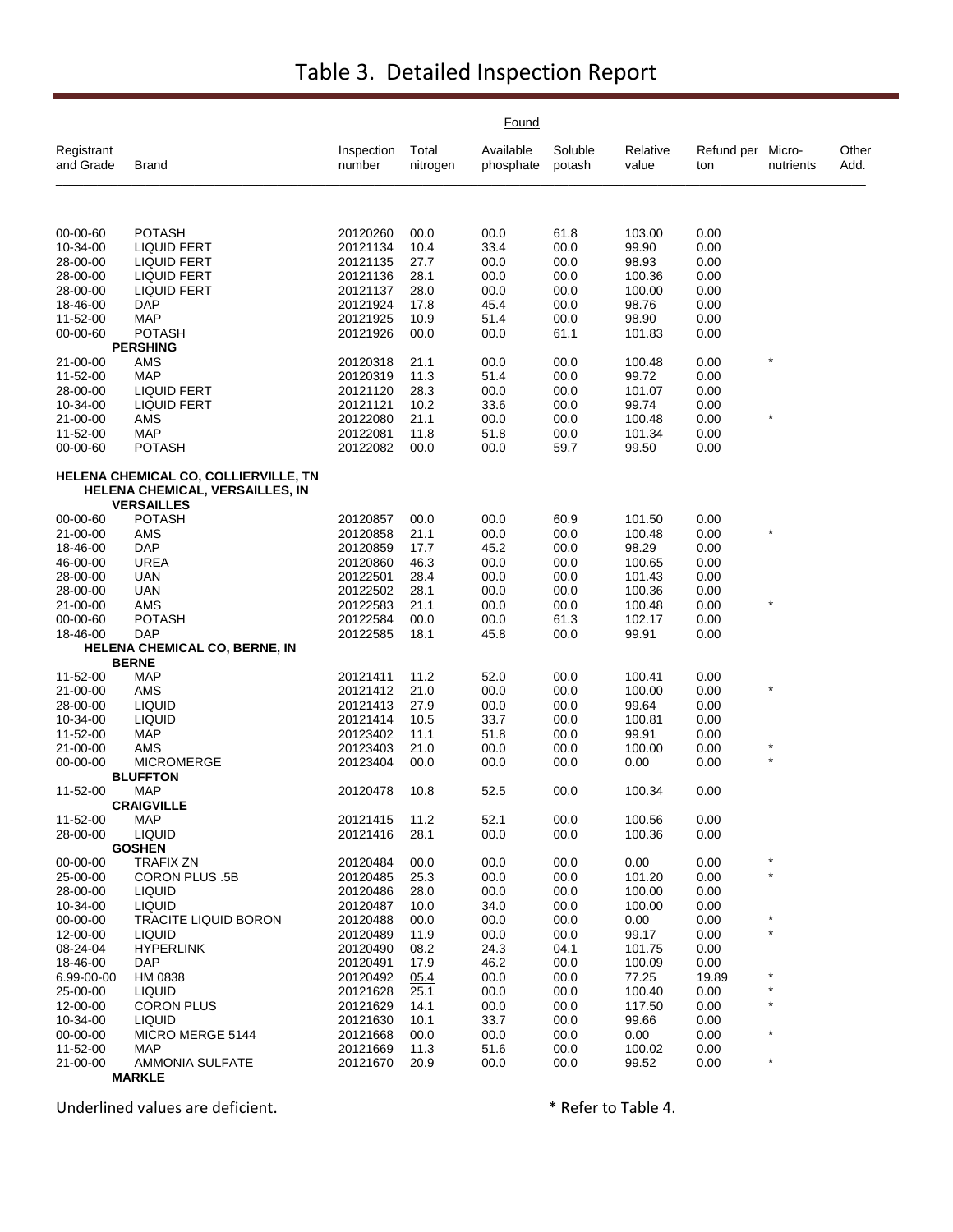|                         |                                           |                      |                   | Found                  |                   |                   |                   |                     |               |
|-------------------------|-------------------------------------------|----------------------|-------------------|------------------------|-------------------|-------------------|-------------------|---------------------|---------------|
| Registrant<br>and Grade | Brand                                     | Inspection<br>number | Total<br>nitrogen | Available<br>phosphate | Soluble<br>potash | Relative<br>value | Refund per<br>ton | Micro-<br>nutrients | Other<br>Add. |
|                         |                                           |                      |                   |                        |                   |                   |                   |                     |               |
| 11-52-00                | <b>MAP</b>                                | 20120472             | 11.0              | 52.4                   | 00.0              | 100.60            | 0.00              |                     |               |
| 21-00-00                | <b>AMS</b>                                | 20120473             | 20.5              | 00.0                   | 00.0              | 97.62             | 5.50              | $\star$             |               |
| 00-00-62                | <b>POTASH</b>                             | 20120474             | 00.0              | 00.0                   | 62.9              | 101.45            | 0.00              |                     |               |
| 28-00-00                | <b>LIQUID</b>                             | 20120475             | 27.9              | 00.0                   | 00.0              | 99.64             | 0.00              |                     |               |
| 10-34-00                | <b>LIQUID</b>                             | 20120476             | 10.5              | 33.6                   | 00.0              | 100.60            | 0.00              |                     |               |
| 12-00-00                | <b>THIOSUL</b>                            | 20120477             | 12.4              | 00.0                   | 00.0              | 103.33            | 0.00              |                     |               |
| 00-00-62                | <b>POTASH</b>                             | 20123753             | 00.0              | 00.0                   | 61.9              | 99.84             | 0.00              |                     |               |
| 11-52-00                | MAP                                       | 20123754             | 11.1              | 51.9                   | 00.0              | 100.06            | 0.00              | $\star$             |               |
| 21-00-00                | AMS<br><b>PENNVILLE</b>                   | 20123755             | 20.6              | 00.0                   | 00.0              | 98.10             | 0.00              |                     |               |
| 21-00-00                | AMS                                       | 20120343             | 20.4              | 00.0                   | 00.0              | 97.14             | 6.60              |                     |               |
| 00-00-62                | POTASH                                    | 20120344             | 00.0              | 00.0                   | 61.6              | 99.35             | 0.00              |                     |               |
| 11-52-00                | <b>MAP</b>                                | 20120345             | 10.8              | 52.0                   | 00.0              | 99.59             | 0.00              |                     |               |
| 28-00-00                | <b>LIQUID FERT</b>                        | 20120346             | 28.0              | 00.0                   | 00.0              | 100.00            | 0.00              |                     |               |
| 28-00-00                | <b>LIQUID FERT</b>                        | 20120347             | 27.9              | 00.0                   | 00.0              | 99.64             | 0.00              |                     |               |
| 28-00-00                | <b>LIQUID FERT</b>                        | 20120348             | 27.3              | 00.0                   | 00.0              | 97.50             | 7.70              |                     |               |
| 10-34-00                | <b>LIQUID FERT</b>                        | 20120349             | 09.9              | 34.0                   | 00.0              | 99.71             | 0.00              |                     |               |
| 10-34-00                | <b>LIQUID FERT</b>                        | 20120350             | 10.1              | 34.1                   | 00.0              | 100.50            | 0.00              |                     |               |
| 28-00-00                | <b>LIQUID FERT</b>                        | 20120769             | 28.0              | 00.0                   | 00.0              | 100.00            | 0.00              |                     |               |
| 28-00-00                | <b>LIQUID FERT</b>                        | 20120770             | 27.8              | 00.0                   | 00.0              | 99.29             | 0.00              |                     |               |
| 00-00-62                | <b>POTASH</b>                             | 20121907             | 00.0              | 00.0                   | 61.5              | 99.19             | 0.00              |                     |               |
| 11-52-00                | <b>MAP</b>                                | 20121908             | 11.3              | 51.4                   | 00.0              | 99.72             | 0.00              |                     |               |
| 21-00-00                | AMS                                       | 20122103             | 21.0              | 00.0                   | 00.0              | 100.00            | 0.00              | $\star$             |               |
|                         | <b>BLUFFTON</b>                           |                      |                   |                        |                   |                   |                   |                     |               |
| 21-00-00                | AMS                                       | 20120479             | 20.9              | 00.0                   | 00.0              | 99.52             | 0.00              | $\star$             |               |
| 28-00-00                | <b>LIQUID</b>                             | 20120480             | 28.1              | 00.0                   | 00.0              | 100.36            | 0.00              |                     |               |
|                         | HELENA CHEMICAL CO., CAMDEN, IN           |                      |                   |                        |                   |                   |                   |                     |               |
|                         | <b>CAMDEN</b>                             |                      |                   |                        |                   |                   |                   | $\star$             |               |
| 21-00-00                | AMS                                       | 20120593             | 21.1<br>11.3      | 00.0                   | 00.0              | 100.48            | 0.00              |                     |               |
| 11-52-00<br>08-00-00    | <b>MAP</b>                                | 20120594<br>20120595 | 08.4              | 51.8<br>00.0           | 00.0<br>00.0      | 100.32<br>105.00  | 0.00<br>0.00      | $\star$             |               |
| 28-00-00                | <b>UAN</b>                                | 20120596             | 28.2              | 00.0                   | 00.0              | 100.71            | 0.00              |                     |               |
| 10-34-00                | <b>LIQUID</b>                             | 20120597             | 10.1              | 33.7                   | 00.0              | 99.66             | 0.00              |                     |               |
| 17-14-00                |                                           | 20120598             | 18.1              | 15.5                   | 00.0              | 108.06            | 4.20              | $\star$             |               |
| 21-00-00                | AMS                                       | 20123562             | 20.7              | 00.0                   | 00.0              | 98.57             | 0.00              | $\star$             |               |
| 11-52-00                | <b>MAP</b>                                | 20123563             | 11.4              | 51.5                   | 00.0              | 100.07            | 0.00              |                     |               |
|                         | <b>CRAIGVILLE</b>                         |                      |                   |                        |                   |                   |                   |                     |               |
| 00-00-62                | <b>POTASH</b>                             | 20123359             | 00.0              | 00.0                   | 62.6              | 100.97            | 0.00              |                     |               |
| 21-00-00                | AMS                                       | 20123360             | 20.9              | 00.0                   | 00.0              | 99.52             | 0.00              | $\star$             |               |
| 11-52-00                | <b>MAP</b>                                | 20123361             | 11.3              | 51.8                   | 00.0              | 100.32            | 0.00              |                     |               |
|                         | <b>DILLSBORO</b>                          |                      |                   |                        |                   |                   |                   |                     |               |
| 00-00-60                | <b>POTASH</b>                             | 20120861             | 00.0              | 00.0                   | 61.4              | 102.33            | 0.00              | $\star$             |               |
| 21-00-00                | AMS                                       | 20120862             | 21.2              | 00.0                   | 00.0              | 100.95            | 0.00              |                     |               |
| 18-46-00                | <b>DAP</b>                                | 20120863             | 18.0              | 46.0                   | 00.0              | 100.00            | 0.00              |                     |               |
| 28-00-00                | <b>UAN</b>                                | 20122506             | 28.3              | 00.0                   | 00.0              | 101.07            | 0.00              | $\star$             |               |
| 25-00-00<br>06-24-06    | <b>CORON PLUS B</b><br><b>LIQUID FERT</b> | 20122507<br>20122508 | 24.9<br>06.4      | 00.0<br>24.7           | 00.0<br>05.9      | 99.60<br>102.83   | 0.00<br>0.00      |                     |               |
| 00-00-00                | <b>TRAFIX ZN</b>                          | 20122509             | 00.0              | 00.0                   | 00.0              | 0.00              | 0.00              | *                   |               |
| 00-00-25                | POT THIO SULF                             | 20122510             | 00.0              | 00.0                   | 24.7              | 98.80             | 0.00              | $^\star$            |               |
| 00-00-60                | P9OTASH                                   | 20123742             | 00.0              | 00.0                   | 61.3              | 102.17            | 0.00              |                     |               |
| 21-00-00                | AMS                                       | 20123743             | 21.0              | 00.0                   | 00.0              | 100.00            | 0.00              | $\star$             |               |
| 18-46-00                | DAP                                       | 20123744             | 18.4              | 46.4                   | 00.0              | 101.34            | 0.00              |                     |               |
| 11-52-00                | <b>MAP</b>                                | 20123745             | 11.0              | 50.7                   | 00.0              | 98.06             | 10.40             |                     |               |
|                         | <b>NEW CARLISLE</b>                       |                      |                   |                        |                   |                   |                   |                     |               |
| 46-00-00                | <b>UREA</b>                               | 20123136             | 46.0              | 00.0                   | 00.0              | 100.00            | 0.00              |                     |               |
| 21-00-00                | <b>AMMONIA SULFATE</b>                    | 20123137             | 21.1              | 00.0                   | 00.0              | 100.48            | 0.00              | $\ast$              |               |
| 18-46-00                | <b>DAP</b>                                | 20123138             | 17.7              | 45.5                   | 00.0              | 98.71             | 0.00              |                     |               |
|                         | <b>BLUFFTON</b>                           |                      |                   |                        |                   |                   |                   |                     |               |
| 21-00-00                | AMS                                       | 20123401             | 21.2              | 00.0                   | 00.0              | 100.95            | 0.00              |                     |               |
|                         | HELENA CHEMICAL CO.-KIMMELL, LIGONIER, IN |                      |                   |                        |                   |                   |                   |                     |               |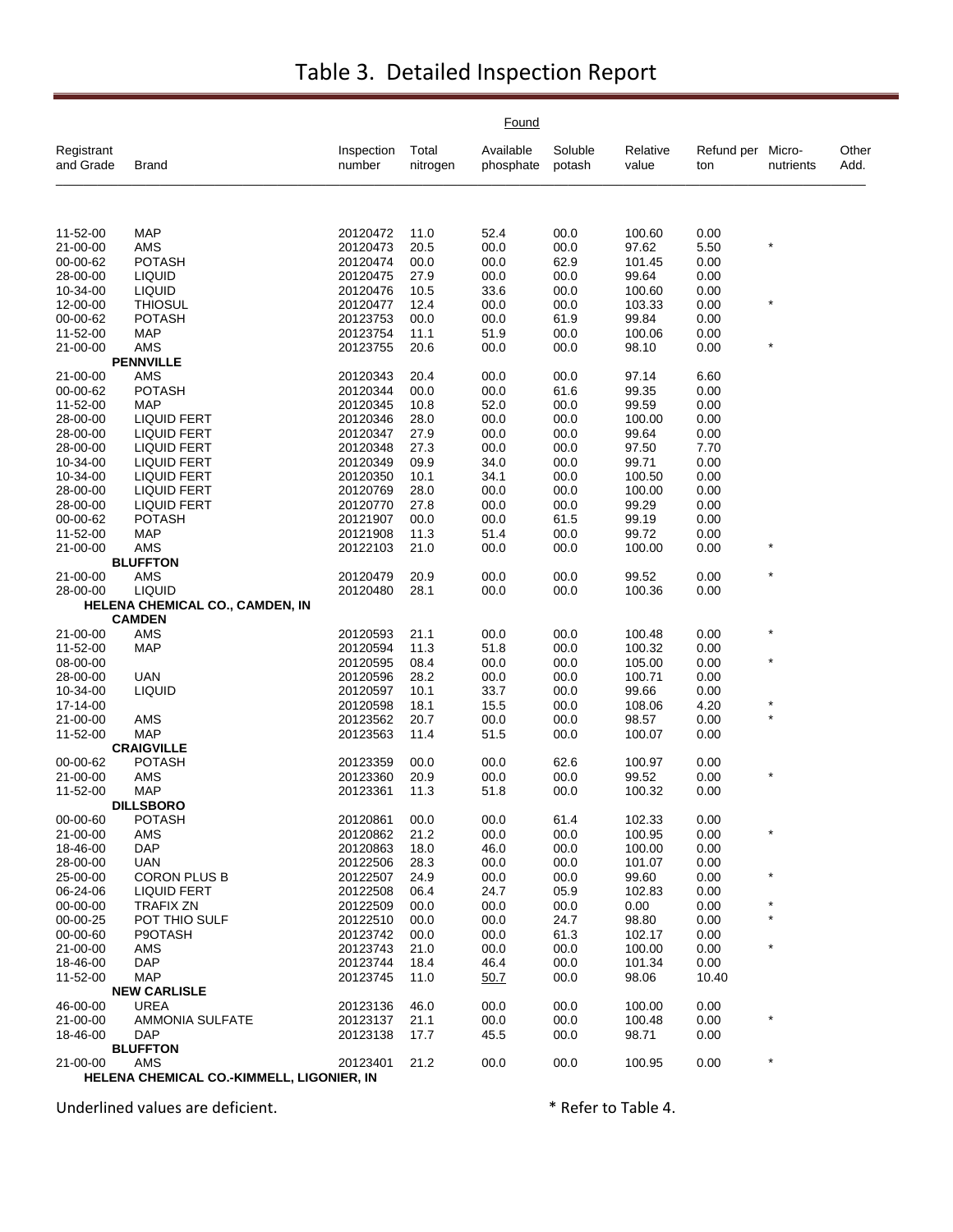|                         |                                                                                                             |                      |                   | Found                  |                     |                   |                          |            |               |
|-------------------------|-------------------------------------------------------------------------------------------------------------|----------------------|-------------------|------------------------|---------------------|-------------------|--------------------------|------------|---------------|
| Registrant<br>and Grade | Brand                                                                                                       | Inspection<br>number | Total<br>nitrogen | Available<br>phosphate | Soluble<br>potash   | Relative<br>value | Refund per Micro-<br>ton | nutrients  | Other<br>Add. |
|                         |                                                                                                             |                      |                   |                        |                     |                   |                          |            |               |
|                         | <b>LIGONIER</b>                                                                                             |                      |                   |                        |                     |                   |                          |            |               |
| 10-34-00                | <b>LIQUID</b>                                                                                               | 20121388             | 10.3              | 34.2                   | 00.0                | 101.28            | 0.00                     |            |               |
| 28-00-00<br>18-46-00    | <b>LIQUID</b><br>DAP <sup>®</sup>                                                                           | 20121389<br>20121390 | 27.2<br>18.0      | 00.0<br>45.7           | 00.0<br>00.0        | 97.14<br>99.58    | 8.80<br>0.00             |            |               |
| 21-00-00                | AMS                                                                                                         | 20123422             | 20.9              | 00.0                   | 00.0                | 99.52             | 0.00                     | $\star$    |               |
| 11-52-00                | <b>MAP</b>                                                                                                  | 20123423             | 11.1              | 51.3                   | 00.0                | 99.16             | 0.00                     |            |               |
|                         | SENESAC INC., AMBIA, IN                                                                                     |                      |                   |                        |                     |                   |                          |            |               |
|                         | <b>AMBIA</b>                                                                                                |                      |                   |                        |                     |                   |                          | $\star$    |               |
| 12-00-00                | <b>CORON</b><br>UMBARGER & SONS INC, BARGERSVILLE, IN<br><b>BARGERSVILLE</b>                                | 20121073             | 14.6              | 00.0                   | 00.0                | 121.67            | 0.00                     |            |               |
| 08-24-04                | <b>HYPERLINK XL</b>                                                                                         | 20120884             | 08.5              | 23.6                   | 04.4                | 101.97            | 0.00                     |            |               |
| 00-00-00                | TRAFIX ZN                                                                                                   | 20122035             | 00.0              | 00.0                   | 00.0                | 0.00              | 0.00                     | $\star$    |               |
|                         | WHITE RIVER LLC, WORTHINGTON, IN                                                                            |                      |                   |                        |                     |                   |                          |            |               |
|                         | <b>WORTHINGTON</b>                                                                                          |                      |                   |                        |                     |                   |                          |            |               |
| 25-00-00                | <b>CORON</b>                                                                                                | 20120726             | 25.5              | 00.0                   | 00.0                | 102.00            | 0.00                     |            |               |
|                         | <b>HERITAGE FS INC, MOROCCO, IN</b><br><b>HERITAGE FS INC, MOROCCO, IN</b><br><b>MOROCCO</b>                |                      |                   |                        |                     |                   |                          |            |               |
| 28-00-00                | <b>LIQUID</b>                                                                                               | 20121460             | 27.8              | 00.0                   | 00.0                | 99.29             | 0.00                     |            |               |
| 10-34-00                | <b>LIQUID</b>                                                                                               | 20121461             | 09.8              | 33.5                   | 00.0                | 98.38             | 0.00                     |            |               |
|                         | HILLCREST SUPPLY INC, MONTGOMERY, IN<br>HILLCREST SUPPLY INC, MONTGOMERY, IN<br><b>MONTGOMERY</b>           |                      |                   |                        |                     |                   |                          |            |               |
| 00-00-60                | <b>POTASH</b>                                                                                               | 20120646             | 00.0              | 00.0                   | 59.4                | 99.00             | 0.00                     |            |               |
| 18-46-00                | DAP                                                                                                         | 20120647             | 18.0              | 46.3                   | 00.0                | 100.42            | 0.00                     |            |               |
| 46-00-00                | <b>UREA</b>                                                                                                 | 20120648             | 46.3              | 00.0                   | 00.0                | 100.65            | 0.00                     |            |               |
| 28-00-00                | <b>LIQUID</b>                                                                                               | 20121747             | 28.3              | 00.0                   | 00.0                | 101.07            | 0.00                     |            |               |
| 18-46-00                | DAP                                                                                                         | 20123219             | 17.8              | 45.3                   | 00.0                | 98.62             | 0.00                     |            |               |
| 00-00-60                | POTASH                                                                                                      | 20123220             | 00.0              | 00.0                   | 60.3                | 100.50            | 0.00                     |            |               |
|                         | HILLTOP ORCHIDS INC, CLOVERDALE, IN<br>HILLTOP ORCHIDS INC, CLOVERDALE, IN<br><b>CLOVERDALE</b>             |                      |                   |                        |                     |                   |                          |            |               |
| 13-03-15                | <b>HILLTOP ORCHIDS SPECIA</b>                                                                               | 20122365             | 12.0              | 03.3                   | 23.3                | 123.47            | 11.40                    |            | $***$         |
|                         | HONEYVILLE FEED & FARM SUPPLY INC., TOPEKA, IN<br><b>HONEYVILLE FEED &amp; FARM SUPPLY INC., TOPEKA, IN</b> |                      |                   |                        |                     |                   |                          |            |               |
| 00-00-50                | TOPEKA<br>POTASSIUM SULFATE                                                                                 | 20121385             | 00.0              | 00.0                   | 49.6                | 99.20             | 0.00                     |            |               |
| 00-03-00                | <b>CALPHOS</b>                                                                                              | 20123432             | 00.0              | 14.2                   | 00.0                | 473.33            | 0.00                     |            |               |
| 21-00-00                | AMS                                                                                                         | 20123433             | 20.0              | 00.0                   | 00.0                | 95.24             | 11.00                    | $\ast$     |               |
|                         | HOWARD JOHNSON ENTERPRISES, FRANKLIN, WI<br>NEW PALESTINE TRUSTWORTHY HRDW, NEW PALESTINE, IN               |                      |                   |                        |                     |                   |                          |            |               |
| 10-10-10                | <b>NEW PALESTINE</b><br>HJ ALL SEASON ALL PURP<br><b>ORSCHELN FARM &amp; HOME, BLOOMINGTON, IN</b>          | 20122238             | 14.1              | 12.8                   | 10.7                | 125.69            | 0.00                     |            |               |
| 18-03-15                | <b>BLOOMINGTON</b><br>ORSCHELN FALL WINTERIZ<br><b>SEYMOUR</b>                                              | 20122358             | 22.0              | 04.5                   | 14.7                | 114.25            | 0.00                     | $^{\star}$ |               |
| 12-12-12                | <b>TRIPLE</b>                                                                                               | 20120833             | 14.8              | 13.7                   | 13.0                | 115.63            | 0.00                     |            |               |
|                         | HOWESVILLE FARM SVC, CLAY CITY, IN<br>HOWESVILLE FARM SVC, CLAY CITY, IN<br><b>CLAY CITY</b>                |                      |                   |                        |                     |                   |                          |            |               |
| 18-46-00                | <b>DAP</b>                                                                                                  | 20120747             | 17.5              | 45.9                   | 00.0                | 98.89             | 0.00                     |            |               |
| 32-00-00                | <b>LIQUID</b>                                                                                               | 20120749             | 32.3              | 00.0                   | 00.0                | 100.94            | 0.00                     |            |               |
|                         | Underlined values are deficient.                                                                            |                      |                   |                        | * Refer to Table 4. |                   |                          |            |               |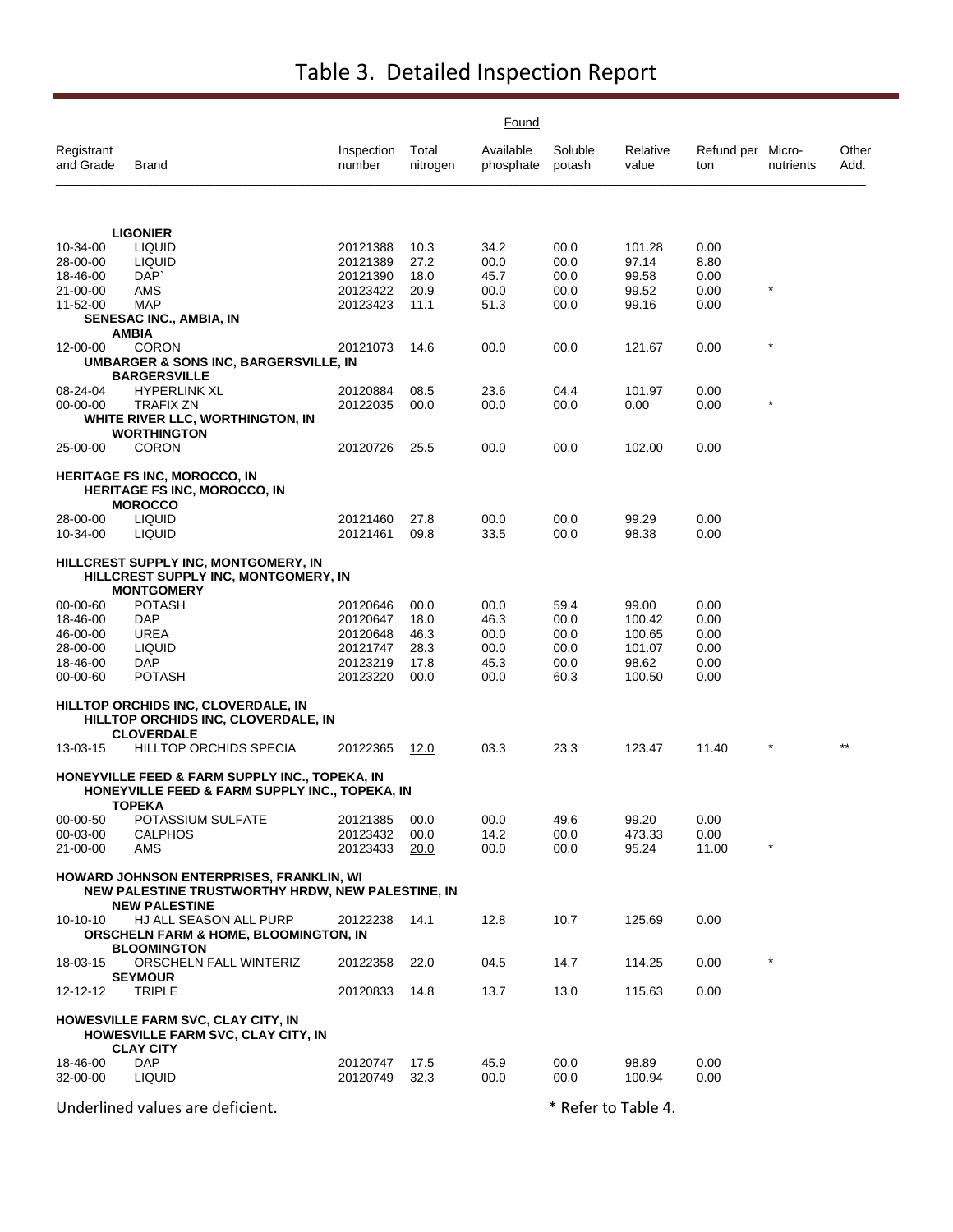|                         |                                                                                                                      |                      |                   | Found                  |                   |                     |                          |                    |                |
|-------------------------|----------------------------------------------------------------------------------------------------------------------|----------------------|-------------------|------------------------|-------------------|---------------------|--------------------------|--------------------|----------------|
| Registrant<br>and Grade | Brand                                                                                                                | Inspection<br>number | Total<br>nitrogen | Available<br>phosphate | Soluble<br>potash | Relative<br>value   | Refund per Micro-<br>ton | nutrients          | Other<br>Add.  |
| 00-00-60                | POTASH                                                                                                               | 20123209             | 00.0              | 00.0                   | 60.8              | 101.33              | 0.00                     |                    |                |
| 18-46-00                | <b>DAP</b>                                                                                                           | 20123210             | 18.3              | 45.9                   | 00.0              | 100.44              | 0.00                     |                    |                |
|                         | <b>HUEY SOIL SERVICE, INC, SANDBORN, IN</b><br>HUEY SOIL SERVICE, INC, SANDBORN, IN<br>SANDBORN                      |                      |                   |                        |                   |                     |                          |                    |                |
| 18-46-00                | DAP                                                                                                                  | 20120675             | 17.7              | 45.6                   | 00.0              | 98.85               | 0.00                     |                    |                |
| 00-00-60<br>10-34-00    | POTASH<br><b>LIQUID</b>                                                                                              | 20120676<br>20120677 | 00.0<br>10.3      | 00.0<br>33.4           | 60.2<br>00.0      | 100.33<br>99.61     | 0.00<br>0.00             |                    |                |
| 00-00-60                | <b>POTASH</b>                                                                                                        | 20123221             | 00.0              | 00.0                   | 60.6              | 101.00              | 0.00                     |                    |                |
| 18-46-00                | DAP                                                                                                                  | 20123222             | 17.7              | 46.1                   | 00.0              | 99.56               | 0.00                     |                    |                |
|                         | HUMBOLDT NUTRIENTS LLC, INDIANAPOLIS, IN<br><b>WORMS WAY, BLOOMINGTON, IN</b><br><b>BLOOMINGTON</b>                  |                      |                   |                        |                   |                     |                          |                    |                |
| 00-33-23                | <b>BIG UP POWDER</b>                                                                                                 | 20122189             | 00.0              | 44.6                   | 31.7              | 136.40              | 0.00                     |                    |                |
|                         | <b>HYPONEX CORP, MARYSVILLE, OH</b><br>BIG LOTS, INDIANAPOLIS, IN<br><b>INDIANAPOLIS</b>                             |                      |                   |                        |                   |                     |                          |                    |                |
| 15-30-15                | <b>HPONEX ALL PURP PL FD</b><br><b>HOME DEPOT, LAFAYETTE, IN</b><br><b>LAFAYETTE</b>                                 | 20120080             | 15.4              | 30.3                   | 14.9              | 101.05              | 0.00                     |                    |                |
| 13-13-13                | <b>HYPONEX ALL PURPOSE</b>                                                                                           | 20123626             | 13.3              | 13.0                   | 13.2              | 101.41              | 0.00                     |                    |                |
|                         | INFINITY FERTILIZERS INC., MILAN, IL<br><b>MEIJER, CARMEL, IN</b><br><b>CARMEL</b>                                   |                      |                   |                        |                   |                     |                          |                    |                |
| 16-12-12                | SCHULTZ ALL PURP SLOW<br><b>INDIANAPOLIS</b>                                                                         | 20122183             | 15.3              | 12.2                   | 13.2              | 101.51              | 7.79                     | $^\star$           | $***$          |
| 12-06-06<br>16-12-12    | SCHULTZ NURSERY PLUS<br>SCHULTZ ALL PURPOSE SL<br><b>MENARDS, INDIANAPOLIS, IN</b>                                   | 20120087<br>20122218 | 10.5<br>13.4      | 06.0<br><u>07.4</u>    | 08.9<br>16.7      | 105.21<br>95.31     | 16.50<br>65.40           | $\star$<br>$\star$ | $***$<br>$***$ |
|                         | <b>INDIANAPOLIS</b>                                                                                                  |                      |                   |                        |                   |                     |                          |                    |                |
| 05-03-03                | GARDEN SAFE ALL PURP N                                                                                               | 20122221             | 05.5              | 05.9                   | 03.1              | 127.25              | 4.20                     | $\star$            |                |
|                         | INTEGRATED SOIL & PLANT TECHNOLOGIES INC, WALTON, KS<br>NUTRITIONAL BLENDING INC., NEW PARIS, IN<br><b>NEW PARIS</b> |                      |                   |                        |                   |                     |                          |                    |                |
| 28-16-07                | <b>BAGGED FERT</b>                                                                                                   | 20123813             | 45.5              | 00.1                   | 00.0              | 99.07               | 200.41                   |                    | **             |
| 04-18-38                | TOMATO SPECIAL                                                                                                       | 20123814             | 05.0              | <u>12.3</u>            | 42.0              | 100.95              | 47.00                    |                    |                |
|                         | <b>J E M FARM SVC INC, SWAYZEE, IN</b><br><b>J E M FARM SVC INC, SWAYZEE, IN</b><br><b>SWAYZEE</b>                   |                      |                   |                        |                   |                     |                          |                    |                |
| 11-52-00                | MAP                                                                                                                  | 20120303             | 11.3              | 51.4                   | 00.0              | 99.72               | 0.00                     |                    |                |
| 11-52-00                | MAP                                                                                                                  | 20120304             | 11.2              | 51.7                   | 00.0              | 99.96               | 0.00                     |                    |                |
| 00-00-60                | <b>POTASH</b>                                                                                                        | 20120305             | 00.0              | 00.0                   | 60.7              | 101.17              | 0.00                     |                    |                |
| 28-00-00                | LIQUID FERT                                                                                                          | 20120306             | 28.0              | 00.0                   | 00.0              | 100.00              | 0.00                     |                    |                |
| 10-34-00<br>28-00-00    | LIQUID FERT<br>LIQUID FERT                                                                                           | 20120308<br>20120767 | 10.6<br>28.0      | 33.8<br>00.0           | 00.0<br>00.0      | 101.31<br>100.00    | 0.00<br>0.00             |                    |                |
| 28-00-00                | <b>LIQUID FERT</b>                                                                                                   | 20120768             | 29.7              | 00.0                   | 00.0              | 106.07              | 0.00                     |                    |                |
| 11-52-00                | MAP                                                                                                                  | 20122104             | 11.1              | 51.7                   | 00.0              | 99.76               | 0.00                     |                    |                |
| 00-00-60                | <b>POTASH</b>                                                                                                        | 20122105             | 00.0              | 00.0                   | 60.4              | 100.67              | 0.00                     |                    |                |
| 18-18-00                | LIQUID FERT                                                                                                          | 20120307             | 18.3              | 17.9                   | 00.0              | 100.73              | 0.00                     |                    |                |
|                         | JACKSON-JENNINGS COOP, SEYMOUR, IN<br>JACKSON-JENNINGS COOP, CORYDON, IN<br><b>CORYDON</b>                           |                      |                   |                        |                   |                     |                          |                    |                |
| 28-00-00                | UAN                                                                                                                  | 20121972             | 28.3              | 00.0                   | 00.0              | 101.07              | 0.00                     |                    |                |
|                         | Underlined values are deficient.                                                                                     |                      |                   |                        |                   | * Refer to Table 4. |                          |                    |                |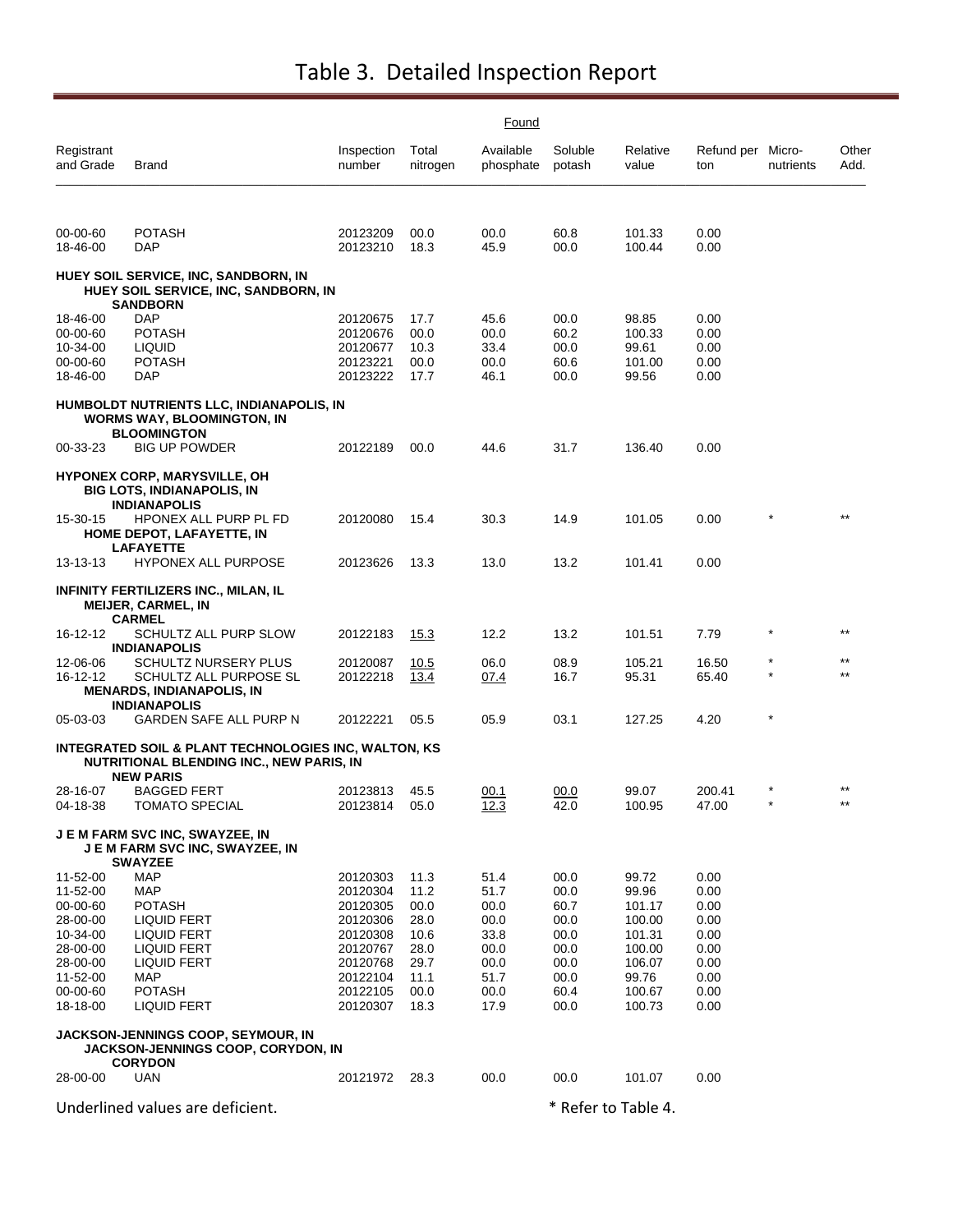| Registrant<br>Total<br>Available<br>Micro-<br>Inspection<br>Soluble<br>Relative<br>Refund per<br>and Grade<br><b>Brand</b><br>number<br>nitrogen<br>phosphate<br>potash<br>value<br>nutrients<br>Add.<br>ton<br>10-34-00<br><b>LIQUID FERT</b><br>09.9<br>00.0<br>99.29<br>0.00<br>20121973<br>33.8<br><b>POTASH</b><br>61.1<br>00-00-60<br>20121974<br>00.0<br>00.0<br>101.83<br>0.00<br>46-00-00<br><b>UREA</b><br>20121975<br>00.0<br>00.0<br>100.00<br>0.00<br>46.0<br>18-46-00<br><b>DAP</b><br>20121976<br>18.3<br>46.6<br>00.0<br>101.43<br>0.00<br>00-00-60<br><b>POTASH</b><br>61.0<br>0.00<br>20123668<br>00.0<br>00.0<br>101.67<br>18-46-00<br>DAP<br>20123669<br>17.8<br>45.6<br>00.0<br>99.05<br>0.00<br>DAP<br>20123670<br>98.71<br>0.00<br>18-46-00<br>17.7<br>45.5<br>00.0<br><b>SALEM</b><br>18-46-00<br><b>DAP</b><br>20121234<br>18.0<br>46.5<br>00.0<br>100.71<br>0.00<br>46-00-00<br><b>UREA</b><br>20121235<br>46.2<br>00.0<br>00.0<br>100.43<br>0.00<br>00.0<br>00-00-60<br><b>POTASH</b><br>20121236<br>00.0<br>60.3<br>100.50<br>0.00<br>00-00-60<br><b>POTASH</b><br>20121237<br>00.0<br>00.0<br>60.2<br>100.33<br>0.00<br>$\star$<br>21-00-00<br>AMS<br>20121238<br>21.0<br>00.0<br>00.0<br>100.00<br>0.00<br>99.29<br>28-00-00<br><b>UAN</b><br>20121239<br>27.8<br>00.0<br>00.0<br>0.00<br>35.6<br>10-34-00<br><b>LIQUID FERT</b><br>20121240<br>10.2<br>00.0<br>103.93<br>0.00<br>THIOSULFATE<br>$\star$<br>12-00-00<br>20121241<br>12.7<br>00.0<br>00.0<br>105.83<br>0.00<br>$\star$<br>00-00-00<br>ULTRA-CHE ZINC<br>20121242<br>00.0<br>00.0<br>00.0<br>0.00<br>0.00<br>00-00-60<br><b>POTASH</b><br>20123707<br>00.0<br>00.0<br>60.8<br>101.33<br>0.00<br>$\star$<br>21-00-00<br>AMS<br>20123708<br>21.3<br>00.0<br>00.0<br>101.43<br>0.00<br><b>DAP</b><br>18-46-00<br>20123709<br>17.8<br>45.9<br>00.0<br>99.47<br>0.00<br>DAP<br>20123710<br>17.7<br>0.00<br>18-46-00<br>45.8<br>00.0<br>99.13<br><b>JACKSON-JENNINGS COOP., CROTHERSVILLE, IN</b><br><b>CROTHERSVILLE</b><br>00-00-60<br><b>POTASH</b><br>00.0<br>00.0<br>61.5<br>102.50<br>0.00<br>20120829<br>46-00-00<br><b>UREA</b><br>20120830<br>46.3<br>00.0<br>00.0<br>100.65<br>0.00<br>18-46-00<br><b>DAP</b><br>20120831<br>17.9<br>45.5<br>00.0<br>99.10<br>0.00<br>18-46-00<br><b>DAP</b><br>20120832<br>46.1<br>00.0<br>99.95<br>0.00<br>17.9<br>00.0<br>102.50<br>28-00-00<br><b>UAN</b><br>20122020<br>28.7<br>00.0<br>0.00<br>10-34-00<br><b>LIQUID FERT</b><br>20122021<br>99.82<br>12.80<br>11.1<br>32.4<br>00.0<br>28-00-00<br><b>UAN</b><br>20122022<br>28.5<br>00.0<br>00.0<br>101.79<br>0.00<br>46-00-00<br><b>UREA</b><br>20122536<br>00.0<br>00.0<br>99.57<br>0.00<br>45.8<br>00-00-60<br><b>POTASH</b><br>20122537<br>00.0<br>60.4<br>100.67<br>0.00<br>00.0<br>18-46-00<br>DAP<br>20122538<br>17.6<br>45.5<br>00.0<br>98.52<br>0.00<br><b>DAP</b><br>18-46-00<br>20122539<br>17.6<br>45.8<br>00.0<br>98.94<br>0.00<br><b>SEYMOUR</b><br><b>UAN</b><br>20121260<br>27.5<br>00.0<br>98.21<br>0.00<br>28-00-00<br>00.0<br>$\star$<br>12-00-00<br><b>THIOSULFATE</b><br>20121261<br>12.3<br>00.0<br>00.0<br>102.50<br>0.00<br>10-34-00<br><b>LIQUID FERT</b><br>20121262<br>10.3<br>33.9<br>00.0<br>100.65<br>0.00<br>$\star$<br>21-00-00<br>AMS<br>20121264<br>20.3<br>00.0<br>00.0<br>96.67<br>16.40<br><b>POTASH</b><br>00-00-60<br>20121265<br>00.0<br>00.0<br>60.9<br>101.50<br>0.00<br>20121266<br>00.0<br>100.00<br>46-00-00<br><b>UREA</b><br>46.0<br>00.0<br>0.00<br>18-46-00<br>DAP<br>20121267<br>18.0<br>46.3<br>00.0<br>100.42<br>0.00<br>18-46-00<br>DAP<br>20121268<br>45.7<br>00.0<br>98.41<br>0.00<br>17.4<br>00-00-22<br>K MAG<br>20121269<br>00.0<br>21.9<br>99.55<br>0.00<br>00.0<br>18-46-00<br><b>DAP</b><br>20123689<br>46.0<br>99.61<br>0.00<br>17.8<br>00.0<br>00-00-60<br><b>POTASH</b><br>00.0<br>60.3<br>20123690<br>00.0<br>100.50<br>0.00<br>46-00-00<br><b>UREA</b><br>20123691<br>00.0<br>00.0<br>99.35<br>0.00<br>45.7<br>21-00-00<br>AMS<br>20123692<br>00.0<br>00.0<br>100.00<br>21.0<br>0.00<br>JACKSON-JENNINGS FM BUR COOP, BROWNSTOWN, IN<br><b>BROWNSTOWN</b><br><b>UREA</b><br>0.00<br>46-00-00<br>20121276<br>46.2<br>00.0<br>00.0<br>100.43<br>18-46-00<br><b>DAP</b><br>45.0<br>20121277<br>17.4<br>00.0<br>97.42<br>14.60<br><b>POTASH</b><br>00-00-60<br>20121278<br>00.0<br>00.0<br>61.7<br>102.83<br>0.00<br>28-00-00<br><b>UAN</b><br>20121279<br>00.0<br>00.0<br>102.14<br>28.6<br>0.00<br>10-34-00<br>20121280<br>100.58<br>LIQUID FERT<br>10.2<br>34.0<br>00.0<br>0.00<br>00-00-60<br><b>POTASH</b><br>20123711<br>00.0<br>60.6<br>101.00<br>0.00<br>00.0<br>46-00-00<br><b>UREA</b><br>20123712<br>00.0<br>00.0<br>99.78<br>0.00<br>45.9<br>18-46-00<br>DAP<br>20123713<br>45.6<br>00.0<br>99.24<br>0.00<br>17.9<br><b>NORTH VERNON</b><br>27.9<br>00.0<br>99.64<br>0.00<br>28-00-00<br>UAN<br>20122025<br>00.0 |  |  | Found |  |  |       |
|-----------------------------------------------------------------------------------------------------------------------------------------------------------------------------------------------------------------------------------------------------------------------------------------------------------------------------------------------------------------------------------------------------------------------------------------------------------------------------------------------------------------------------------------------------------------------------------------------------------------------------------------------------------------------------------------------------------------------------------------------------------------------------------------------------------------------------------------------------------------------------------------------------------------------------------------------------------------------------------------------------------------------------------------------------------------------------------------------------------------------------------------------------------------------------------------------------------------------------------------------------------------------------------------------------------------------------------------------------------------------------------------------------------------------------------------------------------------------------------------------------------------------------------------------------------------------------------------------------------------------------------------------------------------------------------------------------------------------------------------------------------------------------------------------------------------------------------------------------------------------------------------------------------------------------------------------------------------------------------------------------------------------------------------------------------------------------------------------------------------------------------------------------------------------------------------------------------------------------------------------------------------------------------------------------------------------------------------------------------------------------------------------------------------------------------------------------------------------------------------------------------------------------------------------------------------------------------------------------------------------------------------------------------------------------------------------------------------------------------------------------------------------------------------------------------------------------------------------------------------------------------------------------------------------------------------------------------------------------------------------------------------------------------------------------------------------------------------------------------------------------------------------------------------------------------------------------------------------------------------------------------------------------------------------------------------------------------------------------------------------------------------------------------------------------------------------------------------------------------------------------------------------------------------------------------------------------------------------------------------------------------------------------------------------------------------------------------------------------------------------------------------------------------------------------------------------------------------------------------------------------------------------------------------------------------------------------------------------------------------------------------------------------------------------------------------------------------------------------------------------------------------------------------------------------------------------------------------------------------------------------------------------------------------------------------------------------------------------------------------------------------------------------------------------------------------------------------------------------------------------------------------------------------------------------------------------------------------------------------------------------------------------------------------------------------------------------------------------------------------------------------------------------------------------------------------------------------------------------------------------------------|--|--|-------|--|--|-------|
|                                                                                                                                                                                                                                                                                                                                                                                                                                                                                                                                                                                                                                                                                                                                                                                                                                                                                                                                                                                                                                                                                                                                                                                                                                                                                                                                                                                                                                                                                                                                                                                                                                                                                                                                                                                                                                                                                                                                                                                                                                                                                                                                                                                                                                                                                                                                                                                                                                                                                                                                                                                                                                                                                                                                                                                                                                                                                                                                                                                                                                                                                                                                                                                                                                                                                                                                                                                                                                                                                                                                                                                                                                                                                                                                                                                                                                                                                                                                                                                                                                                                                                                                                                                                                                                                                                                                                                                                                                                                                                                                                                                                                                                                                                                                                                                                                                                                                   |  |  |       |  |  | Other |
|                                                                                                                                                                                                                                                                                                                                                                                                                                                                                                                                                                                                                                                                                                                                                                                                                                                                                                                                                                                                                                                                                                                                                                                                                                                                                                                                                                                                                                                                                                                                                                                                                                                                                                                                                                                                                                                                                                                                                                                                                                                                                                                                                                                                                                                                                                                                                                                                                                                                                                                                                                                                                                                                                                                                                                                                                                                                                                                                                                                                                                                                                                                                                                                                                                                                                                                                                                                                                                                                                                                                                                                                                                                                                                                                                                                                                                                                                                                                                                                                                                                                                                                                                                                                                                                                                                                                                                                                                                                                                                                                                                                                                                                                                                                                                                                                                                                                                   |  |  |       |  |  |       |
|                                                                                                                                                                                                                                                                                                                                                                                                                                                                                                                                                                                                                                                                                                                                                                                                                                                                                                                                                                                                                                                                                                                                                                                                                                                                                                                                                                                                                                                                                                                                                                                                                                                                                                                                                                                                                                                                                                                                                                                                                                                                                                                                                                                                                                                                                                                                                                                                                                                                                                                                                                                                                                                                                                                                                                                                                                                                                                                                                                                                                                                                                                                                                                                                                                                                                                                                                                                                                                                                                                                                                                                                                                                                                                                                                                                                                                                                                                                                                                                                                                                                                                                                                                                                                                                                                                                                                                                                                                                                                                                                                                                                                                                                                                                                                                                                                                                                                   |  |  |       |  |  |       |
|                                                                                                                                                                                                                                                                                                                                                                                                                                                                                                                                                                                                                                                                                                                                                                                                                                                                                                                                                                                                                                                                                                                                                                                                                                                                                                                                                                                                                                                                                                                                                                                                                                                                                                                                                                                                                                                                                                                                                                                                                                                                                                                                                                                                                                                                                                                                                                                                                                                                                                                                                                                                                                                                                                                                                                                                                                                                                                                                                                                                                                                                                                                                                                                                                                                                                                                                                                                                                                                                                                                                                                                                                                                                                                                                                                                                                                                                                                                                                                                                                                                                                                                                                                                                                                                                                                                                                                                                                                                                                                                                                                                                                                                                                                                                                                                                                                                                                   |  |  |       |  |  |       |
|                                                                                                                                                                                                                                                                                                                                                                                                                                                                                                                                                                                                                                                                                                                                                                                                                                                                                                                                                                                                                                                                                                                                                                                                                                                                                                                                                                                                                                                                                                                                                                                                                                                                                                                                                                                                                                                                                                                                                                                                                                                                                                                                                                                                                                                                                                                                                                                                                                                                                                                                                                                                                                                                                                                                                                                                                                                                                                                                                                                                                                                                                                                                                                                                                                                                                                                                                                                                                                                                                                                                                                                                                                                                                                                                                                                                                                                                                                                                                                                                                                                                                                                                                                                                                                                                                                                                                                                                                                                                                                                                                                                                                                                                                                                                                                                                                                                                                   |  |  |       |  |  |       |
|                                                                                                                                                                                                                                                                                                                                                                                                                                                                                                                                                                                                                                                                                                                                                                                                                                                                                                                                                                                                                                                                                                                                                                                                                                                                                                                                                                                                                                                                                                                                                                                                                                                                                                                                                                                                                                                                                                                                                                                                                                                                                                                                                                                                                                                                                                                                                                                                                                                                                                                                                                                                                                                                                                                                                                                                                                                                                                                                                                                                                                                                                                                                                                                                                                                                                                                                                                                                                                                                                                                                                                                                                                                                                                                                                                                                                                                                                                                                                                                                                                                                                                                                                                                                                                                                                                                                                                                                                                                                                                                                                                                                                                                                                                                                                                                                                                                                                   |  |  |       |  |  |       |
|                                                                                                                                                                                                                                                                                                                                                                                                                                                                                                                                                                                                                                                                                                                                                                                                                                                                                                                                                                                                                                                                                                                                                                                                                                                                                                                                                                                                                                                                                                                                                                                                                                                                                                                                                                                                                                                                                                                                                                                                                                                                                                                                                                                                                                                                                                                                                                                                                                                                                                                                                                                                                                                                                                                                                                                                                                                                                                                                                                                                                                                                                                                                                                                                                                                                                                                                                                                                                                                                                                                                                                                                                                                                                                                                                                                                                                                                                                                                                                                                                                                                                                                                                                                                                                                                                                                                                                                                                                                                                                                                                                                                                                                                                                                                                                                                                                                                                   |  |  |       |  |  |       |
|                                                                                                                                                                                                                                                                                                                                                                                                                                                                                                                                                                                                                                                                                                                                                                                                                                                                                                                                                                                                                                                                                                                                                                                                                                                                                                                                                                                                                                                                                                                                                                                                                                                                                                                                                                                                                                                                                                                                                                                                                                                                                                                                                                                                                                                                                                                                                                                                                                                                                                                                                                                                                                                                                                                                                                                                                                                                                                                                                                                                                                                                                                                                                                                                                                                                                                                                                                                                                                                                                                                                                                                                                                                                                                                                                                                                                                                                                                                                                                                                                                                                                                                                                                                                                                                                                                                                                                                                                                                                                                                                                                                                                                                                                                                                                                                                                                                                                   |  |  |       |  |  |       |
|                                                                                                                                                                                                                                                                                                                                                                                                                                                                                                                                                                                                                                                                                                                                                                                                                                                                                                                                                                                                                                                                                                                                                                                                                                                                                                                                                                                                                                                                                                                                                                                                                                                                                                                                                                                                                                                                                                                                                                                                                                                                                                                                                                                                                                                                                                                                                                                                                                                                                                                                                                                                                                                                                                                                                                                                                                                                                                                                                                                                                                                                                                                                                                                                                                                                                                                                                                                                                                                                                                                                                                                                                                                                                                                                                                                                                                                                                                                                                                                                                                                                                                                                                                                                                                                                                                                                                                                                                                                                                                                                                                                                                                                                                                                                                                                                                                                                                   |  |  |       |  |  |       |
|                                                                                                                                                                                                                                                                                                                                                                                                                                                                                                                                                                                                                                                                                                                                                                                                                                                                                                                                                                                                                                                                                                                                                                                                                                                                                                                                                                                                                                                                                                                                                                                                                                                                                                                                                                                                                                                                                                                                                                                                                                                                                                                                                                                                                                                                                                                                                                                                                                                                                                                                                                                                                                                                                                                                                                                                                                                                                                                                                                                                                                                                                                                                                                                                                                                                                                                                                                                                                                                                                                                                                                                                                                                                                                                                                                                                                                                                                                                                                                                                                                                                                                                                                                                                                                                                                                                                                                                                                                                                                                                                                                                                                                                                                                                                                                                                                                                                                   |  |  |       |  |  |       |
|                                                                                                                                                                                                                                                                                                                                                                                                                                                                                                                                                                                                                                                                                                                                                                                                                                                                                                                                                                                                                                                                                                                                                                                                                                                                                                                                                                                                                                                                                                                                                                                                                                                                                                                                                                                                                                                                                                                                                                                                                                                                                                                                                                                                                                                                                                                                                                                                                                                                                                                                                                                                                                                                                                                                                                                                                                                                                                                                                                                                                                                                                                                                                                                                                                                                                                                                                                                                                                                                                                                                                                                                                                                                                                                                                                                                                                                                                                                                                                                                                                                                                                                                                                                                                                                                                                                                                                                                                                                                                                                                                                                                                                                                                                                                                                                                                                                                                   |  |  |       |  |  |       |
|                                                                                                                                                                                                                                                                                                                                                                                                                                                                                                                                                                                                                                                                                                                                                                                                                                                                                                                                                                                                                                                                                                                                                                                                                                                                                                                                                                                                                                                                                                                                                                                                                                                                                                                                                                                                                                                                                                                                                                                                                                                                                                                                                                                                                                                                                                                                                                                                                                                                                                                                                                                                                                                                                                                                                                                                                                                                                                                                                                                                                                                                                                                                                                                                                                                                                                                                                                                                                                                                                                                                                                                                                                                                                                                                                                                                                                                                                                                                                                                                                                                                                                                                                                                                                                                                                                                                                                                                                                                                                                                                                                                                                                                                                                                                                                                                                                                                                   |  |  |       |  |  |       |
|                                                                                                                                                                                                                                                                                                                                                                                                                                                                                                                                                                                                                                                                                                                                                                                                                                                                                                                                                                                                                                                                                                                                                                                                                                                                                                                                                                                                                                                                                                                                                                                                                                                                                                                                                                                                                                                                                                                                                                                                                                                                                                                                                                                                                                                                                                                                                                                                                                                                                                                                                                                                                                                                                                                                                                                                                                                                                                                                                                                                                                                                                                                                                                                                                                                                                                                                                                                                                                                                                                                                                                                                                                                                                                                                                                                                                                                                                                                                                                                                                                                                                                                                                                                                                                                                                                                                                                                                                                                                                                                                                                                                                                                                                                                                                                                                                                                                                   |  |  |       |  |  |       |
|                                                                                                                                                                                                                                                                                                                                                                                                                                                                                                                                                                                                                                                                                                                                                                                                                                                                                                                                                                                                                                                                                                                                                                                                                                                                                                                                                                                                                                                                                                                                                                                                                                                                                                                                                                                                                                                                                                                                                                                                                                                                                                                                                                                                                                                                                                                                                                                                                                                                                                                                                                                                                                                                                                                                                                                                                                                                                                                                                                                                                                                                                                                                                                                                                                                                                                                                                                                                                                                                                                                                                                                                                                                                                                                                                                                                                                                                                                                                                                                                                                                                                                                                                                                                                                                                                                                                                                                                                                                                                                                                                                                                                                                                                                                                                                                                                                                                                   |  |  |       |  |  |       |
|                                                                                                                                                                                                                                                                                                                                                                                                                                                                                                                                                                                                                                                                                                                                                                                                                                                                                                                                                                                                                                                                                                                                                                                                                                                                                                                                                                                                                                                                                                                                                                                                                                                                                                                                                                                                                                                                                                                                                                                                                                                                                                                                                                                                                                                                                                                                                                                                                                                                                                                                                                                                                                                                                                                                                                                                                                                                                                                                                                                                                                                                                                                                                                                                                                                                                                                                                                                                                                                                                                                                                                                                                                                                                                                                                                                                                                                                                                                                                                                                                                                                                                                                                                                                                                                                                                                                                                                                                                                                                                                                                                                                                                                                                                                                                                                                                                                                                   |  |  |       |  |  |       |
|                                                                                                                                                                                                                                                                                                                                                                                                                                                                                                                                                                                                                                                                                                                                                                                                                                                                                                                                                                                                                                                                                                                                                                                                                                                                                                                                                                                                                                                                                                                                                                                                                                                                                                                                                                                                                                                                                                                                                                                                                                                                                                                                                                                                                                                                                                                                                                                                                                                                                                                                                                                                                                                                                                                                                                                                                                                                                                                                                                                                                                                                                                                                                                                                                                                                                                                                                                                                                                                                                                                                                                                                                                                                                                                                                                                                                                                                                                                                                                                                                                                                                                                                                                                                                                                                                                                                                                                                                                                                                                                                                                                                                                                                                                                                                                                                                                                                                   |  |  |       |  |  |       |
|                                                                                                                                                                                                                                                                                                                                                                                                                                                                                                                                                                                                                                                                                                                                                                                                                                                                                                                                                                                                                                                                                                                                                                                                                                                                                                                                                                                                                                                                                                                                                                                                                                                                                                                                                                                                                                                                                                                                                                                                                                                                                                                                                                                                                                                                                                                                                                                                                                                                                                                                                                                                                                                                                                                                                                                                                                                                                                                                                                                                                                                                                                                                                                                                                                                                                                                                                                                                                                                                                                                                                                                                                                                                                                                                                                                                                                                                                                                                                                                                                                                                                                                                                                                                                                                                                                                                                                                                                                                                                                                                                                                                                                                                                                                                                                                                                                                                                   |  |  |       |  |  |       |
|                                                                                                                                                                                                                                                                                                                                                                                                                                                                                                                                                                                                                                                                                                                                                                                                                                                                                                                                                                                                                                                                                                                                                                                                                                                                                                                                                                                                                                                                                                                                                                                                                                                                                                                                                                                                                                                                                                                                                                                                                                                                                                                                                                                                                                                                                                                                                                                                                                                                                                                                                                                                                                                                                                                                                                                                                                                                                                                                                                                                                                                                                                                                                                                                                                                                                                                                                                                                                                                                                                                                                                                                                                                                                                                                                                                                                                                                                                                                                                                                                                                                                                                                                                                                                                                                                                                                                                                                                                                                                                                                                                                                                                                                                                                                                                                                                                                                                   |  |  |       |  |  |       |
|                                                                                                                                                                                                                                                                                                                                                                                                                                                                                                                                                                                                                                                                                                                                                                                                                                                                                                                                                                                                                                                                                                                                                                                                                                                                                                                                                                                                                                                                                                                                                                                                                                                                                                                                                                                                                                                                                                                                                                                                                                                                                                                                                                                                                                                                                                                                                                                                                                                                                                                                                                                                                                                                                                                                                                                                                                                                                                                                                                                                                                                                                                                                                                                                                                                                                                                                                                                                                                                                                                                                                                                                                                                                                                                                                                                                                                                                                                                                                                                                                                                                                                                                                                                                                                                                                                                                                                                                                                                                                                                                                                                                                                                                                                                                                                                                                                                                                   |  |  |       |  |  |       |
|                                                                                                                                                                                                                                                                                                                                                                                                                                                                                                                                                                                                                                                                                                                                                                                                                                                                                                                                                                                                                                                                                                                                                                                                                                                                                                                                                                                                                                                                                                                                                                                                                                                                                                                                                                                                                                                                                                                                                                                                                                                                                                                                                                                                                                                                                                                                                                                                                                                                                                                                                                                                                                                                                                                                                                                                                                                                                                                                                                                                                                                                                                                                                                                                                                                                                                                                                                                                                                                                                                                                                                                                                                                                                                                                                                                                                                                                                                                                                                                                                                                                                                                                                                                                                                                                                                                                                                                                                                                                                                                                                                                                                                                                                                                                                                                                                                                                                   |  |  |       |  |  |       |
|                                                                                                                                                                                                                                                                                                                                                                                                                                                                                                                                                                                                                                                                                                                                                                                                                                                                                                                                                                                                                                                                                                                                                                                                                                                                                                                                                                                                                                                                                                                                                                                                                                                                                                                                                                                                                                                                                                                                                                                                                                                                                                                                                                                                                                                                                                                                                                                                                                                                                                                                                                                                                                                                                                                                                                                                                                                                                                                                                                                                                                                                                                                                                                                                                                                                                                                                                                                                                                                                                                                                                                                                                                                                                                                                                                                                                                                                                                                                                                                                                                                                                                                                                                                                                                                                                                                                                                                                                                                                                                                                                                                                                                                                                                                                                                                                                                                                                   |  |  |       |  |  |       |
|                                                                                                                                                                                                                                                                                                                                                                                                                                                                                                                                                                                                                                                                                                                                                                                                                                                                                                                                                                                                                                                                                                                                                                                                                                                                                                                                                                                                                                                                                                                                                                                                                                                                                                                                                                                                                                                                                                                                                                                                                                                                                                                                                                                                                                                                                                                                                                                                                                                                                                                                                                                                                                                                                                                                                                                                                                                                                                                                                                                                                                                                                                                                                                                                                                                                                                                                                                                                                                                                                                                                                                                                                                                                                                                                                                                                                                                                                                                                                                                                                                                                                                                                                                                                                                                                                                                                                                                                                                                                                                                                                                                                                                                                                                                                                                                                                                                                                   |  |  |       |  |  |       |
|                                                                                                                                                                                                                                                                                                                                                                                                                                                                                                                                                                                                                                                                                                                                                                                                                                                                                                                                                                                                                                                                                                                                                                                                                                                                                                                                                                                                                                                                                                                                                                                                                                                                                                                                                                                                                                                                                                                                                                                                                                                                                                                                                                                                                                                                                                                                                                                                                                                                                                                                                                                                                                                                                                                                                                                                                                                                                                                                                                                                                                                                                                                                                                                                                                                                                                                                                                                                                                                                                                                                                                                                                                                                                                                                                                                                                                                                                                                                                                                                                                                                                                                                                                                                                                                                                                                                                                                                                                                                                                                                                                                                                                                                                                                                                                                                                                                                                   |  |  |       |  |  |       |
|                                                                                                                                                                                                                                                                                                                                                                                                                                                                                                                                                                                                                                                                                                                                                                                                                                                                                                                                                                                                                                                                                                                                                                                                                                                                                                                                                                                                                                                                                                                                                                                                                                                                                                                                                                                                                                                                                                                                                                                                                                                                                                                                                                                                                                                                                                                                                                                                                                                                                                                                                                                                                                                                                                                                                                                                                                                                                                                                                                                                                                                                                                                                                                                                                                                                                                                                                                                                                                                                                                                                                                                                                                                                                                                                                                                                                                                                                                                                                                                                                                                                                                                                                                                                                                                                                                                                                                                                                                                                                                                                                                                                                                                                                                                                                                                                                                                                                   |  |  |       |  |  |       |
|                                                                                                                                                                                                                                                                                                                                                                                                                                                                                                                                                                                                                                                                                                                                                                                                                                                                                                                                                                                                                                                                                                                                                                                                                                                                                                                                                                                                                                                                                                                                                                                                                                                                                                                                                                                                                                                                                                                                                                                                                                                                                                                                                                                                                                                                                                                                                                                                                                                                                                                                                                                                                                                                                                                                                                                                                                                                                                                                                                                                                                                                                                                                                                                                                                                                                                                                                                                                                                                                                                                                                                                                                                                                                                                                                                                                                                                                                                                                                                                                                                                                                                                                                                                                                                                                                                                                                                                                                                                                                                                                                                                                                                                                                                                                                                                                                                                                                   |  |  |       |  |  |       |
|                                                                                                                                                                                                                                                                                                                                                                                                                                                                                                                                                                                                                                                                                                                                                                                                                                                                                                                                                                                                                                                                                                                                                                                                                                                                                                                                                                                                                                                                                                                                                                                                                                                                                                                                                                                                                                                                                                                                                                                                                                                                                                                                                                                                                                                                                                                                                                                                                                                                                                                                                                                                                                                                                                                                                                                                                                                                                                                                                                                                                                                                                                                                                                                                                                                                                                                                                                                                                                                                                                                                                                                                                                                                                                                                                                                                                                                                                                                                                                                                                                                                                                                                                                                                                                                                                                                                                                                                                                                                                                                                                                                                                                                                                                                                                                                                                                                                                   |  |  |       |  |  |       |
|                                                                                                                                                                                                                                                                                                                                                                                                                                                                                                                                                                                                                                                                                                                                                                                                                                                                                                                                                                                                                                                                                                                                                                                                                                                                                                                                                                                                                                                                                                                                                                                                                                                                                                                                                                                                                                                                                                                                                                                                                                                                                                                                                                                                                                                                                                                                                                                                                                                                                                                                                                                                                                                                                                                                                                                                                                                                                                                                                                                                                                                                                                                                                                                                                                                                                                                                                                                                                                                                                                                                                                                                                                                                                                                                                                                                                                                                                                                                                                                                                                                                                                                                                                                                                                                                                                                                                                                                                                                                                                                                                                                                                                                                                                                                                                                                                                                                                   |  |  |       |  |  |       |
|                                                                                                                                                                                                                                                                                                                                                                                                                                                                                                                                                                                                                                                                                                                                                                                                                                                                                                                                                                                                                                                                                                                                                                                                                                                                                                                                                                                                                                                                                                                                                                                                                                                                                                                                                                                                                                                                                                                                                                                                                                                                                                                                                                                                                                                                                                                                                                                                                                                                                                                                                                                                                                                                                                                                                                                                                                                                                                                                                                                                                                                                                                                                                                                                                                                                                                                                                                                                                                                                                                                                                                                                                                                                                                                                                                                                                                                                                                                                                                                                                                                                                                                                                                                                                                                                                                                                                                                                                                                                                                                                                                                                                                                                                                                                                                                                                                                                                   |  |  |       |  |  |       |
|                                                                                                                                                                                                                                                                                                                                                                                                                                                                                                                                                                                                                                                                                                                                                                                                                                                                                                                                                                                                                                                                                                                                                                                                                                                                                                                                                                                                                                                                                                                                                                                                                                                                                                                                                                                                                                                                                                                                                                                                                                                                                                                                                                                                                                                                                                                                                                                                                                                                                                                                                                                                                                                                                                                                                                                                                                                                                                                                                                                                                                                                                                                                                                                                                                                                                                                                                                                                                                                                                                                                                                                                                                                                                                                                                                                                                                                                                                                                                                                                                                                                                                                                                                                                                                                                                                                                                                                                                                                                                                                                                                                                                                                                                                                                                                                                                                                                                   |  |  |       |  |  |       |
|                                                                                                                                                                                                                                                                                                                                                                                                                                                                                                                                                                                                                                                                                                                                                                                                                                                                                                                                                                                                                                                                                                                                                                                                                                                                                                                                                                                                                                                                                                                                                                                                                                                                                                                                                                                                                                                                                                                                                                                                                                                                                                                                                                                                                                                                                                                                                                                                                                                                                                                                                                                                                                                                                                                                                                                                                                                                                                                                                                                                                                                                                                                                                                                                                                                                                                                                                                                                                                                                                                                                                                                                                                                                                                                                                                                                                                                                                                                                                                                                                                                                                                                                                                                                                                                                                                                                                                                                                                                                                                                                                                                                                                                                                                                                                                                                                                                                                   |  |  |       |  |  |       |
|                                                                                                                                                                                                                                                                                                                                                                                                                                                                                                                                                                                                                                                                                                                                                                                                                                                                                                                                                                                                                                                                                                                                                                                                                                                                                                                                                                                                                                                                                                                                                                                                                                                                                                                                                                                                                                                                                                                                                                                                                                                                                                                                                                                                                                                                                                                                                                                                                                                                                                                                                                                                                                                                                                                                                                                                                                                                                                                                                                                                                                                                                                                                                                                                                                                                                                                                                                                                                                                                                                                                                                                                                                                                                                                                                                                                                                                                                                                                                                                                                                                                                                                                                                                                                                                                                                                                                                                                                                                                                                                                                                                                                                                                                                                                                                                                                                                                                   |  |  |       |  |  |       |
|                                                                                                                                                                                                                                                                                                                                                                                                                                                                                                                                                                                                                                                                                                                                                                                                                                                                                                                                                                                                                                                                                                                                                                                                                                                                                                                                                                                                                                                                                                                                                                                                                                                                                                                                                                                                                                                                                                                                                                                                                                                                                                                                                                                                                                                                                                                                                                                                                                                                                                                                                                                                                                                                                                                                                                                                                                                                                                                                                                                                                                                                                                                                                                                                                                                                                                                                                                                                                                                                                                                                                                                                                                                                                                                                                                                                                                                                                                                                                                                                                                                                                                                                                                                                                                                                                                                                                                                                                                                                                                                                                                                                                                                                                                                                                                                                                                                                                   |  |  |       |  |  |       |
|                                                                                                                                                                                                                                                                                                                                                                                                                                                                                                                                                                                                                                                                                                                                                                                                                                                                                                                                                                                                                                                                                                                                                                                                                                                                                                                                                                                                                                                                                                                                                                                                                                                                                                                                                                                                                                                                                                                                                                                                                                                                                                                                                                                                                                                                                                                                                                                                                                                                                                                                                                                                                                                                                                                                                                                                                                                                                                                                                                                                                                                                                                                                                                                                                                                                                                                                                                                                                                                                                                                                                                                                                                                                                                                                                                                                                                                                                                                                                                                                                                                                                                                                                                                                                                                                                                                                                                                                                                                                                                                                                                                                                                                                                                                                                                                                                                                                                   |  |  |       |  |  |       |
|                                                                                                                                                                                                                                                                                                                                                                                                                                                                                                                                                                                                                                                                                                                                                                                                                                                                                                                                                                                                                                                                                                                                                                                                                                                                                                                                                                                                                                                                                                                                                                                                                                                                                                                                                                                                                                                                                                                                                                                                                                                                                                                                                                                                                                                                                                                                                                                                                                                                                                                                                                                                                                                                                                                                                                                                                                                                                                                                                                                                                                                                                                                                                                                                                                                                                                                                                                                                                                                                                                                                                                                                                                                                                                                                                                                                                                                                                                                                                                                                                                                                                                                                                                                                                                                                                                                                                                                                                                                                                                                                                                                                                                                                                                                                                                                                                                                                                   |  |  |       |  |  |       |
|                                                                                                                                                                                                                                                                                                                                                                                                                                                                                                                                                                                                                                                                                                                                                                                                                                                                                                                                                                                                                                                                                                                                                                                                                                                                                                                                                                                                                                                                                                                                                                                                                                                                                                                                                                                                                                                                                                                                                                                                                                                                                                                                                                                                                                                                                                                                                                                                                                                                                                                                                                                                                                                                                                                                                                                                                                                                                                                                                                                                                                                                                                                                                                                                                                                                                                                                                                                                                                                                                                                                                                                                                                                                                                                                                                                                                                                                                                                                                                                                                                                                                                                                                                                                                                                                                                                                                                                                                                                                                                                                                                                                                                                                                                                                                                                                                                                                                   |  |  |       |  |  |       |
|                                                                                                                                                                                                                                                                                                                                                                                                                                                                                                                                                                                                                                                                                                                                                                                                                                                                                                                                                                                                                                                                                                                                                                                                                                                                                                                                                                                                                                                                                                                                                                                                                                                                                                                                                                                                                                                                                                                                                                                                                                                                                                                                                                                                                                                                                                                                                                                                                                                                                                                                                                                                                                                                                                                                                                                                                                                                                                                                                                                                                                                                                                                                                                                                                                                                                                                                                                                                                                                                                                                                                                                                                                                                                                                                                                                                                                                                                                                                                                                                                                                                                                                                                                                                                                                                                                                                                                                                                                                                                                                                                                                                                                                                                                                                                                                                                                                                                   |  |  |       |  |  |       |
|                                                                                                                                                                                                                                                                                                                                                                                                                                                                                                                                                                                                                                                                                                                                                                                                                                                                                                                                                                                                                                                                                                                                                                                                                                                                                                                                                                                                                                                                                                                                                                                                                                                                                                                                                                                                                                                                                                                                                                                                                                                                                                                                                                                                                                                                                                                                                                                                                                                                                                                                                                                                                                                                                                                                                                                                                                                                                                                                                                                                                                                                                                                                                                                                                                                                                                                                                                                                                                                                                                                                                                                                                                                                                                                                                                                                                                                                                                                                                                                                                                                                                                                                                                                                                                                                                                                                                                                                                                                                                                                                                                                                                                                                                                                                                                                                                                                                                   |  |  |       |  |  |       |
|                                                                                                                                                                                                                                                                                                                                                                                                                                                                                                                                                                                                                                                                                                                                                                                                                                                                                                                                                                                                                                                                                                                                                                                                                                                                                                                                                                                                                                                                                                                                                                                                                                                                                                                                                                                                                                                                                                                                                                                                                                                                                                                                                                                                                                                                                                                                                                                                                                                                                                                                                                                                                                                                                                                                                                                                                                                                                                                                                                                                                                                                                                                                                                                                                                                                                                                                                                                                                                                                                                                                                                                                                                                                                                                                                                                                                                                                                                                                                                                                                                                                                                                                                                                                                                                                                                                                                                                                                                                                                                                                                                                                                                                                                                                                                                                                                                                                                   |  |  |       |  |  |       |
|                                                                                                                                                                                                                                                                                                                                                                                                                                                                                                                                                                                                                                                                                                                                                                                                                                                                                                                                                                                                                                                                                                                                                                                                                                                                                                                                                                                                                                                                                                                                                                                                                                                                                                                                                                                                                                                                                                                                                                                                                                                                                                                                                                                                                                                                                                                                                                                                                                                                                                                                                                                                                                                                                                                                                                                                                                                                                                                                                                                                                                                                                                                                                                                                                                                                                                                                                                                                                                                                                                                                                                                                                                                                                                                                                                                                                                                                                                                                                                                                                                                                                                                                                                                                                                                                                                                                                                                                                                                                                                                                                                                                                                                                                                                                                                                                                                                                                   |  |  |       |  |  |       |
|                                                                                                                                                                                                                                                                                                                                                                                                                                                                                                                                                                                                                                                                                                                                                                                                                                                                                                                                                                                                                                                                                                                                                                                                                                                                                                                                                                                                                                                                                                                                                                                                                                                                                                                                                                                                                                                                                                                                                                                                                                                                                                                                                                                                                                                                                                                                                                                                                                                                                                                                                                                                                                                                                                                                                                                                                                                                                                                                                                                                                                                                                                                                                                                                                                                                                                                                                                                                                                                                                                                                                                                                                                                                                                                                                                                                                                                                                                                                                                                                                                                                                                                                                                                                                                                                                                                                                                                                                                                                                                                                                                                                                                                                                                                                                                                                                                                                                   |  |  |       |  |  |       |
|                                                                                                                                                                                                                                                                                                                                                                                                                                                                                                                                                                                                                                                                                                                                                                                                                                                                                                                                                                                                                                                                                                                                                                                                                                                                                                                                                                                                                                                                                                                                                                                                                                                                                                                                                                                                                                                                                                                                                                                                                                                                                                                                                                                                                                                                                                                                                                                                                                                                                                                                                                                                                                                                                                                                                                                                                                                                                                                                                                                                                                                                                                                                                                                                                                                                                                                                                                                                                                                                                                                                                                                                                                                                                                                                                                                                                                                                                                                                                                                                                                                                                                                                                                                                                                                                                                                                                                                                                                                                                                                                                                                                                                                                                                                                                                                                                                                                                   |  |  |       |  |  |       |
|                                                                                                                                                                                                                                                                                                                                                                                                                                                                                                                                                                                                                                                                                                                                                                                                                                                                                                                                                                                                                                                                                                                                                                                                                                                                                                                                                                                                                                                                                                                                                                                                                                                                                                                                                                                                                                                                                                                                                                                                                                                                                                                                                                                                                                                                                                                                                                                                                                                                                                                                                                                                                                                                                                                                                                                                                                                                                                                                                                                                                                                                                                                                                                                                                                                                                                                                                                                                                                                                                                                                                                                                                                                                                                                                                                                                                                                                                                                                                                                                                                                                                                                                                                                                                                                                                                                                                                                                                                                                                                                                                                                                                                                                                                                                                                                                                                                                                   |  |  |       |  |  |       |
|                                                                                                                                                                                                                                                                                                                                                                                                                                                                                                                                                                                                                                                                                                                                                                                                                                                                                                                                                                                                                                                                                                                                                                                                                                                                                                                                                                                                                                                                                                                                                                                                                                                                                                                                                                                                                                                                                                                                                                                                                                                                                                                                                                                                                                                                                                                                                                                                                                                                                                                                                                                                                                                                                                                                                                                                                                                                                                                                                                                                                                                                                                                                                                                                                                                                                                                                                                                                                                                                                                                                                                                                                                                                                                                                                                                                                                                                                                                                                                                                                                                                                                                                                                                                                                                                                                                                                                                                                                                                                                                                                                                                                                                                                                                                                                                                                                                                                   |  |  |       |  |  |       |
|                                                                                                                                                                                                                                                                                                                                                                                                                                                                                                                                                                                                                                                                                                                                                                                                                                                                                                                                                                                                                                                                                                                                                                                                                                                                                                                                                                                                                                                                                                                                                                                                                                                                                                                                                                                                                                                                                                                                                                                                                                                                                                                                                                                                                                                                                                                                                                                                                                                                                                                                                                                                                                                                                                                                                                                                                                                                                                                                                                                                                                                                                                                                                                                                                                                                                                                                                                                                                                                                                                                                                                                                                                                                                                                                                                                                                                                                                                                                                                                                                                                                                                                                                                                                                                                                                                                                                                                                                                                                                                                                                                                                                                                                                                                                                                                                                                                                                   |  |  |       |  |  |       |
|                                                                                                                                                                                                                                                                                                                                                                                                                                                                                                                                                                                                                                                                                                                                                                                                                                                                                                                                                                                                                                                                                                                                                                                                                                                                                                                                                                                                                                                                                                                                                                                                                                                                                                                                                                                                                                                                                                                                                                                                                                                                                                                                                                                                                                                                                                                                                                                                                                                                                                                                                                                                                                                                                                                                                                                                                                                                                                                                                                                                                                                                                                                                                                                                                                                                                                                                                                                                                                                                                                                                                                                                                                                                                                                                                                                                                                                                                                                                                                                                                                                                                                                                                                                                                                                                                                                                                                                                                                                                                                                                                                                                                                                                                                                                                                                                                                                                                   |  |  |       |  |  |       |
|                                                                                                                                                                                                                                                                                                                                                                                                                                                                                                                                                                                                                                                                                                                                                                                                                                                                                                                                                                                                                                                                                                                                                                                                                                                                                                                                                                                                                                                                                                                                                                                                                                                                                                                                                                                                                                                                                                                                                                                                                                                                                                                                                                                                                                                                                                                                                                                                                                                                                                                                                                                                                                                                                                                                                                                                                                                                                                                                                                                                                                                                                                                                                                                                                                                                                                                                                                                                                                                                                                                                                                                                                                                                                                                                                                                                                                                                                                                                                                                                                                                                                                                                                                                                                                                                                                                                                                                                                                                                                                                                                                                                                                                                                                                                                                                                                                                                                   |  |  |       |  |  |       |
|                                                                                                                                                                                                                                                                                                                                                                                                                                                                                                                                                                                                                                                                                                                                                                                                                                                                                                                                                                                                                                                                                                                                                                                                                                                                                                                                                                                                                                                                                                                                                                                                                                                                                                                                                                                                                                                                                                                                                                                                                                                                                                                                                                                                                                                                                                                                                                                                                                                                                                                                                                                                                                                                                                                                                                                                                                                                                                                                                                                                                                                                                                                                                                                                                                                                                                                                                                                                                                                                                                                                                                                                                                                                                                                                                                                                                                                                                                                                                                                                                                                                                                                                                                                                                                                                                                                                                                                                                                                                                                                                                                                                                                                                                                                                                                                                                                                                                   |  |  |       |  |  |       |
|                                                                                                                                                                                                                                                                                                                                                                                                                                                                                                                                                                                                                                                                                                                                                                                                                                                                                                                                                                                                                                                                                                                                                                                                                                                                                                                                                                                                                                                                                                                                                                                                                                                                                                                                                                                                                                                                                                                                                                                                                                                                                                                                                                                                                                                                                                                                                                                                                                                                                                                                                                                                                                                                                                                                                                                                                                                                                                                                                                                                                                                                                                                                                                                                                                                                                                                                                                                                                                                                                                                                                                                                                                                                                                                                                                                                                                                                                                                                                                                                                                                                                                                                                                                                                                                                                                                                                                                                                                                                                                                                                                                                                                                                                                                                                                                                                                                                                   |  |  |       |  |  |       |
|                                                                                                                                                                                                                                                                                                                                                                                                                                                                                                                                                                                                                                                                                                                                                                                                                                                                                                                                                                                                                                                                                                                                                                                                                                                                                                                                                                                                                                                                                                                                                                                                                                                                                                                                                                                                                                                                                                                                                                                                                                                                                                                                                                                                                                                                                                                                                                                                                                                                                                                                                                                                                                                                                                                                                                                                                                                                                                                                                                                                                                                                                                                                                                                                                                                                                                                                                                                                                                                                                                                                                                                                                                                                                                                                                                                                                                                                                                                                                                                                                                                                                                                                                                                                                                                                                                                                                                                                                                                                                                                                                                                                                                                                                                                                                                                                                                                                                   |  |  |       |  |  |       |
|                                                                                                                                                                                                                                                                                                                                                                                                                                                                                                                                                                                                                                                                                                                                                                                                                                                                                                                                                                                                                                                                                                                                                                                                                                                                                                                                                                                                                                                                                                                                                                                                                                                                                                                                                                                                                                                                                                                                                                                                                                                                                                                                                                                                                                                                                                                                                                                                                                                                                                                                                                                                                                                                                                                                                                                                                                                                                                                                                                                                                                                                                                                                                                                                                                                                                                                                                                                                                                                                                                                                                                                                                                                                                                                                                                                                                                                                                                                                                                                                                                                                                                                                                                                                                                                                                                                                                                                                                                                                                                                                                                                                                                                                                                                                                                                                                                                                                   |  |  |       |  |  |       |
|                                                                                                                                                                                                                                                                                                                                                                                                                                                                                                                                                                                                                                                                                                                                                                                                                                                                                                                                                                                                                                                                                                                                                                                                                                                                                                                                                                                                                                                                                                                                                                                                                                                                                                                                                                                                                                                                                                                                                                                                                                                                                                                                                                                                                                                                                                                                                                                                                                                                                                                                                                                                                                                                                                                                                                                                                                                                                                                                                                                                                                                                                                                                                                                                                                                                                                                                                                                                                                                                                                                                                                                                                                                                                                                                                                                                                                                                                                                                                                                                                                                                                                                                                                                                                                                                                                                                                                                                                                                                                                                                                                                                                                                                                                                                                                                                                                                                                   |  |  |       |  |  |       |
|                                                                                                                                                                                                                                                                                                                                                                                                                                                                                                                                                                                                                                                                                                                                                                                                                                                                                                                                                                                                                                                                                                                                                                                                                                                                                                                                                                                                                                                                                                                                                                                                                                                                                                                                                                                                                                                                                                                                                                                                                                                                                                                                                                                                                                                                                                                                                                                                                                                                                                                                                                                                                                                                                                                                                                                                                                                                                                                                                                                                                                                                                                                                                                                                                                                                                                                                                                                                                                                                                                                                                                                                                                                                                                                                                                                                                                                                                                                                                                                                                                                                                                                                                                                                                                                                                                                                                                                                                                                                                                                                                                                                                                                                                                                                                                                                                                                                                   |  |  |       |  |  |       |
|                                                                                                                                                                                                                                                                                                                                                                                                                                                                                                                                                                                                                                                                                                                                                                                                                                                                                                                                                                                                                                                                                                                                                                                                                                                                                                                                                                                                                                                                                                                                                                                                                                                                                                                                                                                                                                                                                                                                                                                                                                                                                                                                                                                                                                                                                                                                                                                                                                                                                                                                                                                                                                                                                                                                                                                                                                                                                                                                                                                                                                                                                                                                                                                                                                                                                                                                                                                                                                                                                                                                                                                                                                                                                                                                                                                                                                                                                                                                                                                                                                                                                                                                                                                                                                                                                                                                                                                                                                                                                                                                                                                                                                                                                                                                                                                                                                                                                   |  |  |       |  |  |       |
|                                                                                                                                                                                                                                                                                                                                                                                                                                                                                                                                                                                                                                                                                                                                                                                                                                                                                                                                                                                                                                                                                                                                                                                                                                                                                                                                                                                                                                                                                                                                                                                                                                                                                                                                                                                                                                                                                                                                                                                                                                                                                                                                                                                                                                                                                                                                                                                                                                                                                                                                                                                                                                                                                                                                                                                                                                                                                                                                                                                                                                                                                                                                                                                                                                                                                                                                                                                                                                                                                                                                                                                                                                                                                                                                                                                                                                                                                                                                                                                                                                                                                                                                                                                                                                                                                                                                                                                                                                                                                                                                                                                                                                                                                                                                                                                                                                                                                   |  |  |       |  |  |       |
|                                                                                                                                                                                                                                                                                                                                                                                                                                                                                                                                                                                                                                                                                                                                                                                                                                                                                                                                                                                                                                                                                                                                                                                                                                                                                                                                                                                                                                                                                                                                                                                                                                                                                                                                                                                                                                                                                                                                                                                                                                                                                                                                                                                                                                                                                                                                                                                                                                                                                                                                                                                                                                                                                                                                                                                                                                                                                                                                                                                                                                                                                                                                                                                                                                                                                                                                                                                                                                                                                                                                                                                                                                                                                                                                                                                                                                                                                                                                                                                                                                                                                                                                                                                                                                                                                                                                                                                                                                                                                                                                                                                                                                                                                                                                                                                                                                                                                   |  |  |       |  |  |       |
|                                                                                                                                                                                                                                                                                                                                                                                                                                                                                                                                                                                                                                                                                                                                                                                                                                                                                                                                                                                                                                                                                                                                                                                                                                                                                                                                                                                                                                                                                                                                                                                                                                                                                                                                                                                                                                                                                                                                                                                                                                                                                                                                                                                                                                                                                                                                                                                                                                                                                                                                                                                                                                                                                                                                                                                                                                                                                                                                                                                                                                                                                                                                                                                                                                                                                                                                                                                                                                                                                                                                                                                                                                                                                                                                                                                                                                                                                                                                                                                                                                                                                                                                                                                                                                                                                                                                                                                                                                                                                                                                                                                                                                                                                                                                                                                                                                                                                   |  |  |       |  |  |       |
|                                                                                                                                                                                                                                                                                                                                                                                                                                                                                                                                                                                                                                                                                                                                                                                                                                                                                                                                                                                                                                                                                                                                                                                                                                                                                                                                                                                                                                                                                                                                                                                                                                                                                                                                                                                                                                                                                                                                                                                                                                                                                                                                                                                                                                                                                                                                                                                                                                                                                                                                                                                                                                                                                                                                                                                                                                                                                                                                                                                                                                                                                                                                                                                                                                                                                                                                                                                                                                                                                                                                                                                                                                                                                                                                                                                                                                                                                                                                                                                                                                                                                                                                                                                                                                                                                                                                                                                                                                                                                                                                                                                                                                                                                                                                                                                                                                                                                   |  |  |       |  |  |       |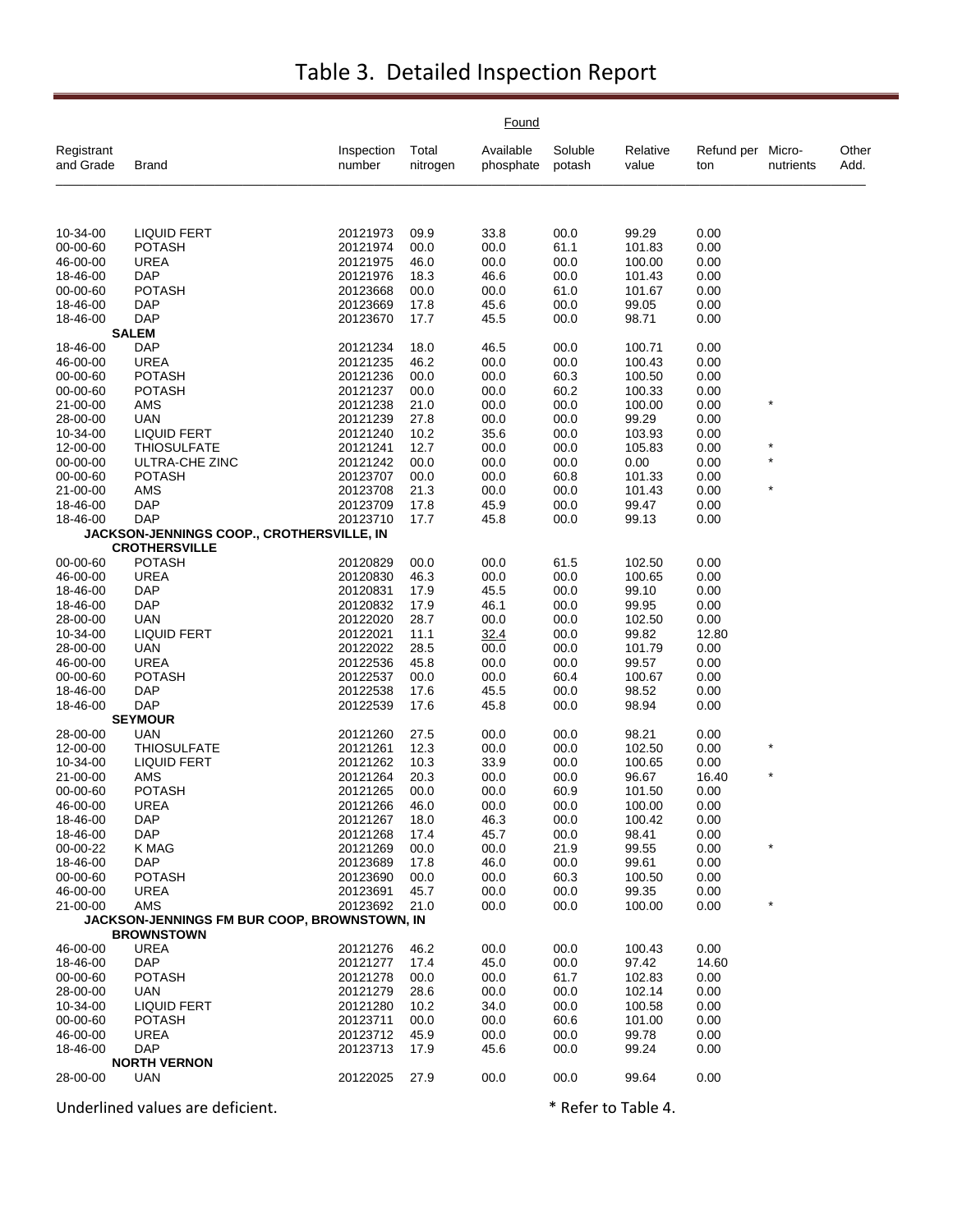|                         |                                                                                                                |                      |                   | Found                  |                   |                   |                          |           |               |
|-------------------------|----------------------------------------------------------------------------------------------------------------|----------------------|-------------------|------------------------|-------------------|-------------------|--------------------------|-----------|---------------|
| Registrant<br>and Grade | Brand                                                                                                          | Inspection<br>number | Total<br>nitrogen | Available<br>phosphate | Soluble<br>potash | Relative<br>value | Refund per Micro-<br>ton | nutrients | Other<br>Add. |
|                         |                                                                                                                |                      |                   |                        |                   |                   |                          |           |               |
| 10-34-00                | LIQUID FERT                                                                                                    | 20122026             | 10.5              | 33.9                   | 00.0              | 101.23            | 0.00                     |           |               |
| 00-00-50                | SULFATED POTASH                                                                                                | 20122027             | 00.0              | 00.0                   | 50.6              | 101.20            | 0.00                     |           |               |
| 00-00-60                | <b>POTASH</b>                                                                                                  | 20122028             | 00.0              | 00.0                   | 60.4              | 100.67            | 0.00                     |           |               |
| 46-00-00<br>18-46-00    | UREA<br><b>DAP</b>                                                                                             | 20122029<br>20122030 | 45.9<br>17.5      | 00.0<br>45.6           | 00.0<br>00.0      | 99.78<br>98.46    | 0.00<br>0.00             |           |               |
| 00-00-60                | <b>POTASH</b>                                                                                                  | 20122555             | 00.0              | 00.0                   | 60.3              | 100.50            | 0.00                     |           |               |
| 18-46-00                | DAP                                                                                                            | 20122556             | 17.5              | 46.1                   | 00.0              | 99.17             | 0.00                     |           |               |
| 18-46-00                | DAP                                                                                                            | 20122558             | 17.6              | 46.0                   | 00.0              | 99.22             | 0.00                     |           |               |
|                         | <b>WOLFE BROS, CORYDON, IN</b><br><b>CORYDON</b>                                                               |                      |                   |                        |                   |                   |                          |           |               |
|                         | 5.9-15.2-40.2 CUSTOM MIX                                                                                       | 20121977             | 05.5              | 14.7                   | 42.4              | 102.31            | 0.00                     |           |               |
|                         | JRM CHEMICAL DIVISION, CLEVELAND, OH<br>DAMMANNS LAWN & GRDN CTR, INDIANAPOLIS, IN                             |                      |                   |                        |                   |                   |                          |           |               |
| 07-07-07                | <b>INDIANAPOLIS</b><br>SOIL MOIST PLUS GRANUL                                                                  | 20122210             | 12.1              | 07.2                   | 13.9              | 162.41            | 0.00                     |           |               |
|                         | KEG RIVER CHEMICAL, EDMONTON, AB CAN<br><b>CROP PRODUCTION SERVICES, TERRE HAUTE, IN</b><br><b>TERRE HAUTE</b> |                      |                   |                        |                   |                   |                          |           |               |
| 00-00-00                | NUTRA SUL 90                                                                                                   | 20120502             | 00.0              | 00.0                   | 00.0              | 0.00              | 0.00                     |           |               |
|                         | KINGSBURY ELEVATOR, KINGSBURY, IN<br>KINGSBURY ELEVATOR, KINGSBURY, IN<br><b>KINGSBURY</b>                     |                      |                   |                        |                   |                   |                          |           |               |
| 18-46-00                | <b>DAP</b>                                                                                                     | 20120249             | 18.0              | 46.8                   | 00.0              | 101.13            | 0.00                     |           |               |
| 46-00-00                | <b>UREA</b>                                                                                                    | 20120250             | 45.7              | 00.0                   | 00.0              | 99.35             | 0.00                     |           |               |
| 12-00-00                | THIO SUL                                                                                                       | 20121478             | 11.9              | 00.0                   | 00.0              | 99.17             | 0.00                     | $\star$   |               |
| 28-00-00<br>32-00-00    | <b>LIQUID</b><br><b>LIQUID</b>                                                                                 | 20121479<br>20121480 | 27.7<br>31.7      | 00.0<br>00.0           | 00.0<br>00.0      | 98.93<br>99.06    | 0.00<br>0.00             |           |               |
| 10-34-00                | <b>LIQUID</b>                                                                                                  | 20121481             | 10.2              | 33.4                   | 00.0              | 99.32             | 0.00                     |           |               |
| 28-00-00                | <b>LIQUID</b>                                                                                                  | 20121639             | 28.2              | 00.0                   | 00.0              | 100.71            | 0.00                     |           |               |
| 32-00-00                | LIQUID                                                                                                         | 20121640             | 32.1              | 00.0                   | 00.0              | 100.31            | 0.00                     |           |               |
| 21-00-00                | <b>AMMONIA SULFATE</b>                                                                                         | 20121641             | 20.3              | 00.0                   | 00.0              | 96.67             | 7.70                     | $^\star$  |               |
| 18-46-00<br>21-00-00    | DAP<br>AMS                                                                                                     | 20121689<br>20121690 | 18.3<br>21.0      | 46.1<br>00.0           | 00.0<br>00.0      | 100.72<br>100.00  | 0.00<br>0.00             |           |               |
|                         | KNOX FERTILIZER CO, INC, KNOX, IN<br>K MART, INDIANAPOLIS, IN                                                  |                      |                   |                        |                   |                   |                          |           |               |
| 15-30-15                | <b>INDIANAPOLIS</b><br>K GRO ALL-PURPOSE PL F                                                                  | 20122211             | 17.7              | 27.6                   | 15.4              | 102.61            | 19.20                    |           |               |
|                         | <b>KMART, JASPER, IN</b><br><b>JASPER</b>                                                                      |                      |                   |                        |                   |                   |                          |           |               |
| 24-08-16                | KGRO ALL PURPOSE PL FD<br><b>MEIJER, CARMEL, IN</b><br><b>CARMEL</b>                                           | 20122201             | 28.0              | 04.9                   | 14.8              | 101.48            | 37.03                    |           |               |
| 27-00-03                | MEIJER PREMIUM LAWN FE<br><b>MENARDS, COLUMBUS, IN</b><br><b>COLUMBUS</b>                                      | 20122181             | 27.4              | 00.0                   | 03.3              | 102.26            | 0.00                     |           |               |
| 16-19-29                | <b>GRO-FINE TOMATO PL FD</b><br><b>PORTAGE</b>                                                                 | 20120752             | 17.4              | 17.4                   | 27.1              | 97.35             | 31.80                    | $\star$   |               |
| 10-54-10                | <b>GRO FINE BLOOM PLANT F</b><br><b>SEARS APPLIANCE &amp; HARDWARE, FISHERS, IN</b>                            | 20122171             | 10.8              | 50.6                   | 12.0              | 100.25            | 27.20                    | $\star$   |               |
| 30-00-03<br>30-00-10    | <b>FISHERS</b><br>KGRO PREMIUM LOAWN FD<br><b>GRO FINE WINTERIZER LN</b>                                       | 20122179<br>20122243 | 29.3<br>32.3      | 00.0<br>00.0           | 03.3<br>10.0      | 98.69<br>105.88   | 0.00<br>0.00             |           |               |
|                         | KOVA AG PRODUCTS INC, WINAMAC, IN<br><b>CFS, URBANA, IN</b><br><b>URBANA</b>                                   |                      |                   |                        |                   |                   |                          |           |               |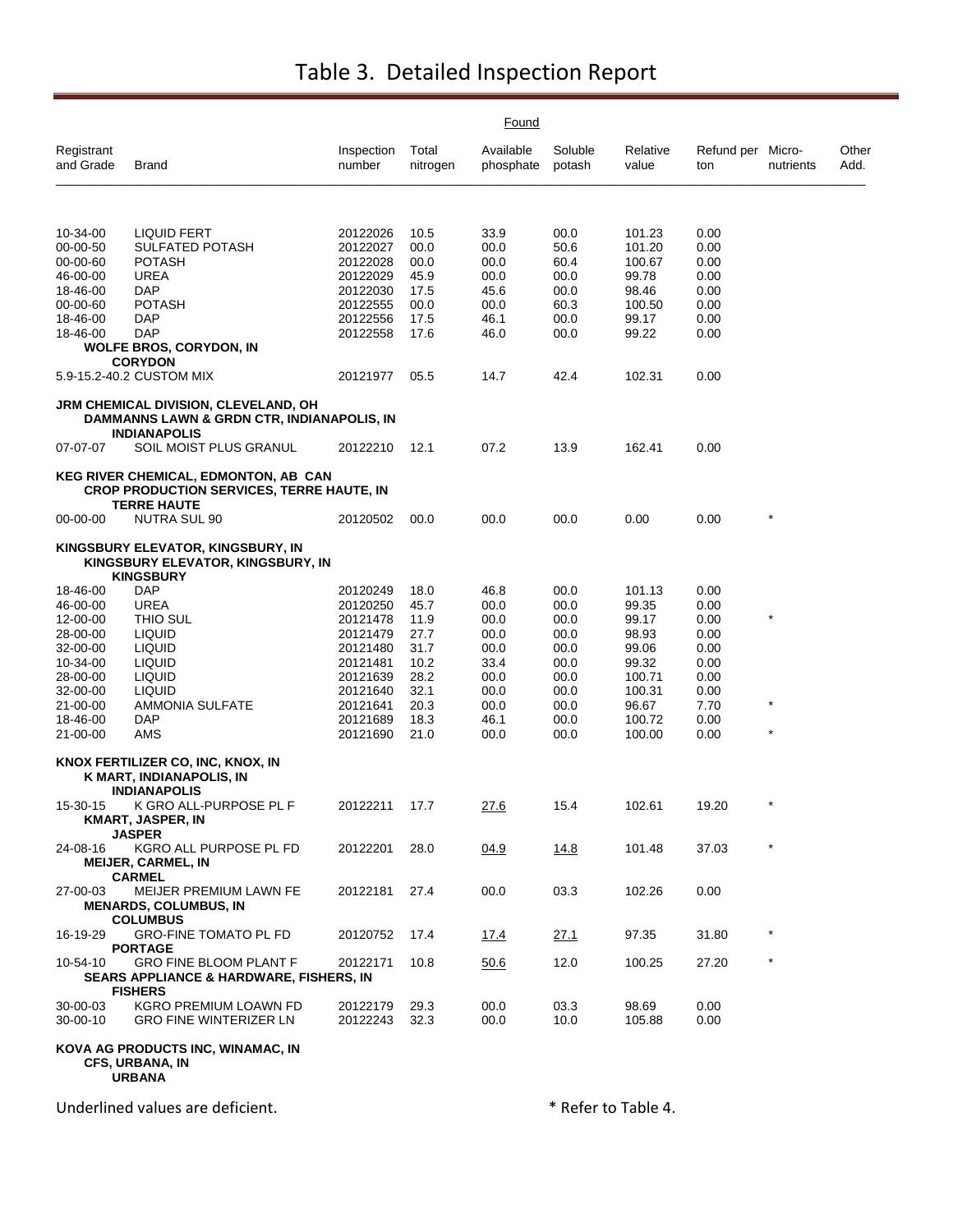|                         |                                                       |                      |                   | Found                  |                   |                   |                          |           |               |
|-------------------------|-------------------------------------------------------|----------------------|-------------------|------------------------|-------------------|-------------------|--------------------------|-----------|---------------|
| Registrant<br>and Grade | Brand                                                 | Inspection<br>number | Total<br>nitrogen | Available<br>phosphate | Soluble<br>potash | Relative<br>value | Refund per Micro-<br>ton | nutrients | Other<br>Add. |
|                         |                                                       |                      |                   |                        |                   |                   |                          |           |               |
| 12-40-00                | <b>MESZ</b>                                           | 20123414             | 12.1              | 39.6                   | 00.0              | 99.54             | 0.00                     |           |               |
| 00-00-22                | K MAG                                                 | 20123415             | 00.0              | 00.0                   | 22.4              | 101.82            | 0.00                     |           |               |
| 21-00-00                | AMS<br><b>CROP FERTILITY SPECIALISTS, MILFORD, IN</b> | 20123416             | 21.0              | 00.0                   | 00.0              | 100.00            | 0.00                     |           |               |
|                         | <b>MILFORD</b>                                        |                      |                   |                        |                   |                   |                          |           |               |
| 10-34-00<br>10-34-00    | <b>LIQUID</b><br><b>LIQUID</b>                        | 20123372<br>20123373 | 13.6<br>11.0      | 31.3<br>36.2           | 00.0<br>00.0      | 104.71<br>107.49  | 21.60<br>0.00            |           |               |
|                         | KOVA AG PRODUCTS, BOURBON, IN                         |                      |                   |                        |                   |                   |                          |           |               |
|                         | <b>BOURBON</b>                                        |                      |                   |                        |                   |                   |                          |           |               |
| 46-00-00                | <b>UREA</b>                                           | 20120206             | 46.0              | 00.0                   | 00.0              | 100.00            | 0.00                     |           |               |
| 21-00-00                | AMMONIA SULFATE                                       | 20120207             | 21.0              | 00.0                   | 00.0              | 100.00            | 0.00                     | $\star$   |               |
| 11-52-00                | MAP                                                   | 20120208             | 11.2              | 51.6                   | 00.0              | 99.81             | 0.00                     |           |               |
| 28-00-00<br>11-37-00    | <b>LIQUID</b><br><b>LIQUID FERT</b>                   | 20120209<br>20120210 | 28.0<br>11.2      | 00.0<br>37.4           | 00.0<br>00.0      | 100.00<br>101.29  | 0.00<br>0.00             |           |               |
| 11-37-00                | <b>LIQUID</b>                                         | 20121554             | 11.8              | 37.3                   | 00.0              | 102.69            | 0.00                     |           |               |
| 12-00-00                | <b>LIQUID</b>                                         | 20121555             | 13.6              | 00.0                   | 00.0              | 113.33            | 14.10                    |           |               |
| 11-52-00                | <b>MAP</b>                                            | 20121556             | 11.3              | 52.2                   | 00.0              | 100.91            | 0.00                     |           |               |
| 12-40-00                | <b>MESZ</b>                                           | 20121673             | 11.8              | 39.3                   | 00.0              | 98.27             | 0.00                     |           |               |
| 11-52-00                | <b>MAP</b>                                            | 20121674             | 11.0              | 52.1                   | 00.0              | 100.15            | 0.00                     |           |               |
| 28-00-00                | <b>LIQUID</b>                                         | 20121675             | 28.0              | 00.0                   | 00.0              | 100.00            | 0.00                     |           |               |
| 11-37-00                | <b>LIQUID</b>                                         | 20121676             | 11.0              | 36.5                   | 00.0              | 99.04             | 0.00                     |           |               |
| 46-00-00                | <b>BURNETTSVILLE</b><br><b>UREA</b>                   | 20120973             | 45.8              | 00.0                   | 00.0              | 99.57             | 0.00                     |           |               |
| 11-52-00                | <b>MAP</b>                                            | 20120974             | 11.6              | 52.0                   | 00.0              | 101.23            | 0.00                     |           |               |
| 21-00-00                | AMS                                                   | 20120975             | 21.2              | 00.0                   | 00.0              | 100.95            | 0.00                     |           |               |
| 08-00-00                |                                                       | 20120976             | 08.6              | 00.0                   | 00.0              | 107.50            | 0.00                     | $\star$   |               |
| 28-00-00                | <b>UAN</b>                                            | 20120977             | 28.1              | 00.0                   | 00.0              | 100.36            | 0.00                     |           |               |
| 28-00-00                | <b>UAN</b>                                            | 20120978             | 27.5              | 00.0                   | 00.0              | 98.21             | 0.00                     |           |               |
| 28-00-00                | <b>UAN</b>                                            | 20120979             | 28.1              | 00.0                   | 00.0              | 100.36            | 0.00                     |           |               |
| 11-37-00<br>00-00-00    | <b>LIQUID</b><br>ZINC                                 | 20120980<br>20120981 | 11.3<br>00.0      | 36.8<br>00.0           | 00.0<br>00.0      | 100.41            | 0.00<br>0.00             |           |               |
| 11-52-00                | <b>MAP</b>                                            | 20122474             | 11.1              | 51.8                   | 00.0              | 0.00<br>99.91     | 0.00                     |           |               |
| 46-00-00                | <b>UREA</b>                                           | 20122475             | 45.7              | 00.0                   | 00.0              | 99.35             | 0.00                     |           |               |
| 21-00-00                | AMS                                                   | 20122476             | 21.1              | 00.0                   | 00.0              | 100.48            | 0.00                     | $\star$   |               |
| 28-00-00                | <b>UAN</b>                                            | 20122478             | 27.9              | 00.0                   | 00.0              | 99.64             | 0.00                     |           |               |
|                         | <b>KEWANNA</b>                                        |                      |                   |                        |                   |                   |                          |           |               |
| 21-00-00                | AMMONIA SULFATE                                       | 20120215             | 21.1              | 00.0                   | 00.0              | 100.48            | 0.00                     |           |               |
| 11-52-00                | <b>MAP</b>                                            | 20120216             | 11.3              | 51.7                   | 00.0              | 100.17            | 0.00                     |           |               |
| 46-00-00<br>11-37-00    | <b>UREA</b><br>STARTER                                | 20120217<br>20120218 | 46.2<br>11.0      | 00.0<br>37.6           | 00.0<br>00.0      | 100.43<br>101.15  | 0.00<br>0.00             |           |               |
| 28-00-00                | <b>LIQUID</b>                                         | 20120219             | 28.1              | 00.0                   | 00.0              | 100.36            | 0.00                     |           |               |
| 06-18-06                | <b>SEASONS PASS</b>                                   | 20120220             | 06.2              | 18.2                   | 06.2              | 102.15            | 0.00                     |           |               |
| 00-00-00                | <b>EZG ZINC EDTA</b>                                  | 20120221             | 00.0              | 00.0                   | 00.0              | 0.00              | 0.00                     | $\star$   |               |
| 28-00-00                | <b>LIQUID</b>                                         | 20121616             | 28.2              | 00.0                   | 00.0              | 100.71            | 0.00                     |           |               |
| 11-37-00                | <b>LIQUID</b>                                         | 20121617             | 10.9              | 37.3                   | 00.0              | 100.31            | 0.00                     |           |               |
| 11-52-00                | MAP                                                   | 20123107             | 11.0              | 51.2                   | 00.0              | 98.81             | 0.00                     |           |               |
| 46-00-00                | <b>UREA</b>                                           | 20123108             | 46.1              | 00.0                   | 00.0              | 100.22            | 0.00                     |           |               |
| 21-00-00<br>11-37-00    | AMMONIUM SULFATE<br><b>LIQUID</b>                     | 20123109<br>20123110 | 21.0<br>11.0      | 00.0<br>36.7           | 00.0<br>00.0      | 100.00<br>99.42   | 0.00<br>0.00             |           |               |
|                         | <b>LACROSSE</b>                                       |                      |                   |                        |                   |                   |                          |           |               |
| 46-00-00                | <b>UREA</b>                                           | 20120242             | 46.3              | 00.0                   | 00.0              | 100.65            | 0.00                     |           |               |
| 21-00-00                | <b>AMMONIA SULFATE</b>                                | 20120243             | 21.2              | 00.0                   | 00.0              | 100.95            | 0.00                     |           |               |
| 11-52-00                | MAP                                                   | 20120244             | 11.4              | 51.9                   | 00.0              | 100.67            | 0.00                     |           |               |
| 28-00-00                | <b>LIQUID</b>                                         | 20120245             | 25.9              | 00.0                   | 00.0              | 92.50             | 23.10                    |           |               |
| 12-00-00                | <b>LIQUID</b>                                         | 20121591             | 11.7              | 00.0                   | 00.0              | 97.50             | 3.30                     | $\star$   |               |
| 28-00-00                | <b>LIQUID</b>                                         | 20121592             | 28.7              | 00.0                   | 00.0              | 102.50            | 0.00                     |           |               |
| 11-37-00<br>46-00-00    | <b>LIQUID</b><br><b>UREA</b>                          | 20121593<br>20121594 | 10.8<br>46.2      | 37.6<br>00.0           | 00.0<br>00.0      | 100.62<br>100.43  | 0.00<br>0.00             |           |               |
| 21-00-00                | <b>AMMONIA SULFATE</b>                                | 20121695             | 21.1              | 00.0                   | 00.0              | 100.48            | 0.00                     |           |               |
| 11-52-00                | <b>MAP</b>                                            | 20121696             | 11.1              | 51.6                   | 00.0              | 99.61             | 0.00                     |           |               |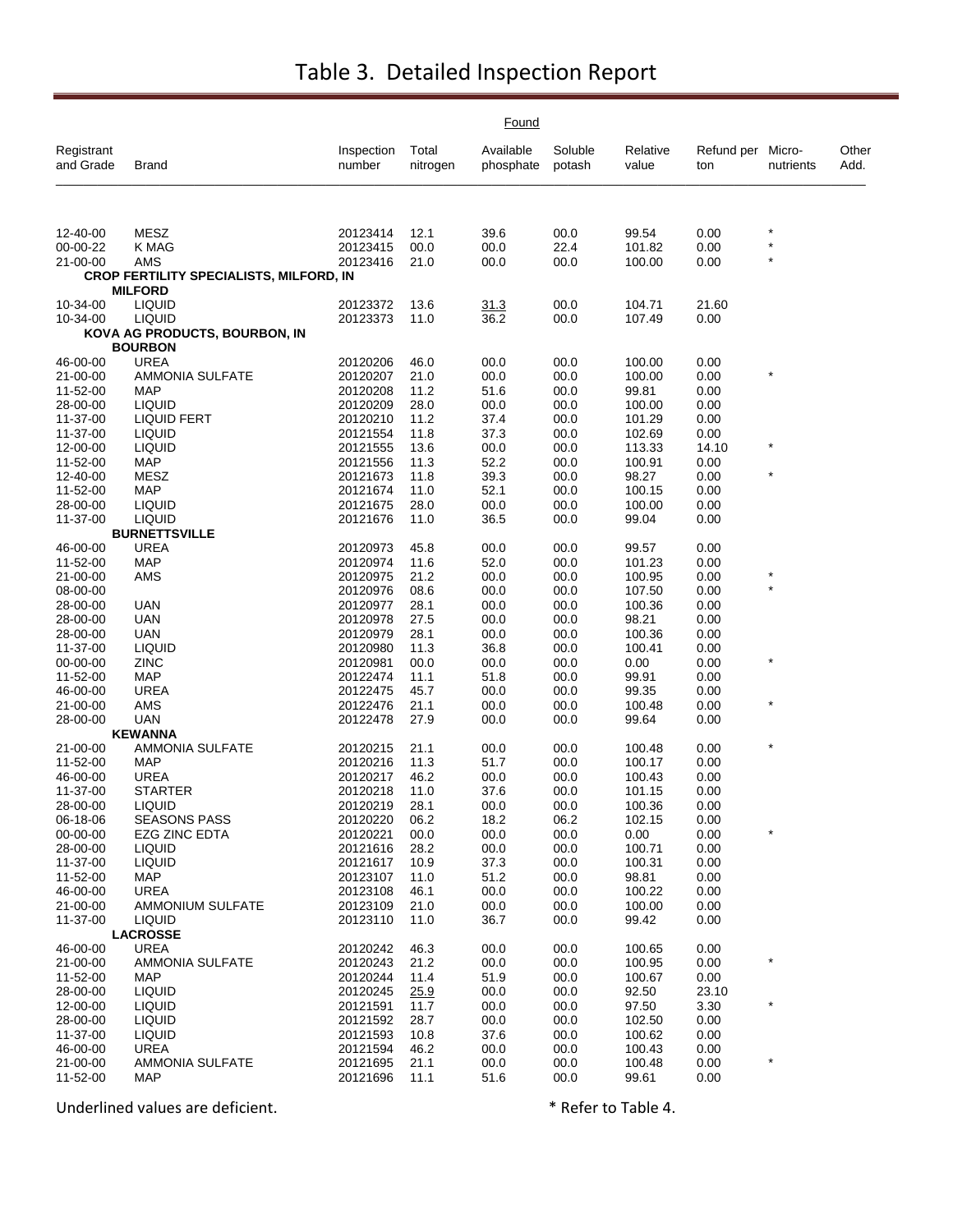|                         |                                                                            | Found                |                   |                        |                   |                   |                          |           |               |
|-------------------------|----------------------------------------------------------------------------|----------------------|-------------------|------------------------|-------------------|-------------------|--------------------------|-----------|---------------|
| Registrant<br>and Grade | <b>Brand</b>                                                               | Inspection<br>number | Total<br>nitrogen | Available<br>phosphate | Soluble<br>potash | Relative<br>value | Refund per Micro-<br>ton | nutrients | Other<br>Add. |
| 46-00-00                | <b>UREA</b>                                                                | 20121697             | 46.2              | 00.0                   | 00.0              | 100.43            | 0.00                     |           |               |
|                         | KOVA AG PRODUCTS DBA CFS, ROSSVILLE, IN<br><b>ROSSVILLE</b>                |                      |                   |                        |                   |                   |                          |           |               |
| 11-52-00                | <b>MAP</b>                                                                 | 20122451             | 11.1              | 52.4                   | 00.0              | 100.80            | 0.00                     |           |               |
| 21-00-00                | AMS                                                                        | 20122452             | 20.9              | 00.0                   | 00.0              | 99.52             | 0.00                     | $\star$   |               |
| 28-00-00                | UAN                                                                        | 20122453             | 28.2              | 00.0                   | 00.0              | 100.71            | 0.00                     |           |               |
| 08-00-00                |                                                                            | 20122454             | 08.3              | 00.0                   | 00.0              | 103.75            | 0.00                     | $\star$   |               |
| 11-37-00                |                                                                            | 20122455             | 11.1              | 37.2                   | 00.0              | 100.65            | 0.00                     |           |               |
| 11-52-00                | <b>MAP</b>                                                                 | 20123616             | 10.8              | 51.3                   | 00.0              | 98.55             | 0.00                     | $\star$   |               |
| 21-00-00                | AMS                                                                        | 20123617             | 21.1              | 00.0                   | 00.0              | 100.48            | 0.00                     |           |               |
|                         | KOVA AG PRODUCTS INC, WINAMAC, IN<br><b>WINAMAC</b>                        |                      |                   |                        |                   |                   |                          |           |               |
| 12-40-00                | <b>MOSAIC MICRO ESSENTIAL</b>                                              | 20120181             | 11.9              | 39.7                   | 00.0              | 99.23             | 0.00                     | $\star$   |               |
| 46-00-00                | UREA                                                                       | 20120182             | 46.2              | 00.0                   | 00.0              | 100.43            | 0.00                     |           |               |
| 21-00-00                | <b>AMMONIA SULFATE</b>                                                     | 20120183             | 21.0              | 00.0                   | 00.0              | 100.00            | 0.00                     | $\star$   |               |
| 28-00-00                | <b>LIQUID</b>                                                              | 20120184             | 27.8              | 00.0                   | 00.0              | 99.29             | 0.00                     |           |               |
| 04-10-10                | <b>LIQUID</b>                                                              | 20120185             | 04.5              | 09.7                   | 09.4              | 98.71             | 0.00                     |           |               |
| 11-37-00                | <b>LIQUID</b>                                                              | 20120186             | 11.1              | 37.2                   | 00.0              | 100.65            | 0.00                     |           |               |
| 11-37-00                | <b>LIQUID</b>                                                              | 20121595             | 10.8              | 37.6                   | 00.0              | 100.62            | 0.00                     |           |               |
| 28-00-00                | <b>LIQUID</b>                                                              | 20121596             | 27.9              | 00.0                   | 00.0              | 99.64             | 0.00                     | $\star$   |               |
| 12-00-00                | <b>LIQUID</b>                                                              | 20121597             | 11.7              | 00.0                   | 00.0              | 97.50             | 3.30                     |           |               |
| 46-00-00<br>12-40-00    | <b>UREA</b><br><b>MESZ</b>                                                 | 20121598<br>20121698 | 46.3<br>12.2      | 00.0<br>39.6           | 00.0<br>00.0      | 100.65<br>99.78   | 0.00<br>0.00             | $\star$   |               |
| 46-00-00                | <b>UREA</b>                                                                | 20121699             | 46.2              | 00.0                   | 00.0              | 100.43            | 0.00                     |           |               |
| 11-52-00                | <b>MAP</b>                                                                 | 20121700             | 11.2              | 52.2                   | 00.0              | 100.71            | 0.00                     |           |               |
|                         | KOVA FERTILIZER, GREENSBURG, IN<br><b>CFS, URBANA, IN</b><br><b>URBANA</b> |                      |                   |                        |                   |                   |                          |           |               |
| 28-00-00                | <b>LIQUID</b>                                                              | 20121445             | 28.3              | 00.0                   | 00.0              | 101.07            | 0.00                     |           |               |
| 46-00-00                | UREA                                                                       | 20121446             | 46.0              | 00.0                   | 00.0              | 100.00            | 0.00                     |           |               |
|                         | CROP FERTILITY SPECIALISTS, MILFORD, IN<br><b>MILFORD</b>                  |                      |                   |                        |                   |                   |                          |           |               |
| 28-00-00                | <b>LIQUID</b>                                                              | 20121377             | 28.1              | 00.0                   | 00.0              | 100.36            | 0.00                     |           |               |
| 10-34-00                | <b>LIQUID</b>                                                              | 20121378             | 10.1              | 33.7                   | 00.0              | 99.66             | 0.00                     |           |               |
|                         | KOVA FERTILIZER, GREENSBURG, IN<br><b>GREENSBURG</b>                       |                      |                   |                        |                   |                   |                          |           |               |
| 46-00-00                | <b>UREA</b>                                                                | 20121201             | 45.3              | 00.0                   | 00.0              | 98.48             | 0.00                     |           |               |
| 12-40-00                | MICRO ESSENTIAL SZ                                                         | 20121202             | 12.2              | 39.4                   | 00.0              | 99.42             | 0.00                     |           |               |
| 39-00-00                | SULFUR COATED UREA                                                         | 20121203             | 39.0              | 00.0                   | 00.0              | 100.00            | 0.00                     |           |               |
| 11-52-00                | <b>MAP</b>                                                                 | 20121204             | 11.4              | 51.8                   | 00.0              | 100.52            | 0.00                     |           |               |
| 00-00-60                | <b>POTASH</b>                                                              | 20121205             | 00.0              | 00.0                   | 60.1              | 100.17            | 0.00                     |           |               |
| 18-46-00                | <b>DAP</b>                                                                 | 20121206             | 18.1              | 46.4                   | 00.0              | 100.76            | 0.00                     |           |               |
| 28-00-00                | UAN                                                                        | 20121207             | 28.0              | 00.0                   | 00.0              | 100.00            | 0.00                     |           |               |
| 28-00-00<br>06-18-06    | <b>UAN</b><br><b>SEASON PASS</b>                                           | 20121208<br>20121209 | 28.4              | 00.0<br>18.3           | 00.0              | 101.43<br>102.52  | 0.00                     | *         |               |
| 00-00-60                | <b>POTASH</b>                                                              | 20122527             | 06.4<br>00.0      | 00.0                   | 06.0<br>60.5      | 100.83            | 0.00<br>0.00             |           |               |
| 18-46-00                | <b>DAP</b>                                                                 | 20122528             | 17.7              | 45.9                   | 00.0              | 99.28             | 0.00                     |           |               |
| 00-00-60                | <b>POTASH</b>                                                              | 20122529             | 00.0              | 00.0                   | 61.3              | 102.17            | 0.00                     |           |               |
| 46-00-00                | <b>UREA</b>                                                                | 20122530             | 45.9              | 00.0                   | 00.0              | 99.78             | 0.00                     |           |               |
| 11-52-00                | <b>MAP</b>                                                                 | 20122531             | 10.9              | 51.5                   | 00.0              | 99.05             | 0.00                     |           |               |
| 21-00-00                | AMS                                                                        | 20122532             | 20.9              | 00.0                   | 00.0              | 99.52             | 0.00                     |           |               |
|                         | <b>SEYMOUR</b>                                                             |                      |                   |                        |                   |                   |                          |           |               |
| 12-40-00                | MICRO ESSENTIALS SZ                                                        | 20122514             | 11.7              | 39.8                   | 00.0              | 98.92             | 0.00                     |           |               |
| 00-44-00                | <b>TRIPLE</b>                                                              | 20122516             | 00.0              | 41.4                   | 00.0              | 94.09             | 20.80                    |           |               |
| 21-00-00                | AMS                                                                        | 20122517             | 21.0              | 00.0                   | 00.0              | 100.00            | 0.00                     | $\star$   |               |
| 00-00-60                | <b>POTASH</b>                                                              | 20122518             | 00.0              | 00.0                   | 60.7              | 101.17            | 0.00                     |           |               |
| 10-34-00                | <b>LIQUID FERT</b>                                                         | 20122519             | 10.3              | 34.3                   | 00.0              | 101.49            | 0.00                     |           |               |
| 28-00-00                | UAN                                                                        | 20122520             | 28.1              | 00.0                   | 00.0              | 100.36            | 0.00                     | $\star$   |               |
| 12-00-00                | THIO SULPHATE                                                              | 20122521             | 11.9              | 00.0                   | 00.0              | 99.17             | 0.00                     |           |               |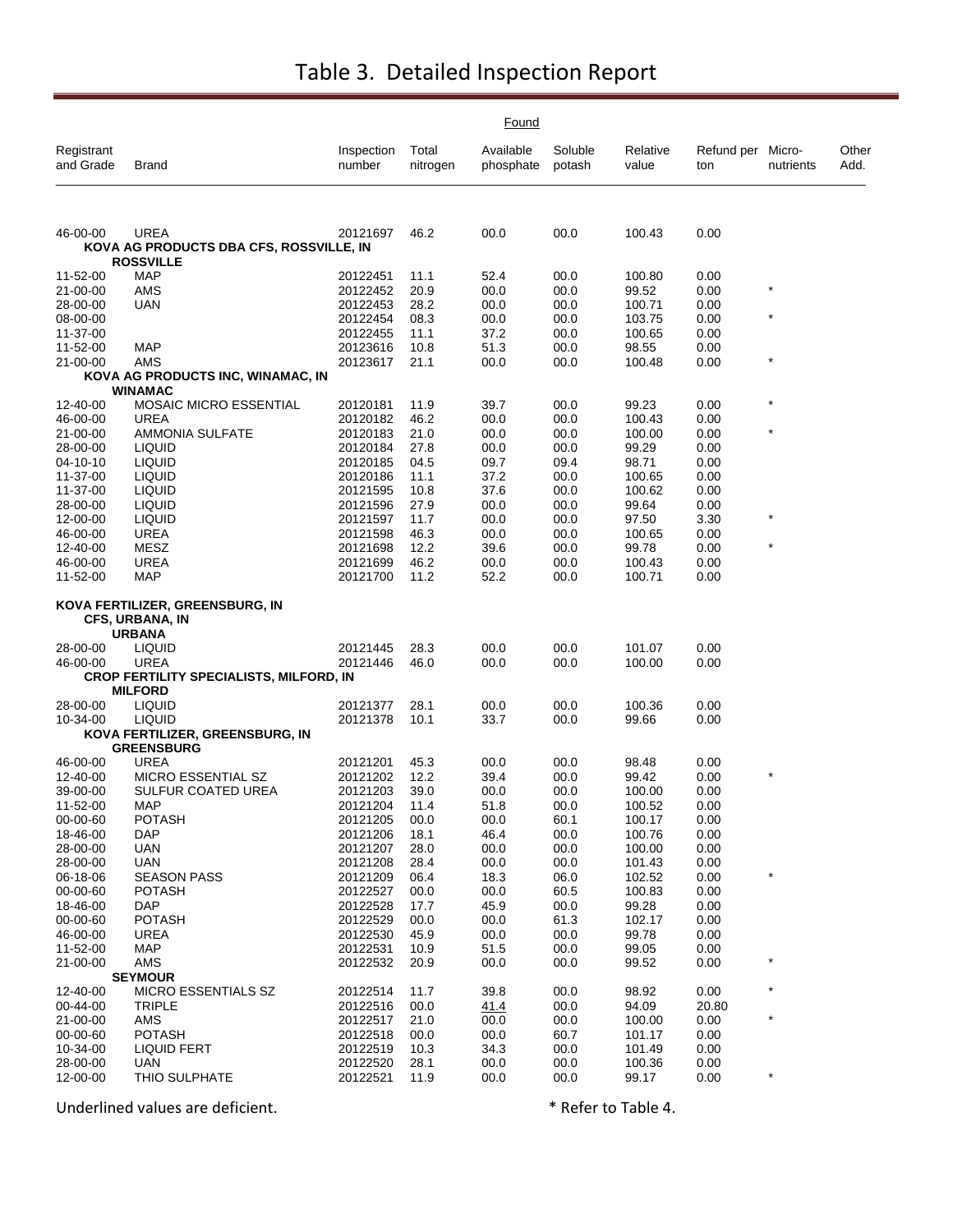| Registrant<br>and Grade | Brand                                                                                                         | Inspection<br>number | Total<br>nitrogen | Available<br>phosphate | Soluble<br>potash | Relative<br>value | Refund per Micro-<br>ton | nutrients | Other<br>Add. |
|-------------------------|---------------------------------------------------------------------------------------------------------------|----------------------|-------------------|------------------------|-------------------|-------------------|--------------------------|-----------|---------------|
|                         | <b>SEYMOUR</b>                                                                                                |                      |                   |                        |                   |                   |                          |           |               |
| 18-46-00                | DAP                                                                                                           | 20122515             | 17.7              | 46.0                   | 00.0              | 99.42             | 0.00                     |           |               |
|                         | KOVA FERTILIZER, INC, SEYMOUR, IN<br><b>SEYMOUR</b>                                                           |                      |                   |                        |                   |                   |                          |           |               |
| 12-40-00                | MESZ                                                                                                          | 20123714             | 12.0              | 39.9                   | 00.0              | 99.82             | 0.00                     | $\star$   |               |
| 18-46-00                | <b>DAP</b>                                                                                                    | 20123715             | 17.6              | 45.6                   | 00.0              | 98.66             | 0.00                     |           |               |
| 46-00-00                | UREA                                                                                                          | 20123716             | 46.0              | 00.0                   | 00.0              | 100.00            | 0.00                     |           |               |
| 21-00-00                | AMS                                                                                                           | 20123717             | 21.3              | 00.0                   | 00.0              | 101.43            | 0.00                     |           |               |
| 00-00-60                | <b>POTASH</b><br>KOVA WESTPORT, WESTPORT, IN                                                                  | 20123718             | 00.0              | 00.0                   | 61.0              | 101.67            | 0.00                     |           |               |
|                         | <b>WESTPORT</b>                                                                                               |                      |                   |                        |                   |                   |                          |           |               |
| 28-00-00                | <b>UAN</b>                                                                                                    | 20121991             | 28.1              | 00.0                   | 00.0              | 100.36            | 0.00                     |           |               |
| 10-34-00                | <b>LIQUID FERT</b>                                                                                            | 20121992             | 09.7              | 34.1                   | 00.0              | 99.35             | 0.00                     |           |               |
| 06-18-06                | <b>SEASON PASS</b>                                                                                            | 20121993             | 06.4              | 18.1                   | 06.0              | 101.93            | 0.00                     | $\star$   |               |
| 18-46-00                | <b>DAP</b>                                                                                                    | 20121995             | 17.4              | 45.7                   | 00.0              | 98.41             | 0.00                     |           |               |
| 12-40-00                | MESZ                                                                                                          | 20121996             | 12.0              | 39.4                   | 00.0              | 98.94             | 0.00                     | $\star$   |               |
| 00-00-60                | <b>POTASH</b>                                                                                                 | 20121997             | 00.0              | 00.0                   | 60.4              | 100.67            | 0.00                     |           |               |
| 21-00-00                | AMS                                                                                                           | 20123738             | 21.2              | 00.0                   | 00.0              | 100.95            | 0.00                     | $\star$   |               |
| 18-46-00                | DAP                                                                                                           | 20123739             | 17.7              | 45.8                   | 00.0              | 99.13             | 0.00                     | $\star$   |               |
| 12-40-00                | MESZ                                                                                                          | 20123740             | 12.0              | 40.4                   | 00.0              | 100.71            | 0.00                     |           |               |
| 00-00-60                | <b>POTASH</b>                                                                                                 | 20123741             | 00.0              | 00.0                   | 60.9              | 101.50            | 0.00                     |           |               |
|                         | KUNCE BROS INC, CROMWELL, IN<br>KUNCE BROS INC, CROMWELL, IN<br><b>CROMWELL</b>                               |                      |                   |                        |                   |                   |                          |           |               |
| 11-52-00                | MAP                                                                                                           | 20121427             | 10.9              | 51.4                   | 00.0              | 98.90             | 0.00                     |           |               |
| 00-00-60                | <b>POTASH</b>                                                                                                 | 20121428             | 00.0              | 00.0                   | 59.9              | 99.83             | 0.00                     |           |               |
| 11-52-00                | MAP                                                                                                           | 20123420             | 11.3              | 51.7                   | 00.0              | 100.17            | 0.00                     |           |               |
| 00-00-60                | <b>POTASH</b>                                                                                                 | 20123421             | 00.0              | 00.0                   | 59.9              | 99.83             | 0.00                     |           |               |
|                         | L & M AG LLC, TOPEKA, IN<br>L & M AG LLC, TOPEKA, IN<br><b>TOPEKA</b>                                         |                      |                   |                        |                   |                   |                          |           |               |
| 00-03-00                | TENNESSEE BROWN ROCK                                                                                          | 20121386             | 00.0              | 12.6                   | 00.0              | 420.00            | 0.00                     |           |               |
|                         | LAKE CO FM BUR COOP, CROWN POINT, IN<br>LAKE CO FM BUR COOP, LOWELL, IN<br><b>LOWELL</b>                      |                      |                   |                        |                   |                   |                          |           |               |
| 28-00-00                | <b>LIQUID</b>                                                                                                 | 20121587             | 28.4              | 00.0                   | 00.0              | 101.43            | 0.00                     |           |               |
| 28-00-00                | <b>LIQUID</b>                                                                                                 | 20121588             | 28.4              | 00.0                   | 00.0              | 101.43            | 0.00                     |           |               |
| 10-34-00                | <b>LIQUID</b>                                                                                                 | 20121589             | 09.8              | 33.9                   | 00.0              | 99.21             | 0.00                     |           |               |
| 46-00-00                | UREA                                                                                                          | 20121590             | 46.1              | 00.0                   | $00.0$            | 100.22            | 0.00                     |           |               |
| 46-00-00                | <b>UREA</b>                                                                                                   | 20121683             | 46.0              | 00.0                   | 00.0              | 100.00            | 0.00                     |           |               |
| 21-00-00                | <b>AMMONIA SULFATE</b><br><b>MAP</b>                                                                          | 20121684<br>20121685 | 21.0              | 00.0<br>52.2           | 00.0              | 100.00            | 0.00<br>0.00             |           |               |
| 11-52-00                | LAKE COUNTY FARM BUREAU COOP, LEROY, IN                                                                       |                      | 11.8              |                        | 00.0              | 101.94            |                          |           |               |
|                         | <b>LEROY</b>                                                                                                  |                      |                   |                        |                   |                   |                          |           |               |
| 28-00-00                | <b>LIQUID</b>                                                                                                 | 20121531             | 28.5              | 00.0                   | 00.0              | 101.79            | 0.00                     |           |               |
| 12-00-00                | <b>LIQUID</b>                                                                                                 | 20121532             | 12.2              | 00.0                   | 00.0              | 101.67            | 0.00                     |           |               |
| 10-34-00                | <b>LIQUID</b>                                                                                                 | 20121533             | 10.4              | 32.6                   | 00.0              | 98.22             | 11.20                    |           |               |
| 18-46-00                | <b>DAP</b>                                                                                                    | 20121534             | 17.5              | 45.6                   | 00.0              | 98.46             | 0.00                     |           |               |
| 18-46-00                | <b>DAP</b>                                                                                                    | 20121679             | 17.8              | 46.0                   | 00.0              | 99.61             | 0.00                     |           |               |
| 00-00-60                | <b>POTASH</b>                                                                                                 | 20121680             | 00.0              | 00.0                   | 60.5              | 100.83            | 0.00                     |           |               |
|                         | LAKES FARM SERVICE, LLC, NEW CARLISLE, IN<br>LAKES FARM SERVICE, LLC, NEW CARLISLE, IN<br><b>NEW CARLISLE</b> |                      |                   |                        |                   |                   |                          |           |               |
| 21-00-00                | <b>AMMONIA SULFATE</b>                                                                                        | 20120123             | 21.2              | 00.0                   | 00.0              | 100.95            | 0.00                     |           |               |
| 46-00-00                | <b>UREA</b>                                                                                                   | 20120124             | 46.3              | 00.0                   | 00.0              | 100.65            | 0.00                     |           |               |
| 18-46-00                | <b>DAP</b>                                                                                                    | 20120125             | 17.8              | 45.6                   | 00.0              | 99.05             | 0.00                     |           |               |
|                         |                                                                                                               |                      |                   |                        |                   |                   |                          |           |               |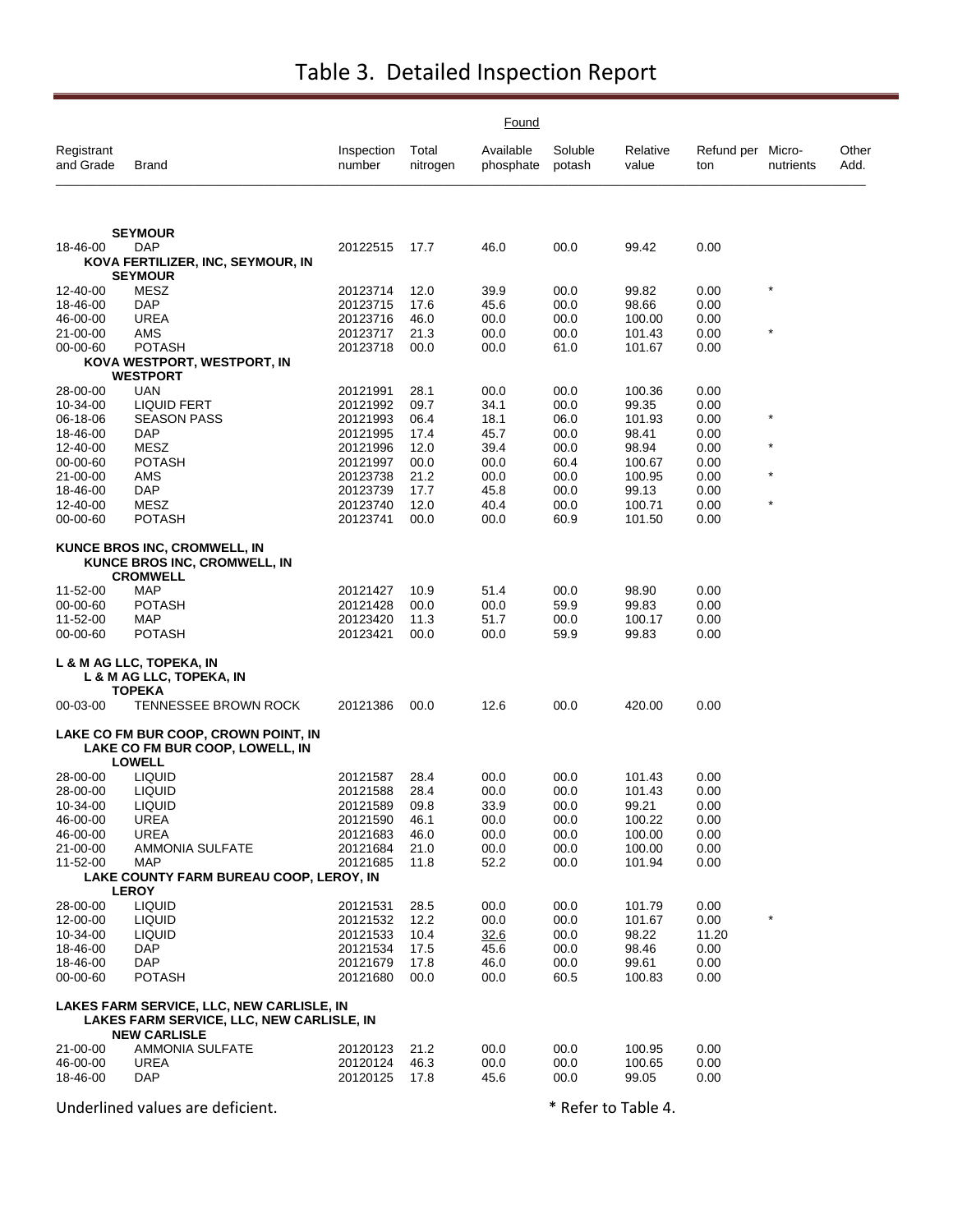|                         |                                                                                              |                      |                   | Found                  |                   |                   |                          |           |               |
|-------------------------|----------------------------------------------------------------------------------------------|----------------------|-------------------|------------------------|-------------------|-------------------|--------------------------|-----------|---------------|
| Registrant<br>and Grade | Brand                                                                                        | Inspection<br>number | Total<br>nitrogen | Available<br>phosphate | Soluble<br>potash | Relative<br>value | Refund per Micro-<br>ton | nutrients | Other<br>Add. |
|                         |                                                                                              |                      |                   |                        |                   |                   |                          |           |               |
| 28-00-00                | <b>LIQUID</b>                                                                                | 20121563             | 27.8              | 00.0                   | 00.0              | 99.29             | 0.00                     |           |               |
| 28-00-00                | <b>LIQUID</b>                                                                                | 20121564             | 28.6              | 00.0                   | 00.0              | 102.14            | 0.00                     |           |               |
| 10-34-00                | <b>LIQUID</b>                                                                                | 20121565             | 10.3              | 33.8                   | 00.0              | 100.45            | 0.00                     |           |               |
| 12-00-00                | THIO SUL                                                                                     | 20121566             | 12.6              | 00.0                   | 00.0              | 105.00            | 0.00                     | $\star$   |               |
| 00-00-00<br>18-46-00    | <b>TRAFIX XN</b><br><b>DAP</b>                                                               | 20121567<br>20121568 | 00.0<br>18.1      | 00.0<br>45.9           | 00.0<br>00.0      | 0.00<br>100.05    | 3.50<br>0.00             |           |               |
| 46-00-00                | <b>UREA</b>                                                                                  | 20121569             | 46.0              | 00.0                   | 00.0              | 100.00            | 0.00                     |           |               |
|                         | LAMB FARMS AGRONOMY, LEBANON, IN<br>LAMB FARMS AGRONOMY, LEBANON, IN                         |                      |                   |                        |                   |                   |                          |           |               |
|                         | <b>LEBANON</b>                                                                               |                      |                   |                        |                   |                   |                          |           |               |
| 44-00-00                | <b>ESN</b>                                                                                   | 20120541             | 45.0              | 00.0                   | 00.0              | 102.27            | 0.00                     |           |               |
| 46-00-00                | <b>UREA</b>                                                                                  | 20120542             | 46.4              | 00.0                   | 00.0              | 100.87            | 0.00                     |           |               |
| 28-00-00<br>46-00-00    | <b>UAN</b><br><b>UREA</b>                                                                    | 20121009<br>20123628 | 27.9<br>46.3      | 00.0<br>00.0           | 00.0<br>00.0      | 99.64<br>100.65   | 0.00<br>0.00             |           |               |
| 11-52-00                | <b>MAP</b>                                                                                   | 20123629             | 11.3              | 51.9                   | 00.0              | 100.47            | 0.00                     |           |               |
|                         | LAOTTO FARM SUPPLIES, LAOTTO, IN<br><b>LAOTTO FARM SUPPLIES, LAOTTO, IN</b>                  |                      |                   |                        |                   |                   |                          |           |               |
| 11-52-00                | <b>LAOTTO</b><br><b>MAP</b>                                                                  | 20121429             | 10.9              | 51.6                   | 00.0              | 99.20             | 0.00                     |           |               |
| 10-34-00                | <b>LIQUID</b>                                                                                | 20121430             | 10.3              | 34.0                   | 00.0              | 100.86            | 0.00                     |           |               |
| 28-00-00                | <b>LIQUID</b>                                                                                | 20121431             | 28.2              | 00.0                   | 00.0              | 100.71            | 0.00                     |           |               |
| 44-00-00                | <b>ENS</b>                                                                                   | 20123424             | 44.4              | 00.0                   | 00.0              | 100.91            | 0.00                     |           |               |
| 11-52-00                | MAP                                                                                          | 20123425             | 11.3              | 51.4                   | 00.0              | 99.72             | 0.00                     |           |               |
| 21-00-00                | AMS                                                                                          | 20123426             | 21.1              | 00.0                   | 00.0              | 100.48            | 0.00                     | $\star$   |               |
|                         | LAUGHERY VALLEY AG COOP, OSGOOD, IN<br>LAUGHERY VALLEY AG, DILLSBORO, IN<br><b>DILLSBORO</b> |                      |                   |                        |                   |                   |                          |           |               |
| 00-00-60                | <b>POTASH</b>                                                                                | 20120893             | 00.0              | 00.0                   | 60.1              | 100.17            | 0.00                     |           |               |
| 46-00-00                | UREA                                                                                         | 20120894             | 46.2              | 00.0                   | 00.0              | 100.43            | 0.00                     |           |               |
| 18-46-00                | DAP                                                                                          | 20120895             | 17.8              | 46.0                   | 00.0              | 99.61             | 0.00                     |           |               |
| 18-46-00                | <b>DAP</b>                                                                                   | 20123746             | 17.7              | 46.1                   | 00.0              | 99.56             | 0.00                     |           |               |
| 00-00-60                | <b>POTASH</b>                                                                                | 20123747             | 00.0              | 00.0                   | 59.6              | 99.33             | 0.00                     |           |               |
|                         | <b>LAUGHERY VALLEY AG COOP, VERSAILLES, IN</b><br><b>VERSAILLES</b>                          |                      |                   |                        |                   |                   |                          |           |               |
| 00-00-60                | <b>POTASH</b>                                                                                | 20120853             | 00.0              | 00.0                   | 60.8              | 101.33            | 0.00                     |           |               |
| 18-46-00                | DAP                                                                                          | 20120854             | 17.9              | 45.9                   | 00.0              | 99.66             | 0.00                     |           |               |
| 46-00-00                | UREA                                                                                         | 20120855             | 46.1              | 00.0                   | 00.0              | 100.22            | 0.00                     |           |               |
| 00-00-50                | SULFATED POTASH                                                                              | 20120856             | 00.0              | 00.0                   | 51.1              | 102.20            | 0.00                     |           |               |
| 10-34-00                | <b>LIQUID FERT</b>                                                                           | 20122503             | 13.0              | 29.0                   | $00.0\,$          | 98.17             | 40.00                    |           |               |
| 28-00-00                | UAN                                                                                          | 20122504             | 28.4              | 00.0                   | 00.0              | 101.43            | 0.00                     |           |               |
| 28-00-00<br>00-00-60    | <b>UAN</b><br><b>POTASH</b>                                                                  | 20122505<br>20122580 | 28.2<br>00.0      | 00.0<br>00.0           | 00.0<br>61.1      | 100.71<br>101.83  | 0.00<br>0.00             |           |               |
| 18-46-00                | <b>DAP</b>                                                                                   | 20122581             | 17.8              | 45.7                   | 00.0              | 99.19             | 0.00                     |           |               |
| 46-00-00                | <b>UREA</b>                                                                                  | 20122582             | 46.3              | 00.0                   | 00.0              | 100.65            | 0.00                     |           |               |
|                         | <b>OSGOOD</b>                                                                                |                      |                   |                        |                   |                   |                          |           |               |
| 46-00-00                | <b>UREA</b>                                                                                  | 20120889             | 45.9              | 00.0                   | 00.0              | 99.78             | 0.00                     |           |               |
| 00-00-60                | <b>POTASH</b>                                                                                | 20120890             | 00.0              | 00.0                   | 59.9              | 99.83             | 0.00                     |           |               |
| 18-46-00                | <b>DAP</b>                                                                                   | 20120891             | 17.9              | 46.3                   | 00.0              | 100.23            | 0.00                     | $\star$   |               |
| 21-00-00<br>10-34-00    | AMS<br><b>LIQUID FERT</b>                                                                    | 20120892<br>20122511 | 21.2<br>13.3      | 00.0                   | 00.0<br>00.0      | 100.95<br>98.61   | 0.00<br>41.60            |           |               |
| 28-00-00                | UAN                                                                                          | 20122512             | 28.1              | 28.8<br>00.0           | 00.0              | 100.36            | 0.00                     |           |               |
| 28-00-00                | UAN                                                                                          | 20122513             | 28.2              | 00.0                   | 00.0              | 100.71            | 0.00                     |           |               |
| 21-00-00                | AMS                                                                                          | 20122586             | 21.1              | 00.0                   | 00.0              | 100.48            | 0.00                     | $\star$   |               |
| 18-46-00                | <b>DAP</b>                                                                                   | 20122587             | 17.7              | 45.3                   | 00.0              | 98.43             | 0.00                     |           |               |
| 00-00-60                | <b>POTASH</b>                                                                                | 20122588             | 00.0              | 00.0                   | 60.8              | 101.33            | 0.00                     |           |               |

**LAWN & GARDEN PRODUCTS INC, FALLON, NV**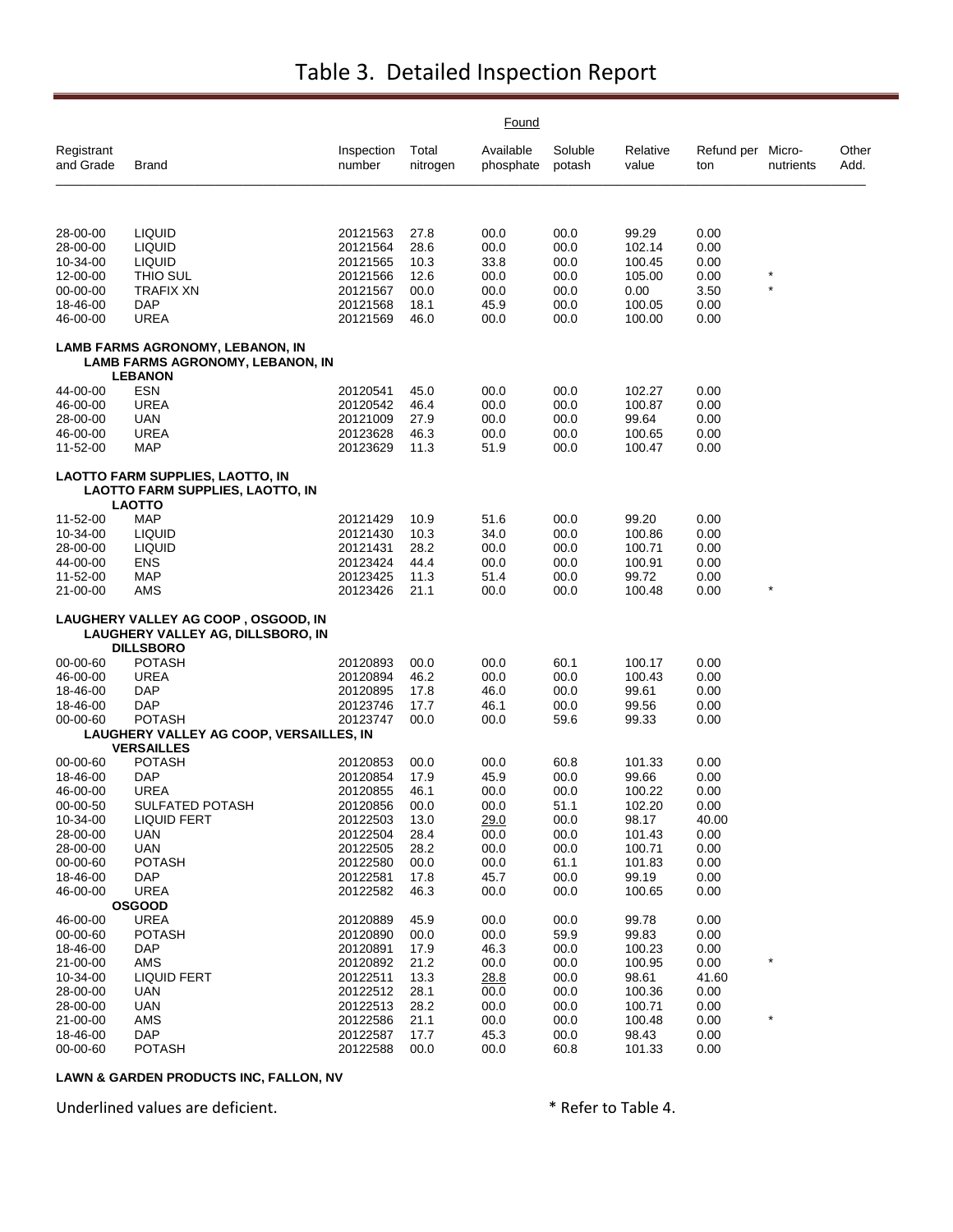|                         |                                                                                              |                      |                   | Found                  |                   |                   |                          |            |               |
|-------------------------|----------------------------------------------------------------------------------------------|----------------------|-------------------|------------------------|-------------------|-------------------|--------------------------|------------|---------------|
| Registrant<br>and Grade | Brand                                                                                        | Inspection<br>number | Total<br>nitrogen | Available<br>phosphate | Soluble<br>potash | Relative<br>value | Refund per Micro-<br>ton | nutrients  | Other<br>Add. |
|                         | <b>HABIG GARDEN SHOPS, INDIANAPOLIS, IN</b>                                                  |                      |                   |                        |                   |                   |                          |            |               |
|                         | <b>INDIANAPOLIS</b>                                                                          |                      |                   |                        |                   |                   |                          | *          |               |
| 00-00-00                | DR IRON                                                                                      | 20120075             | 00.0              | 00.0                   | 00.0              | 0.00              | 0.00                     |            |               |
|                         | LEBANON SEABOARD, LEBANON, PA<br>ACE HARDWARE, NEW ALBANY, IN<br><b>NEW ALBANY</b>           |                      |                   |                        |                   |                   |                          |            |               |
| 30-00-03                | ACE GREEN TURF LAWN FE<br><b>COMBS LANDSCAPE &amp; NURSERY, EVANSVILLE, IN</b>               | 20120096             | 26.7              | 00.0                   | 03.3              | 90.75             | 36.39                    |            |               |
| 10-18-10                | <b>EVANSVILLE</b><br><b>GREENVIEW STARTER FERT</b>                                           | 20122156             | 10.4              | 17.5                   | 11.0              | 102.94            | 0.00                     | $\star$    |               |
|                         | <b>EAGLE CREEK NURSERY, INDIANAPOLIS, IN</b><br><b>INDIANAPOLIS</b>                          |                      |                   |                        |                   |                   |                          |            |               |
| 14-04-06                | <b>GREENVIEW WOODACE SHRU</b><br>HOME DEPOT, SEYMOUR, IN<br><b>SEYMOUR</b>                   | 20120085             | 14.9              | 05.2                   | 07.1              | 112.40            | 2.75                     | $\star$    |               |
| 30-00-03                | WONDERGRO LAWN FERT PL<br><b>MENARDS, COLUMBUS, IN</b><br><b>COLUMBUS</b>                    | 20120099             | 30.2              | 00.0                   | 04.0              | 103.39            | 1.50                     |            |               |
| 10-07-07                | <b>GREENVIEW TOMATO &amp; VEG</b><br><b>INDIANAPOLOIS</b>                                    | 20120754             | 10.2              | 07.0                   | 08.0              | 105.17            | 0.00                     | $\star$    |               |
| 07-07-07                | <b>GREENVIEW ALL PURPOSE</b><br>SIX SPAN ACE HARDWARE, ELKHART, IN<br><b>ELKHART</b>         | 20122222             | 07.9              | 07.2                   | 08.1              | 111.08            | 0.00                     | $^\star$   |               |
| 24-00-12                | ACE GREEN TURF WINTERI<br>TURFGRASS (NOVI, MI), INDIANAPOLIS, IN<br><b>INDIANAPOLIS</b>      | 20122227             | 26.7              | 00.0                   | 10.4              | 103.57            | 16.00                    |            |               |
| 25-00-05                | LEBANON PROSCAPE MESA                                                                        | 20121300             | 25.1              | 00.0                   | 06.2              | 104.03            | 0.00                     | $\star$    |               |
|                         | LEHMAN FEED MILL, INC, BERNE, IN<br>LEHMAN FEED MILL, INC, BERNE, IN<br><b>BERNE</b>         |                      |                   |                        |                   |                   |                          |            |               |
| 11-52-00                | <b>MAP</b>                                                                                   | 20121409             | 11.8              | 51.1                   | 00.0              | 100.30            | 0.00                     |            |               |
| 21-00-00                | AMS                                                                                          | 20121410             | 21.0              | 00.0                   | 00.0              | 100.00            | 0.00                     | $\star$    |               |
| 18-46-00<br>21-00-00    | DAP<br>AMS                                                                                   | 20123405<br>20123406 | 17.8<br>21.1      | 46.1<br>00.0           | 00.0<br>00.0      | 99.75<br>100.48   | 0.00<br>0.00             | $\star$    |               |
|                         | LENDERMAN INC, W TERRE HAUTE, IN<br>LENDERMAN INC, W TERRE HAUTE, IN<br><b>W TERRE HAUTE</b> |                      |                   |                        |                   |                   |                          |            |               |
| 18-46-00                | DAP.                                                                                         | 20123607             | 17.8              | 45.6                   | 00.0              | 99.05             | 0.00                     |            |               |
| 46-00-00                | <b>UREA</b>                                                                                  | 20123608             | 46.2              | 00.0                   | 00.0              | 100.43            | 0.00                     |            |               |
|                         | <b>LESCO INC, CLEVELAND, OH</b><br>JOHN DEERE LANDSCAPES, FT WAYNE, IN<br>FT WAYNE           |                      |                   |                        |                   |                   |                          |            |               |
| 28-03-10                | <b>BLEND</b>                                                                                 | 20120424             | 29.6              | 02.9                   | 09.6              | 102.96            | 8.00                     |            |               |
| 14-14-14                | <b>BLEND</b>                                                                                 | 20120425             | 14.7              | 14.3                   | 14.3              | 103.23            | 0.00                     |            |               |
| 25-00-06<br>35-03-05    | <b>BLEND</b><br><b>BLEND</b>                                                                 | 20123386<br>20123387 | 26.9<br>35.9      | 00.0<br>03.1           | 05.9<br>04.9      | 105.94<br>102.11  | 6.00<br>0.00             |            |               |
|                         | <b>INDIANAPOLIS</b>                                                                          |                      |                   |                        |                   |                   |                          |            |               |
| 14-14-14                | PROFESSIONAL LANDSCAPE                                                                       | 20123726             | 14.6              | 13.9                   | 15.3              | 104.63            | 0.00                     | $^{\star}$ |               |
| 18-05-09                | PROFESSIONAL TURF FERT                                                                       | 20123727             | 12.6              | 04.4                   | 09.1              | 80.73             | 63.20                    |            |               |
| 18-24-12<br>14-20-04    | PROFESSIONAL TURF FERT<br>PROFESSIONAL TURF FERT                                             | 20123728<br>20123729 | 18.3<br>13.5      | 24.9<br>20.5           | 11.3<br>06.1      | 100.69<br>105.51  | 0.00<br>0.00             | $\star$    |               |
| 35-03-05                | PROFESSIONAL TURF FERT                                                                       | 20123730             | 35.8              | 03.8                   | 04.7              | 102.66            | 0.00                     |            |               |
|                         | <b>WHITELAND</b>                                                                             |                      |                   |                        |                   |                   |                          |            |               |
| 30-00-10<br>18-24-12    | LESCO PROF TURF FERT<br>LESCO PROFESSIONAL STA                                               | 20120885<br>20120886 | 32.6<br>17.9      | 00.0<br>23.6           | 08.2<br>14.0      | 102.47<br>103.08  | 18.00<br>0.00            | $\star$    |               |
| 14-20-04                | LESCO PROFESSIONAL TUR                                                                       | 20120887             | 13.6              | 20.8                   | 04.0              | 100.56            | 0.00                     | $\star$    |               |
|                         |                                                                                              |                      |                   |                        |                   |                   |                          |            |               |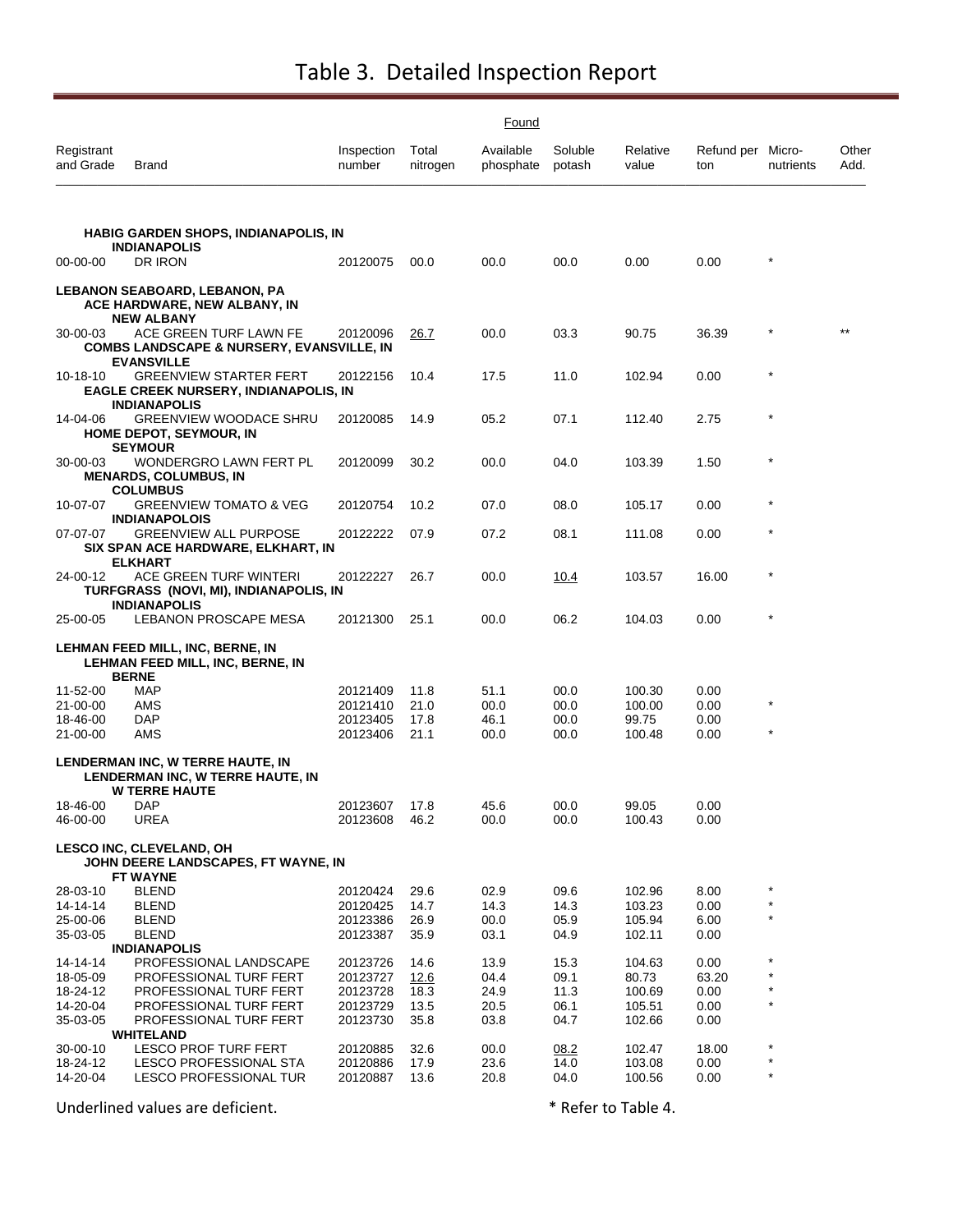|                         |                                                                                                                |                      |                   | Found                  |                   |                   |                          |           |               |
|-------------------------|----------------------------------------------------------------------------------------------------------------|----------------------|-------------------|------------------------|-------------------|-------------------|--------------------------|-----------|---------------|
| Registrant<br>and Grade | Brand                                                                                                          | Inspection<br>number | Total<br>nitrogen | Available<br>phosphate | Soluble<br>potash | Relative<br>value | Refund per Micro-<br>ton | nutrients | Other<br>Add. |
| 28-00-03                | LESCO PROFESSIONAL TUR                                                                                         | 20120888             | <u>25.7</u>       | 00.0                   | 04.5              | 96.95             | 25.30                    | $\ast$    |               |
|                         | LIDOCHEM INC, HAZLET, NJ<br>AGRA WAREHOUSE LLC, SPENCERVILLE, IN                                               |                      |                   |                        |                   |                   |                          |           |               |
| 00-00-00<br>00-00-00    | <b>SPENCERVILLE</b><br>KRYSTAL KLEAR CROP MIX<br>LIDO QUEST ZN                                                 | 20121396<br>20121398 | 00.0<br>00.0      | 00.0<br>00.0           | 00.0<br>00.0      | 0.00<br>0.00      | 0.00<br>0.00             |           |               |
|                         | LILLY MILLER BRANDS, SALEM, VA<br>KABELIN ACE HARDWARE, GRANGER, IN<br><b>GRANGER</b>                          |                      |                   |                        |                   |                   |                          |           |               |
| 06-04-06                | ALASKA ALL PURP FT FIS<br><b>MICHIGAN CITY</b>                                                                 | 20122163             | 07.4              | 05.4                   | 06.5              | 120.00            | 0.00                     | *         |               |
| 06-04-06                | ALASKA ALL PURPOSE FER                                                                                         | 20122355             | 07.2              | 05.3                   | 06.4              | 117.47            | 0.00                     | $\star$   |               |
|                         | LILLY MILLER BRANDS-GEORGIA, SALEM, VA<br><b>MENARDS, COLUMBUS, IN</b><br><b>COLUMBUS</b>                      |                      |                   |                        |                   |                   |                          |           |               |
| 06-04-06                | ALASKA BY PENNINGTON A                                                                                         | 20120753             | 07.1              | 05.4                   | 06.7              | 119.18            | 0.00                     | $\star$   |               |
|                         | LIMA ELEVATOR CO INC, HOWE, IN<br>LIMA ELEVATOR CO INC, HOWE, IN<br><b>HOWE</b>                                |                      |                   |                        |                   |                   |                          |           |               |
| 21-00-00<br>11-52-00    | AMS<br>MAP                                                                                                     | 20121383<br>20121384 | 21.0<br>11.4      | 00.0<br>51.0           | 00.0<br>00.0      | 100.00<br>99.33   | 0.00<br>0.00             | $\star$   |               |
| 00-00-60                | <b>POTASH</b>                                                                                                  | 20123436             | 00.0              | 00.0                   | 61.4              | 102.33            | 0.00                     |           |               |
| 21-00-00                | AMS                                                                                                            | 20123437             | 21.1              | 00.0                   | 00.0              | 100.48            | 0.00                     | $\star$   |               |
|                         | <b>LONGBOTTOM &amp; HARDSAW, CENTRAL, IN</b><br><b>LONGBOTTOM &amp; HARDSAW, CENTRAL, IN</b><br><b>CENTRAL</b> |                      |                   |                        |                   |                   |                          |           |               |
| 00-00-60                | <b>POTASH</b>                                                                                                  | 20121978             | 00.0              | 00.0                   | 60.2              | 100.33            | 0.00                     |           |               |
| 46-00-00                | UREA                                                                                                           | 20121979             | 45.9              | 00.0                   | 00.0              | 99.78             | 0.00                     |           |               |
| 18-46-00<br>18-46-00    | DAP<br>DAP                                                                                                     | 20121980<br>20123665 | 18.1<br>18.7      | 45.8<br>46.1           | 00.0<br>00.0      | 99.91<br>101.50   | 0.00<br>0.00             |           |               |
| 00-00-60                | <b>POTASH</b>                                                                                                  | 20123666             | 00.0              | 00.0                   | 59.7              | 99.50             | 0.00                     |           |               |
| 46-00-00                | UREA                                                                                                           | 20123667             | 46.1              | 00.0                   | 00.0              | 100.22            | 0.00                     |           |               |
|                         | LORDS GRAIN INC, LAGRANGE, IN<br><b>LORDS GRAIN INC, LAGRANGE, IN</b>                                          |                      |                   |                        |                   |                   |                          |           |               |
| 21-00-00                | LAGRANGE<br>AMS                                                                                                | 20120442             | 21.2              | 00.0                   | 00.0              | 100.95            | 0.00                     | $\star$   |               |
| 18-46-00                | <b>DAP</b>                                                                                                     | 20120444             | 17.8              | 46.0                   | 00.0              | 99.61             | 0.00                     |           |               |
| 44-00-00<br>18-46-00    | <b>ESN</b><br>DAP                                                                                              | 20120445<br>20123435 | 44.9<br>17.8      | 00.0<br>45.5           | 00.0<br>00.0      | 102.05<br>98.90   | 0.00<br>0.00             |           |               |
|                         | LORDS GRAIN INC., ORLAND, IN                                                                                   |                      |                   |                        |                   |                   |                          |           |               |
|                         | <b>ORLAND</b>                                                                                                  |                      |                   |                        |                   |                   |                          |           |               |
| 18-46-00<br>21-00-00    | DAP<br>AMS                                                                                                     | 20120414<br>20120415 | 17.7<br>21.1      | 45.7<br>00.0           | 00.0<br>00.0      | 98.99<br>100.48   | 0.00<br>0.00             |           |               |
|                         | LOVELAND PRODUCTS INC., GREELEY, CO<br>AGRIUM ADVANCED TECH, INDIANAPOLIS, IN<br><b>INDIANAPOLIS</b>           |                      |                   |                        |                   |                   |                          |           |               |
| 18-03-18<br>25-05-10    | SIGNATURE BRAND FERT<br>SIGNATURE BRAND FERT                                                                   | 20121952<br>20121953 | 17.4<br>24.5      | 02.9<br>05.3           | 19.0<br>11.9      | 100.65<br>103.83  | 1.00<br>0.00             | $\star$   |               |
| 30-00-05                | SIGNATURE BRAND FERT T                                                                                         | 20121954             | 30.0              | 00.0                   | 06.0              | 102.63            | 0.00                     |           |               |
|                         | AGRIUM ADVANCED TECHNOLOGIES, INDIANAPOLIS, IN<br><b>INDIANAPOLIS</b>                                          |                      |                   |                        |                   |                   |                          |           |               |
| 12-28-12                | SIGNATURE BRAND FERT<br><b>CISCO CO., INDIANAPOLIS, IN</b>                                                     | 20121951             | 12.9              | 28.2                   | 12.3              | 103.05            | 0.00                     |           |               |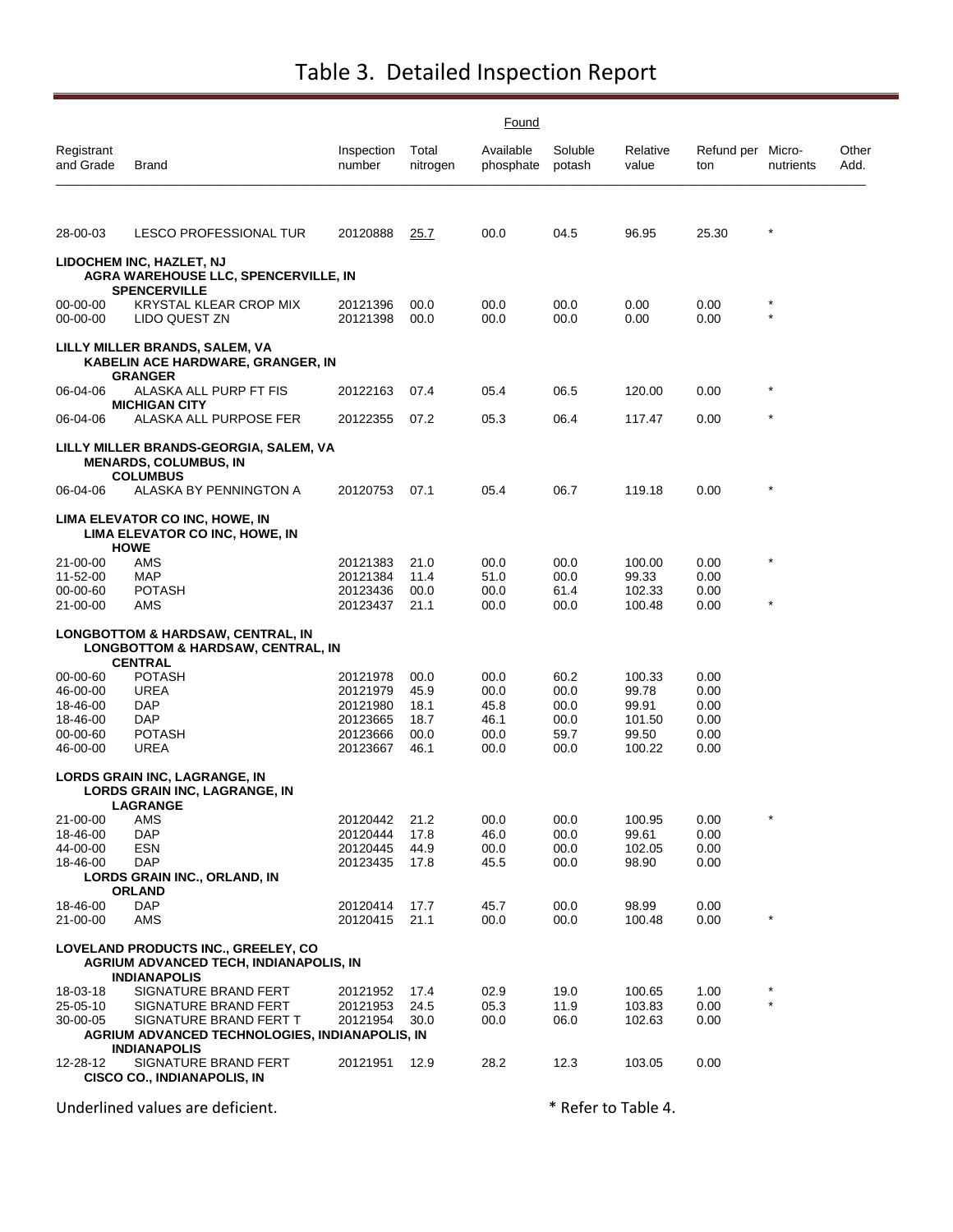|                         |                                                                                              |                      |                   | Found                  |                   |                   |                          |            |               |
|-------------------------|----------------------------------------------------------------------------------------------|----------------------|-------------------|------------------------|-------------------|-------------------|--------------------------|------------|---------------|
| Registrant<br>and Grade | <b>Brand</b>                                                                                 | Inspection<br>number | Total<br>nitrogen | Available<br>phosphate | Soluble<br>potash | Relative<br>value | Refund per Micro-<br>ton | nutrients  | Other<br>Add. |
|                         |                                                                                              |                      |                   |                        |                   |                   |                          |            |               |
|                         | <b>INDIANAPOLIS</b>                                                                          |                      |                   |                        |                   |                   |                          |            |               |
| 00-46-00                | <b>TRIPLE</b>                                                                                | 20122003             | 00.0              | 45.9                   | 00.0              | 99.78             | 0.00                     |            |               |
| 06-24-24                | DRY FERTILIZER                                                                               | 20122004             | 07.1              | 24.2                   | 25.9              | 106.57            | 0.00                     |            |               |
| 19-19-19                | DRY FERTILIZER                                                                               | 20122005             | 19.5              | 19.0                   | 18.4              | 99.91             | 0.00                     |            |               |
|                         | <b>CO-ALLIANCE LLP, STILESVILLE, IN</b><br><b>STILESVILLE</b>                                |                      |                   |                        |                   |                   |                          |            |               |
| 12-12-12                | <b>BAG BLEND</b>                                                                             | 20123635             | 12.9              | 12.8                   | 11.9              | 104.40            | 0.00                     |            |               |
|                         | <b>CROP PRODUCTION SERVICES, FRANKLIN, IN</b>                                                |                      |                   |                        |                   |                   |                          |            |               |
|                         | <b>FRANKLIN</b>                                                                              |                      |                   |                        |                   |                   |                          |            |               |
| 07-17-03                | <b>RISER</b>                                                                                 | 20122040             | 07.9              | 16.4                   | 02.8              | 101.28            | 0.45                     | $\star$    |               |
| 26-00-00                | N-PACT                                                                                       | 20122041             | 24.0              | 00.0                   | 00.0              | 92.31             | 22.00                    |            |               |
|                         | <b>FULTON</b>                                                                                |                      |                   |                        |                   |                   |                          |            |               |
| 07-17-03                | <b>RISER</b><br><b>LAFAYETTE</b>                                                             | 20120237             | 07.3              | 17.0                   | 03.5              | 103.42            | 0.00                     |            |               |
| 07-00-00                | ACA PLUS                                                                                     | 20120971             | 07.5              | 00.0                   | 00.0              | 107.14            | 0.00                     | $^{\star}$ |               |
| 06-20-00                | <b>BLACK LABEL ZN</b>                                                                        | 20120972             | 06.5              | 20.6                   | 00.0              | 104.56            | 0.00                     | $\star$    |               |
|                         | <b>LEBANON</b>                                                                               |                      |                   |                        |                   |                   |                          |            |               |
| 03-00-00                | TITAN                                                                                        | 20121015             | 02.7              | 00.0                   | 00.0              | 90.00             | 3.30                     |            |               |
|                         | <b>CROP PRODUCTION SERVICES INC, BRIMFIELD, IN</b>                                           |                      |                   |                        |                   |                   |                          |            |               |
|                         | <b>BRIMFIELD</b>                                                                             |                      |                   |                        |                   |                   |                          |            |               |
| 06-20-00                | <b>BLACK LABEL</b>                                                                           | 20121439             | 06.2              | 20.7                   | 00.0              | 103.45            | 0.00                     |            |               |
|                         | CROP PRODUCTION SVC INC., WEST LEBANON, IN<br><b>WEST LEBANON</b>                            |                      |                   |                        |                   |                   |                          |            |               |
| 24-00-00                | <b>MAXIMUM N-PACT</b>                                                                        | 20121083             | 24.2              | 00.0                   | 00.0              | 100.83            | 0.00                     |            |               |
|                         | <b>CROP PRODUCTION SVCS, GREENSBURG, IN</b>                                                  |                      |                   |                        |                   |                   |                          |            |               |
|                         | <b>GREENSBURG</b>                                                                            |                      |                   |                        |                   |                   |                          |            |               |
| 05-00-20                | RE-N FORCE K                                                                                 | 20122526             | 05.5              | 00.0                   | 19.9              | 101.76            | 0.00                     |            |               |
|                         | <b>HOMER</b>                                                                                 |                      |                   |                        |                   |                   |                          |            |               |
| 07-17-03                | <b>RISER</b>                                                                                 | 20121983             | 17.0              | 09.1                   | 03.1              | 119.67            | 67.25                    | $\star$    |               |
|                         | <b>RUSHVILLE</b>                                                                             |                      |                   |                        |                   |                   |                          | $\star$    |               |
| 06-20-00<br>07-17-03    | <b>BLACK LABEL ZN</b><br><b>RISER</b>                                                        | 20121288<br>20121289 | 06.5<br>07.8      | 20.9<br>17.2           | 00.0<br>03.4      | 105.62<br>105.93  | 0.00<br>0.15             |            |               |
|                         | <b>SCOTTSBURG</b>                                                                            |                      |                   |                        |                   |                   |                          |            |               |
| 07-17-03                | <b>RISER R</b>                                                                               | 20122015             | 07.9              | 16.8                   | 03.0              | 103.42            | 0.15                     | $\star$    |               |
| 26-00-00                | NORTRACE N-PACT                                                                              | 20122018             | 26.6              | 00.0                   | 00.0              | 102.31            | 0.00                     |            |               |
| 11-08-05                | <b>TASK FORCE 2</b>                                                                          | 20122019             | 11.6              | 07.8                   | 05.2              | 102.98            | 0.00                     |            |               |
|                         | <b>STRAUGHN</b>                                                                              |                      |                   |                        |                   |                   |                          |            |               |
| 06-20-00                | <b>BLACK LABEL ZN</b>                                                                        | 20120400             | 10.5              | 20.1                   | 00.0              | 122.26            | 0.00                     | $\star$    |               |
|                         | <b>CROP PRODUCTION SVCS INC., CLARKS HILL, IN</b><br><b>CLARKS HILL</b>                      |                      |                   |                        |                   |                   |                          |            |               |
| $01 - 00 - 00$          | <b>BOMO</b>                                                                                  | 20120904             | 00.3              | 00.0                   | 00.0              | 30.00             | 7.70                     |            |               |
|                         | <b>CROP PRODUCTION SVCS., AMBOY, IN</b>                                                      |                      |                   |                        |                   |                   |                          |            |               |
|                         | <b>AMBOY</b>                                                                                 |                      |                   |                        |                   |                   |                          |            |               |
| 06-20-00                | <b>BLACK LABEL</b>                                                                           | 20121355             | 06.4              | 19.4                   | 00.0              | 99.82             | 0.00                     | $\star$    |               |
|                         |                                                                                              |                      |                   |                        |                   |                   |                          |            |               |
|                         | LUELLEN BROTHERS, INC, NEW LISBON, IN<br>LUELLEN BROTHERS, INC, NEW LISBON, IN               |                      |                   |                        |                   |                   |                          |            |               |
|                         | <b>NEW LISBON</b>                                                                            |                      |                   |                        |                   |                   |                          |            |               |
| 11-52-00                | <b>MAP</b>                                                                                   | 20121103             | 12.0              | 51.4                   | 00.0              | 101.15            | 0.00                     |            |               |
| 28-00-00                | LIQUID FERT                                                                                  | 20121104             | 28.1              | 00.0                   | 00.0              | 100.36            | 0.00                     |            |               |
| 28-00-00                | LIQUID FERT                                                                                  | 20121105             | 27.9              | 00.0                   | 00.0              | 99.64             | 0.00                     |            |               |
| 06-24-06                | <b>LIQUID FERT</b>                                                                           | 20121106             | 06.3              | 23.6                   | 05.7              | 99.09             | 0.00                     |            |               |
| 18-18-00                | LIQUID FERT                                                                                  | 20121107             | 18.0              | 17.6                   | 00.0              | 99.06             | 0.00                     |            |               |
|                         |                                                                                              |                      |                   |                        |                   |                   |                          |            |               |
|                         | <b>MARTIN SEED &amp; SUPPLY, ELKHART, IN</b><br><b>MARTIN SEED &amp; SUPPLY, ELKHART, IN</b> |                      |                   |                        |                   |                   |                          |            |               |
|                         | <b>ELKHART</b>                                                                               |                      |                   |                        |                   |                   |                          |            |               |
| 46-00-00                | UREA                                                                                         | 20120162             | 46.2              | 00.0                   | 00.0              | 100.43            | 0.00                     |            |               |
| 18-46-00                | <b>DAP</b>                                                                                   | 20120163             | 18.0              | 45.4                   | 00.0              | 99.15             | 0.00                     |            |               |
| 21-00-00                | AMMONIA SULFATE                                                                              | 20120164             | 21.0              | 00.0                   | 00.0              | 100.00            | 0.00                     | $\star$    |               |
|                         |                                                                                              |                      |                   |                        |                   |                   |                          |            |               |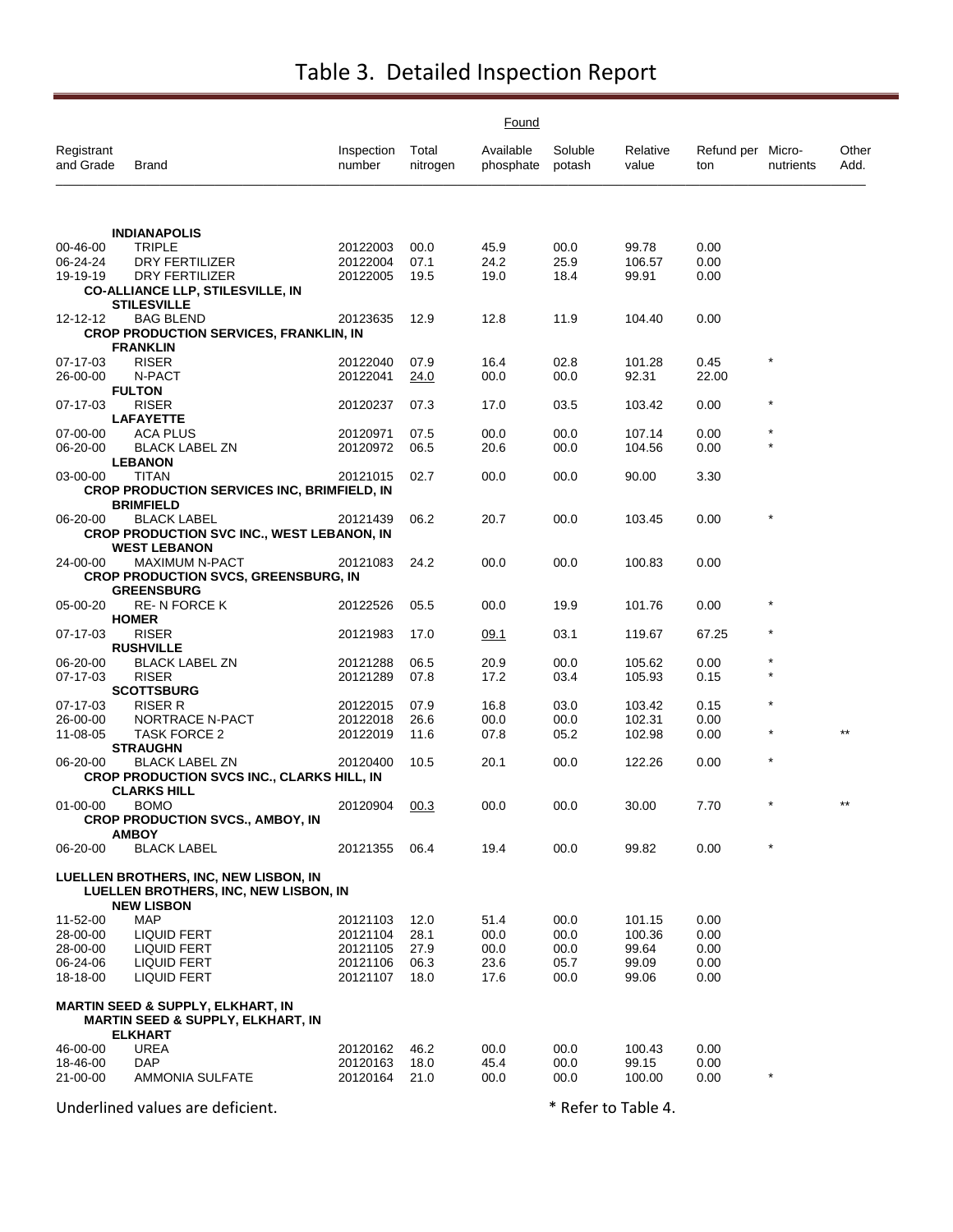|                         |                                                                                                                      |                      |                   | Found                  |                   |                   |                          |           |               |
|-------------------------|----------------------------------------------------------------------------------------------------------------------|----------------------|-------------------|------------------------|-------------------|-------------------|--------------------------|-----------|---------------|
| Registrant<br>and Grade | Brand                                                                                                                | Inspection<br>number | Total<br>nitrogen | Available<br>phosphate | Soluble<br>potash | Relative<br>value | Refund per Micro-<br>ton | nutrients | Other<br>Add. |
|                         |                                                                                                                      |                      |                   |                        |                   |                   |                          |           |               |
| 28-00-00                | <b>LIQUID</b>                                                                                                        | 20121466             | 28.1              | 00.0                   | 00.0              | 100.36            | 0.00                     |           |               |
| 28-00-00                | <b>LIQUID</b>                                                                                                        | 20121467             | 27.6              | 00.0                   | 00.0              | 98.57             | 0.00                     |           |               |
| 10-34-00<br>18-46-00    | <b>LIQUID</b><br><b>DAP</b>                                                                                          | 20121468<br>20121469 | 10.4<br>17.6      | 34.1<br>46.1           | 00.0<br>00.0      | 101.36<br>99.36   | 0.00<br>0.00             |           |               |
| 21-00-00                | <b>AMMONIA SULFATE</b>                                                                                               | 20121470             | 20.5              | 00.0                   | 00.0              | 97.62             | 5.50                     | $\star$   |               |
| 21-00-00                | AMMONIA SULFATE                                                                                                      | 20121622             | 20.0              | 00.0                   | 00.0              | 95.24             | 11.00                    | $\star$   |               |
| 28-00-00                | <b>LIQUID</b>                                                                                                        | 20121623             | 28.3              | 00.0                   | 00.0              | 101.07            | 0.00                     |           |               |
| 18-46-00                | DAP                                                                                                                  | 20121671             | 17.8              | 46.5                   | 00.0              | 100.32            | 0.00                     |           |               |
| 21-00-00                | AMMONIA SULFATE                                                                                                      | 20121672             | 21.0              | 00.0                   | 00.0              | 100.00            | 0.00                     | $\star$   |               |
| 18-46-00                | DAP                                                                                                                  | 20123812             | 17.8              | 46.1                   | 00.0              | 99.75             | 0.00                     |           |               |
|                         | MAXWELL FARM SERVICE, MARTINSVILLE, IN<br><b>MAXWELL FARM SERVICE, MARTINSVILLE, IN</b>                              |                      |                   |                        |                   |                   |                          |           |               |
|                         | <b>MARTINSVILLE</b>                                                                                                  |                      |                   |                        |                   |                   |                          |           |               |
| 11-52-00                | <b>MAP</b>                                                                                                           | 20123632             | 11.0              | 51.6                   | 00.0              | 99.40             | 0.00                     |           |               |
|                         | <b>MCGRAWSVILLE FEED &amp; GRAIN, AMBOY, IN</b><br><b>MCGRAWSVILLE FEED &amp; GRAIN, AMBOY, IN</b><br><b>AMBOY</b>   |                      |                   |                        |                   |                   |                          |           |               |
| 00-00-60                | <b>POTASH</b>                                                                                                        | 20123431             | 00.0              | 00.0                   | 59.9              | 99.83             | 0.00                     |           |               |
|                         | <b>KOKOMO</b>                                                                                                        |                      |                   |                        |                   |                   |                          |           |               |
| 21-00-00                | AMS                                                                                                                  | 20120340             | 20.7              | 00.0                   | 00.0              | 98.57             | 0.00                     | $\star$   |               |
| 00-00-50                | DRY FERT                                                                                                             | 20120341             | 00.0              | 00.0                   | 50.2              | 100.40            | 0.00                     |           |               |
| 28-00-00                | LIQUID FERT<br><b>AMBOY</b>                                                                                          | 20120342             | 27.7              | 00.0                   | 00.0              | 98.93             | 0.00                     |           |               |
| 21-00-00                | AMS                                                                                                                  | 20120469             | 20.8              | 00.0                   | 00.0              | 99.05             | 0.00                     | $\star$   |               |
| 28-00-00                | LIQUID                                                                                                               | 20120470             | 28.1              | 00.0                   | 00.0              | 100.36            | 0.00                     |           |               |
| 18-46-00                | <b>DAP</b>                                                                                                           | 20123430             | 17.7              | 45.4                   | 00.0              | 98.57             | 0.00                     |           |               |
|                         | <b>MCLELLAN CO., MARYSVILLE, OH</b><br>AKARD TRUE VALUE HARDWARE, ZIONSVILLE, IN<br><b>ZIONSVILLE</b>                |                      |                   |                        |                   |                   |                          |           |               |
| 06-09-00                | SWHITNEY FARMS NATL BO<br><b>GILLMANS DO IT BEST HOME CENTER, BROOKVILLE, IN</b>                                     | 20120073             | 08.7              | 07.6                   | 00.0              | 113.41            | 11.20                    |           |               |
| 04-02-03                | <b>BROOKVILLE</b><br>WITNEY FARMS ORG & NAT<br>SULLIVAN HARDWARE & GARDEN, INDIANAPOLIS, IN                          | 20120064             | 04.7              | 00.9                   | 04.1              | 111.00            | 8.80                     | $\star$   |               |
| 02-01-02                | <b>INDIANAPOLIS</b><br><b>WHITNEY FARMS ORGANIC</b>                                                                  | 20122244             | 02.7              | 00.8                   | 04.3              | 158.20            | 0.00                     |           |               |
|                         | <b>MEIJER INC, GRAND RAPIDS, MI</b><br><b>MEIJER, INDIANAPOLIS, IN</b><br><b>INDIANAPOLIS</b>                        |                      |                   |                        |                   |                   |                          |           |               |
| 09-09-06                | MEIJER BULB FOOD                                                                                                     | 20120086             | 09.2              | 08.5                   | 07.7              | 106.58            | 0.00                     |           |               |
|                         | <b>MEM VENTURES LLC-DBA/ROUND GROVE FARM CTR, BROOKSTON, IN</b><br><b>CARLTON EBERT, LOWELL, IN</b><br><b>LOWELL</b> |                      |                   |                        |                   |                   |                          |           |               |
| 28-00-00                | <b>LIQUID</b>                                                                                                        | 20121584             | 27.8              | 00.0                   | 00.0              | 99.29             | 0.00                     |           |               |
| 06-24-06                | <b>LIQUID</b>                                                                                                        | 20121585             | 06.5              | 24.3                   | 06.0              | 102.48            | 0.00                     |           |               |
| 10-34-00                | <b>LIQUID</b>                                                                                                        | 20121586             | 10.5              | 34.2                   | 00.0              | 101.86            | 0.00                     |           |               |
|                         | MEM VENTURES LLC-DBA/ROUND GROVE FA, BROOKSTON, IN<br><b>BROOKSTON</b>                                               |                      |                   |                        |                   |                   |                          |           |               |
| 18-46-00                | <b>DAP</b>                                                                                                           | 20121050             | 18.1              | 45.5                   | 00.0              | 99.49             | 0.00                     |           |               |
| 05-15-15                |                                                                                                                      | 20121051             | 05.5              | 15.1                   | 15.4              | 103.17            | 0.00                     |           |               |
| 28-00-00                | <b>UAN</b>                                                                                                           | 20121052             | 28.4              | 00.0                   | 00.0              | 101.43            | 0.00                     |           |               |
| 28-00-00                | UAN                                                                                                                  | 20121053             | 28.4              | 00.0                   | 00.0              | 101.43            | 0.00                     |           |               |
| 28-00-00                | UAN                                                                                                                  | 20121054             | 28.5              | 00.0                   | 00.0              | 101.79            | 0.00                     | $\star$   |               |
| 12-00-00<br>18-46-00    | <b>AMTHIO</b><br>DAP                                                                                                 | 20121055<br>20122496 | 12.3              | 00.0<br>45.5           | 00.0              | 102.50            | 0.00                     |           |               |
|                         |                                                                                                                      |                      | 17.6              |                        | 00.0              | 98.52             | 0.00                     |           |               |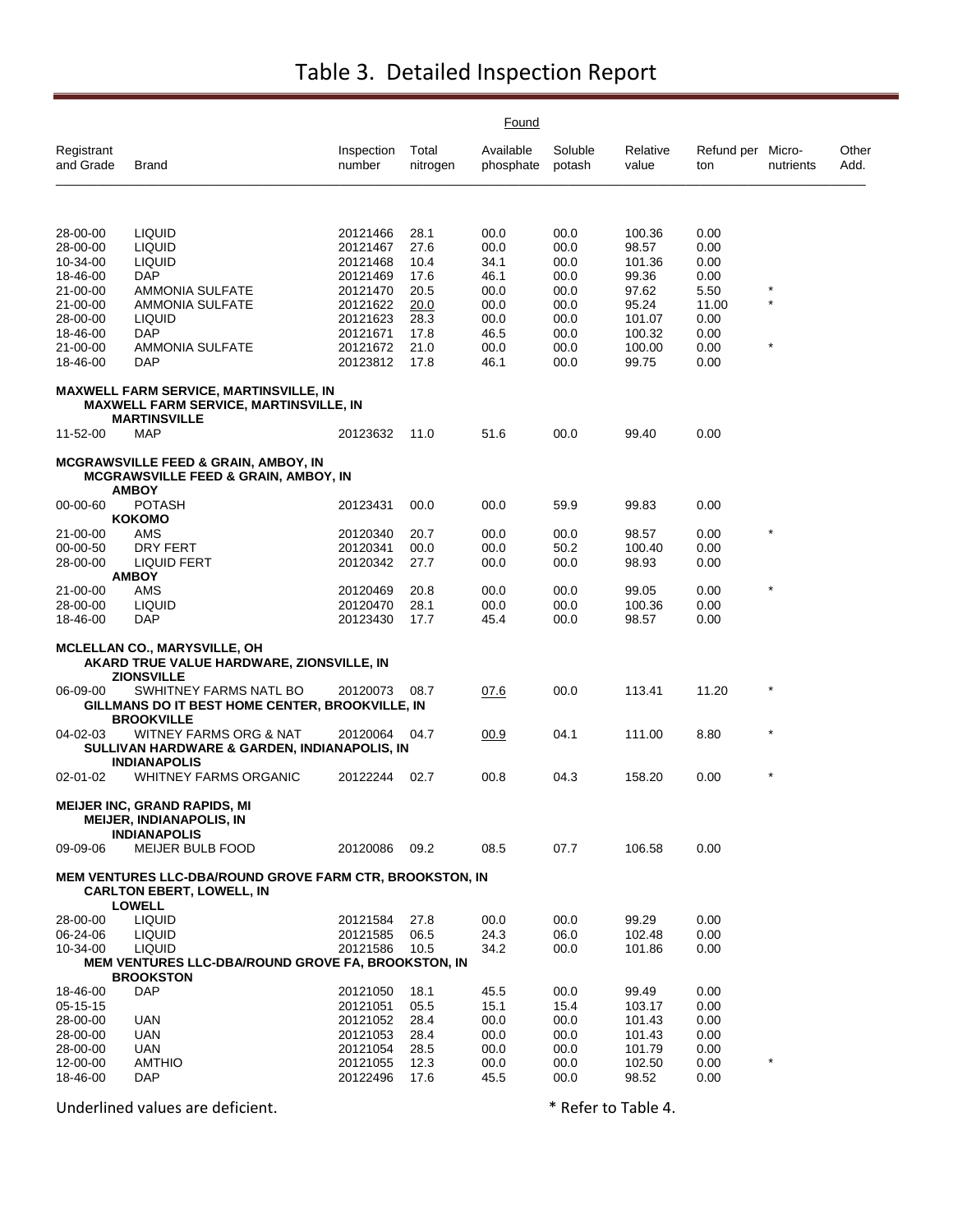|                         |                                                                                                                                |                      |                   | Found                  |                     |                   |                          |           |               |
|-------------------------|--------------------------------------------------------------------------------------------------------------------------------|----------------------|-------------------|------------------------|---------------------|-------------------|--------------------------|-----------|---------------|
| Registrant<br>and Grade | Brand                                                                                                                          | Inspection<br>number | Total<br>nitrogen | Available<br>phosphate | Soluble<br>potash   | Relative<br>value | Refund per Micro-<br>ton | nutrients | Other<br>Add. |
| 00-00-60                | <b>POTASH</b>                                                                                                                  | 20122497             | 00.0              | 00.0                   | 61.0                | 101.67            | 0.00                     |           |               |
|                         | <b>MERRELL GRAIN, BROOKVILLE, IN</b><br><b>MERRELL GRAIN, BROOKVILLE, IN</b><br><b>BROOKVILLE</b>                              |                      |                   |                        |                     |                   |                          |           |               |
| 18-46-00                | <b>DAP</b>                                                                                                                     | 20120789             | 17.6              | 45.2                   | 00.0                | 98.09             | 0.00                     |           |               |
| 28-00-00                | <b>LIQUID FERT</b>                                                                                                             | 20120790             | 28.2              | 00.0                   | 00.0                | 100.71            | 0.00                     |           |               |
| 00-00-60                | <b>POTASH</b>                                                                                                                  | 20122073             | 00.0              | 00.0                   | 60.2                | 100.33            | 0.00                     |           |               |
| 18-46-00                | DAP                                                                                                                            | 20122074             | 17.7              | 45.6                   | 00.0                | 98.85             | 0.00                     |           |               |
|                         | MICRO SOURCE, EAST PEORIA, IL<br>KOVA AG PRODUCTS, KEWANNA, IN<br><b>KEWANNA</b>                                               |                      |                   |                        |                     |                   |                          |           |               |
| 00-00-00                | <b>ZINC SULFATE MAXI</b><br><b>WINFIELD SOLUTIONS, CRAWFORDSVILLE, IN</b><br><b>CRAWFORDSVILLE</b>                             | 20120222             | 00.0              | 00.0                   | 00.0                | 0.00              | 14.40                    |           |               |
| 00-00-00                | MANGANESE SULFATE 32                                                                                                           | 20120509             | 00.0              | 00.0                   | 00.0                | 0.00              | 0.00                     | $\star$   |               |
|                         | MILWAUKEE METRO SEWERAGE DIST, MILWAUKEE, WI<br><b>AG PLUS, NEW HAVEN, IN</b><br><b>NEW HAVEN</b>                              |                      |                   |                        |                     |                   |                          |           |               |
| 06-02-00                | MILORGANITE CLASSIC W/                                                                                                         | 20120421             | 06.0              | 03.3                   | 00.0                | 112.68            | 0.00                     | $\star$   |               |
|                         | MIRACLE-GRO LAWN PRODUCTS INC, MARYSVILLE, OH<br>HOME DEPOT, SEYMOUR, IN<br><b>SEYMOUR</b>                                     |                      |                   |                        |                     |                   |                          |           |               |
| 09-04-09                | MIRACLE-GRO LIQUAFEED                                                                                                          | 20120098             | 09.6              | 04.1                   | 08.9                | 102.90            | 0.00                     |           |               |
|                         | <b>MONTANA SULPHUR &amp; CHEMICAL CO, BILLINGS, MT</b><br>PINE VILLAGE SVC CENTER INC, PINE VILLAGE, IN<br><b>PINE VILLAGE</b> |                      |                   |                        |                     |                   |                          |           |               |
| 00-00-00                | <b>SULFUR</b>                                                                                                                  | 20123601             | 00.0              | 00.0                   | 00.0                | 0.00              | 0.00                     | $\star$   |               |
|                         | <b>MONTICELLO FARM SERVICE, MONTICELLO, IN</b><br><b>MONTICELLO FARM SERVICE, FRANCESVILLE, IN</b><br><b>FRANCESVILLE</b>      |                      |                   |                        |                     |                   |                          |           |               |
| 11-52-00                | <b>MAP</b>                                                                                                                     | 20120105             | 11.3              | 51.4                   | 00.0                | 99.72             | 0.00                     |           |               |
| 28-00-00<br>28-00-00    | <b>LIQUID</b>                                                                                                                  | 20121501<br>20121502 | 28.0<br>27.9      | 00.0                   | 00.0                | 100.00<br>99.64   | 0.00<br>0.00             |           |               |
| 12-00-00                | <b>LIQUID</b><br><b>LIQUID</b>                                                                                                 | 20121503             | 12.1              | 00.0<br>00.0           | 00.0<br>00.0        | 100.83            | 0.00                     | $\star$   |               |
| 10-34-00                | <b>LIQUID</b>                                                                                                                  | 20121504             | 10.3              | 33.5                   | 00.0                | 99.82             | 0.00                     |           |               |
| 16-16-00                | <b>LIQUID STARTER</b>                                                                                                          | 20121505             | 16.3              | 15.5                   | 00.0                | 99.77             | 0.00                     |           |               |
| 28-00-00                | <b>LIQUID</b>                                                                                                                  | 20121646             | 28.3              | 00.0                   | 00.0                | 101.07            | 0.00                     |           |               |
| 11-52-00                | <b>MAP</b>                                                                                                                     | 20123132             | 11.4              | 52.2                   | 00.0                | 101.12            | 0.00                     |           |               |
| 21-00-00                | <b>AMMONIA SULFATE</b><br><b>MONTICELLO</b>                                                                                    | 20123133             | 21.0              | 00.0                   | 00.0                | 100.00            | 0.00                     |           |               |
| 11-52-00                | MAP                                                                                                                            | 20122408             | 11.3              | 52.0                   | 00.0                | 100.61            | 0.00                     |           |               |
| 21-00-00                | AMS                                                                                                                            | 20122409             | 20.8              | 00.0                   | 00.0                | 99.05             | 0.00                     | $\star$   |               |
| 00-00-22                | <b>KMAG</b>                                                                                                                    | 20122410             | 00.0              | 00.0                   | 22.3                | 101.36            | 0.00                     |           |               |
| 28-00-00                | UAN                                                                                                                            | 20122411             | 28.3              | 00.0                   | 00.0                | 101.07            | 0.00                     |           |               |
| 28-00-00                | <b>UAN</b>                                                                                                                     | 20122412             | 28.3              | 00.0                   | 00.0                | 101.07            | 0.00                     |           |               |
| 28-00-00<br>08-00-00    | <b>UAN</b>                                                                                                                     | 20122413<br>20122414 | 27.9<br>08.5      | 00.0<br>00.0           | 00.0<br>00.0        | 99.64<br>106.25   | 0.00<br>0.00             |           |               |
| 11-52-00                | <b>MAP</b>                                                                                                                     | 20123588             | 11.1              | 51.5                   | 00.0                | 99.46             | 0.00                     |           |               |
| 21-00-00                | AMS                                                                                                                            | 20123589             | 21.0              | 00.0                   | 00.0                | 100.00            | 0.00                     | $\star$   |               |
|                         | MORGAN FERT SALES INC, LEWISVILLE, IN<br><b>MORGAN FERT SALES INC, LEWISVILLE, IN</b><br><b>LEWISVILLE</b>                     |                      |                   |                        |                     |                   |                          |           |               |
| 28-00-00                | <b>UAN</b>                                                                                                                     | 20121290             | 28.0              | 00.0                   | 00.0                | 100.00            | 0.00                     |           |               |
|                         | Underlined values are deficient.                                                                                               |                      |                   |                        | * Refer to Table 4. |                   |                          |           |               |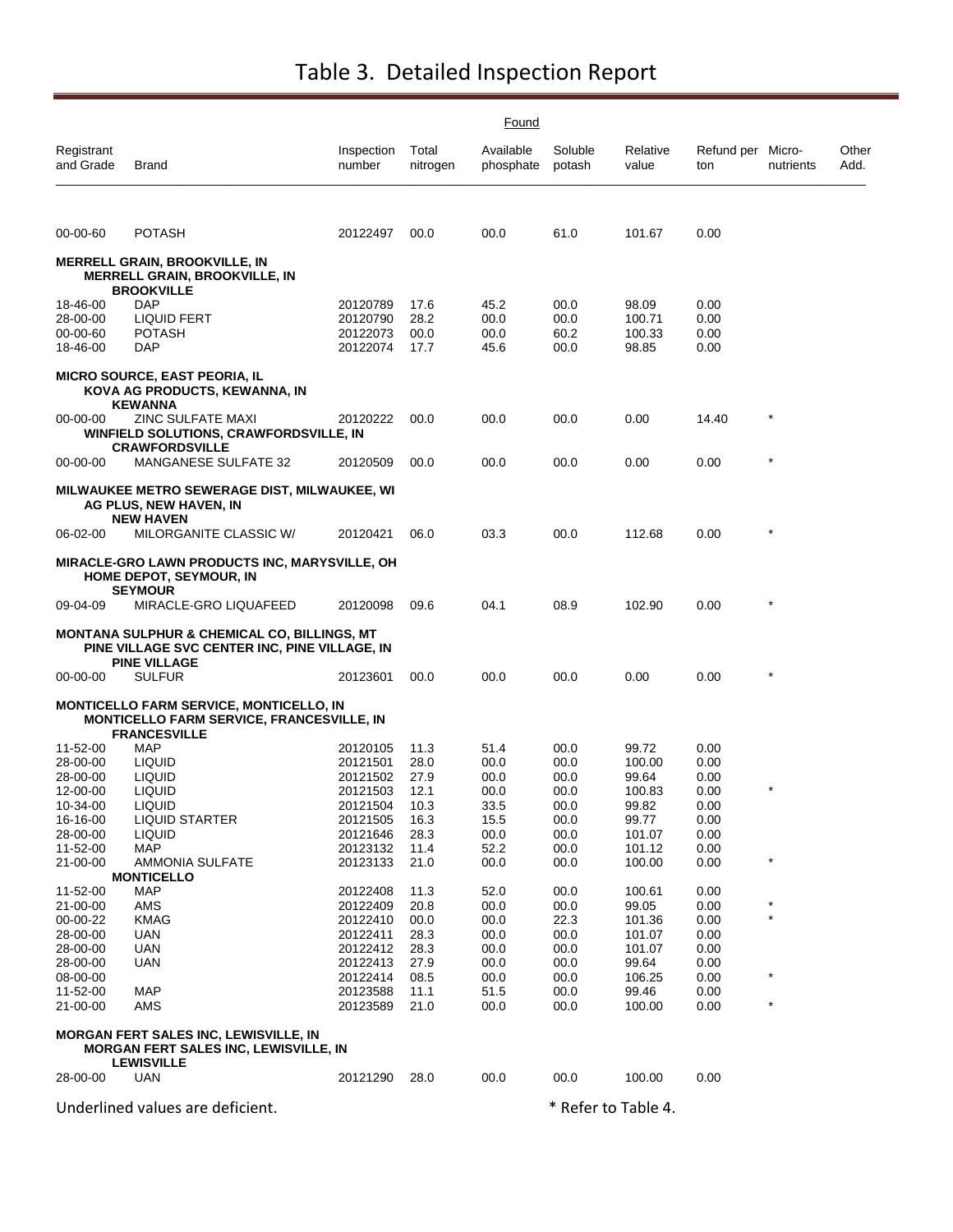|                         |                                                                                                                          | Found                |                   |                        |                   |                   |                          |                    |               |
|-------------------------|--------------------------------------------------------------------------------------------------------------------------|----------------------|-------------------|------------------------|-------------------|-------------------|--------------------------|--------------------|---------------|
| Registrant<br>and Grade | <b>Brand</b>                                                                                                             | Inspection<br>number | Total<br>nitrogen | Available<br>phosphate | Soluble<br>potash | Relative<br>value | Refund per Micro-<br>ton | nutrients          | Other<br>Add. |
|                         |                                                                                                                          |                      |                   |                        |                   |                   |                          |                    |               |
|                         | <b>MOSAIC CROP NUTRITION, LLC, LITHIA, FL</b><br><b>CGB FERTILIZER, JEFFERSONVILLE, IN</b><br><b>JEFFERSONVILLE</b>      |                      |                   |                        |                   |                   |                          |                    |               |
| 00-00-60<br>12-40-00    | <b>POTASH</b><br>MESZ                                                                                                    | 20122593<br>20122597 | 00.0<br>12.1      | 00.0<br>39.1           | 60.2<br>00.0      | 100.33<br>98.65   | 0.00<br>0.00             | $\star$            |               |
|                         | <b>FRICK SERVICES, INC. LARWILL, IN</b>                                                                                  |                      |                   |                        |                   |                   |                          |                    |               |
| 00-00-21.5              | <b>LARWILL</b><br><b>KMAG</b>                                                                                            | 20121425             | 00.0              | 00.0                   | 21.5              | 100.00            | 0.00                     | $\star$            |               |
| 00-00-21.5              | K MAG                                                                                                                    | 20123418             | 00.0              | 00.0                   | 21.7              | 100.93            | 0.00                     | $\star$            |               |
|                         | <b>MOSS FERTILIZER SVC INC, TWELVE MILE, IN</b><br><b>MOSS FERTILIZER SVC INC, TWELVE MILE, IN</b><br><b>TWELVE MILE</b> |                      |                   |                        |                   |                   |                          |                    |               |
| 20.5-00-00              | AMS                                                                                                                      | 20120545             | 21.2              | 00.0                   | 00.0              | 103.41            | 0.00                     | $\star$<br>$\star$ |               |
| 12-40-00<br>11-52-00    | MESZ<br><b>MAP</b>                                                                                                       | 20120546<br>20120547 | 11.9<br>11.3      | 39.6<br>52.1           | 00.0<br>00.0      | 99.05<br>100.76   | 0.00<br>0.00             |                    |               |
| 00-00-22                | KMAG                                                                                                                     | 20120548             | 00.0              | 00.0                   | 22.0              | 100.00            | 0.00                     | $\star$            |               |
| 08-24-04<br>12-30-00    | <b>LIQUID</b>                                                                                                            | 20122403             | 08.6              | 24.0<br>29.8           | 04.3              | 103.00<br>98.98   | 0.00                     | $\star$            |               |
| 28-00-00                | <b>UAN</b>                                                                                                               | 20122404<br>20122405 | 11.8<br>27.8      | 00.0                   | 00.0<br>00.0      | 99.29             | 0.00<br>0.00             |                    |               |
| 28-00-00                | <b>UAN</b>                                                                                                               | 20122406             | 27.9              | 00.0                   | 00.0              | 99.64             | 0.00                     |                    |               |
| 28-00-00<br>00-00-20    | UAN<br>KMAG                                                                                                              | 20122407<br>20122481 | 28.1<br>00.0      | 00.0<br>00.0           | 00.0<br>21.4      | 100.36<br>107.00  | 0.00<br>0.00             | $\star$            |               |
| 11-52-00                | <b>MAP</b>                                                                                                               | 20122482             | 11.0              | 51.9                   | 00.0              | 99.85             | 0.00                     |                    |               |
| 20.5-00-00              | AMS                                                                                                                      | 20122483             | 20.9              | 00.0                   | 00.0              | 101.95            | 0.00                     | $\star$            |               |
|                         | <b>MOTE FARM SERVICE INC., UNION CITY, IN</b><br><b>MOTE FARM SERVICE INC., UNION CITY, IN</b><br><b>UNION CITY</b>      |                      |                   |                        |                   |                   |                          |                    |               |
| 18-46-00                | DAP                                                                                                                      | 20120324             | 17.9              | 45.3                   | 00.0              | 98.82             | 0.00                     |                    |               |
| 11-52-00<br>00-00-50    | MAP<br>DRY FERT                                                                                                          | 20120325<br>20120326 | 11.3<br>00.0      | 51.6<br>00.0           | 00.0<br>51.1      | 100.02<br>102.20  | 0.00<br>0.00             |                    |               |
| 21-00-00                | AMS                                                                                                                      | 20120327             | 21.0              | 00.0                   | 00.0              | 100.00            | 0.00                     | $\star$            |               |
| 00-00-60                | <b>POTASH</b>                                                                                                            | 20120328             | 00.0              | 00.0                   | 60.3              | 100.50            | 0.00                     |                    |               |
| 28-00-00<br>28-00-00    | <b>LIQUID FERT</b><br><b>LIQUID FERT</b>                                                                                 | 20121175<br>20121176 | 28.1<br>28.1      | 00.0<br>00.0           | 00.0<br>00.0      | 100.36<br>100.36  | 0.00<br>0.00             |                    |               |
| 18-46-00                | DAP                                                                                                                      | 20122061             | 17.9              | 45.7                   | 00.0              | 99.38             | 0.00                     |                    |               |
| 11-52-00                | MAP                                                                                                                      | 20122062             | 11.1              | 51.9                   | 00.0              | 100.06            | 0.00                     |                    |               |
| 11-52-00<br>21-00-00    | MAP<br>AMS                                                                                                               | 20122063<br>20122064 | 10.9<br>21.1      | 52.3<br>00.0           | 00.0<br>00.0      | 100.24<br>100.48  | 0.00<br>0.00             |                    |               |
| 00-00-60                | <b>POTASH</b>                                                                                                            | 20122065             | 00.0              | 00.0                   | 60.1              | 100.17            | 0.00                     |                    |               |
|                         | <b>UNION CITY</b>                                                                                                        |                      |                   |                        |                   |                   |                          |                    |               |
| 10-34-00<br>28-00-00    | <b>LIQUID FERT</b><br>LIQUID FERT                                                                                        | 20121177<br>20121178 | 10.2<br>28.1      | 33.3<br>00.0           | 00.0<br>00.0      | 99.11<br>100.36   | 0.00<br>0.00             |                    |               |
| 28-00-00                | LIQUID FERT                                                                                                              | 20121179             | 27.5              | 00.0                   | 00.0              | 98.21             | 0.00                     |                    |               |
|                         | NA-CHURS/ALPINE SOLUTIONS, MARION, OH<br><b>CO-ALLIANCE LLP, WOLCOTT, IN</b><br><b>WOLCOTT</b>                           |                      |                   |                        |                   |                   |                          |                    |               |
| 00-00-00                | <b>ZINC EDTA</b>                                                                                                         | 20121026             | 00.0              | 00.0                   | 00.0              | 0.00              | 0.00                     |                    |               |
| 06-24-06                | <b>LIQUID</b>                                                                                                            | 20121029             | 06.7              | 23.9                   | 06.0              | 102.17            | 0.00                     |                    |               |
|                         | FARM FERTILIZERS & SEEDS INC, STILLWELL, IN<br><b>STILLWELL</b>                                                          |                      |                   |                        |                   |                   |                          |                    |               |
| $00 - 00 - 00$          | NACHURS RD 11A                                                                                                           | 20121482             | 00.0              | 00.0                   | 00.0              | 0.00              | 0.00                     | $\star$            |               |
|                         | <b>NACHURS ALPINE, CORYDON, IN</b>                                                                                       |                      |                   |                        |                   |                   |                          |                    |               |
| $03 - 18 - 18$          | <b>CORYDON</b><br><b>LIQUID FERT</b>                                                                                     | 20121965             | 03.0              | 18.2                   | 18.1              | 100.73            | 0.00                     | $\star$            |               |
| 03-18-18                | <b>LIQUID FERT</b>                                                                                                       | 20121966             | 03.0              | 18.4                   | 18.3              | 101.74            | 0.00                     |                    |               |
| 09-18-09                | <b>LIQUID FERT</b>                                                                                                       | 20121967             | 08.7              | 18.3                   | 09.1              | 100.03            | 0.00                     | $\star$            |               |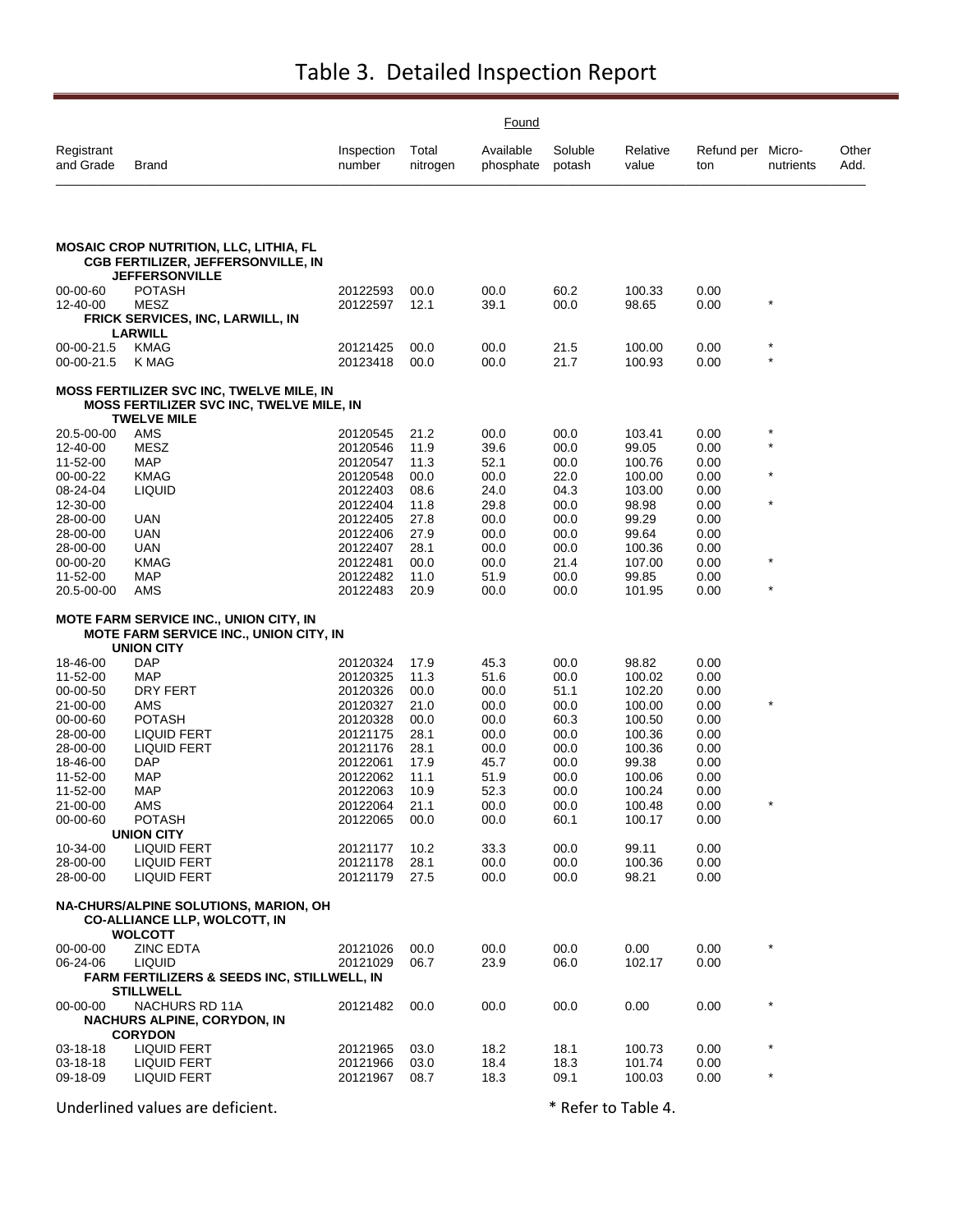|                         |                                                                                                        |                      |                   | Found                  |                   |                   |                          |                    |               |
|-------------------------|--------------------------------------------------------------------------------------------------------|----------------------|-------------------|------------------------|-------------------|-------------------|--------------------------|--------------------|---------------|
| Registrant<br>and Grade | Brand                                                                                                  | Inspection<br>number | Total<br>nitrogen | Available<br>phosphate | Soluble<br>potash | Relative<br>value | Refund per Micro-<br>ton | nutrients          | Other<br>Add. |
|                         |                                                                                                        |                      |                   |                        |                   |                   |                          |                    |               |
| 09-18-09                | LIQUID FERT                                                                                            | 20121968             | 09.0              | 18.3                   | 08.9              | 100.42            | 0.00                     |                    |               |
| 06-24-06                | LIQUID FERT                                                                                            | 20121969             | 05.9              | 24.3                   | 06.1              | 100.72            | 0.00                     |                    |               |
| 00-00-00                | MANGANESE                                                                                              | 20121970             | 00.0              | 00.0                   | 00.0              | 0.00              | 0.00                     | $\star$<br>$\star$ |               |
| 00-00-00                | ZINC                                                                                                   | 20121971             | 00.0              | 00.0                   | 00.0              | 0.00              | 0.00                     |                    |               |
| 09-18-09                | LIQUID FERTILIZER                                                                                      | 20123671             | 09.3              | 18.2                   | 09.0              | 101.47            | 0.00                     |                    |               |
| 03-18-18                | LIQUID FERT                                                                                            | 20123672             | 03.2              | 18.3                   | 18.4              | 102.41            | 0.00                     | $\star$            |               |
| 08-00-00<br>00-00-00    | <b>LIQUID FERT</b><br><b>LIQUID FERT</b>                                                               | 20123673<br>20123674 | 08.0<br>00.0      | 00.0<br>00.0           | 00.0<br>00.0      | 100.00<br>0.00    | 0.00<br>0.00             | $\star$            |               |
| 00-00-00                | <b>LIQUID FERT</b>                                                                                     | 20123675             | 00.0              | 00.0                   | 00.0              | 0.00              | 0.00                     | $\star$            |               |
|                         | WHITE RIVER LLC, WORTHINGTON, IN                                                                       |                      |                   |                        |                   |                   |                          |                    |               |
|                         | <b>WORTHINGTON</b>                                                                                     |                      |                   |                        |                   |                   |                          |                    |               |
| $10-10-10$              | <b>LIQUID</b>                                                                                          | 20120725             | 10.9              | 11.3                   | 09.2              | 104.24            | 8.00                     |                    |               |
|                         | NATURAL RESOURCES GROUP, TOMBALL, TX<br>UNITED GRANULATION SERVICES, SEYMOUR, IN<br><b>SEYMOUR</b>     |                      |                   |                        |                   |                   |                          |                    |               |
| 04-04-03                | THE ARBOR GATE                                                                                         | 20123678             | 03.8              | 04.6                   | 04.4              | 115.66            | 0.00                     | $^{\star}$         |               |
|                         | NEFF FAMILY FERTILIZER INC, SALEM, IN<br>NEFF FAMILY FERTILIZER INC, SALEM, IN                         |                      |                   |                        |                   |                   |                          |                    |               |
| 46-00-00                | <b>SALEM</b><br><b>UREA</b>                                                                            |                      |                   |                        |                   |                   |                          |                    |               |
| 00-00-60                | <b>POTASH</b>                                                                                          | 20121248<br>20121249 | 45.9<br>00.0      | 00.0<br>00.0           | 00.0<br>60.9      | 99.78<br>101.50   | 0.00<br>0.00             |                    |               |
| 18-46-00                | <b>DAP</b>                                                                                             | 20121250             | 17.7              | 45.9                   | 00.0              | 99.28             | 0.00                     |                    |               |
| 18-46-00                | DAP                                                                                                    | 20121251             | 17.8              | 46.7                   | 00.0              | 100.60            | 0.00                     |                    |               |
| 10-34-00                | <b>LIQUID FERT</b>                                                                                     | 20121252             | 11.6              | 36.5                   | 00.0              | 109.84            | 0.00                     |                    |               |
| 32-00-00                | UAN                                                                                                    | 20121253             | 31.3              | 00.0                   | 00.0              | 97.81             | 7.70                     |                    |               |
| 18-46-00                | DAP                                                                                                    | 20123703             | 17.9              | 45.9                   | 00.0              | 99.66             | 0.00                     |                    |               |
| 18-46-00                | <b>DAP</b>                                                                                             | 20123704             | 17.7              | 46.0                   | 00.0              | 99.42             | 0.00                     |                    |               |
| 00-00-60                | <b>POTASH</b>                                                                                          | 20123705             | 00.0              | 00.0                   | 60.8              | 101.33            | 0.00                     |                    |               |
| 46-00-00                | UREA                                                                                                   | 20123706             | 46.0              | 00.0                   | 00.0              | 100.00            | 0.00                     |                    |               |
|                         | <b>NEW EEZY GRO INC, MAUMEE, OH</b><br><b>BUSCH FARM SVC, FRANCESVILLE, IN</b><br><b>FRANCESVILLE</b>  |                      |                   |                        |                   |                   |                          |                    |               |
| $00 - 00 - 00$          | EEZY MAN LIQUID MANGAN<br>KOVA AG PRODUCTS, LACROSSE, IN<br><b>LACROSSE</b>                            | 20121642             | 00.0              | 00.0                   | 00.0              | 0.00              | 0.00                     | $^{\star}$         |               |
| 00-00-00                | <b>EZG MANGANESE</b>                                                                                   | 20120248             | 00.0              | 00.0                   | 00.0              | 0.00              | 0.00                     | $\star$            |               |
|                         | NEW ERA AG LLC, MONROE, IN<br><b>NEW ERA AG LLC, MONROE, IN</b><br><b>MONROE</b>                       |                      |                   |                        |                   |                   |                          |                    |               |
| 44-00-00                | <b>ESN</b>                                                                                             | 20121360             | 44.3              | 00.0                   | 00.0              | 100.68            | 0.00                     |                    |               |
| 28-00-00                | <b>LIQUID</b>                                                                                          | 20121361             | 27.5              | 00.0                   | 00.0              | 98.21             | 0.00                     |                    |               |
| 10-34-00                | <b>LIQUID</b>                                                                                          | 20121362             | 10.1              | 33.6                   | 00.0              | 99.45             | 0.00                     |                    |               |
| 06-18-06                | <b>SEASON PASS WITH AVAIL</b>                                                                          | 20121363             | 06.2              | 18.3                   | 05.9              | 101.33            | 0.00                     | $\star$            |               |
| 00-00-61                | <b>POTASH</b>                                                                                          | 20123356             | 00.0              | 00.0                   | 60.9              | 99.84             | 0.00                     | $\star$            |               |
| 21-00-00<br>11-52-00    | AMS<br><b>MAP</b>                                                                                      | 20123357<br>20123358 | 21.0<br>11.1      | 00.0<br>51.9           | 00.0<br>00.0      | 100.00<br>100.06  | 5.10<br>0.00             |                    |               |
|                         |                                                                                                        |                      |                   |                        |                   |                   |                          |                    |               |
|                         | <b>NEWTOWN FARM SVC INC, NEWTOWN, IN</b><br><b>NEWTOWN FARM SVC INC, NEWTOWN, IN</b><br><b>NEWTOWN</b> |                      |                   |                        |                   |                   |                          |                    |               |
| 11-52-00                | <b>MAP</b>                                                                                             | 20120910             | 11.5              | 52.2                   | 00.0              | 101.32            | 0.00                     |                    |               |
| 46-00-00                | <b>UREA</b>                                                                                            | 20120911             | 45.9              | 00.0                   | 00.0              | 99.78             | 0.00                     |                    |               |
| 28-00-00                | <b>UAN</b>                                                                                             | 20120912             | 28.3              | 00.0                   | 00.0              | 101.07            | 0.00                     |                    |               |
| 28-00-00                | UAN                                                                                                    | 20120913             | 28.3              | 00.0                   | 00.0              | 101.07            | 0.00                     |                    |               |
| 28-00-00                | <b>UAN</b>                                                                                             | 20120914             | 28.3              | 00.0                   | 00.0              | 101.07            | 0.00                     |                    |               |
| 10-34-00                | <b>LIQUID FERT</b>                                                                                     | 20120915             | 10.1              | 33.9                   | 00.0              | 100.08            | 0.00                     |                    |               |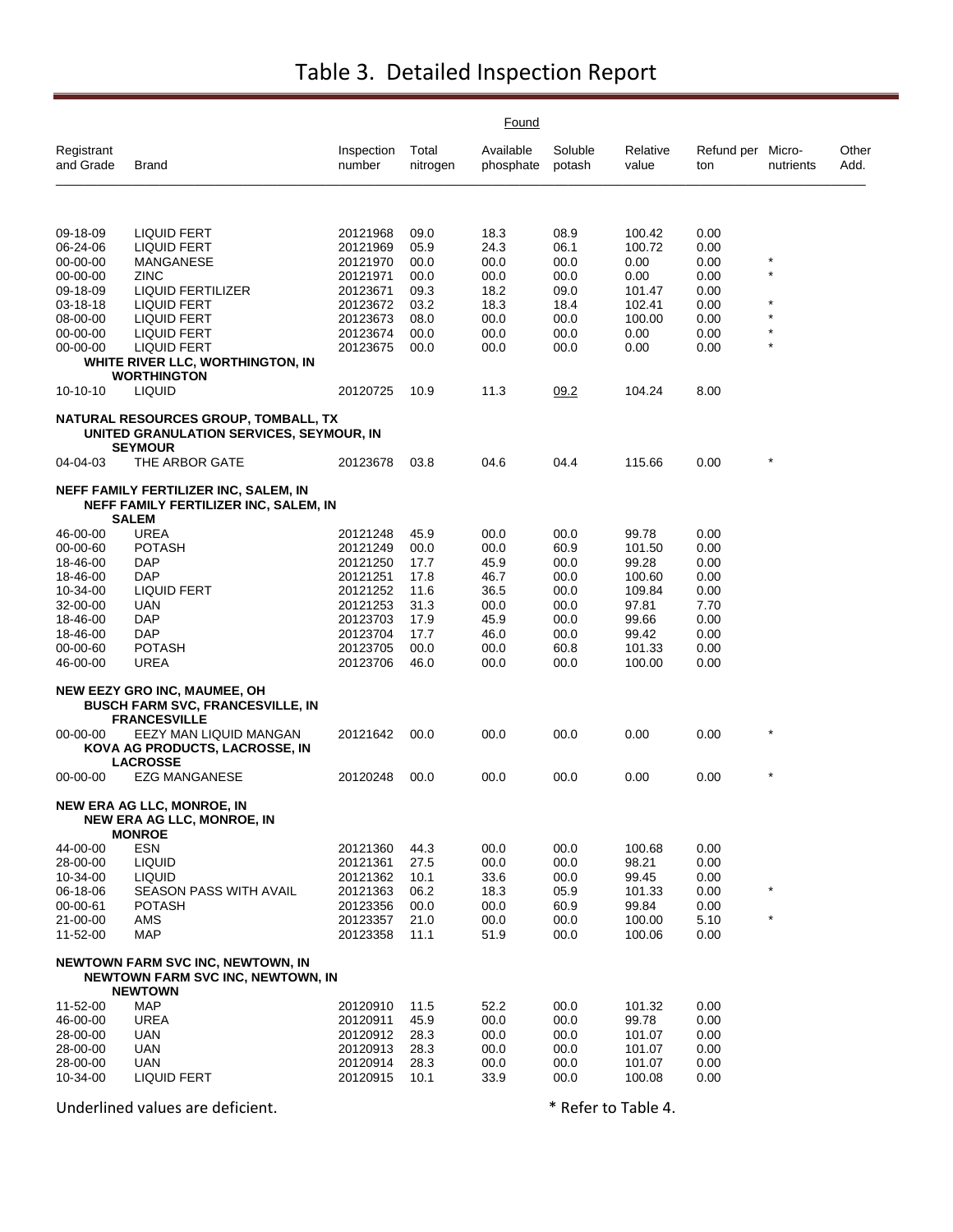|                         |                                                                         |                      |                   | Found                  |                   |                   |                          |           |               |
|-------------------------|-------------------------------------------------------------------------|----------------------|-------------------|------------------------|-------------------|-------------------|--------------------------|-----------|---------------|
| Registrant<br>and Grade | Brand                                                                   | Inspection<br>number | Total<br>nitrogen | Available<br>phosphate | Soluble<br>potash | Relative<br>value | Refund per Micro-<br>ton | nutrients | Other<br>Add. |
| 11-52-00                | <b>MAP</b>                                                              | 20123604             | 11.7              | 52.9                   | 00.0              | 102.77            | 0.00                     |           |               |
|                         | NORTH CENTRAL COOP, WABASH, IN<br><b>NORTH CENTRAL COOP, BREMEN, IN</b> |                      |                   |                        |                   |                   |                          |           |               |
|                         | <b>BREMEN</b>                                                           |                      |                   |                        |                   |                   |                          |           |               |
| 46-00-00                | <b>UREA</b>                                                             | 20120128             | 46.4              | 00.0                   | 00.0              | 100.87            | 0.00                     |           |               |
| 11-52-00                | <b>MAP</b>                                                              | 20120129             | 11.2              | 51.4                   | 00.0              | 99.52             | 0.00                     |           |               |
| 18-46-00<br>21-00-00    | <b>DAP</b>                                                              | 20120130             | 17.9              | 46.1                   | 00.0              | 99.95             | 0.00                     | $\star$   |               |
|                         | <b>AMMONIA SULFATE</b>                                                  | 20120131             | 21.0              | 00.0                   | 00.0              | 100.00            | 0.00                     |           |               |
| 28-00-00                | <b>LIQUID</b>                                                           | 20121488             | 27.9              | 00.0                   | 00.0              | 99.64             | 0.00                     |           |               |
| 28-00-00<br>10-34-00    | <b>LIQUID</b><br><b>LIQUID</b>                                          | 20121489<br>20121490 | 28.2<br>10.3      | 00.0<br>33.8           | 00.0<br>00.0      | 100.71<br>100.45  | 0.00<br>0.00             |           |               |
| 12-00-00                | THIO SUL                                                                | 20121491             | 12.4              | 00.0                   | 00.0              | 103.33            | 7.20                     | $\star$   |               |
| 11-52-00                | <b>MAP</b>                                                              | 20121492             | 11.2              | 51.7                   | 00.0              | 99.96             | 0.00                     |           |               |
| 10-34-00                | <b>LIQUID</b>                                                           | 20121493             | 10.9              | 32.8                   | 00.0              | 100.08            | 9.60                     |           |               |
| 21-00-00                | <b>AMMONIA SULFATE</b>                                                  | 20123147             | 21.1              | 00.0                   | 00.0              | 100.48            | 0.00                     |           |               |
| 11-52-00                | <b>MAP</b>                                                              | 20123148             | 11.2              | 52.1                   | 00.0              | 100.56            | 0.00                     |           |               |
| 21-00-00                | <b>AMMONIA SULFATE</b>                                                  | 20123826             | 21.1              | 00.0                   | 00.0              | 100.48            | 0.00                     |           |               |
| 11-52-00                | <b>MAP</b>                                                              | 20123827             | 11.1              | 51.8                   | 00.0              | 99.91             | 0.00                     |           |               |
|                         | <b>KEWANNA</b>                                                          |                      |                   |                        |                   |                   |                          |           |               |
| 00-00-00                | LIQUID CORN MIX                                                         | 20120223             | 00.0              | 00.0                   | 00.0              | 0.00              | 0.00                     | $\star$   |               |
| 28-00-00                | <b>LIQUID</b>                                                           | 20120224             | 28.2              | 00.0                   | 00.0              | 100.71            | 0.00                     |           |               |
| 12-00-00                | THIO SUL                                                                | 20120225             | 12.0              | 00.0                   | 00.0              | 100.00            | 0.00                     | $\star$   |               |
| 10-34-00                | <b>LIQUID</b>                                                           | 20120226             | 10.3              | 33.3                   | 00.0              | 99.40             | 0.00                     |           |               |
| 11-52-00                | <b>MAP</b>                                                              | 20120227             | 11.4              | 51.1                   | 00.0              | 99.48             | 0.00                     |           |               |
| 46-00-00                | UREA                                                                    | 20120228             | 45.7              | 00.0                   | 00.0              | 99.35             | 0.00                     |           |               |
| 10-34-00                | <b>LIQUID</b>                                                           | 20121618             | 09.9              | 32.5                   | 00.0              | 96.57             | 13.10                    |           |               |
| 28-00-00                | <b>LIQUID</b>                                                           | 20121619             | 27.3              | 00.0                   | 00.0              | 97.50             | 7.70                     |           |               |
| 11-52-00                | <b>MAP</b>                                                              | 20121620             | 11.1              | 51.3                   | 00.0              | 99.16             | 0.00                     |           |               |
| 46-00-00                | <b>UREA</b>                                                             | 20121621             | 45.7              | 00.0                   | 00.0              | 99.35             | 0.00                     |           |               |
| 10-34-00                | <b>LIQUID</b>                                                           | 20123809             | 10.1              | 33.5                   | 00.0              | 99.24             | 0.00                     |           |               |
| 28-00-00                | <b>LIQUID</b>                                                           | 20123810             | 26.9              | 00.0                   | 00.0              | 96.07             | 12.10                    |           |               |
|                         | <b>LUCERNE</b>                                                          |                      |                   |                        |                   |                   |                          |           |               |
| 21-00-00<br>11-52-00    | AMS<br><b>MAP</b>                                                       | 20120599<br>20120600 | 20.9<br>11.1      | 00.0<br>51.2           | 00.0<br>00.0      | 99.52<br>99.01    | 0.00<br>0.00             |           |               |
| 46-00-00                | UREA                                                                    | 20120901             | 46.2              | 00.0                   | 00.0              | 100.43            | 0.00                     |           |               |
| 10-34-00                | <b>LIQUID</b>                                                           | 20120902             | 10.2              | 33.3                   | 00.0              | 99.11             | 0.00                     |           |               |
| 28-00-00                | UAN                                                                     | 20120903             | 28.1              | 00.0                   | 00.0              | 100.36            | 0.00                     |           |               |
| 11-52-00                | <b>MAP</b>                                                              | 20122479             | 11.3              | 51.8                   | 00.0              | 100.32            | 0.00                     |           |               |
| 21-00-00                | AMS                                                                     | 20122480             | 20.7              | 00.0                   | 00.0              | 98.57             | 0.00                     |           |               |
|                         | <b>NAPPANEE</b>                                                         |                      |                   |                        |                   |                   |                          |           |               |
| 46-00-00                | UREA                                                                    | 20120187             | 46.1              | 00.0                   | 00.0              | 100.22            | 0.00                     |           |               |
| 11-52-00                | <b>MAP</b>                                                              | 20120205             | 11.1              | 51.3                   | 00.0              | 99.16             | 0.00                     |           |               |
| 11-52-00                | MAP                                                                     | 20123126             | 11.1              | 51.7                   | $00.0\,$          | 99.76             | 0.00                     |           |               |
| 21-00-00                | <b>AMMONIA SULFATE</b>                                                  | 20123127             | 20.8              | 00.0                   | 00.0              | 99.05             | 0.00                     |           |               |
|                         | <b>NOBLESVILLE</b>                                                      |                      |                   |                        |                   |                   |                          |           |               |
| 00-00-61                | <b>POTASH</b>                                                           | 20120274             | 00.0              | 00.0                   | 60.4              | 99.02             | 0.00                     |           |               |
| 11-52-00                | <b>MAP</b>                                                              | 20120275             | 11.2              | 52.1                   | 00.0              | 100.56            | 0.00                     |           |               |
| 28-00-00<br>18-18-00    | <b>LIQUID FERT</b><br>LIQUID FERT                                       | 20120276<br>20120277 | 27.4<br>18.1      | 00.0<br>17.7           | 00.0<br>00.0      | 97.86<br>99.62    | 6.60<br>0.00             |           |               |
| 00-00-61                | <b>POTASH</b>                                                           | 20120797             | 00.0              | 00.0                   | 60.3              | 98.85             | 0.00                     |           |               |
| 11-52-00                | <b>MAP</b>                                                              | 20120798             | 11.1              | 52.8                   | 00.0              | 101.40            | 0.00                     |           |               |
|                         | <b>PERU</b>                                                             |                      |                   |                        |                   |                   |                          |           |               |
| 11-52-00                | <b>MAP</b>                                                              | 20121419             | 11.3              | 51.6                   | 00.0              | 100.02            | 0.00                     |           |               |
| 12-00-00                | <b>THIOSUL</b>                                                          | 20121420             | 12.8              | 00.0                   | 00.0              | 106.67            | 0.00                     |           |               |
| 10-34-00                | <b>LIQUID</b>                                                           | 20121421             | 11.9              | 30.3                   | 00.0              | 97.72             | 29.60                    |           |               |
| 11-52-00                | MAP                                                                     | 20121448             | 11.2              | 52.5                   | 00.0              | 101.15            | 0.00                     |           |               |
| 21-00-00                | AMS                                                                     | 20121449             | 20.9              | 00.0                   | 00.0              | 99.52             | 0.00                     |           |               |
| 28-00-00                | <b>LIQUID</b>                                                           | 20121422             | 28.3              | 00.0                   | 00.0              | 101.07            | 0.00                     |           |               |
|                         | <b>STAR CITY</b>                                                        |                      |                   |                        |                   |                   |                          |           |               |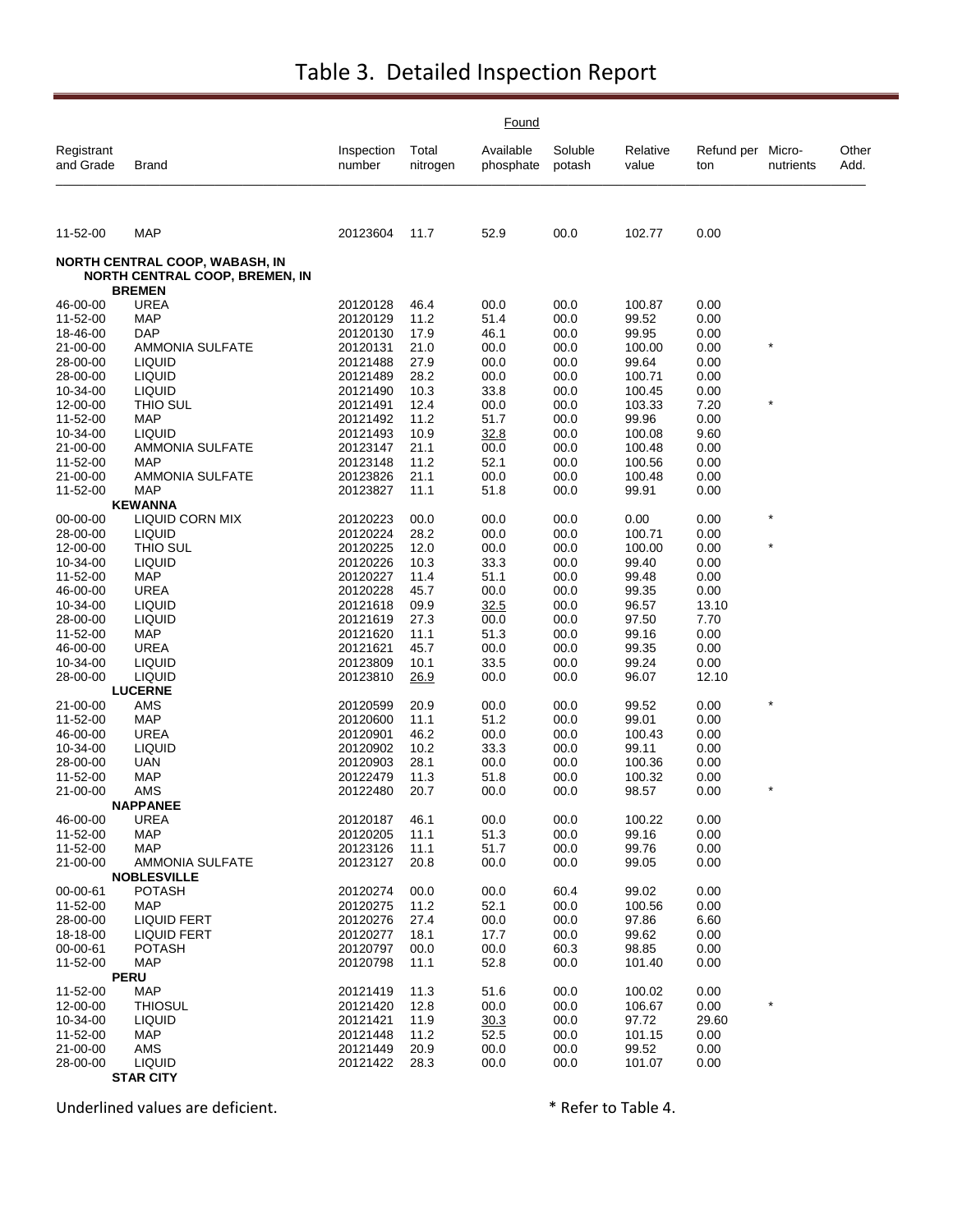|                         |                                                             |                      |                   | Found                  |                   |                   |                   |                     |               |
|-------------------------|-------------------------------------------------------------|----------------------|-------------------|------------------------|-------------------|-------------------|-------------------|---------------------|---------------|
| Registrant<br>and Grade | Brand                                                       | Inspection<br>number | Total<br>nitrogen | Available<br>phosphate | Soluble<br>potash | Relative<br>value | Refund per<br>ton | Micro-<br>nutrients | Other<br>Add. |
|                         |                                                             |                      |                   |                        |                   |                   |                   |                     |               |
| 21-00-00                | <b>AMMONIA SULFATE</b>                                      | 20120175             | 21.1              | 00.0                   | 00.0              | 100.48            | 0.00              |                     |               |
| 11-52-00                | <b>MAP</b>                                                  | 20120176             | 11.3              | 51.2                   | 00.0              | 99.42             | 0.00              |                     |               |
| 28-00-00                | <b>LIQUID</b>                                               | 20120178             | 27.0              | 00.0                   | 00.0              | 96.43             | 11.00             | $\star$             |               |
| 12-00-00<br>10-34-00    | <b>LIQUID</b><br><b>LIQUID</b>                              | 20120179<br>20120180 | 12.0<br>10.3      | 00.0<br>33.5           | 00.0<br>00.0      | 100.00<br>99.82   | 0.00<br>0.00      |                     |               |
| 28-00-00                | <b>LIQUID</b>                                               | 20121644             | 27.5              | 00.0                   | 00.0              | 98.21             | 0.00              |                     |               |
| 10-34-00                | <b>LIQUID</b>                                               | 20121645             | 10.5              | 29.6                   | 00.0              | 92.23             | 35.20             |                     |               |
| 11-52-00                | <b>MAP</b>                                                  | 20123123             | 11.3              | 52.2                   | 00.0              | 100.91            | 0.00              |                     |               |
| 21-00-00                | AMMONIA SULFATE                                             | 20123124             | 20.9              | 00.0                   | 00.0              | 99.52             | 0.00              | $\star$             |               |
| 00-00-00                | DRY CORN MIX<br>NORTH CENTRAL COOP INC, HUNTINGTON, IN      | 20123125             | 00.0              | 00.0                   | 00.0              | 0.00              | 3.60              |                     |               |
|                         | <b>HUNTINGTON</b>                                           |                      |                   |                        |                   |                   |                   |                     |               |
| 28-00-00                | <b>LIQUID</b>                                               | 20121368             | 27.5              | 00.0                   | 00.0              | 98.21             | 0.00              |                     |               |
| 10-34-00                | <b>LIQUID</b>                                               | 20121369             | 09.9              | 33.3                   | 00.0              | 98.25<br>100.24   | 0.00              |                     |               |
| 11-52-00<br>21-00-00    | <b>MAP</b><br>AMS                                           | 20121370<br>20121371 | 10.9<br>20.9      | 52.3<br>00.0           | 00.0<br>00.0      | 99.52             | 0.00<br>0.00      |                     |               |
| 11-52-00                | <b>MAP</b>                                                  | 20123390             | 11.2              | 52.7                   | 00.0              | 101.45            | 0.00              |                     |               |
| 21-00-00                | AMS                                                         | 20123391             | 20.9              | 00.0                   | 00.0              | 99.52             | 0.00              |                     |               |
|                         | <b>WARREN</b>                                               |                      |                   |                        |                   |                   |                   |                     |               |
| 11-52-00                | <b>MAP</b>                                                  | 20121403             | 11.3              | 51.8                   | 00.0              | 100.32            | 0.00              |                     |               |
| 10-34-00                | <b>LIQUID</b><br><b>LIQUID</b>                              | 20121404             | 10.5<br>27.9      | 33.5<br>00.0           | 00.0<br>00.0      | 100.39<br>99.64   | 0.00<br>0.00      |                     |               |
| 28-00-00<br>11-52-00    | <b>MAP</b>                                                  | 20121405<br>20123399 | 11.2              | 52.6                   | 00.0              | 101.30            | 0.00              |                     |               |
| 21-00-00                | AMS                                                         | 20123400             | 21.0              | 00.0                   | 00.0              | 100.00            | 0.00              |                     |               |
|                         | <b>BURKET</b>                                               |                      |                   |                        |                   |                   |                   |                     |               |
| 11-52-00                | <b>MAP</b>                                                  | 20120403             | 11.2              | 52.0                   | 00.0              | 100.41            | 0.00              |                     |               |
| 28-00-00                | <b>LIQUID</b>                                               | 20121435             | 28.1              | 00.0                   | 00.0              | 100.36            | 0.00              |                     |               |
| 00-00-22<br>11-52-00    | K MAG<br><b>MAP</b>                                         | 20123392<br>20123393 | 00.0<br>11.3      | 00.0<br>51.5           | 22.4<br>00.0      | 101.82<br>99.87   | 0.00<br>0.00      |                     |               |
| 21-00-00                | AMS                                                         | 20123394             | 20.9              | 00.0                   | 00.0              | 99.52             | 0.00              |                     |               |
|                         | <b>BURKET</b>                                               |                      |                   |                        |                   |                   |                   |                     |               |
| 21-00-00                | AMS                                                         | 20120404             | 21.1              | 00.0                   | 00.0              | 100.48            | 0.00              |                     |               |
| 28-00-00                | <b>WABASH</b><br><b>LIQUID</b>                              | 20120463             | 27.7              | 00.0                   | 00.0              | 98.93             | 0.00              |                     |               |
| 10-34-00                | <b>LIQUID</b>                                               | 20120464             | 10.1              | 33.8                   | 00.0              | 99.87             | 0.00              |                     |               |
| 11-52-00                | <b>MAP</b>                                                  | 20120465             | 11.4              | 52.3                   | 00.0              | 101.27            | 0.00              |                     |               |
| 11-52-00                | <b>MAP</b>                                                  | 20123447             | 11.2              | 52.4                   | 00.0              | 101.01            | 0.00              |                     |               |
| 00-00-60                | <b>POTASH</b>                                               | 20123448             | 00.0              | 00.0                   | 60.1              | 100.17            | 0.00              |                     |               |
|                         | <b>NORTH CENTRAL COOP INC., WABASH, IN</b><br><b>WABASH</b> |                      |                   |                        |                   |                   |                   |                     |               |
| 12-00-00                | <b>THIOSAL</b>                                              | 20120467             | 12.7              | 00.0                   | 00.0              | 105.83            | 0.00              |                     |               |
| 28-00-00                | <b>LIQUID</b>                                               | 20120468             | 28.4              | 00.0                   | 00.0              | 101.43            | 0.00              |                     |               |
| 11-52-00<br>21-00-00    | MAP<br>AMS                                                  | 20123353<br>20123354 | 11.2<br>21.0      | 52.6<br>00.0           | 00.0<br>00.0      | 101.30<br>100.00  | 0.00<br>0.00      |                     |               |
| 28-00-00                | <b>LIQUID</b>                                               | 20123355             | 28.3              | 00.0                   | 00.0              | 101.07            | 0.00              |                     |               |
|                         | NORTH CENTRAL COOP., FRANCESVILLE, IN                       |                      |                   |                        |                   |                   |                   |                     |               |
|                         | <b>FRANCESVILLE</b>                                         |                      |                   |                        |                   |                   |                   |                     |               |
| 21-00-00                | <b>AMMONIA SULFATE</b>                                      | 20120102             | 21.2              | 00.0                   | 00.0              | 100.95            | 0.00              |                     |               |
| 11-52-00<br>12-00-00    | MAP<br>THIO SUL                                             | 20120104<br>20121494 | 11.1<br>11.9      | 51.3<br>00.0           | 00.0<br>00.0      | 99.16<br>99.17    | 0.00<br>0.00      |                     |               |
| 28-00-00                | <b>LIQUID</b>                                               | 20121495             | 27.9              | 00.0                   | 00.0              | 99.64             | 0.00              |                     |               |
| 28-00-00                | <b>LIQUID</b>                                               | 20121496             | 27.7              | 00.0                   | 00.0              | 98.93             | 0.00              |                     |               |
| 10-34-00                | <b>LIQUID</b>                                               | 20121497             | 10.7              | 34.0                   | 00.0              | 102.02            | 0.00              |                     |               |
| 00-00-00                | <b>LIQUID CORN MIX</b>                                      | 20121498             | 00.0              | 00.0                   | 00.0              | 0.00              | 0.00              | $\star$             |               |
| 28-00-00                | <b>LIQUID</b>                                               | 20121647             | 28.1              | 00.0                   | 00.0              | 100.36            | 0.00              | $\star$             |               |
| 12-00-00<br>11-52-00    | <b>LIQUID</b><br>MAP                                        | 20121648<br>20123128 | 12.3              | 00.0<br>52.5           | 00.0<br>00.0      | 102.50<br>101.15  | 0.00<br>0.00      |                     |               |
| 10-34-00                | <b>LIQUID</b>                                               | 20123129             | 11.2<br>10.2      | 34.4                   | 00.0              | 101.41            | 0.00              |                     |               |
| 11-52-00                | MAP                                                         | 20123803             | 10.9              | 51.6                   | 00.0              | 99.20             | 0.00              |                     |               |
|                         | <b>PLYMOUTH</b>                                             |                      |                   |                        |                   |                   |                   |                     |               |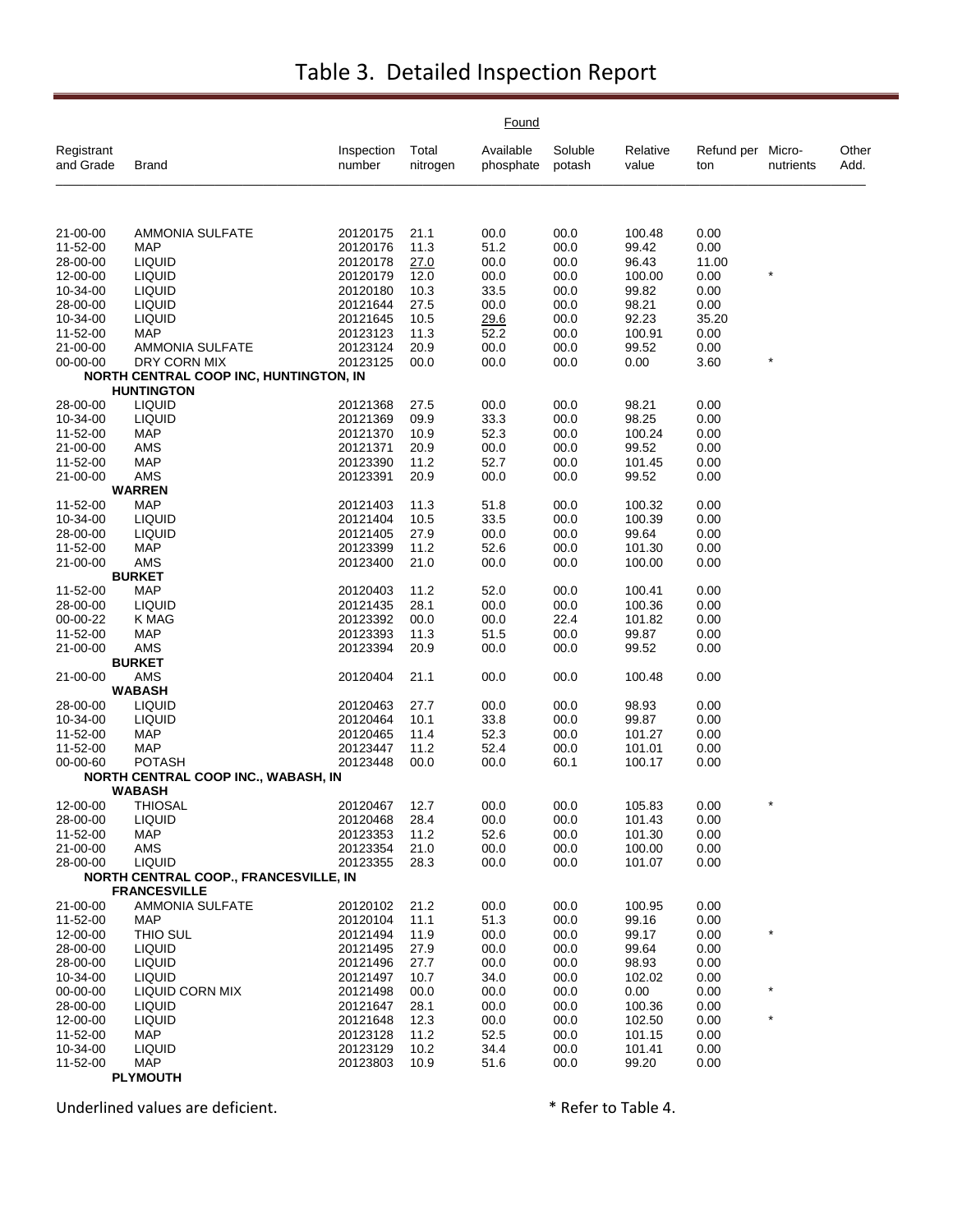|                         |                                                                                                                      |                      |                   | Found                  |                   |                   |                          |           |               |
|-------------------------|----------------------------------------------------------------------------------------------------------------------|----------------------|-------------------|------------------------|-------------------|-------------------|--------------------------|-----------|---------------|
| Registrant<br>and Grade | Brand                                                                                                                | Inspection<br>number | Total<br>nitrogen | Available<br>phosphate | Soluble<br>potash | Relative<br>value | Refund per Micro-<br>ton | nutrients | Other<br>Add. |
|                         |                                                                                                                      |                      |                   |                        |                   |                   |                          |           |               |
| 10-34-00                | <b>LIQUID</b>                                                                                                        | 20121557             | 09.8              | 33.8                   | 00.0              | 99.01             | 0.00                     |           |               |
| 28-00-00                | <b>LIQUID</b>                                                                                                        | 20121558             | 28.0              | 00.0                   | 00.0              | 100.00            | 0.00                     |           |               |
| 28-00-00                | <b>LIQUID</b>                                                                                                        | 20121559             | 28.1              | 00.0                   | 00.0              | 100.36            | 0.00                     |           |               |
| 12-00-00                | <b>LIQUID</b>                                                                                                        | 20121560             | 09.8              | 00.0                   | 00.0              | 81.67             | 40.10                    | $\star$   |               |
| 11-52-00                | <b>MAP</b>                                                                                                           | 20121561             | 11.1              | 52.2                   | 00.0              | 100.50            | 0.00                     |           |               |
| 00-00-00                | LIQUID CORN MIX                                                                                                      | 20121562             | 00.0              | 00.0                   | 00.0              | 0.00              | 0.00                     | $\star$   |               |
| 11-52-00                | MAP                                                                                                                  | 20121681             | 11.1              | 52.8                   | 00.0              | 101.40            | 0.00                     |           |               |
| 21-00-00                | AMMONIA SULFATE<br><b>KEWANNA</b>                                                                                    | 20121682             | 20.9              | 00.0                   | 00.0              | 99.52             | 0.00                     |           |               |
| 21-00-00                | AMMONIA SULFATE                                                                                                      | 20123120             | 21.0              | 00.0                   | 00.0              | 100.00            | 0.00                     |           |               |
| 11-52-00                | <b>MAP</b>                                                                                                           | 20123121             | 11.1              | 52.5                   | 00.0              | 100.95            | 0.00                     |           |               |
| 00-00-22                | <b>KMAG</b>                                                                                                          | 20123122             | 00.0              | 00.0                   | 21.8              | 99.09             | 0.00                     |           |               |
|                         | <b>LOGANSPORT</b>                                                                                                    |                      |                   |                        |                   |                   |                          |           |               |
| 11-52-00                | MAP                                                                                                                  | 20121100             | 11.3              | 52.0                   | 00.0              | 100.61            | 0.00                     |           |               |
| 21-00-00                | AMS                                                                                                                  | 20122401             | 20.9              | 00.0                   | 00.0              | 99.52             | 0.00                     | $\star$   |               |
| 28-00-00                | UAN                                                                                                                  | 20122402             | 28.4              | 00.0                   | 00.0              | 101.43            | 0.00                     |           |               |
| 21-00-00                | AMS                                                                                                                  | 20123564             | 20.9              | 00.0                   | 00.0              | 99.52             | 0.00                     | $\star$   |               |
| 11-52-00                | <b>MAP</b>                                                                                                           | 20123565             | 11.2              | 52.0                   | 00.0              | 100.41            | 0.00                     |           |               |
|                         | <b>MEDARYVILLE</b>                                                                                                   |                      |                   |                        |                   |                   |                          |           |               |
| 12-00-00<br>10-34-00    | <b>LIQUID</b><br><b>LIQUID</b>                                                                                       | 20121506<br>20121507 | 12.1<br>10.5      | 00.0<br>34.3           | 00.0<br>00.0      | 100.83<br>102.07  | 0.00<br>0.00             |           |               |
|                         | <b>ROCHESTER</b>                                                                                                     |                      |                   |                        |                   |                   |                          |           |               |
| 28-00-00                | <b>LIQUID</b>                                                                                                        | 20120231             | 28.3              | 00.0                   | 00.0              | 101.07            | 0.00                     |           |               |
| 11-52-00                | <b>MAP</b>                                                                                                           | 20120232             | 11.0              | 51.7                   | 00.0              | 99.55             | 0.00                     |           |               |
| 46-00-00                | <b>UREA</b>                                                                                                          | 20120233             | 45.9              | 00.0                   | 00.0              | 99.78             | 0.00                     |           |               |
| 10-34-00                | <b>LIQUID</b>                                                                                                        | 20120234             | 10.2              | 33.5                   | 00.0              | 99.53             | 0.00                     |           |               |
| 11-52-00                | <b>MAP</b>                                                                                                           | 20121607             | 11.2              | 51.4                   | 00.0              | 99.52             | 0.00                     |           |               |
| 21-00-00                | <b>AMMONIUM SULFATE</b>                                                                                              | 20121608             | 20.9              | 00.0                   | 00.0              | 99.52             | 0.00                     |           |               |
| 28-00-00                | LIQUID                                                                                                               | 20121609             | 28.0              | 00.0                   | 00.0              | 100.00            | 0.00                     |           |               |
| 21-00-00                | <b>AMMONIA SULFATE</b>                                                                                               | 20121653             | 21.2              | 00.0                   | 00.0              | 100.95            | 0.00                     |           |               |
| 11-52-00                | MAP                                                                                                                  | 20121654             | 11.3              | 52.5                   | 00.0              | 101.36            | 0.00                     |           |               |
| 00-00-22                | <b>KMAG</b>                                                                                                          | 20121655             | 00.0              | 00.0                   | 21.8              | 99.09             | 0.00                     |           |               |
| 46-00-00                | <b>FRANCESVILLE</b><br><b>UREA</b>                                                                                   | 20120103             | 46.2              | 00.0                   | 00.0              | 100.43            | 0.00                     |           |               |
|                         |                                                                                                                      |                      |                   |                        |                   |                   |                          |           |               |
|                         | <b>NOVOZYMES BIOLOGICALS INC, LEBANON, PA</b><br><b>EAGLE CREEK NURSERY, INDIANAPOLIS, IN</b><br><b>INDIANAPOLIS</b> |                      |                   |                        |                   |                   |                          |           |               |
| 06-10-10                | <b>MYCO SPIKES</b><br><b>LEBANON SEABOARD, ALBION, IN</b>                                                            | 20120083             | 09.2              | 10.5                   | 11.2              | 120.81            | 0.00                     |           |               |
| 08-02-06                | <b>ALBION</b><br>ROOTS TURF FD                                                                                       | 20121441             | 08.8              | 02.5                   | 08.4              | 122.44            | 0.00                     |           |               |
| 14-03-05                | <b>ROOTS TURF FD</b>                                                                                                 | 20121442             | 14.2              | 03.3                   | 05.5              | 104.21            | 0.00                     | $\star$   |               |
|                         | TENBARGE SEED CO INC, HAUBSTADT, IN                                                                                  |                      |                   |                        |                   |                   |                          |           |               |
|                         | <b>HAUBSTADT</b>                                                                                                     |                      |                   |                        |                   |                   |                          |           |               |
| 09-03-06                | <b>TURF VIGOR</b>                                                                                                    | 20120684             | 10.4              | 04.1                   | 07.0              | 118.69            | 0.00                     | $\star$   |               |
|                         | <b>NULEX INC, N SIOUX CITY, SD</b><br><b>CERES SOLUTIONS, TEMPLETON, IN</b>                                          |                      |                   |                        |                   |                   |                          |           |               |
|                         | <b>TEMPLETON</b>                                                                                                     |                      |                   |                        |                   |                   |                          |           |               |
| 16-00-00                | NULEX ZINC                                                                                                           | 20120989             | 14.4              | 00.0                   | 00.0              | 90.00             | 17.60                    | $\star$   |               |
|                         | OETH FARM SERVICE, INC, ELBERFELD, IN<br>OETH FARM SERVICE, INC, ELBERFELD, IN<br><b>ELBERFELD</b>                   |                      |                   |                        |                   |                   |                          |           |               |
| 00-00-60                | <b>POTASH</b>                                                                                                        | 20120715             | 00.0              | 00.0                   | 60.4              | 100.67            | 0.00                     |           |               |
| 18-46-00                | <b>DAP</b>                                                                                                           | 20120716             | 17.7              | 45.9                   | 00.0              | 99.28             | 0.00                     |           |               |
| 00-00-20                | K MAG                                                                                                                | 20120717             | 00.0              | 00.0                   | 21.8              | 109.00            | 0.00                     | $\star$   |               |
| 10-34-00                | <b>LIQUID</b>                                                                                                        | 20121713             | 10.6              | 34.0                   | 00.0              | 101.73            | 0.00                     |           |               |
| 28-00-00                | <b>LIQUID</b>                                                                                                        | 20121714             | 28.0              | 00.0                   | 00.0              | 100.00            | 0.00                     |           |               |
|                         |                                                                                                                      |                      |                   |                        |                   |                   |                          |           |               |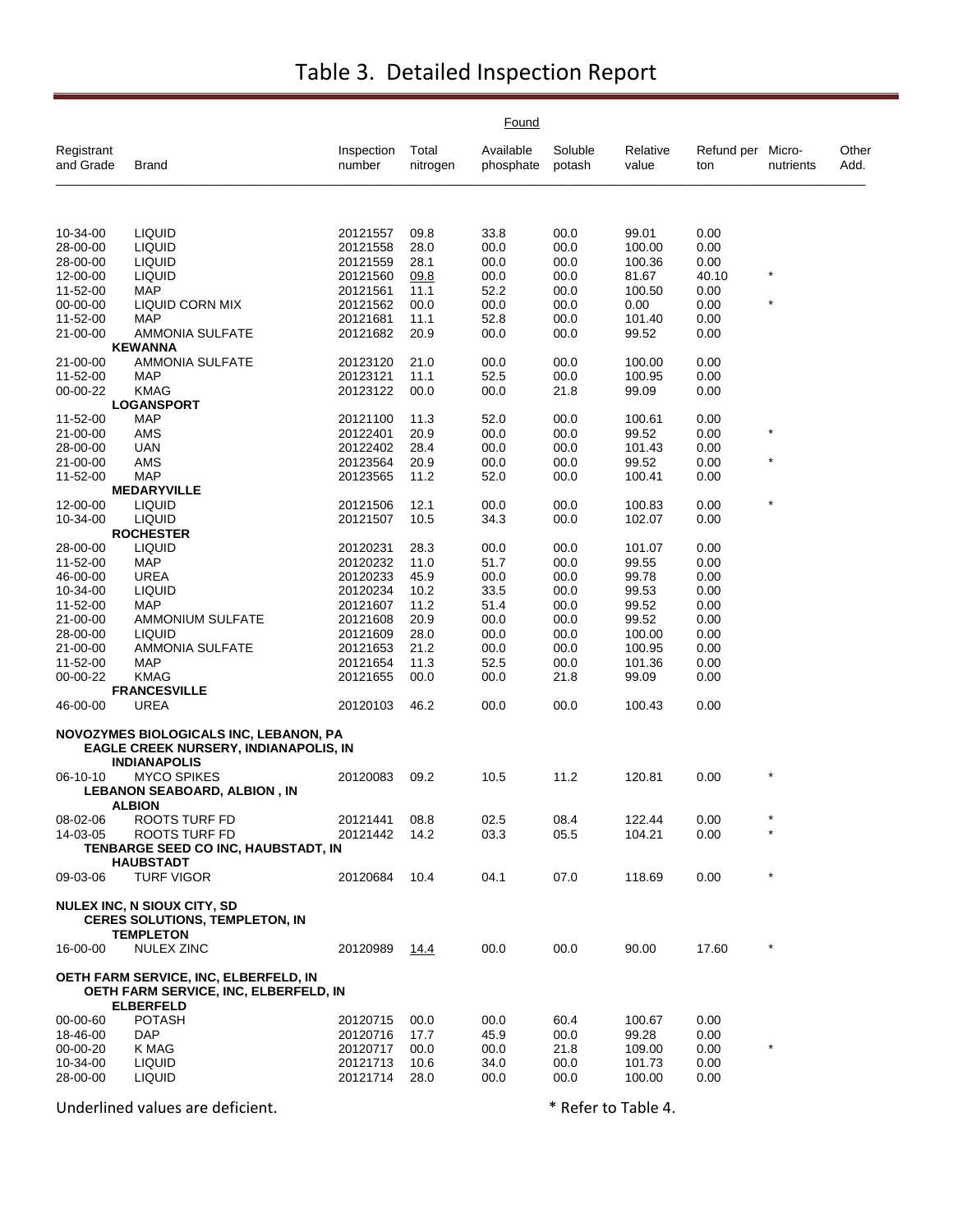|                         |                                                                                                      |                      |                   | Found                  |                   |                   |                          |            |               |
|-------------------------|------------------------------------------------------------------------------------------------------|----------------------|-------------------|------------------------|-------------------|-------------------|--------------------------|------------|---------------|
| Registrant<br>and Grade | <b>Brand</b>                                                                                         | Inspection<br>number | Total<br>nitrogen | Available<br>phosphate | Soluble<br>potash | Relative<br>value | Refund per Micro-<br>ton | nutrients  | Other<br>Add. |
|                         |                                                                                                      |                      |                   |                        |                   |                   |                          |            |               |
| 32-00-00                | <b>LIQUID</b>                                                                                        | 20121715             | 31.8              | 00.0                   | 00.0              | 99.37             | 0.00                     |            |               |
| 18-46-00<br>00-00-60    | DAP<br><b>POTASH</b>                                                                                 | 20121786<br>20121787 | 17.8<br>00.0      | 45.8<br>00.0           | 00.0<br>61.0      | 99.33<br>101.67   | 0.00<br>0.00             |            |               |
| 00-00-20                | KMAG                                                                                                 | 20121788             | 00.0              | 00.0                   | 22.1              | 110.50            | 0.00                     | $^{\star}$ |               |
|                         | OLSEN DISTRIBUTING CO., BARRINGTON, IL<br><b>HABIG GARDEN SHOPS, CARMEL, IN</b>                      |                      |                   |                        |                   |                   |                          |            |               |
| 10-50-10                | <b>CARMEL</b><br><b>HABIG GARDEN SHOPS BLO</b>                                                       | 20122231             | 10.4              | 50.0                   | 10.6              | 101.70            | 0.00                     | $^\star$   | $***$         |
|                         | ORGANIC LABORATORIES INC., STUART, FL<br>BLOOMINGTON HARDWARE, BLOOMINGTON, IN<br><b>BLOOMINGTON</b> |                      |                   |                        |                   |                   |                          |            |               |
| 03-02-02                | NATURAL START<br><b>RURAL KING, JEFFERSONVILLE, IN</b><br><b>JEFFERSONVILLE</b>                      | 20120059             | 03.7              | 01.9                   | 03.2              | 127.39            | 0.00                     |            |               |
| 04-02-06                | <b>TOMATO MAKER</b>                                                                                  | 20120093             | 04.5              | 02.6                   | 09.0              | 133.58            | 0.00                     | $^{\star}$ |               |
|                         | ORLAND COMMUNITY ELEVATOR, ORLAND, IN<br>ORLAND COMMUNITY ELEVATOR, ORLAND, IN<br><b>ORLAND</b>      |                      |                   |                        |                   |                   |                          |            |               |
| 05-24-24                | <b>BLEND</b>                                                                                         | 20120416             | 05.6              | 26.2                   | 24.6              | 106.20            | 0.00                     |            |               |
| 19-19-19                | <b>BLEND</b>                                                                                         | 20120417             | 21.7              | <u>17.3</u>            | <u>17.4</u>       | 100.02            | 29.60                    |            |               |
| 05-26-30                | <b>BLEND</b>                                                                                         | 20120418             | 05.6              | 26.8                   | 29.4              | 101.24            | 0.00                     |            |               |
| 00-00-60<br>05-24-24    | <b>POTASH</b><br><b>BLEND</b>                                                                        | 20123438<br>20123439 | 00.0<br>05.3      | 00.0<br>23.9           | 59.4<br>25.6      | 99.00<br>103.80   | 0.00<br>0.00             |            |               |
|                         | PETERS INC, ALLENTOWN, PA<br>MAYS GREENHOUSE, BLOOMINGTON, IN<br><b>BLOOMINGTON</b>                  |                      |                   |                        |                   |                   |                          |            |               |
| 30-10-10                | JACKS CLASSIC WATER SO<br>MCINTOSH GREENHOUSE/GRDN CTR, GOSHEN, IN<br><b>GOSHEN</b>                  | 20122363             | 31.2              | 10.4                   | 11.4              | 105.96            | 0.00                     |            | $***$         |
| 20-06-22<br>07-03-03    | JACKS CLASSIC PETUNIA<br><b>JACKS CLASSIC HYDRANGE</b>                                               | 20122172<br>20122173 | 19.4<br>07.6      | 06.5<br>04.1           | 22.8<br>04.2      | 101.11<br>120.92  | 0.00<br>1.00             | $\star$    | $***$         |
|                         | PIERCE GRAIN INC, WINDFALL, IN<br>PIERCE GRAIN INC, WINDFALL, IN<br><b>WINDFALL</b>                  |                      |                   |                        |                   |                   |                          |            |               |
| 00-00-60                | DRY FERT                                                                                             | 20120278             | 00.0              | 00.0                   | 61.3              | 102.17            | 0.00                     |            |               |
| 11-52-00                | DRY FERT                                                                                             | 20120279             | 11.5              | 52.1                   | 00.0              | 101.17            | 0.00                     |            |               |
| 28-00-00<br>28-00-00    | LIQUID FERT<br><b>LIQUID FERT</b>                                                                    | 20120282<br>20120283 | 28.3<br>28.3      | 00.0<br>00.0           | 00.0<br>00.0      | 101.07<br>101.07  | 0.00<br>0.00             |            |               |
|                         | PINE VILLAGE SVC CENTER INC, PINE VILLAGE, IN<br>PINE VILLAGE SVC CENTER INC, PINE VILLAGE, IN       |                      |                   |                        |                   |                   |                          |            |               |
| 18-46-00                | <b>PINE VILLAGE</b><br><b>DAP</b>                                                                    | 20121076             | 18.0              | 45.8                   | 00.0              | 99.72             | 0.00                     |            |               |
| 00-00-60                | <b>POTASH</b>                                                                                        | 20121077             | 00.0              | 00.0                   | 60.2              | 100.33            | 0.00                     |            |               |
| 28-00-00                | UAN                                                                                                  | 20121078             | 28.3              | 00.0                   | 00.0              | 101.07            | 0.00                     |            |               |
| 18-46-00                | <b>DAP</b>                                                                                           | 20123600             | 18.0              | 45.7                   | 00.0              | 99.58             | 0.00                     |            |               |
|                         | PLANT HEALTH CARE INC., LEBANON, PA<br>JOHN DEERE LANDSCAPES, FT WAYNE, IN<br>FT WAYNE               |                      |                   |                        |                   |                   |                          |            |               |
| 27-09-09                | PHC FOR TREES<br><b>LEBANON SEABOARD, ALBION, IN</b><br><b>ALBION</b>                                | 20120426             | 27.5              | 09.4                   | 10.9              | 106.03            | 0.00                     |            | $***$         |
| 03-04-03                | <b>HEALTHY START</b><br><b>ALBION</b>                                                                | 20121444             | 04.5              | 04.5                   | 04.8              | 140.53            | 0.00                     |            |               |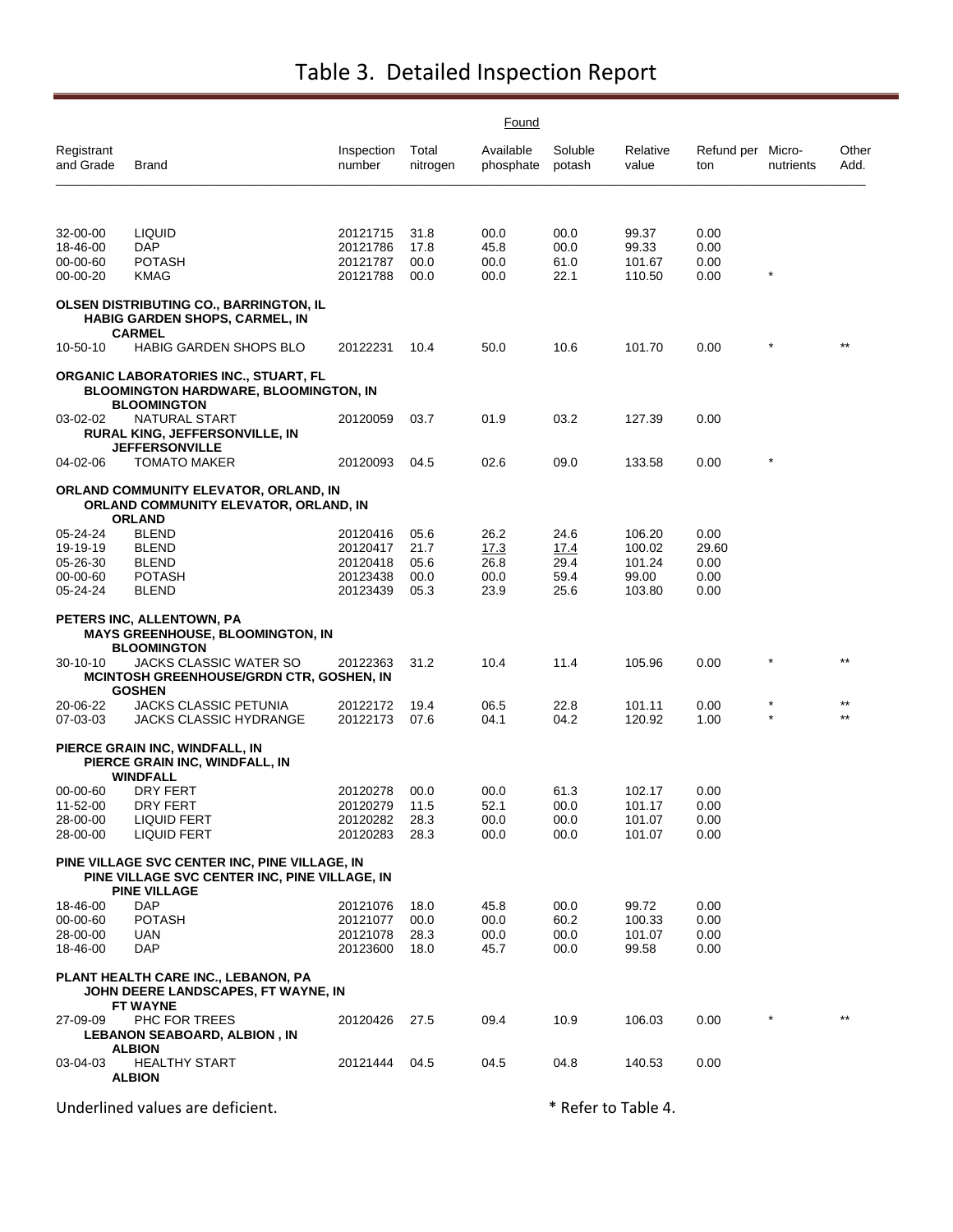|                         |                                                                                                          |                      |                   | Found                  |                   |                   |                          |            |               |
|-------------------------|----------------------------------------------------------------------------------------------------------|----------------------|-------------------|------------------------|-------------------|-------------------|--------------------------|------------|---------------|
| Registrant<br>and Grade | Brand                                                                                                    | Inspection<br>number | Total<br>nitrogen | Available<br>phosphate | Soluble<br>potash | Relative<br>value | Refund per Micro-<br>ton | nutrients  | Other<br>Add. |
| 14-00-02                |                                                                                                          | 20121443             | 14.7              | 00.0                   | 02.8              | 109.02            | 0.00                     | $\star$    |               |
|                         |                                                                                                          |                      |                   |                        |                   |                   |                          |            |               |
|                         | PLANTATION PRODUCTS LLC, NORTON, MA<br>DOLLAR GENERAL, RICHMOND, IN<br><b>RICHMOND</b>                   |                      |                   |                        |                   |                   |                          |            |               |
| 05-10-05                | SPEEDY GREEN PL FD                                                                                       | 20120063             | 05.1              | 10.1                   | 06.3              | 108.05            | 0.00                     | $^{\star}$ |               |
|                         | PMI NUTRITION INTERNATIONAL LLC, ST PAUL, MN<br><b>JANSENS FRUIT MARKET, HOBART, IN</b><br><b>HOBART</b> |                      |                   |                        |                   |                   |                          |            |               |
| 05-05-05                | <b>BRADFIELD ORGANICS ALL</b><br>ORCHARD COUNTRY STORE, MOORESVILLE, IN<br><b>MOORESVILLE</b>            | 20122166             | 06.0              | 05.3                   | 05.4              | 112.00            | 0.00                     |            |               |
| 09-07-01                | <b>BRADFIELD ORGANICS BON</b>                                                                            | 20122249             | 08.9              | 09.1                   | 00.9              | 108.91            | 0.00                     |            |               |
|                         | POSEY CO COOP, MT VERNON, IN<br>DAVE ESCHE, MT VERNON, IN<br><b>MT VERNON</b>                            |                      |                   |                        |                   |                   |                          |            |               |
| 09-23-30                | <b>BLEND</b><br>POSEY CO COOP, GRIFFIN, IN<br><b>GRIFFIN</b>                                             | 20123193             | 09.0              | 22.6                   | 31.0              | 101.17            | 0.00                     |            |               |
| 28-00-00                | LIQUID N                                                                                                 | 20120710             | 28.4              | 00.0                   | 00.0              | 101.43            | 0.00                     |            |               |
| 17-17-00                | <b>LIQUID</b>                                                                                            | 20120711             | 18.0              | 16.3                   | 00.0              | 101.67            | 0.00                     |            |               |
| 46-00-00                | <b>UREA</b>                                                                                              | 20120712             | 46.0              | 00.0                   | 00.0              | 100.00            | 0.00                     |            |               |
| 18-46-00                | DAP                                                                                                      | 20120713             | 17.6              | 45.1                   | 00.0              | 97.95             | 11.60                    |            |               |
| 00-00-60<br>46-00-00    | POTASH<br>UREA                                                                                           | 20120714<br>20123174 | 00.0<br>46.4      | 00.0<br>00.0           | 60.1<br>00.0      | 100.17<br>100.87  | 0.00<br>0.00             |            |               |
| 18-46-00                | <b>DAP</b>                                                                                               | 20123175             | 18.2              | 45.6                   | 00.0              | 99.82             | 0.00                     |            |               |
| 00-00-60                | <b>POTASH</b>                                                                                            | 20123176             | 00.0              | 00.0                   | 61.0              | 101.67            | 0.00                     |            |               |
|                         | <b>HAUBSTADT</b>                                                                                         |                      |                   |                        |                   |                   |                          |            |               |
| 11-37-00                | <b>LIQUID</b>                                                                                            | 20120687             | 11.2              | 36.4                   | 00.0              | 99.38             | 0.00                     |            |               |
| 12-00-00                | ATS                                                                                                      | 20120688             | 11.9              | 00.0                   | 00.0              | 99.17             | 0.00                     | $\star$    |               |
| 32-00-00                | UAN                                                                                                      | 20120689             | 32.9              | 00.0                   | 00.0              | 102.81            | 0.00                     |            |               |
| 32-00-00                | UAN                                                                                                      | 20120690             | 32.7              | 00.0                   | 00.0              | 102.19            | 0.00                     |            |               |
| 07-24-06                | <b>LIQUID</b>                                                                                            | 20120691             | 10.7              | 18.6                   | <u>04.8</u>       | 95.59             | 55.20                    | $\star$    |               |
| 17-17-00                | <b>LIQUID</b>                                                                                            | 20120692             | 17.5              | 17.0                   | 00.0              | 101.70            | 0.00                     | $\star$    |               |
| 18-46-00                | DAP                                                                                                      | 20120693             | 18.1              | 46.0                   | 00.0              | 100.19            | 0.00                     |            |               |
| 12-40-00                | MESZ                                                                                                     | 20120694             | 11.8              | 39.2                   | 00.0              | 98.10             | 0.00                     |            |               |
|                         | <b>MT VERNON</b><br>UREA                                                                                 |                      | 46.2              | 00.0                   | 00.0              |                   | 0.00                     |            |               |
| 46-00-00<br>18-46-00    | DAP                                                                                                      | 20121720<br>20121721 | 17.8              | 45.4                   | 00.0              | 100.43<br>98.76   | 0.00                     |            |               |
| 17-17-00                | <b>LIQUID</b>                                                                                            | 20121722             | 17.7              | 16.0                   | 00.0              | 99.91             | 8.00                     | $\star$    |               |
| 28-00-00                | <b>LIQUID</b>                                                                                            | 20121723             | 28.2              | 00.0                   | 00.0              | 100.71            | 0.00                     |            |               |
| 18-46-00                | <b>DAP</b>                                                                                               | 20123177             | 18.1              | 45.8                   | 00.0              | 99.91             | 0.00                     |            |               |
| 00-00-60                | <b>POTASH</b>                                                                                            | 20123178             | 00.0              | 00.0                   | 61.5              | 102.50            | 0.00                     |            |               |
| 08-24-04                | <b>HYPERLINK XK</b>                                                                                      | 20121724             | 07.6              | 24.4                   | 04.6              | 101.50            | 0.00                     |            |               |
|                         | <b>POSEYVILLE</b>                                                                                        |                      |                   |                        |                   |                   |                          |            |               |
| 46-00-00                | SUPER U                                                                                                  | 20120653             | 46.4              | 00.0                   | 00.0              | 100.87            | 0.00                     |            |               |
| 18-46-00                | <b>DAP</b>                                                                                               | 20120654             | 17.6              | 45.7                   | 00.0              | 98.80             | 0.00                     |            |               |
| 32-00-00                | <b>LIQUID</b>                                                                                            | 20120655             | 32.3              | 00.0                   | 00.0              | 100.94            | 0.00                     |            |               |
| 21-00-00                | <b>AMMONIUM SULFATE</b>                                                                                  | 20120656             | 21.2              | 00.0                   | 00.0              | 100.95            | 0.00                     | $\star$    |               |
| 18-46-00                | <b>DAP</b>                                                                                               | 20123191             | 17.5              | 45.6                   | 00.0              | 98.46             | 0.00                     |            |               |
| 00-00-21                | K MAG                                                                                                    | 20123192             | 00.0              | 00.0                   | 22.2              | 105.71            | 0.00                     |            |               |
| 17-17-00                | <b>WADESVILLE</b><br><b>LIQUID STARTER</b>                                                               | 20120657             | 17.8              | 16.9                   | 00.0              | 102.48            | 0.00                     |            |               |
| 18-46-00                | DAP                                                                                                      | 20120658             | 18.2              | 46.5                   | 00.0              | 101.10            | 0.00                     |            |               |
| 00-00-60                | <b>POTASH</b>                                                                                            | 20120659             | 00.0              | 00.0                   | 60.5              | 100.83            | 0.00                     |            |               |
| 18-46-00                | <b>DAP</b>                                                                                               | 20123194             | 17.6              | 45.5                   | 00.0              | 98.52             | 0.00                     |            |               |
| 46-00-00                | <b>UREA</b>                                                                                              | 20123195             | 46.1              | 00.0                   | 00.0              | 100.22            | 0.00                     |            |               |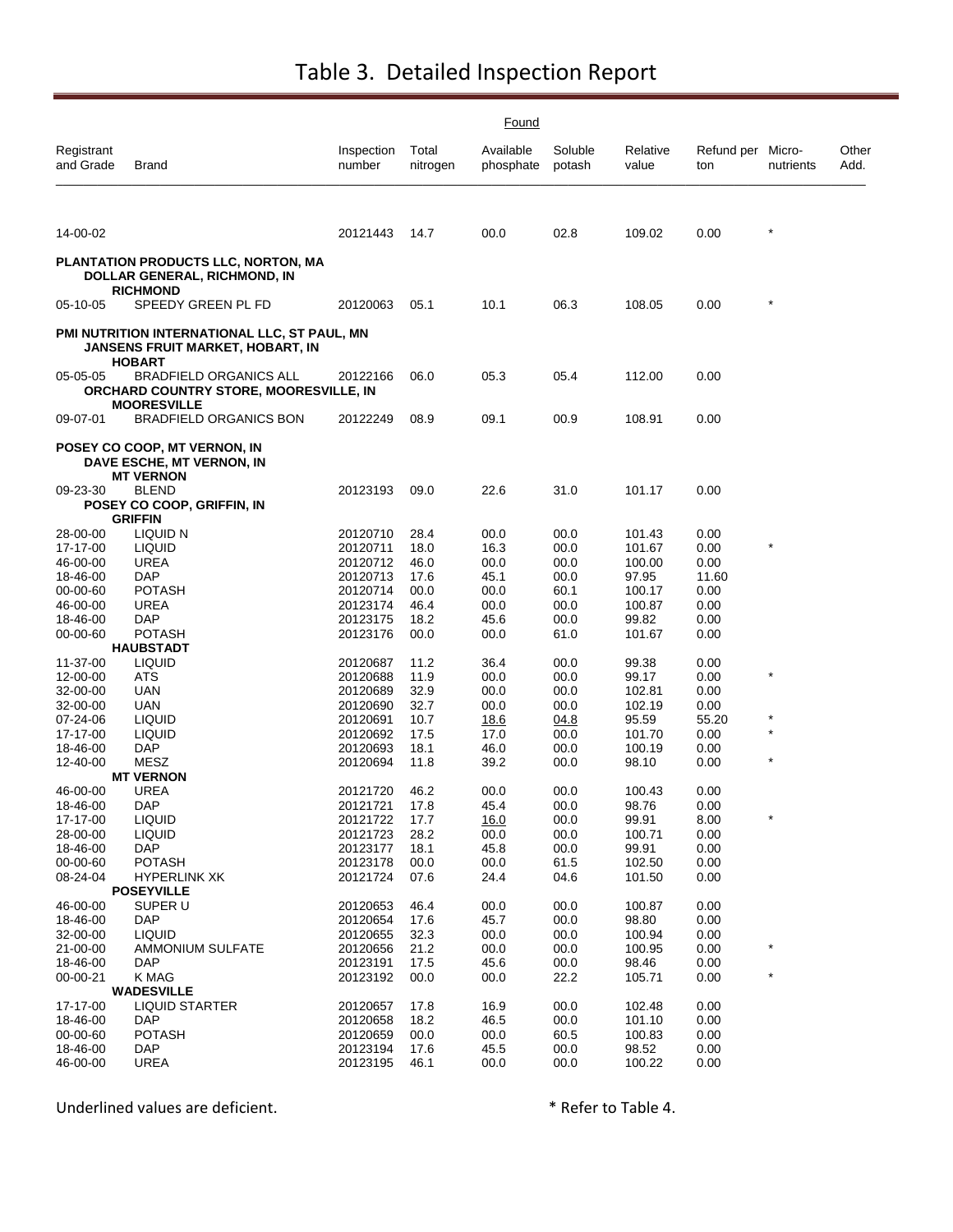|                         |                                                                                  |                      |                   | Found                  |                   |                   |                          |           |               |
|-------------------------|----------------------------------------------------------------------------------|----------------------|-------------------|------------------------|-------------------|-------------------|--------------------------|-----------|---------------|
| Registrant<br>and Grade | Brand                                                                            | Inspection<br>number | Total<br>nitrogen | Available<br>phosphate | Soluble<br>potash | Relative<br>value | Refund per Micro-<br>ton | nutrients | Other<br>Add. |
|                         | POWELL, COVINGTON, IN<br>POWELL, COVINGTON, IN                                   |                      |                   |                        |                   |                   |                          |           |               |
|                         | <b>COVINGTON</b>                                                                 |                      |                   |                        |                   |                   |                          |           |               |
| 46-00-00                | UREA                                                                             | 20120921             | 45.7              | 00.0                   | 00.0              | 99.35             | 0.00                     |           |               |
| 18-46-00                | <b>DAP</b>                                                                       | 20120922             | 18.1              | 46.5                   | 00.0              | 100.90            | 0.00                     |           |               |
| 12-40-00                | MESZ                                                                             | 20120934             | 12.1              | 40.2                   | 00.0              | 100.60            | 0.00                     | $\star$   |               |
| 18-46-00                | <b>DAP</b>                                                                       | 20122463             | 17.5              | 45.9                   | 00.0              | 98.89             | 0.00                     |           |               |
|                         | PREMIER AG COOP, INC, COLUMBUS, IN<br>PREMIER AG COOP - GREENSBURG, COLUMBUS, IN |                      |                   |                        |                   |                   |                          |           |               |
|                         | <b>COLUMBUS</b>                                                                  |                      |                   |                        |                   |                   |                          |           |               |
| 00-00-60                | <b>POTASH</b>                                                                    | 20121219             | 00.0              | 00.0                   | 60.6              | 101.00            | 0.00                     |           |               |
| 18-46-00                | DAP                                                                              | 20121220             | 18.2              | 46.2                   | 00.0              | 100.67            | 0.00                     |           |               |
| 46-00-00                | <b>UREA</b>                                                                      | 20121221             | 46.1              | 00.0                   | 00.0              | 100.22            | 0.00                     | $\star$   |               |
| 21-00-00<br>28-00-00    | AMS<br><b>LIQUID FERT</b>                                                        | 20121222<br>20121224 | 21.0<br>28.4      | 00.0<br>00.0           | 00.0<br>00.0      | 100.00<br>101.43  | 0.00<br>0.00             |           |               |
| 10-34-00                | <b>LIQUID FERT</b>                                                               | 20121225             | 09.9              | 34.3                   | 00.0              | 100.34            | 0.00                     |           |               |
| 12-00-00                | THIOSULFATE                                                                      | 20121226             | 11.8              | 00.0                   | 00.0              | 98.33             | 0.00                     | $\star$   |               |
| 00-00-60                | <b>POTASH</b>                                                                    | 20123693             | 00.0              | 00.0                   | 61.3              | 102.17            | 0.00                     |           |               |
| 18-46-00                | DAP                                                                              | 20123694             | 17.9              | 45.7                   | 00.0              | 99.38             | 0.00                     |           |               |
| 46-00-00                | <b>UREA</b>                                                                      | 20123695             | 45.3              | 00.0                   | 00.0              | 98.48             | 0.00                     |           |               |
| 21-00-00                | AMS                                                                              | 20123696             | 21.3              | 00.0                   | 00.0              | 101.43            | 0.00                     | $\star$   |               |
| 00-00-62                | <b>WHITE POTASH</b>                                                              | 20123697             | 00.0              | 00.0                   | 61.7              | 99.52             | 0.00                     |           |               |
|                         | PREMIER AG COOP - HOPE, COLUMBUS, IN                                             |                      |                   |                        |                   |                   |                          |           |               |
|                         | <b>COLUMBUS</b>                                                                  |                      |                   |                        |                   |                   |                          |           |               |
| 28-00-00                | UAN                                                                              | 20122031             | 28.5              | 00.0                   | 00.0              | 101.79            | 0.00                     |           |               |
| 10-34-00                | <b>LIQUID FERT</b>                                                               | 20122032             | 10.3              | 33.4                   | 00.0              | 99.61             | 0.00                     |           |               |
| 00-00-60<br>18-46-00    | <b>POTASH</b><br>DAP                                                             | 20122033<br>20122034 | 00.0<br>17.4      | 00.0<br>45.9           | 60.1<br>00.0      | 100.17<br>98.69   | 0.00<br>0.00             |           |               |
| 21-00-00                | AMS                                                                              | 20123719             | 21.0              | 00.0                   | 00.0              | 100.00            | 0.00                     |           |               |
| 00-00-60                | <b>POTASH</b>                                                                    | 20123720             | 00.0              | 00.0                   | 60.3              | 100.50            | 0.00                     |           |               |
| 18-46-00                | DAP                                                                              | 20123721             | 17.8              | 45.8                   | 00.0              | 99.33             | 0.00                     |           |               |
| 18-46-00                | DAP                                                                              | 20123722             | 17.7              | 45.6                   | 00.0              | 98.85             | 0.00                     |           |               |
|                         | <b>PREMIER AG COOP-FRANKLIN, COLUMBUS, IN</b>                                    |                      |                   |                        |                   |                   |                          |           |               |
|                         | <b>COLUMBUS</b>                                                                  |                      |                   |                        |                   |                   |                          |           |               |
| 10-34-00                | <b>LIQUID FERT</b>                                                               | 20120837             | 10.2              | 33.8                   | 00.0              | 100.16            | 0.00                     |           |               |
| 28-00-00                | <b>LIQUID FERT</b>                                                               | 20120838             | 27.8              | 00.0                   | 00.0              | 99.29             | 0.00                     |           |               |
| 46-00-00                | <b>UREA</b>                                                                      | 20120839             | 45.7              | 00.0                   | 00.0              | 99.35             | 0.00                     | $\star$   |               |
| 21-00-00<br>18-46-00    | AMS<br>DAP                                                                       | 20120840<br>20120841 | 21.1<br>17.4      | 00.0<br>45.1           | 00.0<br>00.0      | 100.48<br>97.56   | 0.00<br>13.80            |           |               |
| 00-00-60                | POTASH                                                                           | 20120842             | 00.0              | 00.0                   | 61.7              | 102.83            | 0.00                     |           |               |
| 00-00-60                | <b>POTASH</b>                                                                    | 20122545             | 00.0              | 00.0                   | 59.6              | 99.33             | 0.00                     |           |               |
| 18-46-00                | <b>DAP</b>                                                                       | 20122546             | 17.7              | 46.1                   | 00.0              | 99.56             | 0.00                     |           |               |
| 46-00-00                | <b>UREA</b>                                                                      | 20122547             | 46.3              | 00.0                   | 00.0              | 100.65            | 0.00                     |           |               |
| 18-46-00                | <b>DAP</b>                                                                       | 20122548             | 17.7              | 45.6                   | 00.0              | 98.85             | 0.00                     |           |               |
|                         | PREMIER AG COOP-TRAFALGAR, COLUMBUS, IN                                          |                      |                   |                        |                   |                   |                          |           |               |
|                         | <b>COLUMBUS</b>                                                                  |                      |                   |                        |                   |                   |                          |           |               |
| 18-46-00                | <b>DAP</b>                                                                       | 20120877             | 17.9              | 46.1                   | 00.0              | 99.95             | 0.00                     |           |               |
| 00-00-60                | <b>POTASH</b>                                                                    | 20120878             | 00.0              | 00.0                   | 60.3              | 100.50            | 0.00                     |           |               |
| 46-00-00                | UREA                                                                             | 20120879             | 45.8              | 00.0                   | 00.0              | 99.57             | 0.00                     |           |               |
| 10-34-00                | <b>LIQUID FERT</b>                                                               | 20122037             | 11.9              | 30.4                   | 00.0              | 97.93             | 28.80                    |           |               |
| 28-00-00<br>46-00-00    | UAN<br><b>UREA</b>                                                               | 20122038<br>20123662 | 27.7<br>46.1      | 00.0<br>00.0           | 00.0<br>00.0      | 98.93<br>100.22   | 0.00<br>0.00             |           |               |
| 00-00-60                | <b>POTASH</b>                                                                    | 20123663             | 00.0              | 00.0                   | 60.5              | 100.83            | 0.00                     |           |               |
| 18-46-00                | <b>DAP</b>                                                                       | 20123664             | 17.7              | 45.5                   | 00.0              | 98.71             | 0.00                     |           |               |
|                         | PREMIER AG COOP-WALDRON, COLUMBUS, IN                                            |                      |                   |                        |                   |                   |                          |           |               |
|                         | <b>COLUMBUS</b>                                                                  |                      |                   |                        |                   |                   |                          |           |               |
| 28-00-00                | <b>UAN</b>                                                                       | 20120868             | 28.6              | 00.0                   | 00.0              | 102.14            | 0.00                     |           |               |
| 10-34-00                | <b>LIQUID FERT</b>                                                               | 20120869             | 10.2              | 33.9                   | 00.0              | 100.37            | 0.00                     |           |               |
| 12-00-00                | AMMONIUM THIOSULFATE                                                             | 20120870             | 12.2              | 00.0                   | 00.0              | 101.67            | 0.00                     | $\star$   |               |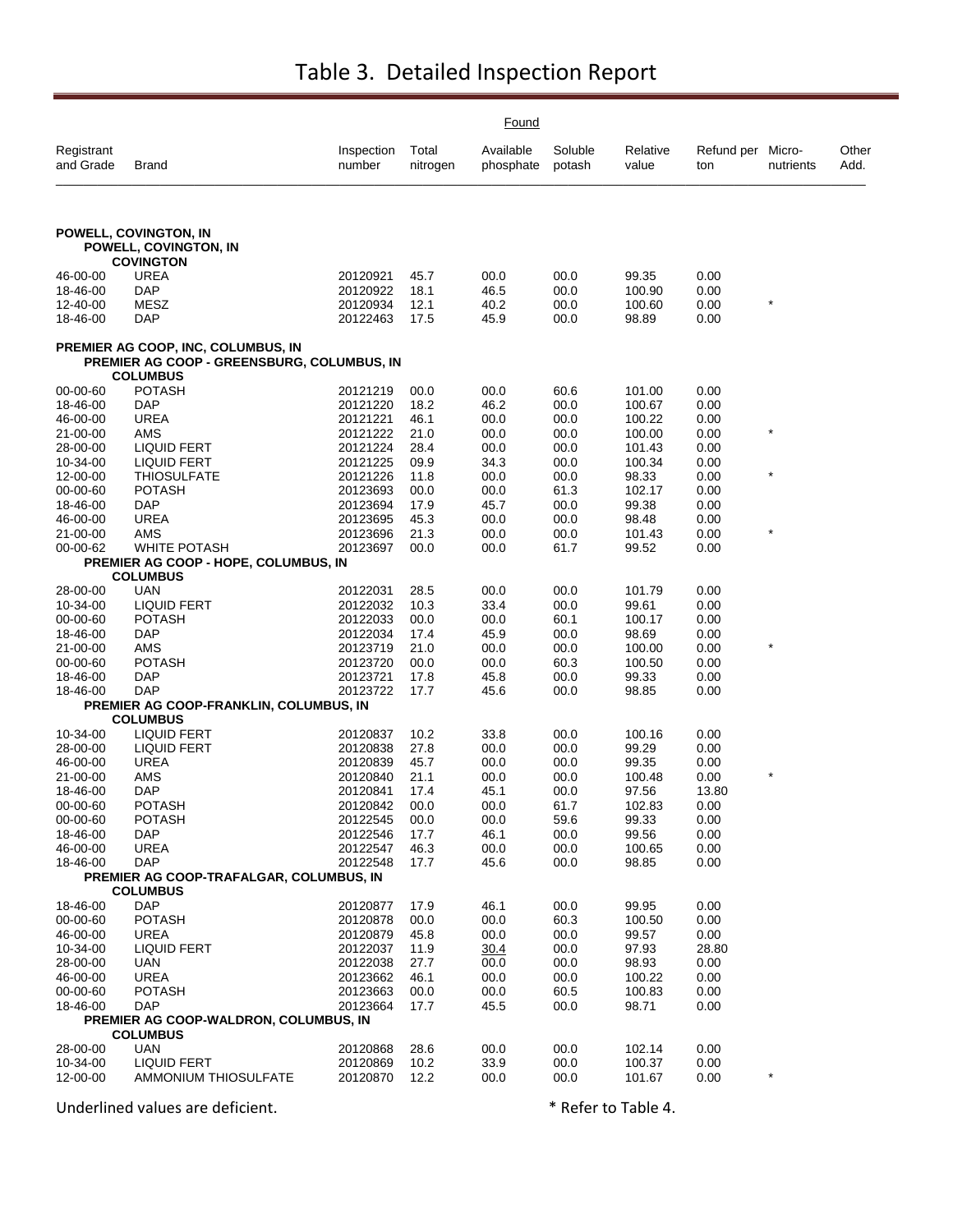|                         |                                                                                                   |                      |                   | Found                  |                     |                   |                          |           |               |
|-------------------------|---------------------------------------------------------------------------------------------------|----------------------|-------------------|------------------------|---------------------|-------------------|--------------------------|-----------|---------------|
| Registrant<br>and Grade | Brand                                                                                             | Inspection<br>number | Total<br>nitrogen | Available<br>phosphate | Soluble<br>potash   | Relative<br>value | Refund per Micro-<br>ton | nutrients | Other<br>Add. |
|                         |                                                                                                   |                      |                   |                        |                     |                   |                          |           |               |
| 46-00-00                | UREA                                                                                              | 20120873             | 46.0              | 00.0                   | 00.0                | 100.00            | 0.00                     |           |               |
| 21-00-00                | AMS                                                                                               | 20120874             | 21.1              | 00.0                   | 00.0                | 100.48            | 0.00                     | $\star$   |               |
| 18-46-00                | <b>DAP</b>                                                                                        | 20120875             | 17.7              | 46.2                   | 00.0                | 99.70             | 0.00                     |           |               |
| 00-00-60                | <b>POTASH</b>                                                                                     | 20120876             | 00.0              | 00.0                   | 59.8                | 99.67             | 0.00                     |           |               |
| 46-00-00                | UREA                                                                                              | 20123653             | 46.3              | 00.0                   | 00.0                | 100.65            | 0.00                     |           |               |
| 18-46-00                | DAP                                                                                               | 20123654             | 17.9              | 45.7                   | 00.0                | 99.38             | 0.00                     |           |               |
| 21-00-00<br>00-00-60    | AMS<br><b>POTASH</b>                                                                              | 20123655<br>20123656 | 21.2<br>00.0      | 00.0<br>00.0           | 00.0<br>60.6        | 100.95<br>101.00  | 0.00<br>0.00             | $\star$   |               |
|                         | RAN DEL AGRI SERVICES INC., PARKER CITY, IN<br><b>RAN DEL AGRI SERVICES INC., PARKER CITY, IN</b> |                      |                   |                        |                     |                   |                          |           |               |
|                         | <b>PARKER CITY</b>                                                                                |                      |                   |                        |                     |                   |                          |           |               |
| 18-46-00                | DAP                                                                                               | 20121180             | 17.6              | 45.5                   | 00.0                | 98.52             | 0.00                     |           |               |
| 00-00-60                | <b>POTASH</b>                                                                                     | 20121181             | 00.0              | 00.0                   | 60.4                | 100.67            | 0.00                     |           |               |
| 16-16-16                | DRY FERT BLEND                                                                                    | 20121182             | 15.8              | 16.6                   | 15.1                | 98.62             | 0.00                     |           |               |
| 30-03-09                | DRY FERT BLEND                                                                                    | 20121183             | 27.0              | 03.5                   | 09.7                | 95.05             | 33.00                    |           |               |
| 28-00-00                | LIQUID FERT                                                                                       | 20121184             | 28.1              | 00.0                   | 00.0                | 100.36            | 0.00                     |           |               |
| 28-00-00                | <b>LIQUID FERT</b>                                                                                | 20121185             | 28.1              | 00.0                   | 00.0                | 100.36            | 0.00                     |           |               |
| 28-00-00<br>24-00-00    | LIQUID FERT                                                                                       | 20121186<br>20121187 | 28.2<br>25.0      | 00.0<br>00.0           | 00.0                | 100.71<br>104.17  | 0.00                     | $\ast$    |               |
| 15-20-00                | LIQUID FERT<br>LIQUID FERT                                                                        | 20121188             | 16.1              | 20.6                   | 00.0<br>00.0        | 105.20            | 0.00<br>0.00             |           |               |
| 10-34-00                | <b>LIQUID FERT</b>                                                                                | 20121189             | 10.4              | 34.1                   | 00.0                | 101.36            | 0.00                     |           |               |
| 11-52-00                | MAP                                                                                               | 20122098             | 11.1              | 52.0                   | 00.0                | 100.20            | 0.00                     |           |               |
| 18-46-00                | <b>DAP</b>                                                                                        | 20122099             | 17.7              | 46.4                   | 00.0                | 99.98             | 0.00                     |           |               |
| 00-00-60                | <b>POTASH</b>                                                                                     | 20122100             | 00.0              | 00.0                   | 60.5                | 100.83            | 0.00                     |           |               |
|                         | REED FARMS, NAPPANEE, IN<br><b>REED FARMS, NAPPANEE, IN</b><br><b>NAPPANEE</b>                    |                      |                   |                        |                     |                   |                          |           |               |
| 28-00-00                | <b>LIQUID</b>                                                                                     | 20121549             | 27.8              | 00.0                   | 00.0                | 99.29             | 0.00                     |           |               |
|                         | <b>RESTORA LIFE MINERALS INC., BAYSPRINGS, MS</b><br>L & M AG LLC, TOPEKA, IN<br>TOPEKA           |                      |                   |                        |                     |                   |                          |           |               |
| 00-00-00                | <b>FLORA-STIM</b>                                                                                 | 20121387             | 00.0              | 00.0                   | 00.0                | 0.00              | 21.42                    |           |               |
|                         | <b>ROSEN'S INC., LIBERTY, MO</b><br><b>CO-ALLIANCE LLP, FRANKFORT, IN</b><br><b>FRANKFORT</b>     |                      |                   |                        |                     |                   |                          |           |               |
| 08-00-00                | VERSAMAX                                                                                          | 20121023             | 06.6              | 00.0                   | 00.0                | 82.50             | 15.40                    |           |               |
|                         | VISION AG INC, RENSSELAER, IN<br><b>RENSSELAER</b>                                                |                      |                   |                        |                     |                   |                          |           |               |
| 00-00-00                | <b>VERSA MAX MN</b>                                                                               | 20121539             | 00.0              | 00.0                   | 00.0                | 0.00              | 0.00                     | $\star$   |               |
|                         | RYDMAN & FOX INC, ANDERSON, IN<br><b>RYDMAN &amp; FOX INC, ANDERSON, IN</b><br><b>ANDERSON</b>    |                      |                   |                        |                     |                   |                          |           |               |
| 00-00-60                | <b>POTASH</b>                                                                                     | 20120335             | 00.0              | 00.0                   | 59.5                | 99.17             | 0.00                     |           |               |
| 11-52-00                | MAP                                                                                               | 20120336             | 11.1              | 52.1                   | 00.0                | 100.35            | 0.00                     |           |               |
| 00-00-60                | <b>POTASH</b>                                                                                     | 20121138             | 00.0              | 00.0                   | 61.2                | 102.00            | 0.00                     |           |               |
| 28-00-00                | <b>LIQUID FERT</b>                                                                                | 20121139             | 28.1              | 00.0                   | 00.0                | 100.36            | 0.00                     |           |               |
| 10-34-00                | <b>LIQUID FERT</b>                                                                                | 20121140             | 10.1              | 34.0                   | 00.0                | 100.29            | 0.00                     |           |               |
| 11-52-00                | MAP                                                                                               | 20121921             | 11.3              | 51.9                   | 00.0                | 100.47            | 0.00                     |           |               |
| 11-52-00                | <b>MAP</b>                                                                                        | 20121922             | 11.0              | 51.5                   | 00.0                | 99.26             | 0.00                     |           |               |
| 00-00-60                | <b>POTASH</b>                                                                                     | 20121923             | 00.0              | 00.0                   | 61.2                | 102.00            | 0.00                     |           |               |
|                         | SALEM FERTILIZER SVC INC, SALEM, IN<br>SALEM FERTILIZER SVC INC, SALEM, IN<br><b>SALEM</b>        |                      |                   |                        |                     |                   |                          |           |               |
| 46-00-00                | <b>UREA</b>                                                                                       | 20121243             | 46.1              | 00.0                   | 00.0                | 100.22            | 0.00                     |           |               |
|                         | Underlined values are deficient.                                                                  |                      |                   |                        | * Refer to Table 4. |                   |                          |           |               |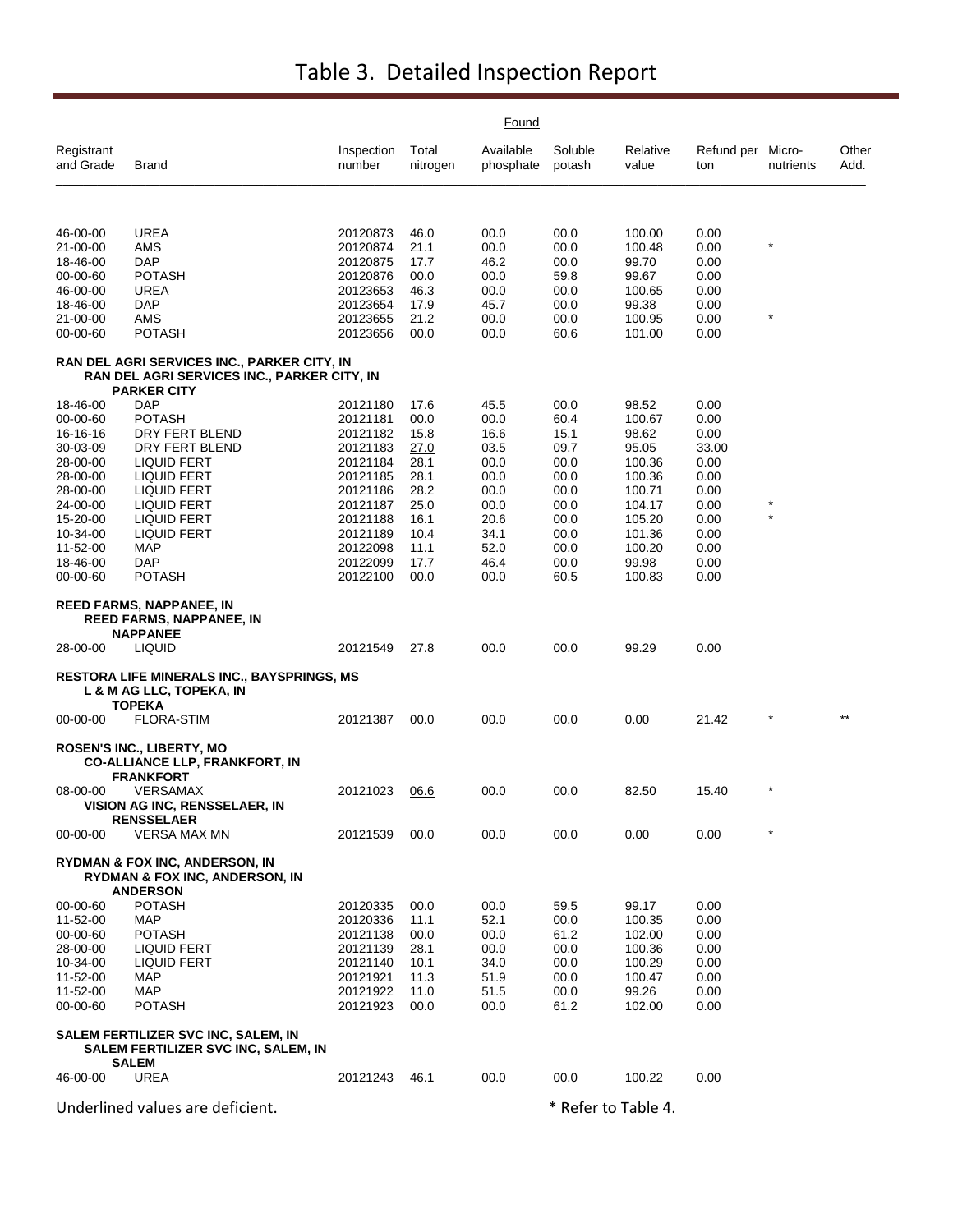|                         |                                                                                                            |                      |                   | Found                  |                   |                     |                          |            |               |
|-------------------------|------------------------------------------------------------------------------------------------------------|----------------------|-------------------|------------------------|-------------------|---------------------|--------------------------|------------|---------------|
| Registrant<br>and Grade | <b>Brand</b>                                                                                               | Inspection<br>number | Total<br>nitrogen | Available<br>phosphate | Soluble<br>potash | Relative<br>value   | Refund per Micro-<br>ton | nutrients  | Other<br>Add. |
| 00-00-60                | <b>POTASH</b>                                                                                              | 20121244             | 00.0              | 00.0                   | 59.9              | 99.83               | 0.00                     |            |               |
| 00-00-22                | <b>SUL PO MAG</b>                                                                                          | 20121245             | 00.0              | 00.0                   | 21.9              | 99.55               | 0.00                     | $^{\star}$ |               |
| 27-00-00                | CAN                                                                                                        | 20121246             | 26.4              | 00.0                   | 00.0              | 97.78               | 7.90                     | $\star$    |               |
| 18-46-00                | <b>DAP</b>                                                                                                 | 20121247             | 17.7              | 46.3                   | 00.0              | 99.84               | 0.00                     |            |               |
| 18-46-00<br>00-00-60    | <b>DAP</b><br><b>POTASH</b>                                                                                | 20123731<br>20123732 | 17.9<br>00.0      | 46.3<br>00.0           | 00.0<br>60.7      | 100.23<br>101.17    | 0.00<br>0.00             |            |               |
|                         | SANCO INDUSTRIES INC, SALEM, VA<br>KABELIN ACE HARDWARE, GRANGER, IN                                       |                      |                   |                        |                   |                     |                          |            |               |
| 05-16-12                | <b>GRANGER</b><br>TNT TOMATO BOOSTER CON                                                                   | 20122162             | 05.2              | 16.0                   | 11.7              | 99.74               | 0.00                     |            |               |
| 00-00-00                | <b>MICHIGAN CITY</b><br>ROT-NOT RX                                                                         | 20122353             | 00.0              | 00.0                   | 00.0              | 0.00                | 0.00                     | $^{\star}$ |               |
|                         | <b>SANDERS FARM SVC, CHARLESTOWN, IN</b><br><b>SANDERS FARM SVC, CHARLESTOWN, IN</b><br><b>CHARLESTOWN</b> |                      |                   |                        |                   |                     |                          |            |               |
| 28-00-00                | <b>UAN</b>                                                                                                 | 20122013             | 28.5              | 00.0                   | 00.0              | 101.79              | 0.00                     |            |               |
| 03-17-40                | DRY BLEND                                                                                                  | 20122014             | 03.5              | 17.6                   | 40.3              | 102.34              | 0.00                     |            |               |
|                         | <b>SCARLET TANAGER LLC, LAWRENCEBURG, IN</b><br>GARDENS ALIVE!, LAWRENCEBURG, IN<br><b>LAWRENCEBURG</b>    |                      |                   |                        |                   |                     |                          |            |               |
| 15-03-18                | SEEEDLING BOOST FERT                                                                                       | 20120069             | 15.3              | 03.6                   | 15.6              | 95.69               | 24.36                    |            | $***$         |
|                         | SCHOPMEYER FARM SUPPLY INC, BRAZIL, IN<br>SCHOPMEYER FARM SUPPLY, ROSEDALE, IN<br><b>ROSEDALE</b>          |                      |                   |                        |                   |                     |                          |            |               |
| 00-00-62                | <b>POTASH</b>                                                                                              | 20120927             | 00.0              | 00.0                   | 61.4              | 99.03               | 0.00                     |            |               |
| 18-46-00                | DAP                                                                                                        | 20120928             | 17.9              | 45.9                   | 00.0              | 99.66               | 0.00                     |            |               |
| 28-00-00                | UAN                                                                                                        | 20120929             | 28.8              | 00.0                   | 00.0              | 102.86              | 0.00                     |            |               |
| 28-00-00<br>00-00-62    | UAN<br><b>POTASH</b>                                                                                       | 20120930<br>20122470 | 28.8<br>00.0      | 00.0<br>00.0           | 00.0<br>61.9      | 102.86<br>99.84     | 0.00<br>0.00             |            |               |
| 18-46-00                | <b>DAP</b>                                                                                                 | 20122471             | 18.1              | 46.2                   | 00.0              | 100.48              | 0.00                     |            |               |
|                         | SCHOPMEYER FARM SUPPLY INC, BRAZIL, IN                                                                     |                      |                   |                        |                   |                     |                          |            |               |
| 28-00-00                | <b>BRAZIL</b><br><b>LIQUID</b>                                                                             | 20120728             | 28.2              | 00.0                   | 00.0              | 100.71              | 0.00                     |            |               |
| 07-24-04                | <b>GREEN FLAG</b>                                                                                          | 20120729             | 07.1              | 24.3                   | 04.2              | 101.78              | 0.00                     |            |               |
| 12-00-00                | ATS                                                                                                        | 20120730             | 11.9              | 00.0                   | 00.0              | 99.17               | 0.00                     | $^{\star}$ |               |
| 10-34-00                | <b>LIQUID</b>                                                                                              | 20120731             | 10.4              | 34.7                   | 00.0              | 102.62              | 0.00                     |            |               |
| 03-10-30                | SUSPENSION                                                                                                 | 20120732             | 03.7              | 09.5                   | 30.6              | 102.35              | 0.00                     |            |               |
|                         | <b>SCHULTZ CO, BRIDGETON, MO</b><br>DAMMANNS LN & GRDN CENTER, INDIANAPOLIS, IN<br><b>INDIANAPOLIS</b>     |                      |                   |                        |                   |                     |                          |            |               |
| 08-14-09                | SCHULTZ AFRICAN VIOLET                                                                                     | 20122209             | 09.0              | 16.2                   | 09.7              | 112.28              | 0.00                     | $^{\star}$ |               |
|                         | <b>SCOTTS CO, MARYSVILLE, OH</b><br>ACE HARDWARE, INDIANAPOLIS, IN<br><b>INDIANAPOLIS</b>                  |                      |                   |                        |                   |                     |                          |            |               |
| 32-00-04                | STEP3 LAWN FERT W/IRON<br>FISHERS DO IT CENTER & HDW, FISHERS, IN<br><b>FISHERS</b>                        | 20120088             | 32.7              | 00.0                   | 05.0              | 104.52              | 0.00                     | $^{\star}$ |               |
| 32-00-04                | SCOTTS STEP 3 LAWN FER                                                                                     | 20122241             | 32.9              | 00.0                   | 04.4              | 103.55              | 0.00                     |            |               |
| 24-02-12                | <b>SCOTTS SUPER TURF BLDR</b><br>KABELIN ACE HARDWARE, GRANGER, IN                                         | 20122242             | 24.6              | 01.9                   | 12.7              | 103.20              | 0.00                     |            |               |
| 32-02-08                | <b>GRANGER</b><br>SCOTTS SUPER TURF BLDR<br>LOWES, INDIANAPOLIS, IN<br><b>INDIANAPOLIS</b>                 | 20122161             | 31.2              | 02.5                   | 07.8              | 98.48               | 0.00                     | $\star$    |               |
|                         | Underlined values are deficient.                                                                           |                      |                   |                        |                   | * Refer to Table 4. |                          |            |               |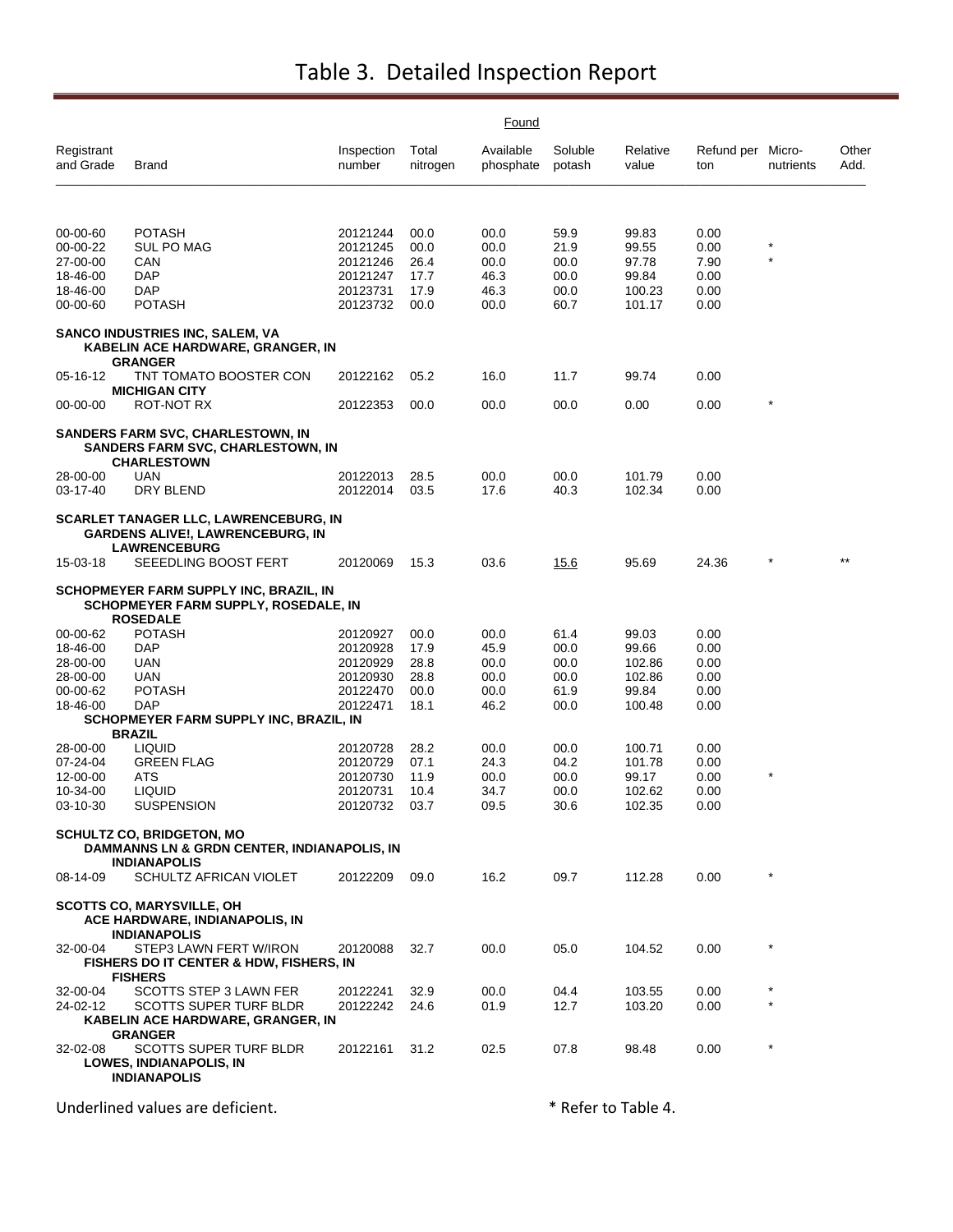|                         | Found                                                                                                                 |                      |                   |                        |                   |                   |                          |            |               |  |  |
|-------------------------|-----------------------------------------------------------------------------------------------------------------------|----------------------|-------------------|------------------------|-------------------|-------------------|--------------------------|------------|---------------|--|--|
| Registrant<br>and Grade | Brand                                                                                                                 | Inspection<br>number | Total<br>nitrogen | Available<br>phosphate | Soluble<br>potash | Relative<br>value | Refund per Micro-<br>ton | nutrients  | Other<br>Add. |  |  |
|                         |                                                                                                                       |                      |                   |                        |                   |                   |                          |            |               |  |  |
| 32-00-10                | <b>SCOTTS TURF BLDR WINTE</b><br><b>MERRILLVILLE</b>                                                                  | 20122208             | 33.0              | 00.0                   | 10.2              | 102.88            | 0.00                     | $^{\star}$ |               |  |  |
| 26-00-04                | SCOTTS SNAP PAC LAWN F<br><b>MEIJER, CARMEL, IN</b><br><b>CARMEL</b>                                                  | 20120058             | 25.6              | 00.0                   | 04.9              | 101.41            | 0.00                     | $^\star$   |               |  |  |
| 26-00-02                | <b>SCOTTS GREEN MAX LAWN</b><br>NEW PALESTINE TRUSTWORTHY HDW, NEW PALESTINE, IN                                      | 20122182             | 26.3              | 00.0                   | 02.2              | 101.73            | 0.00                     | $\star$    |               |  |  |
| 24-00-10                | <b>NEW PALESTINE</b><br>SCOTTS LAWN PRO FALL L<br><b>RYANS ACE HARDWARE, NEWBURGH, IN</b>                             | 20122239             | 24.5              | 00.0                   | 10.1              | 101.79            | 0.00                     | $\star$    |               |  |  |
| 32-00-04                | <b>NEWBURGH</b><br>SCOTTS TURF BLDR LAWN<br><b>SCOTTS LAWN SERVICE, FT WAYNE, IN</b><br>FT WAYNE                      | 20120755             | 31.7              | 00.0                   | 04.9              | 101.45            | 0.00                     | $\star$    |               |  |  |
| 25-00-12                | <b>BLEND</b><br><b>WALMART, INDIANAPOLIS, IN</b><br><b>INDIANAPOLIS</b>                                               | 20121432             | 24.7              | 00.0                   | 12.6              | 100.68            | 0.00                     |            |               |  |  |
| 22-02-02                | <b>GREEN MAX LAWN FERT</b>                                                                                            | 20122214             | 22.5              | 02.7                   | 02.7              | 106.51            | 0.00                     |            |               |  |  |
|                         | SCOTTS MIRACLE-GRO PROD INC, MARYSVILLE, OH<br>SIX SPAN ACE HARDWARE, ELKHART, IN<br><b>ELKHART</b>                   |                      |                   |                        |                   |                   |                          |            |               |  |  |
| 24-08-16                | MIRACLE-GRO WATER SOL                                                                                                 | 20122226             | 24.3              | 08.1                   | 16.1              | 101.05            | 0.00                     |            |               |  |  |
|                         | SCOTTS-SIERRA HORT PROD, MARYSVILLE, OH<br>ABELL NURSERY & LANDSCAPE, BLOOMINGTON, IN<br><b>BLOOMINGTON</b>           |                      |                   |                        |                   |                   |                          |            |               |  |  |
| 19-06-12                | OSMOCOTE SMART REL PL<br><b>COSSELLS CREATIVE LNDSCP/GRDN, KOKOMO, IN</b><br>кокомо                                   | 20122360             | 20.1              | 06.3                   | 13.0              | 106.50            | 0.00                     |            |               |  |  |
| 14-14-14                | OSMOCOTE FLWR/VEG PLAN                                                                                                | 20122186             | 13.6              | 13.6                   | 14.2              | 98.62             | 0.00                     |            |               |  |  |
|                         | SECURITY SEED & CHEMICAL INC, CLARKSVILLE, TN<br><b>SECURITY SEED &amp; CHEMICAL, CHANDLER, IN</b><br><b>CHANDLER</b> |                      |                   |                        |                   |                   |                          |            |               |  |  |
| $07 - 25 - 03$          | <b>KICKOFF</b>                                                                                                        | 20120623             | 07.7              | 23.6                   | 03.5              | 100.49            | 11.20                    | $^{\star}$ |               |  |  |
|                         | <b>SENESAC INC, FOWLER, IN</b><br><b>SENESAC INC, FOWLER, IN</b><br><b>FOWLER</b>                                     |                      |                   |                        |                   |                   |                          |            |               |  |  |
| 11-52-00                | MAP                                                                                                                   | 20120995             | 11.8              | 51.8                   | 00.0              | 101.34            | 0.00                     |            |               |  |  |
| 10-34-00<br>32-00-00    | <b>LIQUID</b><br><b>UAN</b>                                                                                           | 20120996<br>20120997 | 10.0<br>32.1      | 34.0<br>00.0           | 00.0<br>00.0      | 100.00<br>100.31  | 0.00<br>0.00             |            |               |  |  |
| 11-52-00                | <b>MAP</b>                                                                                                            | 20122484             | 11.5              | 52.6                   | 00.0              | 101.92            | 0.00                     |            |               |  |  |
| 21-00-00                | AMS                                                                                                                   | 20122485             | 21.0              | 00.0                   | 00.0              | 100.00            | 0.00                     |            |               |  |  |
|                         | SENESAC INC., AMBIA, IN                                                                                               |                      |                   |                        |                   |                   |                          |            |               |  |  |
| 11-52-00                | AMBIA<br><b>MAP</b>                                                                                                   | 20120514             | 11.4              | 52.1                   | 00.0              | 100.97            | 0.00                     |            |               |  |  |
| 46-00-00                | <b>UREA</b>                                                                                                           | 20120515             | 46.5              | 00.0                   | 00.0              | 101.09            | 0.00                     |            |               |  |  |
| 32-00-00                | <b>UAN</b>                                                                                                            | 20121074             | 32.2              | 00.0                   | 00.0              | 100.63            | 0.00                     |            |               |  |  |
| 32-00-00                | <b>UAN</b>                                                                                                            | 20121075             | 32.3              | 00.0                   | 00.0              | 100.94            | 0.00                     |            |               |  |  |
| 21-00-00<br>11-52-00    | AMS<br><b>MAP</b>                                                                                                     | 20123566<br>20123567 | 21.0              | 00.0                   | 00.0              | 100.00            | 0.00                     |            |               |  |  |
|                         | SENESAC, INC, OTTERBEIN, IN                                                                                           |                      | 11.0              | 51.9                   | 00.0              | 99.85             | 0.00                     |            |               |  |  |
|                         | <b>OTTERBEIN</b>                                                                                                      |                      |                   |                        |                   |                   |                          |            |               |  |  |
| 21-00-00                | AMS                                                                                                                   | 20120550             | 20.9              | 00.0                   | 00.0              | 99.52             | 0.00                     |            |               |  |  |
| 11-52-00                | <b>MAP</b>                                                                                                            | 20120551             | 11.0              | 51.8                   | 00.0              | 99.70             | 0.00                     |            |               |  |  |
| 28-00-00<br>28-00-00    | <b>LIQUID</b><br><b>UAN</b>                                                                                           | 20120552<br>20120553 | 29.7<br>28.6      | 00.0<br>00.0           | 00.0<br>00.0      | 106.07<br>102.14  | 0.00<br>0.00             |            |               |  |  |
| 28-00-00                | <b>UAN</b>                                                                                                            | 20120554             | 29.8              | 00.0                   | 00.0              | 106.43            | 0.00                     |            |               |  |  |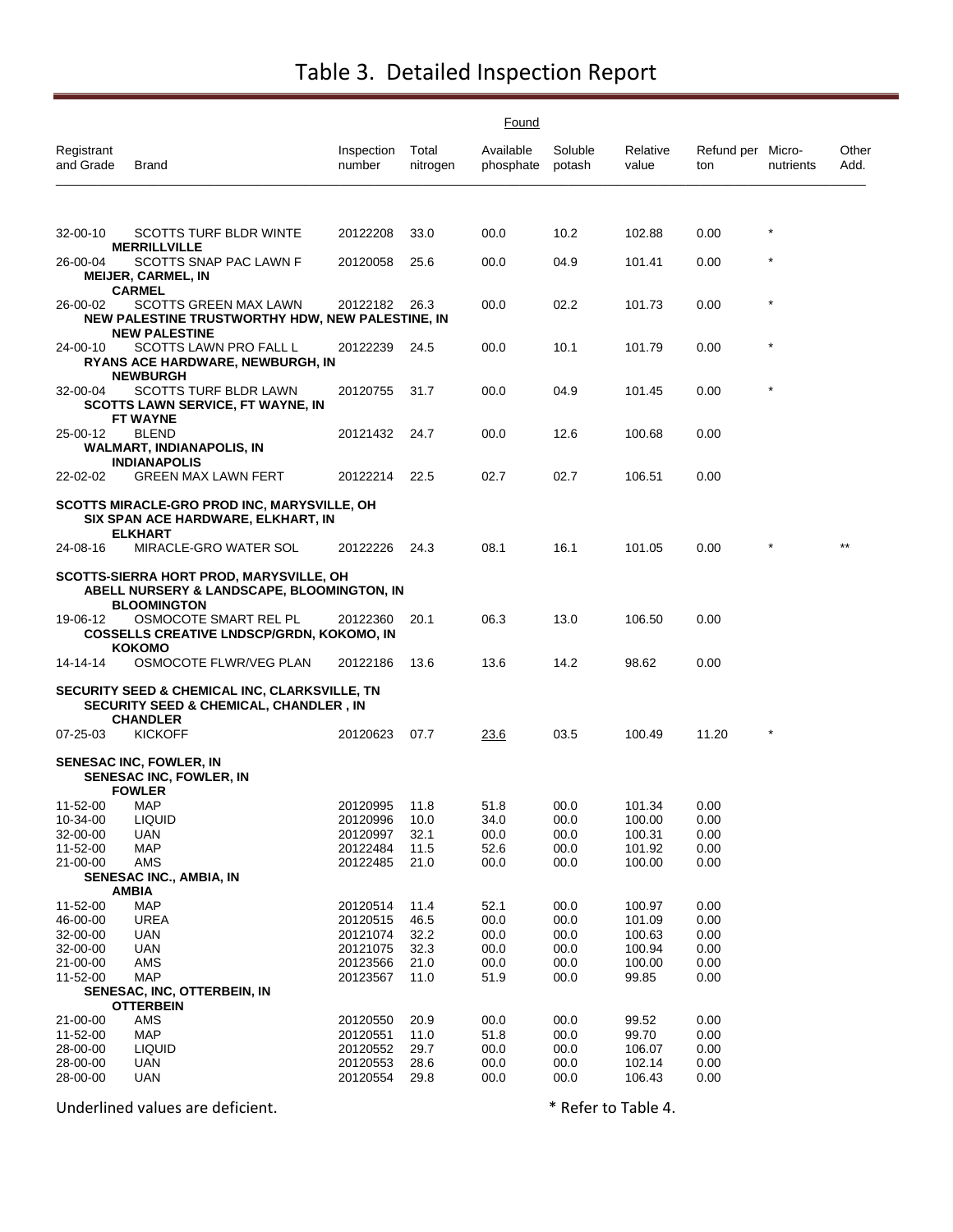|                         |                                                                                                                        |                      |                   | Found                  |                     |                   |                          |            |               |
|-------------------------|------------------------------------------------------------------------------------------------------------------------|----------------------|-------------------|------------------------|---------------------|-------------------|--------------------------|------------|---------------|
| Registrant<br>and Grade | <b>Brand</b>                                                                                                           | Inspection<br>number | Total<br>nitrogen | Available<br>phosphate | Soluble<br>potash   | Relative<br>value | Refund per Micro-<br>ton | nutrients  | Other<br>Add. |
|                         |                                                                                                                        |                      |                   |                        |                     |                   |                          |            |               |
| 30-00-00                | <b>UAN</b>                                                                                                             | 20120555             | 30.7              | 00.0                   | 00.0                | 102.33            | 0.00                     |            |               |
| 10-34-00                | <b>LIQUID</b>                                                                                                          | 20120556             | 10.3              | 33.6                   | 00.0                | 100.03            | 0.00                     |            |               |
| 11-52-00                | <b>MAP</b>                                                                                                             | 20123596             | 11.3              | 51.8                   | 00.0                | 100.32            | 0.00                     |            |               |
| 21-00-00                | AMS                                                                                                                    | 20123597             | 21.2              | 00.0                   | 00.0                | 100.95            | 0.00                     |            |               |
|                         | SHELBY CO FM BUR COOP, SHELBYVILLE, IN<br>SHELBY CO FM BUR COOP, SHELBYVILLE, IN<br><b>SHELBYVILLE</b>                 |                      |                   |                        |                     |                   |                          |            |               |
| 00-00-60                | <b>POTASH</b>                                                                                                          | 20120801             | 00.0              | 00.0                   | 60.8                | 101.33            | 0.00                     |            |               |
| 18-46-00                | <b>DAP</b>                                                                                                             | 20120802             | 17.9              | 45.8                   | 00.0                | 99.52             | 0.00                     |            |               |
| 46-00-00                | <b>UREA</b>                                                                                                            | 20120803             | 46.2              | 00.0                   | 00.0                | 100.43            | 0.00                     |            |               |
| 18-46-00                | <b>DAP</b>                                                                                                             | 20120804             | 18.1              | 45.5                   | 00.0                | 99.49             | 0.00                     |            |               |
| 00-00-60                | <b>POTASH</b>                                                                                                          | 20120805             | 00.0              | 00.0                   | 60.7                | 101.17            | 0.00                     | $\star$    |               |
| 21-00-00                | AMS                                                                                                                    | 20120806             | 21.2              | 00.0                   | 00.0                | 100.95            | 0.00                     |            |               |
| 46-00-00<br>18-46-00    | <b>UREA</b><br>DAP                                                                                                     | 20120807<br>20120808 | 46.3<br>18.0      | 00.0<br>45.6           | 00.0<br>00.0        | 100.65<br>99.43   | 0.00<br>0.00             |            |               |
| 28-00-00                | UAN                                                                                                                    | 20121291             | 28.4              | 00.0                   | 00.0                | 101.43            | 0.00                     |            |               |
| 10-34-00                | <b>LIQUID FERT</b>                                                                                                     | 20121955             | 09.7              | 33.8                   | 00.0                | 98.72             | 0.00                     |            |               |
| 18-46-00                | <b>DAP</b>                                                                                                             | 20121956             | 17.8              | 45.5                   | 00.0                | 98.90             | 0.00                     |            |               |
| 06-18-06                | SEASON PASS PLUS                                                                                                       | 20121957             | 06.1              | 19.7                   | 06.1                | 105.81            | 0.00                     |            |               |
| 28-00-00                | UAN                                                                                                                    | 20121958             | 28.1              | 00.0                   | 00.0                | 100.36            | 0.00                     |            |               |
| 28-00-00                | <b>UAN</b>                                                                                                             | 20121959             | 28.1              | 00.0                   | 00.0                | 100.36            | 0.00                     |            |               |
| 28-00-00                | <b>UAN</b>                                                                                                             | 20121987             | 28.1              | 00.0                   | 00.0                | 100.36            | 0.00                     |            |               |
| 28-00-00<br>10-34-00    | <b>UAN</b>                                                                                                             | 20121988             | 27.9<br>09.6      | 00.0<br>34.5           | 00.0                | 99.64<br>99.90    | 0.00                     |            |               |
| 06-18-06                | <b>LIQUID FERT</b><br><b>SEASON PASS</b>                                                                               | 20121989<br>20121990 | 06.1              | 18.2                   | 00.0<br>06.0        | 101.00            | 0.00<br>0.00             |            |               |
| 18-46-00                | <b>DAP</b>                                                                                                             | 20122562             | 17.6              | 45.6                   | 00.0                | 98.66             | 0.00                     |            |               |
| 21-00-00                | AMS                                                                                                                    | 20122563             | 20.9              | 00.0                   | 00.0                | 99.52             | 0.00                     | $^{\star}$ |               |
| 00-00-60                | <b>POTASH</b>                                                                                                          | 20122564             | 00.0              | 00.0                   | 61.2                | 102.00            | 0.00                     |            |               |
| 00-00-60                | <b>POTASH</b>                                                                                                          | 20122566             | 00.0              | 00.0                   | 60.3                | 100.50            | 0.00                     |            |               |
| 18-46-00                | DAP                                                                                                                    | 20122567             | 17.8              | 45.6                   | 00.0                | 99.05             | 0.00                     |            |               |
| 18-46-00                | <b>DAP</b>                                                                                                             | 20122568             | 17.7              | 45.6                   | 00.0                | 98.85             | 0.00                     |            |               |
| 00-00-60                | <b>POTASH</b><br>STEVE LAMASTERS, BOGGSTOWN, IN                                                                        | 20122569             | 00.0              | 00.0                   | 61.1                | 101.83            | 0.00                     |            |               |
|                         | <b>BOGGSTOWN</b>                                                                                                       |                      |                   |                        |                     |                   |                          |            |               |
| 7.38-18.86-35.4         |                                                                                                                        | <b>CUSTOM MIX</b>    |                   | 20122565               | 07.9                | 21.2              | 33.7                     | 101.27     | 17.00         |
|                         |                                                                                                                        |                      |                   |                        |                     |                   |                          |            |               |
|                         | SMEDLEY FARM SERVICE, CAMPBELLSBURG, IN<br>SMEDLEY FARM SERVICE, CAMPBELLSBURG, IN<br><b>CAMPBELLSBURG</b>             |                      |                   |                        |                     |                   |                          |            |               |
| 18-46-00                | DAP                                                                                                                    | 20121227             | 17.7              | 46.5                   | 00.0                | 100.12            | 0.00                     |            |               |
| 46-00-00                | UREA                                                                                                                   | 20121228             | 46.2              | 00.0                   | 00.0                | 100.43            | 0.00                     |            |               |
| 00-00-60                | <b>POTASH</b>                                                                                                          | 20121229             | 00.0              | 00.0                   | 59.7                | 99.50             | 0.00                     | $^\star$   |               |
| 00-00-22                | SUL PO MAG                                                                                                             | 20121230             | 00.0              | 00.0                   | 21.9                | 99.55             | 0.00                     |            |               |
| 28-00-00<br>28-00-00    | UAN<br>UAN                                                                                                             | 20121231<br>20121232 | 28.2<br>27.9      | 00.0<br>00.0           | 00.0<br>00.0        | 100.71<br>99.64   | 0.00<br>0.00             |            |               |
| 10-34-00                | LIQUID FERT                                                                                                            | 20121233             | 10.0              | 34.2                   | 00.0                | 100.42            | 0.00                     |            |               |
| 18-46-00                | DAP                                                                                                                    | 20123701             | 17.8              | 45.5                   | 00.0                | 98.90             | 0.00                     |            |               |
| 00-00-60                | <b>POTASH</b>                                                                                                          | 20123702             | 00.0              | 00.0                   | 60.5                | 100.83            | 0.00                     |            |               |
|                         | SOUTH MILFORD GRAIN CO INC, SOUTH MILFORD, IN<br>SOUTH MILFORD GRAIN CO INC, SOUTH MILFORD, IN<br><b>SOUTH MILFORD</b> |                      |                   |                        |                     |                   |                          |            |               |
| 00-00-60                | <b>POTASH</b>                                                                                                          | 20120435             | 00.0              | 00.0                   | 60.7                | 101.17            | 0.00                     |            |               |
|                         | SOUTHERN STATES COOPERATIVE-WINCHESTER, RICHMOND, VA                                                                   |                      |                   |                        |                     |                   |                          |            |               |
|                         | LAUGHERY VALLEY AG, DILLSBORO, IN<br><b>DILLSBORO</b>                                                                  |                      |                   |                        |                     |                   |                          |            |               |
| 27-03-03                | <b>CUSTOM MIX DRY FERT</b>                                                                                             | 20120896             | 24.8              | 03.4                   | 03.4                | 95.16             | 24.20                    |            |               |
|                         | Underlined values are deficient.                                                                                       |                      |                   |                        | * Refer to Table 4. |                   |                          |            |               |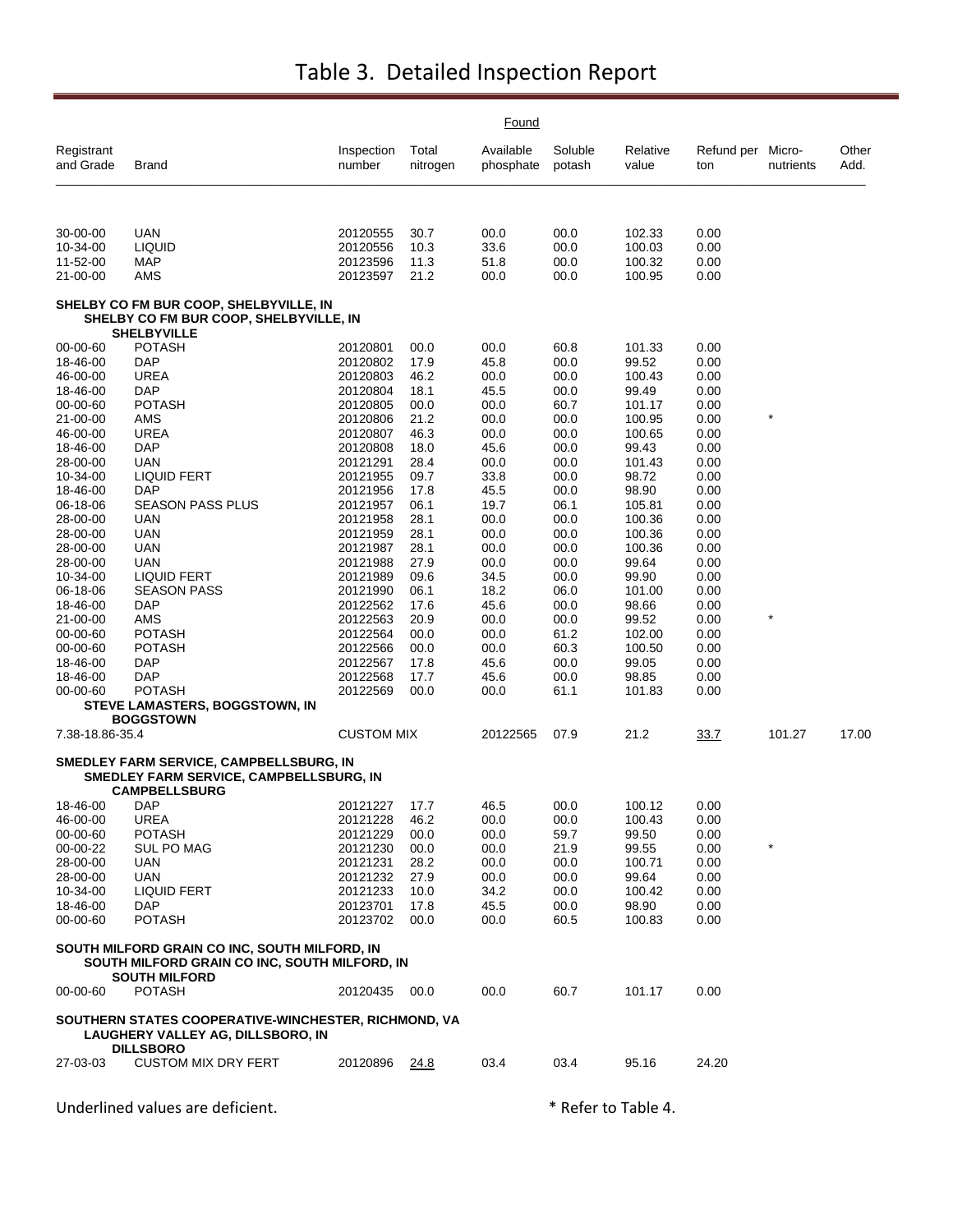|                         |                                                                                                       |                      |                   | Found                  |                     |                   |                          |              |               |
|-------------------------|-------------------------------------------------------------------------------------------------------|----------------------|-------------------|------------------------|---------------------|-------------------|--------------------------|--------------|---------------|
| Registrant<br>and Grade | Brand                                                                                                 | Inspection<br>number | Total<br>nitrogen | Available<br>phosphate | Soluble<br>potash   | Relative<br>value | Refund per Micro-<br>ton | nutrients    | Other<br>Add. |
|                         | <b>SPRAY-N-GROW INC, ROCKPORT, TX</b><br><b>WORMS WAY, BLOOMINGTON, IN</b>                            |                      |                   |                        |                     |                   |                          |              |               |
| 06-11-05                | <b>BLOOMINGTON</b><br><b>BILLS PERFECT FERTILIZ</b>                                                   | 20122193             | 06.7              | 11.0                   | 05.9                | 108.19            | 0.00                     |              |               |
|                         | STANDISH FARM SUPPLY INC, BEDFORD, IN<br>STANDISH FARM SUPPLY INC, BEDFORD, IN<br><b>BEDFORD</b>      |                      |                   |                        |                     |                   |                          |              |               |
| 18-46-00                | DAP                                                                                                   | 20121710             | 18.0              | 46.3                   | 00.0                | 100.42            | 0.00                     |              |               |
| 00-00-60                | <b>POTASH</b>                                                                                         | 20121711             | 00.0              | 00.0                   | 60.7                | 101.17            | 0.00                     |              |               |
| 46-00-00                | UREA                                                                                                  | 20121712             | 46.0              | 00.0                   | 00.0                | 100.00            | 0.00                     |              |               |
|                         | STARKE CO FM BUR COOP, HAMLET, IN<br>STARKE CO FM BUR COOP, KNOX, IN<br>KNOX                          |                      |                   |                        |                     |                   |                          |              |               |
| 18-46-00                | <b>DAP</b>                                                                                            | 20120203             | 18.0              | 45.6                   | 00.0                | 99.43             | 0.00                     |              |               |
| 21-00-00                | <b>AMMONIA SULFATE</b>                                                                                | 20120204             | 21.0              | 00.0                   | 00.0                | 100.00            | 0.00                     | *<br>$\star$ |               |
| 21-00-00<br>18-46-00    | <b>AMMONIA SULFATE</b><br>DAP                                                                         | 20121471<br>20121472 | 20.1<br>17.5      | 00.0<br>45.8           | 00.0<br>00.0        | 95.71<br>98.75    | 9.90<br>0.00             |              |               |
| 10-34-00                | <b>LIQUID</b>                                                                                         | 20121473             | 10.3              | 33.5                   | 00.0                | 99.82             | 0.00                     |              |               |
| 28-00-00                | <b>LIQUID</b>                                                                                         | 20121474             | 31.7              | 00.0                   | 00.0                | 113.21            | 0.00                     |              |               |
| 12-00-00                | THIO SUL                                                                                              | 20121475             | 12.0              | 00.0                   | 00.0                | 100.00            | 0.00                     | $\star$      |               |
| 28-00-00<br>00-00-00    | <b>LIQUID</b><br><b>CORN MIX</b>                                                                      | 20121476<br>20121477 | 27.3<br>00.0      | 00.0<br>00.0           | 00.0<br>00.0        | 97.50<br>0.00     | 7.70<br>0.00             | $\star$      |               |
| 10-34-00                | <b>LIQUID</b>                                                                                         | 20121636             | 10.2              | 34.1                   | 00.0                | 100.79            | 0.00                     |              |               |
| 28-00-00                | <b>LIQUID</b>                                                                                         | 20121637             | 28.1              | 00.0                   | 00.0                | 100.36            | 0.00                     |              |               |
| 21-00-00                | AMMONIA SULFATE                                                                                       | 20121638             | 20.8              | 00.0                   | 00.0                | 99.05             | 0.00                     | $\star$      |               |
| 18-46-00                | <b>DAP</b>                                                                                            | 20121693             | 18.1              | 45.8                   | 00.0                | 99.91             | 0.00                     | $^{\star}$   |               |
| 21-00-00                | AMMONIA SULFATE                                                                                       | 20121694             | 21.0              | 00.0                   | 00.0                | 100.00            | 0.00                     |              |               |
|                         | STONE & SON INC., SUISUN, CA<br>JOHNSONS FARM PRODUCE, HOBART, IN<br><b>HOBART</b>                    |                      |                   |                        |                     |                   |                          |              |               |
| 05-10-10                | <b>MASTER NURSERY TOM/VEG</b><br><b>MCINTOSH GREENHOUSE/GRDN CTR, GOSHEN, IN</b><br><b>GOSHEN</b>     | 20122167             | 05.1              | 11.1                   | 10.8                | 107.62            | 0.00                     | $^{\star}$   |               |
| 16-16-16                | <b>MASTER NURSERY MULTI-P</b>                                                                         | 20122174             | 18.6              | 16.3                   | 17.1                | 109.05            | 0.35                     | $\star$      |               |
|                         | SUN GRO HORTICULTURE DISTRIBUTION INC, AGAWAM, MA<br>AKARD TRUE VALUE HARDWARE, ZIONSVILLE, IN        |                      |                   |                        |                     |                   |                          |              |               |
| 15-07-15                | ZIONSVILLE<br>SUNSHINE PW PREM CONT                                                                   | 20120072             | 14.8              | 07.8                   | 14.6                | 100.05            | 0.00                     |              | $***$         |
|                         | SUNLEAVES GARDEN PRODUCTS, BLOOMINGTON, IN<br><b>WORMS WAY, BLOOMINGTON, IN</b><br><b>BLOOMINGTON</b> |                      |                   |                        |                     |                   |                          |              |               |
| 12-11-02                | PERUVIAN SEABIRD GUANO                                                                                | 20122198             | 14.2              | 14.4                   | 03.4                | 127.25            | 0.00                     |              |               |
|                         | SUPERIOR AG RESOURCES COOP INC., HUNTINGBURG, IN<br>SUPERIOR AG RESOURCES, DALE, IN<br><b>DALE</b>    |                      |                   |                        |                     |                   |                          |              |               |
| 00-00-60                | <b>POTASH</b>                                                                                         | 20121751             | 00.0              | 00.0                   | 60.1                | 100.17            | 0.00                     |              |               |
| 46-00-00                | <b>UREA</b>                                                                                           | 20121752             | 46.1              | 00.0                   | 00.0                | 100.22            | 0.00                     |              |               |
| 18-46-00                | DAP                                                                                                   | 20121753             | 18.1              | 45.5                   | 00.0                | 99.49             | 0.00                     |              |               |
| 28-00-00                | <b>LIQUID</b>                                                                                         | 20121754             | 28.4              | 00.0                   | 00.0                | 101.43            | 0.00                     |              |               |
| 10-34-00<br>46-00-00    | <b>LIQUID</b><br>UREA                                                                                 | 20121755<br>20123156 | 15.0<br>45.8      | 24.9<br>00.0           | 00.0<br>00.0        | 95.34<br>99.57    | 72.80<br>0.00            |              |               |
| 18-46-00                | DAP                                                                                                   | 20123157             | 18.1              | 45.3                   | 00.0                | 99.20             | 0.00                     |              |               |
|                         | <b>HUNTINGBURG</b>                                                                                    |                      |                   |                        |                     |                   |                          |              |               |
| 10-34-00                | <b>LIQUID</b>                                                                                         | 20121729             | 10.4              | 34.1                   | 00.0                | 101.36            | 0.00                     |              |               |
|                         | Underlined values are deficient.                                                                      |                      |                   |                        | * Refer to Table 4. |                   |                          |              |               |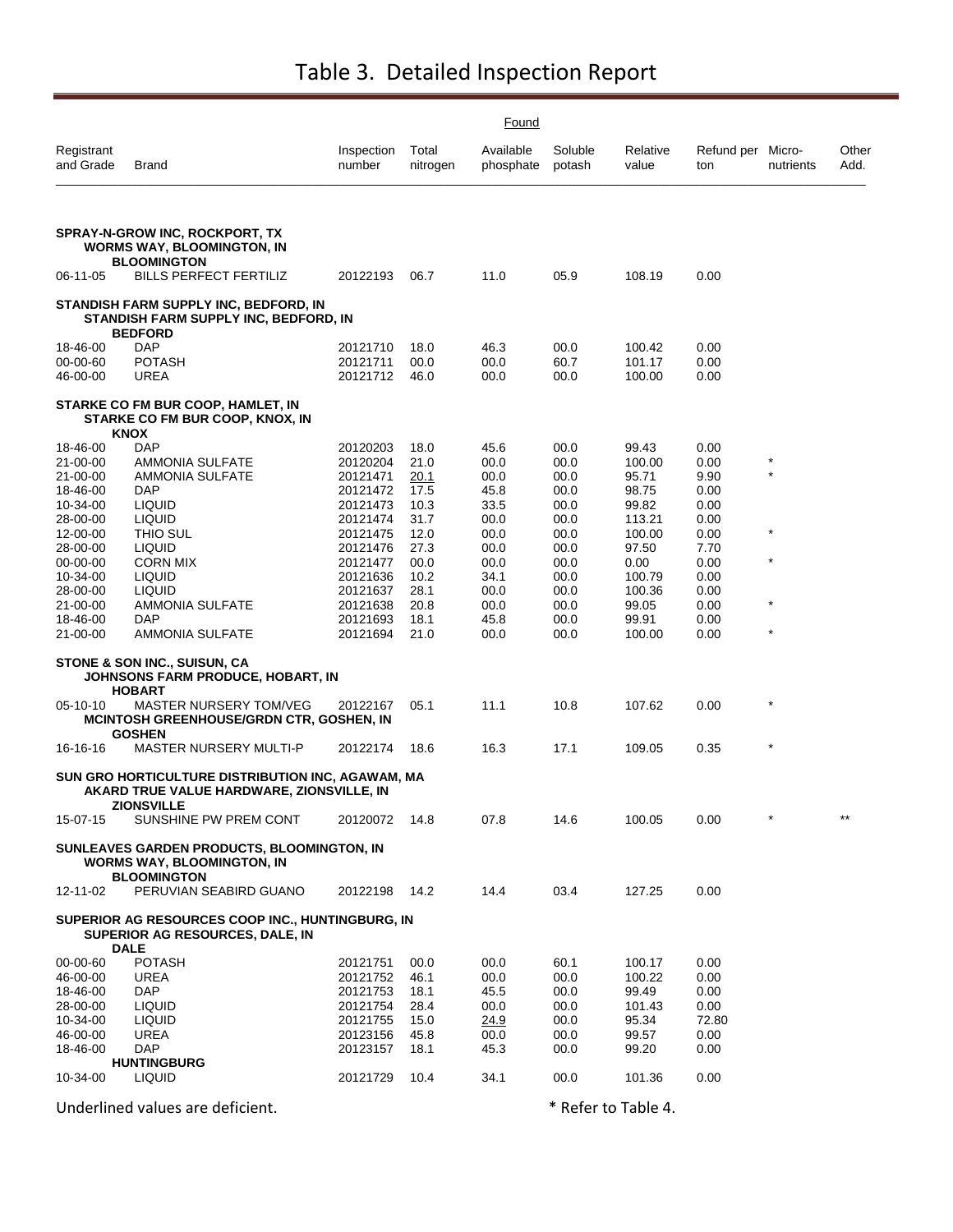|                         |                                                |                      |                   | Found                  |                   |                   |                          |           |               |
|-------------------------|------------------------------------------------|----------------------|-------------------|------------------------|-------------------|-------------------|--------------------------|-----------|---------------|
| Registrant<br>and Grade | <b>Brand</b>                                   | Inspection<br>number | Total<br>nitrogen | Available<br>phosphate | Soluble<br>potash | Relative<br>value | Refund per Micro-<br>ton | nutrients | Other<br>Add. |
|                         |                                                |                      |                   |                        |                   |                   |                          |           |               |
| 28-00-00                | <b>LIQUID</b>                                  | 20121730             | 28.2              | 00.0                   | 00.0              | 100.71            | 0.00                     |           |               |
| 12-00-00                | THIO SUL                                       | 20121731             | 12.0              | 00.0                   | 00.0              | 100.00            | 0.00                     | *         |               |
| 18-46-00                | <b>DAP</b>                                     | 20121733             | 17.7              | 45.6                   | 00.0              | 98.85             | 0.00                     |           |               |
| 00-00-22                | K MAG                                          | 20121734             | 00.0              | 00.0                   | 21.9              | 99.55             | 0.00                     | $\star$   |               |
| 21-00-00                | <b>AMMONIUM SULFATE</b>                        | 20121735             | 20.0              | 00.0                   | 00.0              | 95.24             | 11.00                    | $\star$   |               |
| 18-46-00                | <b>DAP</b>                                     | 20123227             | 18.1              | 46.0                   | 00.0              | 100.19            | 0.00                     | $\star$   |               |
| 21-00-00                | AMMONIUM SULFATE                               | 20123228             | 21.1              | 00.0                   | 00.0              | 100.48            | 0.00                     |           |               |
| 46-00-00<br>00-00-22    | <b>UREA</b><br>K MAG                           | 20123229<br>20123230 | 46.0<br>00.0      | 00.0<br>00.0           | 00.0<br>22.8      | 100.00<br>103.64  | 0.00<br>0.00             | $\star$   |               |
|                         | <b>JASPER</b>                                  |                      |                   |                        |                   |                   |                          |           |               |
| 18-46-00                | <b>DAP</b>                                     | 20121772             | 18.2              | 45.8                   | 00.0              | 100.11            | 0.00                     |           |               |
| 00-00-22                | <b>KMAG</b>                                    | 20121773             | 00.0              | 00.0                   | 21.9              | 99.55             | 0.00                     |           |               |
| 21-00-00                | <b>AMMONIUM SULFAT4E</b>                       | 20121774             | 20.9              | 00.0                   | 00.0              | 99.52             | 0.00                     | $\star$   |               |
| 46-00-00                | SUPER U                                        | 20121775             | 45.9              | 00.0                   | 00.0              | 99.78             | 0.00                     |           |               |
| 18-46-00                | <b>DAP</b>                                     | 20123187             | 18.1              | 45.5                   | 00.0              | 99.49             | 0.00                     |           |               |
| 21-00-00                | AMMONIUM SULFATE                               | 20123188             | 21.0              | 00.0                   | 00.0              | 100.00            | 0.00                     |           |               |
| 00-00-22                | <b>K MAG</b>                                   | 20123189             | 00.0              | 00.0                   | 22.7              | 103.18            | 0.00                     | $\star$   |               |
|                         | <b>OWENSVILLE</b>                              |                      |                   |                        |                   |                   |                          |           |               |
| 00-00-00                | <b>SULFUR</b>                                  | 20120672             | 00.0              | 00.0                   | 00.0              | 0.00              | 0.00                     | $\star$   |               |
| 18-46-00                | <b>DAP</b>                                     | 20120673             | 18.0              | 46.0                   | 00.0              | 100.00            | 0.00                     |           |               |
| 00-00-60                | <b>POTASH</b>                                  | 20120674             | 00.0              | 00.0                   | 59.9              | 99.83             | 0.00                     |           |               |
| 32-00-00                | <b>LIQUID</b>                                  | 20121759             | 31.9              | 00.0                   | 00.0              | 99.69             | 0.00                     |           |               |
| 18-46-00                | <b>DAP</b>                                     | 20123196             | 18.3              | 46.1                   | 00.0              | 100.72            | 0.00                     |           |               |
| 00-00-60<br>00-00-00    | <b>POTASH</b><br><b>SULFUR</b>                 | 20123197<br>20123198 | 00.0<br>00.0      | 00.0<br>00.0           | 62.3<br>00.0      | 103.83<br>0.00    | 0.00<br>0.00             |           |               |
|                         | <b>PRINCETON</b>                               |                      |                   |                        |                   |                   |                          |           |               |
| 32-00-00                | <b>LIQUID</b>                                  | 20121311             | 32.4              | 00.0                   | 00.0              | 101.25            | 0.00                     |           |               |
| 46-00-00                | <b>UREA</b>                                    | 20123199             | 46.1              | 00.0                   | 00.0              | 100.22            | 0.00                     |           |               |
| 18-46-00                | <b>DAP</b>                                     | 20123200             | 18.0              | 45.1                   | 00.0              | 98.73             | 0.00                     |           |               |
|                         | <b>PETERSBURG</b>                              |                      |                   |                        |                   |                   |                          |           |               |
| 12-40-00                | MESZ                                           | 20121328             | 11.7              | 40.0                   | 00.0              | 99.27             | 0.00                     |           |               |
| 18-46-00                | <b>DAP</b>                                     | 20121329             | 17.4              | 45.5                   | 00.0              | 98.13             | 0.00                     |           |               |
| 46-00-00                | SUPER U                                        | 20121330             | 45.7              | 00.0                   | 00.0              | 99.35             | 0.00                     |           |               |
| 28-00-00                | <b>LIQUID</b>                                  | 20121331             | 28.4              | 00.0                   | 00.0              | 101.43            | 0.00                     |           |               |
| 10-34-00                | <b>LIQUID</b>                                  | 20121332             | 10.4              | 34.2                   | 00.0              | 101.57            | 0.00                     |           |               |
| 18-46-00                | <b>DAP</b>                                     | 20123181             | 18.1              | 45.3                   | 00.0              | 99.20             | 0.00                     |           |               |
| 46-00-00                | <b>UREA</b>                                    | 20123182             | 46.3              | 00.0                   | 00.0              | 100.65            | 0.00                     |           |               |
| 00-00-60                | <b>POTASH</b><br><b>RICHLAND</b>               | 20123183             | 00.0              | 00.0                   | 60.8              | 101.33            | 0.00                     |           |               |
| 28-00-00                | <b>UAN</b>                                     | 20121768             | 28.6              | 00.0                   | 00.0              | 102.14            | 0.00                     |           |               |
| 10-34-00                | <b>LIQUID</b>                                  | 20121769             | 11.0              | 33.7                   | 00.0              | 102.25            | 0.00                     |           |               |
| 46-00-00                | UREA                                           | 20121770             | 46.0              | 00.0                   | 00.0              | 100.00            | 0.00                     |           |               |
| 18-46-00                | <b>DAP</b>                                     | 20121771             | 17.8              | 45.4                   | 00.0              | 98.76             | 0.00                     |           |               |
| 18-46-00                | <b>DAP</b>                                     | 20123207             | 18.3              | 45.9                   | 00.0              | 100.44            | 0.00                     |           |               |
| 00-00-60                | <b>POTASH</b>                                  | 20123208             | 00.0              | 00.0                   | 60.1              | 100.17            | 0.00                     |           |               |
|                         | <b>ST MEINRAD</b>                              |                      |                   |                        |                   |                   |                          |           |               |
| 18-46-00                | <b>DAP</b>                                     | 20120705             | 18.0              | 46.0                   | 00.0              | 100.00            | 0.00                     |           |               |
| 46-00-00                | SUPER U                                        | 20120706             | 45.9              | 00.0                   | 00.0              | 99.78             | 0.00                     |           |               |
| 28-00-00                | LIQUID N                                       | 20120707             | 28.4              | 00.0                   | 00.0              | 101.43            | 0.00                     |           |               |
| 18-46-00                | DAP                                            | 20123153             | 17.9              | 45.8                   | 00.0              | 99.52             | 0.00                     |           |               |
| 46-00-00<br>21-00-00    | <b>UREA</b><br>AMMONIUM SULFATE                | 20123154<br>20123155 | 45.8<br>21.2      | 00.0<br>00.0           | 00.0<br>00.0      | 99.57<br>100.95   | 0.00<br>0.00             |           |               |
|                         | SUPERIOR AG RESOURCES COOP INC., BOONVILLE, IN |                      |                   |                        |                   |                   |                          |           |               |
|                         | <b>BOONVILLE</b>                               |                      |                   |                        |                   |                   |                          |           |               |
| 28-00-00                | <b>LIQUID</b>                                  | 20121716             | 28.2              | 00.0                   | 00.0              | 100.71            | 0.00                     |           |               |
| 18-46-00                | <b>DAP</b>                                     | 20121717             | 17.7              | 45.2                   | 00.0              | 98.29             | 0.00                     |           |               |
| 46-00-00                | SUPER U                                        | 20121718             | 46.0              | 00.0                   | 00.0              | 100.00            | 0.00                     |           |               |
| 00-00-60                | <b>POTASH</b>                                  | 20121719             | 00.0              | 00.0                   | 61.4              | 102.33            | 0.00                     |           |               |
| 00-00-60                | <b>POTASH</b>                                  | 20121789             | 00.0              | 00.0                   | 60.7              | 101.17            | 0.00                     |           |               |
| 18-46-00                | <b>DAP</b>                                     | 20121790             | 17.8              | 45.8                   | 00.0              | 99.33             | 0.00                     |           |               |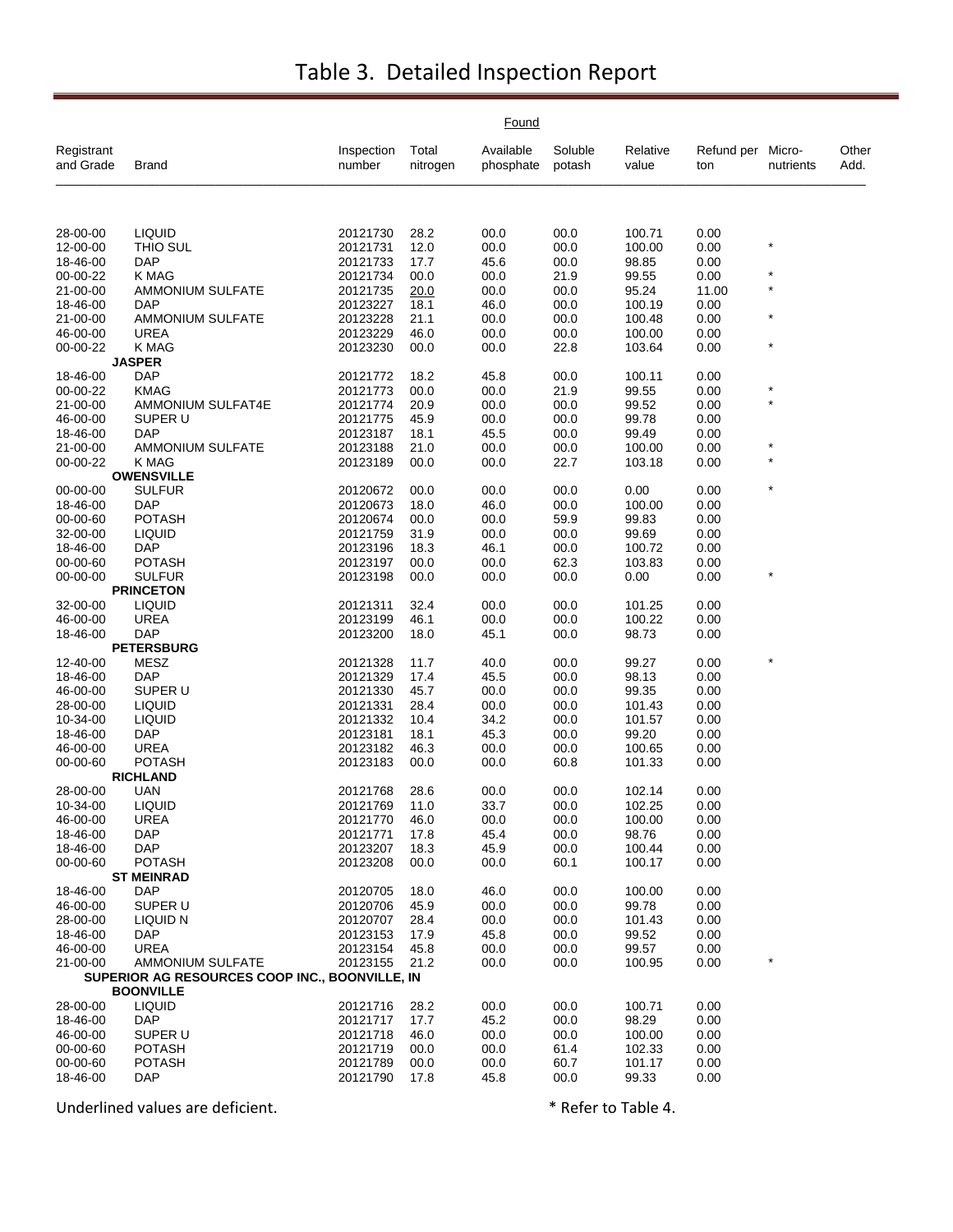|                         |                                                                                                 |                      |                   | Found                  |                   |                   |                          |           |               |
|-------------------------|-------------------------------------------------------------------------------------------------|----------------------|-------------------|------------------------|-------------------|-------------------|--------------------------|-----------|---------------|
| Registrant<br>and Grade | <b>Brand</b>                                                                                    | Inspection<br>number | Total<br>nitrogen | Available<br>phosphate | Soluble<br>potash | Relative<br>value | Refund per Micro-<br>ton | nutrients | Other<br>Add. |
|                         |                                                                                                 |                      |                   |                        |                   |                   |                          |           |               |
|                         | <b>CHRISNEY</b>                                                                                 |                      |                   |                        |                   |                   |                          |           |               |
| 18-46-00                | <b>DAP</b>                                                                                      | 20121756             | 17.9              | 45.2                   | 00.0              | 98.67             | 0.00                     |           |               |
| 46-00-00                | <b>UREA</b>                                                                                     | 20121757             | 46.1              | 00.0                   | 00.0              | 100.22            | 0.00                     |           |               |
| 28-00-00                | <b>LIQUID</b>                                                                                   | 20121758             | 27.5              | 00.0                   | 00.0              | 98.21             | 0.00                     |           |               |
| 00-00-60                | <b>POTASH</b><br><b>EVANSVILLE</b>                                                              | 20123242             | 00.0              | 00.0                   | 59.7              | 99.50             | 0.00                     |           |               |
| 18-46-00                | <b>DAP</b>                                                                                      | 20120619             | 18.0              | 45.1                   | 00.0              | 98.73             | 0.00                     |           |               |
| 46-00-00                | SUPER U                                                                                         | 20120620             | 44.9              | 00.0                   | 00.0              | 97.61             | 12.10                    |           |               |
| 00-00-60                | <b>POTASH</b>                                                                                   | 20120621             | 00.0              | 00.0                   | 59.5              | 99.17             | 0.00                     |           |               |
| 28-00-00                | <b>LIQUID</b>                                                                                   | 20121308             | 28.2              | 00.0                   | 00.0              | 100.71            | 0.00                     |           |               |
| 10-34-00                | <b>LIQUID</b>                                                                                   | 20121309             | 10.8              | 33.3                   | 00.0              | 100.84            | 0.00                     |           |               |
| 18-46-00                | <b>DAP</b>                                                                                      | 20123179             | 18.0              | 45.7                   | 00.0              | 99.58             | 0.00                     |           |               |
| 46-00-00                | UREA                                                                                            | 20123180             | 46.3              | 00.0                   | 00.0              | 100.65            | 0.00                     |           |               |
|                         | <b>HAUBSTADT</b>                                                                                |                      |                   |                        |                   |                   |                          |           |               |
| 00-00-60                | <b>POTASH</b>                                                                                   | 20123224             | 00.0              | 00.0                   | 60.2              | 100.33            | 0.00                     |           |               |
| 18-46-00                | <b>DAP</b>                                                                                      | 20123225             | 18.1              | 46.5                   | 00.0              | 100.90            | 0.00                     |           |               |
| 46-00-00                | <b>UREA</b>                                                                                     | 20123226             | 46.1              | 00.0                   | 00.0              | 100.22            | 0.00                     |           |               |
| 18-46-00                | <b>MACKEY</b><br><b>DAP</b>                                                                     | 20120630             | 18.1              | 45.7                   | 00.0              | 99.77             | 0.00                     |           |               |
| 00-00-60                | <b>POTASH</b>                                                                                   | 20120631             | 00.0              | 00.0                   | 59.4              | 99.00             | 0.00                     |           |               |
| 46-00-00                | SUPER U                                                                                         | 20120632             | 46.6              | 00.0                   | 00.0              | 101.30            | 0.00                     |           |               |
| 32-00-00                | <b>LIQUID</b>                                                                                   | 20120750             | 32.1              | 00.0                   | 00.0              | 100.31            | 0.00                     |           |               |
| 10-34-00                | <b>LIQUID</b>                                                                                   | 20121301             | 11.3              | 37.2                   | 00.0              | 110.45            | 0.00                     |           |               |
| 00-00-60                | <b>POTASH</b>                                                                                   | 20121783             | 00.0              | 00.0                   | 60.4              | 100.67            | 0.00                     |           |               |
| 18-46-00                | <b>DAP</b>                                                                                      | 20121784             | 17.6              | 45.4                   | 00.0              | 98.37             | 0.00                     |           |               |
| 46-00-00                | <b>UREA</b><br><b>MACKEY</b>                                                                    | 20121785             | 45.9              | 00.0                   | 00.0              | 99.78             | 0.00                     |           |               |
| 10-34-00                | LIQUID<br>SUPERIOR AG SERVICES-PATOKA, PRINCETON, IN                                            | 20121310             | 10.2              | 34.1                   | 00.0              | 100.79            | 0.00                     |           |               |
| 18-46-00                | <b>PRINCETON</b><br><b>DAP</b>                                                                  | 20120627             | 18.1              | 45.7                   | 00.0              | 99.77             | 0.00                     |           |               |
| 00-00-60                | <b>POTASH</b>                                                                                   | 20120628             | 00.0              | 00.0                   | 60.1              | 100.17            | 0.00                     |           |               |
| 46-00-00                | UREA                                                                                            | 20120629             | 46.5              | 00.0                   | 00.0              | 101.09            | 0.00                     |           |               |
|                         | SWISS FARMS PRODUCTS INC, MARYSVILLE, OH<br>HOME DEPOT, INDIANAPOLIS, IN<br><b>INDIANAPOLIS</b> |                      |                   |                        |                   |                   |                          |           |               |
| 09-09-06                | VIGORO BULB FUEL PL FD                                                                          | 20122215             | 07.7              | 08.5                   | 06.8              | 95.54             | 14.30                    |           |               |
| 20-27-05                | <b>VIGORO STARTER FERT</b><br><b>SEARS APPLIANCE &amp; HARDWARE, AVON, IN</b>                   | 20122216             | 19.5              | 26.0                   | 07.1              | 101.54            | 8.00                     |           |               |
| 15-30-15                | AVON<br>KGRO ALL PURPOSE PL FD<br><b>WALMART, GREENSBURG, IN</b>                                | 20122178             | 16.0              | 29.8                   | 17.3              | 105.84            | 0.00                     |           | **            |
| 12-05-07                | <b>GREENSBURG</b><br>EXPERT GARDENER SLOW R                                                     | 20120071             | 12.1              | 04.4                   | 08.2              | 103.43            | 0.00                     |           | $***$         |
|                         | T & T FERTILIZER INC, GOSHEN, IN<br>DAN HERSCHBERGER, WAKARUSA, IN<br><b>WAKARUSA</b>           |                      |                   |                        |                   |                   |                          |           |               |
| 19-14-00                | <b>CUSTOM MIX</b><br><b>T &amp; T FERTILIZER INC, GOSHEN, IN</b>                                | 20121465             | 19.7              | 15.4                   | 00.0              | 105.89            | 0.00                     |           |               |
|                         | <b>GOSHEN</b>                                                                                   |                      |                   |                        |                   |                   |                          |           |               |
| 10-34-00                | <b>LIQUID</b>                                                                                   | 20120166             | 10.3              | 34.1                   | 00.0              | 101.07            | 0.00                     |           |               |
| 11-52-00                | <b>MAP</b>                                                                                      | 20120167             | 11.2              | 51.7                   | 00.0              | 99.96             | 0.00                     |           |               |
| 45-00-00<br>11-52-00    | UREA                                                                                            | 20120168             | 46.2              | 00.0                   | 00.0              | 102.67            | 0.00                     |           |               |
| 10-34-00                | MAP<br><b>LIQUID</b>                                                                            | 20121462<br>20121463 | 10.8<br>10.1      | 51.6<br>33.4           | 00.0<br>00.0      | 98.99<br>99.03    | 0.00<br>0.00             |           |               |
| 28-00-00                | <b>LIQUID</b>                                                                                   | 20121464             | 31.9              | 00.0                   | 00.0              | 113.93            | 0.00                     |           |               |
| 28-00-00                | <b>LIQUID</b>                                                                                   | 20121624             | 31.7              | 00.0                   | 00.0              | 113.21            | 0.00                     |           |               |
| 11-52-00                | MAP                                                                                             | 20121625             | 11.1              | 51.4                   | 00.0              | 99.31             | 0.00                     |           |               |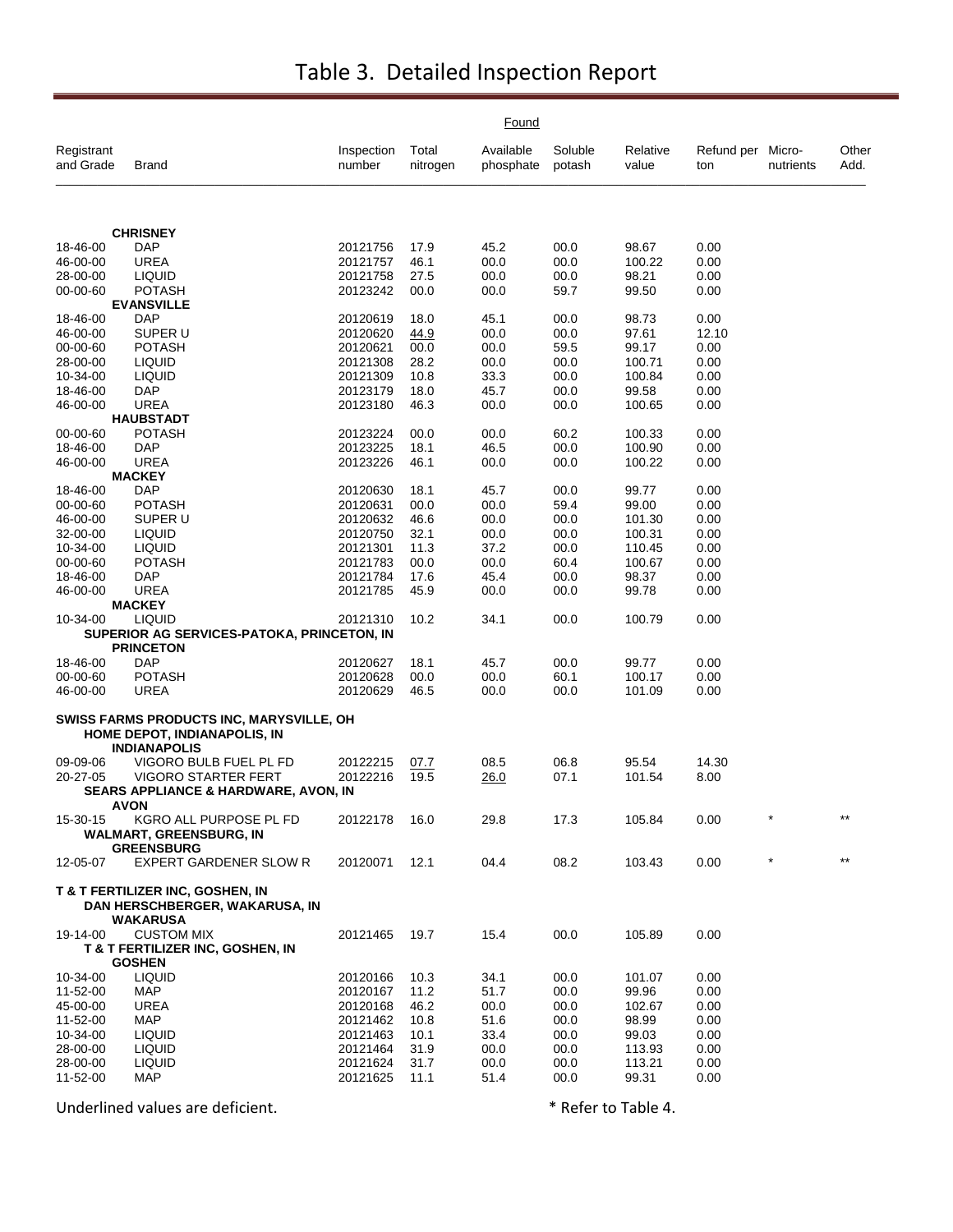|                         |                                                                                                               |                      |                     | Found                  |                     |                   |                          |            |               |
|-------------------------|---------------------------------------------------------------------------------------------------------------|----------------------|---------------------|------------------------|---------------------|-------------------|--------------------------|------------|---------------|
| Registrant<br>and Grade | Brand                                                                                                         | Inspection<br>number | Total<br>nitrogen   | Available<br>phosphate | Soluble<br>potash   | Relative<br>value | Refund per Micro-<br>ton | nutrients  | Other<br>Add. |
|                         |                                                                                                               |                      |                     |                        |                     |                   |                          |            |               |
| 11-52-00<br>21-00-00    | <b>MAP</b><br>AMMONIA SULFATE                                                                                 | 20123134<br>20123135 | 10.9<br>20.9        | 52.1<br>00.0           | 00.0<br>00.0        | 99.94<br>99.52    | 0.00<br>0.00             | $\star$    |               |
|                         | T AND N INC, FORISTELL, MO<br><b>RURAL KING, JEFFERSONVILLE, IN</b><br><b>JEFFERSONVILLE</b>                  |                      |                     |                        |                     |                   |                          |            |               |
| 12-22-10                | <b>GREENSKEEPERS SECRET L</b><br><b>MARTINSVILLE</b>                                                          | 20120095             | 11.6                | 21.6                   | 10.7                | 99.85             | 0.00                     | $\star$    |               |
| 32-03-10<br>12-12-12    | <b>JUMP START</b><br>ALL PURPOSE                                                                              | 20122494<br>20122495 | 32.9<br>12.1        | 02.9<br><u>10.4</u>    | 10.5<br><u>11.1</u> | 102.96<br>94.05   | 0.00<br>21.80            |            |               |
|                         | <b>MONTICELLO</b>                                                                                             |                      |                     |                        |                     |                   |                          |            |               |
| 12-12-12<br>32-03-10    | <b>GREENSKEEPER</b><br>JUMPSTART                                                                              | 20121079<br>20121080 | 12.0<br><u>29.8</u> | 11.4<br>03.8           | 13.1<br>10.4        | 101.78<br>97.10   | 0.00<br>24.20            |            |               |
|                         | TECHNAFLORA PLANT PRODUCTS, MISSION, BC CAN<br><b>MAXIMUM GROW, INDIANAPOLIS, IN</b><br><b>INDIANAPOLIS</b>   |                      |                     |                        |                     |                   |                          |            |               |
| 02-11-11                | AWESOME BLOSSOMS                                                                                              | 20122235             | 02.5                | 12.2                   | 07.2                | 89.59             | 38.00                    |            |               |
|                         | <b>TECHPAC LLC, COVINGTON, GA</b><br>SULLIVAN HARDWARE, INDIANAPOLIS, IN<br><b>INDIANAPOLIS</b>               |                      |                     |                        |                     |                   |                          |            |               |
| 00-00-00                | ROOTBOOST ROOTING POWD                                                                                        | 20122245             | 00.0                | 00.0                   | 00.0                | 0.00              | 0.00                     | $^{\star}$ |               |
|                         | TENBARGE SEED CO INC, HAUBSTADT, IN<br>TENBARGE SEED CO INC, HAUBSTADT, IN<br><b>HAUBSTADT</b>                |                      |                     |                        |                     |                   |                          |            |               |
| 30-00-08                | <b>GREEN ALLIANCE</b>                                                                                         | 20120686             | 28.0                | 00.0                   | 07.8                | 94.15             | 24.00                    |            |               |
|                         | TIGER-SUL PRODUCTS LLC, ATMORE, AL<br><b>CO-ALLIANCE, FLORA, IN</b><br><b>FLORA</b>                           |                      |                     |                        |                     |                   |                          |            |               |
| 00-00-00                | TIGER 90                                                                                                      | 20123561             | 00.0                | 00.0                   | 00.0                | 0.00              | 0.00                     |            |               |
|                         | TRAYLOR FERTILIZER SVC INC, MONTGOMERY, IN<br>TRAYLOR FERTILIZER SVC INC, MONTGOMERY, IN<br><b>MONTGOMERY</b> |                      |                     |                        |                     |                   |                          |            |               |
| 00-00-20                | SUL PO MAG                                                                                                    | 20120641             | 00.0                | 00.0                   | 22.0                | 110.00            | 0.00                     |            |               |
| 44-00-00<br>46-00-00    | <b>ESN</b><br>UREA                                                                                            | 20120642<br>20120643 | 44.8<br>46.3        | 00.0<br>00.0           | 00.0<br>00.0        | 101.82<br>100.65  | 0.00<br>0.00             |            |               |
| 21-00-00                | AMMONIUM SULFATE                                                                                              | 20120644             | 21.2                | 00.0                   | 00.0                | 100.95            | 0.00                     |            |               |
| 18-46-00                | DAP                                                                                                           | 20120645             | 17.9                | 45.5                   | 00.0                | 99.10             | 0.00                     |            |               |
| 10-34-00                | <b>LIQUID</b>                                                                                                 | 20121323             | 10.4                | 34.0                   | 00.0                | 101.15            | 0.00                     |            |               |
| 28-00-00                | LIQUID N                                                                                                      | 20121324             | 28.2                | 00.0                   | 00.0                | 100.71            | 0.00                     |            |               |
| 07-24-04                | <b>GREEN FLAG</b>                                                                                             | 20121325             | 07.3                | 24.2                   | 04.2                | 102.23            | 0.00                     |            |               |
| 28-00-00<br>19-17-00    | LIQUID N<br><b>LIQUID</b>                                                                                     | 20121326<br>20121327 | 28.0<br>19.4        | 00.0<br>16.1           | 00.0<br>00.0        | 100.00<br>99.19   | 0.00<br>7.20             |            |               |
| 18-46-00                | <b>DAP</b>                                                                                                    | 20123216             | 18.1                | 46.7                   | 00.0                | 101.18            | 0.00                     |            |               |
| 21-00-00                | <b>AMMONIUM SULFATE</b>                                                                                       | 20123217             | 21.1                | 00.0                   | 00.0                | 100.48            | 0.00                     |            |               |
| 46-00-00                | UREA                                                                                                          | 20123218             | 46.1                | 00.0                   | 00.0                | 100.22            | 0.00                     |            |               |
|                         | TRI COUNTY AGRONOMICS, ELDORADO, IL<br>TRI-COUNTY AGRONOMICS, MT VERNON, IN                                   |                      |                     |                        |                     |                   |                          |            |               |
|                         | <b>MT VERNON</b>                                                                                              |                      |                     |                        |                     |                   |                          |            |               |
| 16-16-02                | <b>LIQUID</b>                                                                                                 | 20121725             | 10.9                | 20.3                   | 03.6                | 98.24             | 58.50                    |            |               |
| 32-00-00<br>12-00-00    | LIQUID N<br><b>ATS</b>                                                                                        | 20121726<br>20121727 | 31.7                | 00.0                   | 00.0                | 99.06<br>59.17    | 0.00<br>113.60           |            |               |
| 08-24-04                | <b>LIQUID</b>                                                                                                 | 20121728             | 07.1<br>07.8        | 00.0<br>23.7           | 00.0<br>03.6        | 97.31             | 8.60                     |            |               |
|                         |                                                                                                               |                      |                     |                        |                     |                   |                          |            |               |

#### **TRICO FARM SUPPLY INC, ELIZABETHTOWN, IN**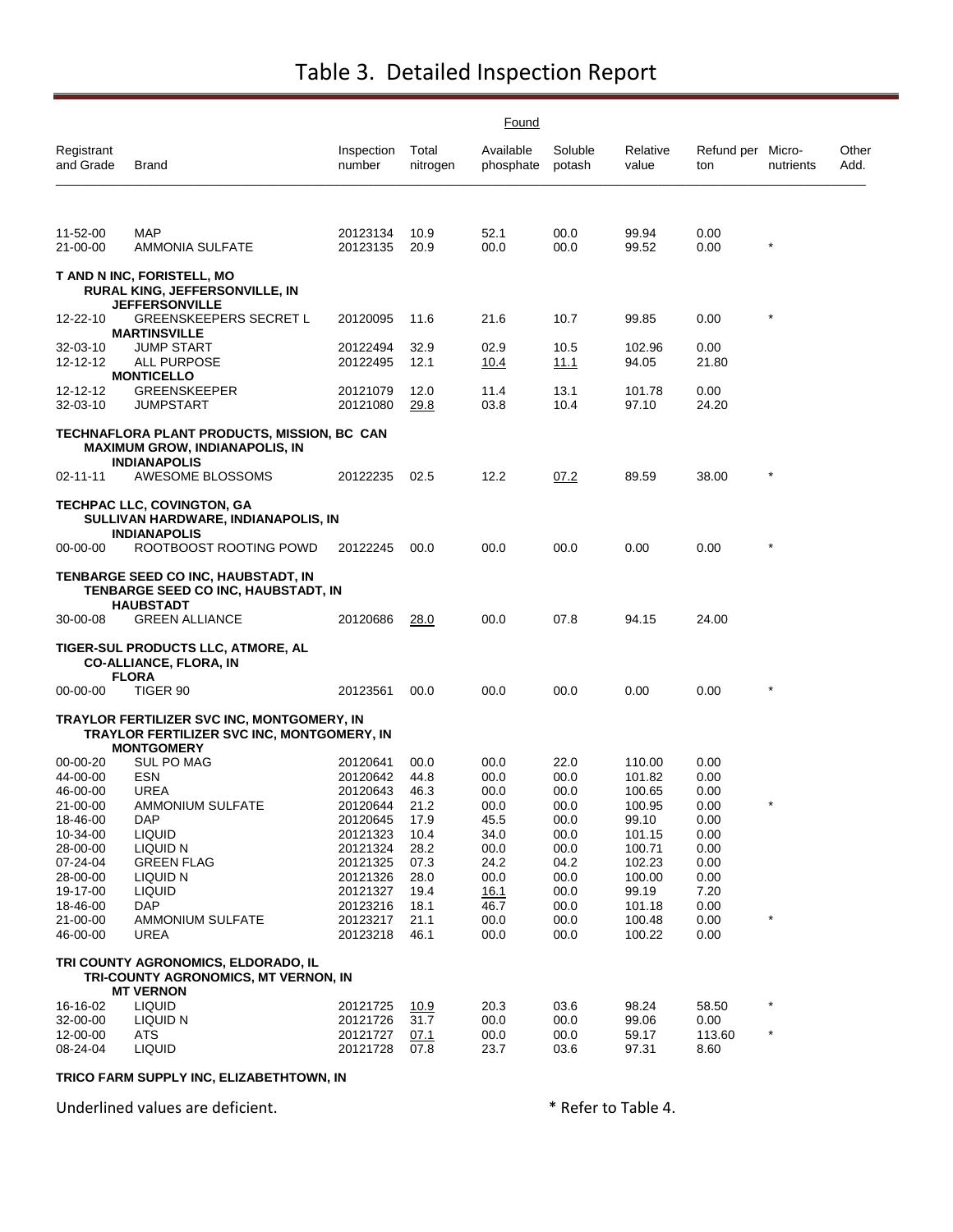|                         |                                                                                                       |                      |                   | Found                  |                   |                   |                          |           |               |
|-------------------------|-------------------------------------------------------------------------------------------------------|----------------------|-------------------|------------------------|-------------------|-------------------|--------------------------|-----------|---------------|
| Registrant<br>and Grade | Brand                                                                                                 | Inspection<br>number | Total<br>nitrogen | Available<br>phosphate | Soluble<br>potash | Relative<br>value | Refund per Micro-<br>ton | nutrients | Other<br>Add. |
|                         | TRICO FARM SUPPLY INC, ELIZABETHTOWN, IN                                                              |                      |                   |                        |                   |                   |                          |           |               |
|                         | <b>ELIZABETHTOWN</b>                                                                                  |                      |                   |                        |                   |                   |                          |           |               |
| 00-00-60                | <b>POTASH</b>                                                                                         | 20121216             | 00.0              | 00.0                   | 59.7              | 99.50             | 0.00                     |           |               |
| 11-52-00                | <b>MAP</b>                                                                                            | 20121217             | 10.8              | 51.4                   | 00.0              | 98.70             | 0.00                     |           |               |
| 46-00-00<br>10-34-00    | <b>UREA</b><br>LIQUID FERT                                                                            | 20121218<br>20122044 | 45.9<br>09.9      | 00.0<br>34.3           | 00.0<br>00.0      | 99.78<br>100.34   | 0.00<br>0.00             |           |               |
| 28-00-00                | UAN                                                                                                   | 20122045             | 28.3              | 00.0                   | 00.0              | 101.07            | 0.00                     |           |               |
| 00-00-60                | <b>POTASH</b>                                                                                         | 20122598             | 00.0              | 00.0                   | 60.7              | 101.17            | 0.00                     |           |               |
| 11-52-00                | MAP                                                                                                   | 20122599             | 10.7              | 50.6                   | 00.0              | 97.30             | 14.50                    |           |               |
| 11-52-00                | <b>MAP</b>                                                                                            | 20122600             | 10.8              | 51.8                   | 00.0              | 99.29             | 0.00                     |           |               |
|                         | TRUPOINTE COOPERATIVE INC, XENIA, OH<br>TRUPOINTE COOP INC, FT WAYNE, IN<br>FT WAYNE                  |                      |                   |                        |                   |                   |                          |           |               |
| 11-40-00                | MESZ                                                                                                  | 20120432             | 12.1              | 39.5                   | 00.0              | 101.84            | 0.00                     | $\star$   |               |
| 11-52-00                | MAP                                                                                                   | 20120433             | 10.8              | 51.8                   | 00.0              | 99.29             | 0.00                     |           |               |
| 28-00-00                | <b>LIQUID</b>                                                                                         | 20120434             | 28.0              | 00.0                   | 00.0              | 100.00            | 0.00                     |           |               |
| 11-52-00                | MAP                                                                                                   | 20123407             | 10.9              | 52.1                   | 00.0              | 99.94             | 0.00                     |           |               |
| 08-17-25                | <b>BLEND</b>                                                                                          | 20123408             | 08.4              | 16.3                   | 25.2              | 100.17            | 0.00                     | $\ast$    |               |
| 21-00-00                | AMS                                                                                                   | 20123409             | 21.0              | 00.0                   | 00.0              | 100.00            | 0.00                     | $\star$   |               |
|                         | TRUPOINTE COOP INC., UNIONDALE, IN<br><b>UNIONDALE</b>                                                |                      |                   |                        |                   |                   |                          |           |               |
| 09-23-30                | <b>BLEND</b>                                                                                          | 20121417             | 08.7              | 22.8                   | 31.6              | 101.90            | 0.00                     |           |               |
| 03-15-43                | <b>BLEND</b>                                                                                          | 20121418             | 04.0              | 15.5                   | 42.8              | 102.23            | 0.00                     |           |               |
| 09-23-30                | <b>BLEND</b>                                                                                          | 20123756             | 09.5              | 22.4                   | 31.2              | 102.18            | 0.00                     |           |               |
|                         | TSM SERVICES, INC, CATLIN, IL<br>ANDERSONS FERT SVC INC, ROMNEY, IN<br><b>ROMNEY</b>                  |                      |                   |                        |                   |                   |                          |           |               |
| 00-00-00                | TSM PREMIX A                                                                                          | 20123571             | 00.0              | 00.0                   | 00.0              | 0.00              | 0.00                     | $\star$   |               |
|                         | UMBARGER & SONS INC, BARGERSVILLE, IN<br>UMBARGER & SONS INC, BARGERSVILLE, IN<br><b>BARGERSVILLE</b> |                      |                   |                        |                   |                   |                          |           |               |
| 00-00-60                | <b>POTASH</b>                                                                                         | 20120880             | 00.0              | 00.0                   | 60.6              | 101.00            | 0.00                     |           |               |
| 18-46-00                | DAP                                                                                                   | 20120881             | 17.8              | 46.0                   | 00.0              | 99.61             | 0.00                     |           |               |
| 46-00-00                | UREA                                                                                                  | 20120882             | 46.1              | 00.0                   | 00.0              | 100.22            | 0.00                     |           |               |
| 21-00-00                | AMS                                                                                                   | 20120883             | 21.2              | 00.0                   | 00.0              | 100.95            | 0.00                     | $\star$   |               |
| 28-00-00                | UAN                                                                                                   | 20122036             | 28.0              | 00.0                   | 00.0              | 100.00            | 0.00                     |           |               |
| 00-00-60<br>18-46-00    | <b>POTASH</b><br><b>DAP</b>                                                                           | 20122543<br>20122544 | 00.0<br>17.6      | 00.0<br>46.2           | 61.5<br>00.0      | 102.50<br>99.51   | 0.00<br>0.00             |           |               |
|                         | UNCO INDUSTRIES INC, UNION GROVE, WI<br>ALSIP HOME & NURSERY, ST JOHN, IN<br><b>ST JOHN</b>           |                      |                   |                        |                   |                   |                          |           |               |
| 01-00-00                | WIGGLE WORM SOIL BLDR                                                                                 | 20122207             | 01.2              | 00.0                   | 00.0              | 120.00            | 0.00                     | $\star$   |               |
|                         | UNION CO FM BUR COOP, LIBERTY, IN<br>UNION CO FM BUR COOP, LIBERTY, IN<br><b>LIBERTY</b>              |                      |                   |                        |                   |                   |                          |           |               |
| 11-52-00                | <b>MAP</b>                                                                                            | 20120774             | 11.2              | 52.8                   | 00.0              | 101.60            | 0.00                     |           |               |
| 46-00-00                | UREA                                                                                                  | 20120775             | 45.8              | 00.0                   | 00.0              | 99.57             | 0.00                     |           |               |
| 18-46-00                | DAP                                                                                                   | 20120776             | 17.4              | 45.4                   | 00.0              | 97.99             | 11.40                    |           |               |
| 00-00-60                | <b>POTASH</b>                                                                                         | 20122083             | 00.0              | 00.0                   | 60.1              | 100.17            | 0.00                     |           |               |
| 18-46-00                | <b>DAP</b>                                                                                            | 20122084             | 17.8              | 45.4                   | 00.0              | 98.76             | 0.00                     |           |               |
| 11-52-00                | <b>MAP</b>                                                                                            | 20122085             | 11.3              | 52.0                   | 00.0              | 100.61            | 0.00                     |           |               |
| 21-00-00                | AMS                                                                                                   | 20122086             | 21.1              | 00.0                   | 00.0              | 100.48            | 0.00                     |           |               |
| 00-00-60                | <b>LIBERTY</b><br><b>POTASH</b>                                                                       | 20120756             | 00.0              | 00.0                   | 60.7              | 101.17            | 0.00                     |           |               |
| 18-46-00                | DAP                                                                                                   | 20121199             | 17.8              | 45.6                   | 00.0              | 99.05             | 0.00                     |           |               |
|                         |                                                                                                       |                      |                   |                        |                   |                   |                          |           |               |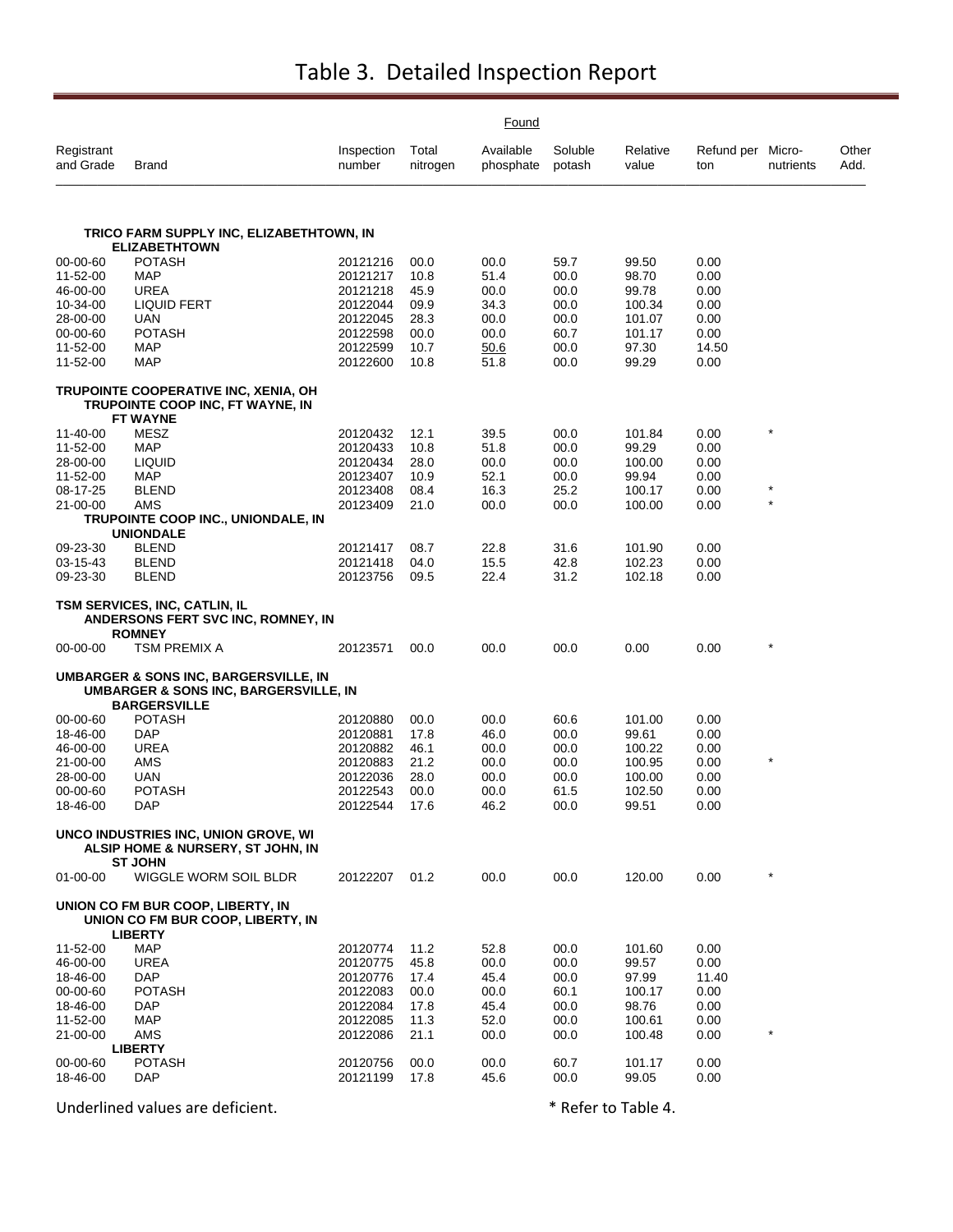|                         |                                                                                                        |                      |                   | Found                  |                   |                   |                          |            |               |
|-------------------------|--------------------------------------------------------------------------------------------------------|----------------------|-------------------|------------------------|-------------------|-------------------|--------------------------|------------|---------------|
| Registrant<br>and Grade | <b>Brand</b>                                                                                           | Inspection<br>number | Total<br>nitrogen | Available<br>phosphate | Soluble<br>potash | Relative<br>value | Refund per Micro-<br>ton | nutrients  | Other<br>Add. |
|                         |                                                                                                        |                      |                   |                        |                   |                   |                          |            |               |
| 11-52-00                | MAP                                                                                                    | 20121200             | 11.0              | 51.5                   | 00.0              | 99.26             | 0.00                     |            |               |
| 18-46-00                | <b>DAP</b>                                                                                             | 20122090             | 17.8              | 45.8                   | 00.0              | 99.33             | 0.00                     |            |               |
| 11-52-00                | MAP                                                                                                    | 20122091             | 11.3              | 52.4                   | 00.0              | 101.21            | 0.00                     |            |               |
| 00-00-60                | <b>POTASH</b>                                                                                          | 20122092             | 00.0              | 00.0                   | 60.7              | 101.17            | 0.00                     |            |               |
| 28-00-00                | <b>LIBERTY</b><br><b>LIQUID FERT</b>                                                                   | 20121196             | 28.2              | 00.0                   | 00.0              | 100.71            | 0.00                     |            |               |
| 28-00-00                | <b>LIQUID FERT</b>                                                                                     | 20121197             | 28.3              | 00.0                   | 00.0              | 101.07            | 0.00                     |            |               |
| 10-34-00                | <b>LIQUID FERT</b>                                                                                     | 20121198             | 10.4              | 33.7                   | 00.0              | 100.52            | 0.00                     |            |               |
|                         | UNITED GRANULATION SERVICES, SEYMOUR, IN<br>UNITED GRANULATION SERVICES, SEYMOUR, IN<br><b>SEYMOUR</b> |                      |                   |                        |                   |                   |                          |            |               |
| 03-03-03                | MICRO-REPLENISH                                                                                        | 20123679             | 02.7              | 04.4                   | 04.3              | 124.02            | 0.00                     | $^{\star}$ |               |
|                         | URBANA AG PRO INC., URBANA, IN<br>URBANA AG PRO INC., URBANA, IN<br><b>URBANA</b>                      |                      |                   |                        |                   |                   |                          |            |               |
| 18-46-00                | <b>DAP</b>                                                                                             | 20121447             | 18.0              | 45.7                   | 00.0              | 99.58             | 0.00                     |            |               |
| 18-46-00                | <b>DAP</b>                                                                                             | 20123413             | 17.9              | 46.2                   | 00.0              | 100.09            | 0.00                     |            |               |
|                         | VALAGRO USA INC., HOUSTON, TX<br>SENESAC INC., AMBIA, IN<br><b>AMBIA</b>                               |                      |                   |                        |                   |                   |                          |            |               |
| 03-00-08                | <b>MEGAFOL</b><br><b>WALSTRA INC, DEMOTTE, IN</b><br><b>DEMOTTE</b>                                    | 20121072             | 04.3              | 00.0                   | 09.5              | 125.93            | 0.00                     |            |               |
| 00-00-00                | AXILO MN                                                                                               | 20121530             | 00.0              | 00.0                   | 00.0              | 0.00              | 0.00                     | $^{\star}$ |               |
|                         | <b>VISION AG INC, RENSSELAER, IN</b><br>VISION AG INC, RENSSELAER, IN<br><b>RENSSELAER</b>             |                      |                   |                        |                   |                   |                          |            |               |
| 10-34-00                | <b>LIQUID</b><br><b>RENSSELAER</b>                                                                     | 20121543             | 10.0              | 34.1                   | 00.0              | 100.21            | 0.00                     |            |               |
| 18-46-00                | <b>DAP</b>                                                                                             | 20120109             | 18.3              | 46.0                   | 00.0              | 100.58            | 0.00                     |            |               |
| 21-00-00                | AMMONIA SULFATE                                                                                        | 20120110             | 20.6              | 00.0                   | 00.0              | 98.10             | 0.00                     |            |               |
| 46-00-00                | UREA                                                                                                   | 20120111             | 46.2              | 00.0                   | 00.0              | 100.43            | 0.00                     |            |               |
| 12-00-00                | THIO SUL                                                                                               | 20121540             | 11.7              | 00.0                   | 00.0              | 97.50             | 3.30                     |            |               |
| 28-00-00                | LIQUID                                                                                                 | 20121541             | 28.2              | 00.0                   | 00.0              | 100.71            | 0.00                     |            |               |
| 28-00-00                | <b>LIQUID</b>                                                                                          | 20121542             | 28.4              | 00.0                   | 00.0              | 101.43            | 0.00                     |            |               |
| 00-00-21                | K MAG                                                                                                  | 20121663             | 00.0              | 00.0                   | 21.0              | 100.00            | 0.00                     | $^{\star}$ |               |
| 18-46-00                | <b>DAP</b>                                                                                             | 20121664             | 18.2              | 45.7                   | 00.0              | 99.96             | 0.00                     |            |               |
|                         | <b>VOGEL SEED AND FERTILIZER INC, JACKSON, WI</b><br>ADLER FEED EXPRESS, KOKOMO, IN<br><b>KOKOMO</b>   |                      |                   |                        |                   |                   |                          |            |               |
| 10-20-08                | ENDURE LAWN STARTER PL<br>CISCO CO., INDIANAPOLIS, IN<br><b>INDIANAPOLIS</b>                           | 20122184             | 10.2              | 21.3                   | 08.5              | 105.03            | 0.00                     | $\star$    |               |
| 24-00-03                | ENDURE PREM LAWN FOOD                                                                                  | 20121998             | 24.7              | 00.0                   | 03.0              | 102.62            | 0.34                     |            | $***$         |
| 10-20-08                | ENDURE LAWN STARTER PL                                                                                 | 20121999             | 10.4              | 22.0                   | 08.1              | 106.11            | 0.00                     |            |               |
| 30-00-05                | <b>ENDURE PROFESSIONAL FE</b>                                                                          | 20122001             | 31.9              | 00.0                   | 04.9              | 105.24            | 0.00                     | $^{\star}$ |               |
| 26-00-03                | ENDURE WINTER ROOT BLD<br><b>HOHAM FEED &amp; SEED, AUBURN, IN</b>                                     | 20122002             | 27.9              | 00.0                   | 03.5              | 108.20            | 0.00                     | $\star$    |               |
|                         | <b>AUBURN</b>                                                                                          |                      |                   |                        |                   |                   |                          |            |               |
| 19-00-03                | <b>BLEND</b>                                                                                           | 20123442             | 20.6              | 00.0                   | 03.1              | 107.78            | 0.00                     |            |               |
|                         | LINTONS ENCHANTED GARDENS, ELKHART, IN<br><b>ELKHART</b>                                               |                      |                   |                        |                   |                   |                          |            |               |
| 24-00-03                | ENDURE PREMIUM LAWN FD<br><b>RESIDEX LLC, INDIANAPOLIS, IN</b><br><b>INDIANAPOLIS</b>                  | 20122229             | 26.2              | 00.0                   | 03.7              | 110.61            | 0.05                     | $^{\star}$ | $***$         |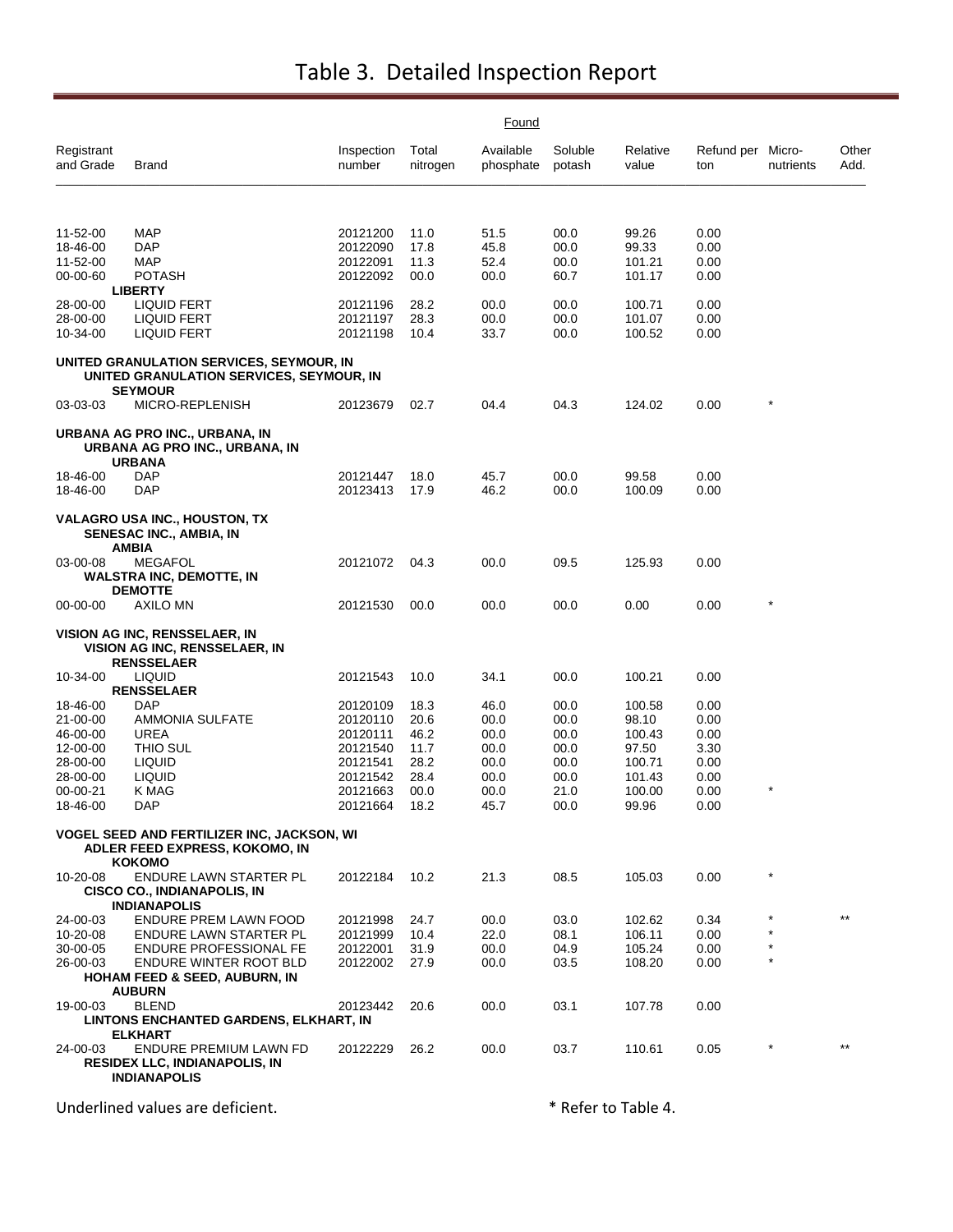|                         | <b>Found</b>                                                                                                           |                      |                   |                        |                   |                   |                          |           |               |  |  |  |
|-------------------------|------------------------------------------------------------------------------------------------------------------------|----------------------|-------------------|------------------------|-------------------|-------------------|--------------------------|-----------|---------------|--|--|--|
| Registrant<br>and Grade | <b>Brand</b>                                                                                                           | Inspection<br>number | Total<br>nitrogen | Available<br>phosphate | Soluble<br>potash | Relative<br>value | Refund per Micro-<br>ton | nutrients | Other<br>Add. |  |  |  |
|                         |                                                                                                                        |                      |                   |                        |                   |                   |                          | $\star$   |               |  |  |  |
| 13-02-13                | <b>TURFGRASS</b><br>TURFGRASS (NOVI, MI), INDIANAPOLIS, IN<br><b>INDIANAPOLIS</b>                                      | 20123725             | 14.2              | 02.1                   | 12.6              | 103.46            | 0.00                     |           |               |  |  |  |
| 24-00-16                | <b>TURFGRASS</b>                                                                                                       | 20121296             | 25.3              | 00.0                   | 15.9              | 103.14            | 0.18                     |           |               |  |  |  |
| 18-06-15                | PROFESSIONAL FERT                                                                                                      | 20121298             | 17.8              | 06.8                   | 19.1              | 111.41            | 0.09                     |           |               |  |  |  |
|                         | <b>VOLUNTARY PURCHASING GROUPS INC, BONHAM, TX</b><br>ALTUMS HORT CTR & LANDSCAPE, ZIONSVILLE, IN<br><b>ZIONSVILLE</b> |                      |                   |                        |                   |                   |                          |           |               |  |  |  |
| 19-06-12                | FERTI-LOME START N-GRO<br><b>COSSELLS CREATIVE LNDSCP/GRDN, KOKOMO, IN</b>                                             | 20120076             | 22.6              | 06.2                   | 12.6              | 112.52            | 0.00                     | $\star$   |               |  |  |  |
| $00 - 00 - 00$          | KOKOMO<br>HI-YIELD MAGNESIUM SUL<br>COUNTRY HARMONY GRDN CTR, BROWNSBURG, IN<br><b>BROWNSBURG</b>                      | 20122185             | 00.0              | 00.0                   | 00.0              | 0.00              | 0.00                     | $\star$   |               |  |  |  |
| 05-04-05                | NATURAL GUARD EVERGREE<br>GINGER VALLEY, GRANGER, IN<br><b>GRANGER</b>                                                 | 20120081             | 05.8              | 04.1                   | 05.8              | 112.85            | 0.00                     | $\star$   |               |  |  |  |
| 12-12-12                | <b>GARDEN COTE 6</b>                                                                                                   | 20122164             | 13.4              | 13.0                   | 13.7              | 111.61            | 0.00                     |           |               |  |  |  |
| 11-15-11                | <b>FERTI-LOME GARDENERS S</b>                                                                                          | 20122165             | 11.7              | 17.7                   | 10.8              | 107.78            | 0.00                     |           |               |  |  |  |
|                         | GREENDELL MULCH & MIX, MOORESVILLE, IN<br><b>MOORESVILLE</b>                                                           |                      |                   |                        |                   |                   |                          |           |               |  |  |  |
| 20-20-20                | F-L GERANIUM-HANGING B<br>LINTONS ENCHANGED GARDENS, ELKHART, IN<br><b>ELKHART</b>                                     | 20122248             | 20.0              | 20.3                   | 21.7              | 103.34            | 0.00                     |           |               |  |  |  |
| 17-07-10                | F-L BOUGAINVILLEA & FL<br>MCCABES GREENHOUSE & FLORAL, LAWRENCEBURG, IN<br><b>LAWRENCEBURG</b>                         | 20122225             | 18.3              | 10.1                   | 09.9              | 111.11            | 0.95                     | $\star$   |               |  |  |  |
| 04-04-05                | NATURAL GUARD TOM & VE<br>ROANOKE ELEVATOR CO INC, ROANOKE, IN<br><b>ROANOKE</b>                                       | 20120066             | 05.0              | 04.0                   | 06.1              | 117.46            | 0.00                     | $\star$   |               |  |  |  |
| 19-06-12                | START-N-GROW PREM PL F<br>ROSE CITY NURSERY, RICHMOND, IN<br><b>RICHMOND</b>                                           | 20120427             | 16.7              | 08.3                   | 11.5              | 96.84             | 25.30                    | $\star$   |               |  |  |  |
| 19-10-05                | FERTI-LOME FRUIT, CITRU<br><b>RURAL KING, EVANSVILLE, IN</b><br><b>EVANSVILLE</b>                                      | 20120062             | 20.5              | 11.1                   | 05.8              | 109.82            | 0.00                     | $\star$   |               |  |  |  |
| 00-00-00                | F-L CHELATED LIQUID IR<br><b>SALSBERY BROTHERS, CARMEL, IN</b><br><b>CARMEL</b>                                        | 20122155             | 00.0              | 00.0                   | 00.0              | 0.00              | 0.00                     | $\star$   |               |  |  |  |
| 05-01-01                | FERTI-LOME FISH EMULSI<br>SAUTTERS FLORAL & GREENHOUSE, ELKHART, IN<br><b>ELKHART</b>                                  | 20120091             | 04.9              | 00.6                   | 01.7              | 103.70            | 0.00                     |           |               |  |  |  |
| $10 - 00 - 14$          | FERTI-LOME WINTERIZER<br>WISCHMEIER NURSERY INC, COLUMBUS, IN<br><b>COLUMBUS</b>                                       | 20122230             | 11.1              | 00.0                   | 12.6              | 99.24             | 14.00                    | $\star$   |               |  |  |  |
| $07 - 22 - 08$          | F-L PREM PANSY FD/ALL                                                                                                  | 20120751             | 08.7              | 22.2                   | 08.2              | 106.70            | 0.00                     |           |               |  |  |  |
|                         | <b>WALSTRA INC, DEMOTTE, IN</b><br><b>WALSTRA INC, DEMOTTE, IN</b><br><b>DEMOTTE</b>                                   |                      |                   |                        |                   |                   |                          |           |               |  |  |  |
| 18-46-00                | DAP                                                                                                                    | 20120151             | 17.9              | 46.0                   | 00.0              | 99.81             | 0.00                     |           |               |  |  |  |
| 46-00-00                | <b>UREA</b>                                                                                                            | 20120152             | 46.2              | 00.0                   | 00.0              | 100.43            | 0.00                     |           |               |  |  |  |
| 21-00-00                | AMMONIA SULFATE                                                                                                        | 20120153             | 21.1              | 00.0                   | 00.0              | 100.48            | 0.00                     |           |               |  |  |  |
| 32-00-00                | <b>LIQUID</b>                                                                                                          | 20121523             | 32.3              | 00.0                   | 00.0              | 100.94            | 0.00                     |           |               |  |  |  |
| 28-00-00                | <b>LIQUID</b>                                                                                                          | 20121524             | 28.3              | 00.0                   | 00.0              | 101.07            | 0.00                     |           |               |  |  |  |
| 10-34-00                | <b>LIQUID</b>                                                                                                          | 20121525             | 10.5              | 34.2                   | 00.0              | 101.86            | 0.00                     |           |               |  |  |  |
| 08-18-08                | <b>LIQUID</b>                                                                                                          | 20121526             | 09.1              | 17.6                   | 05.4              | 94.52             | 26.00                    | $\star$   |               |  |  |  |
| 18-46-00                | DAP                                                                                                                    | 20121527             | 17.8              | 45.8                   | 00.0              | 99.33             | 0.00                     |           |               |  |  |  |
| 00-00-00                | <b>TRAFIX ZN</b>                                                                                                       | 20121528             | 00.0              | 00.0                   | 00.0              | $0.00\,$          | 0.00                     | $\star$   |               |  |  |  |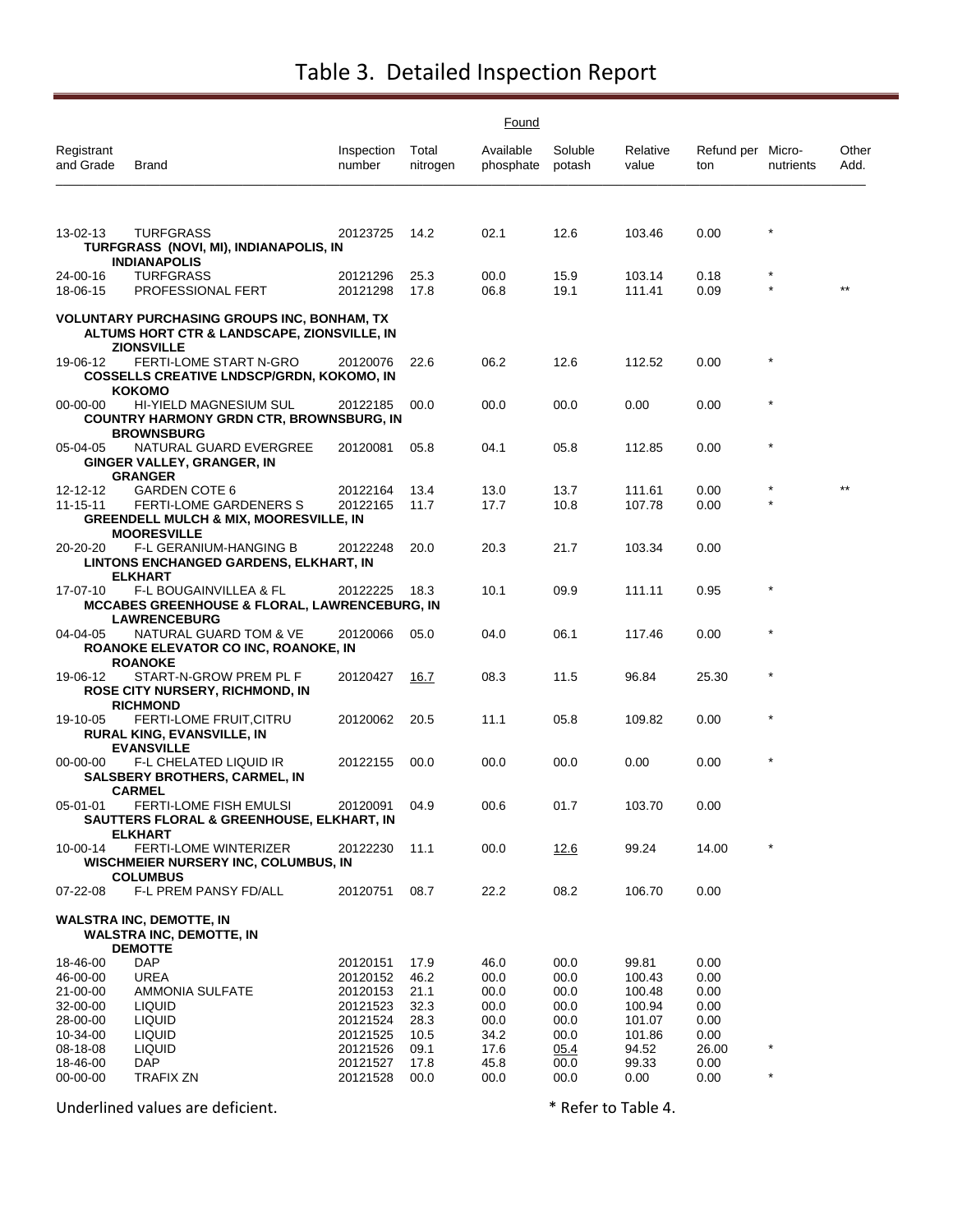|                         |                                                                                   |                      |                   | Found                  |                   |                   |                          |           |               |
|-------------------------|-----------------------------------------------------------------------------------|----------------------|-------------------|------------------------|-------------------|-------------------|--------------------------|-----------|---------------|
| Registrant<br>and Grade | Brand                                                                             | Inspection<br>number | Total<br>nitrogen | Available<br>phosphate | Soluble<br>potash | Relative<br>value | Refund per Micro-<br>ton | nutrients | Other<br>Add. |
| 18-46-00                | <b>DAP</b>                                                                        | 20121666             | 18.3              | 46.5                   | 00.0              | 101.29            | 0.00                     |           |               |
| 21-00-00                | <b>AMMONIA SULFATE</b>                                                            | 20121667             | 21.0              | 00.0                   | 00.0              | 100.00            | 0.00                     |           |               |
|                         | WHITE RIVER LLC, LOOGOOTEE, IN<br>DIVINE FARMS, LOOGOOTEE, IN<br><b>LOOGOOTEE</b> |                      |                   |                        |                   |                   |                          |           |               |
| 11-37-00                | <b>LIQUID</b><br>WHITE RIVER COOP, WASHINGTON, IN                                 | 20120608             | 11.9              | 36.7                   | 00.0              | 101.80            | 0.00                     |           |               |
| 00-00-60                | <b>WASHINGTON</b><br><b>POTASH</b>                                                | 20120611             | 00.0              | 00.0                   |                   |                   | 0.00                     |           |               |
| 18-46-00                | DAP                                                                               | 20120612             | 18.2              | 45.4                   | 60.8<br>00.0      | 101.33<br>99.54   | 0.00                     |           |               |
| 00-00-20                | K MAG                                                                             | 20120613             | 00.0              | 00.0                   | 22.1              | 110.50            | 0.00                     |           |               |
| 10-34-00                | <b>LIQUID</b>                                                                     | 20121319             | 10.3              | 34.0                   | 00.0              | 100.86            | 0.00                     |           |               |
| 06-24-06                | <b>LIQUID</b>                                                                     | 20121320             | 06.3              | 24.5                   | 05.9              | 101.98            | 0.00                     |           |               |
| 28-00-00                | LIQUID N                                                                          | 20121321             | 30.8              | 00.0                   | 00.0              | 110.00            | 0.00                     |           |               |
| 28-00-00                | LIQUID N                                                                          | 20121322             | 17.5              | 00.0                   | 00.0              | 62.50             | 115.50                   |           |               |
| 00-00-60                | <b>POTASH</b>                                                                     | 20121791             | 00.0              | 00.0                   | 61.1              | 101.83            | 0.00                     |           |               |
| 18-46-00                | <b>DAP</b>                                                                        | 20121792             | 17.9              | 46.3                   | 00.0              | 100.23            | 0.00                     |           |               |
|                         | WHITE RIVER LLC, ELNORA, IN<br><b>ELNORA</b>                                      |                      |                   |                        |                   |                   |                          |           |               |
| 46-00-00                | UREA                                                                              | 20120609             | 46.5              | 00.0                   | 00.0              | 101.09            | 0.00                     |           |               |
| 18-46-00                | <b>DAP</b>                                                                        | 20120610             | 18.1              | 45.2                   | 00.0              | 99.06             | 0.00                     |           |               |
|                         | <b>LOOGOOTEE</b>                                                                  |                      |                   |                        |                   |                   |                          |           |               |
| 28-00-00                | <b>LIQUID</b><br><b>LOOGOOTEE</b>                                                 | 20121743             | 28.3              | 00.0                   | 00.0              | 101.07            | 0.00                     |           |               |
| 18-46-00                | DAP                                                                               | 20120649             | 18.1              | 46.1                   | 00.0              | 100.34            | 0.00                     |           |               |
| 46-00-00                | <b>UREA</b>                                                                       | 20120650             | 46.2              | 00.0                   | 00.0              | 100.43            | 0.00                     |           |               |
| 32-00-00                | <b>LIQUID</b>                                                                     | 20121742             | 32.1              | 00.0                   | 00.0              | 100.31            | 0.00                     |           |               |
| 32-00-00                | <b>LIQUID</b>                                                                     | 20121744             | 32.2              | 00.0                   | 00.0              | 100.63            | 0.00                     |           |               |
| 18-46-00                | <b>DAP</b>                                                                        | 20123214             | 18.1              | 46.1                   | 00.0              | 100.34            | 0.00                     |           |               |
| 00-00-20                | K MAG                                                                             | 20123215             | 00.0              | 00.0                   | 22.0              | 110.00            | 0.00                     | $\star$   |               |
|                         | <b>MITCHELL</b>                                                                   |                      |                   |                        |                   |                   |                          |           |               |
| 32-00-00                | <b>LIQUID</b>                                                                     | 20121701             | 31.9              | 00.0                   | 00.0              | 99.69             | 0.00                     |           |               |
| 46-00-00                | <b>UREA</b>                                                                       | 20121702             | 46.1              | 00.0                   | 00.0              | 100.22            | 0.00                     | $\star$   |               |
| 00-00-22<br>11-37-00    | <b>KMAG</b>                                                                       | 20121703             | 00.0              | 00.0                   | 21.9              | 99.55             | 0.00<br>0.00             |           |               |
| 00-00-60                | <b>LIQUID</b><br><b>POTASH</b>                                                    | 20121704<br>20123165 | 11.6<br>00.0      | 37.0<br>00.0           | 00.0<br>60.7      | 101.58<br>101.17  | 0.00                     |           |               |
| 18-46-00                | <b>DAP</b>                                                                        | 20123166             | 18.1              | 45.5                   | 00.0              | 99.49             | 0.00                     |           |               |
|                         | <b>WORTHINGTON</b>                                                                |                      |                   |                        |                   |                   |                          |           |               |
| 18-46-00                | DAP                                                                               | 20120723             | 18.0              | 46.7                   | 00.0              | 100.99            | 0.00                     |           |               |
| 46-00-00                | <b>UREA</b>                                                                       | 20120724             | 45.6              | 00.0                   | 00.0              | 99.13             | 0.00                     |           |               |
| 18-46-00                | DAP                                                                               | 20123235             | 18.1              | 46.0                   | 00.0              | 100.19            | 0.00                     |           |               |
| 00-00-60                | <b>POTASH</b>                                                                     | 20123236             | 00.0              | 00.0                   | 59.6              | 99.33             | 0.00                     |           |               |
|                         | <b>WILDCAT AG SUPPLY, KIRKLIN, IN</b><br><b>WILDCAT AG SUPPLY, KIRKLIN, IN</b>    |                      |                   |                        |                   |                   |                          |           |               |
| 11-52-00                | <b>KIRKLIN</b>                                                                    |                      |                   |                        |                   |                   |                          |           |               |
| 46-00-00                | MAP<br><b>UREA</b>                                                                | 20120543<br>20120544 | 11.2<br>46.3      | 52.1<br>00.0           | 00.0<br>00.0      | 100.56<br>100.65  | 0.00<br>0.00             |           |               |
| 00-00-60                | <b>POTASH</b>                                                                     | 20123621             |                   | 00.0                   | 60.0              | 100.00            | 0.00                     |           |               |
|                         | <b>KIRKLIN</b>                                                                    |                      | 00.0              |                        |                   |                   |                          |           |               |
| 11-52-00                | <b>MAP</b>                                                                        | 20123620             | 11.5              | 52.0                   | 00.0              | 101.02            | 0.00                     |           |               |
|                         | WILSON FERTILIZER & GRAIN INC, ROCHESTER, IN                                      |                      |                   |                        |                   |                   |                          |           |               |
|                         | WILSON FERTILIZER & GRAIN INC, ROCHESTER, IN<br><b>ROCHESTER</b>                  |                      |                   |                        |                   |                   |                          |           |               |
| 46-00-00                | UREA                                                                              | 20120229             | 46.1              | 00.0                   | 00.0              | 100.22            | 0.00                     |           |               |
| 18-46-00                | DAP                                                                               | 20120230             | 17.8              | 45.7                   | 00.0              | 99.19             | 0.00                     |           |               |
| 46-00-00                | UREA                                                                              | 20121605             | 45.9              | 00.0                   | 00.0              | 99.78             | 0.00                     |           |               |
| 18-46-00                | <b>DAP</b>                                                                        | 20121606             | 18.0              | 45.3                   | 00.0              | 99.01             | 0.00                     |           |               |
|                         |                                                                                   |                      |                   |                        |                   |                   |                          |           |               |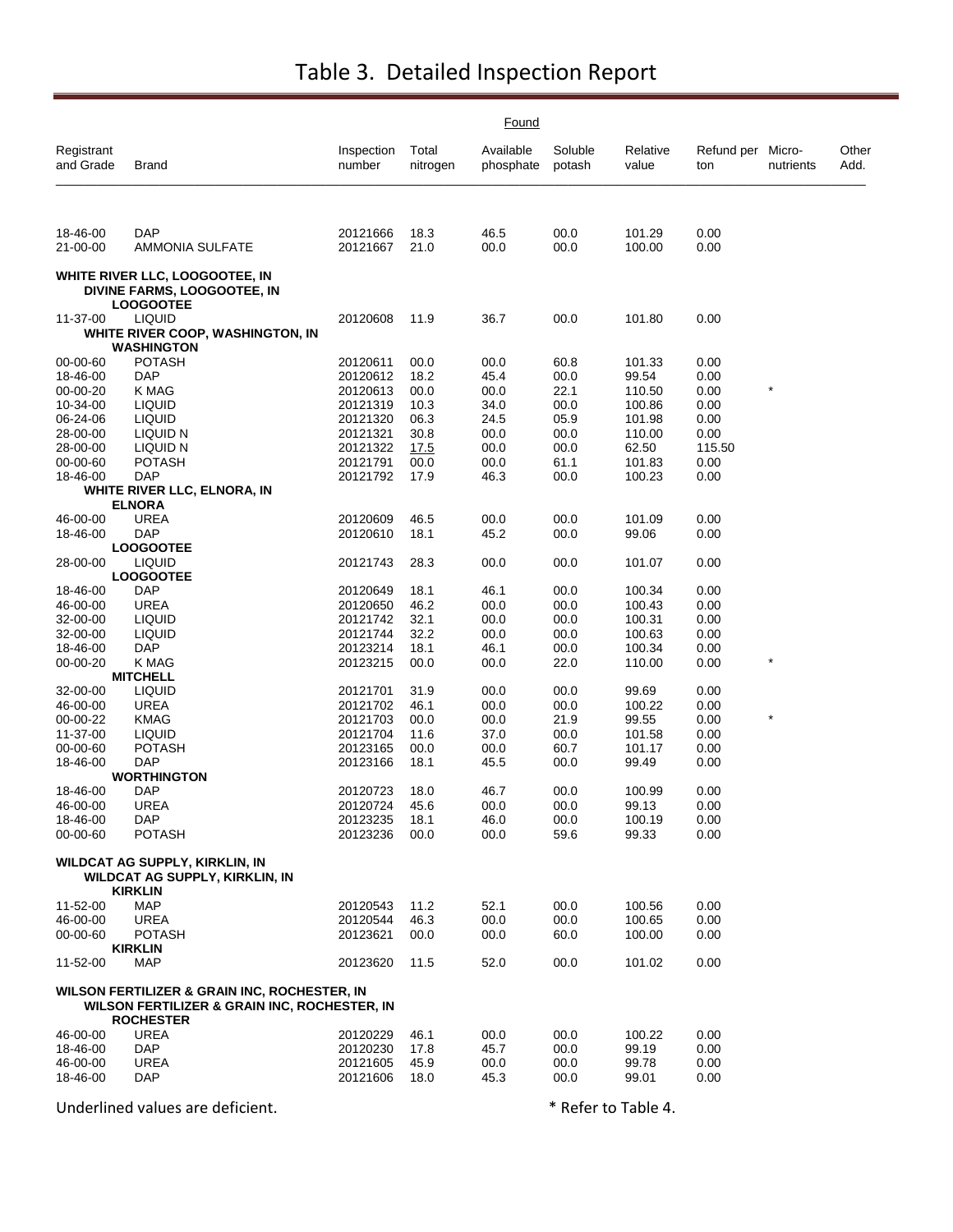|                                              |                                                                                                             |                                              |                              | Found                        |                              |                                     |                              |                    |                 |
|----------------------------------------------|-------------------------------------------------------------------------------------------------------------|----------------------------------------------|------------------------------|------------------------------|------------------------------|-------------------------------------|------------------------------|--------------------|-----------------|
| Registrant<br>and Grade                      | Brand                                                                                                       | Inspection<br>number                         | Total<br>nitrogen            | Available<br>phosphate       | Soluble<br>potash            | Relative<br>value                   | Refund per Micro-<br>ton     | nutrients          | Other<br>Add.   |
|                                              |                                                                                                             |                                              |                              |                              |                              |                                     |                              |                    |                 |
| 18-46-00                                     | <b>DAP</b>                                                                                                  | 20121658                                     | 18.4                         | 45.9                         | 00.0                         | 100.64                              | 0.00                         |                    |                 |
|                                              | <b>WILSON FERTILIZER INC, BROOK, IN</b><br><b>CROP FERTILITY SPECIALISTS, MILFORD, IN</b><br><b>MILFORD</b> |                                              |                              |                              |                              |                                     |                              |                    |                 |
| 21-00-00                                     | AMS<br>JOHN BLAKE, EARL PARK, IN<br><b>EARL PARK</b>                                                        | 20121376                                     | 21.0                         | 00.0                         | 00.0                         | 100.00                              | 0.00                         |                    |                 |
| 05-12-11                                     | <b>CUSTOM MIX SUSPENSION</b><br><b>MONTICELLO FARM SERVICE, FRANCESVILLE, IN</b>                            | 20123119                                     | 04.5                         | 12.7                         | 10.8                         | 99.27                               | 0.00                         |                    |                 |
| 21-00-00                                     | <b>FRANCESVILLE</b><br>AMMONIA SULFATE<br>WILSON FERTILIZER INC, BROOK, IN<br><b>BROOK</b>                  | 20123131                                     | 20.9                         | 00.0                         | 00.0                         | 99.52                               | 0.00                         | $\star$            |                 |
| 11-52-00<br>18-46-00                         | <b>MAP</b><br>DAP<br><b>KMAG</b>                                                                            | 20120134<br>20120135                         | 11.3<br>17.9                 | 52.4<br>45.4                 | 00.0<br>00.0                 | 101.21<br>98.96                     | 0.00<br>0.00                 |                    |                 |
| 00-00-20<br>21-00-00<br>08-27-02<br>10-34-00 | AMMONIA SULFATE<br><b>LIQUID</b><br><b>LIQUID</b>                                                           | 20120136<br>20120137<br>20120138<br>20120139 | 00.0<br>20.7<br>08.8<br>10.4 | 00.0<br>00.0<br>27.7<br>33.9 | 22.1<br>00.0<br>02.9<br>00.0 | 110.50<br>98.57<br>107.22<br>100.94 | 0.00<br>0.00<br>0.00<br>0.00 | $\star$            |                 |
| 06-22-05<br>00-00-00<br>28-00-00             | <b>LIQUID</b><br>LIQUID ZINC<br><b>WILSON LIQUID</b>                                                        | 20120140<br>20120141<br>20120142             | 07.3<br>00.0<br>28.0         | 22.1<br>00.0<br>00.0         | 05.6<br>00.0<br>00.0         | 107.23<br>0.00<br>100.00            | 0.00<br>0.00<br>0.00         | $\star$            |                 |
| 00-00-20<br>21-00-00<br>00-00-20             | <b>KMAG</b><br>AMMONIA SULFATE<br>KMAG                                                                      | 20120143<br>20123115<br>20123116             | 00.0<br>21.0<br>00.0         | 00.0<br>00.0<br>00.0         | 21.7<br>00.0<br>22.2         | 108.50<br>100.00<br>111.00          | 0.00<br>0.00<br>0.00         | $\star$            |                 |
| 11-52-00<br>18-46-00                         | <b>MAP</b><br><b>DAP</b><br><b>KENTLAND</b>                                                                 | 20123117<br>20123118                         | 11.2<br>17.4                 | 52.4<br>45.7                 | 00.0<br>00.0                 | 101.01<br>98.41                     | 0.00<br>0.00                 |                    |                 |
| 00-00-20<br>18-46-00<br>28-00-00             | KMAG<br>DAP<br><b>LIQUID</b>                                                                                | 20120146<br>20121453<br>20121454             | 00.0<br>18.1<br>27.7         | 00.0<br>46.7<br>00.0         | 22.0<br>00.0<br>00.0         | 110.00<br>101.18<br>98.93           | 0.00<br>0.00<br>0.00         |                    |                 |
| 28-00-00<br>11-52-00                         | <b>LIQUID</b><br><b>MAP</b>                                                                                 | 20121455<br>20123113                         | 27.3<br>11.2                 | 00.0<br>52.0                 | 00.0<br>00.0                 | 97.50<br>100.41                     | 7.70<br>0.00                 |                    |                 |
|                                              | WINFIELD SOLUTIONS LLC, ST PAUL, MN<br><b>CERES SOLUTIONS LLP, WEST POINT, IN</b><br><b>WEST POINT</b>      |                                              |                              |                              |                              |                                     |                              |                    |                 |
| 00-00-00                                     | ZINC<br><b>WINGATE</b>                                                                                      | 20123615                                     | 00.0                         | 00.0                         | 00.0                         | 0.00                                | 0.00                         |                    |                 |
| 07-00-00                                     | ULTRA-CHE ZINC EDTA<br><b>CO-ALLIANCE LLP, DANVILLE, IN</b><br><b>DANVILLE</b>                              | 20120944                                     | 07.8                         | 00.0                         | 00.0                         | 111.43                              | 0.00                         |                    |                 |
| 06-00-00                                     | CITRI-CHE ZINC<br>HARVEST LAND COOP, RUSHVILLE, IN<br><b>RUSHVILLE</b>                                      | 20121010                                     | 07.1                         | 00.0                         | 00.0                         | 118.33                              | 0.00                         | $\star$            |                 |
| $00 - 00 - 00$                               | ULTRA-CHE CORN MIX EDT<br>JACKSON-JENNINGS COOP., SEYMOUR, IN<br><b>SEYMOUR</b>                             | 20121986                                     | 00.0                         | 00.0                         | 00.0                         | 0.00                                | 0.00                         | $\star$            |                 |
| 07-00-00                                     | ULTRA-CHE ZINC<br>KOVA AG PRODUCTS, BURNETTSVILLE, IN<br><b>BURNETTSVILLE</b>                               | 20121263                                     | 08.2                         | 00.0                         | 00.0                         | 117.14                              | 0.00                         | $\star$            |                 |
| 00-00-00<br>00-00-00                         | <b>BORON</b><br><b>KEWANNA</b><br><b>BORON</b>                                                              | 20122477<br>20123106                         | 00.0<br>00.0                 | 00.0<br>00.0                 | 00.0<br>00.0                 | 0.00<br>0.00                        | 0.00<br>0.00                 | $\star$<br>$\star$ |                 |
|                                              | <b>NORTH CENTRAL COOP, BREMEN, IN</b><br><b>BREMEN</b>                                                      |                                              |                              |                              |                              |                                     |                              |                    |                 |
| 00-00-00<br>00-00-00<br>00-00-00             | MAX IN ULTRA ZMB<br>MAX IN FOR BEANS<br><b>BORON</b>                                                        | 20120132<br>20120133<br>20123149             | 00.0<br>00.0<br>00.0         | 00.0<br>00.0<br>00.0         | 00.0<br>00.0<br>00.0         | 0.00<br>0.00<br>0.00                | 0.00<br>0.60<br>0.00         | $^\star$           | $^{\star\star}$ |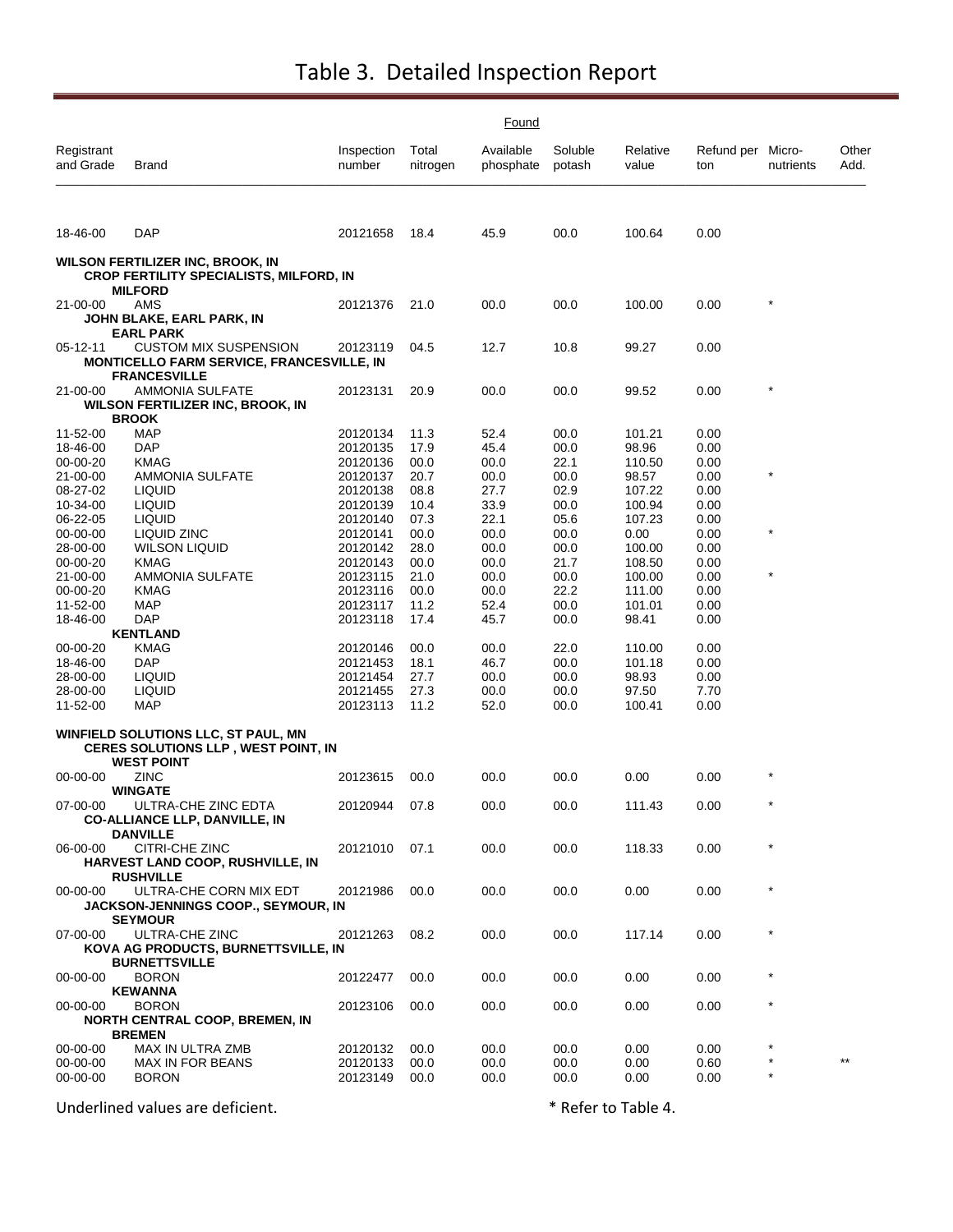|                         |                                                                                                      |                      |                   | Found                  |                   |                   |                          |            |               |
|-------------------------|------------------------------------------------------------------------------------------------------|----------------------|-------------------|------------------------|-------------------|-------------------|--------------------------|------------|---------------|
| Registrant<br>and Grade | <b>Brand</b>                                                                                         | Inspection<br>number | Total<br>nitrogen | Available<br>phosphate | Soluble<br>potash | Relative<br>value | Refund per Micro-<br>ton | nutrients  | Other<br>Add. |
|                         |                                                                                                      |                      |                   |                        |                   |                   |                          |            |               |
|                         | <b>STAR CITY</b>                                                                                     |                      |                   |                        |                   |                   |                          |            |               |
| 00-00-00                | <b>CROP BOOSTER MANGANESE</b><br><b>NORTH CENTRAL COOP., FRANCESVILLE, IN</b><br><b>FRANCESVILLE</b> | 20121643             | 00.0              | 00.0                   | 00.0              | 0.00              | 0.00                     | $\star$    |               |
| 00-00-00                | <b>SULFUR</b>                                                                                        | 20123130             | 00.0              | 00.0                   | 00.0              | 0.00              | 0.00                     | $\star$    |               |
|                         | PREMIER AG COOP - GREENSBURG, COLUMBUS, IN                                                           |                      |                   |                        |                   |                   |                          |            |               |
|                         | <b>COLUMBUS</b>                                                                                      |                      |                   |                        |                   |                   |                          |            |               |
| 00-00-00                | AGRISOLUTIONS ZINC SUL                                                                               | 20121223             | 00.0              | 00.0                   | 00.0              | 0.00              | 0.00                     | $^{\star}$ |               |
|                         | PREMIER AG COOP-WALDRON, COLUMBUS, IN                                                                |                      |                   |                        |                   |                   |                          |            |               |
| 00-00-00                | <b>COLUMBUS</b><br><b>AGRISOLUTIONS MAXI-IN</b>                                                      | 20120871             | 00.0              | 00.0                   | 00.0              | 0.00              | 0.00                     | $\star$    |               |
| 06-00-00                | <b>AGRISOLUTIONS CITRI-CH</b>                                                                        | 20120872             | 07.4              | 00.0                   | 00.0              | 123.33            | 0.00                     |            |               |
|                         | SUPERIOR AG RESOURCES, HUNTINGBURG, IN                                                               |                      |                   |                        |                   |                   |                          |            |               |
|                         | <b>HUNTINGBURG</b>                                                                                   |                      |                   |                        |                   |                   |                          |            |               |
| 07-00-00                | ULTRA-CHE ZINC EDTA                                                                                  | 20121732             | 08.2              | 00.0                   | 00.0              | 117.14            | 0.00                     | $\star$    |               |
|                         | TRACTOR SUPPLY CO, SEYMOUR, IN                                                                       |                      |                   |                        |                   |                   |                          |            |               |
|                         | <b>SEYMOUR</b>                                                                                       |                      |                   |                        |                   |                   |                          |            |               |
| $10-10-10$<br>16-06-16  | <b>GROUNDWORK ALL PURP FE</b><br><b>GROUND WORK PASTURE FE</b>                                       | 20120097<br>20122522 | 10.4<br>17.1      | 10.3<br>05.6           | 08.4<br>12.1      | 96.83<br>92.16    | 16.00<br>39.00           |            |               |
| 12-12-12                | <b>GROUND WORK ALL PURPOS</b>                                                                        | 20122523             | 12.1              | 13.8                   | 11.5              | 103.02            | 0.00                     |            |               |
|                         | <b>WINFIELD SOLUTIONS, CRAWFORDSVILLE, IN</b>                                                        |                      |                   |                        |                   |                   |                          |            |               |
|                         | <b>CRAWFORDSVILLE</b>                                                                                |                      |                   |                        |                   |                   |                          |            |               |
| 00-00-00                | <b>SULFUR</b>                                                                                        | 20120508             | 00.0              | 00.0                   | 00.0              | 0.00              | 0.00                     | $\star$    |               |
| $00 - 00 - 00$          | ZINC SULFATE 35.5                                                                                    | 20120510             | 00.0              | 00.0                   | 00.0              | 0.00              | 0.00                     | $\star$    |               |
|                         | WOLF LAKE FEED & FARM SUPPLY, ALBION, IN                                                             |                      |                   |                        |                   |                   |                          |            |               |
|                         | WOLF LAKE FEED & FARM SUPPLY, ALBION, IN                                                             |                      |                   |                        |                   |                   |                          |            |               |
|                         | <b>ALBION</b>                                                                                        |                      |                   |                        |                   |                   |                          |            |               |
| 11-52-00                | <b>MAP</b>                                                                                           | 20121391             | 11.1              | 51.3                   | 00.0              | 99.16             | 0.00                     |            |               |
| 05-24-24                | <b>BLEND</b>                                                                                         | 20121392             | 04.7              | 21.1                   | 22.1              | 90.66             | 45.50                    |            |               |
|                         | <b>WORM POWER, GENESEO, NY</b><br><b>APPLE HOUSE HOME &amp; GARDEN, TERRE HAUTE, IN</b>              |                      |                   |                        |                   |                   |                          |            |               |
| $1.5 - 0.7 - 1.5$       | <b>TERRE HAUTE</b><br>WORM POWER ORGANIC FER                                                         | 20122160             | 01.8              | 00.7                   | 02.0              | 122.37            | 0.00                     |            |               |
|                         |                                                                                                      |                      |                   |                        |                   |                   |                          |            |               |
|                         | YODER FARM SERVICE, INC, TOPEKA, IN<br>YODER FARM SERVICE, INC, TOPEKA, IN                           |                      |                   |                        |                   |                   |                          |            |               |
|                         | TOPEKA                                                                                               |                      |                   |                        |                   |                   |                          |            |               |
| 06-24-24<br>16-08-08    | <b>BLEND</b><br><b>BLEND</b>                                                                         | 20121379<br>20121380 | 06.0<br>16.9      | 23.3<br>09.0           | 23.5<br>06.3      | 97.87<br>100.28   | 10.60<br>17.00           | $\star$    |               |
|                         |                                                                                                      |                      |                   |                        |                   |                   |                          |            |               |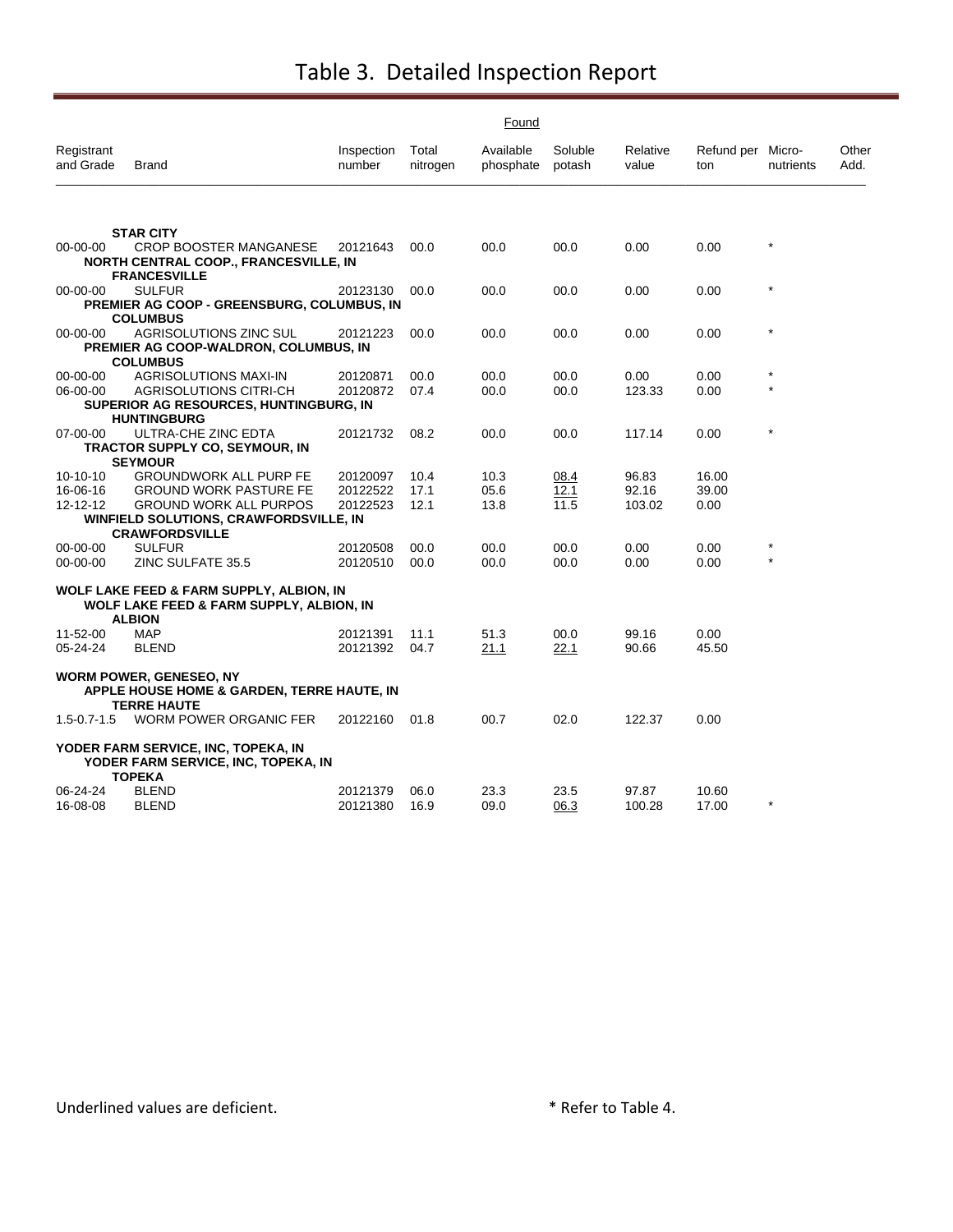| Registrant,<br><b>Inspection</b><br>Calcium<br>Magnesium<br>F<br>G<br>Possessor, City<br><b>Number</b><br>G       | F         | Sulfur<br>F<br>G                | Boron<br>G  | Copper<br>F<br>G                            | F    | Iron<br>G | F | Manganese<br>G | F                | Zinc<br>G              | F           |
|-------------------------------------------------------------------------------------------------------------------|-----------|---------------------------------|-------------|---------------------------------------------|------|-----------|---|----------------|------------------|------------------------|-------------|
| Drawn, Brand & Grade                                                                                              |           |                                 |             |                                             |      |           |   |                |                  |                        |             |
|                                                                                                                   |           |                                 |             |                                             |      |           |   |                |                  |                        |             |
| <b>ADVANCED NUTRIENTS, BRANDENBURG, KY</b><br><b>MAXIMUM GROW, INDIANAPOLIS, IN</b><br><b>INDIANAPOLIS</b>        |           |                                 |             |                                             |      |           |   |                |                  |                        |             |
| JUNGLE JUICE MICRO<br>05-00-01<br>20122234<br>5.00 5.71                                                           |           |                                 |             | $0.010$ $0.012$ $0.01$ $0.01$ $0.10$ $0.34$ |      |           |   | 0.05           |                  | 0.06  0.02             | 0.02        |
| <b>AG BEST LLC, MUNCIE, IN</b><br><b>AG BEST LLC, GASTON, IN</b><br><b>GASTON</b>                                 |           |                                 |             |                                             |      |           |   |                |                  |                        |             |
| AMS<br>21-00-00<br>20120296                                                                                       |           | 24.00 22.93                     |             |                                             |      |           |   |                |                  |                        |             |
| AG PLUS LP, SOUTH WHITLEY, IN<br>AG PLUS INC., COLUMBIA CITY, IN                                                  |           |                                 |             |                                             |      |           |   |                |                  |                        |             |
| <b>PEABODY</b><br>AG PLUS MICRO BASE MIX                                                                          |           |                                 |             |                                             |      |           |   |                |                  |                        |             |
| 00-00-00<br>20123371                                                                                              |           | 3.100 2.540 10.00 8.01          |             |                                             |      |           |   |                |                  | 12.00 12.10 5.00 6.04  |             |
| <b>AGE OLD ORGANICS, MENDOTA, IL</b><br>ALTUMS HORT CTR & LANDSCAPE, ZIONSVILLE, IN<br><b>ZIONSVILLE</b>          |           |                                 |             |                                             |      |           |   |                |                  |                        |             |
| AGE OLD GROW                                                                                                      |           |                                 |             |                                             |      |           |   |                |                  |                        |             |
| 12-06-06<br>20120077<br>AGE OLD ORGANICS DRY FRT NATL ORG FT                                                      |           |                                 |             | $0.020$ $0.019$ $0.05$ $0.06$ $0.10$ $0.11$ |      |           |   | 0.05           | $0.05$ 0.05      |                        | 0.06        |
| $02 - 10 - 20$<br>1.00 8.67<br>20120078                                                                           |           |                                 |             |                                             |      |           |   |                |                  |                        |             |
| <b>DAVIDSON GREENHOUSE &amp; NURSERY, CRAWFORDSVILLE, IN</b>                                                      |           |                                 |             |                                             |      |           |   |                |                  |                        |             |
| <b>CRAWFORDSVILLE</b><br>AGE OLD HYHDROPONICS LIQ SOIL HYDRO-BLOOM                                                |           |                                 |             |                                             |      |           |   |                |                  |                        |             |
| $01 - 05 - 04$<br>20122180<br>$0.50 \quad 0.52$<br>0.20                                                           | 0.26      |                                 |             |                                             |      |           |   |                |                  |                        |             |
| LINTONS ENCHANTED GARDENS, ELKHART, IN<br><b>ELKHART</b>                                                          |           |                                 |             |                                             |      |           |   |                |                  |                        |             |
| AGE OLD GROW<br>12-06-06<br>20122228                                                                              |           |                                 |             | $0.020$ $0.021$ $0.05$ $0.06$ $0.10$ $0.11$ |      |           |   |                | $0.05$ 0.05 0.05 |                        | 0.06        |
| <b>AGRA SOLUTIONS LLC, DELPHOS, OH</b><br><b>AGRA WAREHOUSE LLC, SPENCERVILLE, IN</b>                             |           |                                 |             |                                             |      |           |   |                |                  |                        |             |
| <b>SPENCERVILLE</b><br>PRESTO RED LABEL                                                                           |           |                                 |             |                                             |      |           |   |                |                  |                        |             |
| 06-18-05<br>20121395                                                                                              |           |                                 | 0.250 0.230 |                                             |      |           |   | 1.00           | 0.99             |                        |             |
| PRESTO GOLD LABEL                                                                                                 |           |                                 |             |                                             |      |           |   |                |                  |                        |             |
| 06-18-05<br>20121397<br>AGRIUM ADVANCED TECH (US) INC.-REESE, BRANTFORD, ON<br><b>ANDERSONS INC, WATERLOO, IN</b> |           |                                 |             | $0.210$ $0.210$ $0.11$ 0.06                 |      |           |   |                | 0.21  0.22  0.70 |                        | 0.06        |
| <b>WATERLOO</b>                                                                                                   |           |                                 |             |                                             |      |           |   |                |                  |                        |             |
| ULTRA YIELD MICRONUTRIENT CORN MIX<br>20123377<br>$00 - 00 - 00$<br>NUBOR 10                                      |           | 1.000 0.872 1.00 1.75 4.00 4.21 |             |                                             |      |           |   |                | 20.00 22.39 9.00 |                        | 13.31       |
| 00-00-00<br>20123378<br>10.00 9.63                                                                                | 5.00 7.30 | 10.0009.039 1.50 3.10           |             |                                             |      |           |   |                |                  |                        |             |
| <b>CROP PRODUCTION SERVICES, OTWELL, IN</b>                                                                       |           |                                 |             |                                             |      |           |   |                |                  |                        |             |
| <b>OTWELL</b><br><b>INDIANA MICRO MIX</b>                                                                         |           |                                 |             |                                             |      |           |   |                |                  |                        |             |
| 00-00-00<br>20121339<br><b>TERRE HAUTE</b>                                                                        |           |                                 |             | 1.000 1.061 0.50 0.81                       |      |           |   |                |                  | 12.00 12.25 12.00 9.79 |             |
| NUBOR 10 GRANULAR BORON<br>00-00-00<br>20120501<br>10.00 9.37                                                     | 5.00 5.42 | 10.00010.619                    |             | 1.50                                        | 3.09 |           |   |                |                  |                        |             |
| EZ 20 ESSENTIAL ZINC                                                                                              |           |                                 |             |                                             |      |           |   |                |                  |                        |             |
| 02-00-00<br>20120503<br>ULTRA YIELD MICRONUTRIENT CORN MIX                                                        |           | 20.00 22.62                     |             |                                             |      |           |   |                |                  |                        | 14.00 14.83 |
| 00-00-00<br>20120504                                                                                              |           | 1.000 1.069 1.00 1.01 4.00 3.83 |             |                                             |      |           |   |                |                  | 20.00 20.99 9.00 11.39 |             |
| <b>CROP PRODUCTION SVCS, WASHINGTON, IN</b><br><b>WASHINGTON</b>                                                  |           |                                 |             |                                             |      |           |   |                |                  |                        |             |
| NU BOR 10<br>00-00-00<br>20120617<br>10.00 10.12                                                                  | 5.00 5.01 | 10.0009.294 1.50 3.04           |             |                                             |      |           |   |                |                  |                        |             |
| EZ 20 ESSENTIAL ZINC                                                                                              |           |                                 |             |                                             |      |           |   |                |                  |                        |             |
| 02-00-00<br>20120618                                                                                              |           | 20.00 20.13                     |             |                                             |      |           |   |                |                  |                        |             |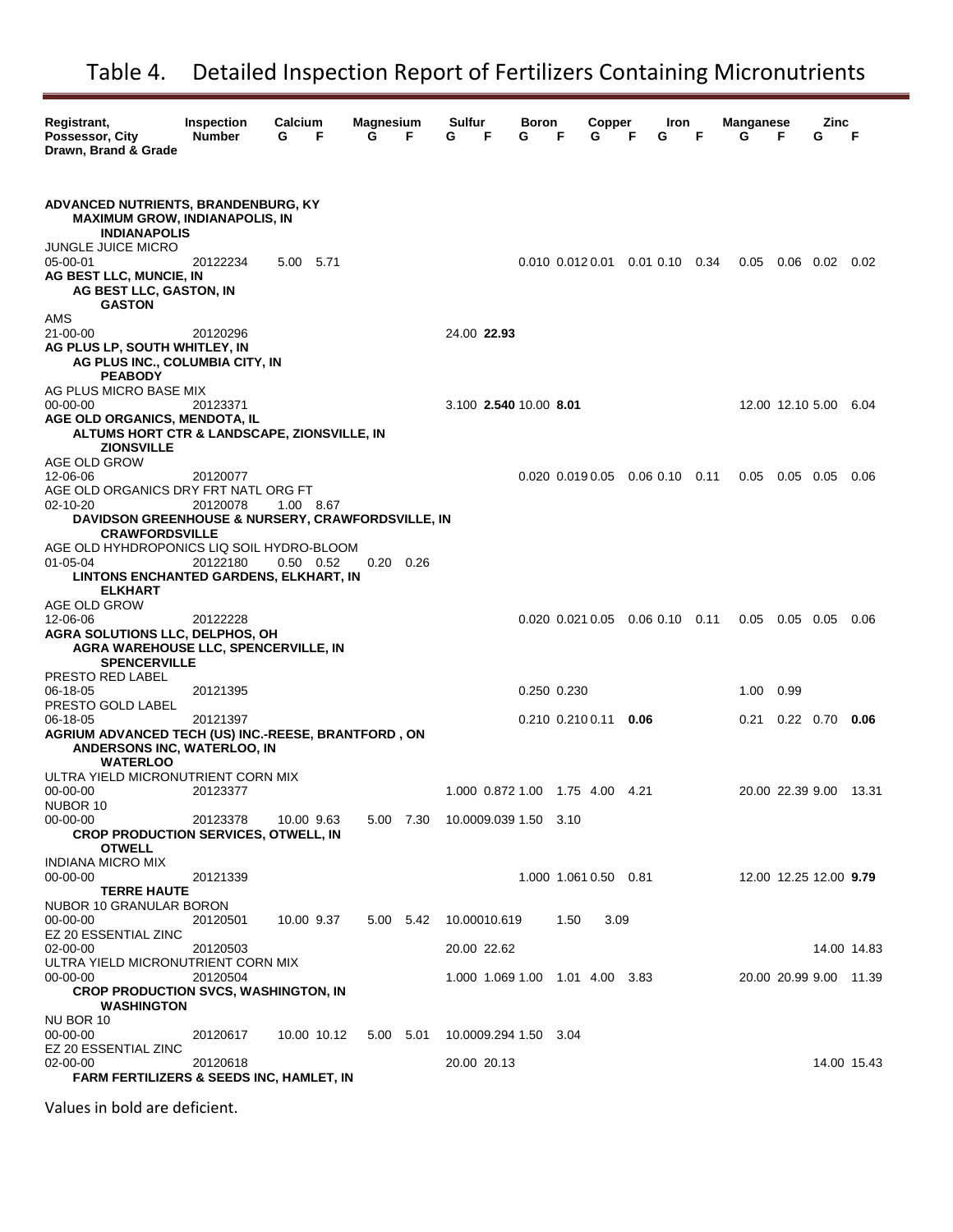| Registrant,<br>Possessor, City<br>Drawn, Brand & Grade                                                                                                               | <b>Inspection</b><br><b>Number</b> | Calcium<br>G<br>F      | Magnesium<br>G | F | Sulfur<br>G            | F           | <b>Boron</b><br>G | F | Copper<br>G | Iron<br>G<br>F                              | F                 | Manganese<br>G | F                | Zinc<br>G   | F           |
|----------------------------------------------------------------------------------------------------------------------------------------------------------------------|------------------------------------|------------------------|----------------|---|------------------------|-------------|-------------------|---|-------------|---------------------------------------------|-------------------|----------------|------------------|-------------|-------------|
| <b>HAMLET</b><br><b>BROADMAN 20</b><br>00-00-00<br><b>AGRIUM US INC-DENVER, DENVER, CO</b><br><b>CROP PRODUCTION SERVICES, DECKER, IN</b>                            | 20120200                           |                        |                |   |                        | 20.00 22.94 |                   |   |             |                                             |                   |                | 12.00 13.28      |             |             |
| <b>BASE GRADE</b><br>18-08-00<br><b>CROP PRODUCTION SVCS, WHEATLAND, IN</b><br><b>WHEATLAND</b>                                                                      | 20123163                           |                        |                |   | 2.00 2.24              |             |                   |   |             |                                             |                   |                |                  |             | 18.00 18.04 |
| <b>BASE GRADE</b><br>18-08-00                                                                                                                                        | 20121315                           |                        |                |   | 2.00 2.15              |             |                   |   |             |                                             |                   |                |                  | 18.00 18.58 |             |
| <b>BASE GRADE</b><br>18-08-00<br><b>CROP PRODUCTION SVCS., OAKTOWN, IN</b><br><b>OAKTOWN</b>                                                                         | 20121798                           |                        |                |   | 2.00                   | 2.02        |                   |   |             |                                             |                   |                |                  | 18.00 19.18 |             |
| <b>SUPER RAINBOW</b><br>18-08-00<br>AGRO-CULTURE LIQ FERT, ST JOHNS, MI<br><b>CERES SOLUTIONS, DEMOTTE, IN</b><br><b>ROSELAWN</b>                                    | 20120601                           |                        |                |   | 2.00                   | 1.98        |                   |   |             |                                             |                   |                |                  |             | 18.00 19.84 |
| <b>PRO GERMINATOR</b><br>09-24-03<br><b>ENHANCE</b>                                                                                                                  | 20121544                           |                        |                |   |                        |             |                   |   |             |                                             | $0.10 \quad 0.30$ |                |                  |             |             |
| 00-00-00<br><b>MICRO 500</b>                                                                                                                                         | 20121545                           |                        |                |   | $0.07$ 0.09            |             |                   |   |             |                                             |                   | 0.07           | $0.08$ 8.70      |             | 8.56        |
| 00-00-00<br><b>SECURITY SEED &amp; CHEMICAL, CHANDLER, IN</b><br><b>CHANDLER</b>                                                                                     | 20121546                           |                        |                |   |                        |             |                   |   |             | $0.020$ $0.018$ $0.25$ $0.27$ $0.37$ $0.38$ |                   | 1.20           | 1.12 1.80        |             | 1.69        |
| <b>LIQUID PRO-GERMINATOR</b><br>09-24-03<br>ALSIP HOME & NURSERY, AGAWAM, MA<br>ALSIP HOME & NURSERY, ST JOHN, IN                                                    | 20120622                           |                        |                |   |                        |             |                   |   |             |                                             | $0.10 \quad 0.26$ |                |                  |             |             |
| <b>ST JOHN</b><br>ALSIP PREM ALL PURPOSE                                                                                                                             |                                    |                        |                |   |                        |             |                   |   |             |                                             |                   |                |                  |             |             |
| 15-05-15<br>ALSIP PREMIUM ALL PURP WATER SOLUBLE PL FD                                                                                                               | 20120055                           |                        | 1.23 2.22      |   | $0.06$ 0.11            |             |                   |   | 0.55        | 1.27 0.12 0.18                              |                   | 0.07           | $0.11$ 7.34      |             | 9.48        |
| 24-07-15<br>AMERICAN AGRITECH LLC, DBA BOTANICARE, CHANDLER, AZ<br><b>WORMS WAY, BLOOMINGTON, IN</b><br><b>BLOOMINGTON</b>                                           | 20122206                           |                        | 1.00 1.01      |   |                        |             |                   |   |             | 0.020 0.021 0.05 0.05 0.10 0.10 0.05        | 0.04              | 0.05           | 0.04 3.50        |             | 3.32        |
| BOTANICARE CNS17 BLOOM<br>02-02-05<br>ORGANICARE PURE NATL & ORGANIC PL FD<br>06-06-05<br>ANDERSONS, LOGANSPORT, IN<br>TENBARGE SEED CO INC, HAUBSTADT, IN           | 20122192<br>20122195               | 2.00 1.68<br>8.00 8.75 |                |   | 0.50  0.78  0.05  0.04 |             |                   |   |             |                                             |                   | 1.14 1.03      |                  |             |             |
| <b>HAUBSTADT</b><br><b>ENVIRO-GREEN L</b><br>18-03-06<br>ANDERSONS - AG FERT DIV, MAUMEE, OH<br>KOVA WESTPORT, WESTPORT, IN                                          | 20120685                           |                        |                |   |                        |             |                   |   |             | $0.020$ $0.010$ $0.05$ $0.05$ $0.10$ $0.11$ |                   |                | $0.05$ 0.06 0.06 |             | 0.06        |
| <b>WESTPORT</b><br><b>OVER PASS</b><br>$10 - 02 - 10$<br><b>ANDERSONS - LAWN FERT DIV, MAUMEE, OH</b><br><b>RESIDEX LLC, INDIANAPOLIS, IN</b><br><b>INDIANAPOLIS</b> | 20121994                           |                        |                |   |                        |             |                   |   |             |                                             |                   | $0.25$ 0.26    |                  |             |             |
| <b>CONTEC DG</b><br>12-03-12                                                                                                                                         | 20123723                           |                        |                |   | $0.30 \quad 0.41$      |             |                   |   |             |                                             | $0.50 \quad 0.60$ |                | 17.00 18.09      |             |             |
| CONTEC DG<br>18-09-18                                                                                                                                                | 20123724                           |                        |                |   | $0.28$ 0.44            |             |                   |   |             |                                             | $0.14$ 0.13       | 6.00 7.72      |                  |             |             |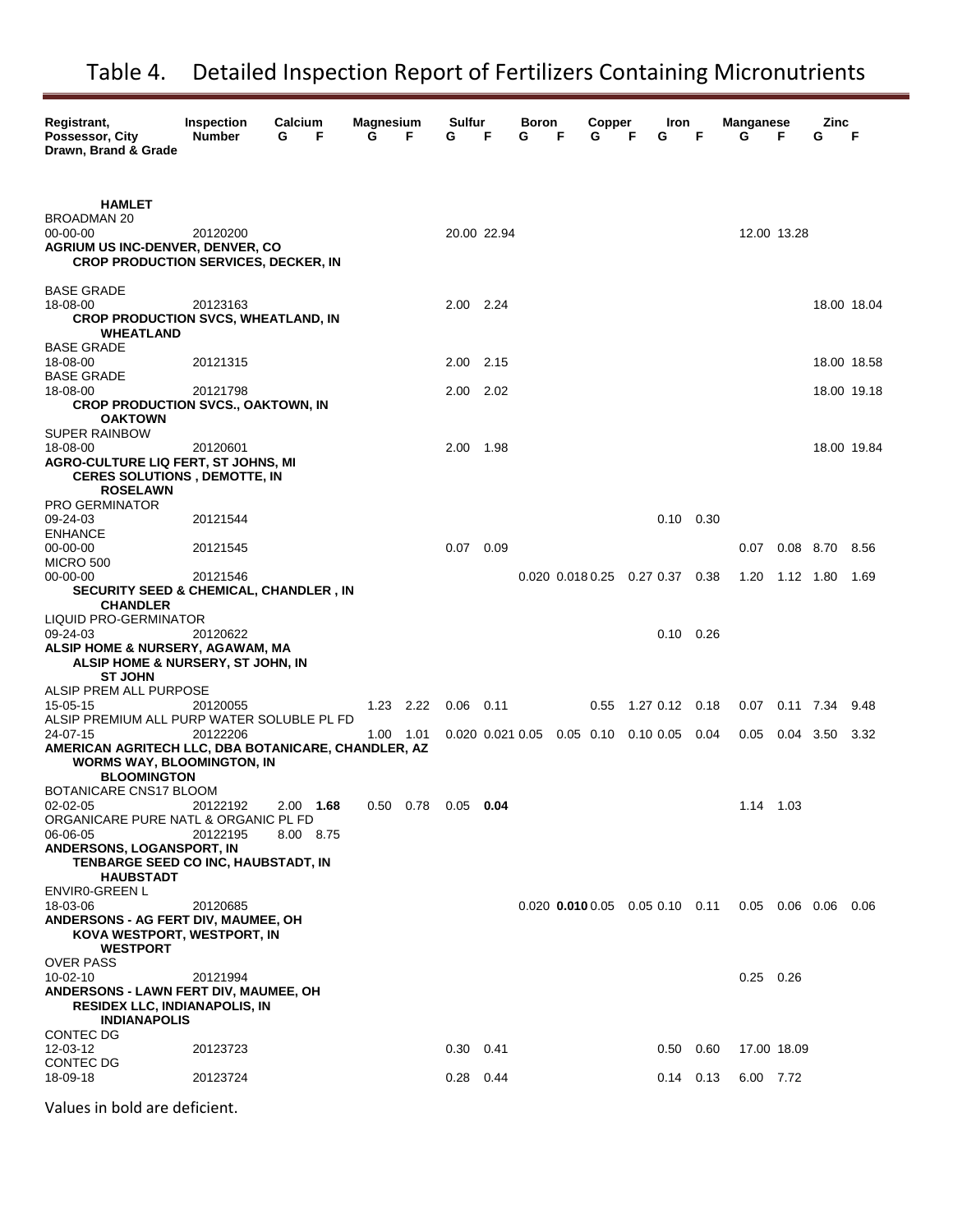| Registrant,<br>Possessor, City<br>Drawn, Brand & Grade                                                                                                 | <b>Inspection</b><br><b>Number</b> | Calcium<br>F<br>G | Magnesium<br>G | F | <b>Sulfur</b><br>G      | F           | Boron<br>G         | F | Copper<br>G                     | F | Iron<br>G   | F                                                                  | <b>Manganese</b><br>G | F                 | Zinc<br>G             | F           |
|--------------------------------------------------------------------------------------------------------------------------------------------------------|------------------------------------|-------------------|----------------|---|-------------------------|-------------|--------------------|---|---------------------------------|---|-------------|--------------------------------------------------------------------|-----------------------|-------------------|-----------------------|-------------|
| <b>BONIDE PRODUCTS INC, ORISKANY, NY</b><br>ALSIP HOME & NURSERY, ST JOHN, IN<br><b>ST JOHN</b>                                                        |                                    |                   |                |   |                         |             |                    |   |                                 |   |             |                                                                    |                       |                   |                       |             |
| BONIDE DURA TURF LN SD START<br>10-25-12                                                                                                               | 20120054                           |                   |                |   |                         |             | $0.020$ 0.005 0.05 |   |                                 |   | $0.01$ 0.10 | 0.67                                                               | 0.05                  | $0.03 \quad 0.05$ |                       | 0.08        |
| BONIDE DURATURF LN SD STARTER FERT<br>10-25-12<br><b>BRANDT CONSOLIDATED INC, SPRINGFIELD, IL</b><br>KOVA AG PRODUCTS, LACROSSE, IN<br><b>LACROSSE</b> | 20122205                           |                   |                |   |                         |             | $0.020$ 0.003 0.05 |   |                                 |   | $0.01$ 0.10 | 0.57                                                               | 0.05                  | $0.05$ 0.05       |                       | 0.04        |
| LIQUID BORON<br>4.5-00-00<br><b>CAMERON CHEMICAL INC, VIRGINIA BEACH, VA</b><br><b>CARGILL INC, HEBRON, IN</b>                                         | 20120247                           |                   |                |   |                         |             | 3.300 3.210        |   |                                 |   |             |                                                                    |                       |                   |                       |             |
| <b>AYLESWORTH</b><br>BORON 15 MAXI GRANULAR<br>00-00-00<br>HELENA CHEMICAL CO, LIBERTY CENTER, IN                                                      | 20120172                           |                   |                |   |                         |             | 15.00015.794       |   |                                 |   |             |                                                                    |                       |                   |                       |             |
| <b>LIBERTY CENTER</b><br>ZINC                                                                                                                          |                                    |                   |                |   |                         |             |                    |   |                                 |   |             |                                                                    |                       |                   |                       |             |
| 00-00-00<br><b>MANGANESE 32</b>                                                                                                                        | 20121406                           |                   |                |   | 9.00                    | 6.54        |                    |   |                                 |   |             |                                                                    |                       |                   |                       | 36.00 36.09 |
| 00-00-00                                                                                                                                               | 20121407                           |                   |                |   |                         | 32.00 32.58 |                    |   |                                 |   |             |                                                                    | 17.50 18.65           |                   |                       |             |
| PEANUT COTTON SOYBEAN MIX<br>00-00-00<br><b>WILSON FERTILIZER INC, BROOK, IN</b><br><b>BROOK</b>                                                       | 20121408                           |                   |                |   |                         |             |                    |   |                                 |   |             | 0.500 0.593 1.00  1.50  3.00  6.28  16.00  17.66  4.00  6.64  6.00 |                       |                   |                       | 5.59        |
| <b>CORN MIX</b><br>00-00-00<br><b>CERES SOLUTIONS LLP, TERRE HAUTE, IN</b><br><b>CERES SOLUTIONS, BROOK, IN</b>                                        | 20123114                           |                   |                |   |                         |             |                    |   | 1.000 1.248 1.00 3.30 5.00 6.77 |   |             |                                                                    |                       |                   | 20.00 23.83 5.00 8.35 |             |
| <b>ADE</b><br>LIQUID ZINC<br>00-00-00<br><b>CERES SOLUTIONS LLP, BRAZIL, IN</b><br><b>BRAZIL</b>                                                       | 20121459                           |                   |                |   |                         |             |                    |   |                                 |   |             |                                                                    |                       |                   |                       | 10.00 10.45 |
| KMAG                                                                                                                                                   |                                    |                   |                |   |                         |             |                    |   |                                 |   |             |                                                                    |                       |                   |                       |             |
| 00-00-22<br><b>CLAY CITY</b><br>KMAG                                                                                                                   | 20120740                           |                   |                |   | 10.00 11.26 22.00 22.99 |             |                    |   |                                 |   |             |                                                                    |                       |                   |                       |             |
| 00-00-22<br><b>FARMERSBURG</b><br>KMAG                                                                                                                 | 20120746                           |                   |                |   | 10.00 11.51 22.00 22.60 |             |                    |   |                                 |   |             |                                                                    |                       |                   |                       |             |
| 00-00-22<br>K MAG                                                                                                                                      | 20120702                           |                   |                |   | 10.00 11.27 22.00 22.53 |             |                    |   |                                 |   |             |                                                                    |                       |                   |                       |             |
| 00-00-20<br><b>NEW LEBANON</b>                                                                                                                         | 20123172                           |                   |                |   | 10.00 10.87 20.00 21.83 |             |                    |   |                                 |   |             |                                                                    |                       |                   |                       |             |
| K MAG<br>00-00-20<br>K MAG                                                                                                                             | 20121343                           |                   |                |   | 10.00 11.50 20.00 22.97 |             |                    |   |                                 |   |             |                                                                    |                       |                   |                       |             |
| 00-00-22<br><b>OAKTOWN</b>                                                                                                                             | 20123167                           |                   |                |   | 10.00 11.14 22.00 22.32 |             |                    |   |                                 |   |             |                                                                    |                       |                   |                       |             |
| <b>KMAG</b><br>00-00-22<br><b>TERRE HAUTE</b>                                                                                                          | 20121778                           |                   |                |   | 11.00 11.27 22.00 22.91 |             |                    |   |                                 |   |             |                                                                    |                       |                   |                       |             |
| K MAG<br>00-00-22                                                                                                                                      | 20120924                           |                   |                |   | 10.00 11.42 22.00 22.75 |             |                    |   |                                 |   |             |                                                                    |                       |                   |                       |             |
| KMAG<br>00-00-22                                                                                                                                       | 20122466                           |                   |                |   | 10.00 11.21 22.00 22.39 |             |                    |   |                                 |   |             |                                                                    |                       |                   |                       |             |
| <b>VINCENNES</b><br>SUL PO MAG<br>00-00-22                                                                                                             | 20120635                           |                   |                |   | 10.00 10.68 22.00 22.79 |             |                    |   |                                 |   |             |                                                                    |                       |                   |                       |             |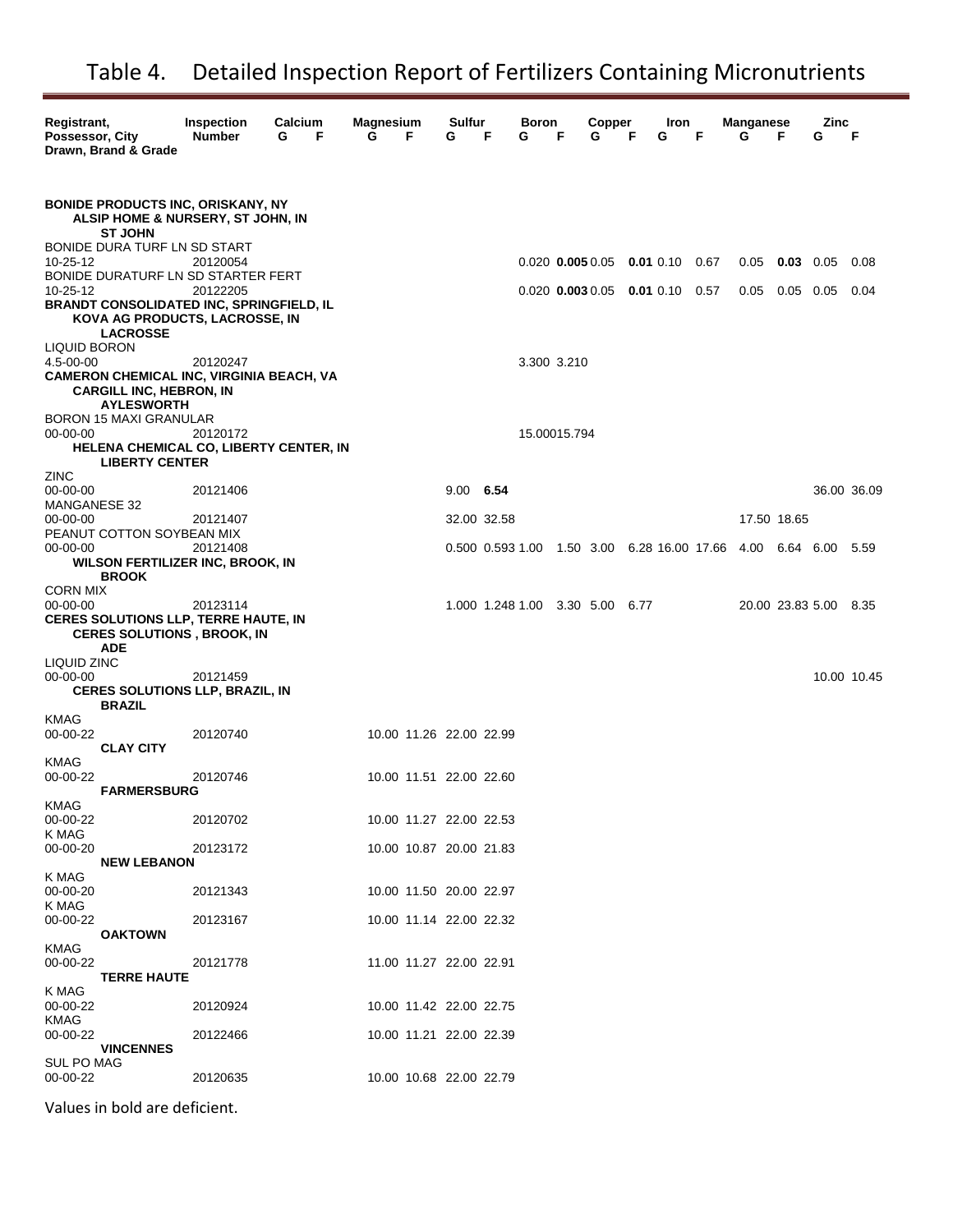| Registrant,<br>Possessor, City<br>Drawn, Brand & Grade                                                                                     | Inspection<br><b>Number</b> | Calcium<br>G | F | <b>Magnesium</b><br>G | F                       | Sulfur<br>G | F           | Boron<br>G | F | Copper<br>G | F    | Iron<br>G | F | <b>Manganese</b><br>G | F | Zinc<br>G           | F           |
|--------------------------------------------------------------------------------------------------------------------------------------------|-----------------------------|--------------|---|-----------------------|-------------------------|-------------|-------------|------------|---|-------------|------|-----------|---|-----------------------|---|---------------------|-------------|
| KMAG<br>00-00-22<br><b>CLUNETTE ELEVATOR CO INC, LEESBURG, IN</b><br><b>CLUNETTE ELEVATOR CO INC, LEESBURG, IN</b><br><b>CLUNETTE</b>      | 20121782                    |              |   |                       | 11.00 11.32 22.00 22.71 |             |             |            |   |             |      |           |   |                       |   |                     |             |
| <b>BLEND</b><br>18-00-00<br><b>LIQUID</b>                                                                                                  | 20121375                    |              |   |                       |                         | 4.00 3.69   |             |            |   |             |      |           |   |                       |   |                     |             |
| 09-00-00<br><b>CO-ALLIANCE LLP, AVON, IN</b><br><b>CO-ALLIANCE, REYNOLDS, IN</b><br><b>REYNOLDS</b>                                        | 20123451                    |              |   |                       |                         |             | 13.00 12.48 |            |   |             |      |           |   |                       |   |                     |             |
| K MAG<br>00-00-20<br><b>VALPARAISO</b><br>CORN MIX CTC                                                                                     | 20123556                    |              |   |                       | 10.00 10.84 21.00 21.59 |             |             |            |   |             |      |           |   |                       |   |                     |             |
| 00-00-00<br>COPPER CTC                                                                                                                     | 20120156                    |              |   |                       |                         |             |             |            |   | 0.50        | 0.55 |           |   |                       |   | 0.50 0.53 4.50 4.56 |             |
| $00 - 00 - 00$<br>ZINC CTC                                                                                                                 | 20120157                    |              |   |                       |                         |             |             |            |   | 5.00        | 5.39 |           |   |                       |   |                     |             |
| 00-00-00<br>MANGANESE CTC                                                                                                                  | 20120158                    |              |   |                       |                         |             |             |            |   |             |      |           |   | 5.00 5.47             |   | 8.00 8.38           |             |
| $00 - 00 - 00$<br><b>CO-ALLIANCE LLP, VALPARAISO, IN</b><br><b>MALDEN</b>                                                                  | 20120159                    |              |   |                       |                         |             |             |            |   |             |      |           |   |                       |   |                     |             |
| K MAG<br>00-00-22<br><b>ROLLING PRAIRIE</b>                                                                                                | 20120169                    |              |   |                       | 11.00 11.33 21.00 22.76 |             |             |            |   |             |      |           |   |                       |   |                     |             |
| MICRO ESSENTIAL SZ<br>12-40-00<br>MAP SZ                                                                                                   | 20120122                    |              |   |                       |                         | 1.00 0.92   |             |            |   |             |      |           |   |                       |   |                     | 10.00 10.18 |
| 12-40-00<br><b>CORE AGRI, ARROYO GRANDE, CA</b><br><b>MARTIN SEED &amp; SUPPLY, ELKHART, IN</b><br><b>ELKHART</b>                          | 20121573                    |              |   |                       |                         | 1.00        | 1.07        |            |   |             |      |           |   |                       |   | 10.00 9.79          |             |
| CORE TRI ZINC<br>12-00-00<br><b>CROP PRODUCTION SVCS, INC, GREELEY, CO</b><br><b>CROP PRODUCTION SERVICES, DELPHI, IN</b><br><b>DELPHI</b> | 20120165                    |              |   |                       |                         |             |             |            |   |             |      |           |   |                       |   |                     | 12.00 12.08 |
| MESZ<br>12-40-00                                                                                                                           | 20120512                    |              |   |                       |                         | 1.00 1.02   |             |            |   |             |      |           |   |                       |   |                     | 10.00 10.25 |
| <b>MESZ</b><br>12-40-00<br><b>FAIRMOUNT</b>                                                                                                | 20123557                    |              |   |                       |                         | 1.00 1.02   |             |            |   |             |      |           |   |                       |   | 10.00 9.68          |             |
| MESZ<br>12-40-00                                                                                                                           | 20120302                    |              |   |                       |                         | 1.00 0.95   |             |            |   |             |      |           |   |                       |   |                     | 10.00 10.22 |
| MEZ<br>12-40-00<br><b>FULTON</b>                                                                                                           | 20122072                    |              |   |                       |                         | 1.00 0.91   |             |            |   |             |      |           |   |                       |   | 10.00 9.71          |             |
| MESZ<br>12-40-00<br>MESZ                                                                                                                   | 20120239                    |              |   |                       |                         | 1.00 0.99   |             |            |   |             |      |           |   |                       |   | 10.00 9.99          |             |
| 12-40-00<br><b>JASPER</b>                                                                                                                  | 20121656                    |              |   |                       |                         | 1.00 1.00   |             |            |   |             |      |           |   |                       |   | 10.00 9.84          |             |
| <b>MESZ</b><br>12-40-00<br><b>MESZ</b>                                                                                                     | 20121739                    |              |   |                       |                         | 1.00 1.00   |             |            |   |             |      |           |   |                       |   | 10.00 9.75          |             |
| 12-40-00<br><b>LEBANON</b>                                                                                                                 | 20123234                    |              |   |                       |                         | 1.00 1.03   |             |            |   |             |      |           |   |                       |   | 10.00 9.43          |             |
| MESZ<br>12-40-00                                                                                                                           | 20122491                    |              |   |                       |                         | 1.00 0.99   |             |            |   |             |      |           |   |                       |   | 10.00 9.74          |             |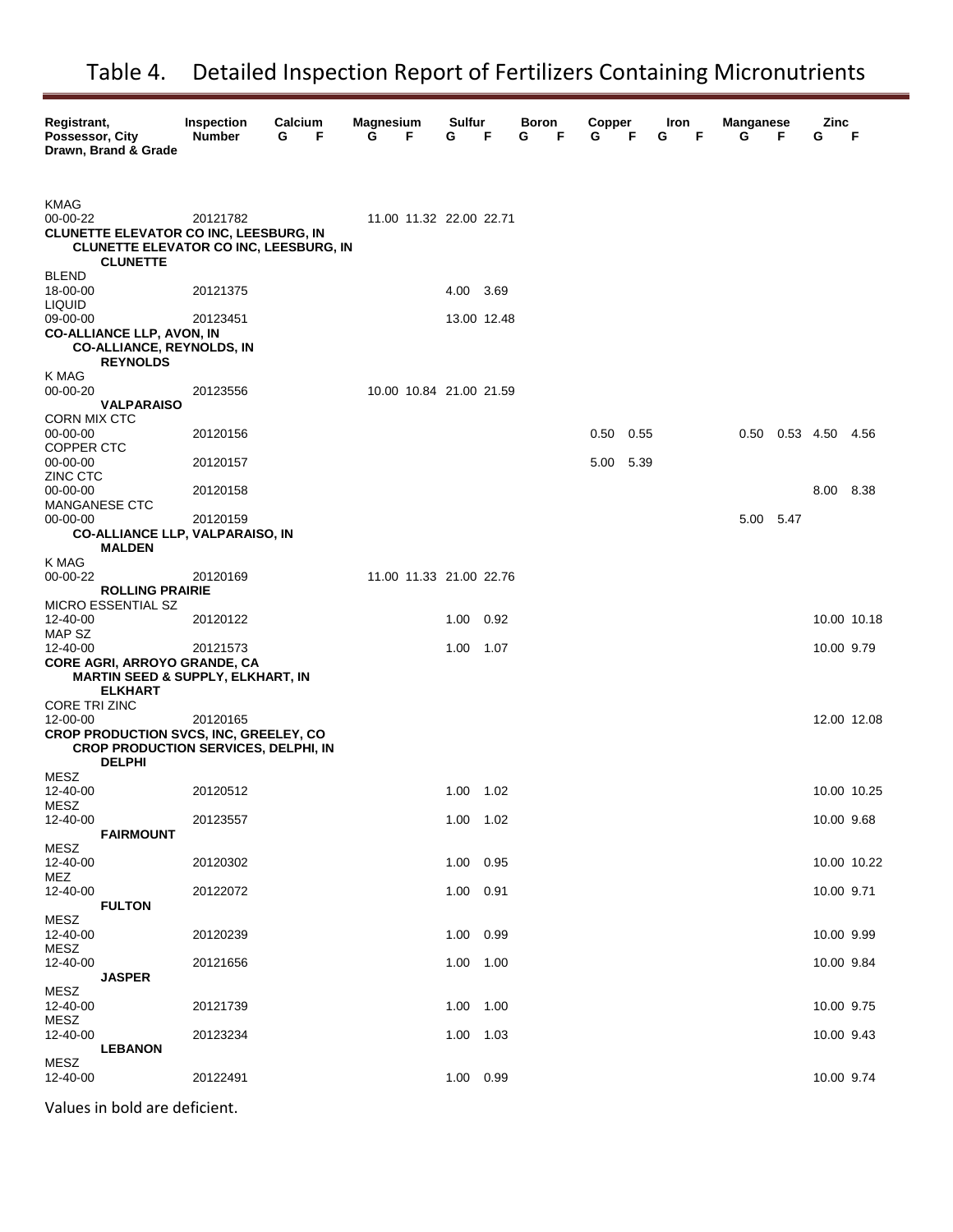| Registrant,<br>Possessor, City   | Drawn, Brand & Grade                                              | Inspection<br><b>Number</b> | Calcium<br>G<br>F | <b>Magnesium</b><br>G<br>F | Sulfur<br>G       | F    | Boron<br>F<br>G | Copper<br>G<br>F | Iron<br>F<br>G | <b>Manganese</b><br>G<br>F | Zinc<br>G   | F           |
|----------------------------------|-------------------------------------------------------------------|-----------------------------|-------------------|----------------------------|-------------------|------|-----------------|------------------|----------------|----------------------------|-------------|-------------|
| <b>MESZ</b><br>12-40-00          | <b>ORLEANS</b><br><b>OTWELL</b>                                   | 20121708                    |                   |                            | 1.00 1.03         |      |                 |                  |                |                            | 10.00 9.72  |             |
| K MAG<br>00-00-22<br>MESZ        | <b>POSEYVILLE</b>                                                 | 20121336                    |                   | 11.00 11.25 22.00 22.84    |                   |      |                 |                  |                |                            |             |             |
| 12-40-00<br>MESZ                 |                                                                   | 20120651                    |                   |                            | 1.00              | 1.06 |                 |                  |                |                            | 10.00 10.23 |             |
| 12-40-00                         | <b>ROACHDALE</b>                                                  | 20120652                    |                   |                            | 1.00              | 0.90 |                 |                  |                |                            | 10.00 10.23 |             |
| MESZ<br>12-40-00<br>MESZ         |                                                                   | 20120523                    |                   |                            | 1.00              | 0.91 |                 |                  |                |                            | 10.00 10.10 |             |
| 12-40-00                         | <b>WARREN</b>                                                     | 20123581                    |                   |                            | 1.00              | 0.98 |                 |                  |                |                            | 10.00 10.21 |             |
| <b>MESZ</b><br>12-40-00          | CROP PRODUCTION SERVICES INC, BRIMFIELD, IN<br><b>BRIMFIELD</b>   | 20123398                    |                   |                            | 1.00 1.01         |      |                 |                  |                |                            | 10.00 9.87  |             |
| MESZ<br>12-40-00                 |                                                                   | 20120410                    |                   |                            | 1.00              | 1.29 |                 |                  |                |                            | 10.00 9.95  |             |
| <b>MESZ</b><br>12-40-00          | CROP PRODUCTION SVC INC., WEST LEBANON, IN                        | 20123444                    |                   |                            | 1.00              | 0.99 |                 |                  |                |                            | 10.00 9.34  |             |
|                                  | <b>WEST LEBANON</b><br><b>MICRO ESSENTIALS</b>                    |                             |                   |                            |                   |      |                 |                  |                |                            |             |             |
| 12-40-00<br>MESZ                 |                                                                   | 20121081                    |                   |                            | 1.00              | 0.97 |                 |                  |                |                            | 10.00 9.73  |             |
| 12-40-00                         | <b>CROP PRODUCTION SVCS, DANA, IN</b>                             | 20123645                    |                   |                            | 1.00              | 0.93 |                 |                  |                |                            | 10.00 9.67  |             |
| MESZ                             | DANA                                                              |                             |                   |                            |                   |      |                 |                  |                |                            |             |             |
| 12-40-00                         | <b>GREENSBURG</b><br>MICRO ESSENTIAL SZ                           | 20121040                    |                   |                            | 1.00 1.06         |      |                 |                  |                |                            | 10.00 9.88  |             |
| 12-40-00                         | <b>RUSHVILLE</b>                                                  | 20121211                    |                   |                            | 1.00 1.14         |      |                 |                  |                |                            | 10.00 10.45 |             |
| 12-40-00<br><b>MESZ</b>          | MICRO ESSENTIAL SZ                                                | 20120817                    |                   |                            | 1.00 0.93         |      |                 |                  |                |                            | 10.00 10.22 |             |
| 12-40-00                         | <b>STRAUGHN</b>                                                   | 20122576                    |                   |                            | 1.00 0.98         |      |                 |                  |                |                            | 10.00 9.77  |             |
| MEZ<br>12-40-00                  | <b>SWITZ CITY</b>                                                 | 20120399                    |                   |                            | 1.00 0.92         |      |                 |                  |                |                            |             | 10.00 10.33 |
| <b>LIQUID</b><br>17-17-00        | <b>WASHINGTON</b>                                                 | 20120718                    |                   |                            | $0.50$ 0.48       |      |                 |                  |                |                            | 3.00 3.33   |             |
| <b>KMAG</b><br>00-00-22          | <b>CROP PRODUCTION SVCS INC, ATTICA, IN</b><br><b>ATTICA</b>      | 20121794                    |                   | 11.00 11.34 22.00 22.59    |                   |      |                 |                  |                |                            |             |             |
| MESZ<br>12-40-00<br><b>MESWZ</b> |                                                                   | 20122417                    |                   |                            | 1.00 1.04         |      |                 |                  |                |                            | 10.00 9.91  |             |
| 12-40-00                         | <b>CROP PRODUCTION SVCS INC., CHALMERS, IN</b><br><b>CHALMERS</b> | 20122459                    |                   |                            | $1.00 \quad 0.92$ |      |                 |                  |                |                            | 10.00 9.85  |             |
| <b>MESZ</b><br>12-40-00          |                                                                   | 20121063                    |                   |                            | 1.00 1.06         |      |                 |                  |                |                            | 10.00 9.76  |             |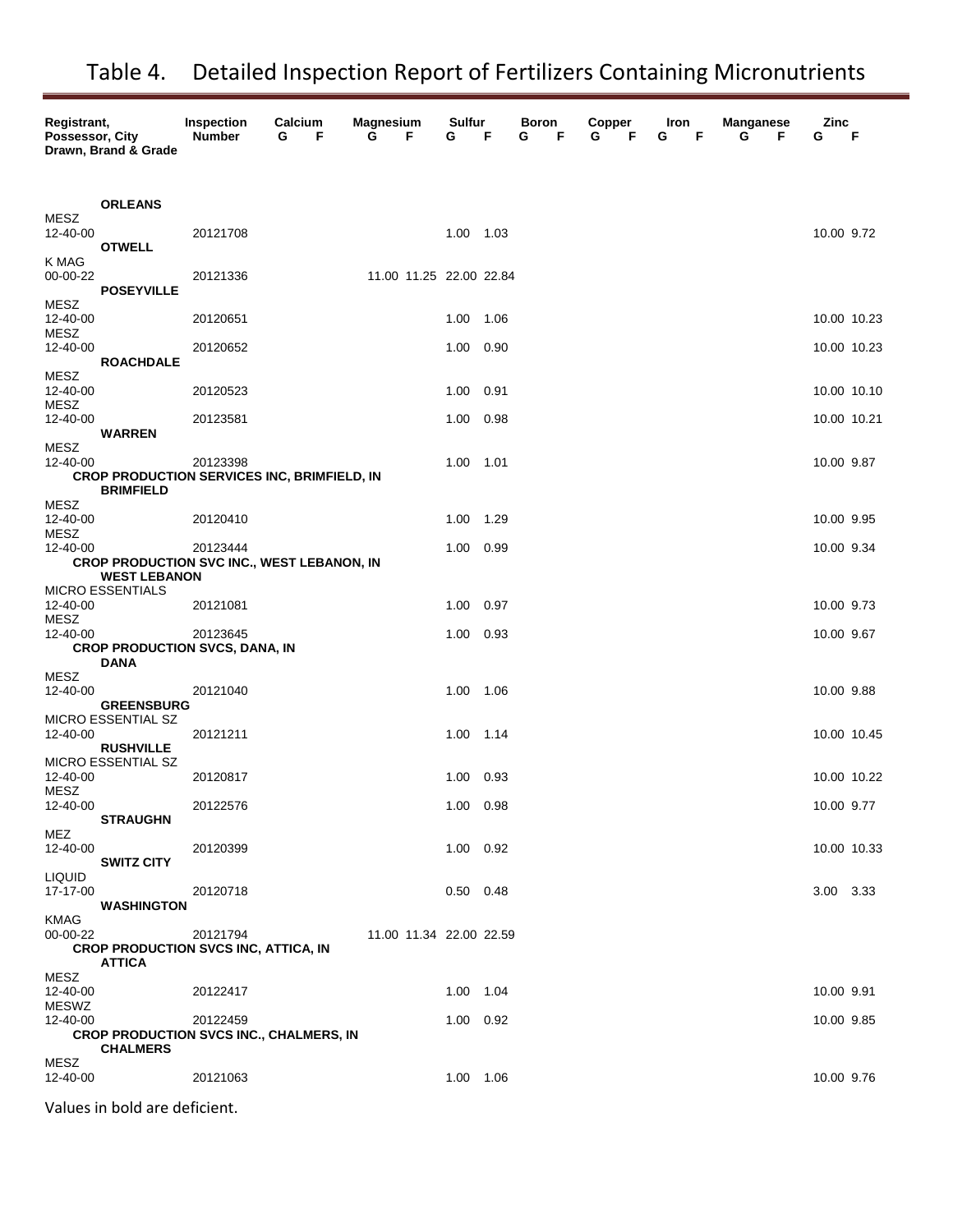| Registrant,<br>Possessor, City<br>Drawn, Brand & Grade                                                                                                         | <b>Inspection</b><br><b>Number</b> | Calcium<br>G | F     | Magnesium<br>G | F                       | Sulfur<br>G | F    | Boron<br>G  | Copper<br>F<br>G                            | F<br>G | Iron        | F    | <b>Manganese</b><br>G | F           | Zinc<br>G   | F    |
|----------------------------------------------------------------------------------------------------------------------------------------------------------------|------------------------------------|--------------|-------|----------------|-------------------------|-------------|------|-------------|---------------------------------------------|--------|-------------|------|-----------------------|-------------|-------------|------|
| MESZ<br>12-40-00<br><b>CROP PRODUCTION SVCS., CHARLOTTESVILLE, IN</b><br><b>CHARLOTTESVILLE</b>                                                                | 20123587                           |              |       |                |                         | 1.00        | 1.01 |             |                                             |        |             |      |                       |             | 10.00 9.83  |      |
| MEZ<br>12-40-00<br><b>HATFIELD</b>                                                                                                                             | 20121944                           |              |       |                |                         | 1.00        | 0.90 |             |                                             |        |             |      |                       |             | 10.00 9.89  |      |
| MESZ<br>12-40-00                                                                                                                                               | 20121767                           |              |       |                |                         | 1.00        | 1.03 |             |                                             |        |             |      |                       |             | 10.00 9.35  |      |
| MESZ<br>12-40-00<br><b>NORTH GROVE</b>                                                                                                                         | 20123206                           |              |       |                |                         | 1.00        | 1.03 |             |                                             |        |             |      |                       |             | 10.00 9.87  |      |
| MESZ<br>12-40-00<br>MESZ                                                                                                                                       | 20121352                           |              |       |                |                         | 1.00        | 0.96 |             |                                             |        |             |      |                       |             | 10.00 9.82  |      |
| 12-40-00<br><b>OAKTOWN</b>                                                                                                                                     | 20121450                           |              |       |                |                         | 1.00        | 0.95 |             |                                             |        |             |      |                       |             | 10.00 9.84  |      |
| <b>SUL PO MAG</b><br>00-00-22<br>DANNER MFG. INC., ISLANDIA, NY<br>ALSIP HOME & NURSERY, ST JOHN, IN<br><b>ST JOHN</b>                                         | 20120603                           |              |       |                | 11.00 11.31 22.00 23.49 |             |      |             |                                             |        |             |      |                       |             |             |      |
| SUPREME HYDROPONICS MICRO<br>05-00-01<br>DOUGHERTY FERTILIZER, FRANKLIN, IN<br>DOUGHERTY FERTILIZER, FRANKLIN, IN<br><b>FRANKLIN</b>                           | 20120053                           | 5.00 4.67    |       |                |                         |             |      |             |                                             |        | 0.50        | 0.62 | 0.05                  | 0.04        |             |      |
| <b>SEASON PASS</b><br>06-18-06<br><b>DYNA-GRO, RICHMOND, CA</b><br><b>WORMS WAY, BLOOMINGTON, IN</b><br><b>BLOOMINGTON</b>                                     | 20122042                           |              |       |                |                         | 0.05        | 0.05 |             |                                             |        |             |      |                       |             | 1.00        | 0.90 |
| DYNA-GRO LIQ BLOOM PLANT FD<br>03-12-06<br><b>DYSART CORP., CANAL WINCHESTER, OH</b><br><b>BIG R, ELKHART, IN</b><br><b>ELKHART</b>                            | 20122191                           | 2.00         | 1.99  | $0.50$ 0.54    |                         |             |      |             | $0.020$ $0.034$ $0.05$ $0.05$ $0.10$ $0.12$ |        |             |      | 0.05                  | $0.06$ 0.05 |             | 0.06 |
| WINCHESTER GRDN OUTDR PL FD<br>18-06-12                                                                                                                        | 20122175                           | 0.60         | 0.88  | 1.83           | 1.08                    |             |      |             | 0.020 0.026 0.04 0.04 0.30 0.44 0.06        |        |             | 0.07 | 0.06                  | 0.40 6.40   |             | 6.18 |
| <b>MICHIGAN CITY</b><br>WG ALL PURPOSE WATER SOL PL FD<br>15-15-15                                                                                             | 20122351                           | 1.00 2.93    |       | $0.50$ 0.57    |                         |             |      |             | 0.020 0.030 0.05 0.07 0.25 0.29             |        |             |      |                       |             | $0.05$ 0.05 |      |
| <b>WABASH</b><br>BUD & BLOOM WATER SOL PL FD<br>10-30-20<br><b>EARTHWORKS NATURAL ORGANIC PRODUCTS, EASTON, PA</b><br>UNITED GRANULATION SERVICES, SEYMOUR, IN | 20120466                           |              |       | 1.00 1.08      |                         |             |      | 0.025 0.031 |                                             |        | $0.10$ 0.12 |      | $0.05$ 0.03 0.05      |             |             | 0.04 |
| <b>SEYMOUR</b><br><b>REPLENISH</b><br>08-02-02                                                                                                                 | 20123677                           | 6.00 8.34    |       |                |                         | 7.00 7.97   |      |             |                                             |        |             |      |                       |             |             |      |
| <b>REPLENISH MIN-PHOS</b><br>$01 - 04 - 01$<br>EARTHWORKS REPLENISH                                                                                            | 20123682                           | 3.00         | 10.42 |                |                         |             |      |             |                                             |        | 1.00 0.97   |      |                       |             |             |      |
| 16-01-05<br>EASY GARDENER, WOMELSDORF, PA<br>HOME DEPOT, INDIANAPOLIS, IN<br><b>INDIANAPOLIS</b>                                                               | 20123683                           | 4.40 6.29    |       |                |                         | 2.00 7.11   |      |             |                                             |        |             |      |                       |             |             |      |
| JOBES ORGANICS KNOCK OUT ROSE FD<br>03-04-03<br><b>SEYMOUR</b>                                                                                                 | 20122217                           | 9.00 9.65    |       | $0.50$ 0.86    |                         | 1.00 1.24   |      |             |                                             |        |             |      |                       |             |             |      |
| JOBES ORGANICS KNOCK OUT ROSE FD<br>03-04-03                                                                                                                   | 20120100                           | 9.00 11.55   |       | $0.50$ 0.87    |                         | 1.00 1.22   |      |             |                                             |        |             |      |                       |             |             |      |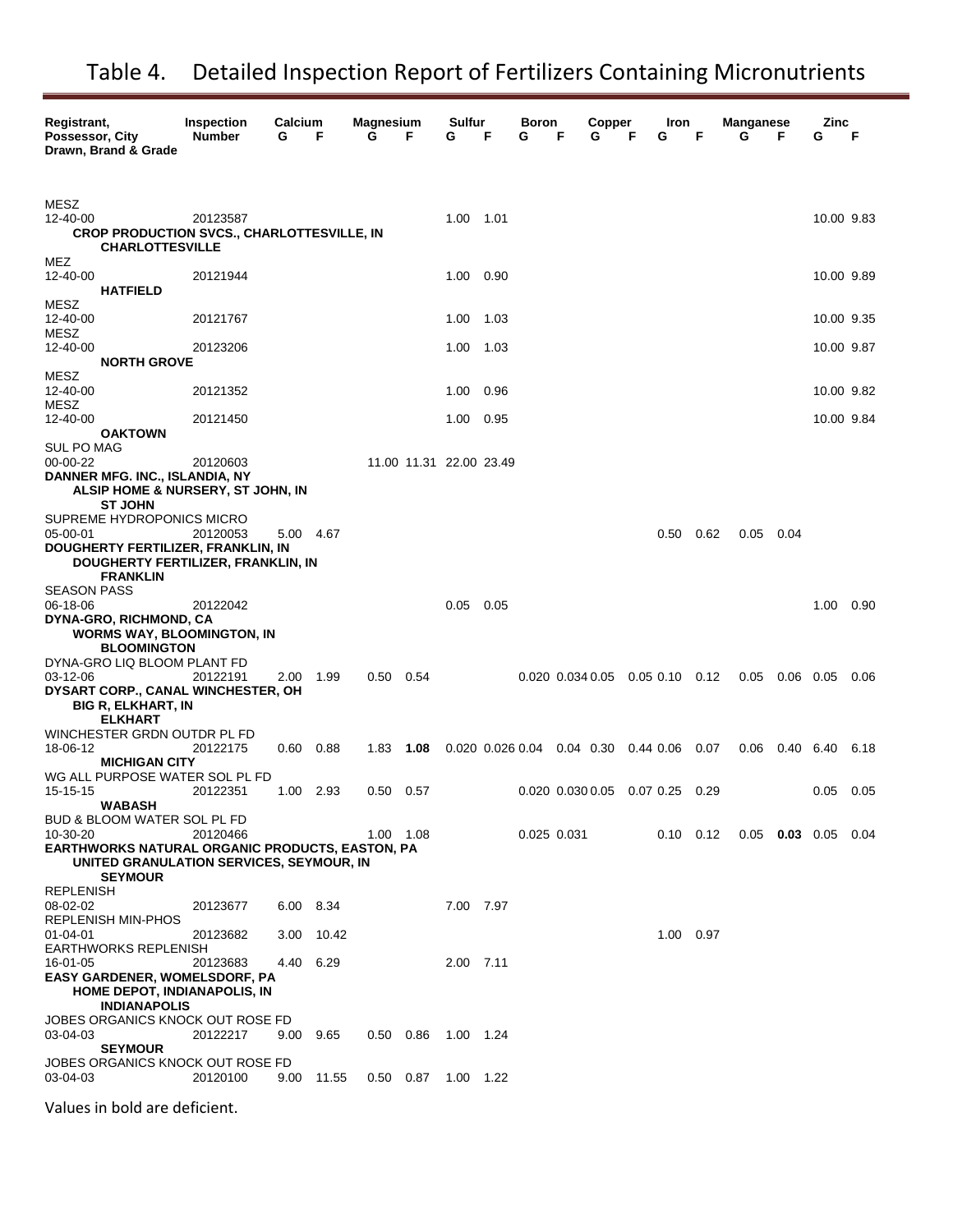| Registrant,<br>Possessor, City<br>Drawn, Brand & Grade                                      | Inspection<br><b>Number</b> | Calcium<br>G | F | <b>Magnesium</b><br>G | F.                | Sulfur<br>G | F           | Boron<br>G | F | Copper<br>F<br>G | Iron<br>G   | F       | Manganese<br>G | F | Zinc<br>G | F    |
|---------------------------------------------------------------------------------------------|-----------------------------|--------------|---|-----------------------|-------------------|-------------|-------------|------------|---|------------------|-------------|---------|----------------|---|-----------|------|
| <b>JEWEL-OSCO, CROWN POINT, IN</b>                                                          |                             |              |   |                       |                   |             |             |            |   |                  |             |         |                |   |           |      |
| <b>CROWN POINT</b>                                                                          |                             |              |   |                       |                   |             |             |            |   |                  |             |         |                |   |           |      |
| JOBES ORGANIC LAWN FD<br>05-02-03                                                           | 20122203                    | 7.00 9.89    |   |                       | $0.50 \quad 0.76$ | 1.00 1.20   |             |            |   |                  |             |         |                |   |           |      |
| KABELIN ACE HARDWARE, MICHIGAN CITY, IN                                                     |                             |              |   |                       |                   |             |             |            |   |                  |             |         |                |   |           |      |
| <b>MICHIGAN CITY</b>                                                                        |                             |              |   |                       |                   |             |             |            |   |                  |             |         |                |   |           |      |
| JOBES ORGANICS BULB FOOD<br>03-05-04                                                        | 20122354                    | 8.00 13.91   |   |                       | $0.50$ 0.83       | 1.60 2.37   |             |            |   |                  |             |         |                |   |           |      |
| <b>LOWES, MERRILLVILLE, IN</b>                                                              |                             |              |   |                       |                   |             |             |            |   |                  |             |         |                |   |           |      |
| <b>MERRILLVILLE</b><br>JOBES ORGANICS ALL PURPOSE GRAN FERT                                 |                             |              |   |                       |                   |             |             |            |   |                  |             |         |                |   |           |      |
| 04-04-04                                                                                    | 20120057                    | 8.00 11.41   |   |                       | $0.50 \quad 0.72$ | 1.40 1.91   |             |            |   |                  |             |         |                |   |           |      |
| EAU CLAIRE COOP OIL COMPANY, EAU CLAIRE, WI                                                 |                             |              |   |                       |                   |             |             |            |   |                  |             |         |                |   |           |      |
| AG PLUS, NEW HAVEN, IN<br><b>NEW HAVEN</b>                                                  |                             |              |   |                       |                   |             |             |            |   |                  |             |         |                |   |           |      |
| <b>BLEND</b>                                                                                |                             |              |   |                       |                   |             |             |            |   |                  |             |         |                |   |           |      |
| 30-00-05                                                                                    | 20120422                    |              |   |                       |                   | $1.00$ 0.63 |             |            |   |                  | 1.10 1.42   |         |                |   |           |      |
| <b>MENARDS, INDIANAPOLIS, IN</b><br><b>INDIANAPOLIS</b>                                     |                             |              |   |                       |                   |             |             |            |   |                  |             |         |                |   |           |      |
| MENARDS PREM FALL LN FD WINTERIZER                                                          |                             |              |   |                       |                   |             |             |            |   |                  |             |         |                |   |           |      |
| 22-00-10<br><b>TERRE HAUTE</b>                                                              | 20122219                    |              |   |                       |                   |             |             |            |   |                  | 1.00 1.33   |         |                |   |           |      |
| <b>MENARDS PREMIUM LN FD</b>                                                                |                             |              |   |                       |                   |             |             |            |   |                  |             |         |                |   |           |      |
| 30-00-03                                                                                    | 20121038                    |              |   |                       |                   |             |             |            |   |                  | 1.00 1.10   |         |                |   |           |      |
| EVERGREEN LAWN BUILDER<br>28-00-03                                                          | 20121039                    |              |   |                       |                   |             |             |            |   |                  | 1.00        | $-1.11$ |                |   |           |      |
| <b>NEW HAVEN TURF CENTER, NEW HAVEN, IN</b>                                                 |                             |              |   |                       |                   |             |             |            |   |                  |             |         |                |   |           |      |
| <b>NEW HAVEN</b>                                                                            |                             |              |   |                       |                   |             |             |            |   |                  |             |         |                |   |           |      |
| <b>BLEND</b><br>26-00-04                                                                    | 20123410                    |              |   |                       |                   |             |             |            |   |                  | $1.00$ 0.83 |         |                |   |           |      |
| <b>SALSBERY BROTHERS, CARMEL, IN</b>                                                        |                             |              |   |                       |                   |             |             |            |   |                  |             |         |                |   |           |      |
| <b>CARMEL</b><br>MAX LAWN LAWN FD                                                           |                             |              |   |                       |                   |             |             |            |   |                  |             |         |                |   |           |      |
| 26-00-04                                                                                    | 20120090                    |              |   |                       |                   |             |             |            |   |                  | 1.00 1.87   |         |                |   |           |      |
| EDDS SUPPLIES, INC, SHIPSHEWANA, IN                                                         |                             |              |   |                       |                   |             |             |            |   |                  |             |         |                |   |           |      |
| EDDS SUPPLIES, INC, SHIPSHEWANA, IN<br><b>NEW PARIS</b>                                     |                             |              |   |                       |                   |             |             |            |   |                  |             |         |                |   |           |      |
| LIQUID STARTER                                                                              |                             |              |   |                       |                   |             |             |            |   |                  |             |         |                |   |           |      |
| 15-15-02                                                                                    | 20121627                    |              |   |                       |                   | $0.06$ 0.14 |             |            |   |                  |             |         |                |   | 1.00      | 1.61 |
| <b>SHIPSHEWANA</b><br><b>BLEND</b>                                                          |                             |              |   |                       |                   |             |             |            |   |                  |             |         |                |   |           |      |
| 15-15-02                                                                                    | 20120441                    |              |   |                       |                   | $0.06$ 0.11 |             |            |   |                  |             |         |                |   | 1.00 1.82 |      |
| LIMA ELEVATOR CO INC, HOWE, IN<br><b>HOWE</b>                                               |                             |              |   |                       |                   |             |             |            |   |                  |             |         |                |   |           |      |
| <b>BLEND</b>                                                                                |                             |              |   |                       |                   |             |             |            |   |                  |             |         |                |   |           |      |
| 12-20-02                                                                                    | 20121382                    |              |   |                       |                   |             | $0.08$ 0.17 |            |   |                  |             |         |                |   | 1.00 1.74 |      |
| <b>ENCAP LLC, GREEN BAY, WI</b><br>KABELING ACE HARDWARE, LAPORTE, IN                       |                             |              |   |                       |                   |             |             |            |   |                  |             |         |                |   |           |      |
| <b>LAPORTE</b><br>ENCAP FAST ACTING IRON PLUS                                               |                             |              |   |                       |                   |             |             |            |   |                  |             |         |                |   |           |      |
| 00-00-00                                                                                    | 20122357                    | 12.10 11.36  |   |                       |                   |             | 9.90 9.82   |            |   |                  | 31.00 37.92 |         |                |   |           |      |
| <b>ENVIRO-SAFE LABORATORIES INC, OXFORD, FL</b><br><b>JOHNSONS FARM PRODUCE, HOBART, IN</b> |                             |              |   |                       |                   |             |             |            |   |                  |             |         |                |   |           |      |
| <b>HOBART</b>                                                                               |                             |              |   |                       |                   |             |             |            |   |                  |             |         |                |   |           |      |
| DYNAMITE MATER MAGIC NATL & ORG                                                             |                             |              |   |                       |                   |             |             |            |   |                  |             |         |                |   |           |      |
| 08-05-05<br><b>ESPOMA COMPANY, MILLVILLE, NJ</b>                                            | 20122168                    | 4.50 5.01    |   |                       |                   |             | 1.00 2.60   |            |   |                  |             |         |                |   |           |      |
| <b>BLOOMINGTON HARDWARE, BLOOMINGTON, IN</b>                                                |                             |              |   |                       |                   |             |             |            |   |                  |             |         |                |   |           |      |
| <b>BLOOMINGTON</b>                                                                          |                             |              |   |                       |                   |             |             |            |   |                  |             |         |                |   |           |      |
| ESPOMA ORGANIC IRON-TONE<br>02-01-03                                                        | 20120060                    | 1.50 1.37    |   |                       | $0.70$ 0.86       | $5.00$ 4.43 |             |            |   |                  | 13.00 13.60 |         |                |   |           |      |
| BLOOMINGTON VALLEY NURSERY, BLOOMINGTON, IN                                                 |                             |              |   |                       |                   |             |             |            |   |                  |             |         |                |   |           |      |
|                                                                                             |                             |              |   |                       |                   |             |             |            |   |                  |             |         |                |   |           |      |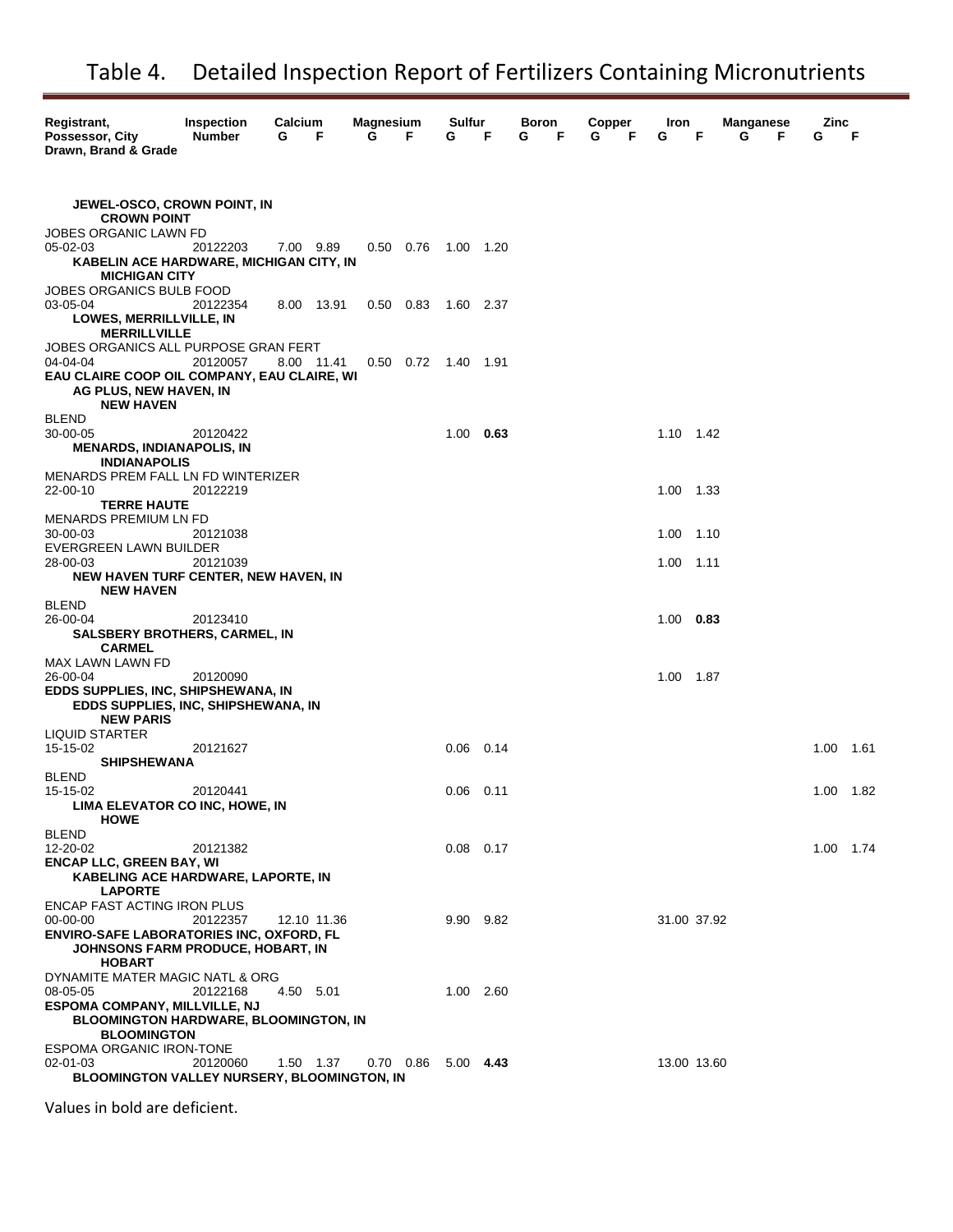| Registrant,<br>Possessor, City<br>Drawn, Brand & Grade                                                                               | <b>Inspection</b><br><b>Number</b> | Calcium<br>G<br>F | <b>Magnesium</b><br>G | F                       | Sulfur<br>G       | F           | Boron<br>F<br>G | Copper<br>G | Iron<br>F<br>G | F | Manganese<br>G | F         | Zinc<br>G | F    |
|--------------------------------------------------------------------------------------------------------------------------------------|------------------------------------|-------------------|-----------------------|-------------------------|-------------------|-------------|-----------------|-------------|----------------|---|----------------|-----------|-----------|------|
|                                                                                                                                      |                                    |                   |                       |                         |                   |             |                 |             |                |   |                |           |           |      |
| <b>BLOOMINGTON</b><br>ESPOMA ORGANIC FLOWER-TONE BLOSSOM BOOST<br>03-04-05<br><b>CHESTERTON FD &amp; GRDN CENTER, CHESTERTON, IN</b> | 20122362                           | 5.00 4.97         | $0.50$ 1.03           |                         | 1.00 2.48         |             |                 |             |                |   |                |           |           |      |
| <b>CHESTERTON</b><br>ESPOMA ORGANIC CITRUS-TONE                                                                                      |                                    |                   |                       |                         |                   |             |                 |             |                |   |                |           |           |      |
| 05-02-06<br><b>COMBS LANDSCAPE &amp; NURSERY, EVANSVILLE, IN</b><br><b>EVANSVILLE</b>                                                | 20122202                           | 2.00 2.13         | $0.50 \quad 0.70$     |                         | 1.00 3.20         |             |                 |             |                |   |                |           |           |      |
| <b>ESPOMA TREE-TONE</b><br>06-03-02<br><b>HABIG GARDEN SHOPS, INDIANAPOLIS, IN</b>                                                   | 20122158                           | 3.00 3.70         | $0.50$ 0.74           |                         |                   |             |                 |             |                |   |                |           |           |      |
| <b>INDIANAPOLIS</b><br>ORGANIC GARDEN-TONE HERB/VEG FD                                                                               |                                    |                   |                       |                         |                   |             |                 |             |                |   |                |           |           |      |
| 03-04-04<br>OLD FARM MARKET, AVON, IN<br><b>AVON</b>                                                                                 | 20120074                           | 5.00 4.72         | 1.00 1.71             |                         | 2.00 3.24         |             |                 |             |                |   |                |           |           |      |
| ESPOMA ORGANIC HOLLY-TONE EVER-AZA FD<br>04-03-04                                                                                    | 20122246                           | 3.00 3.86         | 1.00 1.88             |                         | 5.00 6.62         |             |                 |             |                |   |                |           |           |      |
| RURAL KING, JEFFERSONVILLE, IN<br><b>JEFFERSONVILLE</b><br>ESPOMA ORGANIC SOIL ACIDIFIER                                             |                                    |                   |                       |                         |                   |             |                 |             |                |   |                |           |           |      |
| 00-00-00<br><b>FARM FERTILIZERS &amp; SEEDS INC, HAMLET, IN</b>                                                                      | 20120094                           |                   |                       |                         |                   | 30.00 22.88 |                 |             |                |   |                |           |           |      |
| <b>FARM FERTILIZERS &amp; SEEDS INC, BOURBON, IN</b><br><b>BOURBON</b>                                                               |                                    |                   |                       |                         |                   |             |                 |             |                |   |                |           |           |      |
| LIQUID<br>16-20-00                                                                                                                   | 20120213                           |                   |                       |                         | 0.10              | 0.09        |                 |             |                |   |                |           | 4.00      | 3.87 |
| <b>LIQUID</b><br>16-20-00                                                                                                            | 20121613                           |                   |                       |                         | $0.10 \quad 0.08$ |             |                 |             |                |   |                |           | 4.00      | 3.82 |
| <b>HAMLET</b><br>AMMONIA SULFATE                                                                                                     |                                    |                   |                       |                         |                   |             |                 |             |                |   |                |           |           |      |
| 21-00-00<br><b>KMAG</b>                                                                                                              | 20120192                           |                   |                       |                         |                   | 24.00 24.29 |                 |             |                |   |                |           |           |      |
| 00-00-21<br>LIQUID                                                                                                                   | 20120194                           |                   |                       | 10.00 10.06 21.00 21.48 |                   |             |                 |             |                |   |                |           |           |      |
| 10-30-00                                                                                                                             | 20120197                           |                   |                       |                         | $0.10 \quad 0.11$ |             |                 |             |                |   |                |           | 2.00      | 2.44 |
| LIQUID MN<br>00-00-00<br><b>LIQUID</b>                                                                                               | 20120202                           |                   |                       |                         | $3.00$ 2.08       |             |                 |             |                |   | 3.00           | 4.95 3.00 |           | 3.70 |
| 25-00-00<br>LIQUID                                                                                                                   | 20121631                           |                   |                       |                         |                   |             | 0.500 0.490     |             |                |   |                |           |           |      |
| 10-30-00<br><b>STILLWELL</b>                                                                                                         | 20121634                           |                   |                       |                         | $0.10$ 0.11       |             |                 |             |                |   |                |           | 2.00 2.08 |      |
| <b>LIQUID STARTER</b><br>16-20-00                                                                                                    | 20121485                           |                   |                       |                         | $0.10$ 0.08       |             |                 |             |                |   |                |           | 4.00 3.66 |      |
| <b>WESTVILLE FARM SUPPLY INC, WESTVILLE, IN</b><br><b>WESTVILLE</b>                                                                  |                                    |                   |                       |                         |                   |             |                 |             |                |   |                |           |           |      |
| <b>LIQUID</b><br>16-20-00                                                                                                            | 20121576                           |                   |                       |                         | $0.10$ 0.09       |             |                 |             |                |   |                |           | 4.00 3.74 |      |
| LIQUID<br>10-30-00                                                                                                                   | 20121577                           |                   |                       |                         | $0.10$ $0.11$     |             |                 |             |                |   |                |           | 2.00      | 2.05 |
| FLAT ROCK AG SUPPLY, FLAT ROCK, IN<br>FLAT ROCK AG SUPPLY, FLAT ROCK, IN<br><b>FLAT ROCK</b>                                         |                                    |                   |                       |                         |                   |             |                 |             |                |   |                |           |           |      |
| CALCIUM AMMONIUM NITRATE<br>27-00-00                                                                                                 | 20120865                           | 2.00 4.72         | 4.00 2.76             |                         |                   |             |                 |             |                |   |                |           |           |      |
| FOX FARM SOIL & FERT CO, ARCATA, CA<br>ALSIP HOME & NURSERY, ST JOHN, IN                                                             |                                    |                   |                       |                         |                   |             |                 |             |                |   |                |           |           |      |
| <b>ST JOHN</b><br>HAPPY FROG JUMP START FERTILIZER<br>03-04-03                                                                       | 20122204                           | 7.55 12.53        | $0.59$ 1.11           |                         |                   |             |                 |             |                |   |                |           |           |      |
|                                                                                                                                      |                                    |                   |                       |                         |                   |             |                 |             |                |   |                |           |           |      |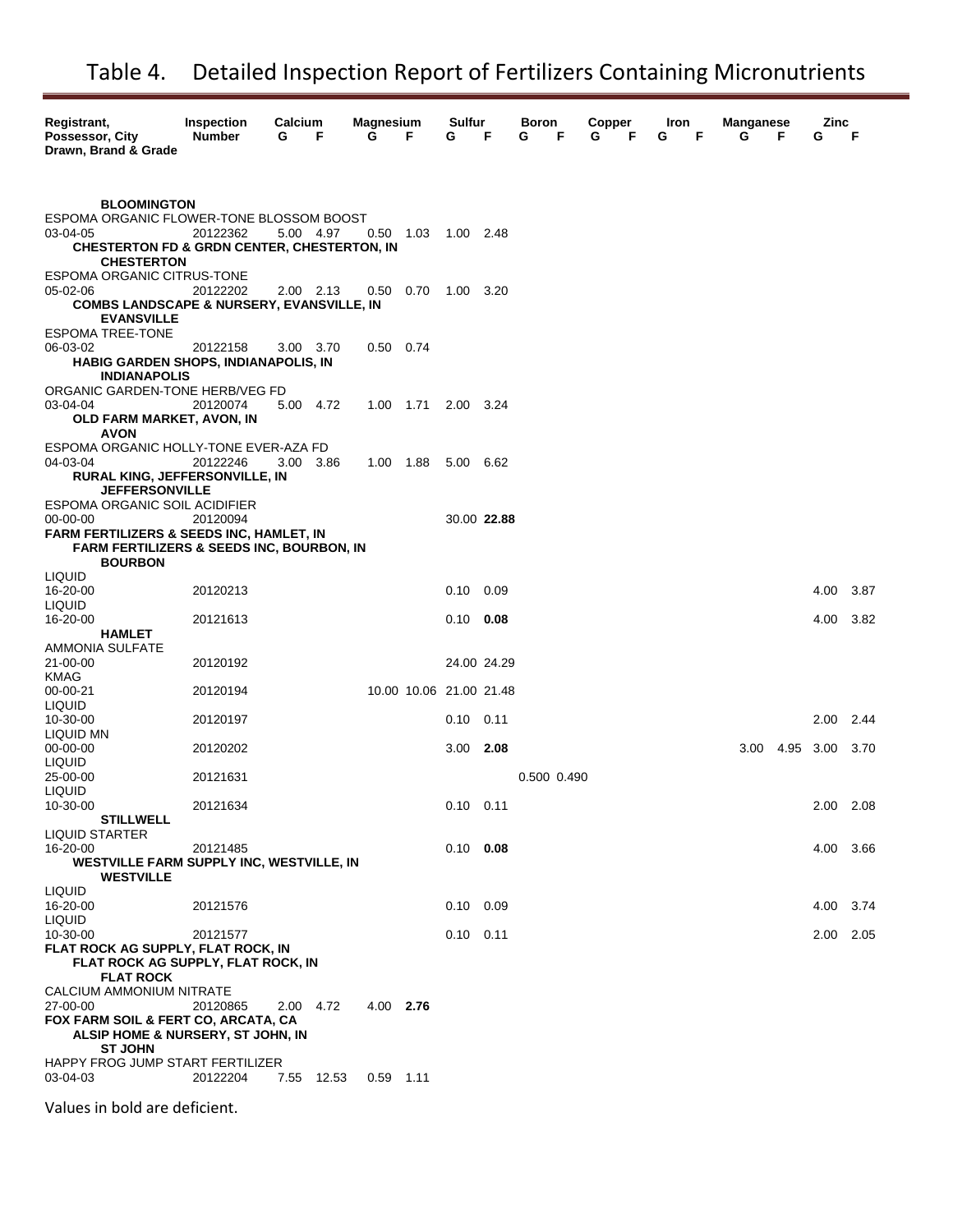| Registrant,<br>Possessor, City<br>Drawn, Brand & Grade                                              | <b>Inspection</b><br><b>Number</b> | Calcium<br>G | F           | <b>Magnesium</b><br>G | F                       | Sulfur<br>G | F           | Boron<br>G | F | Copper<br>G | F | Iron<br>G                              | F    | <b>Manganese</b><br>G                                                                | F | Zinc<br>G            | F    |
|-----------------------------------------------------------------------------------------------------|------------------------------------|--------------|-------------|-----------------------|-------------------------|-------------|-------------|------------|---|-------------|---|----------------------------------------|------|--------------------------------------------------------------------------------------|---|----------------------|------|
|                                                                                                     |                                    |              |             |                       |                         |             |             |            |   |             |   |                                        |      |                                                                                      |   |                      |      |
| <b>COMBS LANDSCAPE &amp; NURSERY, EVANSVILLE, IN</b><br><b>EVANSVILLE</b>                           |                                    |              |             |                       |                         |             |             |            |   |             |   |                                        |      |                                                                                      |   |                      |      |
| MARINE CUISINE TIME REL FERT                                                                        |                                    |              |             |                       |                         |             |             |            |   |             |   |                                        |      |                                                                                      |   |                      |      |
| 10-07-07<br><b>WORMS WAY, BLOOMINGTON, IN</b>                                                       | 20122157                           |              | 4.34 3.39   | 0.50                  | 0.78                    | 5.80        | 5.89        |            |   |             |   | 0.05 0.08 1.00 1.36                    |      | 0.05                                                                                 |   |                      | 0.35 |
| <b>BLOOMINGTON</b>                                                                                  |                                    |              |             |                       |                         |             |             |            |   |             |   |                                        |      |                                                                                      |   |                      |      |
| HAPPY FROG FRUIT & FLOWER FERT<br>05-08-04                                                          | 20122194                           |              | 7.87 14.23  | 0.85                  | 1.65                    |             |             |            |   |             |   |                                        |      |                                                                                      |   |                      |      |
| AMERICAN PRIDE SUPER PREM FERT                                                                      |                                    |              |             |                       |                         |             |             |            |   |             |   |                                        |      |                                                                                      |   |                      |      |
| 09-06-06<br>FREE FLOW FERTILIZER, MAUMEE, OH                                                        | 20122196                           |              | 1.00 2.58   | 0.50                  | 0.80                    | 0.05        | 0.07        |            |   | 1.00        |   | 1.46 0.20 0.23                         |      | 0.20                                                                                 |   | $0.20\quad 3.00$     | 3.69 |
| ELLETTSVILLE TRUE VALUE, BLOOMINGTON, IN                                                            |                                    |              |             |                       |                         |             |             |            |   |             |   |                                        |      |                                                                                      |   |                      |      |
| <b>BLOOMINGTON</b><br><b>GREEN THUMB FOUR SEASONS LN FERT</b>                                       |                                    |              |             |                       |                         |             |             |            |   |             |   |                                        |      |                                                                                      |   |                      |      |
| 30-00-03                                                                                            | 20122359                           |              |             |                       |                         |             |             |            |   |             |   | 2.00 1.80                              |      |                                                                                      |   |                      |      |
| NEW PAL DO IT BEST HARDWARE, NEW PALESTINE, IN<br><b>NEW PALESTINE</b>                              |                                    |              |             |                       |                         |             |             |            |   |             |   |                                        |      |                                                                                      |   |                      |      |
| FORTIFY PHOS FREE WINTERIZER<br>18-00-12                                                            | 20122237                           |              |             |                       |                         |             |             |            |   |             |   | 1.00 1.05                              |      |                                                                                      |   |                      |      |
| TURFGRASS (NOVI, MI), INDIANAPOLIS, IN                                                              |                                    |              |             |                       |                         |             |             |            |   |             |   |                                        |      |                                                                                      |   |                      |      |
| <b>INDIANAPOLIS</b><br>TURFGRASS PROF TURF FERT                                                     |                                    |              |             |                       |                         |             |             |            |   |             |   |                                        |      |                                                                                      |   |                      |      |
| 30-00-05                                                                                            | 20121295                           |              |             |                       |                         |             |             |            |   |             |   | 1.00                                   | 1.50 |                                                                                      |   |                      |      |
| <b>FRICK SERVICES INC, WAWAKA, IN</b><br>FRICK SERVICES INC, LEITERSFORD, IN<br><b>LEITERSFORD</b>  |                                    |              |             |                       |                         |             |             |            |   |             |   |                                        |      |                                                                                      |   |                      |      |
| K MAG                                                                                               |                                    |              |             |                       |                         |             |             |            |   |             |   |                                        |      |                                                                                      |   |                      |      |
| 00-00-21.5<br>AMMONIA SULFATE                                                                       | 20120188                           |              |             |                       | 10.50 11.34 21.00 22.85 |             |             |            |   |             |   |                                        |      |                                                                                      |   |                      |      |
| 21-00-00<br>WAWAKA                                                                                  | 20120190                           |              |             |                       |                         |             | 24.00 24.24 |            |   |             |   |                                        |      |                                                                                      |   |                      |      |
| KMAG                                                                                                |                                    |              |             |                       |                         |             |             |            |   |             |   |                                        |      |                                                                                      |   |                      |      |
| 00-00-22<br><b>GAVILON FERTILIZER LLC, SAVANNAH, GA</b>                                             | 20120407                           |              |             |                       | 11.00 11.19 22.00 21.74 |             |             |            |   |             |   |                                        |      |                                                                                      |   |                      |      |
| KINGSBURY ELEVATOR, KINGSBURY, IN                                                                   |                                    |              |             |                       |                         |             |             |            |   |             |   |                                        |      |                                                                                      |   |                      |      |
| <b>KINGSBURY</b><br>MMREE MICRONUTRIENT SUPPLEMENT                                                  |                                    |              |             |                       |                         |             |             |            |   |             |   |                                        |      |                                                                                      |   |                      |      |
| $00 - 00 - 00$                                                                                      | 20120482                           |              | $0.23$ 0.02 |                       |                         |             |             |            |   |             |   | $0.35$ $0.36$ $0.40$ $0.44$            |      |                                                                                      |   | $0.50$ $0.51$ $0.70$ | 0.73 |
| GENERAL HYDROPONICS, SEBASTOPOL, CA<br>ONE STOP GROW SHOP, INDIANAPOLIS, IN<br><b>INDIANAPOLIS</b>  |                                    |              |             |                       |                         |             |             |            |   |             |   |                                        |      |                                                                                      |   |                      |      |
| KOOL BLOOM RIPENING FORMULA                                                                         |                                    |              |             |                       |                         |             |             |            |   |             |   |                                        |      |                                                                                      |   |                      |      |
| 02-45-28<br>FLORA NOVA GROW                                                                         | 20122223                           |              |             |                       | 1.00 0.88 1.50 1.19     |             |             |            |   |             |   |                                        |      |                                                                                      |   |                      |      |
| $07 - 04 - 10$<br><b>WORMS WAY, BLOOMINGTON, IN</b>                                                 | 20122224                           |              | 4.00 4.30   |                       |                         |             |             |            |   |             |   |                                        |      | 1.50  1.62  0.010  0.033  0.01  0.01  0.10  0.11  0.03  0.03  0.02  0.02  2.00  2.21 |   |                      |      |
| <b>BLOOMINGTON</b>                                                                                  |                                    |              |             |                       |                         |             |             |            |   |             |   |                                        |      |                                                                                      |   |                      |      |
| MAXI GRO PLANT FD<br>10-05-14                                                                       | 20122197                           |              | 6.00 6.58   |                       | 2.00 2.70 0.12 0.19     |             |             |            |   |             |   | $0.05$ 0.05                            |      | 3.00 3.92                                                                            |   |                      |      |
| GEO GLOBAL PARTNERS LLC, REDMOND, OR                                                                |                                    |              |             |                       |                         |             |             |            |   |             |   |                                        |      |                                                                                      |   |                      |      |
| <b>RURAL KING, JASPER, IN</b><br><b>JASPER</b>                                                      |                                    |              |             |                       |                         |             |             |            |   |             |   |                                        |      |                                                                                      |   |                      |      |
| TOTAL POND AQUATIC PL FERT                                                                          |                                    |              |             |                       |                         |             |             |            |   |             |   |                                        |      |                                                                                      |   |                      |      |
| 10-14-08<br>GOOD EARTH HORTICULTURE INC., LANCASTER, NY                                             | 20122200                           |              |             |                       |                         |             |             |            |   |             |   | $0.020$ $0.0130.05$ $0.0000.11$ $0.92$ |      | $0.12$ 0.09 0.07                                                                     |   |                      | 0.09 |
| DAMMANNS LAWN & GARDEN, INDIANAPOLIS, IN                                                            |                                    |              |             |                       |                         |             |             |            |   |             |   |                                        |      |                                                                                      |   |                      |      |
| <b>INDIANAPOLIS</b><br>HOFFMAN DEHYDRATED SUPER MANURE                                              |                                    |              |             |                       |                         |             |             |            |   |             |   |                                        |      |                                                                                      |   |                      |      |
| 04-02-03                                                                                            | 20122177                           |              | 3.00 1.76   | $0.50$ 0.67           |                         |             |             |            |   |             |   |                                        |      |                                                                                      |   |                      |      |
| <b>GREEN &amp; SONS INC, FARMINGDALE, NJ</b><br>ALSIP HOME & NURSERY, ST JOHN, IN<br><b>ST JOHN</b> |                                    |              |             |                       |                         |             |             |            |   |             |   |                                        |      |                                                                                      |   |                      |      |
|                                                                                                     |                                    |              |             |                       |                         |             |             |            |   |             |   |                                        |      |                                                                                      |   |                      |      |
| Values in bold are deficient.                                                                       |                                    |              |             |                       |                         |             |             |            |   |             |   |                                        |      |                                                                                      |   |                      |      |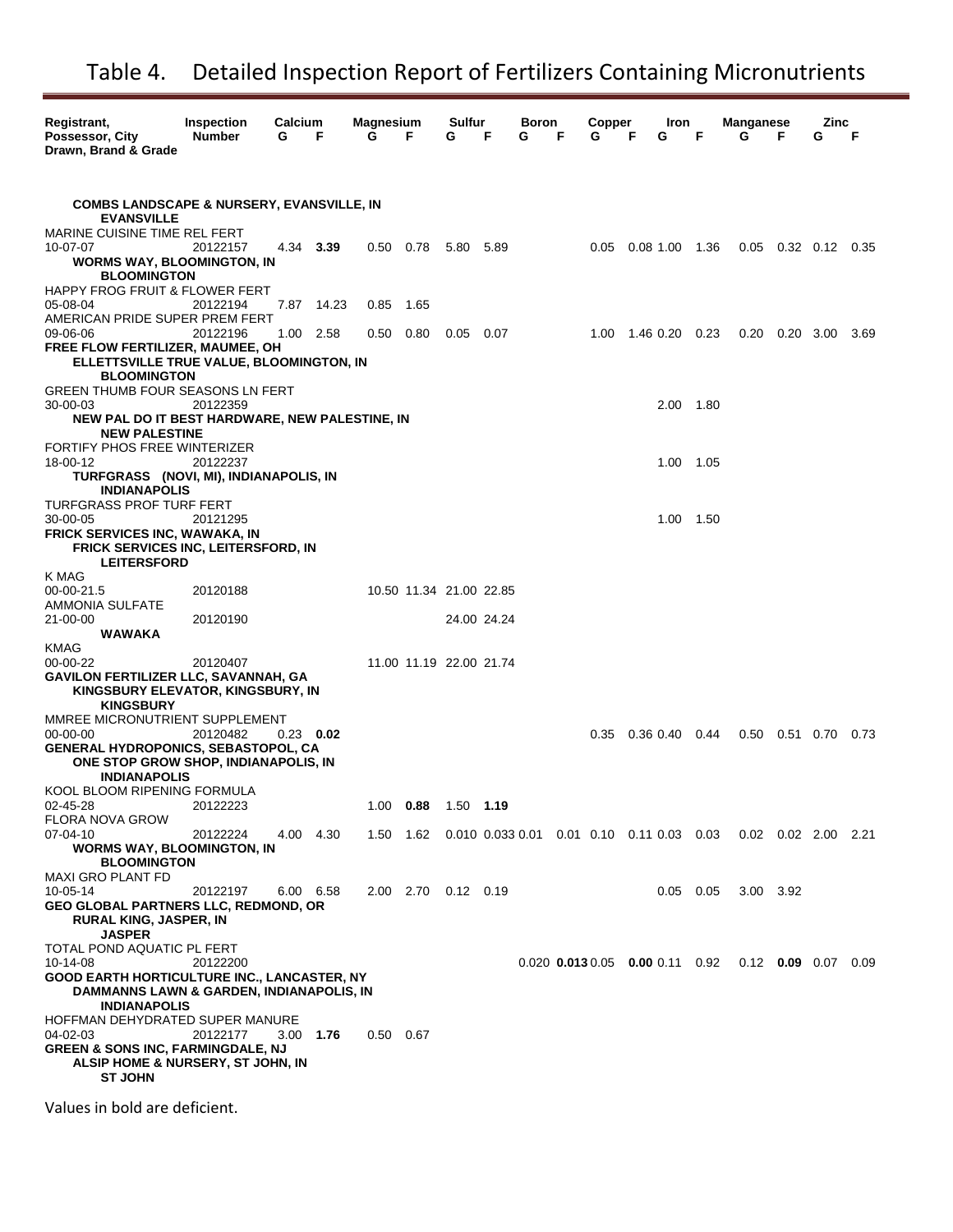| Registrant,                                                                                        | Inspection    | Calcium   |            | <b>Magnesium</b> |      | Sulfur      |             | Boron                                                   |   | Copper |   | Iron                        |      | Manganese        |           | Zinc                        |      |
|----------------------------------------------------------------------------------------------------|---------------|-----------|------------|------------------|------|-------------|-------------|---------------------------------------------------------|---|--------|---|-----------------------------|------|------------------|-----------|-----------------------------|------|
| Possessor, City<br>Drawn, Brand & Grade                                                            | <b>Number</b> | G         | F          | G                | F    | G           | F           | G                                                       | F | G      | F | G                           | F    | G                | F         | G                           | F    |
|                                                                                                    |               |           |            |                  |      |             |             |                                                         |   |        |   |                             |      |                  |           |                             |      |
|                                                                                                    |               |           |            |                  |      |             |             |                                                         |   |        |   |                             |      |                  |           |                             |      |
| JONATHAN GREEN NEW SEEDING LN FT                                                                   |               |           |            |                  |      |             |             |                                                         |   |        |   |                             |      |                  |           |                             |      |
| 12-18-08                                                                                           | 20120052      |           |            |                  |      |             |             |                                                         |   |        |   | 1.00 2.35                   |      |                  |           |                             |      |
| <b>GREEN CROP SERVICES LLC, WORTHINGTON, IN</b><br><b>GREEN CROP SERVICES LLC, WORTHINGTON, IN</b> |               |           |            |                  |      |             |             |                                                         |   |        |   |                             |      |                  |           |                             |      |
| <b>SWITZ CITY</b>                                                                                  |               |           |            |                  |      |             |             |                                                         |   |        |   |                             |      |                  |           |                             |      |
| <b>LIQUID</b><br>07-24-04                                                                          |               |           |            |                  |      | $1.00$ 0.48 |             |                                                         |   |        |   |                             |      |                  |           | $0.08$ 0.02                 |      |
| <b>GRIGG BROTHERS, ALBION, ID</b>                                                                  | 20120727      |           |            |                  |      |             |             |                                                         |   |        |   |                             |      |                  |           |                             |      |
| TENBARGE SEED CO INC, HAUBSTADT, IN                                                                |               |           |            |                  |      |             |             |                                                         |   |        |   |                             |      |                  |           |                             |      |
| <b>HAUBSTADT</b>                                                                                   |               |           |            |                  |      |             |             |                                                         |   |        |   |                             |      |                  |           |                             |      |
| <b>GARYS GREEN ULTRA</b>                                                                           |               |           |            |                  |      |             |             |                                                         |   |        |   |                             |      |                  |           |                             |      |
| 13-02-03<br>TURFGRASS (NOVI, MI), INDIANAPOLIS, IN                                                 | 20120683      |           |            |                  |      |             |             |                                                         |   |        |   | $0.12$ $0.14$ $1.40$ $1.37$ |      | 0.20             | 0.24 0.20 |                             | 0.22 |
| <b>INDIANAPOLIS</b>                                                                                |               |           |            |                  |      |             |             |                                                         |   |        |   |                             |      |                  |           |                             |      |
| <b>GREEN SPEC</b>                                                                                  |               |           |            |                  |      |             |             |                                                         |   |        |   |                             |      |                  |           |                             |      |
| 16-04-08                                                                                           | 20121299      | 6.00 7.51 |            |                  |      | 3.00 2.72   |             |                                                         |   |        |   | 0.20                        | 0.24 |                  |           | $0.10$ $0.19$ $6.00$ $8.38$ |      |
| <b>GRO TEC, INC, COVINGTON, GA</b><br><b>WALMART, NEWBURGH, IN</b>                                 |               |           |            |                  |      |             |             |                                                         |   |        |   |                             |      |                  |           |                             |      |
| <b>NEWBURGH</b>                                                                                    |               |           |            |                  |      |             |             |                                                         |   |        |   |                             |      |                  |           |                             |      |
| PENNINGTON SMART 1 FEED BULB/BLOOM                                                                 |               |           |            |                  |      |             |             |                                                         |   |        |   |                             |      |                  |           |                             |      |
| $10 - 20 - 10$                                                                                     | 20122152      |           | 2.50 12.85 |                  |      |             |             |                                                         |   |        |   |                             |      |                  |           |                             |      |
| <b>GURNEY'S SEED &amp; NURSERY, LAWRENCEBURG, IN</b>                                               |               |           |            |                  |      |             |             |                                                         |   |        |   |                             |      |                  |           |                             |      |
| <b>GARDENS ALIVE!, LAWRENCEBURG, IN</b><br><b>LAWRENCEBURG</b>                                     |               |           |            |                  |      |             |             |                                                         |   |        |   |                             |      |                  |           |                             |      |
| <b>GURNEYS TIMED FERT TABLETS</b>                                                                  |               |           |            |                  |      |             |             |                                                         |   |        |   |                             |      |                  |           |                             |      |
| 20-10-05                                                                                           | 20120068      | 2.80      | 0.68       | 0.50             | 2.62 |             |             | $0.020$ $0.005$ $0.05$ $0.01$ $0.50$ $3.12$ $0.05$ 2.25 |   |        |   |                             |      | $0.05$ 0.25 2.00 |           |                             | 2.46 |
| <b>HABIG GARDEN SHOPS, INDIANAPOLIS, IN</b>                                                        |               |           |            |                  |      |             |             |                                                         |   |        |   |                             |      |                  |           |                             |      |
| <b>HABIG GARDEN SHOPS, CARMEL, IN</b><br><b>CARMEL</b>                                             |               |           |            |                  |      |             |             |                                                         |   |        |   |                             |      |                  |           |                             |      |
| HABIG GARDEN SHOPS PREMIUM LAWN FD                                                                 |               |           |            |                  |      |             |             |                                                         |   |        |   |                             |      |                  |           |                             |      |
| 24-04-08                                                                                           | 20122233      |           |            |                  |      |             |             | 0.020 0.021 0.05 0.04 1.00 1.22 0.05 0.06               |   |        |   |                             |      | $0.05$ 0.13 2.00 |           |                             | 1.95 |
| <b>INDIANAPOLIS</b><br><b>HABIG FALL &amp; SPRING</b>                                              |               |           |            |                  |      |             |             |                                                         |   |        |   |                             |      |                  |           |                             |      |
| 08-12-24                                                                                           | 20120079      |           |            |                  |      | 1.00        | 1.01        |                                                         |   |        |   | 3.00 4.44                   |      |                  |           |                             |      |
| HARVEST LAND COOP INC, RICHMOND, IN                                                                |               |           |            |                  |      |             |             |                                                         |   |        |   |                             |      |                  |           |                             |      |
| HARVEST LAND COOP, FOUNTAINTOWN, IN                                                                |               |           |            |                  |      |             |             |                                                         |   |        |   |                             |      |                  |           |                             |      |
| <b>FOUNTAINTOWN</b><br>MESZ                                                                        |               |           |            |                  |      |             |             |                                                         |   |        |   |                             |      |                  |           |                             |      |
| 12-40-00                                                                                           | 20122559      |           |            |                  |      | 1.00        | 0.90        |                                                         |   |        |   |                             |      |                  |           | 10.00 9.54                  |      |
| AMS                                                                                                |               |           |            |                  |      |             |             |                                                         |   |        |   |                             |      |                  |           |                             |      |
| $21 - 00 - 00$                                                                                     | 20122561      |           |            |                  |      |             | 24.00 20.65 |                                                         |   |        |   |                             |      |                  |           |                             |      |
| <b>NEW CASTLE</b><br>AMS                                                                           |               |           |            |                  |      |             |             |                                                         |   |        |   |                             |      |                  |           |                             |      |
| 21-00-00                                                                                           | 20122057      |           |            |                  |      |             | 24.00 24.40 |                                                         |   |        |   |                             |      |                  |           |                             |      |
| HARVESTLAND COOP, DUNREITH, IN                                                                     |               |           |            |                  |      |             |             |                                                         |   |        |   |                             |      |                  |           |                             |      |
| <b>DUNREITH</b>                                                                                    |               |           |            |                  |      |             |             |                                                         |   |        |   |                             |      |                  |           |                             |      |
| <b>MICRO ESSENTIALS SZ</b><br>12-40-00                                                             | 20121939      |           |            |                  |      | 1.00 0.97   |             |                                                         |   |        |   |                             |      |                  |           | 10.00 9.75                  |      |
| <b>FOUNTAINTOWN</b>                                                                                |               |           |            |                  |      |             |             |                                                         |   |        |   |                             |      |                  |           |                             |      |
| <b>THIOSULFATE</b>                                                                                 |               |           |            |                  |      |             |             |                                                         |   |        |   |                             |      |                  |           |                             |      |
| 12-00-00                                                                                           | 20121963      |           |            |                  |      |             | 26.00 23.98 |                                                         |   |        |   |                             |      |                  |           |                             |      |
| HELENA CHEMICAL CO, COLLIERVILLE, TN<br>HELENA CHEMICAL CO, BERNE, IN                              |               |           |            |                  |      |             |             |                                                         |   |        |   |                             |      |                  |           |                             |      |
| <b>BERNE</b>                                                                                       |               |           |            |                  |      |             |             |                                                         |   |        |   |                             |      |                  |           |                             |      |
| <b>MICROMERGE</b>                                                                                  |               |           |            |                  |      |             |             |                                                         |   |        |   |                             |      |                  |           |                             |      |
| 00-00-00                                                                                           | 20123404      |           |            |                  |      |             |             | 1.000 1.044 4.00 4.62                                   |   |        |   |                             |      |                  |           | 4.00 5.53 5.00 9.47         |      |
| <b>GOSHEN</b><br>TRAFIX ZN                                                                         |               |           |            |                  |      |             |             |                                                         |   |        |   |                             |      |                  |           |                             |      |
| 00-00-00                                                                                           | 20120484      |           |            |                  |      | 10.00 9.70  |             |                                                         |   |        |   |                             |      |                  |           | 4.50 4.72                   |      |
| CORON PLUS .5B                                                                                     |               |           |            |                  |      |             |             |                                                         |   |        |   |                             |      |                  |           |                             |      |
| 25-00-00                                                                                           | 20120485      |           |            |                  |      |             |             | 0.500 0.458                                             |   |        |   |                             |      |                  |           |                             |      |
| <b>TRACITE LIQUID BORON</b>                                                                        |               |           |            |                  |      |             |             |                                                         |   |        |   |                             |      |                  |           |                             |      |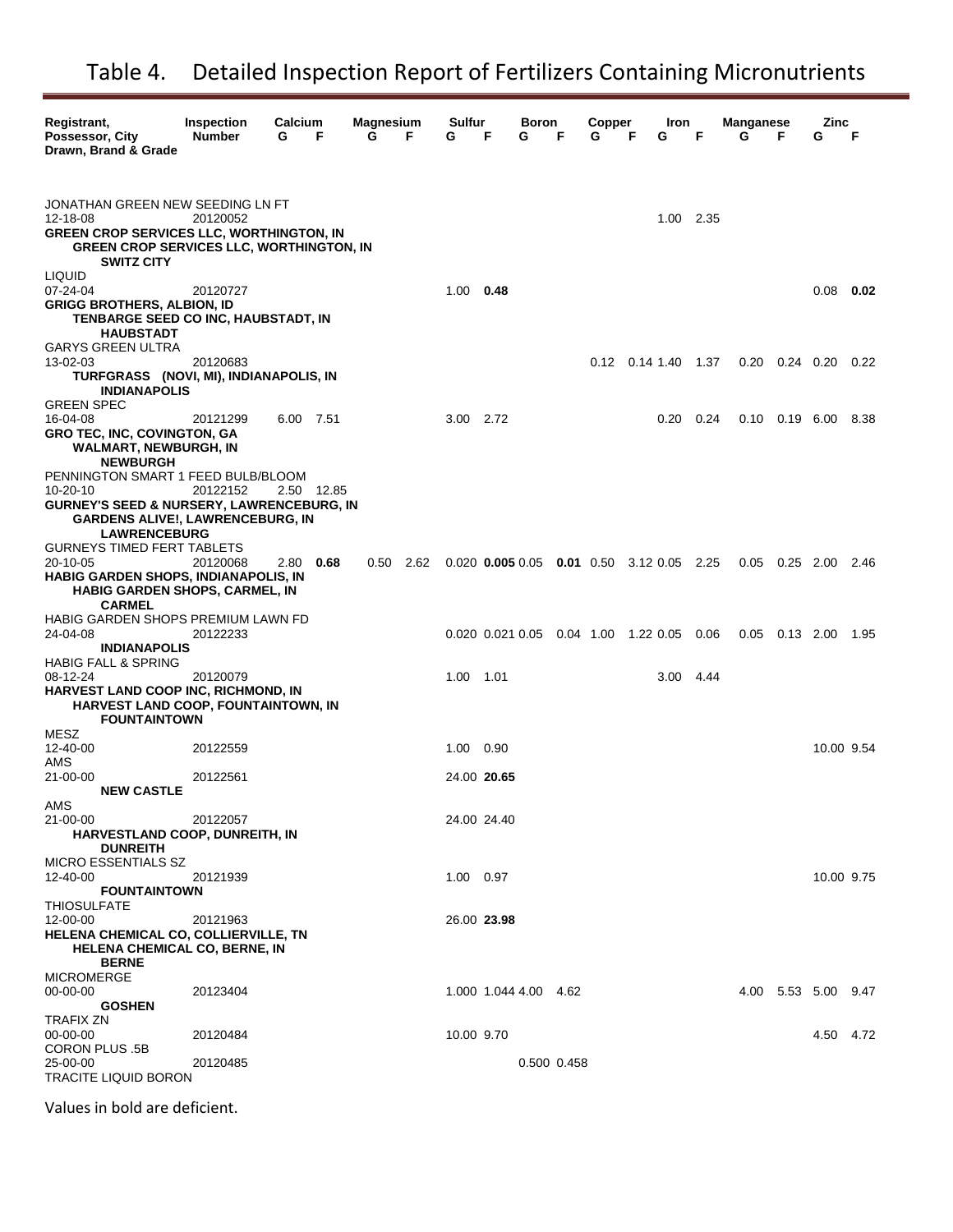| Registrant,<br>Possessor, City<br>Drawn, Brand & Grade                                                              | <b>Inspection</b><br><b>Number</b> | Calcium<br>G<br>F | <b>Magnesium</b><br>G<br>F | Sulfur<br>G | F | Boron<br>G            | F | Copper<br>G | Iron<br>F<br>G                                            | F           | <b>Manganese</b><br>G | F                    | Zinc<br>G                   | F     |
|---------------------------------------------------------------------------------------------------------------------|------------------------------------|-------------------|----------------------------|-------------|---|-----------------------|---|-------------|-----------------------------------------------------------|-------------|-----------------------|----------------------|-----------------------------|-------|
| 00-00-00                                                                                                            | 20120488                           |                   |                            |             |   | 10.00010.117          |   |             |                                                           |             |                       |                      |                             |       |
| HM 0838<br>6.99-00-00                                                                                               | 20120492                           |                   |                            |             |   | 9.60 8.76 1.000 1.039 |   |             |                                                           |             | 4.00                  |                      | 6.59 4.00 5.18              |       |
| LIQUID<br>25-00-00                                                                                                  | 20121628                           |                   |                            |             |   | 0.500 0.547           |   |             |                                                           |             |                       |                      |                             |       |
| <b>CORON PLUS</b><br>12-00-00                                                                                       | 20121629                           |                   |                            |             |   | 5.000 4.891           |   |             |                                                           |             |                       |                      |                             |       |
| MICRO MERGE 5144<br>$00 - 00 - 00$                                                                                  | 20121668                           |                   |                            |             |   | 1.000 1.189 4.00 4.87 |   |             |                                                           |             | 4.00                  |                      | 6.41 5.00                   | -5.64 |
| HELENA CHEMICAL CO., CAMDEN, IN<br><b>CAMDEN</b>                                                                    |                                    |                   |                            |             |   |                       |   |             |                                                           |             |                       |                      |                             |       |
| 17-14-00                                                                                                            | 20120598                           |                   |                            | 2.40 1.02   |   |                       |   |             |                                                           |             |                       |                      |                             |       |
| <b>DILLSBORO</b><br>CORON PLUS B                                                                                    |                                    |                   |                            |             |   |                       |   |             |                                                           |             |                       |                      |                             |       |
| 25-00-00<br><b>TRAFIX ZN</b>                                                                                        | 20122507                           |                   |                            |             |   | 0.500 0.556           |   |             |                                                           |             |                       |                      |                             |       |
| 00-00-00<br>SENESAC INC., AMBIA, IN                                                                                 | 20122509                           |                   |                            | 10.00 9.68  |   |                       |   |             |                                                           |             |                       |                      | 4.50 4.48                   |       |
| AMBIA<br><b>CORON</b>                                                                                               |                                    |                   |                            |             |   |                       |   |             |                                                           |             |                       |                      |                             |       |
| 12-00-00<br>UMBARGER & SONS INC, BARGERSVILLE, IN                                                                   | 20121073                           |                   |                            |             |   | 5.000 5.456           |   |             |                                                           |             |                       |                      |                             |       |
| <b>BARGERSVILLE</b><br><b>TRAFIX ZN</b>                                                                             |                                    |                   |                            |             |   |                       |   |             |                                                           |             |                       |                      |                             |       |
| 00-00-00                                                                                                            | 20122035                           |                   |                            | 10.00 9.59  |   |                       |   |             |                                                           |             |                       |                      | 4.50 4.61                   |       |
| <b>HILLTOP ORCHIDS INC, CLOVERDALE, IN</b><br>HILLTOP ORCHIDS INC, CLOVERDALE, IN<br><b>CLOVERDALE</b>              |                                    |                   |                            |             |   |                       |   |             |                                                           |             |                       |                      |                             |       |
| HILLTOP ORCHIDS SPECIAL                                                                                             |                                    |                   |                            |             |   |                       |   |             |                                                           |             |                       |                      |                             |       |
| 13-03-15<br><b>HOWARD JOHNSON ENTERPRISES, FRANKLIN, WI</b><br><b>ORSCHELN FARM &amp; HOME, BLOOMINGTON, IN</b>     | 20122365                           | 8.00 12.81        | 2.60 2.23                  |             |   |                       |   |             | $0.018$ $0.016$ $0.04$ $0.05$ $0.18$ $0.22$               |             |                       | $0.09$ $0.12$ $0.04$ |                             | 0.05  |
| <b>BLOOMINGTON</b>                                                                                                  |                                    |                   |                            |             |   |                       |   |             |                                                           |             |                       |                      |                             |       |
| ORSCHELN FALL WINTERIZER<br>18-03-15                                                                                | 20122358                           |                   |                            | 1.00 1.45   |   |                       |   |             |                                                           | 1.72 2.74   |                       |                      |                             |       |
| <b>HYPONEX CORP, MARYSVILLE, OH</b>                                                                                 |                                    |                   |                            |             |   |                       |   |             |                                                           |             |                       |                      |                             |       |
| <b>BIG LOTS, INDIANAPOLIS, IN</b><br><b>INDIANAPOLIS</b>                                                            |                                    |                   |                            |             |   |                       |   |             |                                                           |             |                       |                      |                             |       |
| HPONEX ALL PURP PL FD WATER SOL                                                                                     |                                    |                   |                            |             |   |                       |   |             |                                                           |             |                       |                      |                             |       |
| 15-30-15<br>INFINITY FERTILIZERS INC., MILAN, IL                                                                    | 20120080                           |                   |                            |             |   |                       |   |             | $0.020$ $0.020$ $0.07$ $0.08$ $0.15$ $0.23$               |             | 0.05                  | $0.05$ 0.06          |                             | 0.06  |
| <b>MEIJER, CARMEL, IN</b><br><b>CARMEL</b>                                                                          |                                    |                   |                            |             |   |                       |   |             |                                                           |             |                       |                      |                             |       |
| SCHULTZ ALL PURP SLOW REL PL FD<br>16-12-12                                                                         | 20122183                           |                   |                            |             |   |                       |   |             | 0.030 0.018 0.05 0.06 1.11 1.70 0.05 0.14                 |             |                       |                      | $0.05$ $0.20$ $2.10$ $3.24$ |       |
| <b>INDIANAPOLIS</b><br><b>SCHULTZ NURSERY PLUS</b>                                                                  |                                    |                   |                            |             |   |                       |   |             |                                                           |             |                       |                      |                             |       |
| 12-06-06                                                                                                            | 20120087                           |                   |                            |             |   |                       |   |             | 0.020 0.084 0.05 0.15 0.25 1.80                           |             |                       | $0.05$ 0.17 0.05     |                             | 0.53  |
| SCHULTZ ALL PURPOSE SLOW REL PL FD<br>16-12-12                                                                      | 20122218                           |                   |                            |             |   |                       |   |             | 0.030 0.030 0.05 0.10 1.11 2.26 0.05                      | 0.09        |                       |                      | $0.05$ $0.36$ 2.10 3.63     |       |
| <b>MENARDS, INDIANAPOLIS, IN</b><br><b>INDIANAPOLIS</b>                                                             |                                    |                   |                            |             |   |                       |   |             |                                                           |             |                       |                      |                             |       |
| GARDEN SAFE ALL PURP NATL PL FD                                                                                     |                                    |                   |                            |             |   |                       |   |             |                                                           |             |                       |                      |                             |       |
| 05-03-03<br>INTEGRATED SOIL & PLANT TECHNOLOGIES INC, WALTON, KS<br><b>NUTRITIONAL BLENDING INC., NEW PARIS, IN</b> | 20122221                           | $9.00$ 4.82       |                            |             |   |                       |   |             |                                                           |             |                       |                      |                             |       |
| <b>NEW PARIS</b>                                                                                                    |                                    |                   |                            |             |   |                       |   |             |                                                           |             |                       |                      |                             |       |
| <b>BAGGED FERT</b><br>28-16-07                                                                                      | 20123813                           |                   |                            |             |   | $0.050$ 0.013         |   |             |                                                           | $0.46$ 0.01 | 0.05                  | $0.00 \quad 0.05$    |                             | 0.01  |
| <b>TOMATO SPECIAL</b><br>04-18-38                                                                                   | 20123814                           |                   |                            |             |   |                       |   |             | $0.150$ $0.211$ $0.06$ $0.22$ $0.40$ $0.24$ $0.20$ $0.20$ |             | 0.09                  |                      | $0.04$ 0.05 0.13            |       |
|                                                                                                                     |                                    |                   |                            |             |   |                       |   |             |                                                           |             |                       |                      |                             |       |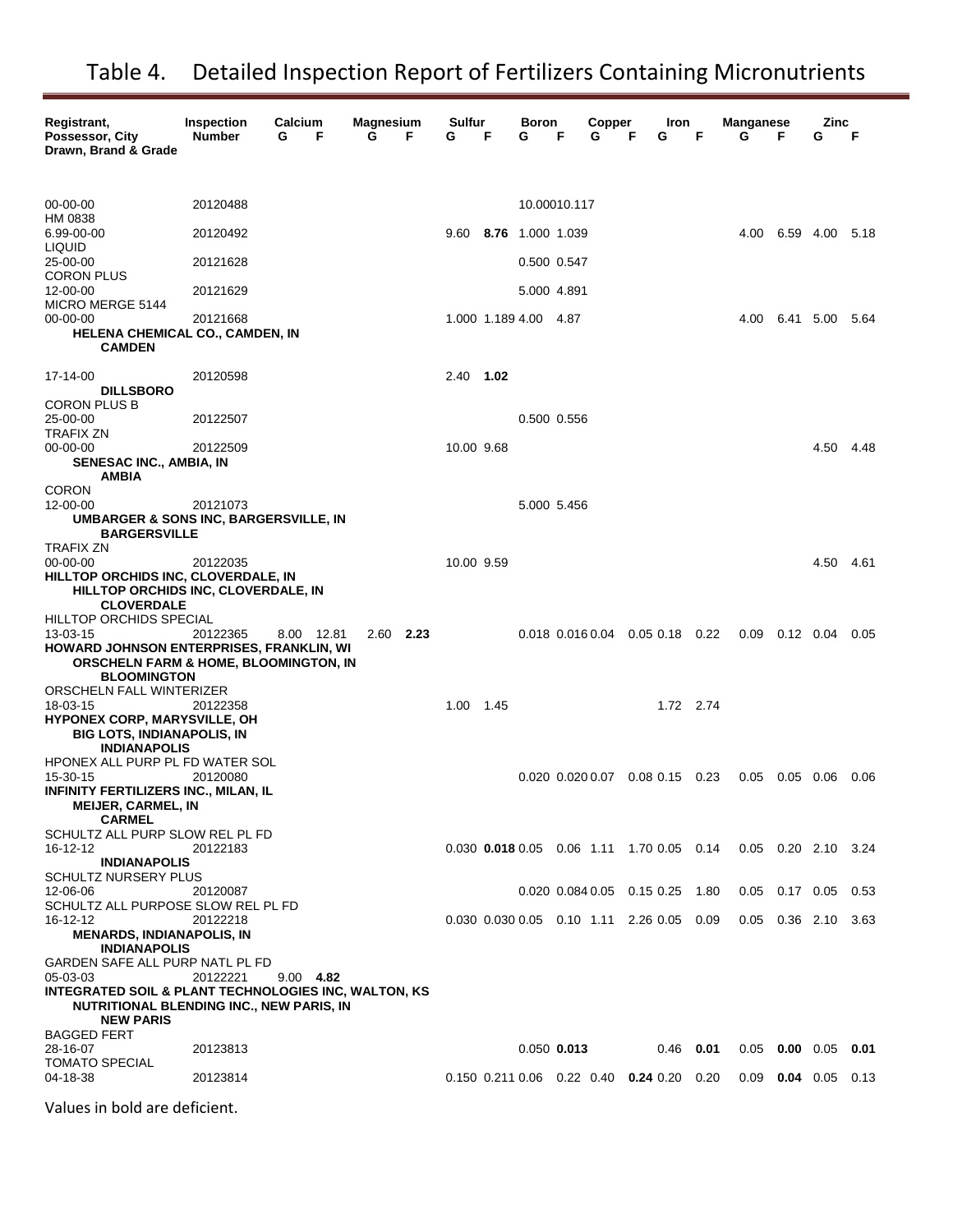| Registrant,<br>Possessor, City<br>Drawn, Brand & Grade                                                                     | <b>Inspection</b><br><b>Number</b> | Calcium<br>G<br>F | <b>Magnesium</b><br>G | F                       | Sulfur<br>G | F           | Boron<br>G | F | Copper<br>G | F<br>G               | Iron<br>F | <b>Manganese</b><br>G | F                | Zinc<br>G             | F           |
|----------------------------------------------------------------------------------------------------------------------------|------------------------------------|-------------------|-----------------------|-------------------------|-------------|-------------|------------|---|-------------|----------------------|-----------|-----------------------|------------------|-----------------------|-------------|
| <b>JACKSON-JENNINGS COOP, SEYMOUR, IN</b><br><b>JACKSON-JENNINGS COOP, SALEM, IN</b><br><b>SALEM</b>                       |                                    |                   |                       |                         |             |             |            |   |             |                      |           |                       |                  |                       |             |
| ULTRA-CHE ZINC<br>$00 - 00 - 00$<br>JACKSON-JENNINGS COOP., SEYMOUR, IN<br><b>SEYMOUR</b>                                  | 20121242                           |                   |                       |                         |             |             |            |   |             |                      |           |                       |                  | 9.00 8.78             |             |
| AMS<br>21-00-00<br>K MAG                                                                                                   | 20121264                           |                   |                       |                         |             | 24.00 21.12 |            |   |             |                      |           |                       |                  |                       |             |
| 00-00-22<br>KEG RIVER CHEMICAL, EDMONTON, AB CAN<br><b>CROP PRODUCTION SERVICES, TERRE HAUTE, IN</b><br><b>TERRE HAUTE</b> | 20121269                           |                   |                       | 11.00 11.43 22.00 22.40 |             |             |            |   |             |                      |           |                       |                  |                       |             |
| <b>NUTRA SUL 90</b><br>00-00-00<br>KNOX FERTILIZER CO, INC, KNOX, IN<br>K MART, INDIANAPOLIS, IN<br><b>INDIANAPOLIS</b>    | 20120502                           |                   |                       |                         | 90.00 89.08 |             |            |   |             |                      |           |                       |                  |                       |             |
| K GRO ALL-PURPOSE PL FD<br>15-30-15<br><b>KMART, JASPER, IN</b><br><b>JASPER</b>                                           | 20122211                           |                   |                       |                         |             |             |            |   | 0.05        | $0.05$ $0.10$ $0.11$ |           |                       | $0.05$ 0.05 0.05 |                       | 0.05        |
| KGRO ALL PURPOSE PL FD<br>24-08-16<br><b>MENARDS, COLUMBUS, IN</b><br><b>COLUMBUS</b>                                      | 20122201                           |                   |                       |                         |             |             |            |   | 0.05        | $0.05$ 0.10 0.09     |           |                       |                  | $0.05$ 0.02 0.05 0.04 |             |
| <b>GRO-FINE TOMATO PL FD</b><br>16-19-29<br><b>PORTAGE</b>                                                                 | 20120752                           |                   |                       |                         |             |             |            |   | 0.05        | $0.05$ $0.10$ $0.11$ |           |                       | $0.05$ 0.06 0.05 |                       | 0.05        |
| <b>GRO FINE BLOOM PLANT FD</b><br>10-54-10<br>KOVA AG PRODUCTS INC, WINAMAC, IN<br>CFS, URBANA, IN<br><b>URBANA</b>        | 20122171                           |                   |                       |                         |             |             |            |   | 0.05        | $0.07$ 0.10 0.09     |           |                       |                  | $0.05$ 0.05 0.05      | 0.05        |
| MESZ<br>12-40-00<br>K MAG                                                                                                  | 20123414                           |                   |                       |                         | 1.00 0.96   |             |            |   |             |                      |           |                       |                  | 10.00 9.97            |             |
| 00-00-22<br>KOVA AG PRODUCTS, BOURBON, IN<br><b>BOURBON</b>                                                                | 20123415                           |                   |                       | 11.00 10.48 22.00 21.43 |             |             |            |   |             |                      |           |                       |                  |                       |             |
| <b>LIQUID</b><br>12-00-00<br>MESZ                                                                                          | 20121555                           |                   |                       |                         | 26.00 21.32 |             |            |   |             |                      |           |                       |                  |                       |             |
| 12-40-00<br><b>BURNETTSVILLE</b>                                                                                           | 20121673                           |                   |                       |                         | 1.00 0.99   |             |            |   |             |                      |           |                       |                  | 10.00 9.79            |             |
| ZINC<br>$00 - 00 - 00$<br><b>KEWANNA</b>                                                                                   | 20120981                           |                   |                       |                         |             |             |            |   |             |                      |           |                       |                  | 10.00 9.98            |             |
| EZG ZINC EDTA<br>$00 - 00 - 00$<br>KOVA AG PRODUCTS INC, WINAMAC, IN<br><b>WINAMAC</b>                                     | 20120221                           |                   |                       |                         |             |             |            |   |             |                      |           |                       |                  | 9.00 9.24             |             |
| <b>MESZ</b><br>12-40-00<br>KOVA FERTILIZER, GREENSBURG, IN<br>KOVA FERTILIZER, GREENSBURG, IN<br><b>GREENSBURG</b>         | 20121698                           |                   |                       |                         | 1.00 0.98   |             |            |   |             |                      |           |                       |                  | 10.00 9.55            |             |
| MICRO ESSENTIAL SZ<br>12-40-00<br><b>SEASON PASS</b>                                                                       | 20121202                           |                   |                       |                         | 1.00 1.06   |             |            |   |             |                      |           |                       |                  |                       | 10.00 10.28 |
| 06-18-06                                                                                                                   | 20121209                           |                   |                       |                         |             |             |            |   |             |                      |           |                       |                  | $0.05$ 0.05           |             |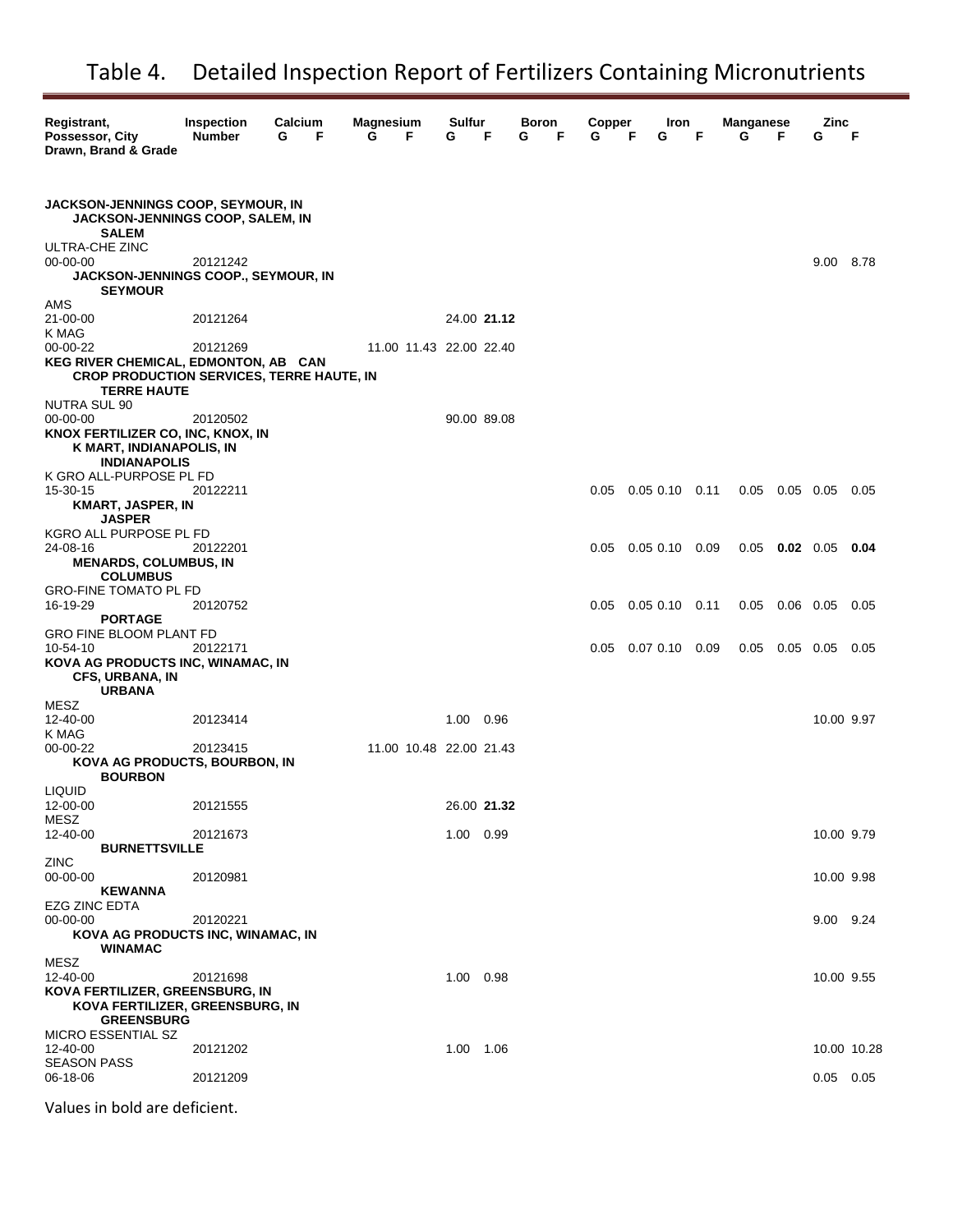| Registrant,<br>Possessor, City<br>Drawn, Brand & Grade          | <b>Inspection</b><br><b>Number</b> | Calcium<br>G | F         | <b>Magnesium</b><br>G | F                   | Sulfur<br>G   | F           | Boron<br>G | F | Copper<br>G | F | Iron<br>G                                   | F                           | Manganese<br>G         | F           | Zinc<br>G        | F    |
|-----------------------------------------------------------------|------------------------------------|--------------|-----------|-----------------------|---------------------|---------------|-------------|------------|---|-------------|---|---------------------------------------------|-----------------------------|------------------------|-------------|------------------|------|
|                                                                 |                                    |              |           |                       |                     |               |             |            |   |             |   |                                             |                             |                        |             |                  |      |
|                                                                 |                                    |              |           |                       |                     |               |             |            |   |             |   |                                             |                             |                        |             |                  |      |
| <b>SEYMOUR</b><br><b>MICRO ESSENTIALS SZ</b>                    |                                    |              |           |                       |                     |               |             |            |   |             |   |                                             |                             |                        |             |                  |      |
| 12-40-00                                                        | 20122514                           |              |           |                       |                     | 1.00 1.00     |             |            |   |             |   |                                             |                             |                        |             | 10.00 9.83       |      |
| KOVA FERTILIZER, INC, SEYMOUR, IN<br><b>SEYMOUR</b>             |                                    |              |           |                       |                     |               |             |            |   |             |   |                                             |                             |                        |             |                  |      |
| MESZ                                                            |                                    |              |           |                       |                     |               |             |            |   |             |   |                                             |                             |                        |             |                  |      |
| 12-40-00                                                        | 20123714                           |              |           |                       |                     | 1.00          | 0.98        |            |   |             |   |                                             |                             |                        |             | 10.00 9.52       |      |
| KOVA WESTPORT, WESTPORT, IN<br><b>WESTPORT</b>                  |                                    |              |           |                       |                     |               |             |            |   |             |   |                                             |                             |                        |             |                  |      |
| <b>SEASON PASS</b>                                              |                                    |              |           |                       |                     |               |             |            |   |             |   |                                             |                             |                        |             |                  |      |
| 06-18-06<br>MESZ                                                | 20121993                           |              |           |                       |                     |               |             |            |   |             |   |                                             |                             |                        |             | 0.05             | 0.06 |
| 12-40-00                                                        | 20121996                           |              |           |                       |                     | 1.00          | 0.99        |            |   |             |   |                                             |                             |                        |             | 10.00 9.80       |      |
| MESZ<br>12-40-00                                                |                                    |              |           |                       |                     | 1.00          | 0.96        |            |   |             |   |                                             |                             |                        |             | 10.00 9.68       |      |
| LAKES FARM SERVICE, LLC, NEW CARLISLE, IN                       | 20123740                           |              |           |                       |                     |               |             |            |   |             |   |                                             |                             |                        |             |                  |      |
| LAKES FARM SERVICE, LLC, NEW CARLISLE, IN                       |                                    |              |           |                       |                     |               |             |            |   |             |   |                                             |                             |                        |             |                  |      |
| <b>NEW CARLISLE</b><br>THIO SUL                                 |                                    |              |           |                       |                     |               |             |            |   |             |   |                                             |                             |                        |             |                  |      |
| 12-00-00                                                        | 20121566                           |              |           |                       |                     |               | 26.00 25.08 |            |   |             |   |                                             |                             |                        |             |                  |      |
| <b>TRAFIX XN</b><br>$00 - 00 - 00$                              | 20121567                           |              |           |                       |                     | $3.00$ 2.30   |             |            |   |             |   |                                             |                             | 3.00                   |             | 4.33 3.00 3.38   |      |
| LAWN & GARDEN PRODUCTS INC, FALLON, NV                          |                                    |              |           |                       |                     |               |             |            |   |             |   |                                             |                             |                        |             |                  |      |
| <b>HABIG GARDEN SHOPS, INDIANAPOLIS, IN</b>                     |                                    |              |           |                       |                     |               |             |            |   |             |   |                                             |                             |                        |             |                  |      |
| <b>INDIANAPOLIS</b><br>DR IRON                                  |                                    |              |           |                       |                     |               |             |            |   |             |   |                                             |                             |                        |             |                  |      |
| 00-00-00                                                        | 20120075                           |              |           |                       |                     |               | 55.00 57.81 |            |   |             |   |                                             | 22.00 21.50                 |                        |             |                  |      |
| LEBANON SEABOARD, LEBANON, PA<br>ACE HARDWARE, NEW ALBANY, IN   |                                    |              |           |                       |                     |               |             |            |   |             |   |                                             |                             |                        |             |                  |      |
| <b>NEW ALBANY</b>                                               |                                    |              |           |                       |                     |               |             |            |   |             |   |                                             |                             |                        |             |                  |      |
| ACE GREEN TURF LAWN FERT<br>30-00-03                            | 20120096                           |              |           |                       |                     |               |             |            |   |             |   | $0.020$ 0.013 0.05 0.07 2.00 2.58 0.05 0.10 |                             | 0.05  0.17  1.00  2.92 |             |                  |      |
| <b>EAGLE CREEK NURSERY, INDIANAPOLIS, IN</b>                    |                                    |              |           |                       |                     |               |             |            |   |             |   |                                             |                             |                        |             |                  |      |
| <b>INDIANAPOLIS</b>                                             |                                    |              |           |                       |                     |               |             |            |   |             |   |                                             |                             |                        |             |                  |      |
| <b>GREENVIEW WOODACE SHRUB FT</b><br>14-04-06                   | 20120085                           |              |           |                       | 2.25 2.57           | 2.50 3.05     |             |            |   |             |   | 2.25                                        | 1.66                        | 0.90                   |             | 1.00  1.75  2.82 |      |
| HOME DEPOT, SEYMOUR, IN                                         |                                    |              |           |                       |                     |               |             |            |   |             |   |                                             |                             |                        |             |                  |      |
| <b>SEYMOUR</b><br>WONDERGRO LAWN FERT PLUS IRON                 |                                    |              |           |                       |                     |               |             |            |   |             |   |                                             |                             |                        |             |                  |      |
| 30-00-03                                                        | 20120099                           |              |           |                       |                     |               |             |            |   |             |   | 2.00                                        | 1.66                        |                        |             |                  |      |
| <b>MENARDS, COLUMBUS, IN</b><br><b>COLUMBUS</b>                 |                                    |              |           |                       |                     |               |             |            |   |             |   |                                             |                             |                        |             |                  |      |
| <b>GREENVIEW TOMATO &amp; VEG FD</b>                            |                                    |              |           |                       |                     |               |             |            |   |             |   |                                             |                             |                        |             |                  |      |
| 10-07-07                                                        | 20120754                           |              | 5.00 4.82 |                       |                     | $1.00$ $1.21$ |             |            |   |             |   | $0.30 \quad 0.28$                           |                             | 2.50 4.98              |             |                  |      |
| <b>INDIANAPOLIS</b><br>GREENVIEW ALL PURPOSE PL FD              |                                    |              |           |                       |                     |               |             |            |   |             |   |                                             |                             |                        |             |                  |      |
| 07-07-07                                                        | 20122222                           |              |           |                       | 2.00 2.30 1.00 1.37 |               |             |            |   |             |   |                                             | $0.10$ $0.12$ $2.80$ $4.62$ |                        |             |                  |      |
| TURFGRASS (NOVI, MI), INDIANAPOLIS, IN<br><b>INDIANAPOLIS</b>   |                                    |              |           |                       |                     |               |             |            |   |             |   |                                             |                             |                        |             |                  |      |
| LEBANON PROSCAPE MESA                                           |                                    |              |           |                       |                     |               |             |            |   |             |   |                                             |                             |                        |             |                  |      |
| 25-00-05                                                        | 20121300                           |              |           |                       |                     | 1.00 0.98     |             |            |   |             |   | 5.00 5.18                                   |                             |                        |             |                  |      |
| LESCO INC, CLEVELAND, OH<br>JOHN DEERE LANDSCAPES, FT WAYNE, IN |                                    |              |           |                       |                     |               |             |            |   |             |   |                                             |                             |                        |             |                  |      |
| <b>FORT WAYNE</b>                                               |                                    |              |           |                       |                     |               |             |            |   |             |   |                                             |                             |                        |             |                  |      |
| <b>BLEND</b><br>28-03-10                                        | 20120424                           |              |           |                       |                     | 4.50 2.94     |             |            |   |             |   | 4.30 6.94                                   |                             |                        |             |                  |      |
| <b>BLEND</b>                                                    |                                    |              |           |                       |                     |               |             |            |   |             |   |                                             |                             |                        |             |                  |      |
| 14-14-14<br><b>BLEND</b>                                        | 20120425                           |              |           |                       |                     | $0.45$ 0.76   |             |            |   |             |   | $0.45$ 0.74                                 |                             |                        | 19.40 25.10 |                  |      |
| 25-00-06                                                        | 20123386                           |              |           |                       |                     | 5.00 3.85     |             |            |   |             |   | 3.85 4.89                                   |                             |                        |             |                  |      |
| <b>INDIANAPOLIS</b><br>-----                                    |                                    |              |           |                       |                     |               |             |            |   |             |   |                                             |                             |                        |             |                  |      |

PROFESSIONAL LANDSCAPE & ORNAMENTAL ALL PURP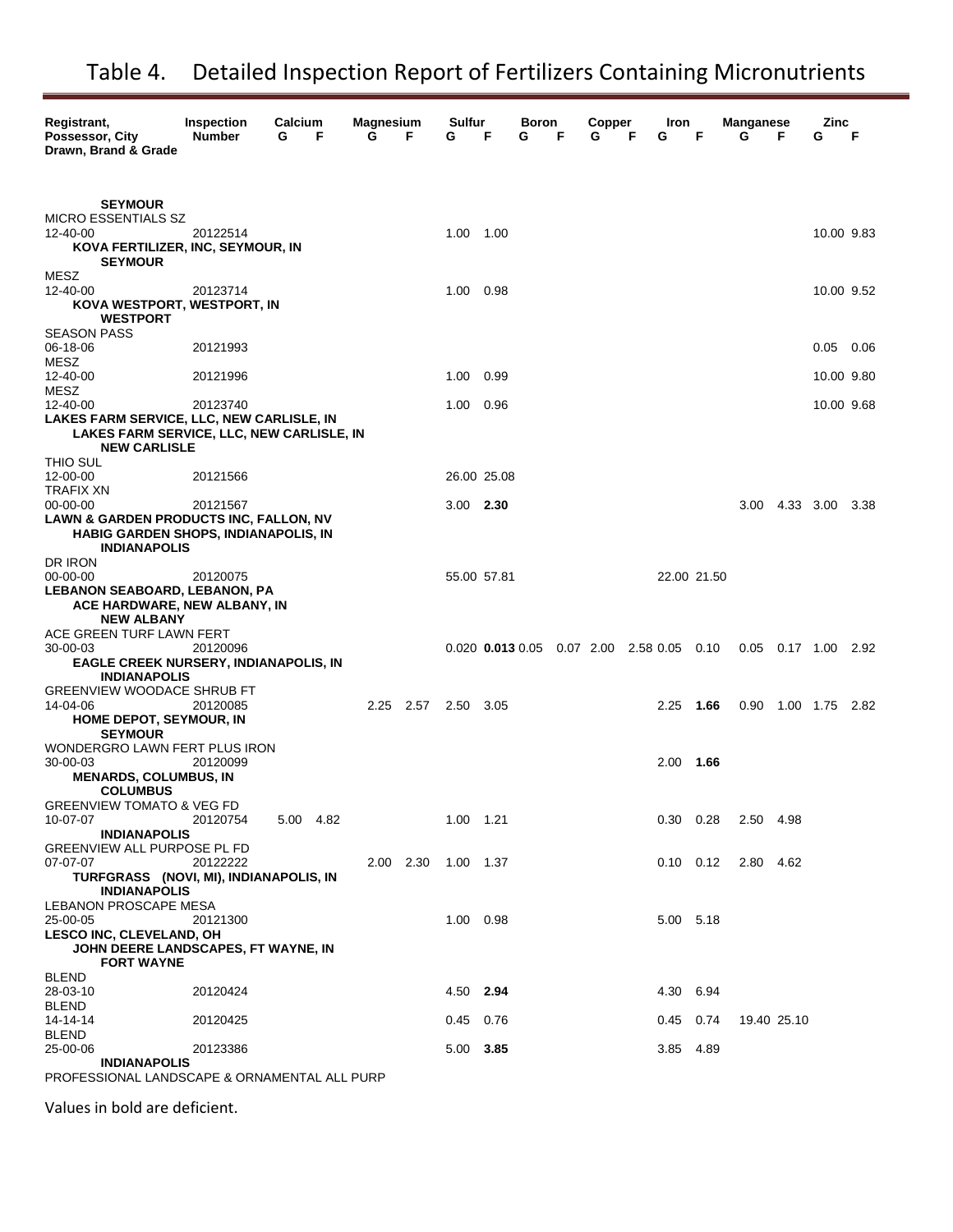| Registrant,<br>Possessor, City<br>Drawn, Brand & Grade                                                     | <b>Inspection</b><br><b>Number</b> | Calcium<br>F<br>G | <b>Magnesium</b><br>G<br>F | Sulfur<br>G   | F | Boron<br>F<br>G            | Copper<br>G | F<br>G                | Iron      | F      | Manganese<br>G   | F         | Zinc<br>G             | F    |
|------------------------------------------------------------------------------------------------------------|------------------------------------|-------------------|----------------------------|---------------|---|----------------------------|-------------|-----------------------|-----------|--------|------------------|-----------|-----------------------|------|
| 14-14-14                                                                                                   | 20123726                           |                   |                            | $0.45$ 0.85   |   |                            |             | 0.45                  |           | 0.75   | 19.40 24.48      |           |                       |      |
| PROFESSIONAL TURF FERT<br>14-20-04                                                                         | 20123729                           |                   |                            |               |   |                            |             | 0.36                  |           | 1.42   |                  |           |                       |      |
| WHITELAND<br>LESCO PROFESSIONAL TURF FERT                                                                  |                                    |                   |                            |               |   |                            |             |                       |           |        |                  |           |                       |      |
| 14-20-04<br>LESCO PROFESSIONAL TURF FERT                                                                   | 20120887                           |                   |                            | 0.36 2.09     |   |                            |             | 0.86                  |           | - 1.81 |                  |           |                       |      |
| 28-00-03<br><b>LIDOCHEM INC, HAZLET, NJ</b><br>AGRA WAREHOUSE LLC, SPENCERVILLE, IN<br><b>SPENCERVILLE</b> | 20120888                           |                   |                            | $0.70$ 1.81   |   |                            |             |                       | 1.72 2.77 |        |                  |           |                       |      |
| KRYSTAL KLEAR CROP MIX 2<br>$00 - 00 - 00$                                                                 | 20121396                           |                   |                            |               |   | 0.100 0.095 0.50 0.52 0.25 |             |                       |           | 0.28   | 1.00             | 1.05 4.00 |                       | 3.89 |
| LIDO QUEST ZN<br>00-00-00<br>LILLY MILLER BRANDS, SALEM, VA<br>KABELIN ACE HARDWARE, GRANGER, IN           | 20121398                           |                   |                            |               |   |                            |             |                       |           |        |                  |           | 9.00                  | 8.01 |
| <b>GRANGER</b><br>ALASKA ALL PURP FT FISH BASED                                                            |                                    |                   |                            |               |   |                            |             |                       |           |        |                  |           |                       |      |
| 06-04-06<br><b>MICHIGAN CITY</b><br>ALASKA ALL PURPOSE FERT                                                | 20122163                           | 4.50 5.19         |                            |               |   |                            |             |                       |           |        |                  |           |                       |      |
| 06-04-06<br>LILLY MILLER BRANDS-GEORGIA, SALEM, VA<br><b>MENARDS, COLUMBUS, IN</b><br><b>COLUMBUS</b>      | 20122355                           | 4.50 5.28         |                            |               |   |                            |             |                       |           |        |                  |           |                       |      |
| ALASKA BY PENNINGTON ALL-PURP FERT<br>06-04-06                                                             | 20120753                           | 4.50<br>5.71      |                            |               |   |                            |             |                       |           |        |                  |           |                       |      |
| LOVELAND PRODUCTS INC., GREELEY, CO<br>AGRIUM ADVANCED TECH, INDIANAPOLIS, IN<br><b>INDIANAPOLIS</b>       |                                    |                   |                            |               |   |                            |             |                       |           |        |                  |           |                       |      |
| SIGNATURE BRAND FERT<br>18-03-18<br>SIGNATURE BRAND FERT                                                   | 20121952                           |                   |                            | $1.30$ $1.12$ |   |                            |             | 7.80                  |           | 7.22   |                  |           |                       |      |
| 25-05-10<br><b>CROP PRODUCTION SERVICES, FRANKLIN, IN</b>                                                  | 20121953                           |                   |                            |               |   |                            |             | 2.00                  |           | 1.85   | $1.00$ $1.11$    |           |                       |      |
| <b>FRANKLIN</b><br><b>RISER</b><br>07-17-03                                                                | 20122040                           |                   |                            |               |   |                            |             | $0.07$ 0.04 0.20      |           | 0.28   | 0.06             | 0.06 0.95 |                       | 0.96 |
| <b>FULTON</b><br><b>RISER</b>                                                                              |                                    |                   |                            |               |   |                            |             |                       |           |        |                  |           |                       |      |
| 07-17-03<br><b>LAFAYETTE</b><br><b>ACA PLUS</b>                                                            | 20120237                           |                   |                            |               |   |                            |             | $0.07$ 0.07 0.20 0.23 |           |        | $0.06$ 0.07 0.95 |           |                       | 0.99 |
| 07-00-00<br><b>BLACK LABEL ZN</b>                                                                          | 20120971                           |                   |                            |               |   |                            |             |                       |           |        |                  |           | 8.50 8.76             |      |
| 06-20-00<br><b>CROP PRODUCTION SERVICES INC, BRIMFIELD, IN</b><br><b>BRIMFIELD</b>                         | 20120972                           |                   |                            |               |   |                            |             |                       |           |        |                  |           | 0.77 0.85             |      |
| <b>BLACK LABEL</b><br>06-20-00<br><b>CROP PRODUCTION SVCS, HOMER, IN</b>                                   | 20121439                           |                   |                            |               |   |                            |             |                       |           |        |                  |           | $0.77$ 0.77           |      |
| <b>HOMER</b><br><b>RISER</b><br>07-17-03<br><b>RUSHVILLE</b>                                               | 20121983                           |                   |                            |               |   |                            |             | $0.07$ 0.03 0.20 0.15 |           |        |                  |           | $0.06$ 0.03 0.95 0.58 |      |
| <b>BLACK LABEL ZN</b><br>06-20-00<br><b>RISER</b>                                                          | 20121288                           |                   |                            |               |   |                            |             |                       |           |        |                  |           | 0.77                  | 0.85 |
| 07-17-03<br><b>SCOTTSBURG</b>                                                                              | 20121289                           |                   |                            |               |   |                            | $0.07$ 0.06 |                       |           |        |                  |           |                       |      |
| RISER R                                                                                                    |                                    |                   |                            |               |   |                            |             |                       |           |        |                  |           |                       |      |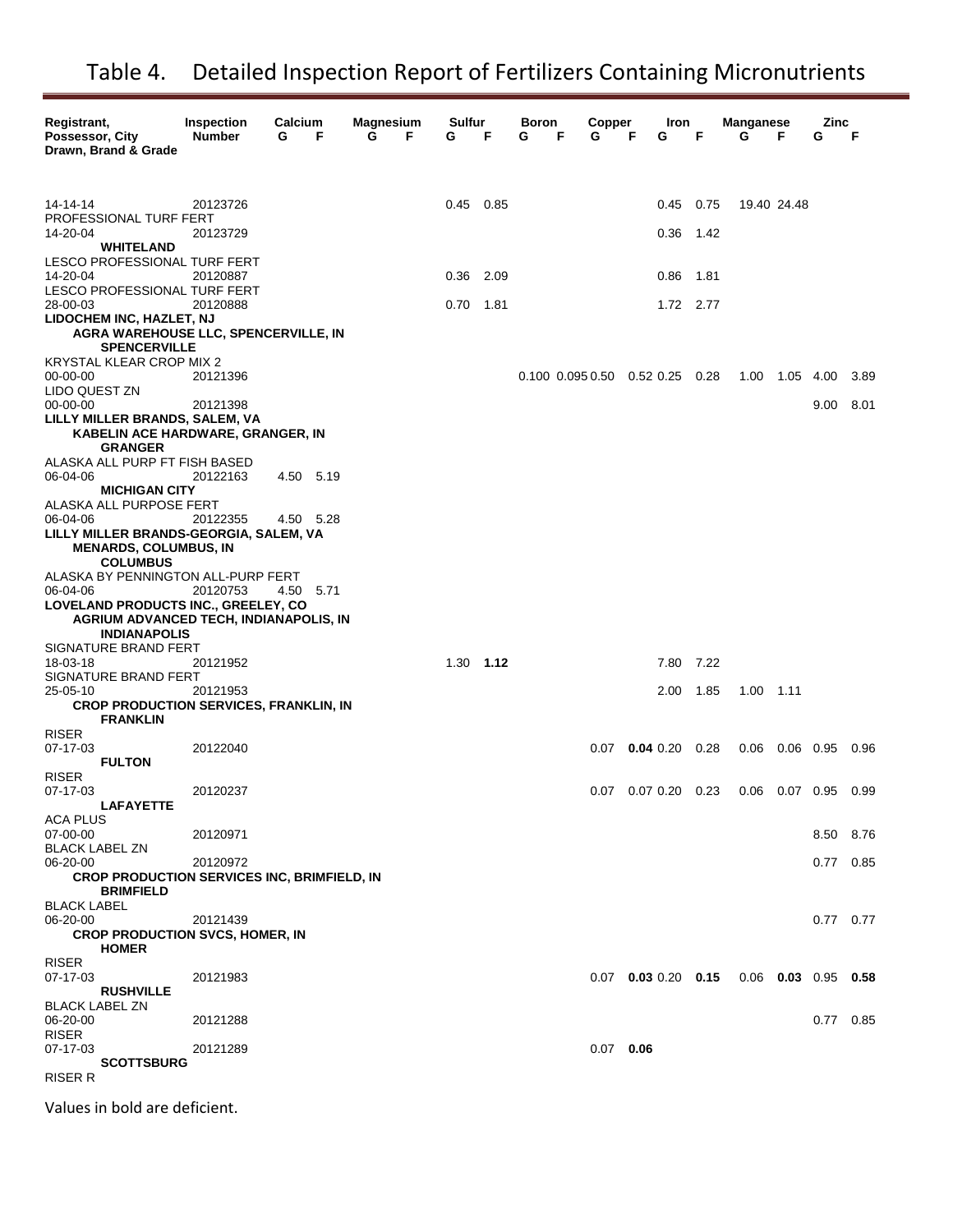| Registrant,                                                                                                           | <b>Inspection</b> | Calcium   | Magnesium |                         | Sulfur    |             | Boron       |   | Copper |   | Iron                                        |      | <b>Manganese</b> |             | Zinc                  |             |
|-----------------------------------------------------------------------------------------------------------------------|-------------------|-----------|-----------|-------------------------|-----------|-------------|-------------|---|--------|---|---------------------------------------------|------|------------------|-------------|-----------------------|-------------|
| Possessor, City<br>Drawn, Brand & Grade                                                                               | <b>Number</b>     | G<br>F    | G         | F                       | G         | F           | G           | F | G      | F | G                                           | F    | G                | F           | G                     | F           |
|                                                                                                                       |                   |           |           |                         |           |             |             |   |        |   |                                             |      |                  |             |                       |             |
| 07-17-03                                                                                                              | 20122015          |           |           |                         |           |             |             |   | 0.07   |   | $0.06$ 0.20                                 | 0.27 | $0.06$ 0.06 0.95 |             |                       | 0.97        |
| <b>TASK FORCE 2</b>                                                                                                   |                   |           |           |                         |           |             |             |   |        |   |                                             |      |                  |             |                       |             |
| 11-08-05<br><b>STRAUGHN</b>                                                                                           | 20122019          |           |           |                         |           |             |             |   |        |   | $0.020$ $0.018$ $0.05$ $0.05$ $0.10$ $0.11$ |      | 0.05             | $0.06$ 0.05 |                       | 0.06        |
| <b>BLACK LABEL ZN</b>                                                                                                 |                   |           |           |                         |           |             |             |   |        |   |                                             |      |                  |             |                       |             |
| 06-20-00<br><b>CROP PRODUCTION SVCS INC., CLARKS HILL, IN</b>                                                         | 20120400          |           |           |                         |           |             |             |   |        |   |                                             |      |                  |             | 0.77                  | 0.84        |
| <b>CLARKS HILL</b>                                                                                                    |                   |           |           |                         |           |             |             |   |        |   |                                             |      |                  |             |                       |             |
| <b>BOMO</b><br>01-00-00                                                                                               | 20120904          |           |           |                         |           |             | 0.200 0.648 |   |        |   |                                             |      |                  |             |                       |             |
| <b>CROP PRODUCTION SVCS., AMBOY, IN</b>                                                                               |                   |           |           |                         |           |             |             |   |        |   |                                             |      |                  |             |                       |             |
| <b>NORTH GROVE</b><br><b>BLACK LABEL</b>                                                                              |                   |           |           |                         |           |             |             |   |        |   |                                             |      |                  |             |                       |             |
| 06-20-00                                                                                                              | 20121355          |           |           |                         |           |             |             |   |        |   |                                             |      |                  |             | $0.77$ 0.71           |             |
| <b>MCLELLAN CO., MARYSVILLE, OH</b><br>AKARD TRUE VALUE HARDWARE, ZIONSVILLE, IN                                      |                   |           |           |                         |           |             |             |   |        |   |                                             |      |                  |             |                       |             |
| <b>ZIONSVILLE</b>                                                                                                     |                   |           |           |                         |           |             |             |   |        |   |                                             |      |                  |             |                       |             |
| SWHITNEY FARMS NATL BONE MEAL<br>06-09-00                                                                             | 20120073          | 7.00 8.63 |           |                         |           |             |             |   |        |   |                                             |      |                  |             |                       |             |
| GILLMANS DO IT BEST HOME CENTER, BROOKVILLE, IN                                                                       |                   |           |           |                         |           |             |             |   |        |   |                                             |      |                  |             |                       |             |
| <b>BROOKVILLE</b><br>WITNEY FARMS ORG & NATL ALL PURP                                                                 |                   |           |           |                         |           |             |             |   |        |   |                                             |      |                  |             |                       |             |
| 04-02-03                                                                                                              | 20120064          | 2.00 3.08 |           |                         |           |             |             |   |        |   |                                             |      |                  |             |                       |             |
| SULLIVAN HARDWARE & GARDEN, INDIANAPOLIS, IN<br><b>INDIANAPOLIS</b>                                                   |                   |           |           |                         |           |             |             |   |        |   |                                             |      |                  |             |                       |             |
| WHITNEY FARMS ORGANIC & NATL SMART START                                                                              |                   |           |           |                         |           |             |             |   |        |   |                                             |      |                  |             |                       |             |
| 02-01-02<br><b>MICRO SOURCE, EAST PEORIA, IL</b>                                                                      | 20122244          | 2.00 2.17 |           |                         |           |             |             |   |        |   |                                             |      |                  |             |                       |             |
| KOVA AG PRODUCTS, KEWANNA, IN                                                                                         |                   |           |           |                         |           |             |             |   |        |   |                                             |      |                  |             |                       |             |
| <b>KEWANNA</b><br><b>ZINC SULFATE MAXI</b>                                                                            |                   |           |           |                         |           |             |             |   |        |   |                                             |      |                  |             |                       |             |
| 00-00-00                                                                                                              | 20120222          |           |           |                         |           | 35.00 33.18 |             |   |        |   |                                             |      |                  |             |                       | 16.50 17.47 |
| <b>WINFIELD SOLUTIONS, CRAWFORDSVILLE, IN</b><br><b>CRAWFORDSVILLE</b>                                                |                   |           |           |                         |           |             |             |   |        |   |                                             |      |                  |             |                       |             |
| <b>MANGANESE SULFATE 32</b>                                                                                           |                   |           |           |                         |           |             |             |   |        |   |                                             |      |                  |             |                       |             |
| 00-00-00<br><b>MILWAUKEE METRO SEWERAGE DIST, MILWAUKEE, WI</b>                                                       | 20120509          |           |           |                         |           | 32.00 32.89 |             |   |        |   |                                             |      | 17.50 19.21      |             |                       |             |
| AG PLUS, NEW HAVEN, IN                                                                                                |                   |           |           |                         |           |             |             |   |        |   |                                             |      |                  |             |                       |             |
| <b>NEW HAVEN</b><br>MILORGANITE CLASSIC W/IRON                                                                        |                   |           |           |                         |           |             |             |   |        |   |                                             |      |                  |             |                       |             |
| 06-02-00                                                                                                              | 20120421          | 1.20 1.98 |           |                         |           |             |             |   |        |   | 4.00 4.26                                   |      |                  |             |                       |             |
| <b>MIRACLE-GRO LAWN PRODUCTS INC, MARYSVILLE, OH</b><br>HOME DEPOT, SEYMOUR, IN                                       |                   |           |           |                         |           |             |             |   |        |   |                                             |      |                  |             |                       |             |
| <b>SEYMOUR</b>                                                                                                        |                   |           |           |                         |           |             |             |   |        |   |                                             |      |                  |             |                       |             |
| MIRACLE-GRO LIQUAFEED TOM/FRT/VEG PL FD<br>09-04-09                                                                   | 20120098          |           |           |                         |           |             |             |   |        |   |                                             |      |                  |             | $0.05$ 0.05 0.05 0.06 |             |
| MONTANA SULPHUR & CHEMICAL CO, BILLINGS, MT<br>PINE VILLAGE SVC CENTER INC, PINE VILLAGE, IN                          |                   |           |           |                         |           |             |             |   |        |   |                                             |      |                  |             |                       |             |
| <b>PINE VILLAGE</b><br><b>SULFUR</b>                                                                                  |                   |           |           |                         |           |             |             |   |        |   |                                             |      |                  |             |                       |             |
| 00-00-00                                                                                                              | 20123601          |           |           |                         |           | 90.00 89.15 |             |   |        |   |                                             |      |                  |             |                       |             |
| <b>MONTICELLO FARM SERVICE, MONTICELLO, IN</b><br><b>MONTICELLO FARM SERVICE, MONTICELLO, IN</b><br><b>MONTICELLO</b> |                   |           |           |                         |           |             |             |   |        |   |                                             |      |                  |             |                       |             |
| <b>KMAG</b>                                                                                                           |                   |           |           |                         |           |             |             |   |        |   |                                             |      |                  |             |                       |             |
| 00-00-22<br><b>MOSAIC CROP NUTRITION, LLC, LITHIA, FL</b>                                                             | 20122410          |           |           | 11.00 11.68 22.00 22.38 |           |             |             |   |        |   |                                             |      |                  |             |                       |             |
| <b>CGB FERTILIZER, JEFFERSONVILLE, IN</b>                                                                             |                   |           |           |                         |           |             |             |   |        |   |                                             |      |                  |             |                       |             |
| <b>JEFFERSONVILLE</b><br>MESZ                                                                                         |                   |           |           |                         |           |             |             |   |        |   |                                             |      |                  |             |                       |             |
| 12-40-00                                                                                                              | 20122597          |           |           |                         | 1.00 0.96 |             |             |   |        |   |                                             |      |                  |             | 10.00 9.63            |             |
| FRICK SERVICES, INC, LARWILL, IN                                                                                      |                   |           |           |                         |           |             |             |   |        |   |                                             |      |                  |             |                       |             |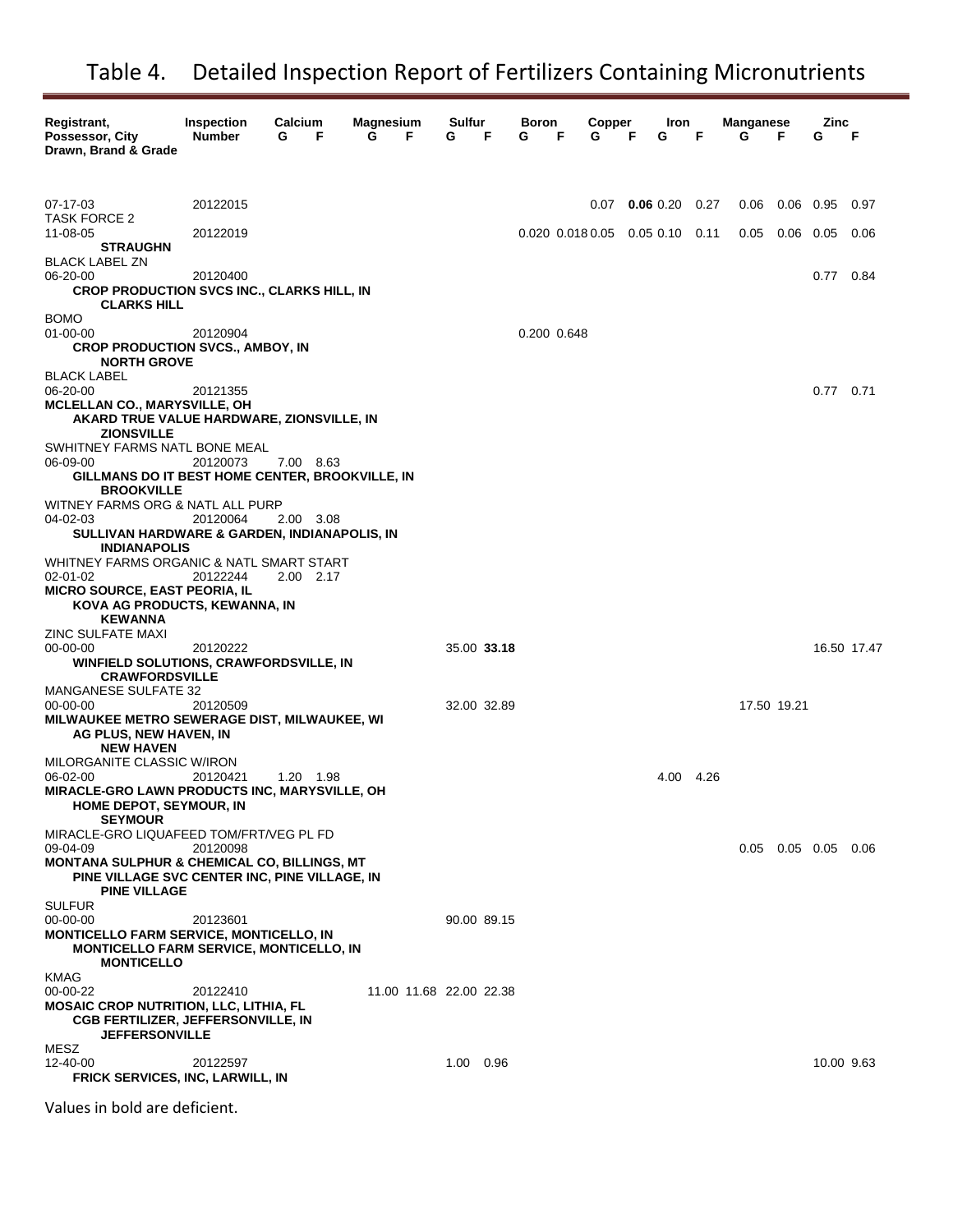| Registrant,<br>Possessor, City<br>Drawn, Brand & Grade                                                                   | <b>Inspection</b><br><b>Number</b> | Calcium<br>F<br>G | <b>Magnesium</b><br>G<br>F | Sulfur<br>G | F | Boron<br>G<br>F | Copper<br>F<br>G | Iron<br>G | F    | Manganese<br>G | F         | Zinc<br>G  | F    |
|--------------------------------------------------------------------------------------------------------------------------|------------------------------------|-------------------|----------------------------|-------------|---|-----------------|------------------|-----------|------|----------------|-----------|------------|------|
|                                                                                                                          |                                    |                   |                            |             |   |                 |                  |           |      |                |           |            |      |
| <b>LARWILL</b>                                                                                                           |                                    |                   |                            |             |   |                 |                  |           |      |                |           |            |      |
| KMAG<br>00-00-21.5                                                                                                       | 20121425                           |                   | 10.50 11.26 21.00 21.58    |             |   |                 |                  |           |      |                |           |            |      |
| K MAG<br>00-00-21.5                                                                                                      | 20123418                           |                   | 10.50 10.72 21.00 21.69    |             |   |                 |                  |           |      |                |           |            |      |
| <b>MOSS FERTILIZER SVC INC, TWELVE MILE, IN</b><br><b>MOSS FERTILIZER SVC INC, TWELVE MILE, IN</b><br><b>TWELVE MILE</b> |                                    |                   |                            |             |   |                 |                  |           |      |                |           |            |      |
| MESZ<br>12-40-00<br>KMAG                                                                                                 | 20120546                           |                   |                            | 1.00 0.98   |   |                 |                  |           |      |                |           | 10.00 9.79 |      |
| 00-00-22                                                                                                                 | 20120548                           |                   | 11.00 11.22 22.00 22.62    |             |   |                 |                  |           |      |                |           |            |      |
| KMAG                                                                                                                     |                                    |                   |                            |             |   |                 |                  |           |      |                |           |            |      |
| 00-00-20<br>NA-CHURS/ALPINE SOLUTIONS, MARION, OH<br><b>CO-ALLIANCE LLP, WOLCOTT, IN</b><br><b>WOLCOTT</b>               | 20122481                           |                   | 10.00 10.90 21.00 21.45    |             |   |                 |                  |           |      |                |           |            |      |
| <b>ZINC EDTA</b><br>00-00-00<br><b>FARM FERTILIZERS &amp; SEEDS INC, STILLWELL, IN</b>                                   | 20121026                           |                   |                            |             |   |                 |                  |           |      |                |           | 9.00 8.98  |      |
| <b>STILLWELL</b><br>NACHURS RD 11A                                                                                       |                                    |                   |                            |             |   |                 |                  |           |      |                |           |            |      |
| 00-00-00                                                                                                                 | 20121482                           |                   |                            |             |   | 0.030 0.038     |                  | 0.50      | 0.50 | 1.50           | 1.53 5.50 |            | 5.37 |
| <b>NACHURS ALPINE, CORYDON, IN</b><br><b>CORYDON</b>                                                                     |                                    |                   |                            |             |   |                 |                  |           |      |                |           |            |      |
| MANGANESE<br>00-00-00<br><b>ZINC</b>                                                                                     | 20121970                           |                   |                            |             |   |                 |                  |           |      | 6.00           | 6.25      |            |      |
| 00-00-00<br><b>LIQUID FERT</b>                                                                                           | 20121971                           |                   |                            |             |   |                 |                  |           |      |                |           | 9.00 8.71  |      |
| 08-00-00                                                                                                                 | 20123673                           | 8.00 8.22         |                            |             |   |                 |                  |           |      |                |           |            |      |
| <b>LIQUID FERT</b><br>00-00-00                                                                                           | 20123674                           |                   | 2.50 2.44                  |             |   |                 |                  |           |      |                |           |            |      |
| <b>LIQUID FERT</b><br>00-00-00                                                                                           | 20123675                           |                   |                            |             |   |                 |                  | 4.50 4.47 |      |                |           |            |      |
| NATURAL RESOURCES GROUP, TOMBALL, TX<br>UNITED GRANULATION SERVICES, SEYMOUR, IN<br><b>SEYMOUR</b>                       |                                    |                   |                            |             |   |                 |                  |           |      |                |           |            |      |
| THE ARBOR GATE<br>04-04-03                                                                                               | 20123678                           | 10.00 11.76       |                            |             |   |                 |                  |           |      |                |           |            |      |
| <b>NEW EEZY GRO INC, MAUMEE, OH</b><br><b>BUSCH FARM SVC, FRANCESVILLE, IN</b><br><b>FRANCESVILLE</b>                    |                                    |                   |                            |             |   |                 |                  |           |      |                |           |            |      |
| EEZY MAN LIQUID MANGANESE CHELATE                                                                                        |                                    |                   |                            |             |   |                 |                  |           |      |                |           |            |      |
| 00-00-00<br>KOVA AG PRODUCTS, LACROSSE, IN<br><b>LACROSSE</b>                                                            | 20121642                           |                   |                            | 5.00 5.21   |   |                 |                  |           |      | 2.00 3.24      |           |            |      |
| <b>EZG MANGANESE</b>                                                                                                     |                                    |                   |                            |             |   |                 |                  |           |      |                |           |            |      |
| 00-00-00<br><b>NEW ERA AG LLC, MONROE, IN</b>                                                                            | 20120248                           |                   |                            |             |   |                 |                  |           |      | 6.00 6.19      |           |            |      |
| <b>NEW ERA AG LLC, MONROE, IN</b><br><b>MONROE</b>                                                                       |                                    |                   |                            |             |   |                 |                  |           |      |                |           |            |      |
| <b>SEASON PASS WITH AVAIL</b><br>06-18-06                                                                                | 20121363                           |                   |                            | $0.05$ 0.05 |   |                 |                  |           |      |                |           | 1.00       | 0.97 |
| AMS                                                                                                                      |                                    |                   |                            |             |   |                 |                  |           |      |                |           |            |      |
| 21-00-00<br><b>NORTH CENTRAL COOP, WABASH, IN</b><br><b>NORTH CENTRAL COOP, BREMEN, IN</b><br><b>BREMEN</b>              | 20123357                           |                   |                            | 26.00 24.33 |   |                 |                  |           |      |                |           |            |      |
| THIO SUL<br>12-00-00                                                                                                     | 20121491                           |                   |                            | 26.00 23.59 |   |                 |                  |           |      |                |           |            |      |
| <b>KEWANNA</b>                                                                                                           |                                    |                   |                            |             |   |                 |                  |           |      |                |           |            |      |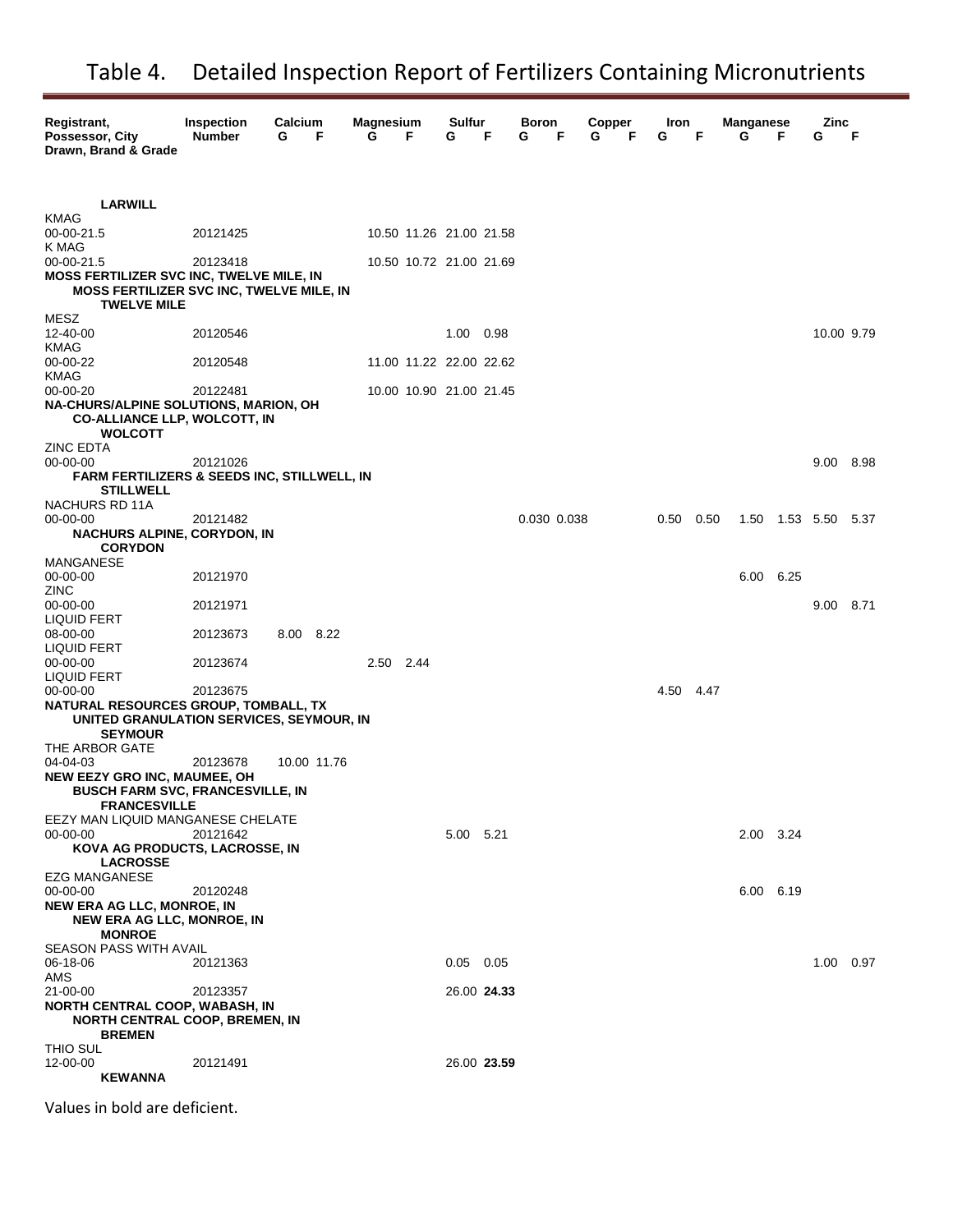| Registrant,<br>Possessor, City<br>Drawn, Brand & Grade                                                                    | <b>Inspection</b><br><b>Number</b> | Calcium<br>G | F    | Magnesium<br>G | F                       | Sulfur<br>G | F           | Boron<br>G | Copper<br>G                                                  | F | Iron<br>G         | F    | <b>Manganese</b><br>G | F                    | Zinc<br>G              | F           |
|---------------------------------------------------------------------------------------------------------------------------|------------------------------------|--------------|------|----------------|-------------------------|-------------|-------------|------------|--------------------------------------------------------------|---|-------------------|------|-----------------------|----------------------|------------------------|-------------|
|                                                                                                                           |                                    |              |      |                |                         |             |             |            |                                                              |   |                   |      |                       |                      |                        |             |
| LIQUID CORN MIX<br>00-00-00<br><b>STAR CITY</b>                                                                           | 20120223                           |              |      |                |                         |             |             |            | $0.40 \quad 0.40$                                            |   |                   |      |                       |                      | 1.50  1.54  5.50  5.76 |             |
| DRY CORN MIX<br>00-00-00<br><b>NORTH CENTRAL COOP., FRANCESVILLE, IN</b><br><b>FRANCESVILLE</b>                           | 20123125                           |              |      | $5.00$ 1.42    |                         |             |             |            | 1.000 1.146 1.00 3.89 20.00 24.45                            |   |                   |      |                       |                      | 5.00 9.22              |             |
| LIQUID CORN MIX<br>00-00-00<br><b>INWOOD</b>                                                                              | 20121498                           |              |      |                |                         |             |             |            | $0.40 \quad 0.42$                                            |   |                   |      |                       |                      | 1.50  1.54  5.50  5.47 |             |
| <b>LIQUID</b><br>12-00-00<br>LIQUID CORN MIX                                                                              | 20121560                           |              |      |                |                         |             | 26.00 20.72 |            |                                                              |   |                   |      |                       |                      |                        |             |
| 00-00-00<br>NOVOZYMES BIOLOGICALS INC, LEBANON, PA<br><b>EAGLE CREEK NURSERY, INDIANAPOLIS, IN</b><br><b>INDIANAPOLIS</b> | 20121562                           |              |      |                |                         |             |             |            | $0.40 \quad 0.44$                                            |   |                   |      |                       |                      | 1.50 1.47 5.50 5.27    |             |
| <b>MYCO SPIKES</b><br>06-10-10<br>LEBANON SEABOARD, ALBION, IN<br><b>MERRIAM</b>                                          | 20120083                           |              |      |                |                         | 5.00 5.02   |             |            |                                                              |   | 3.00 3.34         |      |                       | 5.00 11.76           |                        |             |
| ROOTS TURF FD<br>08-02-06<br>ROOTS TURF FD                                                                                | 20121441                           | 1.00         | 1.65 | 0.50           | 1.57                    | 0.10        | 0.13        |            | 1.00                                                         |   | 1.12 0.10 0.15    |      |                       | $0.10$ $0.13$ $1.00$ |                        | 2.89        |
| 14-03-05<br>TENBARGE SEED CO INC, HAUBSTADT, IN<br>HAUBSTADT                                                              | 20121442                           | 1.00 1.35    |      | $0.50$ 1.20    |                         | 4.00        | - 4.02      |            |                                                              |   | $0.10 \quad 0.19$ |      |                       | $0.10$ $0.16$ $4.00$ |                        | 6.90        |
| <b>TURF VIGOR</b><br>09-03-06<br>NULEX INC, N SIOUX CITY, SD                                                              | 20120684                           |              |      |                |                         |             |             |            |                                                              |   | 0.60              | 0.58 |                       | $0.05$ 0.05 0.05     |                        | 0.07        |
| <b>CERES SOLUTIONS, TEMPLETON, IN</b><br><b>TEMPLETON</b><br>NULEX ZINC                                                   |                                    |              |      |                |                         |             |             |            |                                                              |   |                   |      |                       |                      |                        |             |
| 16-00-00<br>OETH FARM SERVICE, INC, ELBERFELD, IN<br>OETH FARM SERVICE, INC, ELBERFELD, IN<br><b>ELBERFELD</b>            | 20120989                           |              |      |                |                         |             |             |            |                                                              |   |                   |      |                       |                      |                        | 20.00 20.54 |
| K MAG<br>00-00-20<br>KMAG                                                                                                 | 20120717                           |              |      |                | 10.00 11.37 20.00 22.96 |             |             |            |                                                              |   |                   |      |                       |                      |                        |             |
| 00-00-20<br><b>OLSEN DISTRIBUTING CO., BARRINGTON, IL</b><br>HABIG GARDEN SHOPS, CARMEL, IN<br><b>CARMEL</b>              | 20121788                           |              |      |                | 10.00 11.10 20.00 22.27 |             |             |            |                                                              |   |                   |      |                       |                      |                        |             |
| HABIG GARDEN SHOPS BLOOM ENHANCER<br>10-50-10                                                                             | 20122231                           |              |      |                |                         |             |             |            | $0.020$ $0.022$ $0.05$ $0.05$ $0.10$ $0.11$                  |   |                   |      |                       |                      | $0.05$ 0.05 0.05 0.05  |             |
| ORGANIC LABORATORIES INC., STUART, FL<br><b>RURAL KING, JEFFERSONVILLE, IN</b><br><b>JEFFERSONVILLE</b>                   |                                    |              |      |                |                         |             |             |            |                                                              |   |                   |      |                       |                      |                        |             |
| <b>TOMATO MAKER</b><br>04-02-06<br>PETERS INC, ALLENTOWN, PA                                                              | 20120093                           | 6.00 6.42    |      | $0.50$ 3.15    |                         |             |             |            |                                                              |   | $0.25$ 0.41       |      |                       |                      |                        |             |
| <b>MAYS GREENHOUSE, BLOOMINGTON, IN</b><br><b>BLOOMINGTON</b><br>JACKS CLASSIC WATER SOL PL FD                            |                                    |              |      |                |                         |             |             |            |                                                              |   |                   |      |                       |                      |                        |             |
| 30-10-10<br><b>MCINTOSH GREENHOUSE/GRDN CTR, GOSHEN, IN</b><br><b>GOSHEN</b>                                              | 20122363                           |              |      |                |                         |             |             |            | $0.020$ $0.024$ $0.05$ $0.06$ $0.10$ $0.10$                  |   |                   |      |                       |                      | $0.05$ 0.06 0.05 0.05  |             |
| <b>JACKS CLASSIC PETUNIA FD</b><br>20-06-22<br>JACKS CLASSIC HYDRANGEA BLUE                                               | 20122172                           |              |      |                |                         |             |             |            | $0.020$ $0.022$ $0.05$ $0.06$ $0.20$ $0.22$                  |   |                   |      |                       | $0.05$ 0.06 0.05     |                        | 0.06        |
| 07-03-03                                                                                                                  | 20122173                           |              |      |                | 0.50  0.69              |             |             |            | $0.020$ $0.022$ $0.05$ $0.07$ $0.30$ <b>0.14</b> $0.05$ 0.07 |   |                   |      |                       | $0.05$ 0.07 9.00     |                        | 16.95       |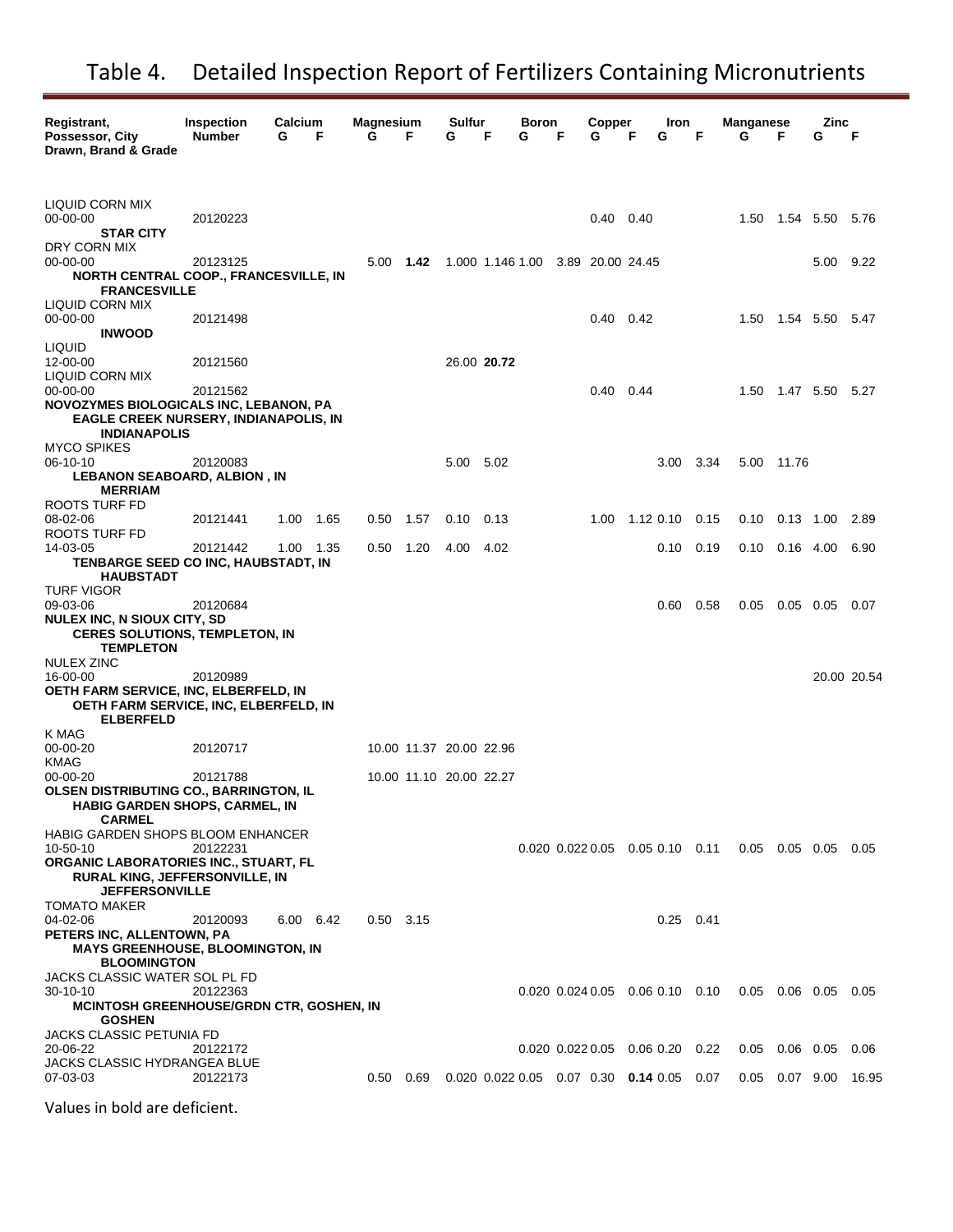| Registrant,<br>Possessor, City<br>Drawn, Brand & Grade                                                                                 | Inspection<br><b>Number</b> | Calcium<br>G<br>F | <b>Magnesium</b><br>G | F                       | Sulfur<br>G   | F           | Boron<br>F<br>G                                                         | Copper<br>G | F<br>G | Iron<br>F | G | Manganese | F          | Zinc<br>G           | F           |
|----------------------------------------------------------------------------------------------------------------------------------------|-----------------------------|-------------------|-----------------------|-------------------------|---------------|-------------|-------------------------------------------------------------------------|-------------|--------|-----------|---|-----------|------------|---------------------|-------------|
| PLANT HEALTH CARE INC., LEBANON, PA<br>JOHN DEERE LANDSCAPES, FT WAYNE, IN<br><b>FORT WAYNE</b>                                        |                             |                   |                       |                         |               |             |                                                                         |             |        |           |   |           |            |                     |             |
| PHC FOR TREES<br>27-09-09<br>PLANTATION PRODUCTS LLC, NORTON, MA<br><b>DOLLAR GENERAL, RICHMOND, IN</b><br><b>RICHMOND</b>             | 20120426                    |                   |                       |                         |               |             | 0.020 0.041 0.05 0.06 0.10 0.13                                         |             |        |           |   | 0.05      | 0.06  0.05 |                     | 0.06        |
| SPEEDY GREEN PL FD<br>05-10-05<br>POSEY CO COOP, MT VERNON, IN<br>POSEY CO COOP, GRIFFIN, IN<br><b>GRIFFIN</b>                         | 20120063                    | 8.00<br>16.36     | 1.31 4.40             |                         |               |             |                                                                         |             |        |           |   |           |            |                     |             |
| LIQUID<br>17-17-00<br><b>HAUBSTADT</b>                                                                                                 | 20120711                    |                   |                       |                         | $0.25$ 0.27   |             |                                                                         |             |        |           |   |           |            | 4.00 4.10           |             |
| LIQUID<br>07-24-06<br><b>LIQUID</b>                                                                                                    | 20120691                    |                   |                       |                         | 4.00          | 3.63        |                                                                         |             |        |           |   |           |            |                     |             |
| 17-17-00<br>MESZ                                                                                                                       | 20120692                    |                   |                       |                         | 0.25          | 0.28        |                                                                         |             |        |           |   |           |            | 4.00                | 4.40        |
| 12-40-00<br><b>MT VERNON</b>                                                                                                           | 20120694                    |                   |                       |                         | 1.00          | 1.03        |                                                                         |             |        |           |   |           |            |                     | 10.00 10.53 |
| LIQUID<br>17-17-00<br><b>POSEYVILLE</b>                                                                                                | 20121722                    |                   |                       |                         | $0.25$ 0.26   |             |                                                                         |             |        |           |   |           |            | 4.00 3.87           |             |
| K MAG<br>00-00-21<br>POWELL, COVINGTON, IN<br>POWELL, COVINGTON, IN<br><b>COVINGTON</b>                                                | 20123192                    |                   |                       | 11.00 11.22 21.00 22.80 |               |             |                                                                         |             |        |           |   |           |            |                     |             |
| MESZ<br>12-40-00<br>PREMIER AG COOP, INC, COLUMBUS, IN<br>PREMIER AG COOP - HOPE, COLUMBUS, IN<br><b>HOPE</b>                          | 20120934                    |                   |                       |                         | 1.00          | 1.04        |                                                                         |             |        |           |   |           |            | 10.00 10.31         |             |
| AMS<br>21-00-00<br><b>RESTORA LIFE MINERALS INC., BAYSPRINGS, MS</b><br>L & M AG LLC, TOPEKA, IN<br><b>TOPEKA</b><br><b>FLORA-STIM</b> | 20123719                    |                   |                       |                         |               | 24.00 23.22 |                                                                         |             |        |           |   |           |            |                     |             |
| 00-00-00<br>ROSEN'S INC., LIBERTY, MO<br><b>CO-ALLIANCE LLP, FRANKFORT, IN</b><br><b>FRANKFORT</b>                                     | 20121387                    |                   |                       |                         |               |             | 0.72 0.75 3.65 2.23 0.550 0.028 0.51 0.28 3.67 2.97 0.61 0.38 0.93 0.67 |             |        |           |   |           |            |                     |             |
| VERSAMAX<br>08-00-00<br>VISION AG INC, RENSSELAER, IN<br><b>RENSSELAER</b>                                                             | 20121023                    |                   |                       |                         | $1.00$ $1.11$ |             |                                                                         |             |        | 3.00 3.26 |   |           |            | 2.00 2.08 3.00 3.80 |             |
| VERSA MAX MN<br>00-00-00<br>SALEM FERTILIZER SVC INC, SALEM, IN<br>SALEM FERTILIZER SVC INC, SALEM, IN<br><b>SALEM</b>                 | 20121539                    |                   |                       |                         | 5.00 5.48     |             |                                                                         |             |        |           |   | 3.00 3.23 |            |                     |             |
| <b>SUL PO MAG</b><br>00-00-22<br>CAN                                                                                                   | 20121245                    |                   |                       | 11.00 11.54 22.00 22.93 |               |             |                                                                         |             |        |           |   |           |            |                     |             |
| 27-00-00<br><b>SANCO INDUSTRIES INC, SALEM, VA</b><br>KABELIN ACE HARDWARE, MICHIGAN CITY, IN<br><b>MICHIGAN CITY</b>                  | 20121246                    | 2.00 4.71         | 4.00 2.71             |                         |               |             |                                                                         |             |        |           |   |           |            |                     |             |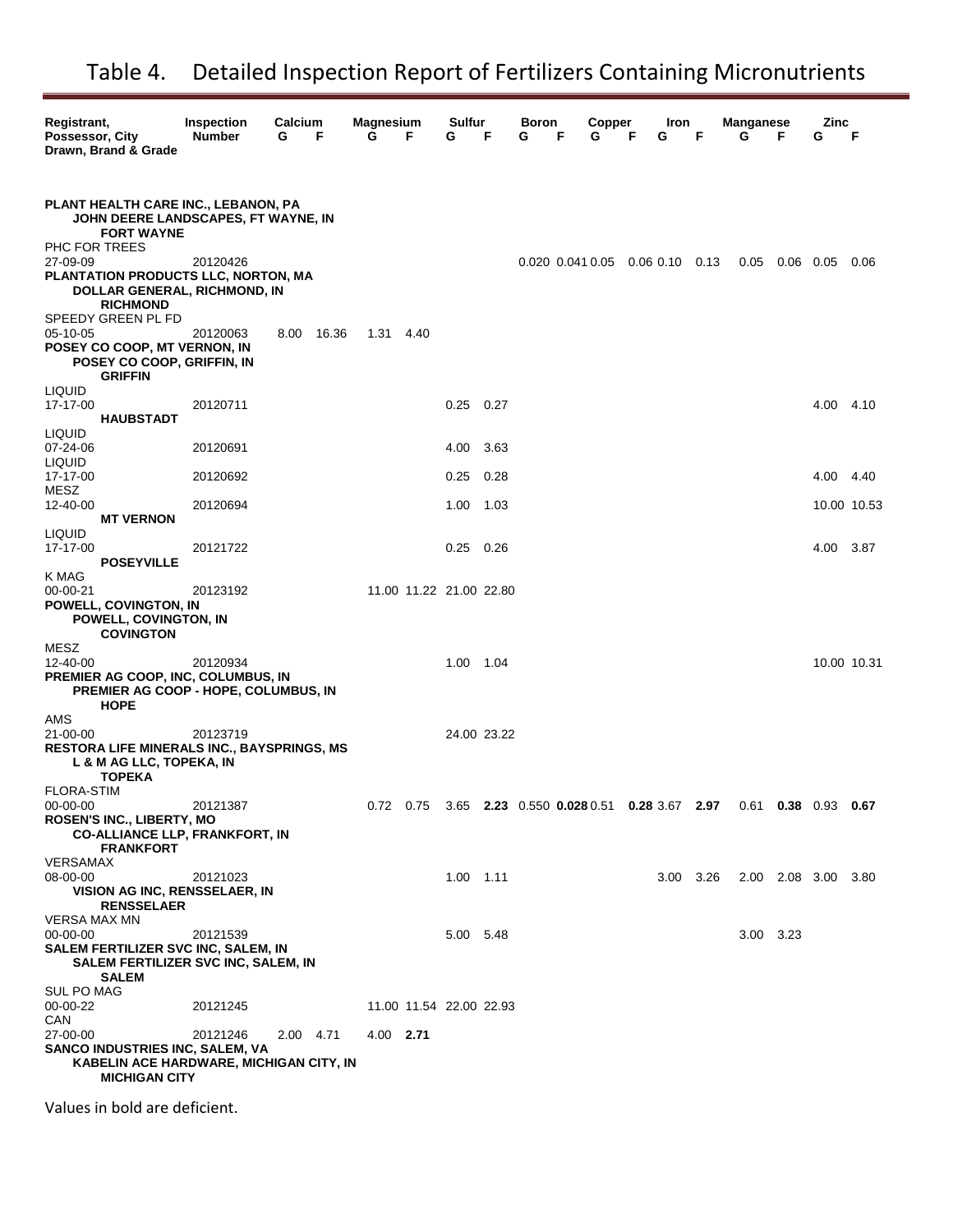| Registrant,                                                        | Inspection    | Calcium   |             | <b>Magnesium</b> |                         | Sulfur    |   | Boron |   | Copper                                      |   | Iron              |   | Manganese |                  | Zinc                        |      |
|--------------------------------------------------------------------|---------------|-----------|-------------|------------------|-------------------------|-----------|---|-------|---|---------------------------------------------|---|-------------------|---|-----------|------------------|-----------------------------|------|
| Possessor, City                                                    | <b>Number</b> | G         | - F         | G                | F                       | G         | F | G     | F | G                                           | F | G                 | F | G         | E                | G                           | F    |
| Drawn, Brand & Grade                                               |               |           |             |                  |                         |           |   |       |   |                                             |   |                   |   |           |                  |                             |      |
|                                                                    |               |           |             |                  |                         |           |   |       |   |                                             |   |                   |   |           |                  |                             |      |
| ROT-NOT RX                                                         |               |           |             |                  |                         |           |   |       |   |                                             |   |                   |   |           |                  |                             |      |
| 00-00-00                                                           | 20122353      |           | 10.00 13.15 |                  |                         |           |   |       |   |                                             |   |                   |   |           |                  |                             |      |
| <b>SCARLET TANAGER LLC, LAWRENCEBURG, IN</b>                       |               |           |             |                  |                         |           |   |       |   |                                             |   |                   |   |           |                  |                             |      |
| <b>GARDENS ALIVE!, LAWRENCEBURG, IN</b>                            |               |           |             |                  |                         |           |   |       |   |                                             |   |                   |   |           |                  |                             |      |
| <b>LAWRENCEBURG</b><br>SEEEDLING BOOST FERT                        |               |           |             |                  |                         |           |   |       |   |                                             |   |                   |   |           |                  |                             |      |
| 15-03-18                                                           | 20120069      | 6.00 7.14 |             | 1.00 1.05        |                         |           |   |       |   | $0.020$ $0.015$ $0.03$ $0.02$ $0.05$ $0.05$ |   |                   |   |           |                  | $0.03$ 0.02 0.03            | 0.02 |
| <b>SCHULTZ CO, BRIDGETON, MO</b>                                   |               |           |             |                  |                         |           |   |       |   |                                             |   |                   |   |           |                  |                             |      |
| DAMMANNS LN & GRDN CENTER, INDIANAPOLIS, IN                        |               |           |             |                  |                         |           |   |       |   |                                             |   |                   |   |           |                  |                             |      |
| <b>INDIANAPOLIS</b>                                                |               |           |             |                  |                         |           |   |       |   |                                             |   |                   |   |           |                  |                             |      |
| SCHULTZ AFRICAN VIOLET PLUS MINORS                                 |               |           |             |                  |                         |           |   |       |   |                                             |   |                   |   |           |                  |                             |      |
| 08-14-09                                                           | 20122209      |           |             |                  |                         |           |   |       |   |                                             |   | $0.10 \quad 0.11$ |   |           |                  | $0.05$ 0.05 0.05            | 0.06 |
| <b>SCOTTS CO, MARYSVILLE, OH</b><br>ACE HARDWARE, INDIANAPOLIS, IN |               |           |             |                  |                         |           |   |       |   |                                             |   |                   |   |           |                  |                             |      |
| <b>INDIANAPOLIS</b>                                                |               |           |             |                  |                         |           |   |       |   |                                             |   |                   |   |           |                  |                             |      |
| STEP3 LAWN FERT W/IRON                                             |               |           |             |                  |                         |           |   |       |   |                                             |   |                   |   |           |                  |                             |      |
| 32-00-04                                                           | 20120088      |           |             |                  |                         | 2.00 2.00 |   |       |   |                                             |   | 7.00 8.30         |   |           |                  |                             |      |
| FISHERS DO IT CENTER & HDW, FISHERS, IN                            |               |           |             |                  |                         |           |   |       |   |                                             |   |                   |   |           |                  |                             |      |
| <b>FISHERS</b>                                                     |               |           |             |                  |                         |           |   |       |   |                                             |   |                   |   |           |                  |                             |      |
| SCOTTS STEP 3 LAWN FERT W/IRON<br>$32 - 00 - 04$                   | 20122241      |           |             |                  |                         | 2.00 1.99 |   |       |   |                                             |   | 7.00 7.90         |   |           |                  |                             |      |
| KABELIN ACE HARDWARE, GRANGER, IN                                  |               |           |             |                  |                         |           |   |       |   |                                             |   |                   |   |           |                  |                             |      |
| <b>GRANGER</b>                                                     |               |           |             |                  |                         |           |   |       |   |                                             |   |                   |   |           |                  |                             |      |
| <b>SCOTTS SUPER TURF BLDR</b>                                      |               |           |             |                  |                         |           |   |       |   |                                             |   |                   |   |           |                  |                             |      |
| 32-02-08                                                           | 20122161      |           |             |                  |                         | 2.00 2.29 |   |       |   |                                             |   | 3.00 4.13         |   |           |                  |                             |      |
| LOWES, MERRILLVILLE, IN                                            |               |           |             |                  |                         |           |   |       |   |                                             |   |                   |   |           |                  |                             |      |
| <b>MERRILLVILLE</b>                                                |               |           |             |                  |                         |           |   |       |   |                                             |   |                   |   |           |                  |                             |      |
| SCOTTS SNAP PAC LAWN FERT<br>26-00-04                              | 20120058      |           |             |                  |                         | 2.00 2.99 |   |       |   |                                             |   | 2.00 2.49         |   |           |                  |                             |      |
| <b>MEIJER, CARMEL, IN</b>                                          |               |           |             |                  |                         |           |   |       |   |                                             |   |                   |   |           |                  |                             |      |
| <b>CARMEL</b>                                                      |               |           |             |                  |                         |           |   |       |   |                                             |   |                   |   |           |                  |                             |      |
| SCOTTS GREEN MAX LAWN FERT PLUS                                    |               |           |             |                  |                         |           |   |       |   |                                             |   |                   |   |           |                  |                             |      |
| 26-00-02                                                           | 20122182      |           |             |                  |                         | 5.17 5.18 |   |       |   |                                             |   | 11.00 12.07       |   |           |                  |                             |      |
| RYANS ACE HARDWARE, NEWBURGH, IN                                   |               |           |             |                  |                         |           |   |       |   |                                             |   |                   |   |           |                  |                             |      |
| <b>NEWBURGH</b><br>SCOTTS TURF BLDR LAWN FERT                      |               |           |             |                  |                         |           |   |       |   |                                             |   |                   |   |           |                  |                             |      |
| 32-00-04                                                           | 20120755      |           |             |                  |                         | 2.00 3.64 |   |       |   |                                             |   | 8.00 8.90         |   |           |                  |                             |      |
| SCOTTS MIRACLE-GRO PROD INC, MARYSVILLE, OH                        |               |           |             |                  |                         |           |   |       |   |                                             |   |                   |   |           |                  |                             |      |
| SIX SPAN ACE HARDWARE, ELKHART, IN                                 |               |           |             |                  |                         |           |   |       |   |                                             |   |                   |   |           |                  |                             |      |
| <b>ELKHART</b>                                                     |               |           |             |                  |                         |           |   |       |   |                                             |   |                   |   |           |                  |                             |      |
| MIRACLE-GRO WATER SOL ALL PURP PL FD                               |               |           |             |                  |                         |           |   |       |   |                                             |   |                   |   |           |                  |                             |      |
| 24-08-16<br>SMEDLEY FARM SERVICE, CAMPBELLSBURG, IN                | 20122226      |           |             |                  |                         |           |   |       |   | $0.020$ $0.022$ $0.07$ $0.08$ $0.15$ $0.18$ |   |                   |   |           | $0.05$ 0.06 0.06 |                             | 0.07 |
| SMEDLEY FARM SERVICE, CAMPBELLSBURG, IN                            |               |           |             |                  |                         |           |   |       |   |                                             |   |                   |   |           |                  |                             |      |
| <b>CAMPBELLSBURG</b>                                               |               |           |             |                  |                         |           |   |       |   |                                             |   |                   |   |           |                  |                             |      |
| SUL PO MAG                                                         |               |           |             |                  |                         |           |   |       |   |                                             |   |                   |   |           |                  |                             |      |
| 00-00-22                                                           | 20121230      |           |             |                  | 11.00 11.69 22.00 22.98 |           |   |       |   |                                             |   |                   |   |           |                  |                             |      |
| STARKE CO FM BUR COOP, HAMLET, IN                                  |               |           |             |                  |                         |           |   |       |   |                                             |   |                   |   |           |                  |                             |      |
| STARKE CO FM BUR COOP, KNOX, IN<br><b>BREMS</b>                    |               |           |             |                  |                         |           |   |       |   |                                             |   |                   |   |           |                  |                             |      |
| <b>CORN MIX</b>                                                    |               |           |             |                  |                         |           |   |       |   |                                             |   |                   |   |           |                  |                             |      |
| 00-00-00                                                           | 20121477      |           |             |                  |                         |           |   |       |   | $0.40$ 0.38                                 |   |                   |   |           |                  | 1.50  1.57  5.50  5.53      |      |
| STONE & SON INC., SUISUN, CA                                       |               |           |             |                  |                         |           |   |       |   |                                             |   |                   |   |           |                  |                             |      |
| <b>JOHNSONS FARM PRODUCE, HOBART, IN</b>                           |               |           |             |                  |                         |           |   |       |   |                                             |   |                   |   |           |                  |                             |      |
| <b>HOBART</b>                                                      |               |           |             |                  |                         |           |   |       |   |                                             |   |                   |   |           |                  |                             |      |
| MASTER NURSERY TOM/VEG FD<br>05-10-10                              | 20122167      |           | 7.00 17.84  |                  |                         | 2.00 3.76 |   |       |   |                                             |   | $0.12 \quad 0.29$ |   |           |                  | $0.12$ $0.43$ $2.00$ $2.28$ |      |
| <b>MCINTOSH GREENHOUSE/GRDN CTR, GOSHEN, IN</b>                    |               |           |             |                  |                         |           |   |       |   |                                             |   |                   |   |           |                  |                             |      |
| <b>GOSHEN</b>                                                      |               |           |             |                  |                         |           |   |       |   |                                             |   |                   |   |           |                  |                             |      |
| MASTER NURSERY MULTI-PURP FT                                       |               |           |             |                  |                         |           |   |       |   |                                             |   |                   |   |           |                  |                             |      |
| 16-16-16                                                           | 20122174      | 1.75 1.35 |             |                  |                         |           |   |       |   |                                             |   |                   |   |           |                  |                             |      |
| SUN GRO HORTICULTURE DISTRIBUTION INC, AGAWAM, MA                  |               |           |             |                  |                         |           |   |       |   |                                             |   |                   |   |           |                  |                             |      |
|                                                                    |               |           |             |                  |                         |           |   |       |   |                                             |   |                   |   |           |                  |                             |      |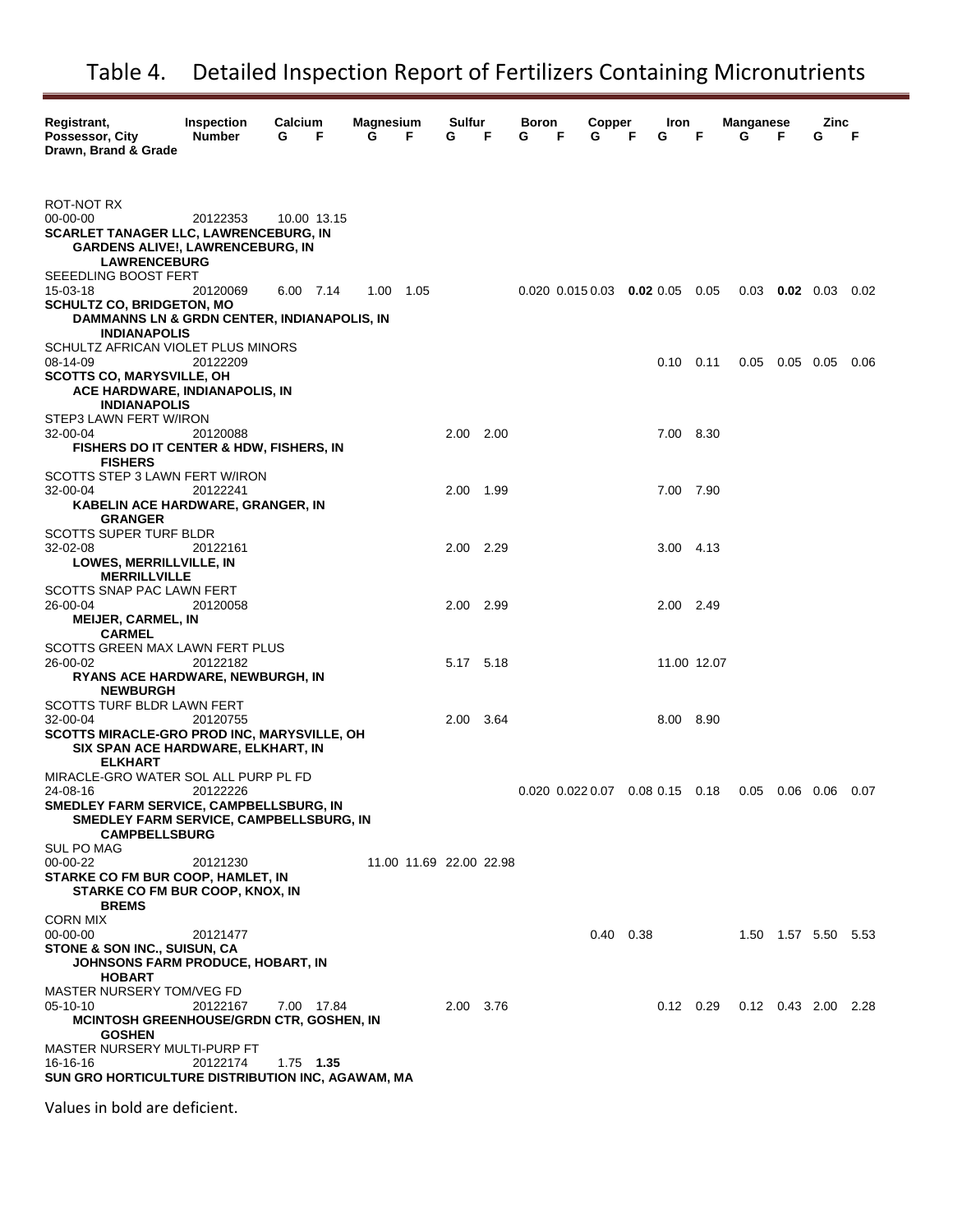| Registrant,                                                         | <b>Inspection</b> | Calcium | Magnesium |                         | Sulfur      |             | Boron |   | Copper                                    |   | Iron        |   | Manganese                                               |                  | Zinc                |      |
|---------------------------------------------------------------------|-------------------|---------|-----------|-------------------------|-------------|-------------|-------|---|-------------------------------------------|---|-------------|---|---------------------------------------------------------|------------------|---------------------|------|
| Possessor, City<br>Drawn, Brand & Grade                             | <b>Number</b>     | F<br>G  | G         | F                       | G           | F           | G     | F | G                                         | F | G           | F | G                                                       | F                | G                   | F    |
|                                                                     |                   |         |           |                         |             |             |       |   |                                           |   |             |   |                                                         |                  |                     |      |
|                                                                     |                   |         |           |                         |             |             |       |   |                                           |   |             |   |                                                         |                  |                     |      |
| AKARD TRUE VALUE HARDWARE, ZIONSVILLE, IN                           |                   |         |           |                         |             |             |       |   |                                           |   |             |   |                                                         |                  |                     |      |
| <b>ZIONSVILLE</b><br>SUNSHINE PW PREM CONT REL PL FD                |                   |         |           |                         |             |             |       |   |                                           |   |             |   |                                                         |                  |                     |      |
| 15-07-15                                                            | 20120072          |         | 1.20 1.39 |                         |             |             |       |   | 0.030 0.029 0.05 0.05 0.45 0.54 0.07 0.09 |   |             |   | 0.07                                                    |                  | $0.08$ 7.00         | 7.51 |
| SUPERIOR AG RESOURCES COOP INC., HUNTINGBURG, IN                    |                   |         |           |                         |             |             |       |   |                                           |   |             |   |                                                         |                  |                     |      |
| SUPERIOR AG RESOURCES, HUNTINGBURG, IN<br><b>HUNTINGBURG</b>        |                   |         |           |                         |             |             |       |   |                                           |   |             |   |                                                         |                  |                     |      |
| K MAG                                                               |                   |         |           |                         |             |             |       |   |                                           |   |             |   |                                                         |                  |                     |      |
| 00-00-22<br>K MAG                                                   | 20121734          |         |           | 11.00 11.56 22.00 22.23 |             |             |       |   |                                           |   |             |   |                                                         |                  |                     |      |
| 00-00-22                                                            | 20123230          |         |           | 11.00 11.49 22.00 22.42 |             |             |       |   |                                           |   |             |   |                                                         |                  |                     |      |
| <b>IRELAND</b>                                                      |                   |         |           |                         |             |             |       |   |                                           |   |             |   |                                                         |                  |                     |      |
| KMAG<br>00-00-22                                                    | 20121773          |         |           | 11.00 11.70 22.00 22.15 |             |             |       |   |                                           |   |             |   |                                                         |                  |                     |      |
| K MAG                                                               |                   |         |           |                         |             |             |       |   |                                           |   |             |   |                                                         |                  |                     |      |
| 00-00-22                                                            | 20123189          |         |           | 11.00 11.64 22.00 23.26 |             |             |       |   |                                           |   |             |   |                                                         |                  |                     |      |
| <b>OWENSVILLE</b><br><b>SULFUR</b>                                  |                   |         |           |                         |             |             |       |   |                                           |   |             |   |                                                         |                  |                     |      |
| $00 - 00 - 00$                                                      | 20120672          |         |           |                         |             | 90.00 89.33 |       |   |                                           |   |             |   |                                                         |                  |                     |      |
| <b>SULFUR</b><br>00-00-00                                           | 20123198          |         |           |                         |             | 90.00 90.41 |       |   |                                           |   |             |   |                                                         |                  |                     |      |
| <b>PETERSBURG</b>                                                   |                   |         |           |                         |             |             |       |   |                                           |   |             |   |                                                         |                  |                     |      |
| MESZ                                                                |                   |         |           |                         |             |             |       |   |                                           |   |             |   |                                                         |                  |                     |      |
| 12-40-00<br>SWISS FARMS PRODUCTS INC, MARYSVILLE, OH                | 20121328          |         |           |                         | 1.00 1.04   |             |       |   |                                           |   |             |   |                                                         |                  | 10.00 9.85          |      |
| <b>SEARS APPLIANCE &amp; HARDWARE, AVON, IN</b>                     |                   |         |           |                         |             |             |       |   |                                           |   |             |   |                                                         |                  |                     |      |
| <b>AVON</b>                                                         |                   |         |           |                         |             |             |       |   |                                           |   |             |   |                                                         |                  |                     |      |
| KGRO ALL PURPOSE PL FD<br>15-30-15                                  | 20122178          |         |           |                         |             |             |       |   | 0.020 0.024 0.07 0.10 0.15 0.23           |   |             |   |                                                         | $0.05$ 0.07 0.06 |                     | 0.09 |
| <b>WALMART, GREENSBURG, IN</b>                                      |                   |         |           |                         |             |             |       |   |                                           |   |             |   |                                                         |                  |                     |      |
| <b>GREENSBURG</b><br>EXPERT GARDENER SLOW REL PL FD ALL PURP        |                   |         |           |                         |             |             |       |   |                                           |   |             |   |                                                         |                  |                     |      |
| 12-05-07                                                            | 20120071          |         |           |                         |             |             |       |   | 0.020 0.021 0.05 0.07 0.20 0.69           |   |             |   | 0.05                                                    | 0.07  0.05       |                     | 0.18 |
| T AND N INC, FORISTELL, MO                                          |                   |         |           |                         |             |             |       |   |                                           |   |             |   |                                                         |                  |                     |      |
| <b>RURAL KING, JEFFERSONVILLE, IN</b><br><b>JEFFERSONVILLE</b>      |                   |         |           |                         |             |             |       |   |                                           |   |             |   |                                                         |                  |                     |      |
| GREENSKEEPERS SECRET LN STARTER                                     |                   |         |           |                         |             |             |       |   |                                           |   |             |   |                                                         |                  |                     |      |
| 12-22-10<br>TECHNAFLORA PLANT PRODUCTS, MISSION, BC CAN             | 20120095          |         |           |                         |             |             |       |   |                                           |   | $0.70$ 1.11 |   |                                                         |                  |                     |      |
| <b>MAXIMUM GROW, INDIANAPOLIS, IN</b>                               |                   |         |           |                         |             |             |       |   |                                           |   |             |   |                                                         |                  |                     |      |
| <b>INDIANAPOLIS</b>                                                 |                   |         |           |                         |             |             |       |   |                                           |   |             |   |                                                         |                  |                     |      |
| AWESOME BLOSSOMS<br>02-11-11                                        | 20122235          |         |           |                         |             |             |       |   |                                           |   |             |   | $0.00$ $0.00$ $0.00$ $0.05$ $0.00$ $0.01$ $0.00$ $0.00$ |                  |                     |      |
| TECHPAC LLC, COVINGTON, GA                                          |                   |         |           |                         |             |             |       |   |                                           |   |             |   |                                                         |                  |                     |      |
| SULLIVAN HARDWARE, INDIANAPOLIS, IN<br><b>INDIANAPOLIS</b>          |                   |         |           |                         |             |             |       |   |                                           |   |             |   |                                                         |                  |                     |      |
| ROOTBOOST ROOTING POWDER                                            |                   |         |           |                         |             |             |       |   |                                           |   |             |   |                                                         |                  |                     |      |
| 00-00-00                                                            | 20122245          |         |           |                         | 2.00 2.28   |             |       |   |                                           |   |             |   |                                                         |                  | 2.00 2.15 2.00 2.55 |      |
| TIGER-SUL PRODUCTS LLC, ATMORE, AL<br><b>CO-ALLIANCE, FLORA, IN</b> |                   |         |           |                         |             |             |       |   |                                           |   |             |   |                                                         |                  |                     |      |
| <b>FLORA</b>                                                        |                   |         |           |                         |             |             |       |   |                                           |   |             |   |                                                         |                  |                     |      |
| TIGER 90                                                            |                   |         |           |                         |             |             |       |   |                                           |   |             |   |                                                         |                  |                     |      |
| 00-00-00<br>TRI COUNTY AGRONOMICS, ELDORADO, IL                     | 20123561          |         |           |                         |             | 90.00 89.83 |       |   |                                           |   |             |   |                                                         |                  |                     |      |
| TRI-COUNTY AGRONOMICS, MT VERNON, IN                                |                   |         |           |                         |             |             |       |   |                                           |   |             |   |                                                         |                  |                     |      |
| <b>MT VERNON</b><br><b>LIQUID</b>                                   |                   |         |           |                         |             |             |       |   |                                           |   |             |   |                                                         |                  |                     |      |
| 16-16-02                                                            | 20121725          |         |           |                         | $2.00$ 1.23 |             |       |   |                                           |   |             |   |                                                         |                  |                     |      |
| ATS                                                                 |                   |         |           |                         |             |             |       |   |                                           |   |             |   |                                                         |                  |                     |      |
| 12-00-00<br>TRUPOINTE COOPERATIVE INC, XENIA, OH                    | 20121727          |         |           |                         | 26.00 6.08  |             |       |   |                                           |   |             |   |                                                         |                  |                     |      |
| TRUPOINTE COOP INC, FT WAYNE, IN                                    |                   |         |           |                         |             |             |       |   |                                           |   |             |   |                                                         |                  |                     |      |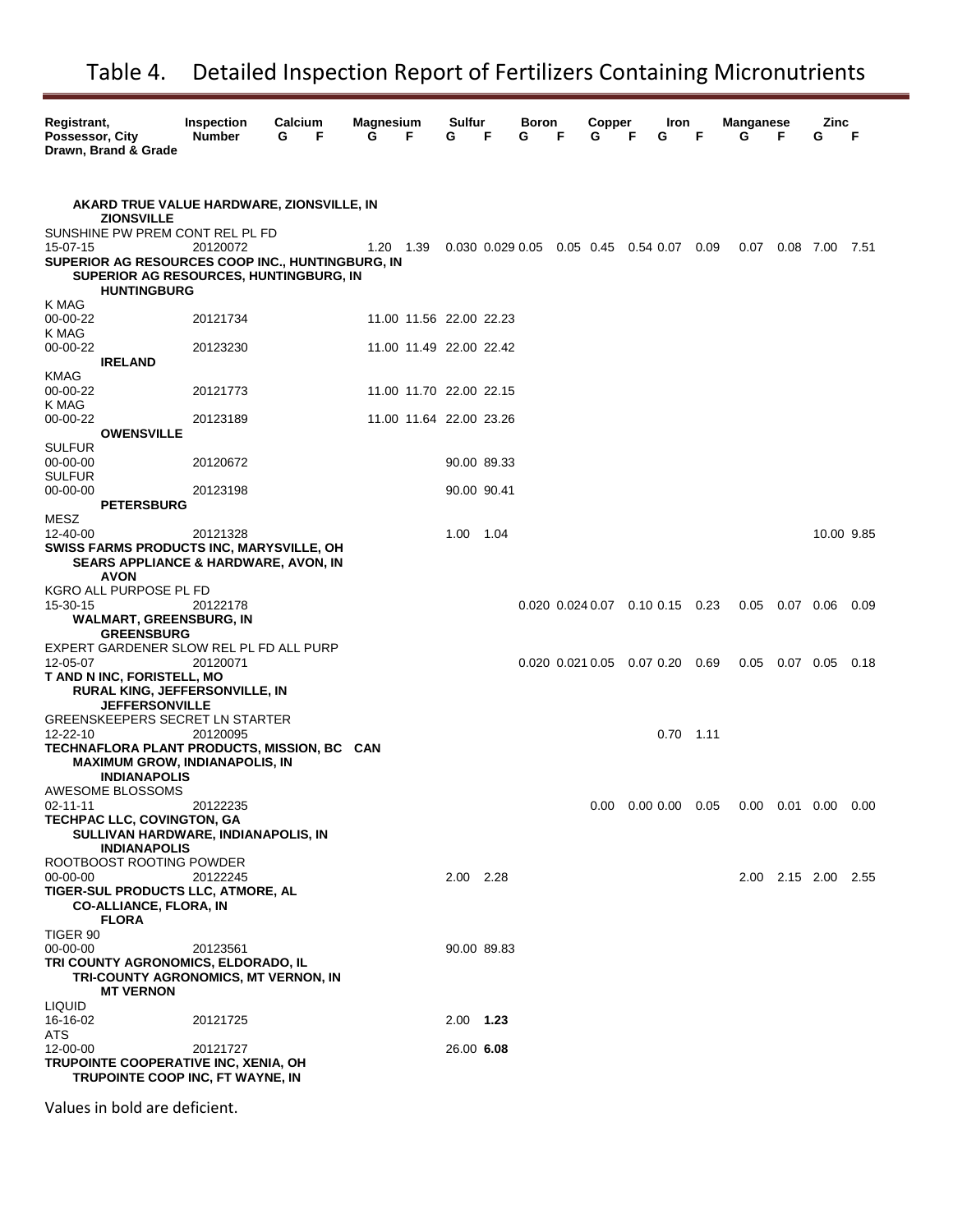| Registrant,<br>Possessor, City<br>Drawn, Brand & Grade                                                                                                               | <b>Inspection</b><br><b>Number</b> | Calcium<br>G<br>F | Magnesium<br>G | F                       | Sulfur<br>G | F | Boron<br>G | F<br>G | Copper<br>F                                     | Iron<br>G         | F                | Manganese<br>G       | F              | Zinc<br>G                   | F           |
|----------------------------------------------------------------------------------------------------------------------------------------------------------------------|------------------------------------|-------------------|----------------|-------------------------|-------------|---|------------|--------|-------------------------------------------------|-------------------|------------------|----------------------|----------------|-----------------------------|-------------|
| <b>MAPLES</b><br>MESZ<br>11-40-00<br>TSM SERVICES, INC, CATLIN, IL<br>ANDERSONS FERT SVC INC, ROMNEY, IN                                                             | 20120432                           |                   |                |                         | 1.00 0.96   |   |            |        |                                                 |                   |                  |                      |                |                             | 10.00 10.31 |
| <b>ROMNEY</b><br>TSM PREMIX A<br>$00 - 00 - 00$<br>UNCO INDUSTRIES INC, UNION GROVE, WI<br>ALSIP HOME & NURSERY, ST JOHN, IN<br><b>ST JOHN</b>                       | 20123571                           |                   |                |                         |             |   |            |        | 40.00 39.64 1.400 1.314 0.80 0.98               |                   |                  |                      | 5.50 4.85 5.50 |                             | 6.08        |
| WIGGLE WORM SOIL BLDR<br>$01 - 00 - 00$<br>UNITED GRANULATION SERVICES, SEYMOUR, IN<br>UNITED GRANULATION SERVICES, SEYMOUR, IN<br><b>SEYMOUR</b>                    | 20122207                           | 1.00 1.03         |                |                         |             |   |            |        |                                                 | $0.20 \quad 0.80$ |                  |                      |                |                             |             |
| MICRO-REPLENISH<br>03-03-03<br><b>VALAGRO USA INC., HOUSTON, TX</b><br><b>WALSTRA INC, DEMOTTE, IN</b><br><b>DEMOTTE</b>                                             | 20123679                           | 10.00 13.99       |                |                         |             |   |            |        |                                                 | $0.10 \quad 0.28$ |                  |                      |                |                             |             |
| AXILO MN<br>00-00-00<br><b>VISION AG INC, RENSSELAER, IN</b><br>VISION AG INC, RENSSELAER, IN<br><b>RENSSELAER</b><br>K MAG                                          | 20121530                           |                   |                |                         |             |   |            |        |                                                 |                   |                  | 13.00 12.81          |                |                             |             |
| 00-00-21<br>VOGEL SEED AND FERTILIZER INC, JACKSON, WI<br>ADLER FEED EXPRESS, KOKOMO, IN<br><b>KOKOMO</b><br>ENDURE LAWN STARTER PLUS                                | 20121663                           |                   |                | 10.50 10.64 21.00 20.88 |             |   |            |        |                                                 |                   |                  |                      |                |                             |             |
| 10-20-08<br>CISCO CO., INDIANAPOLIS, IN<br><b>INDIANAPOLIS</b><br>ENDURE PREM LAWN FOOD PLUS                                                                         | 20122184                           |                   |                |                         |             |   |            |        |                                                 | $0.67$ 1.18       |                  | $0.06$ $0.13$ $0.01$ |                |                             |             |
| 24-00-03<br>ENDURE LAWN STARTER PLUS<br>10-20-08<br><b>ENDURE PROFESSIONAL FERT</b>                                                                                  | 20121998<br>20121999               |                   |                |                         |             |   |            |        | $0.025$ $0.026$ $0.06$ $0.04$ 1.13              | 0.67              | - 1.36<br>- 1.11 |                      |                |                             | 0.11        |
| 30-00-05<br>ENDURE WINTER ROOT BLDR PLUS<br>26-00-03                                                                                                                 | 20122001<br>20122002               |                   |                |                         |             |   |            |        |                                                 | 2.00<br>1.00 1.28 | 1.92             |                      |                |                             |             |
| LINTONS ENCHANTED GARDENS, ELKHART, IN<br><b>ELKHART</b><br>ENDURE PREMIUM LAWN FD PLUS<br>24-00-03<br>TURFGRASS (NOVI, MI), INDIANAPOLIS, IN<br><b>INDIANAPOLIS</b> | 20122229                           |                   |                |                         |             |   |            |        | $0.025$ 0.016 0.06 0.06 1.13 1.21               |                   |                  |                      |                | $0.03$ 0.07 0.01 0.05       |             |
| <b>TURFGRASS</b><br>24-00-16<br>PROFESSIONAL FERT                                                                                                                    | 20121296                           |                   |                |                         |             |   |            |        | $0.040$ $0.022$ 0.10 $0.12$ 0.20 0.80 0.10 0.09 |                   |                  |                      |                | $0.10$ $0.20$ 5.44 5.87     |             |
| 18-06-15<br><b>VOLUNTARY PURCHASING GROUPS INC, BONHAM, TX</b><br>ALTUMS HORT CTR & LANDSCAPE, ZIONSVILLE, IN<br><b>ZIONSVILLE</b>                                   | 20121298                           |                   |                |                         |             |   |            |        | $0.040$ $0.027$ 0.10 $0.15$ 0.20 1.46 0.10 0.12 |                   |                  |                      |                | $0.10$ $0.32$ $5.10$ $7.30$ |             |
| FERTI-LOME START N-GROW PREM PL FD<br>19-06-12<br><b>COSSELLS CREATIVE LNDSCP/GRDN, KOKOMO, IN</b><br><b>KOKOMO</b>                                                  | 20120076                           |                   |                |                         |             |   |            |        | $0.020$ $0.019$ $0.05$ $0.06$ $0.10$ $1.07$     |                   |                  |                      |                | $0.05$ 0.06 0.05 0.09       |             |
| HI-YIELD MAGNESIUM SULPHATE<br>$00 - 00 - 00$                                                                                                                        | 20122185                           |                   |                | 9.50 9.67 12.50 13.17   |             |   |            |        |                                                 |                   |                  |                      |                |                             |             |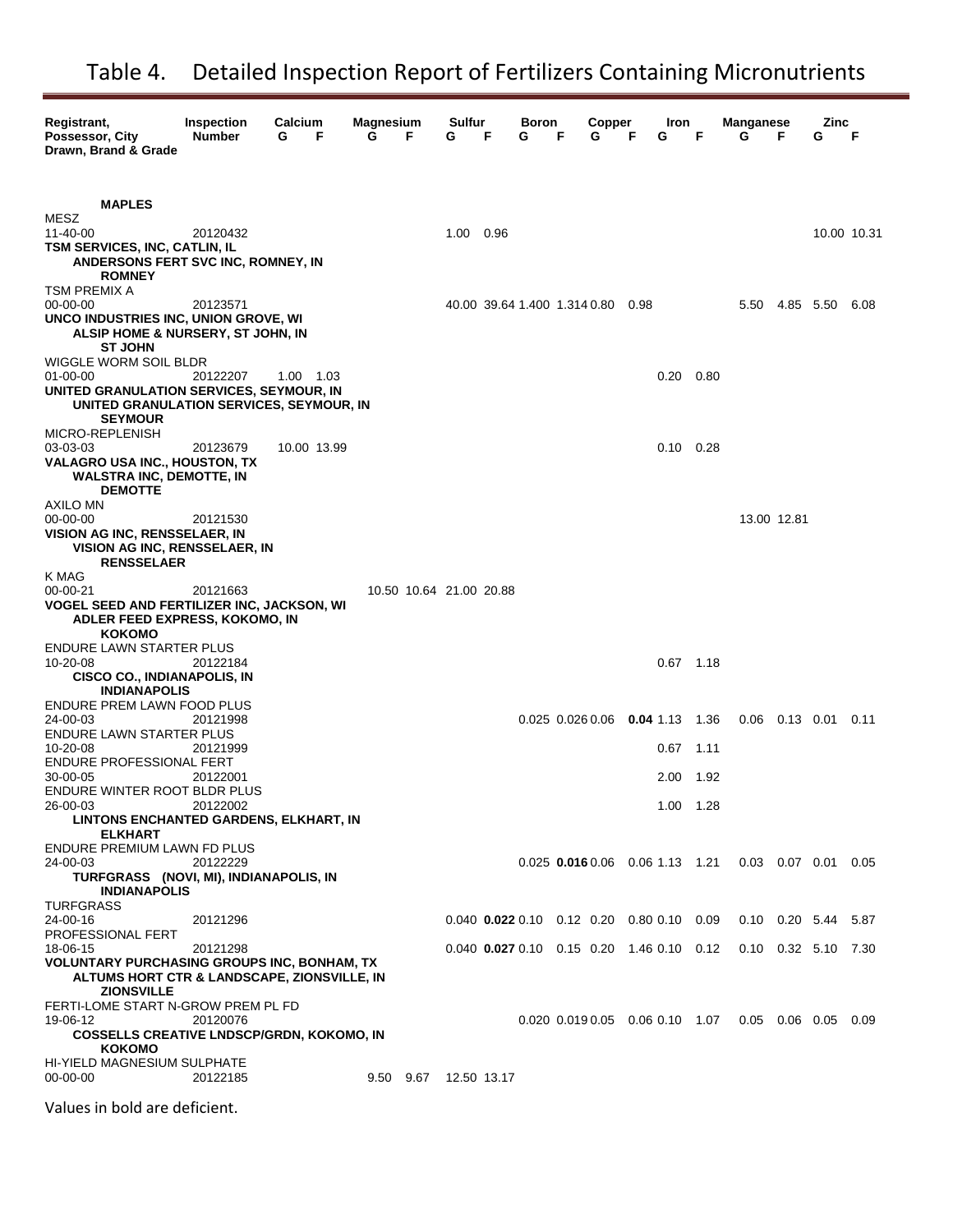| Registrant,                                              | <b>Inspection</b> | Calcium   |   | Magnesium |                         | Sulfur      |             | Boron |   | Copper                                      |   | Iron                        |   | <b>Manganese</b> |           | Zinc                  |      |
|----------------------------------------------------------|-------------------|-----------|---|-----------|-------------------------|-------------|-------------|-------|---|---------------------------------------------|---|-----------------------------|---|------------------|-----------|-----------------------|------|
| Possessor, City                                          | <b>Number</b>     | G         | F | G         | F                       | G           | F           | G     | F | G                                           | F | G                           | F | G                | F         | G                     | F    |
| Drawn, Brand & Grade                                     |                   |           |   |           |                         |             |             |       |   |                                             |   |                             |   |                  |           |                       |      |
|                                                          |                   |           |   |           |                         |             |             |       |   |                                             |   |                             |   |                  |           |                       |      |
| <b>COUNTRY HARMONY GRDN CTR, BROWNSBURG, IN</b>          |                   |           |   |           |                         |             |             |       |   |                                             |   |                             |   |                  |           |                       |      |
| <b>BROWNSBURG</b>                                        |                   |           |   |           |                         |             |             |       |   |                                             |   |                             |   |                  |           |                       |      |
| NATURAL GUARD EVERGREEN & HOLLY FD                       |                   |           |   |           |                         |             |             |       |   |                                             |   |                             |   |                  |           |                       |      |
| 05-04-05                                                 | 20120081          | 3.00 7.27 |   | 1.00      | 1.70                    | 2.00        | 3.95        |       |   |                                             |   |                             |   |                  |           |                       |      |
| GINGER VALLEY, GRANGER, IN<br><b>GRANGER</b>             |                   |           |   |           |                         |             |             |       |   |                                             |   |                             |   |                  |           |                       |      |
| <b>GARDEN COTE 6</b>                                     |                   |           |   |           |                         |             |             |       |   |                                             |   |                             |   |                  |           |                       |      |
| 12-12-12                                                 | 20122164          |           |   | 1.00 1.58 |                         | 0.05        | 0.05        |       |   |                                             |   | $0.30$ $0.50$ $0.05$ $0.11$ |   | 3.00             | 5.11      |                       |      |
| FERTI-LOME GARDENERS SPECIAL                             |                   |           |   |           |                         |             |             |       |   |                                             |   |                             |   |                  |           |                       |      |
| $11 - 15 - 11$                                           | 20122165          |           |   |           |                         |             |             |       |   | $0.020$ $0.043$ $0.05$ $0.13$ $0.10$ 1.16   |   |                             |   |                  |           | $0.05$ 0.15 0.05 0.21 |      |
| LINTONS ENCHANGED GARDENS, ELKHART, IN<br><b>ELKHART</b> |                   |           |   |           |                         |             |             |       |   |                                             |   |                             |   |                  |           |                       |      |
| F-L BOUGAINVILLEA & FLOWER VINE FD                       |                   |           |   |           |                         |             |             |       |   |                                             |   |                             |   |                  |           |                       |      |
| 17-07-10                                                 | 20122225          |           |   | 1.95 1.59 |                         | 0.05        | 0.03        |       |   |                                             |   | 1.50 1.89 0.26 0.19         |   | 0.26             | 0.25 5.80 |                       | 5.63 |
| <b>MCCABES GREENHOUSE &amp; FLORAL, LAWRENCEBURG, IN</b> |                   |           |   |           |                         |             |             |       |   |                                             |   |                             |   |                  |           |                       |      |
| <b>LAWRENCEBURG</b><br>NATURAL GUARD TOM & VEG FD        |                   |           |   |           |                         |             |             |       |   |                                             |   |                             |   |                  |           |                       |      |
| 04-04-05                                                 | 20120066          | 6.00 7.43 |   |           | 1.00 1.90               | $3.00$ 4.10 |             |       |   |                                             |   |                             |   |                  |           |                       |      |
| ROANOKE ELEVATOR CO INC, ROANOKE, IN                     |                   |           |   |           |                         |             |             |       |   |                                             |   |                             |   |                  |           |                       |      |
| <b>ROANOKE</b>                                           |                   |           |   |           |                         |             |             |       |   |                                             |   |                             |   |                  |           |                       |      |
| START-N-GROW PREM PL FD<br>19-06-12                      | 20120427          |           |   |           |                         |             |             |       |   | $0.020$ $0.030$ $0.05$ $0.04$ $0.30$ 1.40   |   |                             |   | 0.05             |           | 0.06 0.05             | 0.05 |
| <b>ROSE CITY NURSERY, RICHMOND, IN</b>                   |                   |           |   |           |                         |             |             |       |   |                                             |   |                             |   |                  |           |                       |      |
| <b>RICHMOND</b>                                          |                   |           |   |           |                         |             |             |       |   |                                             |   |                             |   |                  |           |                       |      |
| FERTI-LOME FRUIT, CITRUS & PECAN TREE FD                 |                   |           |   |           |                         |             |             |       |   |                                             |   |                             |   |                  |           |                       |      |
| 19-10-05                                                 | 20120062          |           |   |           |                         |             |             |       |   | $0.020$ $0.022$ $0.05$ $0.07$ $0.10$ $0.91$ |   |                             |   |                  |           | 0.05 0.09 3.00 2.79   |      |
| RURAL KING, EVANSVILLE, IN<br><b>EVANSVILLE</b>          |                   |           |   |           |                         |             |             |       |   |                                             |   |                             |   |                  |           |                       |      |
| F-L CHELATED LIQUID IRON                                 |                   |           |   |           |                         |             |             |       |   |                                             |   |                             |   |                  |           |                       |      |
| 00-00-00                                                 | 20122155          |           |   |           |                         |             |             |       |   |                                             |   | $0.05$ 0.07 3.25 4.32       |   |                  |           | $0.15$ 0.20 0.16 0.22 |      |
| SAUTTERS FLORAL & GREENHOUSE, ELKHART, IN                |                   |           |   |           |                         |             |             |       |   |                                             |   |                             |   |                  |           |                       |      |
| <b>ELKHART</b><br><b>FERTI-LOME WINTERIZER</b>           |                   |           |   |           |                         |             |             |       |   |                                             |   |                             |   |                  |           |                       |      |
| $10 - 00 - 14$                                           | 20122230          |           |   |           |                         |             |             |       |   | 0.020 0.024 0.05 0.07 0.10 1.86             |   |                             |   |                  |           | $0.05$ 0.08 0.05      | 0.10 |
| <b>WALSTRA INC, DEMOTTE, IN</b>                          |                   |           |   |           |                         |             |             |       |   |                                             |   |                             |   |                  |           |                       |      |
| <b>WALSTRA INC, DEMOTTE, IN</b>                          |                   |           |   |           |                         |             |             |       |   |                                             |   |                             |   |                  |           |                       |      |
| <b>DEMOTTE</b><br><b>TRAFIX ZN</b>                       |                   |           |   |           |                         |             |             |       |   |                                             |   |                             |   |                  |           |                       |      |
| 00-00-00                                                 | 20121528          |           |   |           |                         | 10.00 9.86  |             |       |   |                                             |   |                             |   |                  |           | 4.50 4.50             |      |
| WHITE RIVER LLC, LOOGOOTEE, IN                           |                   |           |   |           |                         |             |             |       |   |                                             |   |                             |   |                  |           |                       |      |
| WHITE RIVER COOP, WASHINGTON, IN                         |                   |           |   |           |                         |             |             |       |   |                                             |   |                             |   |                  |           |                       |      |
| <b>WASHINGTON</b>                                        |                   |           |   |           |                         |             |             |       |   |                                             |   |                             |   |                  |           |                       |      |
| K MAG<br>00-00-20                                        | 20120613          |           |   |           | 10.00 11.18 20.00 22.63 |             |             |       |   |                                             |   |                             |   |                  |           |                       |      |
| WHITE RIVER LLC, LOOGOOTEE, IN                           |                   |           |   |           |                         |             |             |       |   |                                             |   |                             |   |                  |           |                       |      |
| <b>LOOGOOTEE</b>                                         |                   |           |   |           |                         |             |             |       |   |                                             |   |                             |   |                  |           |                       |      |
| K MAG                                                    |                   |           |   |           |                         |             |             |       |   |                                             |   |                             |   |                  |           |                       |      |
| 00-00-20<br><b>MITCHELL</b>                              | 20123215          |           |   |           | 10.00 11.17 20.00 22.02 |             |             |       |   |                                             |   |                             |   |                  |           |                       |      |
| KMAG                                                     |                   |           |   |           |                         |             |             |       |   |                                             |   |                             |   |                  |           |                       |      |
| 00-00-22                                                 | 20121703          |           |   |           | 11.00 11.38 22.00 22.41 |             |             |       |   |                                             |   |                             |   |                  |           |                       |      |
| <b>WILSON FERTILIZER INC, BROOK, IN</b>                  |                   |           |   |           |                         |             |             |       |   |                                             |   |                             |   |                  |           |                       |      |
| <b>WILSON FERTILIZER INC, BROOK, IN</b><br><b>BROOK</b>  |                   |           |   |           |                         |             |             |       |   |                                             |   |                             |   |                  |           |                       |      |
| LIQUID ZINC                                              |                   |           |   |           |                         |             |             |       |   |                                             |   |                             |   |                  |           |                       |      |
| $00 - 00 - 00$                                           | 20120141          |           |   |           |                         |             |             |       |   |                                             |   |                             |   |                  |           | 10.00 9.96            |      |
| <b>WINFIELD SOLUTIONS LLC, ST PAUL, MN</b>               |                   |           |   |           |                         |             |             |       |   |                                             |   |                             |   |                  |           |                       |      |
| <b>CERES SOLUTIONS LLP, WEST POINT, IN</b>               |                   |           |   |           |                         |             |             |       |   |                                             |   |                             |   |                  |           |                       |      |
| <b>WEST POINT</b><br><b>ZINC</b>                         |                   |           |   |           |                         |             |             |       |   |                                             |   |                             |   |                  |           |                       |      |
| 00-00-00                                                 | 20123615          |           |   |           |                         |             | 10.00 10.09 |       |   |                                             |   |                             |   |                  |           | 7.00 8.74             |      |
| <b>WINGATE</b>                                           |                   |           |   |           |                         |             |             |       |   |                                             |   |                             |   |                  |           |                       |      |
|                                                          |                   |           |   |           |                         |             |             |       |   |                                             |   |                             |   |                  |           |                       |      |